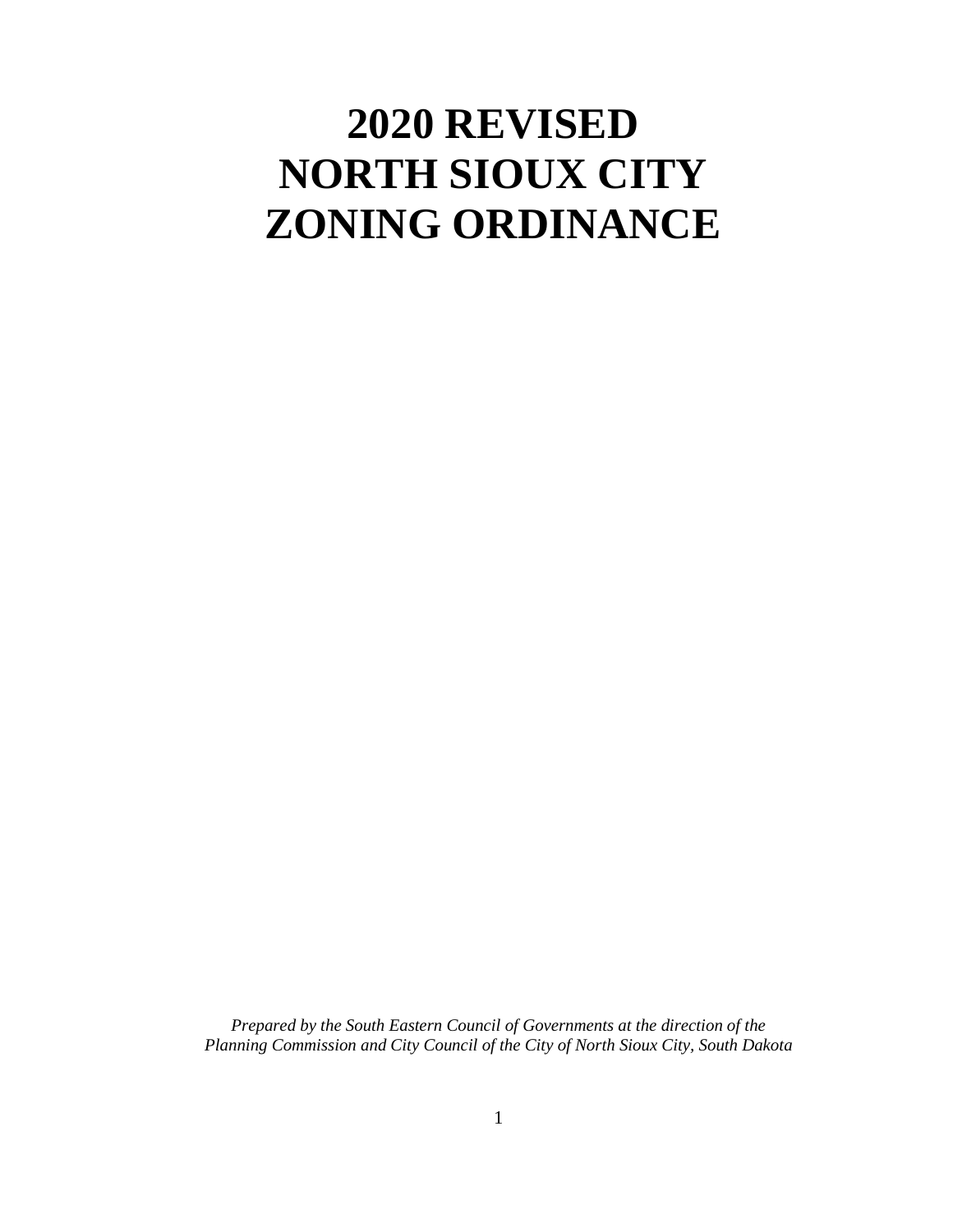# **Table of Contents**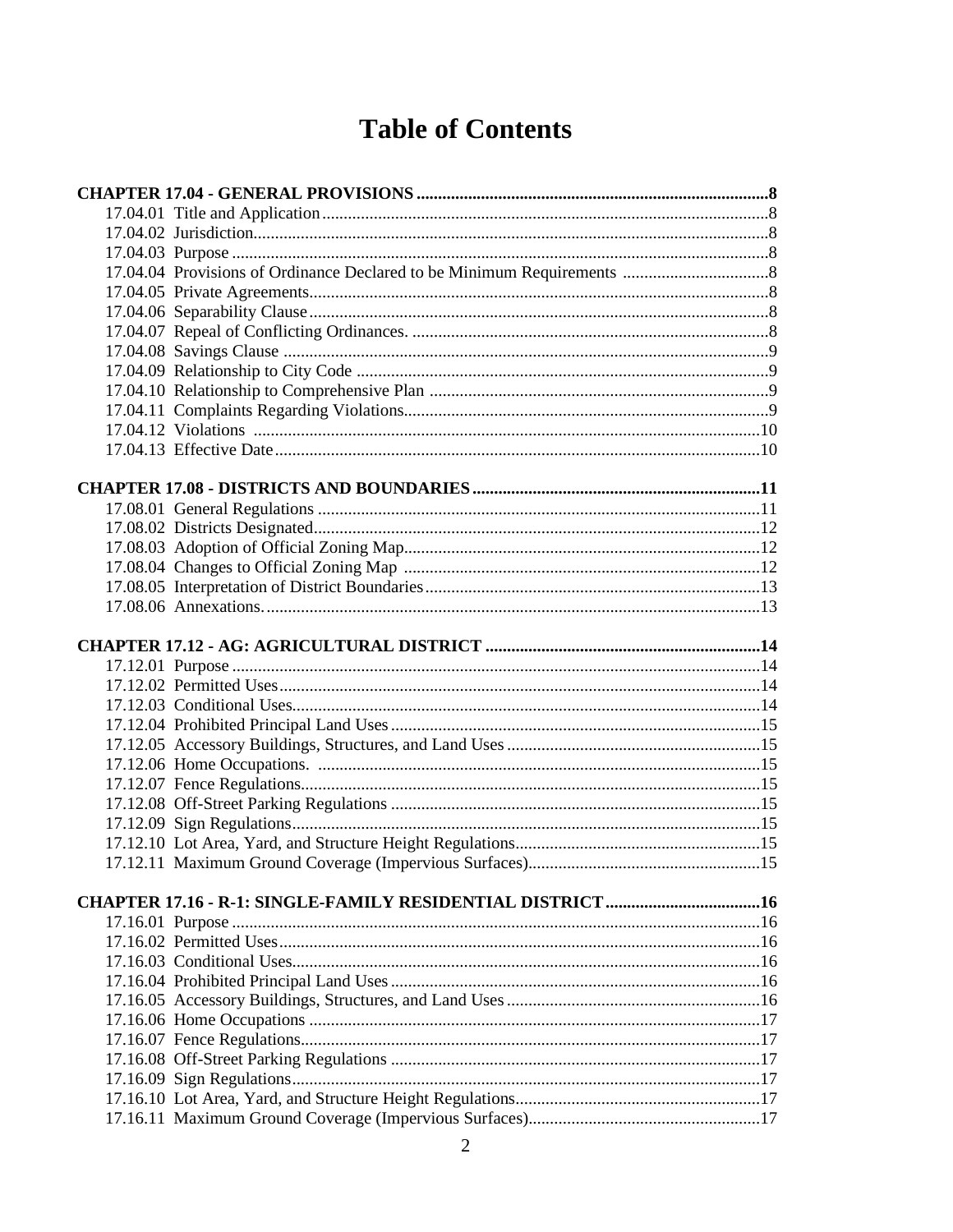| <b>CHAPTER 17.20 - R-2: SINGLE-FAMILY LAKE RESIDENTIAL DISTRICT19</b>   |  |
|-------------------------------------------------------------------------|--|
|                                                                         |  |
|                                                                         |  |
|                                                                         |  |
|                                                                         |  |
|                                                                         |  |
|                                                                         |  |
|                                                                         |  |
|                                                                         |  |
|                                                                         |  |
|                                                                         |  |
|                                                                         |  |
| CHAPTER 17.24 - R-3: MULTIPLE-FAMILY RESIDENTIAL DISTRICT22             |  |
|                                                                         |  |
|                                                                         |  |
|                                                                         |  |
|                                                                         |  |
|                                                                         |  |
|                                                                         |  |
|                                                                         |  |
|                                                                         |  |
|                                                                         |  |
|                                                                         |  |
|                                                                         |  |
|                                                                         |  |
|                                                                         |  |
| <b>CHAPTER 17.28 - R-4: MULTIPLE-FAMILY LAKE RESIDENTIAL DISTRICT26</b> |  |
|                                                                         |  |
|                                                                         |  |
|                                                                         |  |
|                                                                         |  |
|                                                                         |  |
|                                                                         |  |
|                                                                         |  |
|                                                                         |  |
|                                                                         |  |
|                                                                         |  |
|                                                                         |  |
|                                                                         |  |
| CHAPTER 17.32 - R-5: MOBILE/MANUFACTURED HOME PARK DISTRICT 30          |  |
|                                                                         |  |
|                                                                         |  |
|                                                                         |  |
|                                                                         |  |
|                                                                         |  |
|                                                                         |  |
|                                                                         |  |
|                                                                         |  |
|                                                                         |  |
|                                                                         |  |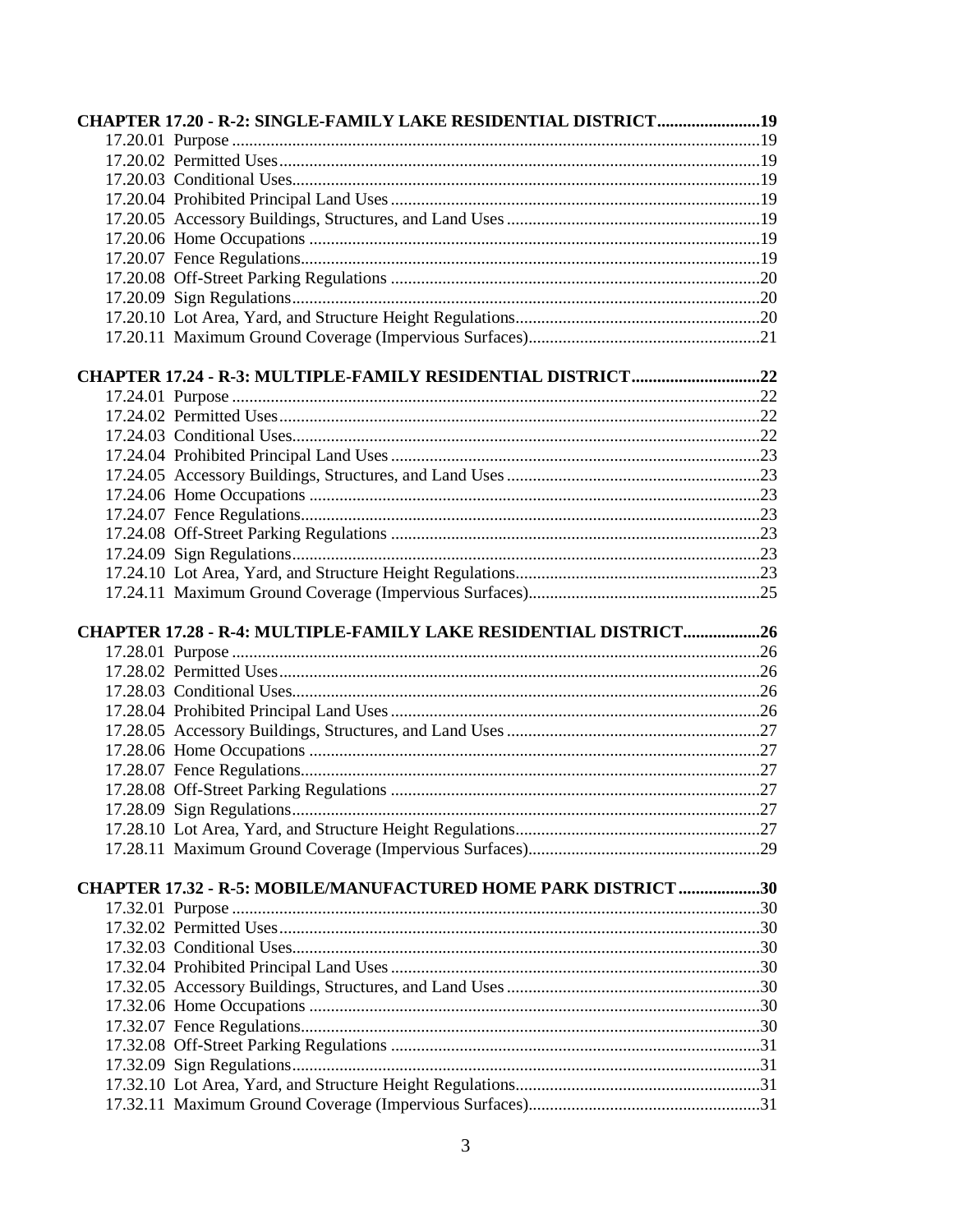| 17.36.12 Additional Regulations Applicable to All Buildings and Uses in the CB-1 District34 |  |
|---------------------------------------------------------------------------------------------|--|
|                                                                                             |  |
|                                                                                             |  |
|                                                                                             |  |
|                                                                                             |  |
|                                                                                             |  |
|                                                                                             |  |
|                                                                                             |  |
|                                                                                             |  |
|                                                                                             |  |
|                                                                                             |  |
|                                                                                             |  |
|                                                                                             |  |
| 17.40.12 Additional Regulations Applicable to All Buildings and Uses in the CB-2 District37 |  |
|                                                                                             |  |
|                                                                                             |  |
|                                                                                             |  |
|                                                                                             |  |
|                                                                                             |  |
|                                                                                             |  |
|                                                                                             |  |
|                                                                                             |  |
|                                                                                             |  |
|                                                                                             |  |
|                                                                                             |  |
|                                                                                             |  |
|                                                                                             |  |
| 17.44.11 Additional Regulations Applicable to All Buildings and Uses in the HC District42   |  |
|                                                                                             |  |
|                                                                                             |  |
|                                                                                             |  |
|                                                                                             |  |
|                                                                                             |  |
|                                                                                             |  |
|                                                                                             |  |
|                                                                                             |  |
|                                                                                             |  |
|                                                                                             |  |
| 17.48.11 Additional Regulations Applicable to All Buildings and Uses in the GB District     |  |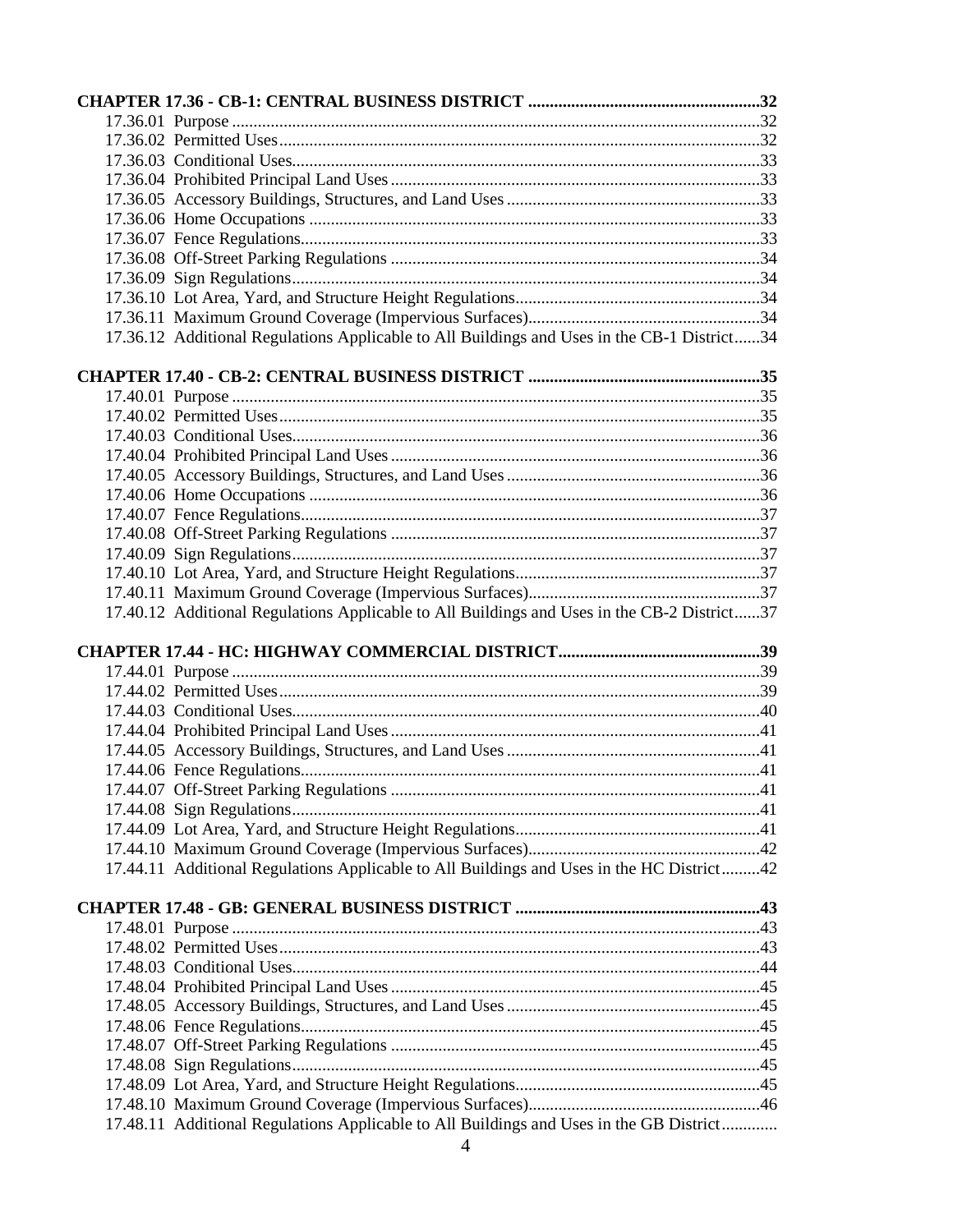| 17.52.11 Additional Regulations Applicable to All Buildings and Uses in the I District 50 |  |
|-------------------------------------------------------------------------------------------|--|
|                                                                                           |  |
|                                                                                           |  |
|                                                                                           |  |
|                                                                                           |  |
|                                                                                           |  |
|                                                                                           |  |
|                                                                                           |  |
| <b>CHAPTER 17.60 - ARO: AIRPORT-RESTRICTED OVERLAY DISTRICT53</b>                         |  |
|                                                                                           |  |
|                                                                                           |  |
|                                                                                           |  |
|                                                                                           |  |
|                                                                                           |  |
|                                                                                           |  |
|                                                                                           |  |
|                                                                                           |  |
|                                                                                           |  |
|                                                                                           |  |
|                                                                                           |  |
|                                                                                           |  |
|                                                                                           |  |
|                                                                                           |  |
|                                                                                           |  |
|                                                                                           |  |
|                                                                                           |  |
|                                                                                           |  |
|                                                                                           |  |
|                                                                                           |  |
|                                                                                           |  |
|                                                                                           |  |
|                                                                                           |  |
|                                                                                           |  |
| 17.68.11 Site-Built Single-Family Detached, Single-Family Attached, and Multi-Family      |  |
|                                                                                           |  |
|                                                                                           |  |
|                                                                                           |  |
|                                                                                           |  |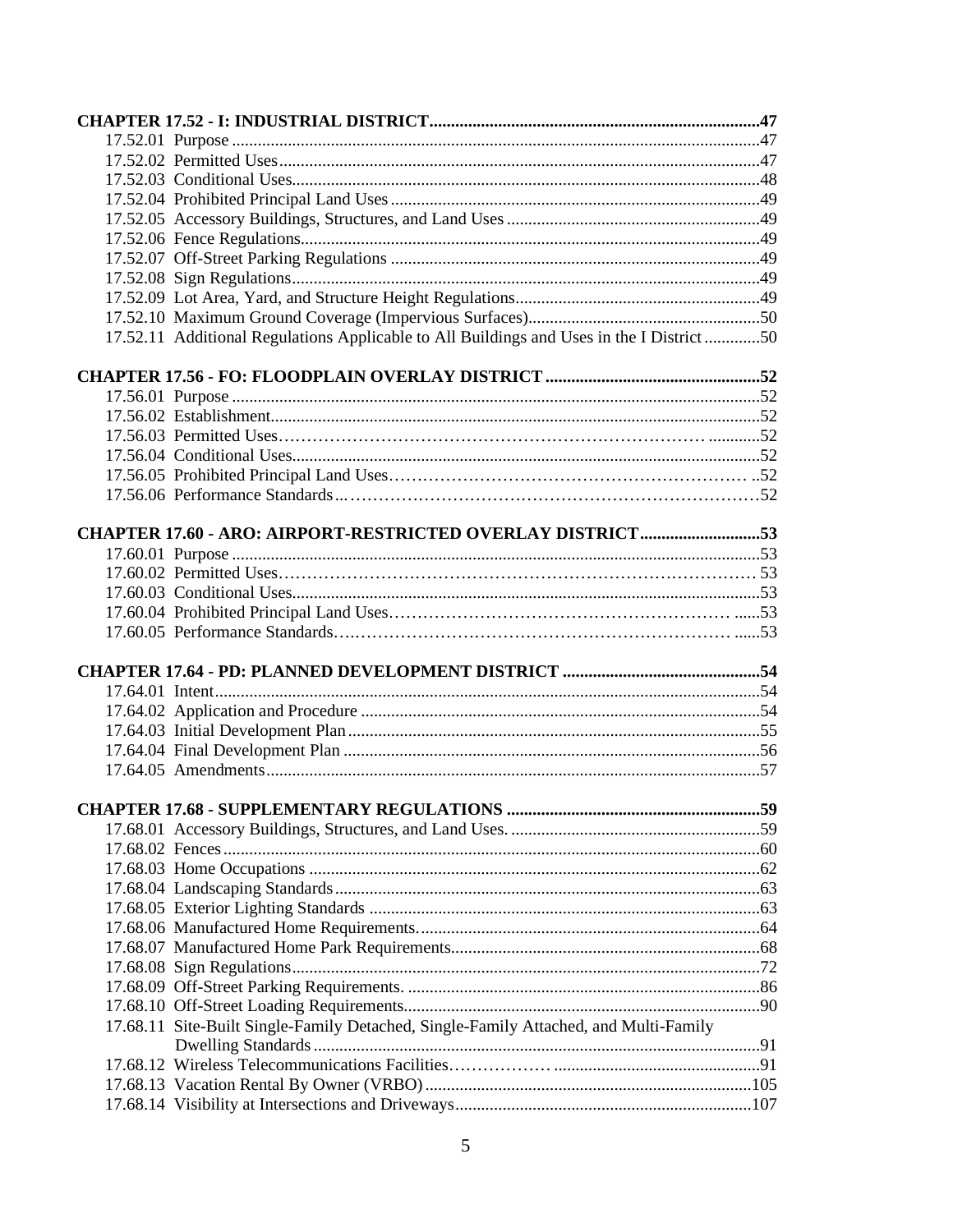| <b>CHAPTER 17.76 - NON-CONFORMING USES AND NON-STANDARD LOTS109</b>        |  |
|----------------------------------------------------------------------------|--|
|                                                                            |  |
| 17.76.02 Alterations to Non-Conforming Buildings, Structures, and Uses 109 |  |
|                                                                            |  |
|                                                                            |  |
|                                                                            |  |
|                                                                            |  |
|                                                                            |  |
|                                                                            |  |
|                                                                            |  |
|                                                                            |  |
|                                                                            |  |
|                                                                            |  |
|                                                                            |  |
|                                                                            |  |
|                                                                            |  |
|                                                                            |  |
|                                                                            |  |
|                                                                            |  |
|                                                                            |  |
|                                                                            |  |
|                                                                            |  |
|                                                                            |  |
|                                                                            |  |
|                                                                            |  |
|                                                                            |  |
|                                                                            |  |
|                                                                            |  |
|                                                                            |  |
|                                                                            |  |
|                                                                            |  |
|                                                                            |  |
|                                                                            |  |
|                                                                            |  |
|                                                                            |  |
|                                                                            |  |
|                                                                            |  |
|                                                                            |  |
|                                                                            |  |
|                                                                            |  |
|                                                                            |  |
|                                                                            |  |
|                                                                            |  |
|                                                                            |  |
|                                                                            |  |
|                                                                            |  |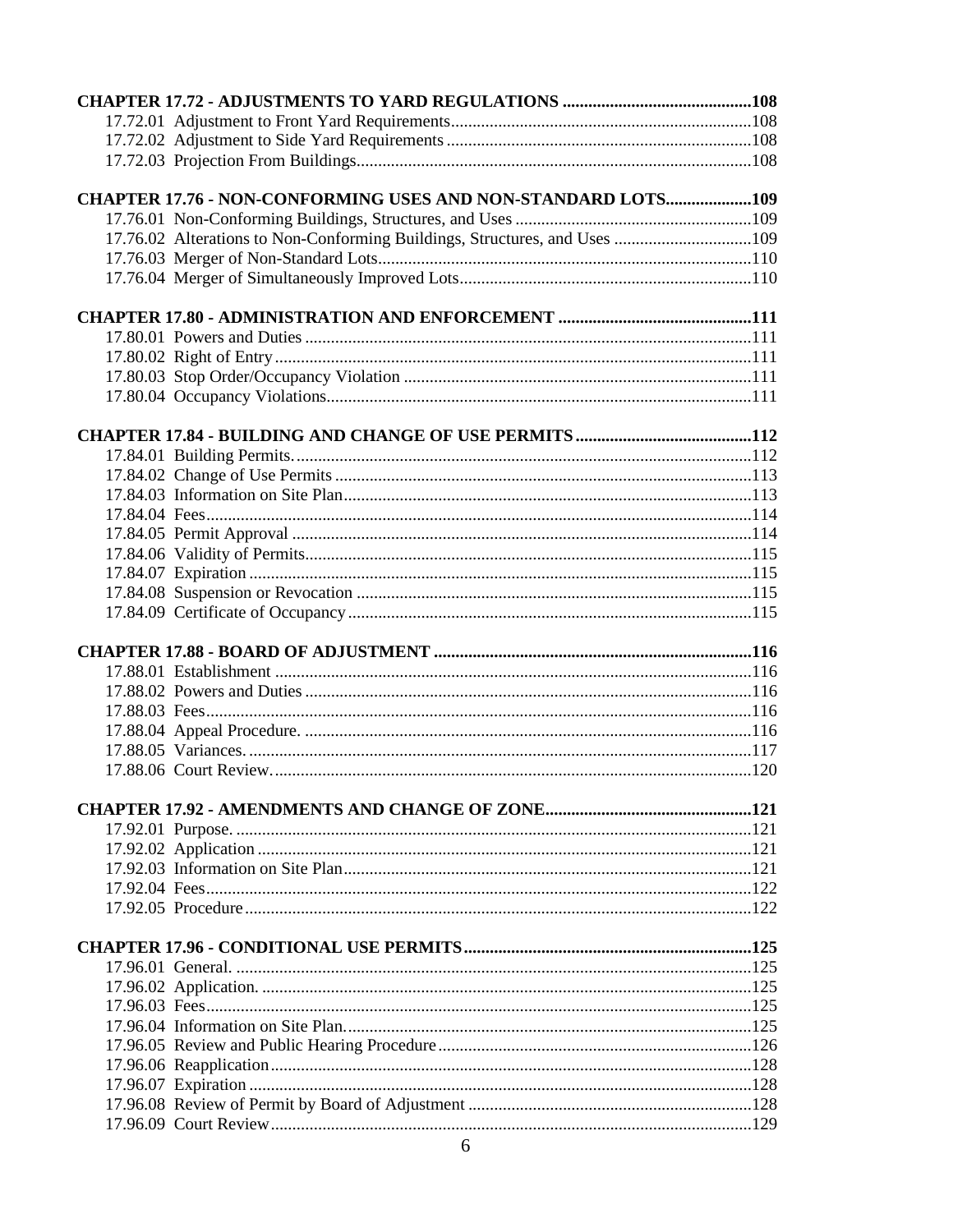| <b>CHAPTER 17.124- SUBDIVISION IMPROVEMENTS REQUIRED PRIOR</b>     |  |
|--------------------------------------------------------------------|--|
|                                                                    |  |
|                                                                    |  |
|                                                                    |  |
|                                                                    |  |
|                                                                    |  |
|                                                                    |  |
|                                                                    |  |
| <b>CHAPTER 17.128- SUBDIVISION REGULATION &amp; ENFORCEMENT170</b> |  |
|                                                                    |  |
|                                                                    |  |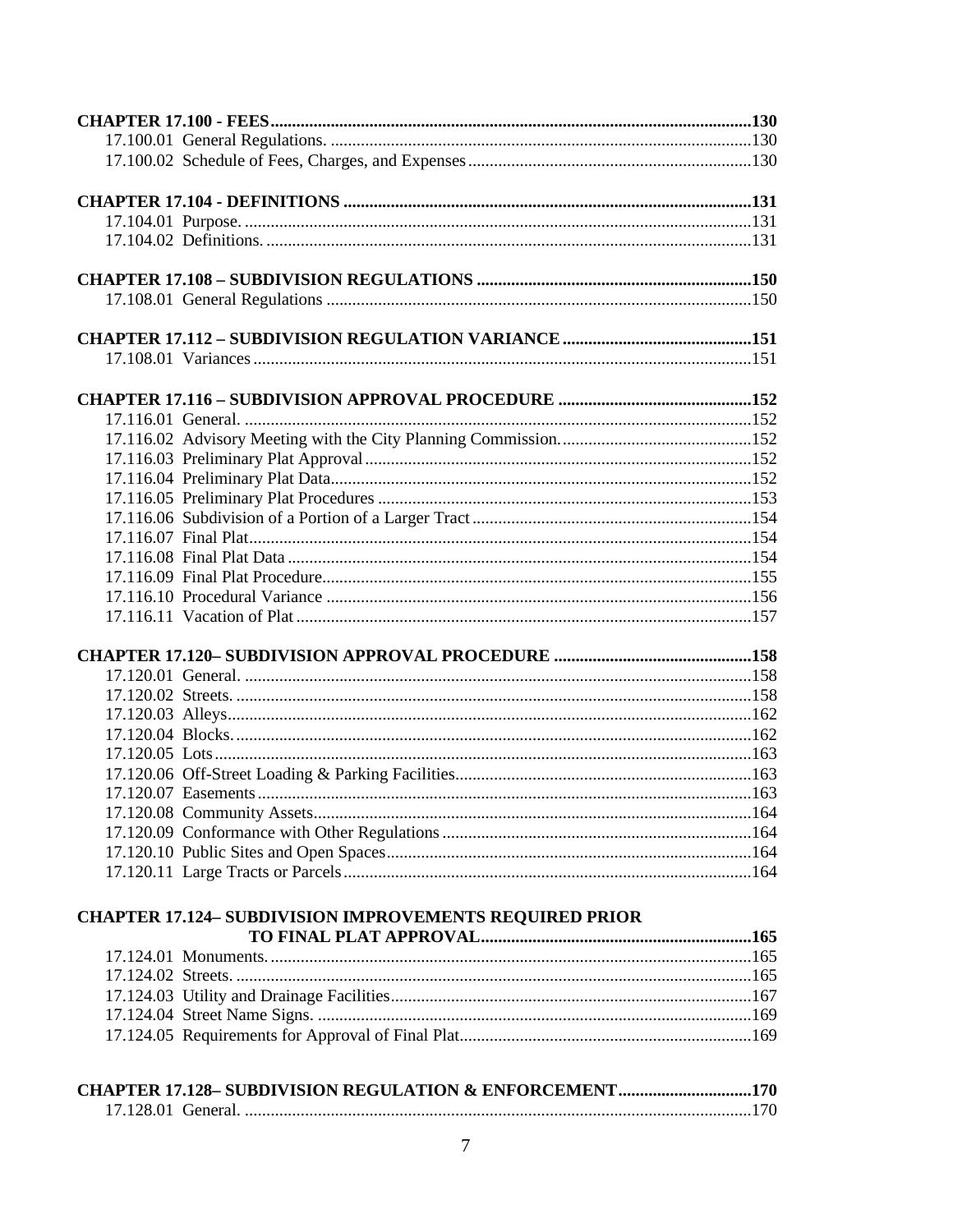# **CHAPTER 17.04. GENERAL PROVISIONS**

- **17.04.01 Title and Application.** These regulations shall be referred to as the "2020 Revised North Sioux City Zoning Ordinance", or herein, as "this Ordinance".
- **17.04.02 Jurisdiction.** The provisions of this Ordinance shall apply to all territory within the municipal boundaries of the City of North Sioux City, South Dakota, as established on the Official Zoning Map of the City of North Sioux City.
- **17.04.03 Purpose.** This Ordinance has been based upon the North Sioux City Comprehensive Plan 2035 adopted and in conformance with Chapter 11-4 and 11-6 of South Dakota Codified Laws (SDCL). It is designed to carry out the goals, objectives, and policies of the Comprehensive Plan.

The Zoning Ordinance is intended to:

- \* lessen congestion in the streets;
- \* secure safety from fire, panic, and other dangers;
- \* promote health and the general welfare;
- \* provide adequate light and air;
- \* prevent overcrowding of land;
- \* avoid undue concentrations of population; and
- \* facilitate the adequate provision of transportation, water, sewers, school, parks, and other public necessities.
- **17.04.04 Provisions of Ordinance Declared to be Minimum Requirements.** In their interpretation and application, the provisions of this Ordinance shall be held to be minimum requirements, adopted for the promotion of the public health, safety, and general welfare. Wherever the requirements of this Ordinance either internally conflict or conflict with the requirements of any other lawfully adopted rules, regulations, ordinances, deed restrictions, or covenants, the most restrictive or that imposing the higher standards shall govern.
- **17.04.05 Private Agreements.** The City shall not be responsible for monitoring or enforcing private easements, covenants, deed restrictions, or homeowner associations and their documents, although it may inquire as to whether a lot or lots are subject to any of the aforementioned private agreements during the review of any application submitted pursuant to this Ordinance.
- **17.04.06 Separability Clause.** Should any provision of this Ordinance be declared by the courts to be unconstitutional or invalid, such decision shall not affect the validity of the ordinance as a whole, or any part other than the part so declared to be unconstitutional or invalid.
- **17.04.07 Repeal of Conflicting Ordinances.** All prior ordinances or parts of prior ordinances in conflict with this Ordinance are hereby declared repealed. This expressly includes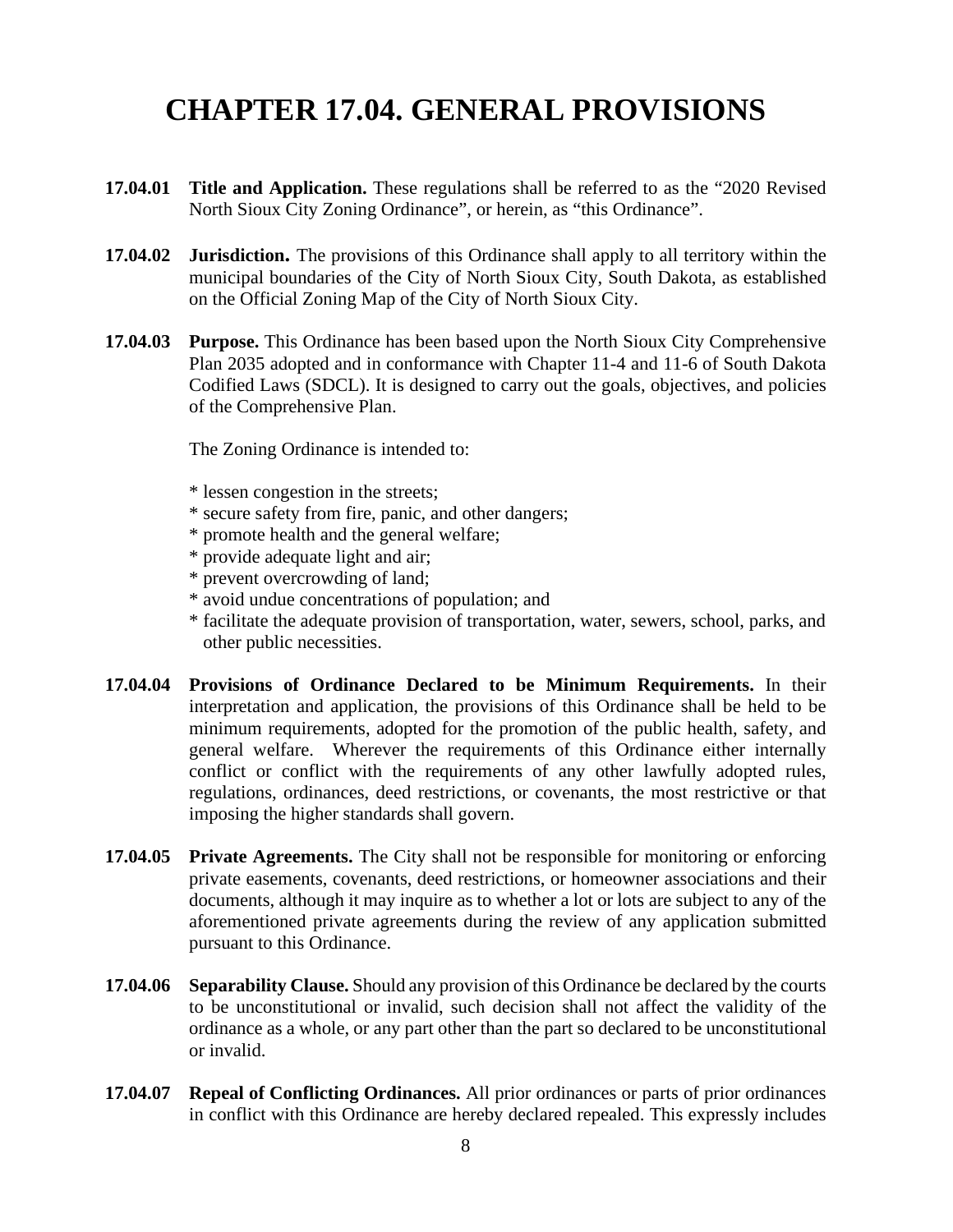all of Title 17 Land Use & Development of the City of North Sioux City's Municipal Ordinance Code 2009, referred herein to as "City Code", with the exception of the existing Chapter 17.04.070: Subdivision Regulation; Chapter 17.88: Subdivision Approval Procedure; Chapter 17.92: Subdivision Design Standards; Chapter 17.96: Subdivision Improvements Required Prior to Final Plat Approval; and Chapter 17.100.060: Subdivision Regulation Enforcement. It is the intent of the City Council that these provisions remain effective but are renumbered to accommodate this Ordinance as established in Table 1 below.

| <b>Existing Chapter</b> | <b>Renumbered Chapter</b> |
|-------------------------|---------------------------|
| Chapter 17.04.070       | Chapter 17.108            |
| Chapter 17.84.050       | Chapter 17.112            |
| Chapter 17.88           | Chapter 17.116            |
| Chapter 17.92           | Chapter 17.120            |
| Chapter 17.96           | Chapter 17.124            |
| Chapter 17.100.060      | Chapter 17.128            |

TABLE 1: Renumbering of Existing Provisions

- **17.04.08 Savings Clause.** This Ordinance shall in no manner affect pending actions, either civil or criminal, founded on, or growing out of any regulations hereby repealed. It shall in no manner affect rights or causes of action, either civil or criminal, not in suit that may have already accrued or grown out of any regulations repealed.
- **17.04.09 Relationship to City Code.** The use of buildings and land within the City of North Sioux City shall be subject to all applicable provisions of the City Code and other ordinances, as well as this Ordinance, whether or not those other provisions of the City Code are specifically cross-referenced in this Ordinance. Any cross-references to other provisions of the City Code found in this Ordinance are provided for the convenience of the reader; lack of a cross-reference should not be construed as an indication that the City Code does not apply.
- **17.04.10 Relationship to Comprehensive Plan.** This Ordinance is intended to implement the goals, principles, and objectives reflected in the Comprehensive Plan as adopted by the City. While the City reaffirms its commitment that the provisions of this Ordinance and any amendment made hereto shall conform to adopted planning policies, the City proclaims its intent that neither this Ordinance nor any amendment hereto may be challenged merely on the basis of an alleged nonconformity with the Comprehensive Plan.
- **17.04.11 Complaints Regarding Violations.** Whenever a violation of this Ordinance occurs, or is alleged to have occurred, any person may file a written complaint. The complaint shall fully state the causes and basis thereof and be filed with the Authorized Official. He or she shall record such complaint, investigate, and take any reasonable actions thereon as provided herein. See Chapter 17.80.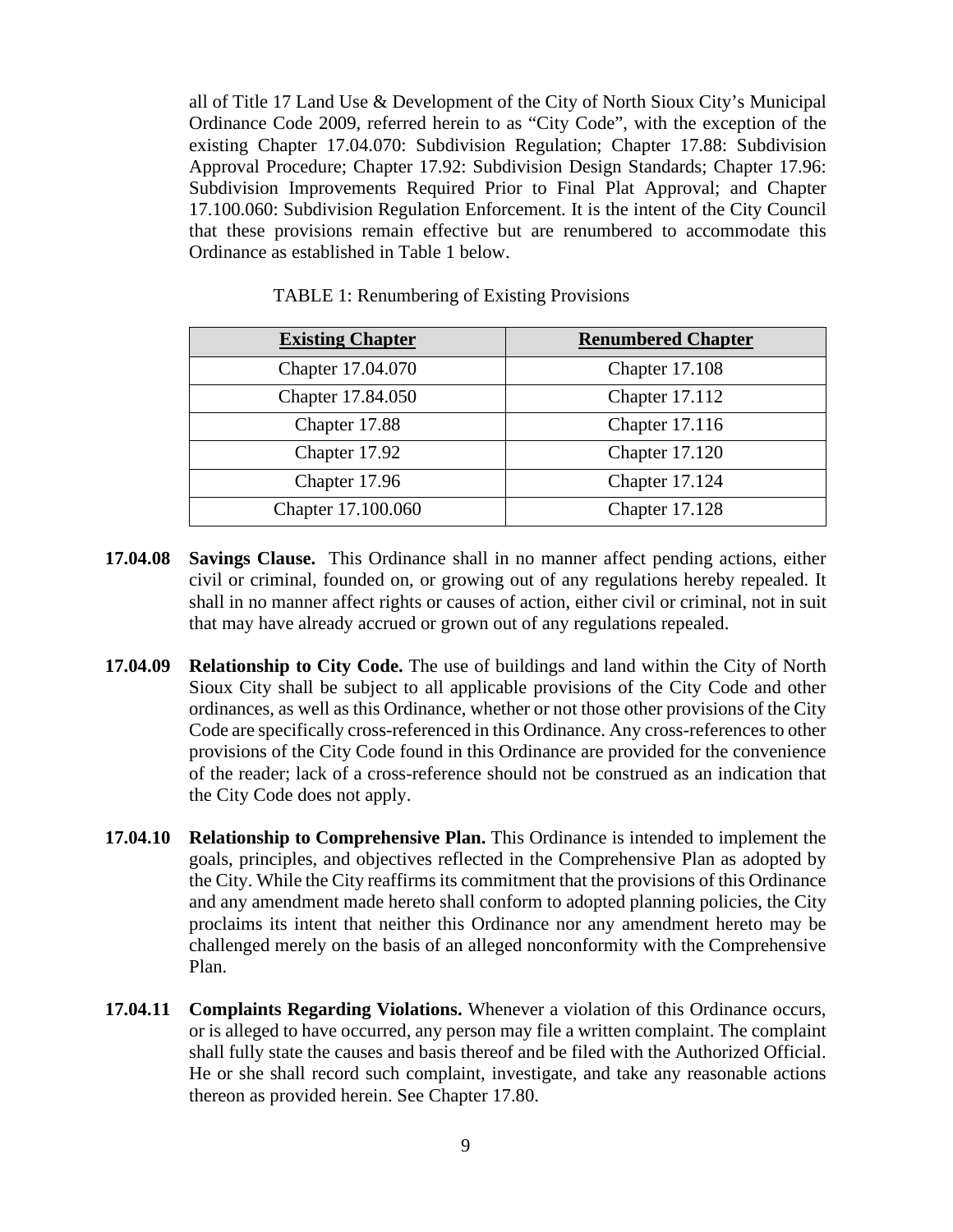**17.04.12 Violations.** The owner or agent of a building or lot in or upon which a violation of any provision of this Ordinance has been committed or shall exist, or the lessee or tenant of an entire building or entire lot in or upon which violation has been committed or shall exist, or the agent, architect, building contractor or any other person who commits, takes part, or assists in any violation or who maintains any building or lot in or upon which such violation shall exist, shall be guilty of a Class 2 misdemeanor and shall be punished by a fine not to exceed five hundred dollars (\$500.00), thirty (30) days in jail, or both. Each day that such violation continues may constitute a separate offense.

> In case any building or structure is erected, constructed, reconstructed, altered, repaired, converted, or maintained, or any building, structure, or lot is used in violation of this Ordinance, the appropriate representatives of the City, in addition to other remedies, may institute injunction, mandamus, or other appropriate action or proceeding to prevent such unlawful erection, construction, reconstruction, alteration, conversion, maintenance, or use, or to correct or abate such violation, or to prevent the occupancy of said building, structure, or lot.

**17.04.13 Effective Date.** This Ordinance shall be in full force and effect from and after its passage, approval, publication, and effective date as provided by South Dakota law.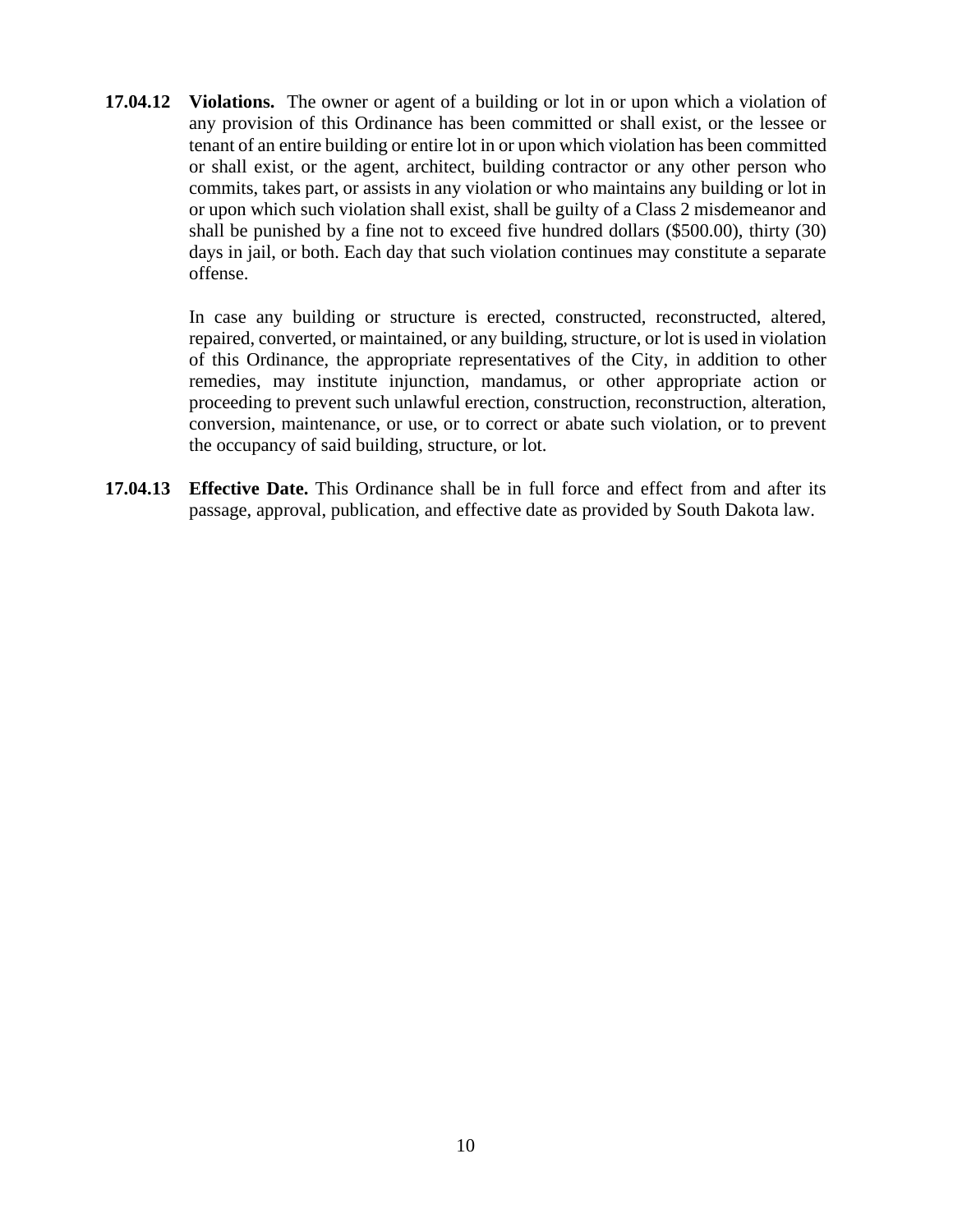# **CHAPTER 17.08. DISTRICTS AND BOUNDARIES**

- **17.08.01 General Regulations.** The following general regulations shall apply to all zoning districts and lots within the City:
	- A. Except as otherwise provided, a lot shall only be used:
		- 1. For a principal land use authorized in this Ordinance as either a Permitted or Conditional Use in the district in which it is located or proposed to be located;
			- a. Exception: The Authorized Official may determine that a proposed principal land use, while not specifically classified within a district as a Permitted or Conditional Use, is sufficiently similar to another land use so classified that it shall be treated similarly within that district. In reaching such a conclusion, he or she shall first evaluate the nature of the proposed land use, including, but not limited to, its potential generation of traffic, congestion, noise, odors, dust, litter, and similar impacts.
		- 2. In conformance with the minimum lot area, minimum lot width, setback, and maximum structure height requirements; all applicable supplemental regulations; and all other requirements of the district in which the building, structure, or land use is located or proposed to be located; and
		- 3. In conformance with any federal, state, or local laws as may be applicable.
	- B. All required permits shall be obtained in conformance with Chapter 17.84 and all other applicable building codes.
	- C. One (1) Permitted or Conditional Use is allowed per lot in the AG, R-1, R-2, R-3, R-4, and R-5 Districts, except lots in the AG District may contain both a single-family detached dwelling and agricultural land uses. Each principal building shall meet its zoning district's minimum setback requirements. Accessory buildings, structures, and land uses are allowed in conformance with Chapter 17.68.01.
	- D. One (1) or more Permitted and/or Conditional Uses are allowed per lot in the CB-1, CB-2, HC, GB, and I Districts so long as each principal building meets the zoning district's minimum setback requirements. Accessory buildings, structures, and land uses are allowed in conformance with Chapter 17.68.01.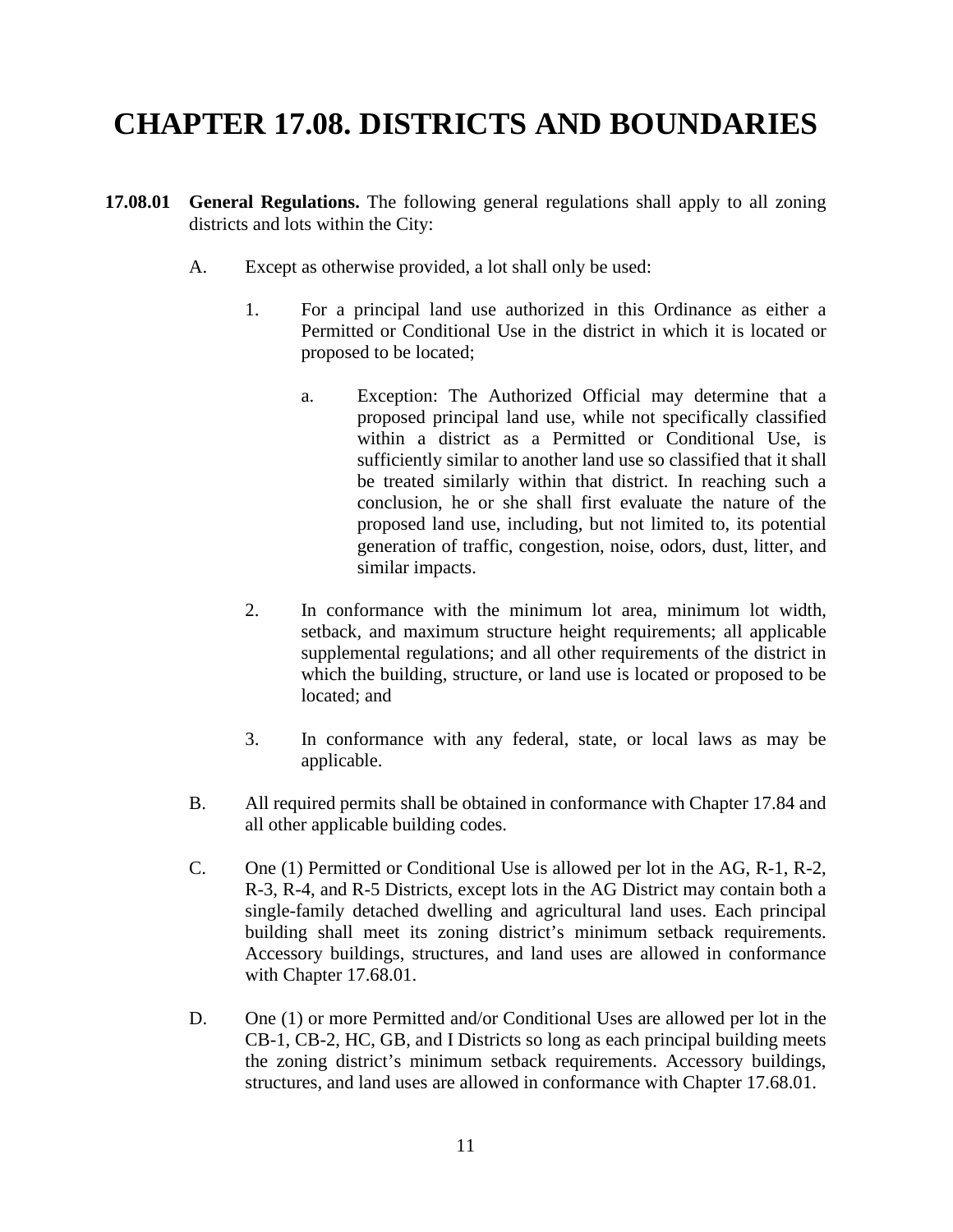- E. Every building hereafter constructed, erected, or moved onto a lot in the City shall have access to a public street and all structures shall be situated in such a manner as to provide safe and convenient access for servicing, fire protection, and required off-street parking.
- F. Connections to existing City streets shall only be approved by the City Council. No driveway or street shall connect to any existing street within thirty (30) feet of an existing intersection. Wherever possible connections of new streets to existing streets shall align with existing streets. Connections to City collector streets shall occur at intervals of no less than three hundred fifty (350) feet. Current and future collector streets are identified on the Major Street Plan in the City's Comprehensive Plan.
- G. Cooperatives, condominiums, and all other forms of non-traditional property ownership do not uniquely impact upon the provisions of this Ordinance. As such, all requirements shall be observed as though they were under single ownership.
- **17.08.02 Districts Designated.** In order to regulate and restrict the height and size of buildings and other structures; the percentage of a lot that may be occupied; the size of required yards, courts, and other open spaces; and the location and use of buildings, structures, and land for trade, industry, residences, and other purposes; the City is hereby divided into the following districts:
	- AG Agricultural District
	- R-1 Single-Family Residential District
	- R-2 Single-Family Lake Residential District
	- R-3 Multiple-Family Residential District
	- R-4 Multiple-Family Lake Residential District
	- R-5 Mobile/Manufactured Home Park District
	- CB-1 Military Road Central Business District
	- CB-2 River Drive Central Business District
	- HC Highway Commercial District
	- GB General Business District
	- I Industrial District
	- FO Floodplain Overlay District
	- ARO Airport-Restricted Overlay District
	- PD Planned Development District
- **17.08.03 Adoption of Official Zoning Map.** The Official Zoning Map for the City of North Sioux City, on record with the Authorized Official, is hereby adopted by reference and declared to be a part of this Ordinance.
- **17.08.04** Changes to Official Zoning Map. Changes to or replacement of the Official Zoning Map shall require amendment of this Ordinance in conformance with Chapter 17.92.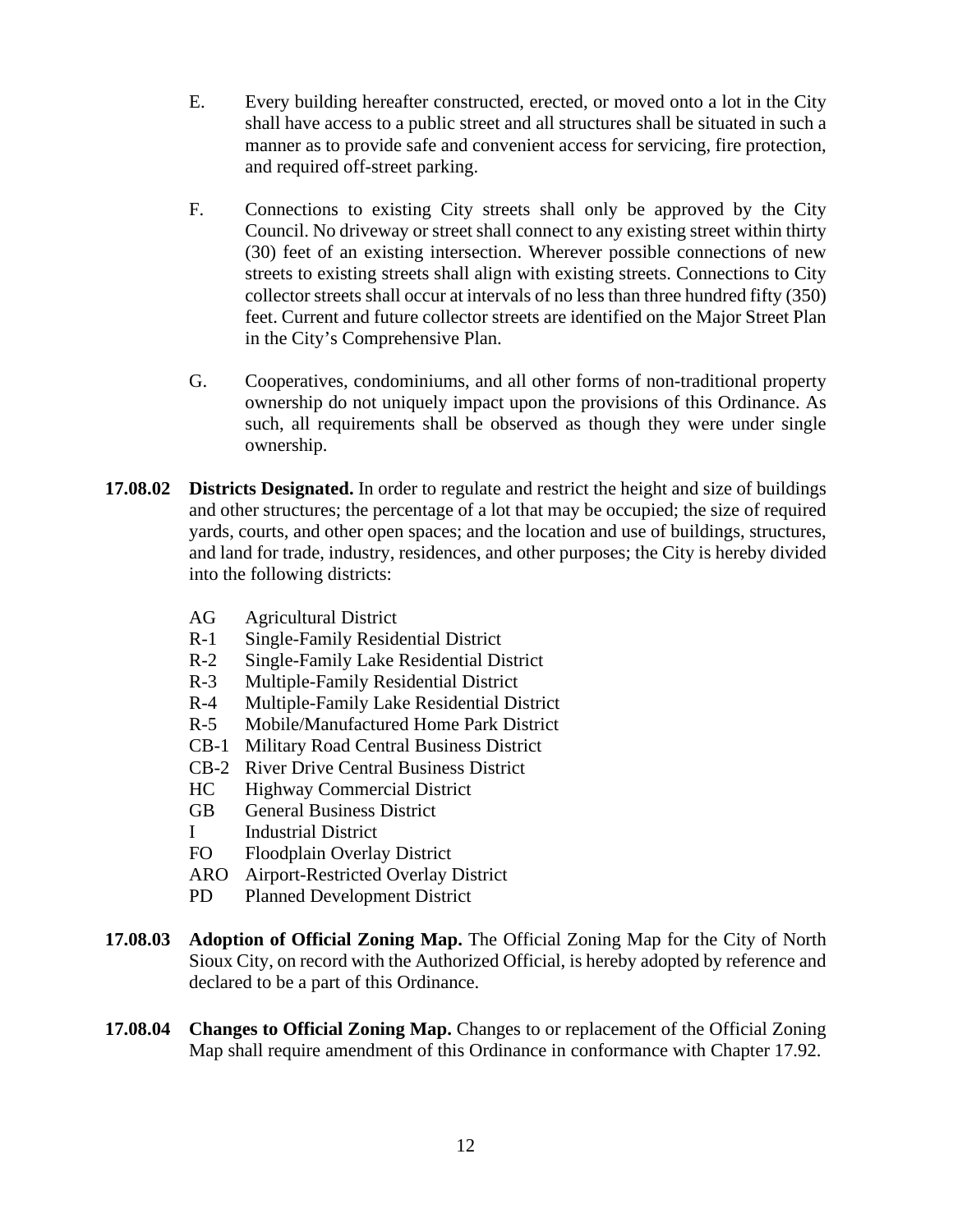- **17.08.05 Interpretation of District Boundaries.** The following rules shall apply where uncertainty exists as to the boundaries of the districts as shown on the Official Zoning Map:
	- A. Boundaries indicated as approximately following platted lot lines or corporate limits shall be interpreted to follow such platted lot lines or corporate limits;
	- B. Boundaries indicated as approximately following railroad lines shall be interpreted to be midway between the main tracks;
	- C. Boundaries indicated as approximately following the center lines of streets or other rights-of-way, or streams or other bodies of water, shall be interpreted to follow such center lines;
	- D. Distances not specifically indicated on the Official Zoning Map shall be determined by the scale of the map. Where physical or topographic features existing on the ground differ from those shown on the Official Zoning Map, the Board of Adjustment, as established in Chapter 17.88, shall interpret the district boundaries; and
	- E. Where a district boundary line divides a lot that was commonly owned at the time of passage of this Ordinance, the Board of Adjustment may permit, by a conditional use permit, the extension of the regulations for either portion of the lot into the remaining portion of the lot.
- **17.08.06 Annexations.** When possible, the City will make every effort to conduct the change of zone of new lots concurrent with the land's annexation into the City. When it is not possible to conduct the change of zone concurrently with the annexation, the properties which may hereafter be annexed into the City shall automatically be assigned the district concurrent with or closest to the existing Union County district classification as determined by the Authorized Official until such time as they undergo a change of zone in conformance with this Ordinance.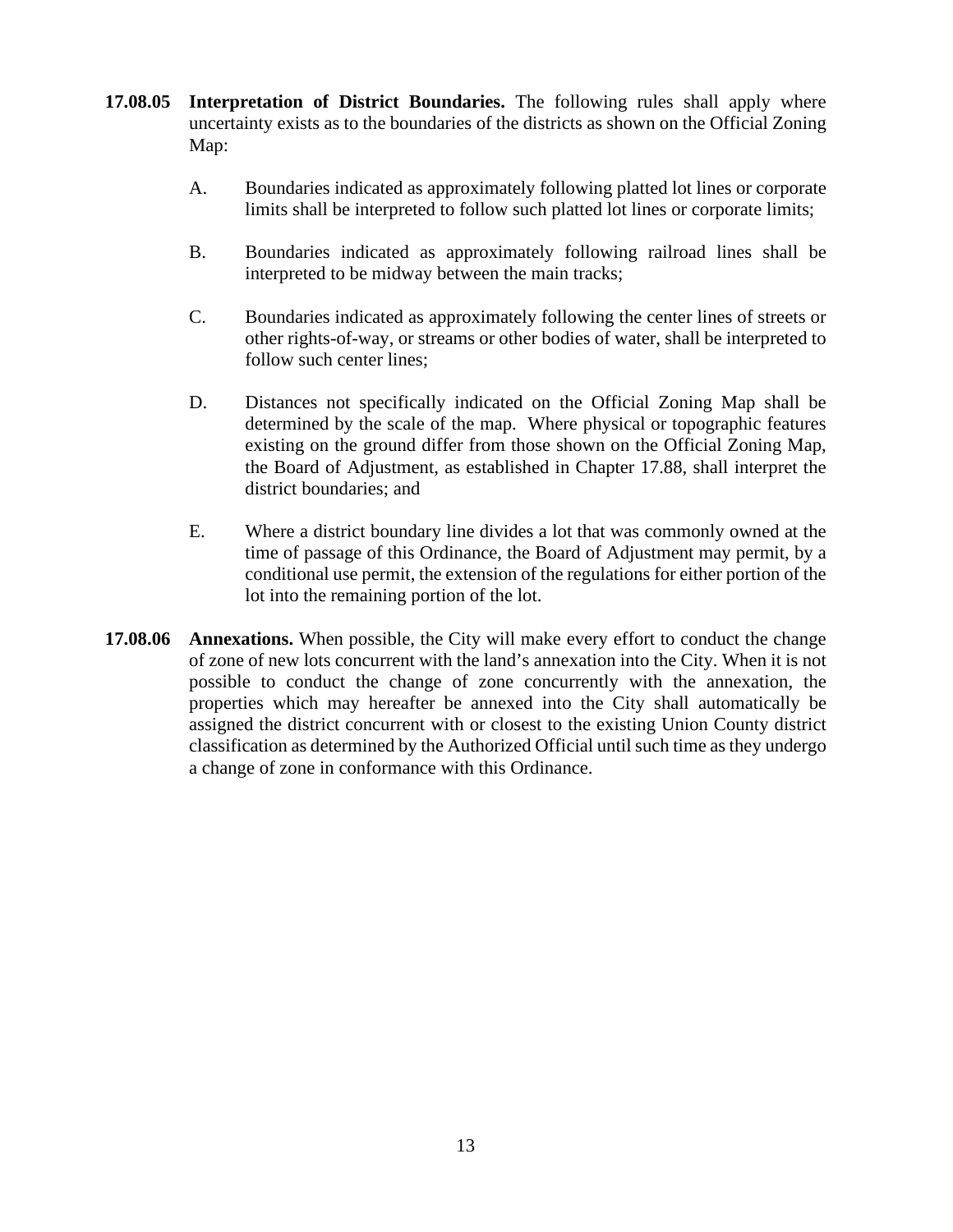# **CHAPTER 17.12. AG: AGRICULTURAL DISTRICT**

- **17.12.01 Purpose.** The purpose of this district is to protect agricultural lands and lands consisting of natural growth from incompatible land uses until such time as they are ready for urban development.
- **17.12.02 Permitted Uses.** Lots within the AG District may be used for one (1) of the following principal purposes only:
	- A. Agriculture. See Chapter 17.08.01(C).
	- B. Public park, playground, trails, and/or swimming pool.
	- C. Single-family detached dwelling. See Chapter 17.08.01(C).
	- D. Undeveloped land.
- **17.12.03** Conditional Uses. One (1) of the following principal land uses may be allowed after review and approval of a conditional use permit by the Board of Adjustment:
	- A. Campground.
	- B. Cemetery.
	- C. Fairground, race track, and/or amusement park.
	- D. Golf course, driving range, and/or country club.
	- E. House of worship.
	- F. Library, museum, and/or site of historic/cultural significance.
	- G. Public service facility.
	- H. Public utility facility.
	- I. Stable.
	- J. Vacation rental by owner (VRBO) in conformance with Chapter 17.68.13.
	- K. Veterinary clinic, large animal.
	- L. Wireless telecommunications facilities in conformance with Chapter 17.68.12.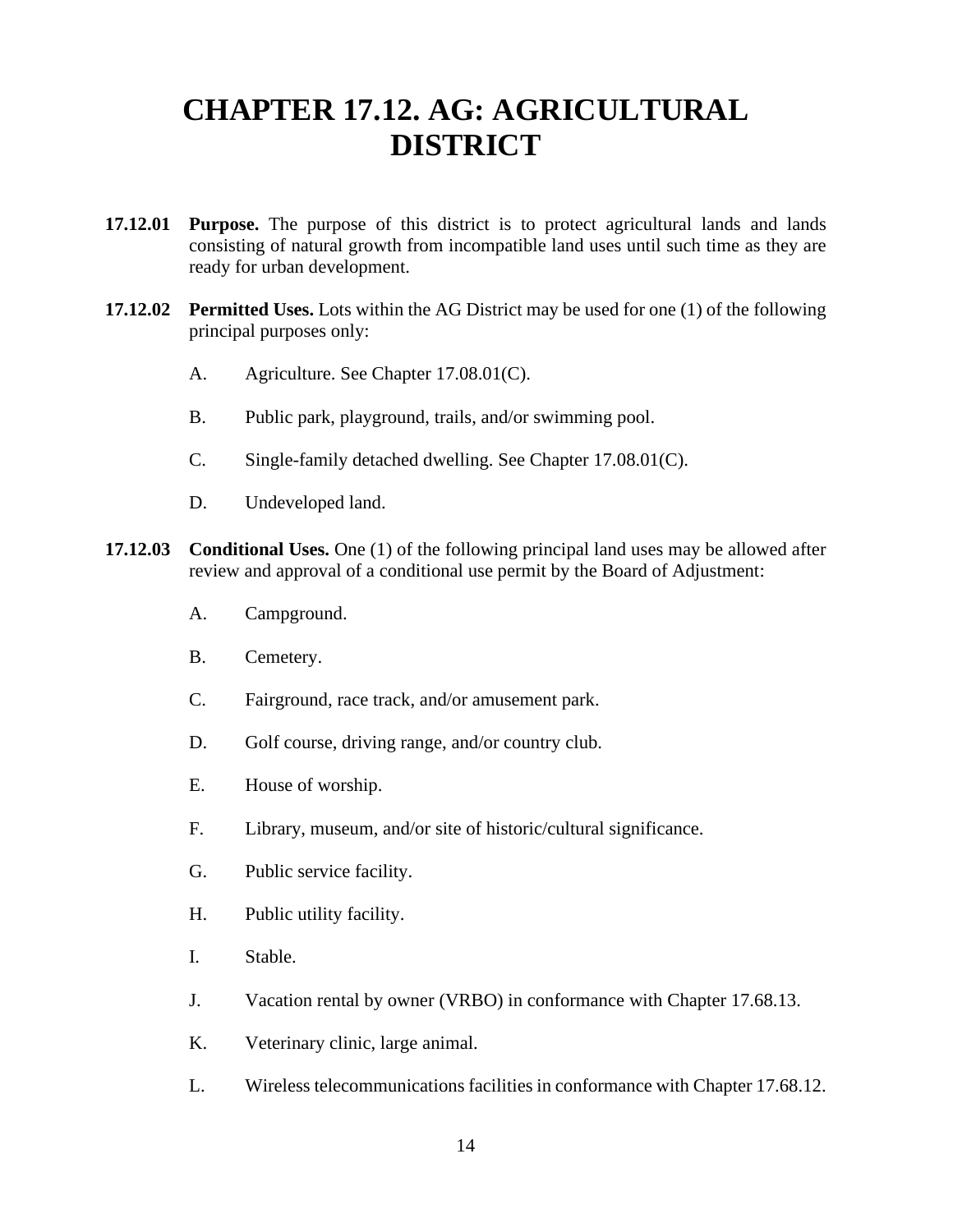- **17.12.04 Prohibited Principal Land Uses.** Unless authorized pursuant to Chapter  $17.08.01(A)(1)(a)$ , all other principal land uses which are not specifically listed above as either a Permitted or Conditional Use shall be prohibited in the AG District.
- **17.12.05 Accessory Buildings, Structures, and Land Uses.** Accessory buildings, structures, and land uses within the AG District shall be regulated in conformance with the provisions of Chapter 17.68.01.
- **17.12.06 Home Occupations.** Home occupations within the AG District shall be regulated in conformance with the provisions of Chapter 17.68.03.
- **17.12.07 Fence Regulations.** Fences within the AG District shall be regulated in conformance with the provisions of Chapter 17.68.02.
- **17.12.08 Off-Street Parking Regulations.** Off-street parking within the AG District shall be regulated in conformance with the provisions of Chapter 17.68.09.
- **17.12.09 Sign Regulations.** Signs within the AG District shall be regulated in conformance with the provisions of Chapter 17.68.08.
- **17.12.10 Lot Area, Yard, and Structure Height Regulations.** The maximum principal building or structure height, minimum lot area, minimum lot width, and setback requirements within the AG District shall be as follows:

|            | <b>Minimum</b> | <b>Minimum</b> | <b>Front</b>   | <b>Side</b>    | Rear           | <b>Maximum</b>   |
|------------|----------------|----------------|----------------|----------------|----------------|------------------|
|            | Lot            | Lot            | Yard           | Yard           | Yard           | <b>Structure</b> |
|            | <b>Area</b>    | Width          | <b>Setback</b> | <b>Setback</b> | <b>Setback</b> | Height           |
| <b>All</b> | 1 acre         | 150 ft.        | 75 ft.         | 30 ft.         | 50 ft.         | 35 ft.           |
| uses       | see $#1$       | see $#1$       | see $#1$       | see $#1$       | see $#1$       | see #1           |

A. General Requirements:

- #1 Unless an alternative lot size, lot width, setbacks, and/or structure heights are required by the granting of a conditional use permit.
- **17.12.11 Maximum Ground Coverage (Impervious Surfaces).** The sum total of the ground area covered by all structures including, but not limited to, buildings, patios, driveways, sidewalks, parking lots, or other water impermeable structures shall not exceed thirty percent (30%) of the lot on which the structures are located within the AG District.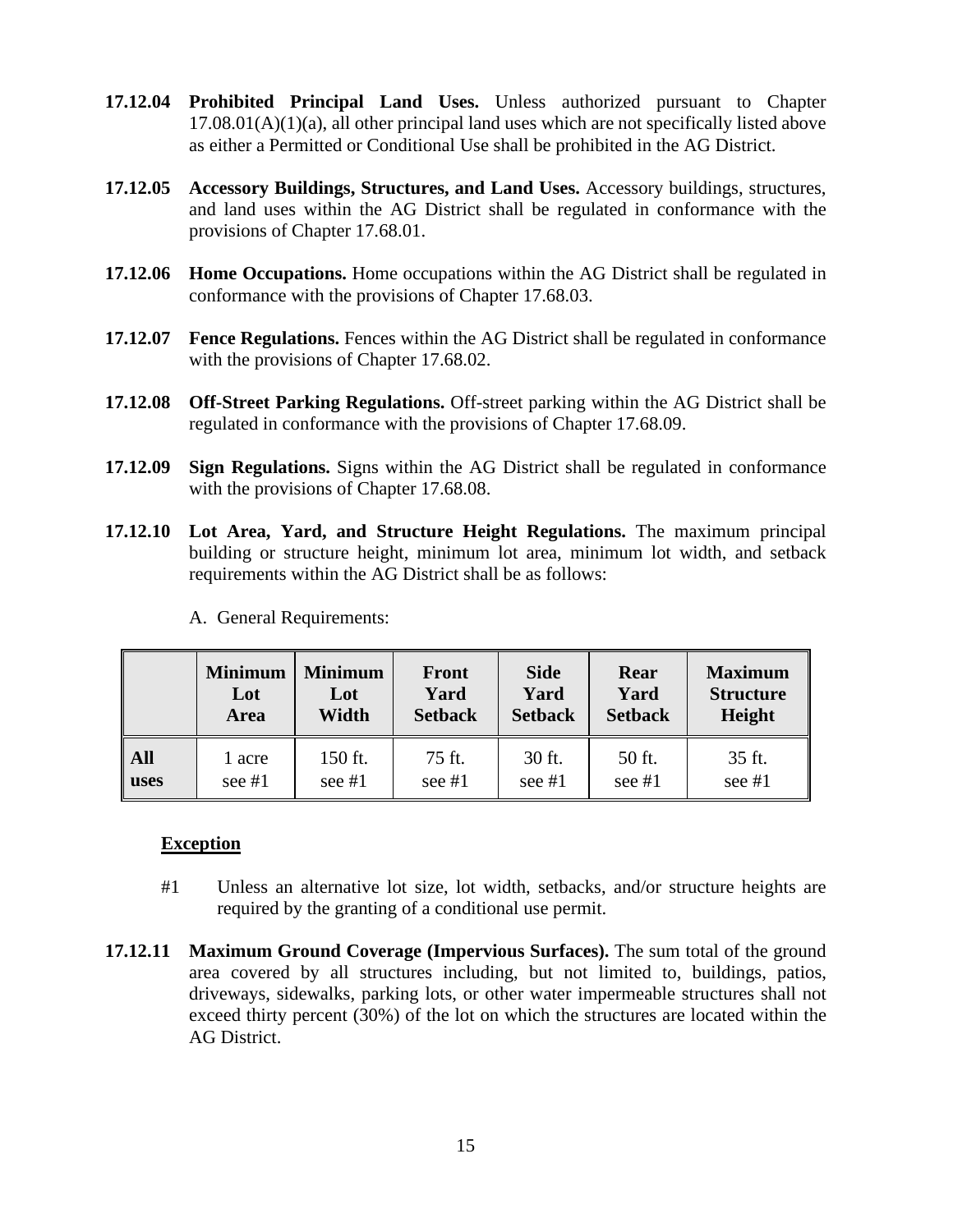### **CHAPTER 17.16. R-1: SINGLE-FAMILY RESIDENTIAL DISTRICT**

- **17.16.01 Purpose.** The purpose of this district is to provide for certain low-density residential areas the City has planned and/or developed primarily for single family detached dwellings and where similar developments are likely to occur.
- **17.16.02 Permitted Uses.** Lots within the R-1 District may be used for one (1) of the following principal purposes only:
	- A. Community garden.
	- B. Public park, playground, trails, and/or swimming pool.
	- C. Single-family detached dwelling.
	- D. Undeveloped land.
- **17.16.03** Conditional Uses. One (1) of the following principal land uses may be allowed after review and approval of a conditional use permit by the Board of Adjustment:
	- A. Cemetery.
	- B. Day care center.
	- C. Elementary school; middle or high school; or a combination thereof.
	- D. House of worship.
	- E. Library, museum, and/or site of historic/cultural significance.
	- F. Public utility facility.
	- G. Vacation rental by owner (VRBO) in conformance with Chapter 17.68.13.
- **17.16.04 Prohibited Principal Land Uses.** Unless authorized pursuant to Chapter  $17.08.01(A)(1)(a)$ , all other principal land uses which are not specifically listed above as either a Permitted or Conditional Use shall be prohibited in the R-1 District.
- **17.16.05 Accessory Buildings, Structures, and Land Uses.** Accessory buildings, structures, and land uses within the R-1 District shall be regulated in conformance with the provisions of Chapter 17.68.01.
- **17.16.06 Home Occupations.** Home occupations within the R-1 District shall be regulated in conformance with the provisions of Chapter 17.68.03.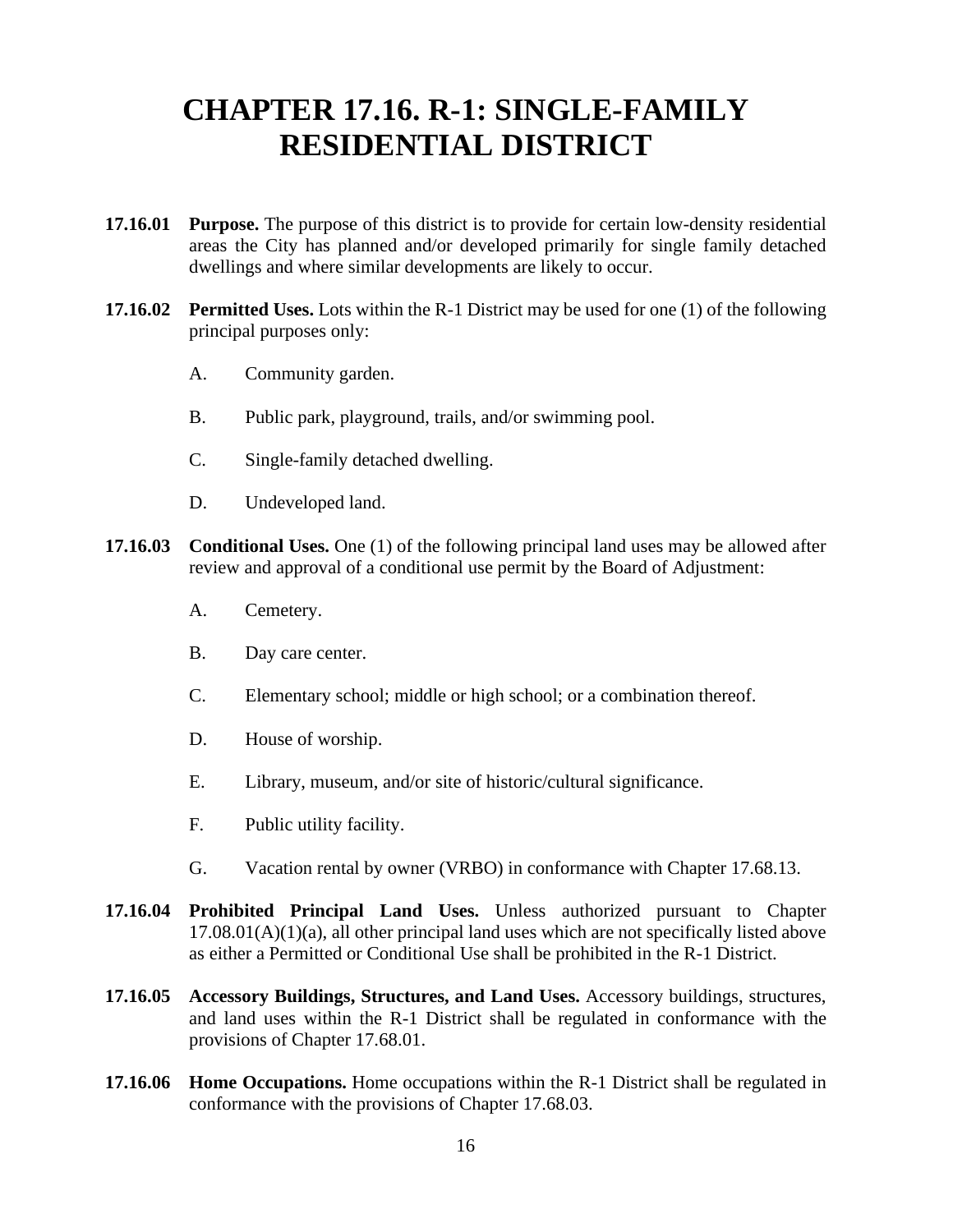- **17.16.07 Fence Regulations.** Fences within the R-1 District shall be regulated in conformance with the provisions of Chapter 17.68.02.
- **17.16.08 Off-Street Parking Regulations.** Off-Street parking within the R-1 District shall be regulated in conformance with the provisions of Chapter 17.68.09.
- **17.16.09 Sign Regulations.** Signs within the R-1 District shall be regulated in conformance with the provisions of Chapter 17.68.08.
- **17.16.10 Lot Area, Yard, and Structure Height Regulations.** The maximum height and minimum lot area, width, and setback requirements within the R-1 District shall be as follows:

|                                               | <b>Minimum</b>     | <b>Minimum</b>         | <b>Front</b>     | <b>Side</b>    | Rear           | <b>Maximum</b>   |
|-----------------------------------------------|--------------------|------------------------|------------------|----------------|----------------|------------------|
|                                               | Lot                | Lot                    | Yard             | Yard           | Yard           | <b>Structure</b> |
|                                               | <b>Area</b>        | Width                  | <b>Setback</b>   | <b>Setback</b> | <b>Setback</b> | Height           |
| Single-family<br>detached<br>$\vert$ dwelling | $6,500$ sq.<br>ft. | 50 ft.<br>see $#2, #3$ | 30 ft.<br>see #4 | 7 ft.          | 25 ft.         | 35 ft.           |
| All other uses                                | <b>NA</b>          | <b>NA</b>              | 30 ft.           | 7 ft.          | 25 ft.         | 35 ft.           |
|                                               | see #1             | see $#1$               | see #1, #4       | see #1         | see #1         | see #1           |

- #1 Unless an alternative lot size, lot width, setbacks, and/or structure heights are required by the granting of a conditional use permit.
- #2 A single-family detached dwelling may be constructed on a lot-of-record which has a lot width of less than fifty (50) feet, subject to applicable setback requirements.
- #3 For a lot located on a cul-de-sac bulb, the required lot width will be measured at the required front yard setback line.
- #4 There shall be a required front yard on each street side of a corner lot. Similarly, there shall be a required front yard on each street side of a multiple-frontage lot. In both situations, the addressed required front yard(s) shall be thirty  $(30)$  feet; however, the other required front yard may be reduced to fifteen (15) feet.
- #5 See also Adjustments to Yard Regulations (Chapter 17.72) and Non-Conforming Uses and Non-Standard Lots (Chapter 17.76) for other specific exceptions.
- **17.16.11 Maximum Ground Coverage (Impervious Surfaces).** The sum total of the ground area covered by all structures including, but not limited to, buildings, patios,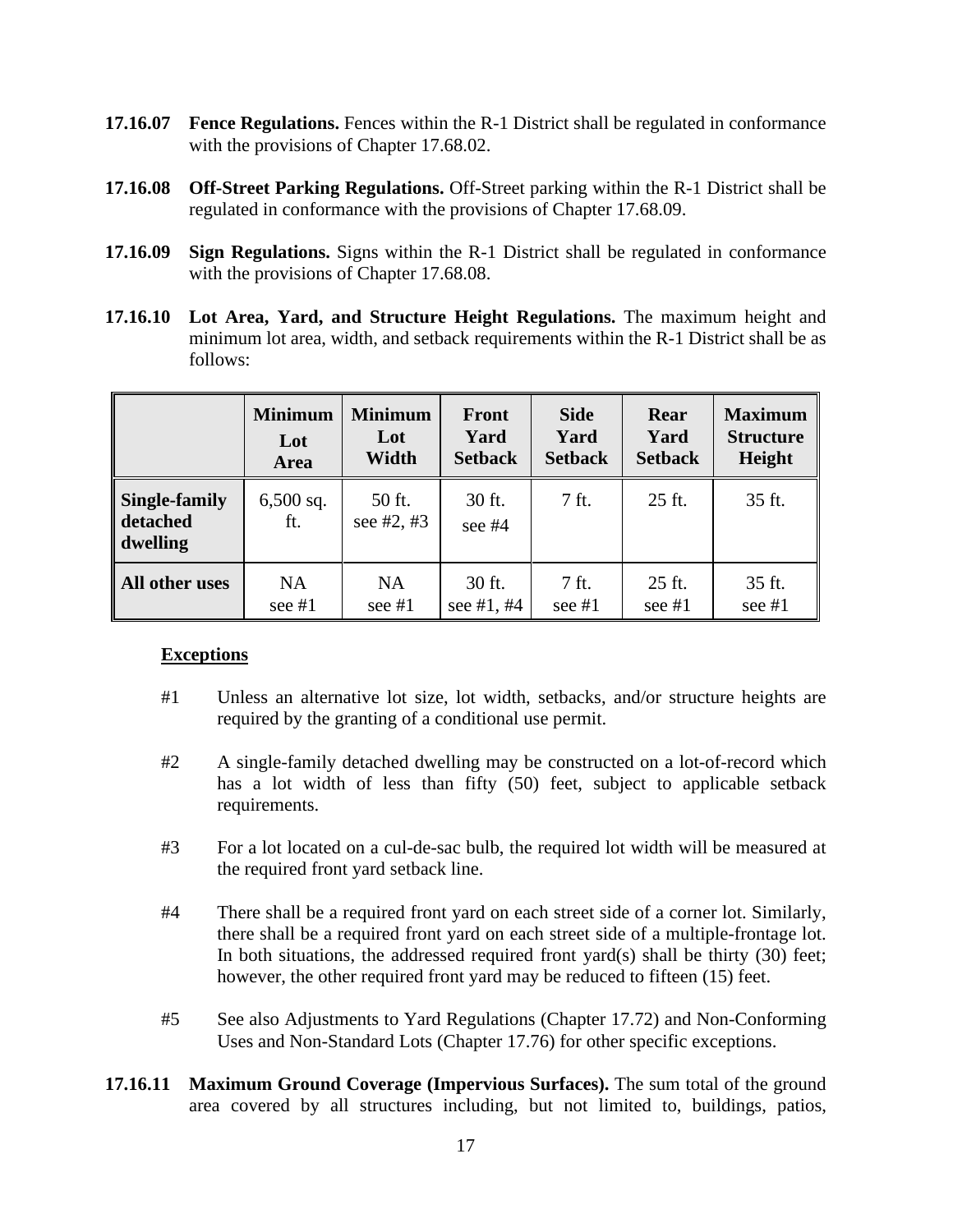driveways, sidewalks, parking lots, or other water impermeable structures shall not exceed seventy-five percent (75%) of the lot on which the structures are located within the R-1 District.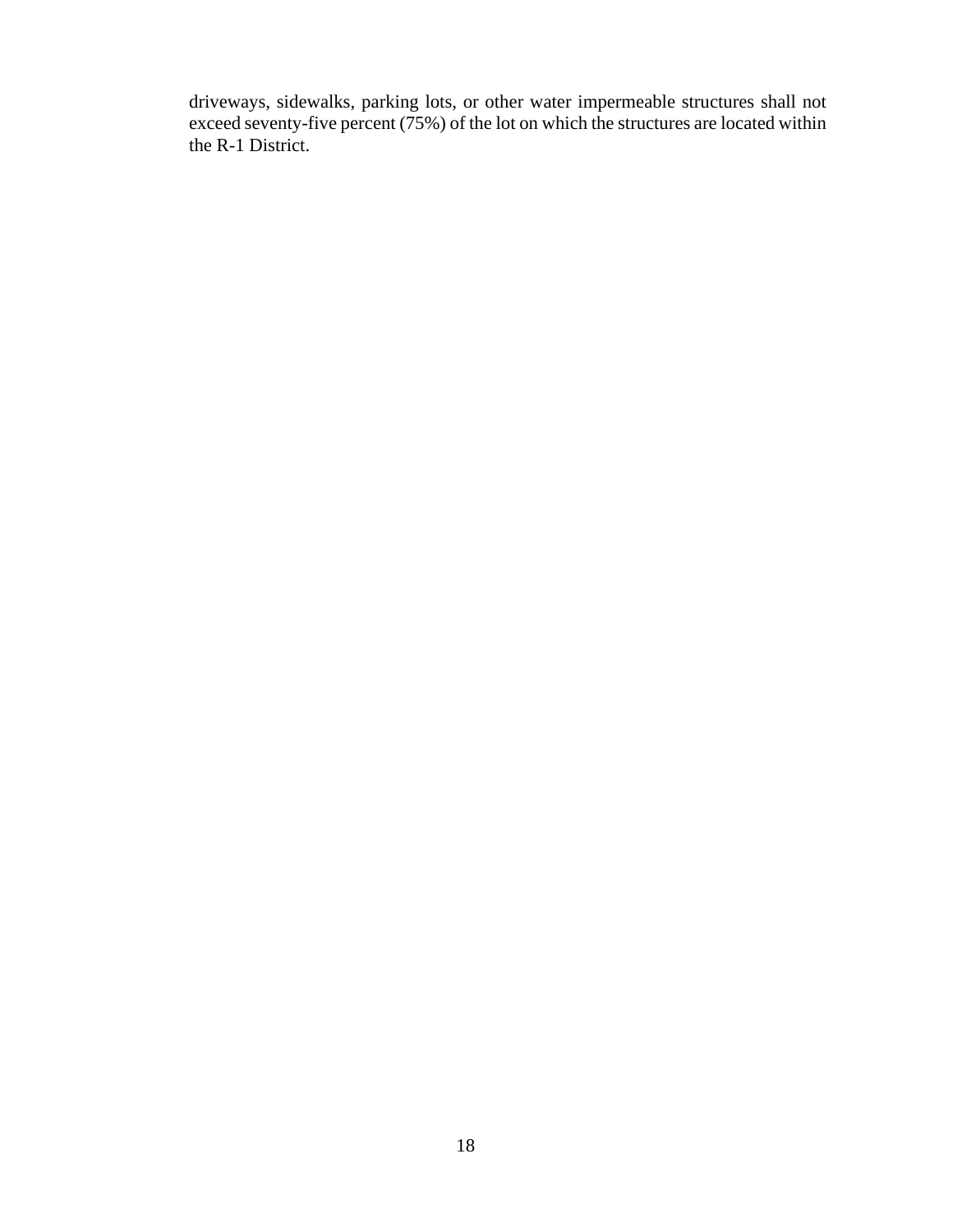### **CHAPTER 17.20. R-2: SINGLE-FAMILY LAKE RESIDENTIAL DISTRICT**

- **17.20.01 Purpose.** The purpose of this district is to provide for single-family detached residential dwellings and support facilities having lake frontage.
- **17.20.02 Permitted Uses.** Lots within the R-2 District may be used for one (1) of the following principal purposes only:
	- A. Community garden.
	- B. Public park, playground, trails, and/or swimming pool.
	- C. Single-family detached dwelling.
	- D. Undeveloped land.
- **17.20.03** Conditional Uses. One (1) of the following principal land uses may be allowed after review and approval of a conditional use permit by the Board of Adjustment:
	- A. Day care center.
	- B. House of worship.
	- C. Library, museum, and/or site of historic/cultural significance.
	- D. Public service facility.
	- E. Public utility facility.
	- F. Vacation rental by owner (VRBO) in conformance with Chapter 17.68.13.
- **17.20.04 Prohibited Principal Land Uses.** Unless authorized pursuant to Chapter  $17.08.01(A)(1)(a)$ , all other principal land uses which are not specifically listed above as either a Permitted or Conditional Use shall be prohibited in the R-2 District.
- **17.20.05 Accessory Buildings, Structures, and Land Uses.** Accessory buildings, structures, and land uses within the R-2 District shall be regulated in conformance with the provisions of Chapter 17.68.01.
- **17.20.06 Home Occupations.** Home occupations within the R-2 District shall be regulated in conformance with the provisions of Chapter 17.68.03.
- **17.20.07 Fence Regulations.** Fences within the R-2 District shall be regulated in conformance with the provisions of Chapter 17.68.02.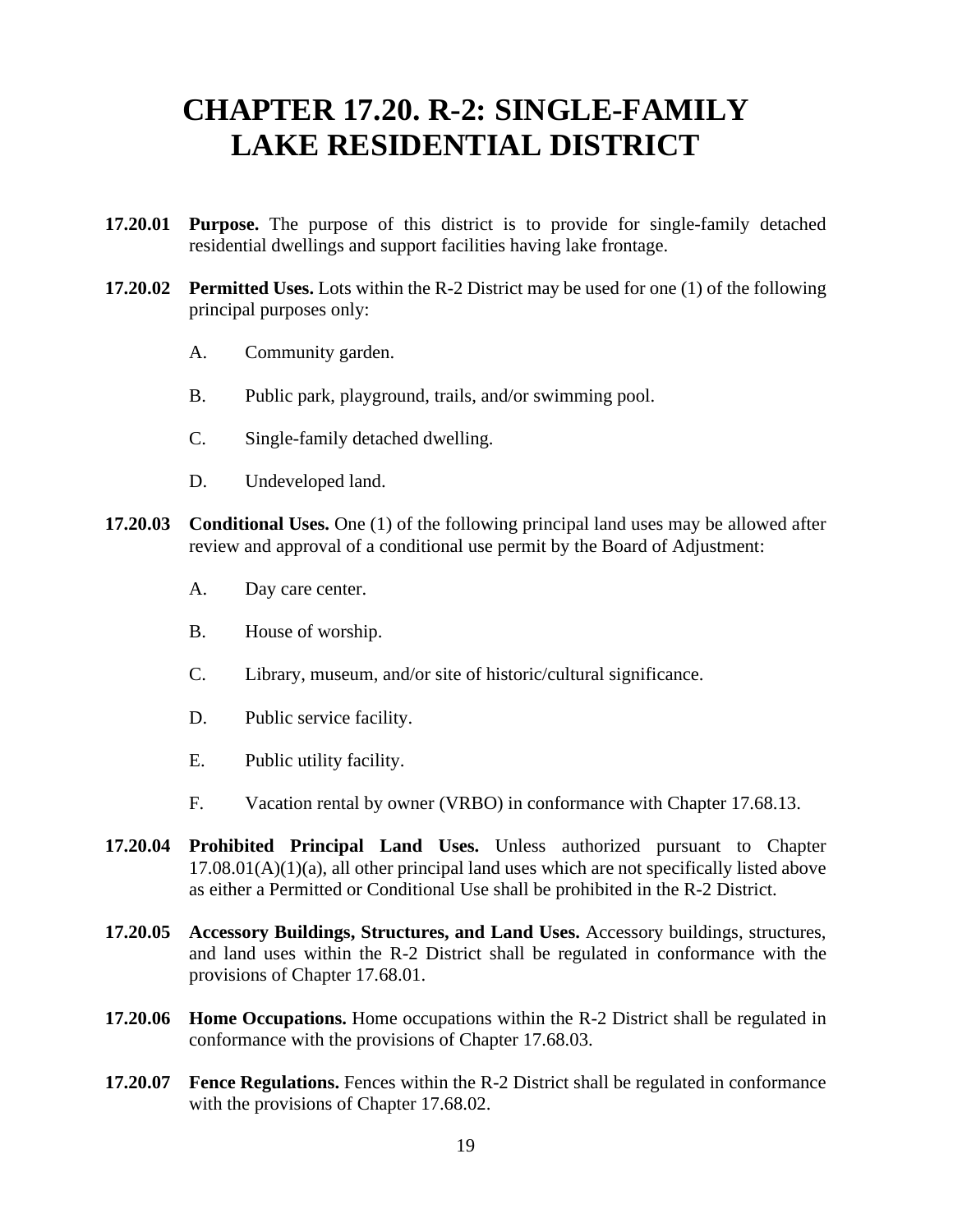- **17.20.08 Off-Street Parking Regulations.** Off-Street parking within the R-2 District shall be regulated in conformance with the provisions of Chapter 17.68.09.
- **17.20.09 Sign Regulations.** Signs within the R-2 District shall be regulated in conformance with the provisions of Chapter 17.68.08.
- **17.20.10 Lot Area, Yard, and Structure Height Regulations.** The maximum height and minimum lot area, width, and setback requirements within the R-2 District shall be as follows:

|                                       | <b>Minimum</b>     | <b>Minimum</b>     | <b>Front</b>       | <b>Side</b>    | Rear           | <b>Maximum</b>   |
|---------------------------------------|--------------------|--------------------|--------------------|----------------|----------------|------------------|
|                                       | Lot                | Lot                | Yard               | Yard           | Yard           | <b>Structure</b> |
|                                       | Area               | Width              | Setback*           | <b>Setback</b> | <b>Setback</b> | Height           |
| Single-family<br>detached<br>dwelling | $6,500$ sq.<br>ft. | 50 ft.<br>see $#2$ | 30 ft.<br>see $#3$ | 7 ft.          | 25 ft.         | 35 ft.           |
| All other uses                        | NA.                | <b>NA</b>          | 30 ft.             | 7 ft.          | 25 ft.         | 35 ft.           |
|                                       | see $#1$           | see $#1$           | see #1, #3         | see $#1$       | see $#1$       | see $#1$         |

\* For purposes of this Chapter, the front lot line shall be the line bounding the "ordinary highwater line" for littoral lots and the line on the lakeside of the lot for non-littoral lots. In addition to the prescribed front yard setback, any new or reconstructed building located on the lot shall respect and observe a line of sight view corridor of forty-five (45) degrees from each corresponding corner of the principal building located on its neighboring properties. The angle of this view corridor may be reduced to no less than thirty (30) degrees on one (1) or more sides by written agreement between the lot owner and the relevant neighbor(s). This agreement shall be filed with the City and the Union County Register of Deeds. It shall be binding upon the heirs, successors, and assigns of the title holder and shall pass with the land. (See Figure #1)

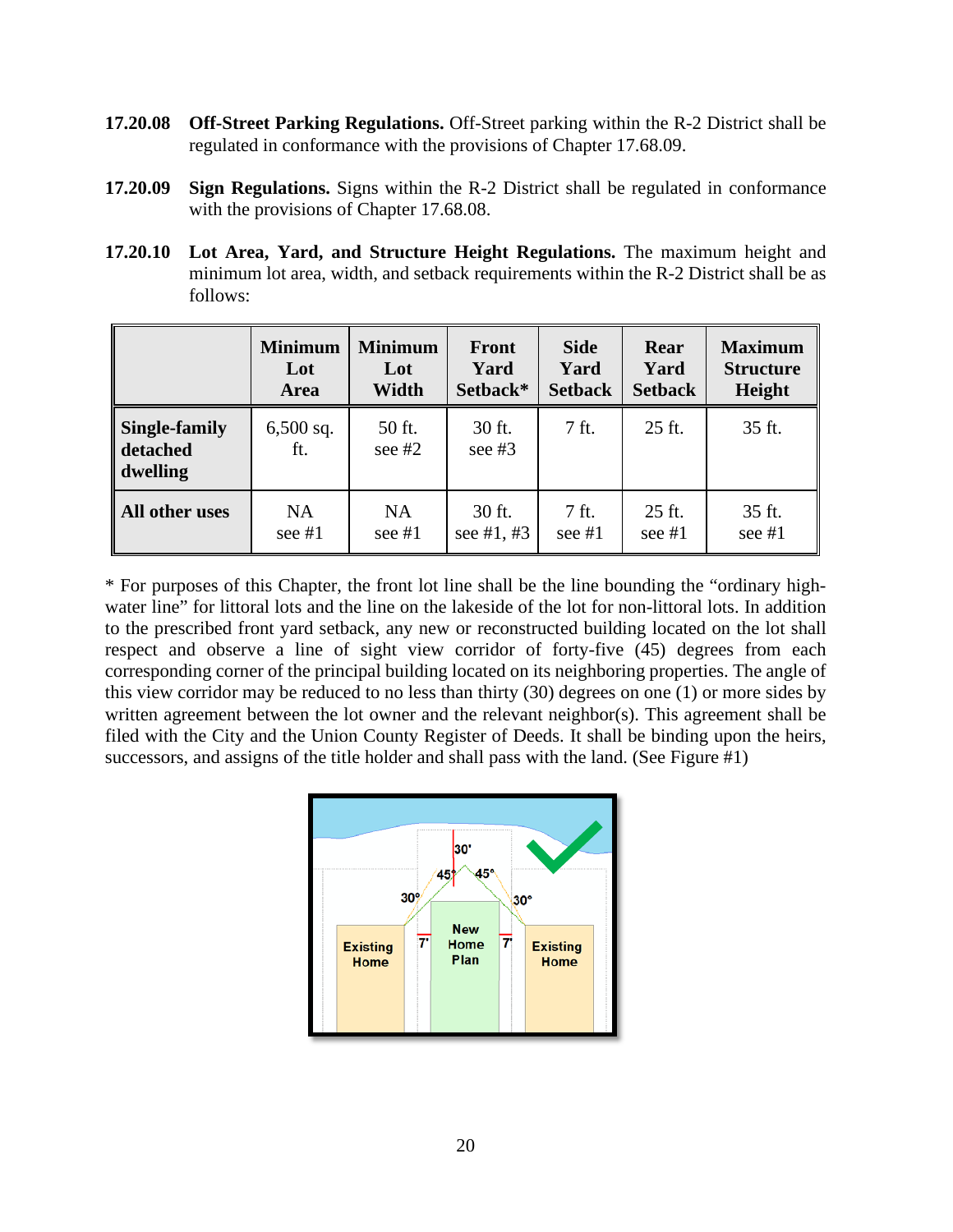

Figure #1

- #1 Unless an alternative lot size, lot width, setbacks, and/or structure heights are required by the granting of a conditional use permit.
- #2 A single-family detached dwelling may be constructed on a lot-of-record which has a lot width of less than fifty (50) feet, subject to applicable setback requirements.
- #3 There shall be a required front yard on each street side of a corner lot. Similarly, there shall be a required front yard on each street side of a multiple-frontage lot. In both situations, the addressed required front  $\text{vard}(s)$  shall be thirty (30) feet; however, the other required front yard may be reduced to fifteen (15) feet.
- #4 See also Adjustments to Yard Regulations (Chapter 17.72) and Non-Conforming Uses and Non-Standard Lots (Chapter 17.76) for other specific exceptions.
- **17.20.11 Maximum Ground Coverage (Impervious Surfaces).** The sum total of the ground area covered by all structures including, but not limited to, buildings, patios, driveways, sidewalks, parking lots, or other water impermeable structures shall not exceed seventy-five percent (75%) of the lot on which the structures are located within the R-2 District.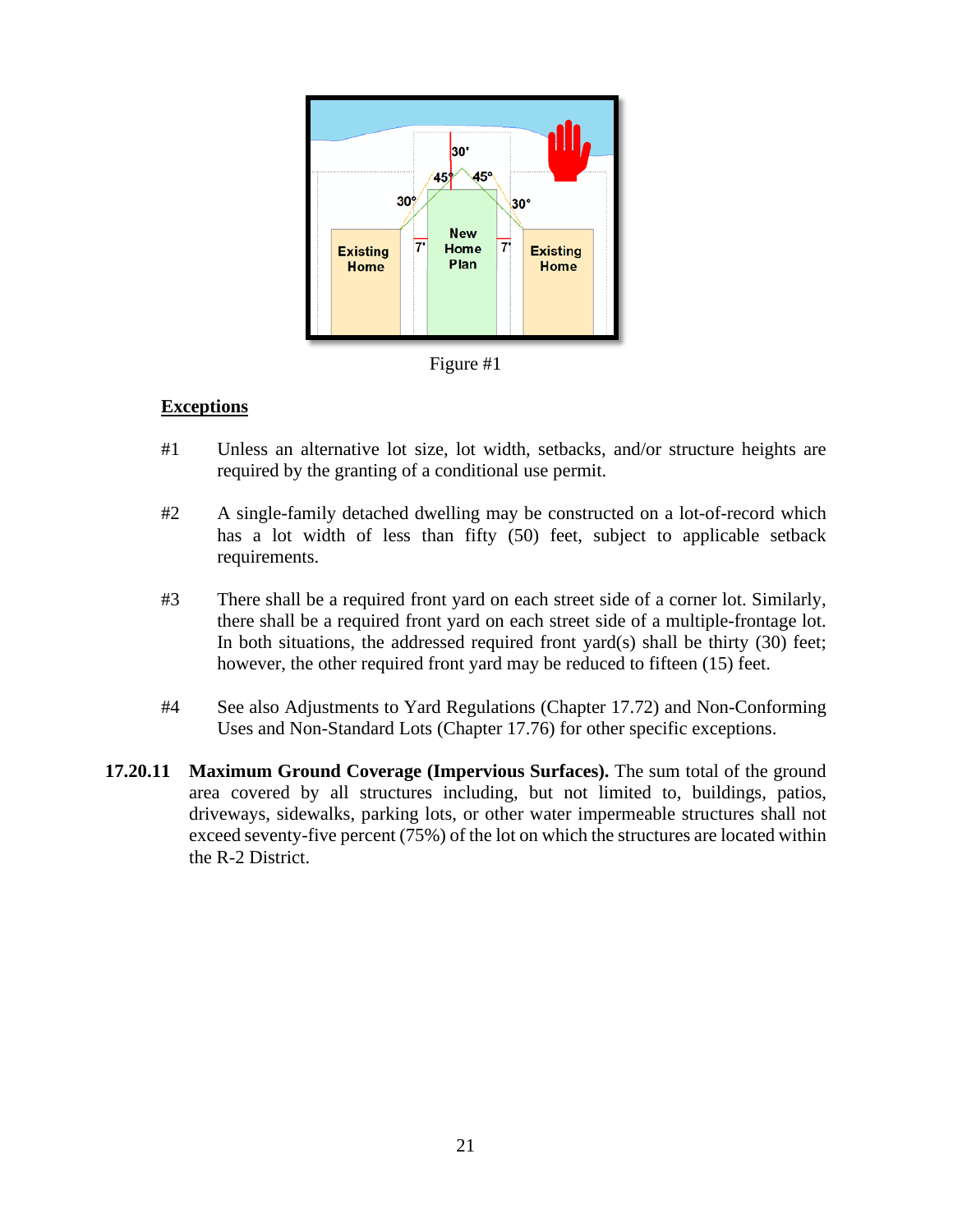# **CHAPTER 17.24. R-3: MULTIPLE-FAMILY RESIDENTIAL DISTRICT**

- **17.24.01 Purpose.** The purpose of this district is to provide for a variety of single-family attached dwellings and multiple-family living areas where public utilities and services are available and to encourage a suitable living environment through the promotion of public health, safety, and welfare; in addition to providing for those areas within the community which are compatible in character and density with the multiple-family residential environment.
- **17.24.02 Permitted Uses.** Lots within the R-3 District may be used for one (1) of the following principal purposes only:
	- A. Community garden.
	- B. Public park, playground, trails, and/or swimming pool.
	- C. Public service facility.
	- D. Single-family detached dwelling.
	- E. Townhouse (2 units only).
	- F. Two family dwelling.
	- G. Undeveloped land.
- **17.24.03** Conditional Uses. One (1) of the following principal land uses may be allowed after review and approval of a conditional use permit by the Board of Adjustment:
	- A. Apartment complex.
	- B. Assisted living facility or nursing home.
	- C. Cemetery.
	- D. Condominium.
	- E. Day care center.
	- F. Elementary school; middle or high school; or a combination thereof.
	- G. Group home.
	- H. House of worship.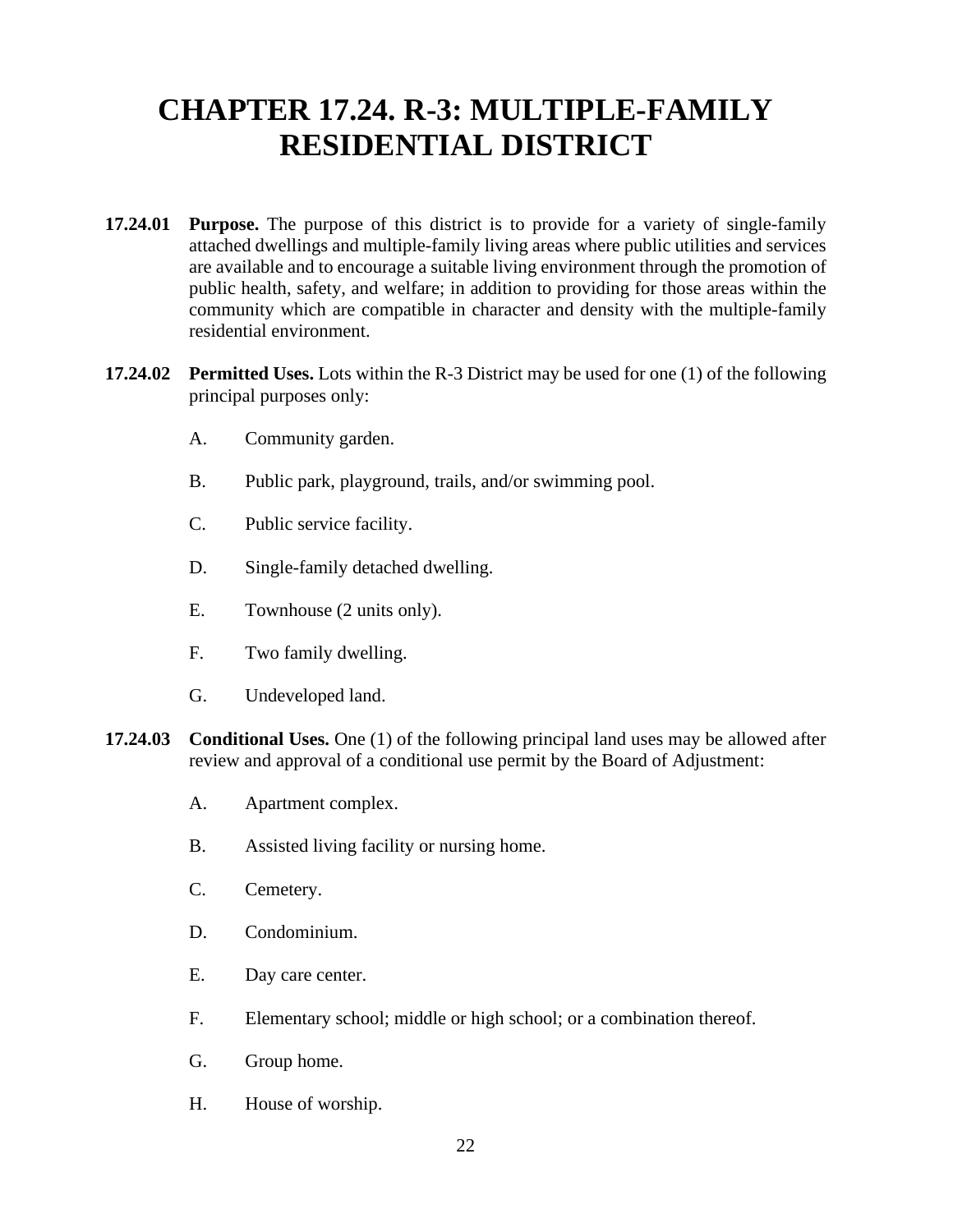- I. Library, museum, and/or site of historic/cultural significance.
- J. Public utility facility.
- K. Townhouse (3 or more units).
- L. Vacation rental by owner (VRBO) in conformance with Chapter 17.68.13.
- **17.24.04 Prohibited Principal Land Uses.** Unless authorized pursuant to Chapter  $17.08.01(A)(1)(a)$ , all other principal land uses which are not specifically listed above as either a Permitted or Conditional Use shall be prohibited in the R-3 District.
- **17.24.05 Accessory Buildings, Structures, and Land Uses.** Accessory buildings, structures, and land uses within the R-3 District shall be regulated in conformance with the provisions of Chapter 17.68.01.
- **17.24.06 Home Occupations.** Home occupations with the R-3 District shall be regulated in conformance with the provisions of Chapter 17.68.03.
- **17.24.07 Fence Regulations.** Fences within the R-3 District shall be regulated in conformance with the provisions of Chapter 17.68.02.
- **17.24.08 Off-Street Parking Regulations.** Off-Street parking within the R-3 District shall be regulated in conformance with the provisions of Chapter 17.68.09.
- **17.24.09 Sign Regulations.** Signs within the R-3 District shall be regulated in conformance with the provisions of Chapter 17.68.08.
- **17.24.10 Lot Area, Yard, and Building Height Regulations.** The maximum height and minimum lot area, width, and setback requirements within the R-3 District shall be as follows:

|                                       | <b>Minimum</b><br>Lot<br>Area                        | <b>Minimum</b><br>Lot<br>Width     | Front<br>Yard<br><b>Setback</b> | <b>Side</b><br>Yard<br><b>Setback</b> | Rear<br>Yard<br><b>Setback</b> | <b>Maximum</b><br><b>Structure</b><br>Height |
|---------------------------------------|------------------------------------------------------|------------------------------------|---------------------------------|---------------------------------------|--------------------------------|----------------------------------------------|
| Single-family<br>detached<br>dwelling | 7,500<br>sq. ft.                                     | 50 ft.<br>see $#2, #4$             | 30 ft.<br>see $#5$              | 7 ft.                                 | 25 ft.                         | 35 ft.                                       |
| Two Family<br><b>Dwelling</b>         | 10,000<br>sq. ft. $/$<br>$5,000$ sq.<br>ft. per unit | $90$ ft. $/$<br>45 ft. per<br>unit | 30 ft.<br>see $#5$              | 7 ft.<br>see $#3$                     | 25 ft.                         | 35 ft.                                       |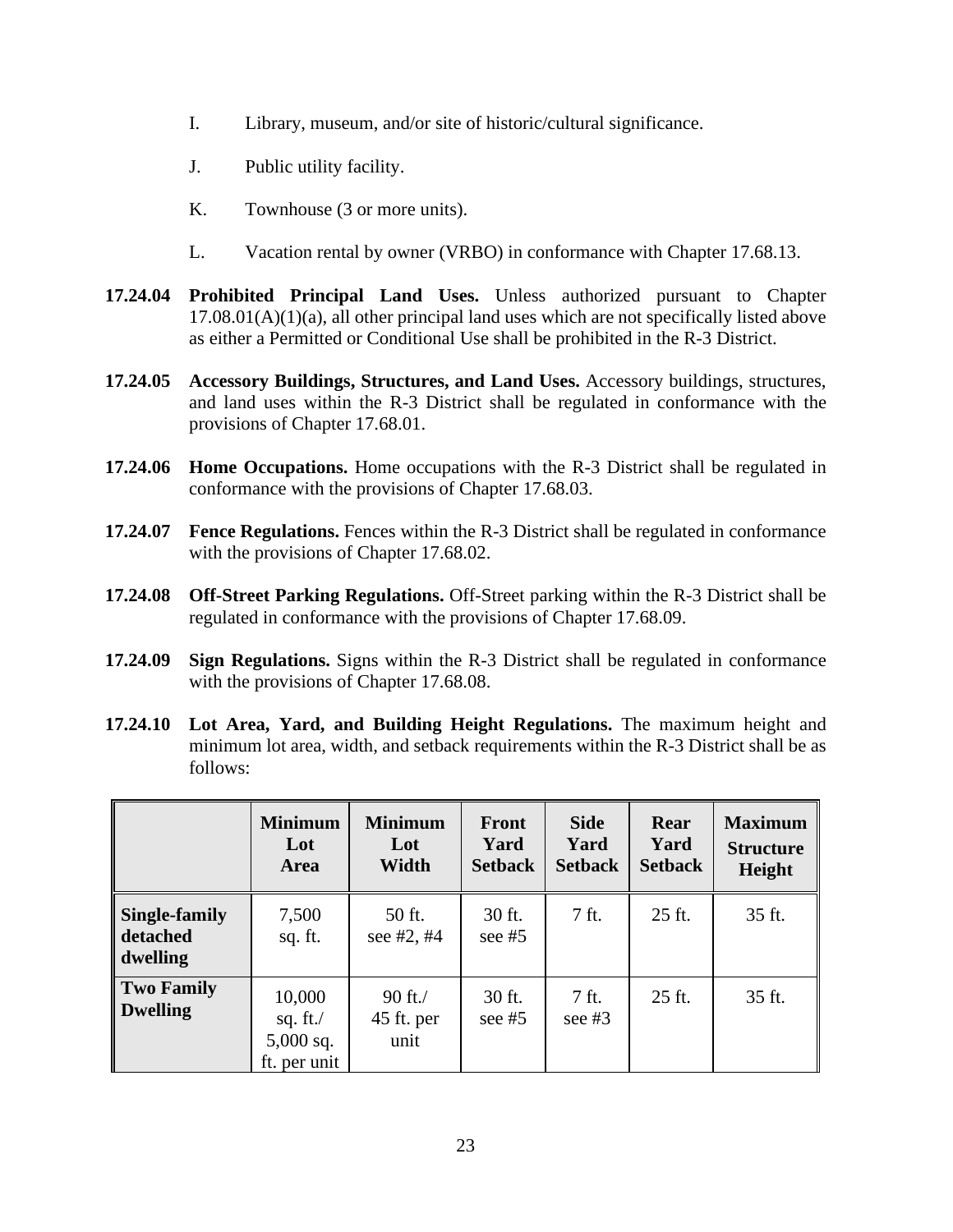|                                    | <b>Minimum</b><br>Lot<br>Area                                           | <b>Minimum</b><br>Lot<br>Width                                | <b>Front</b><br>Yard<br><b>Setback</b> | <b>Side</b><br>Yard<br><b>Setback</b> | Rear<br>Yard<br><b>Setback</b> | <b>Maximum</b><br><b>Structure</b><br>Height |
|------------------------------------|-------------------------------------------------------------------------|---------------------------------------------------------------|----------------------------------------|---------------------------------------|--------------------------------|----------------------------------------------|
| <b>Townhouse</b>                   | 5,000<br>sq. ft.<br>per unit                                            | 45 ft. per<br>exterior unit<br>$/35$ ft. per<br>interior unit | 30 ft.<br>see $#5$                     | 7 ft.<br>see $#3$                     | 25 ft.                         | 35 ft.                                       |
| <b>Apartment</b><br><b>Complex</b> | $9,000$ sq.<br>ft. plus an<br>additional<br>$2,000$ sq.<br>ft. per unit | 75 ft.                                                        | 30 ft.<br>see $#5$                     | 10 ft.                                | 25 ft.                         | 45 ft.                                       |
| Condominium                        | $9,000$ sq.<br>ft. plus an<br>additional<br>$2,000$ sq.<br>ft. per unit | 75 ft.                                                        | 30 ft.<br>see $#5$                     | 10 ft.                                | 25 ft.                         | 45 ft.                                       |
| All other uses                     | <b>NA</b><br>see $#1$                                                   | NA<br>see $#1$                                                | 30 ft.<br>see $#1$ ,<br>#5             | 7 ft.<br>see $#1$                     | 25 ft.<br>see $#1$             | 35 ft.<br>see $#1$                           |

- #1 Unless an alternative lot size, lot width, setbacks, and/or structure heights are required by the granting of a conditional use permit.
- #2 A single-family detached dwelling may be constructed on a lot-of-record which has a lot width of less than fifty (50) feet, subject to applicable setback requirements.
- #3 The side yard is zero (0) feet on the party wall side of the structure.
- #4 For a lot located on a cul-de-sac bulb, the required lot width will be measured at the required front yard setback line; however, the minimum lot width at the right of way line shall not be less than fifty (50) feet.
- #5 There shall be a required front yard on each street side of a corner lot. Similarly, there shall be a required front yard on each street side of a multiple-frontage lot. In both situations, the addressed required front yard shall be thirty (30) feet; however, the other required front yard(s) may be reduced to fifteen (15) feet.
- #6 See also Adjustments to Yard Regulations (Chapter 17.72) and Non-Conforming Uses and Non-Standard Lots (Chapter 17.76) for other specific exceptions.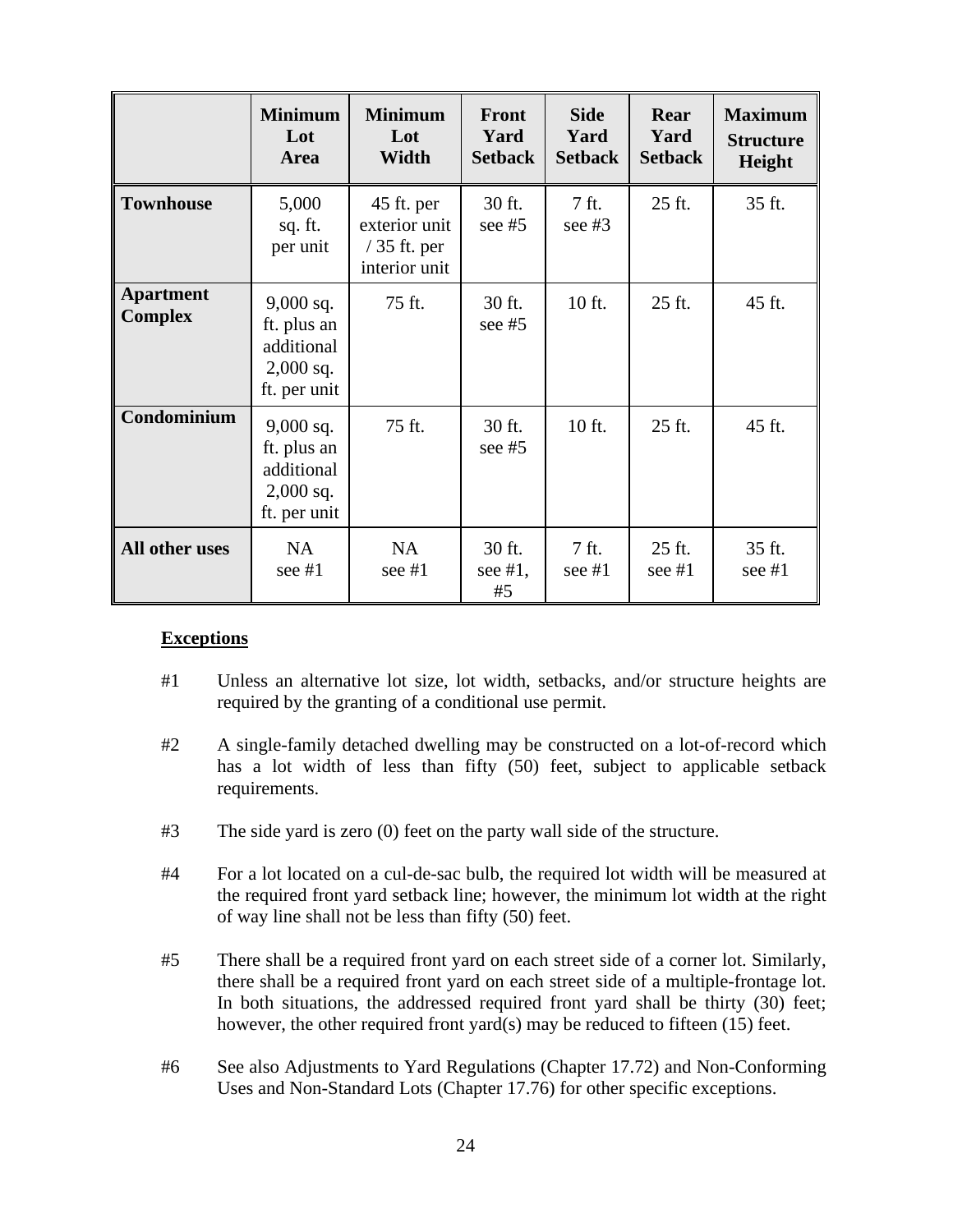**17.24.11 Maximum Ground Coverage (Impervious Surfaces).** The sum total of the ground area covered by all structures including, but not limited to, buildings, patios, driveways, sidewalks, parking lots, or other water impermeable structures shall not exceed seventy-five percent (75%) of the lot on which the structures are located within the R-3 District.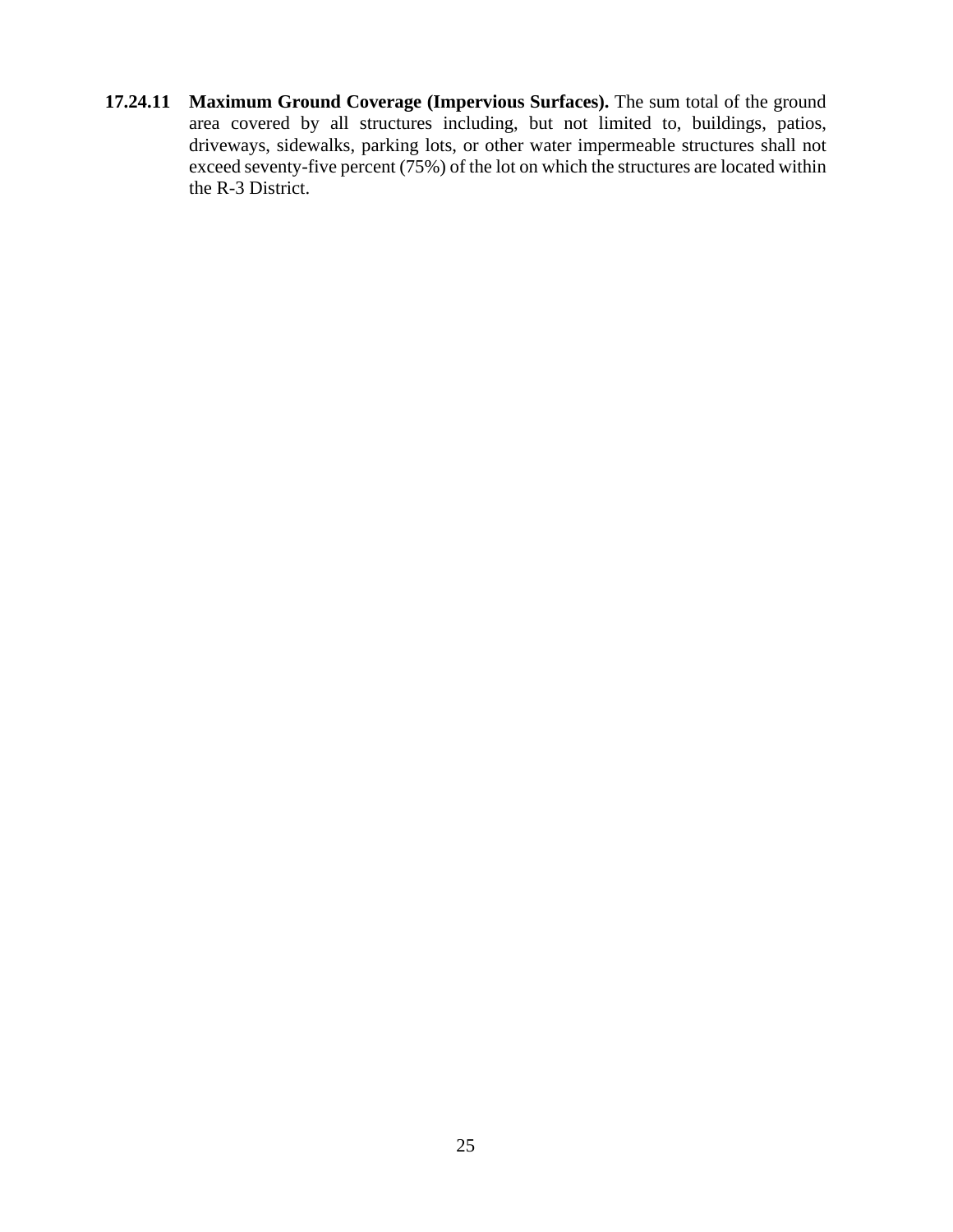### **CHAPTER 17.28. R-4: MULTIPLE-FAMILY LAKE RESIDENTIAL DISTRICT**

- **17.28.01 Purpose.** The purpose of this district is to provide for single-family attached residential dwellings having lake frontage.
- **17.28.02 Permitted Uses.** Lots within the R-4 District may be used for one (1) of the following principal purposes only:
	- A. Community garden.
	- B. Public park, playground, trails, and/or swimming pool.
	- C. Public service facility.
	- D. Single-family detached dwelling.
	- E. Townhouse (2 units only).
	- F. Two family dwelling.
	- G. Undeveloped land.
- **17.28.03** Conditional Uses. One (1) of the following principal land uses may be allowed after review and approval of a conditional use permit by the Board of Adjustment:
	- A. Assisted living facility or nursing home.
	- B. Day care center.
	- C. Elementary school; middle or high school; or a combination thereof.
	- D. Group home.
	- E. House of worship.
	- F. Library, museum, and/or site of historic/cultural significance.
	- G. Public utility facility.
	- H. Vacation rental by owner (VRBO) in conformance with Chapter 17.68.13.
- **17.28.04 Prohibited Principal Land Uses.** Unless authorized pursuant to Chapter  $17.08.01(A)(1)(a)$ , all other principal land uses which are not specifically listed above as either a Permitted or Conditional Use shall be prohibited in the R-4 District.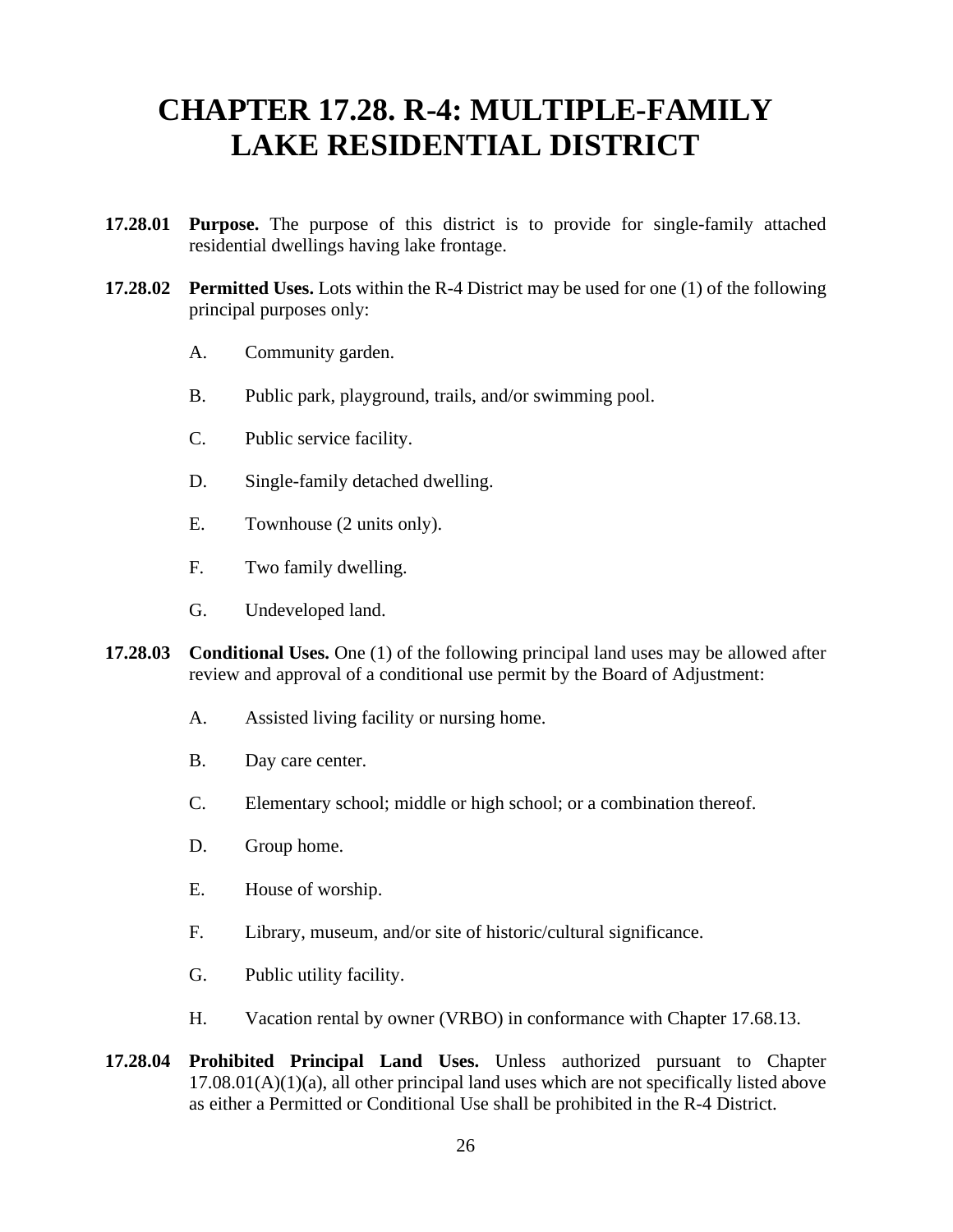- **17.28.05 Accessory Buildings, Structures, and Land Uses.** Accessory buildings, structures, and land uses within the R-4 District shall be regulated in conformance with the provisions of Chapter 17.68.01.
- **17.28.06 Home Occupations.** Home occupations with the R-4 District shall be regulated in conformance with the provisions of Chapter 17.68.03.
- **17.28.07 Fence Regulations.** Fences within the R-4 District shall be regulated in conformance with the provisions of Chapter 17.68.02.
- **17.28.08 Off-Street Parking Regulations.** Off-Street parking within the R-4 District shall be regulated in conformance with the provisions of Chapter 17.68.09.
- **17.28.09 Sign Regulations.** Signs within the R-4 District shall be regulated in conformance with the provisions of Chapter 17.68.08.
- **17.28.10 Lot Area, Yard, and Structure Height Regulations.** The maximum height and minimum lot area, width, and setback requirements within the R-4 District shall be as follows:

|                                              | <b>Minimum</b><br>Lot<br>Area                        | <b>Minimum</b><br>Lot<br>Width  | <b>Front</b><br>Yard<br>Setback* | <b>Side</b><br>Yard<br><b>Setback</b> | Rear<br>Yard<br><b>Setback</b> | <b>Maximum</b><br><b>Structure</b><br>Height |
|----------------------------------------------|------------------------------------------------------|---------------------------------|----------------------------------|---------------------------------------|--------------------------------|----------------------------------------------|
| <b>Two Family</b><br><b>Dwelling</b>         | 10,000<br>sq. ft. $/$<br>$5,000$ sq.<br>ft. per unit | $90$ ft./<br>45 ft. per<br>unit | 30 ft.<br>see $#3$               | 7 ft.<br>see $#3$ ,<br>#4             | 25 ft.                         | 35 ft.                                       |
| <b>Townhouse</b>                             | 5,000<br>sq. ft.                                     | 45 ft.                          | 30 ft.<br>see $#3$               | 7 ft.<br>see $#4$                     | 25 ft.                         | 35 ft.                                       |
| <b>Single-family</b><br>detached<br>dwelling | $6,500$ sq.<br>ft.                                   | 50 ft.<br>see $#2$              | 30 ft.<br>see $#3$               | 7 ft.                                 | 25 ft.                         | 35 ft.                                       |
| All other uses                               | NA<br>see #1                                         | <b>NA</b><br>see #1             | 30 ft.<br>see #1                 | 7 ft.<br>see #1                       | 25 ft.<br>see #1               | 35 ft.<br>see #1                             |

\* For purposes of this Chapter, the front lot line shall be the line bounding the "ordinary highwater line" for littoral lots and the line on the lakeside of the lot for non-littoral lots. In addition to the prescribed front yard setback, any new or reconstructed building located on the lot shall respect and observe a line of sight view corridor of forty-five (45) degrees from each corresponding corner of the principal building located on its neighboring properties. The angle of this view corridor may be reduced to no less than thirty (30) degrees on one (1) or more sides by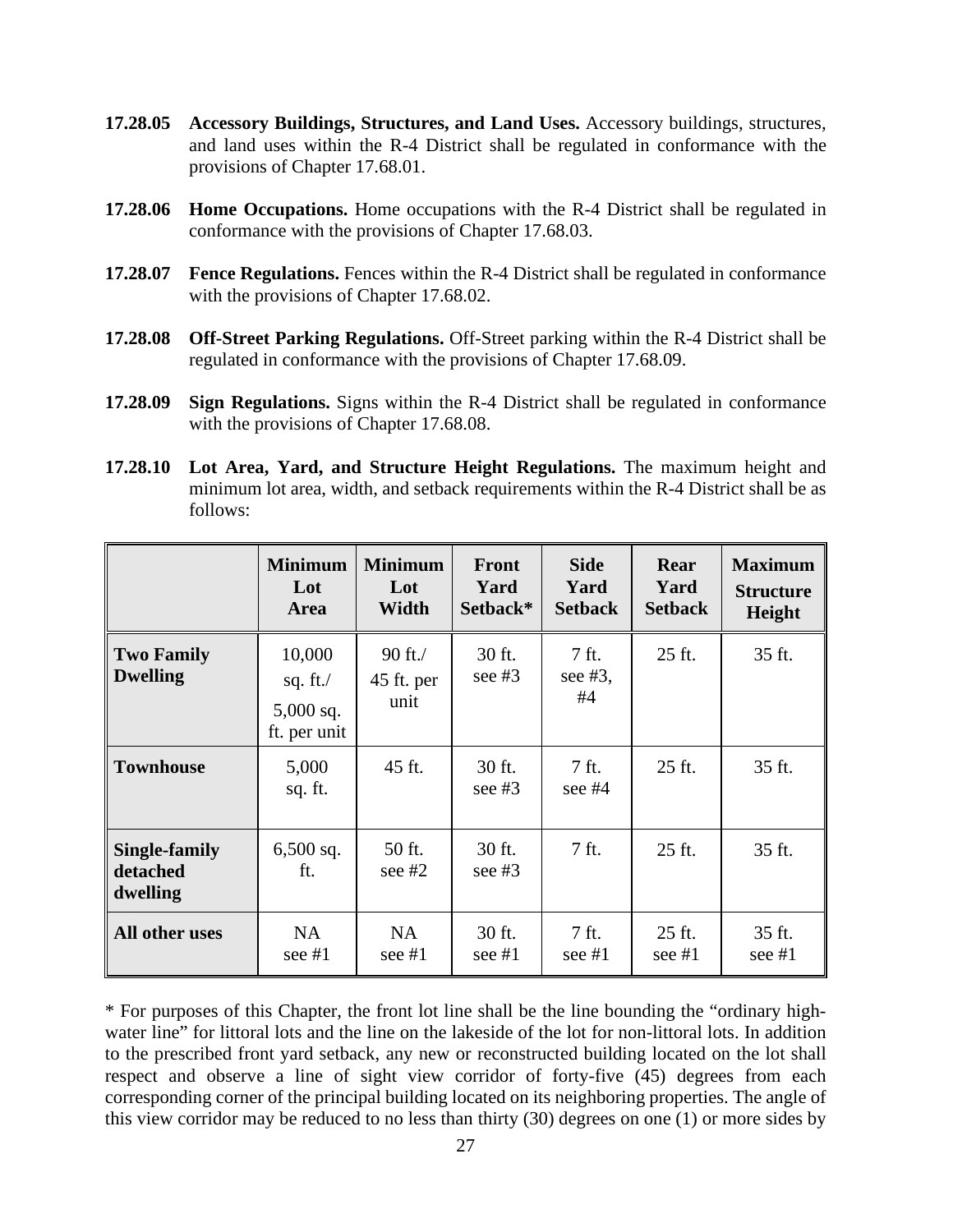written agreement between the lot owner and the relevant neighbor(s). This agreement shall be filed with the City and the Union County Register of Deeds. It shall be binding upon the heirs, successors, and assigns of the title holder and shall pass with the land. (See Figure #2)



Figure #2

- #1 Unless an alternative lot size, lot width, setbacks, and/or structure heights are required by the granting of a conditional use permit.
- #2 A single-family detached dwelling may be constructed on a lot-of-record which has a lot width of less than eighty (50) feet, subject to applicable setback requirements.
- #3 There shall be a required front yard on each street side of a corner lot. Similarly, there shall be a required front yard on each street side of a multiple-frontage lot. In both situations, the addressed required front yard shall be thirty (30) feet; however, the other required front yard(s) may be reduced to fifteen (15) feet.
- #4 The side yard is zero (0) feet on the party wall side of the structure.
- #5 See also Adjustments to Yard Regulations (Chapter 17.72) and Non-Conforming Uses and Non-Standard Lots (Chapter 17.76) for other specific exceptions.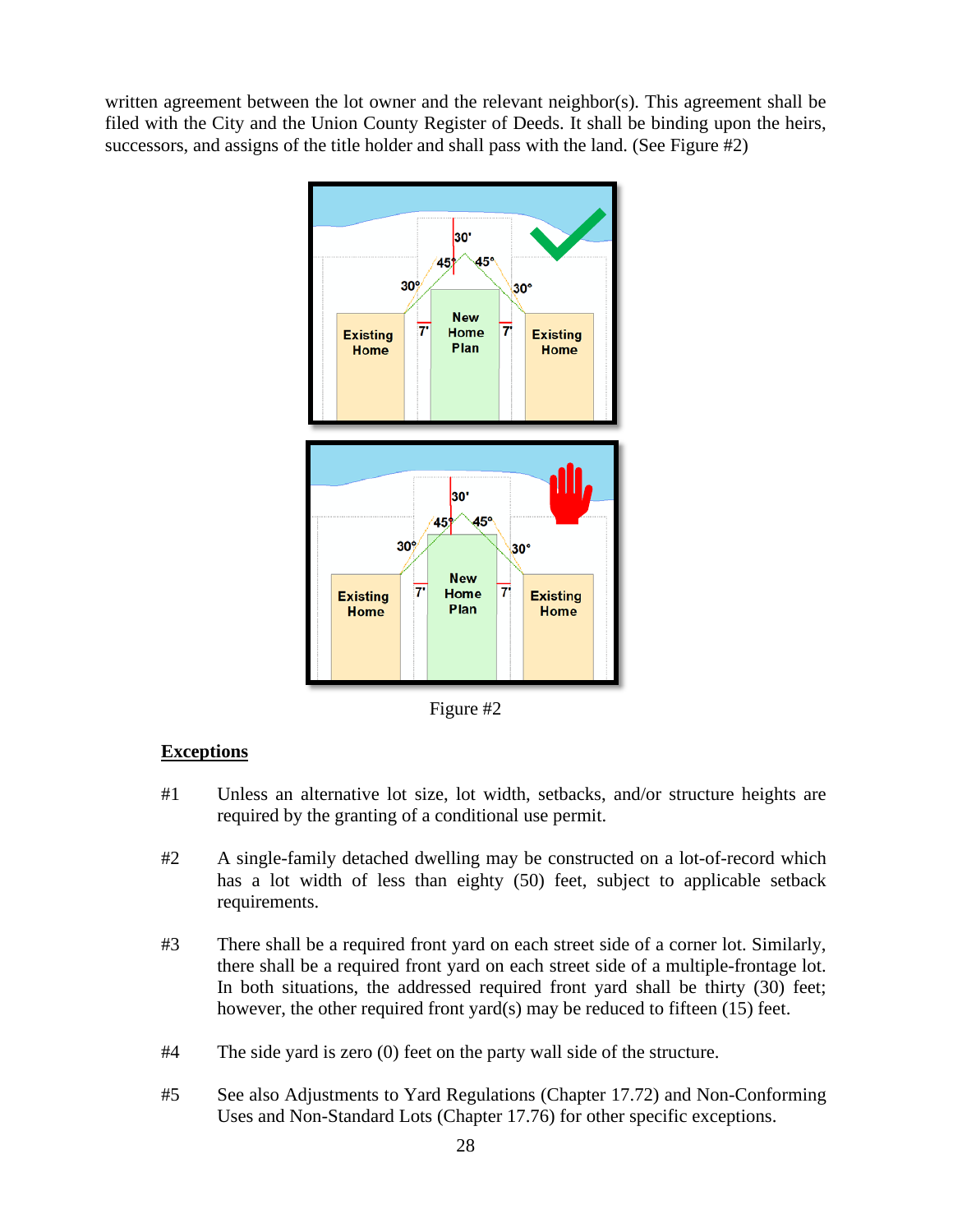**17.28.11 Maximum Ground Coverage (Impervious Surfaces).** The sum total of the ground area covered by all structures including, but not limited to, buildings, patios, driveways, sidewalks, parking lots, or other water impermeable structures shall not exceed seventy-five percent (75%) of the lot on which the structures are located within the R-2 District.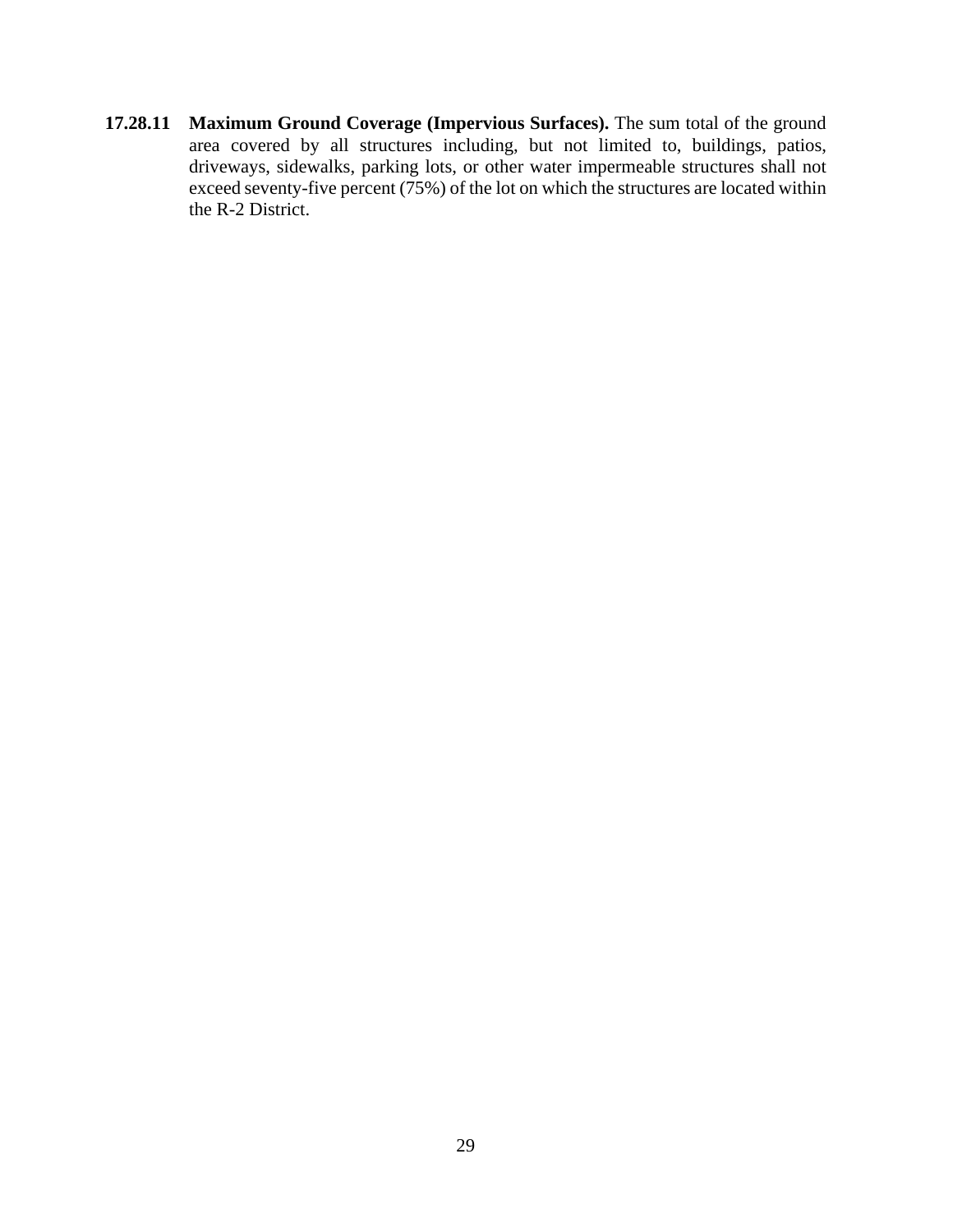# **CHAPTER 17.32. R-5: MOBILE/MANUFACTURED HOME PARK DISTRICT**

- **17.32.01 Purpose.** The purpose of this district is to promote the health, safety, and welfare of the inhabitants of the city through the regulation of the location, planning, design, layout, construction, and operation of licensed manufactured home parks and the placement and use of manufactured homes therein, which by reason of their design and location shall be compatible with neighboring zoning districts.
- **17.32.02 Permitted Uses.** Lots or buildings in the R-5 District may be used for one (1) of the following principal purposes only:
	- A. Public park, playground, trails, or swimming pool.
	- B. Undeveloped land.
- **17.32.03** Conditional Uses. One (1) of the following principal land uses may be allowed after review and approval of a conditional use permit by the Board of Adjustment:
	- A. Elementary school; middle or high school; or a combination thereof.
	- B. Group home.
	- C. House of worship.
	- D. Library, museum, and/or site of historic/cultural significance.
	- E. Licensed manufactured home park in conformance with Chapter 17.68.07.
	- F. Public utility facility.
	- G. Vacation rental by owner (VRBO) in conformance with Chapter 17.68.13.
- **17.32.04 Prohibited Principal Land Uses.** Unless authorized pursuant to Chapter  $17.08.01(A)(1)(a)$ , all other principal land uses which are not specifically listed above as either a Permitted or Conditional Use shall be prohibited in the R-5 District.
- **17.32.05 Accessory Buildings, Structures, and Land Uses.** Accessory buildings, structures, and land uses within the R-5 District shall be regulated in conformance with the provisions of Chapter 17.68.01.
- **17.32.06 Home Occupations.** Home occupations with the R-5 District shall be regulated in conformance with the provisions of Chapter 17.68.03.
- **17.32.07 Fence Regulations.** Fences within the R-5 District shall be regulated in conformance with the provisions of Chapter 17.68.02.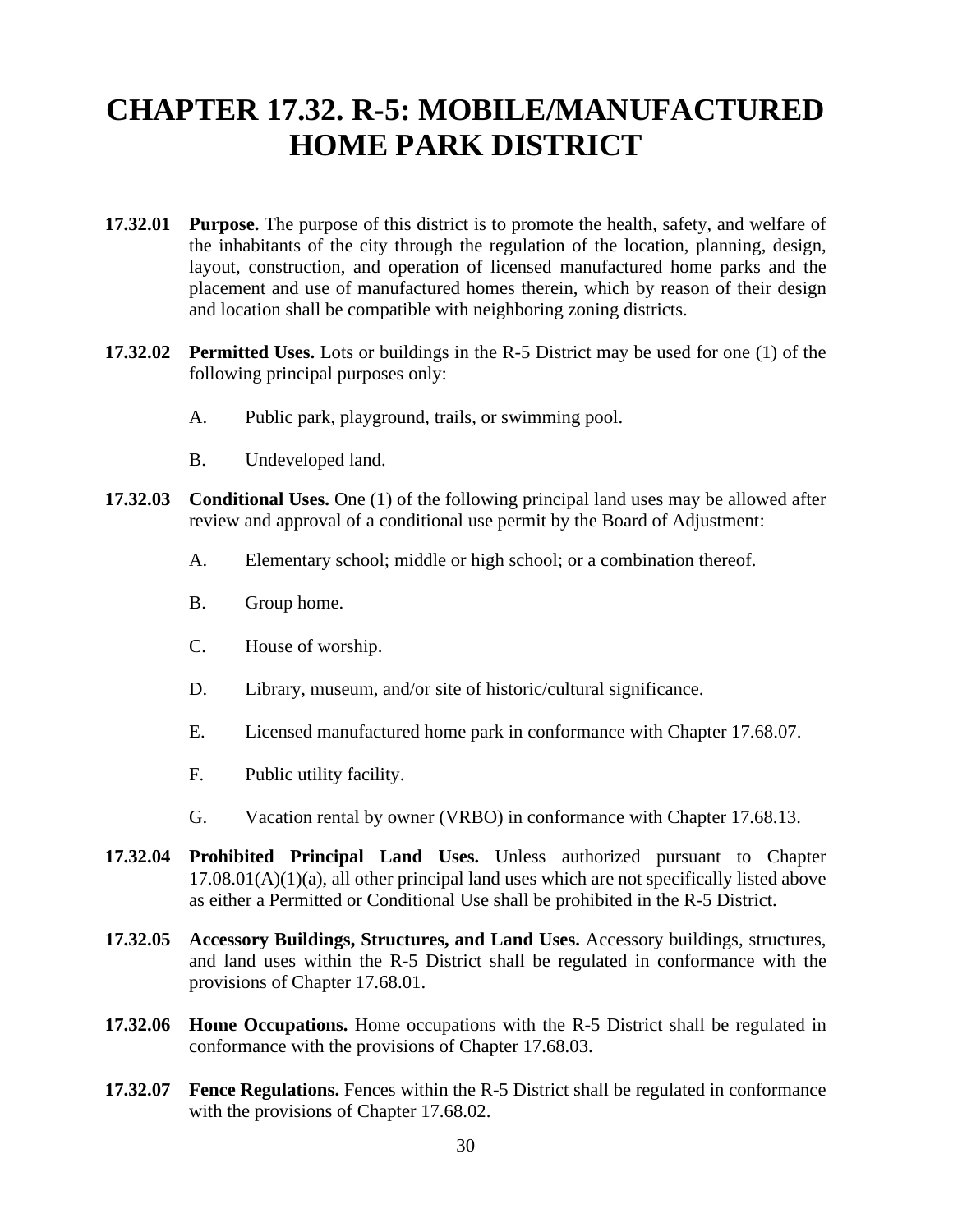- **17.32.08 Off-Street Parking Regulations.** Off-street parking within the R-5 District shall be regulated in conformance with the provisions of Chapter 17.68.09.
- **17.32.09 Sign Regulations.** Signs within the R-5 District shall be regulated in conformance with the provisions of Chapters 17.68.08.
- **17.32.10 Lot Area, Yard, and Structure Height Regulations.** The maximum building height, minimum lot area, minimum lot width, and setback requirements within the R-5 District shall be as follows:

|                                                      | <b>Minimum</b> | <b>Minimum</b> | Front                | <b>Side</b>    | Rear           | <b>Maximum</b>   |
|------------------------------------------------------|----------------|----------------|----------------------|----------------|----------------|------------------|
|                                                      | Lot            | Lot            | Yard                 | Yard           | Yard           | <b>Structure</b> |
|                                                      | <b>Area</b>    | Width          | <b>Setback</b>       | <b>Setback</b> | <b>Setback</b> | Height           |
| Licensed<br><b>Manufactured</b><br><b>Home Parks</b> |                |                | See Chapter 17.68.07 |                |                |                  |
| All other uses                                       | NA.            | <b>NA</b>      | 30 ft.               | 5 ft.          | 25 ft.         | 35 ft.           |
|                                                      | see $#1$       | see $#1$       | see $#1$             | see $#1$       | see $#1$       | see $#1$         |

- #1 Unless an alternative lot size, lot width, setbacks, and/or structure heights are required by the granting of a conditional use permit.
- #2 One (1) required front yard may be reduced to twenty-five (25) feet on corner lots.
- #3 See also Adjustments to Yard Regulations (Chapter 17.72) and Non-Conforming Uses and Non-Standard Lots (Chapter 17.76) for other specific exceptions.
- **17.32.11 Maximum Ground Coverage (Impervious Surfaces).** The sum total of the ground area covered by all structures including, but not limited to, patios, driveways, sidewalks, off-street parking, or other water impermeable structures shall not exceed seventy-five percent (75%) of the lot on which the structures are located within the R-5 District.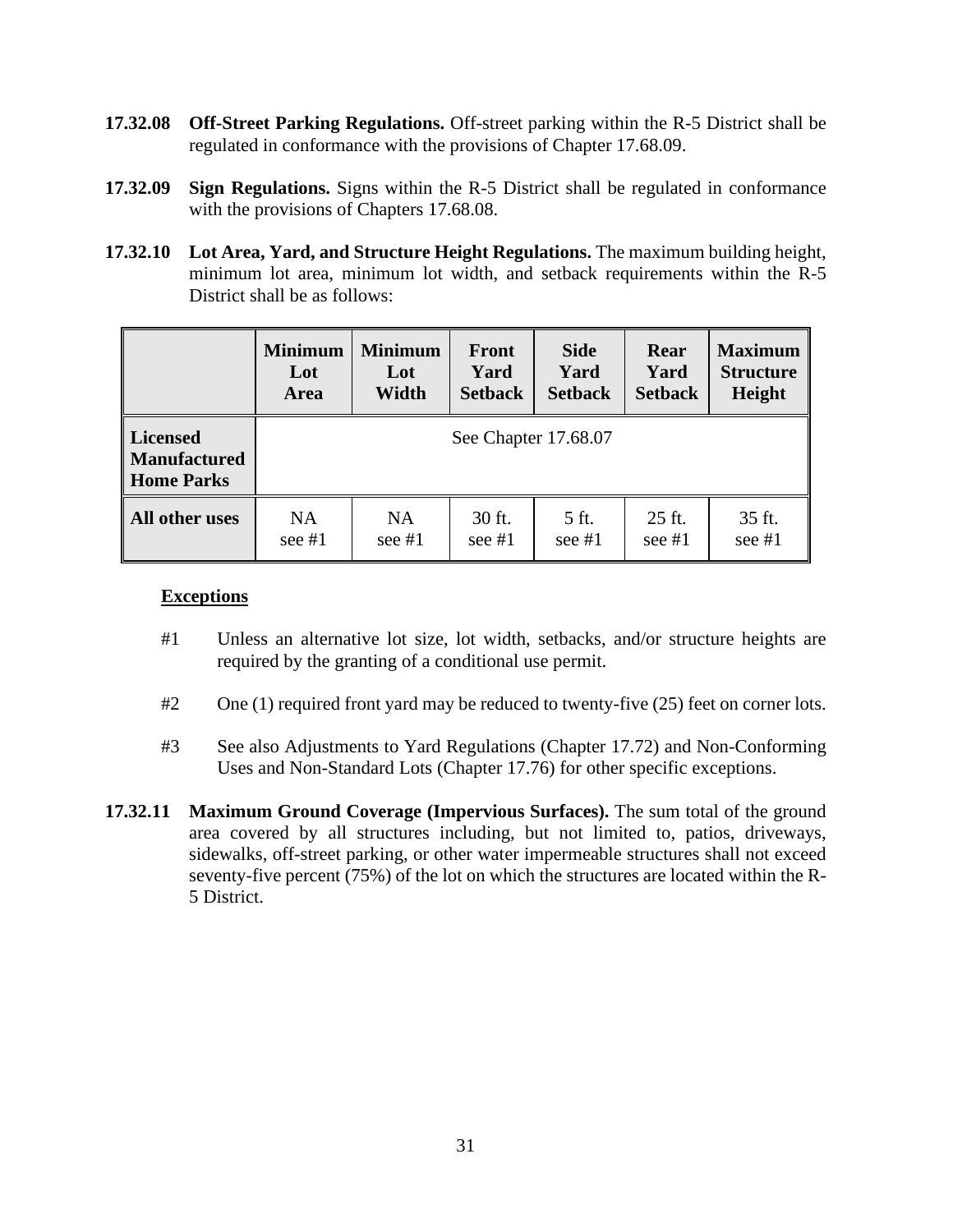### **CHAPTER 17.36. CB-1: MILITARY ROAD CENTRAL BUSINESS DISTRICT**

- **17.36.01 Purpose.** The purpose of this district is to provide a commercial area for those establishments serving the general shopping needs of the trade area, with specific attention to the Military Road commercial corridor.
- **17.36.02 Permitted Uses.** Lots within the CB-1 District may be used for one (1) or more of the following principal land uses:
	- A. Bank or financial institution.
	- B. Bar, tavern, and/or cocktail lounge.
	- C. Community center.
	- D. Community garden.
	- E. Day care center.
	- F. Emergency shelter.
	- G. Funeral home/mortuary.
	- H. Hotel, inn, or motel.
	- I. House of worship.
	- J. Medical clinic.
	- K. Meeting hall and/or social club.
	- L. Museum, art gallery, and/or other public or semi-public cultural facilities.
	- M. Office.
	- N. Personal service business.
	- O. Post office or other government building.
	- P. Public park, playground, trails, and/or swimming pool.
	- Q. Public service facility.
	- R. Restaurant.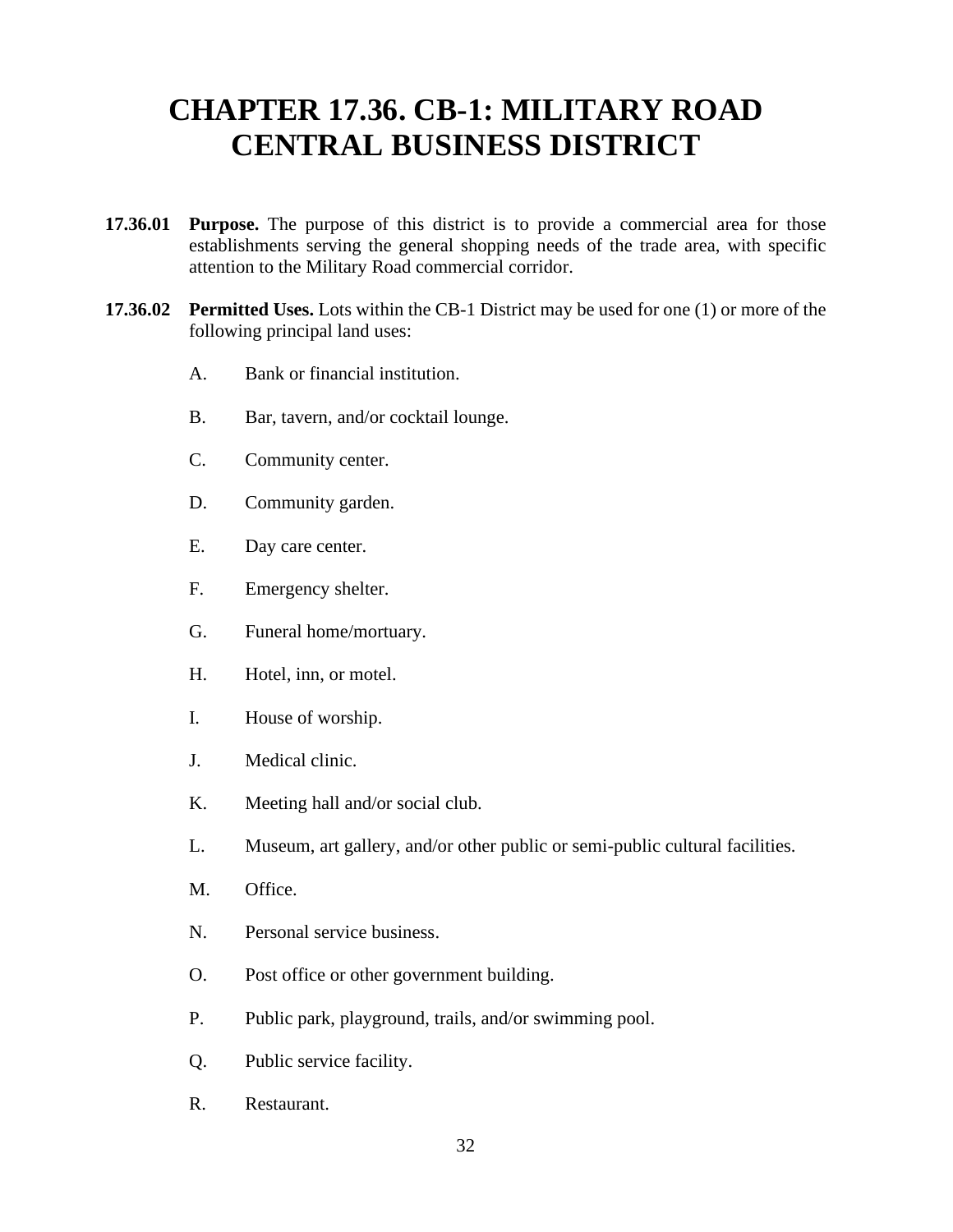- S. Retail service or trade business.
- T. Undeveloped land.
- **17.36.03 Conditional Uses.** One (1) or more of the following principal land uses may be allowed per lot after review and approval of a conditional use permit by the Board of Adjustment:
	- A. Brew pub.
	- B. Commercial/Vocational school.
	- C. Microbrewery in conjunction with a restaurant.
	- D. Miniature golf course.
	- E. Mixed-use commercial/residential.
		- Residential dwelling(s) must be located above commercial portion of the building.
	- F. Motor vehicle body shop.
	- G. Motor vehicle parking lot.
	- H. Motor vehicle service station.
	- I. Motor vehicle repair shop.
	- J. Public utility facility.
	- K. Theater.
	- L. Veterinary clinic, small animal.
- **17.36.04 Prohibited Principal Land Uses.** Unless authorized pursuant to Chapter  $17.08.01(A)(1)(a)$ , all other principal land uses which are not specifically listed above as either a Permitted or Conditional Use shall be prohibited in the CB-1 District.
- **17.36.05 Accessory Buildings, Structures, and Land Uses.** Accessory buildings, structures, and land uses within the CB-1 District shall be regulated in conformance with the provisions of Chapter 17.68.01.
- **17.36.06 Home Occupations.** Home occupations with the CB-1 District shall be regulated in conformance with the provisions of Chapter 17.68.03.
- **17.36.07 Fence Regulations.** Fences within the CB-1 District shall be regulated in conformance with the provisions of Chapter 17.68.02.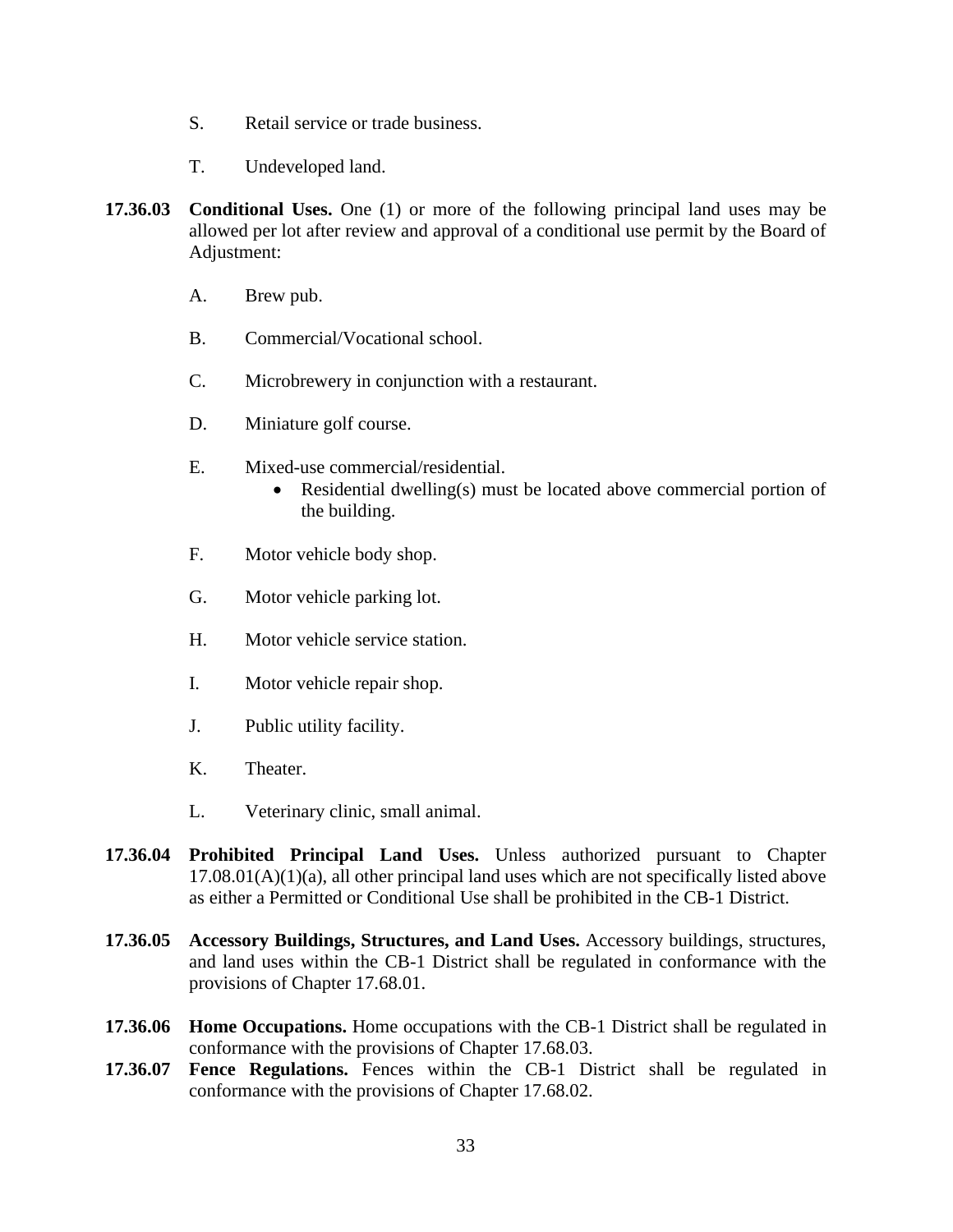- **17.36.08 Off-Street Parking Regulations.** Off-street parking within the CB-1 District shall be regulated in conformance with the provisions of Chapter 17.68.09.
- **17.36.09 Sign Regulations.** Signs within the CB-1 District shall be regulated in conformance with the provisions of Chapter 17.68.08.
- **17.36.10 Lot Area, Yard, and Building Height Regulations.** The maximum height and minimum lot area, width, and setback requirements within the CB-1 District shall be as follows:
	- A. The average front and rear yard setback existing on each street shall apply.
	- B. There are no side yard or lot area restrictions.
	- C. When abutting a residential district, principal buildings shall have a minimum front yard of twenty (20) feet, minimum rear yard of twenty (20) feet, and minimum side yards of ten (10) feet. This rule only applies to a side yard if it is actually abutting the residential district. Any side yard not abutting the residential district is not required to meet this setback requirement.
	- D. The maximum height of all buildings and structures shall not exceed forty-five (45) feet.
	- E. Chapters 17.36.10(A)-(D) above shall apply unless an alternative lot size, lot width, setbacks, and/or structure height is required by the granting of a conditional use permit.
	- F. See also Adjustments to Yard Regulations (Chapter 17.72) and Non-Conforming Uses and Non-Standard Lots (Chapter 17.76) for other specific exceptions.
- **17.36.11 Maximum Ground Coverage (Impervious Surfaces).** The sum total of the ground area covered by all structures including, but not limited to, patios, driveways, sidewalks, off-street parking, or other water impermeable structures shall not exceed ninety percent (90%) of the lot on which the structures are located within the CB-1 District.
- **17.36.12 Additional Regulations Applicable to All Buildings and Uses in the CB-1 District.**  To be a Permitted or Conditional Use in the CB-1 District, such use must meet the following performance standards:
	- A. No operation shall involve the use or storage of highly flammable gases, liquids, or other fire hazards. This provision shall not prohibit the use of normal heating fuels, gasoline, motor fuels, or welding gasses.
	- B. Activities shall be prohibited which emit air contaminants, smoke, odors, gasses, noise, or vibrations which are evident beyond the lot lines of the lot upon which such activity is to be located.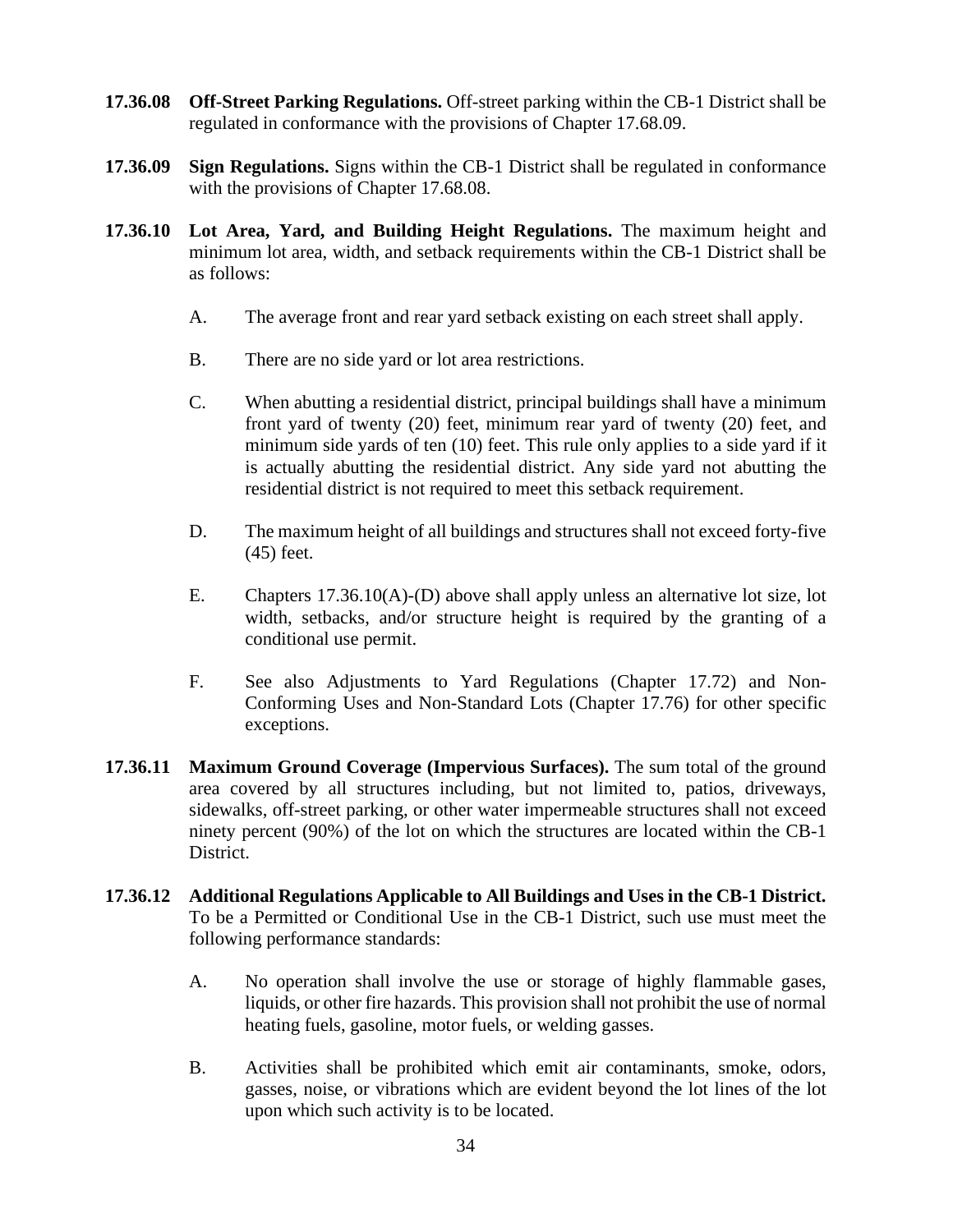### **CHAPTER 17.40. CB-2: RIVER DRIVE CENTRAL BUSINESS DISTRICT**

- **17.40.01 Purpose.** The purpose of this district is to provide a commercial area for those establishments serving the general shopping needs of the trade area, with specific attention to the River Drive commercial corridor.
- **17.40.02 Permitted Uses.** Lots within the CB-2 District may be used for one (1) or more of the following principal land uses:
	- A. Bank or financial institution.
	- B. Bar, tavern, and/or cocktail lounge.
	- C. Community center.
	- D. Community garden.
	- E. Day care center.
	- F. Emergency shelter.
	- G. Funeral home/mortuary.
	- H. Hotel, inn, or motel.
	- I. House of worship.
	- J. Medical clinic.
	- K. Meeting hall and/or social club.
	- L. Museum, art gallery, and/or other public and semi-public cultural facilities.
	- M. Office.
	- N. Personal service business.
	- O. Post office or other government building.
	- P. Public park, playground, trails, and/or swimming pool.
	- Q. Public service facility.
	- R. Restaurant.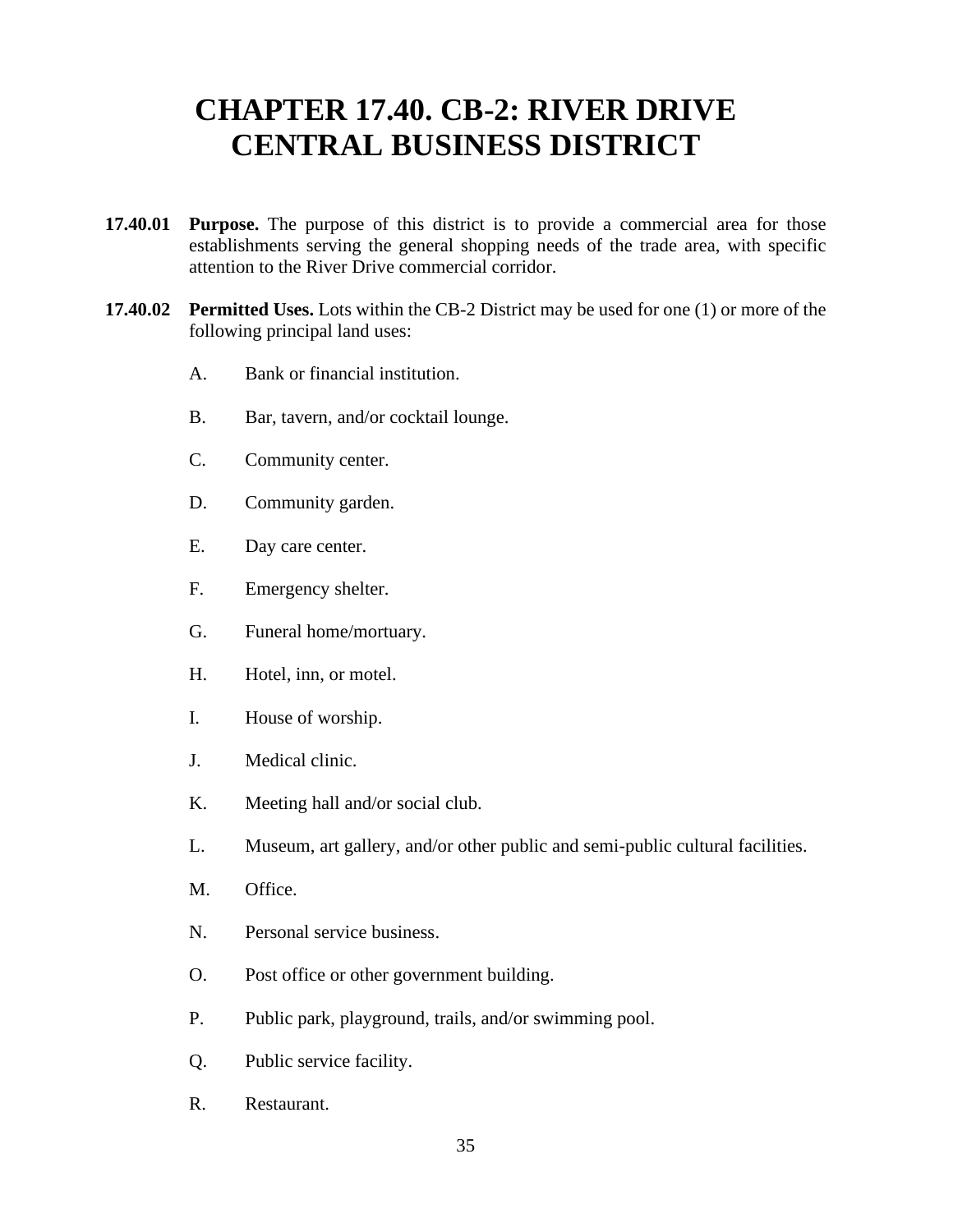- S. Retail service or trade business.
- T. Undeveloped land.
- **17.40.03 Conditional Uses.** One (1) or more of the following principal land uses may be allowed per lot after review and approval of a conditional use permit by the Board of Adjustment:
	- A. Brew pub.
	- B. Commercial/Vocational school.
	- C. Microbrewery in conjunction with a restaurant.
	- D. Miniature golf course.
	- E. Mixed-use commercial/residential.
		- Residential dwelling(s) must be located above commercial portion of the building.
	- F. Motor vehicle body shop.
	- G. Motor vehicle parking lot.
	- H. Motor vehicle service station.
	- I. Motor vehicle repair shop.
	- J. Public utility facility.
	- K. Single-family detached dwelling.
	- L. Theater.
	- M. Veterinary clinic, small animal.
- **17.40.04 Prohibited Principal Land Uses.** Unless authorized pursuant to Chapter  $17.08.01(A)(1)(a)$ , all other principal land uses which are not specifically listed above as either a Permitted or Conditional Use shall be prohibited in the CB-2 District.
- **17.40.05 Accessory Buildings, Structures, and Land Uses.** Accessory buildings, structures, and land uses within the CB-2 District shall be regulated in conformance with the provisions of Chapter 17.68.01.
- **17.40.06 Home Occupations.** Home occupations with the CB-2 District shall be regulated in conformance with the provisions of Chapter 17.68.03.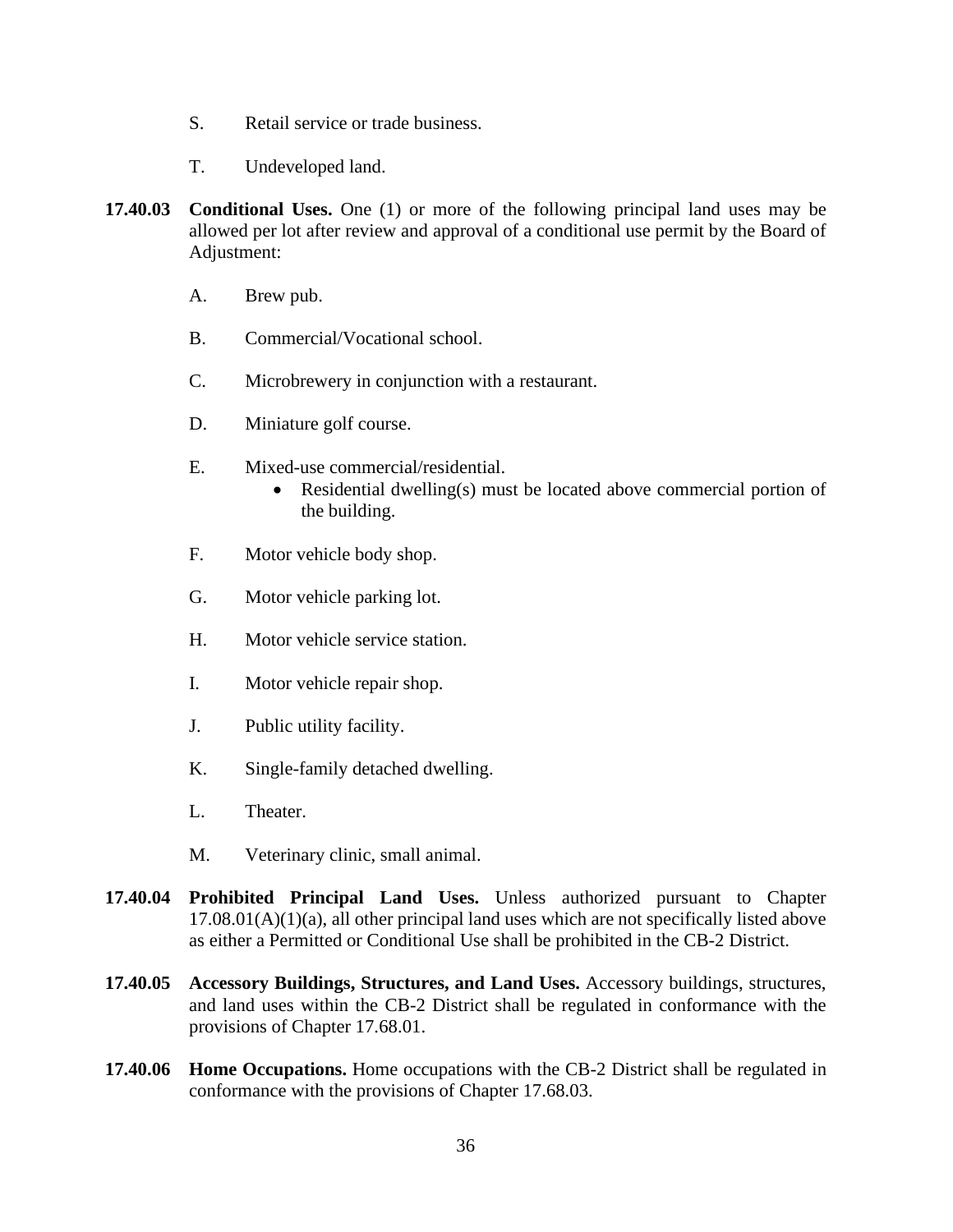- **17.40.07 Fence Regulations.** Fences within the CB-2 District shall be regulated in conformance with the provisions of Chapter 17.68.02.
- **17.40.08 Off-Street Parking Regulations.** Off-street parking within the CB-2 District shall be regulated in conformance with the provisions of Chapter 17.68.09.
- **17.40.09 Sign Regulations.** Signs within the CB-2 District shall be regulated in conformance with the provisions of Chapter 17.68.08.
- **17.40.10 Lot Area, Yard, and Building Height Regulations.** The maximum height and minimum lot area, width, and setback requirements within the CB-2 District shall be as follows:
	- A. The average front and rear yard setback existing on each street shall apply.
	- B. There are no side yard or lot area restrictions.
	- C. When abutting a R District, principal buildings shall have a minimum front yard of twenty (20) feet, minimum rear yard of twenty (20) feet, and minimum side yards of ten (10) feet. This rule only applies to a side yard if it is actually abutting the residential district. Any side yard not abutting the residential district is not required to meet this setback requirement.
	- D. The maximum height of all buildings and structures shall not exceed forty-five (45) feet.
	- E. Chapters 17.40.10(A)-(D) above shall apply unless an alternative lot size, lot width, setbacks, and/or structure height is required by the granting of a conditional use permit.
	- F. See also Adjustments to Yard Regulations (Chapter 17.72) and Non-Conforming Uses and Non-Standard Lots (Chapter 17.76) for other specific exceptions.
- **17.40.11 Maximum Ground Coverage (Impervious Surfaces).** The sum total of the ground area covered by all structures including, but not limited to, patios, driveways, sidewalks, off-street parking, or other water impermeable structures shall not exceed ninety percent (90%) of the lot on which the structures are located within the CB-2 District.
- **17.40.12 Additional Regulations Applicable to All Buildings and Uses in the CB District.**  To be a Permitted or Conditional Use in the CB-2 District, such use must meet the following performance standards:
	- A. No operation shall involve the use or storage of highly flammable gases, liquids, or other fire hazards. This provision shall not prohibit the use of normal heating fuels, gasoline, motor fuels, or welding gasses.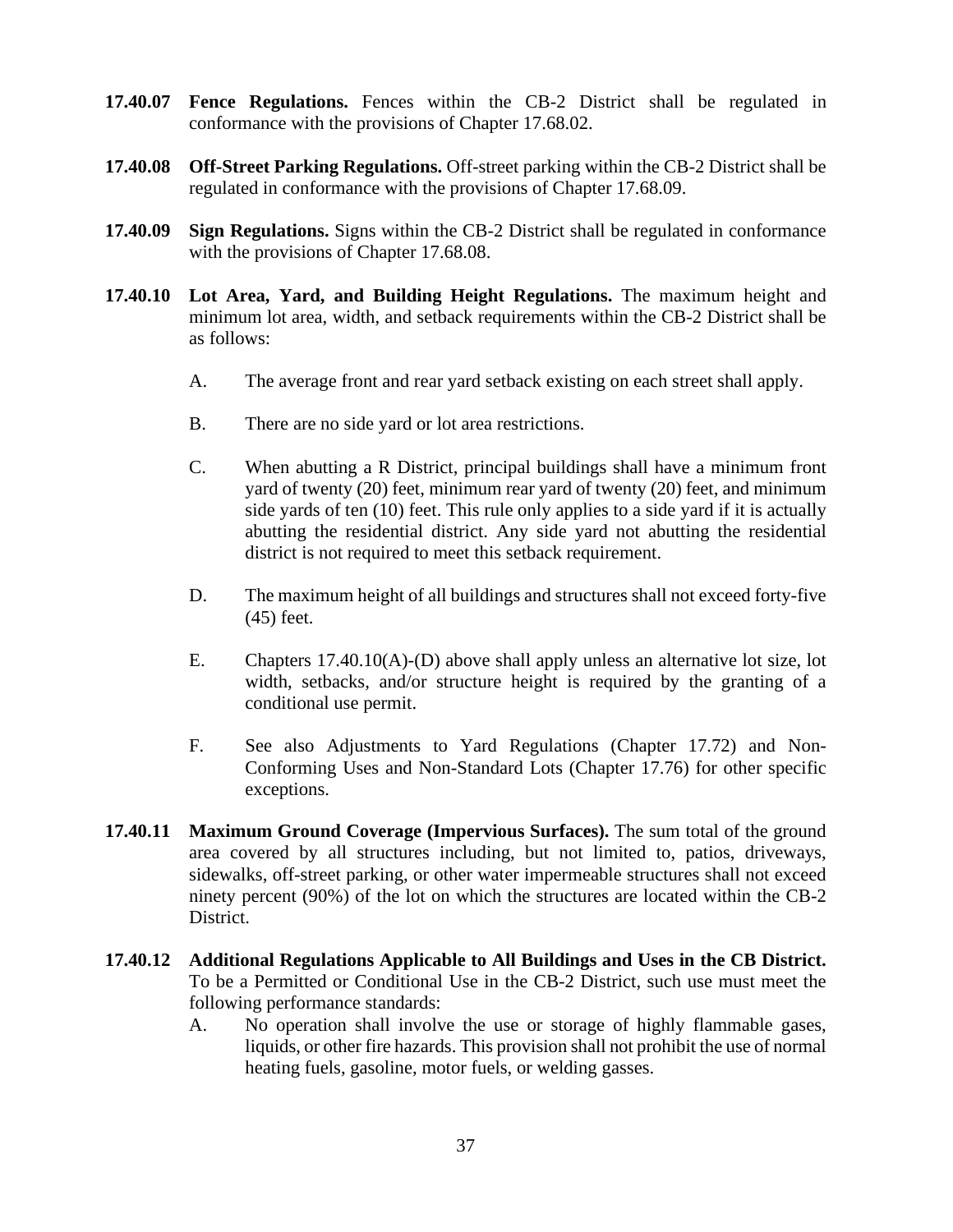B. Activities shall be prohibited which emit air contaminants, smoke, odors, gasses, noise, or vibrations which are evident beyond the lot lines of the lot upon which such activity is to be located.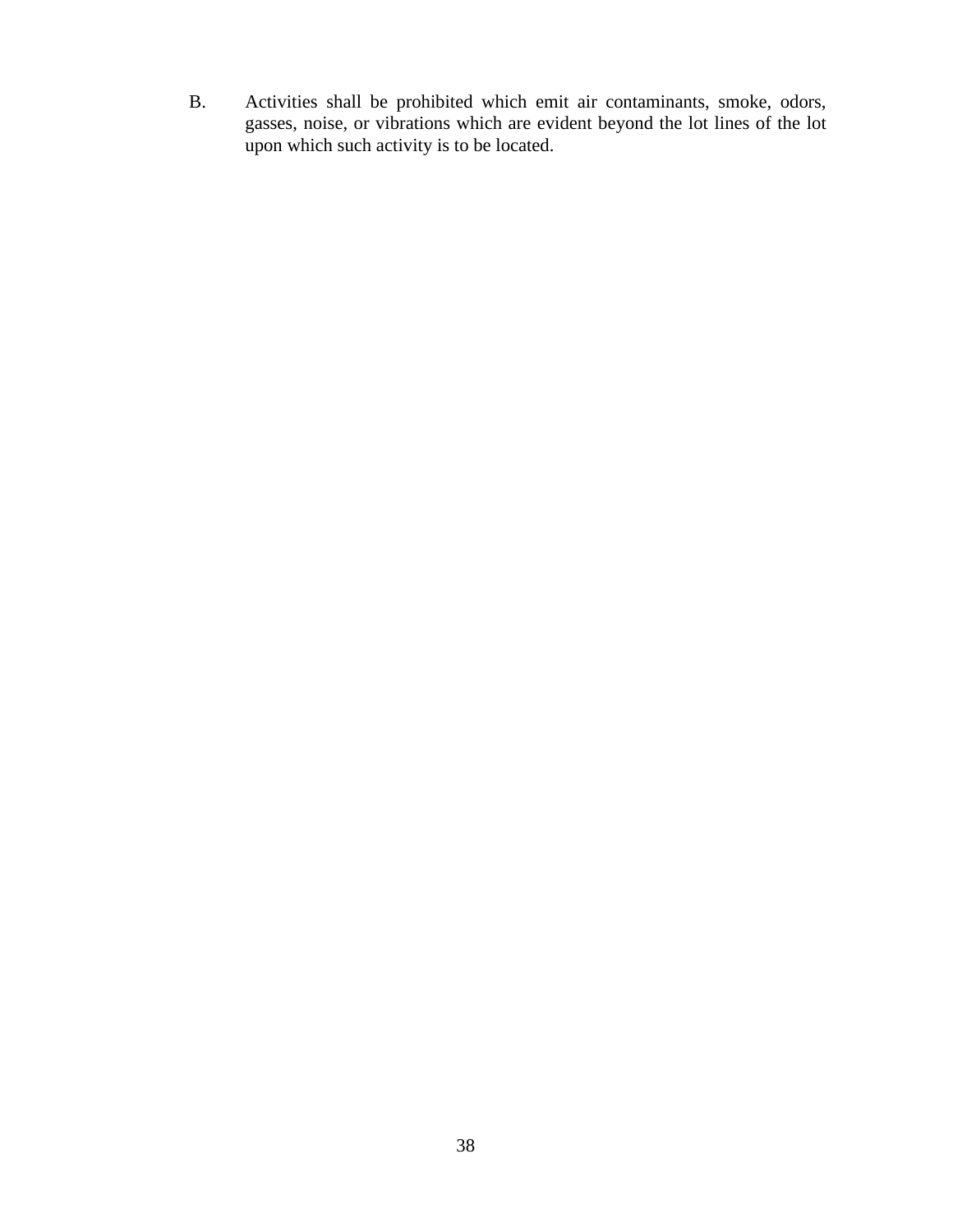### **CHAPTER 17.44. HC: HIGHWAY COMMERCIAL DISTRICT**

- **17.44.01 Purpose.** The purpose of this district is to provide a commercial area for those establishments serving the general shopping needs of the trade area, with specific attention to more intensive uses found along Interstate 29 and other major thoroughfares.
- **17.44.02 Permitted Uses.** Lots within the HC District may be used for one (1) or more of the following principal land uses:
	- A. Bank or financial institution.
	- B. Bar, tavern, and/or cocktail lounge.
	- C. Car wash.
	- D. Commercial/Vocational school.
	- E. Convenience store.
	- F. Day care center.
	- G. Elementary school; middle or high school; or a combination thereof.
	- H. Emergency shelter.
	- I. Funeral home/mortuary.
	- J. Greenhouse/nursery.
	- K. Hotel, inn, or motel.
	- L. Hospital or medical clinic.
	- M. House of worship.
	- N. Office.
	- O. Meeting hall and/or social club.
	- P. Motor vehicle parking lot.
	- Q. Motor vehicle repair shop.
	- R. Motor vehicle service station.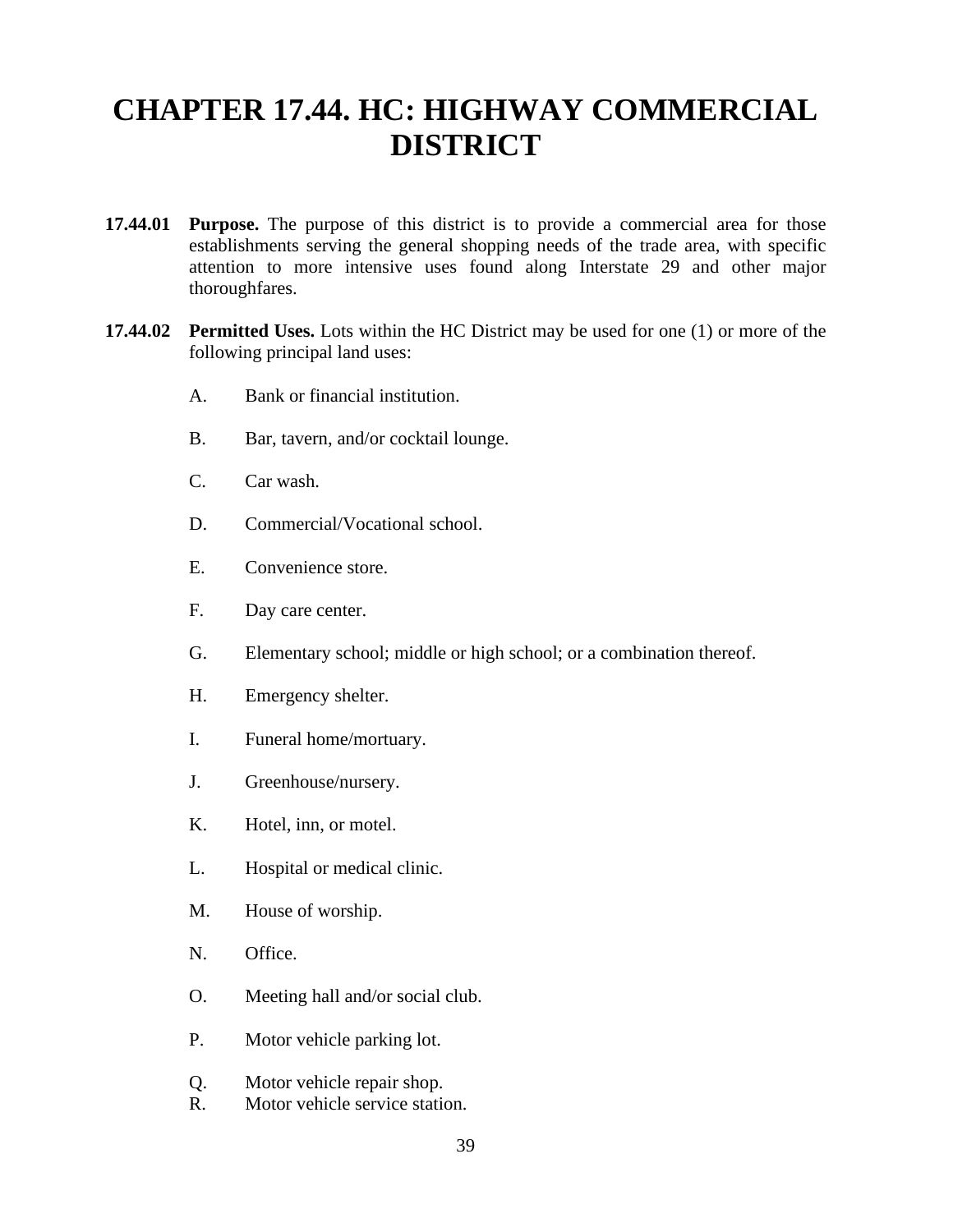- S. Motor vehicle sales, display, service, and/or rental.
- T. Personal service business.
- U. Post office or other government building.
- V. Public park, playground, trails, or swimming pool.
- W. Public service facility.
- X. Restaurant.
- Y. Retail service or trade business.
- Z. Theater.
- AA. Undeveloped land.
- BB. Veterinary clinic, small animal.
- **17.44.03 Conditional Uses.** One (1) or more of the following principal land uses may be allowed after review and approval of a conditional use permit by the Board of Adjustment:
	- A. Adult oriented business in conformance with SDCL 11-12 as modified herein.
	- B. Big box retail, large.
	- C. Big box retail, medium.
	- D. Big box retail, small.
	- E. Brew pub.
	- F. Building, construction, farm, and/or industrial equipment sales, display, service, and/or rental.
	- G. Campground.
	- H. College/University.
	- I. Commercial kennel.
	- J. Consumer storage building.
	- K. Farm store/Feed store.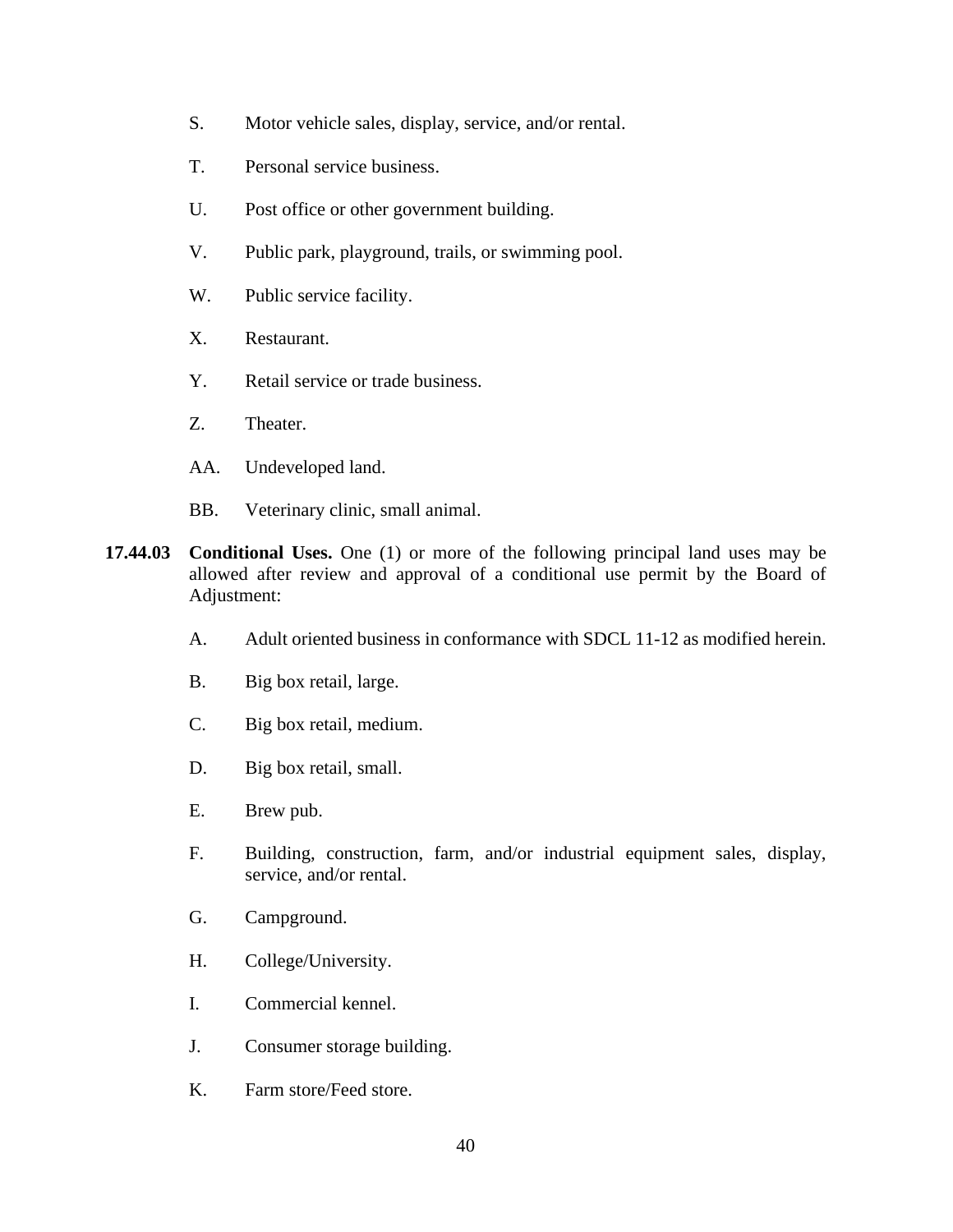- L. Golf course, driving range, or country club.
- M. Limited production processing.
- N. Microbrewery in conjunction with a restaurant.
- O. Miniature golf course.
- P. Motor vehicle body shop.
- Q. Public utility facility.
- R. Recreational facility.
- S. Theater.
- T. Truck and freight terminal.
- U. Veterinary clinic, large animal.
- V. Warehouse or storage house used for the warehousing or storage of nonhazardous products and materials.
- W. Wholesale merchandise sales and storage house for commercial warehousing and storage of non-hazardous materials either in mass or bulk.
- **17.44.04 Prohibited Principal Land Uses.** Unless authorized pursuant to Chapter 17.08.01  $(A)(1)(a)$ , all other principal land uses which are not specifically listed above as either a Permitted or Conditional Use shall be prohibited in the HC District.
- **17.44.05 Accessory Buildings, Structures, and Land Uses.** Accessory buildings, structures, and land uses within the HC District shall be regulated in conformance with the provisions of Chapter 17.68.01.
- **17.44.06 Fence Regulations.** Fences within the HC District shall be regulated in conformance with the provisions of Chapter 17.68.02.
- **17.44.07 Off-Street Parking Regulations.** Off-street parking within the HC District shall be regulated in conformance with the provisions of Chapter 17.68.09.
- **17.44.08 Sign Regulations.** Signs within the HC District shall be regulated in conformance with the provisions of Chapter 17.68.08.
- **17.44.09 Lot Area, Yard, and Structure Height Regulations.** The maximum height and minimum lot area, width, and setback requirements within the HC District shall be as follows: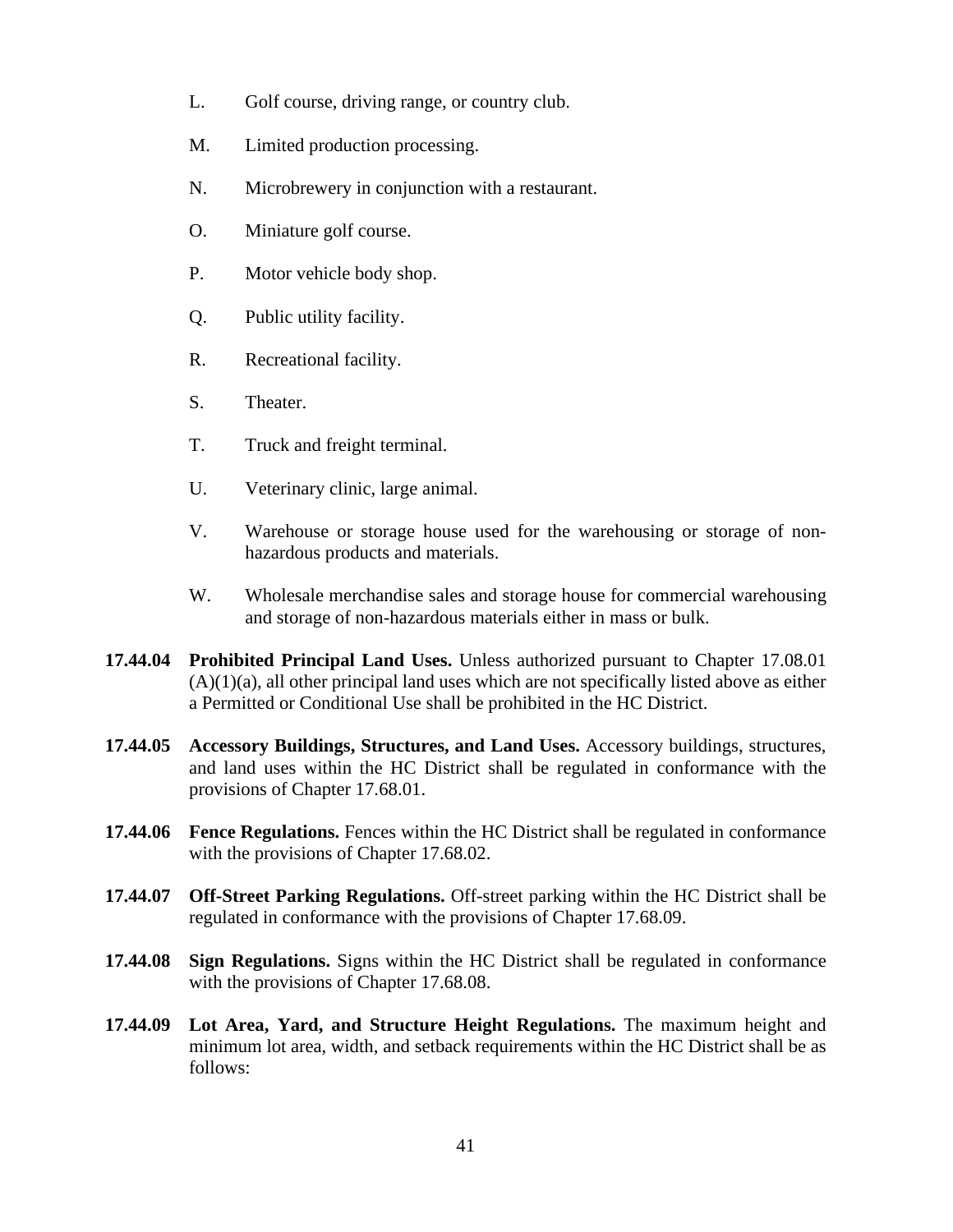|                 | <b>Minimum</b>        | <b>Minimum</b>        | <b>Front</b>               | <b>Side</b>        | Rear                       | <b>Maximum</b>     |
|-----------------|-----------------------|-----------------------|----------------------------|--------------------|----------------------------|--------------------|
|                 | Lot                   | Lot                   | Yard                       | Yard               | Yard                       | <b>Structure</b>   |
|                 | <b>Area</b>           | Width                 | <b>Setback</b>             | <b>Setback</b>     | <b>Setback</b>             | <b>Height</b>      |
| <b>All uses</b> | <b>NA</b><br>see $#1$ | <b>NA</b><br>see $#1$ | 40 ft.<br>see $#1$ ,<br>#3 | 10 ft.<br>see $#1$ | 20 ft.<br>see $#1$ ,<br>#2 | 45 ft.<br>see $#1$ |

#### **Exceptions**

- #1 Unless an alternative lot size, lot width, setbacks, and/or structure heights are required by the granting of a conditional use permit.
- #2 A rear yard of twenty-five (25) feet shall be required where a lot is adjacent to or abuts a residential district.
- #3 There shall be a required front yard on each street side of a double frontage lot. There shall be a required front yard on each street side of a corner lot.
- #4 See also Adjustments to Yard Regulations (Chapter 17.72) and Non-Conforming Uses and Non-Standard Lots (Chapter 17.76) for other specific exceptions.
- **17.44.10 Maximum Ground Coverage (Impervious Surfaces).** The sum total of the ground area covered by all structures including, but not limited to, patios, driveways, sidewalks, off-street parking, or other water impermeable structures shall not exceed eighty percent (80%) of the lot on which the structures are located within the HC District.
- **17.44.11 Additional Regulations Applicable to All Buildings and Uses in the HC District.**  To be a Permitted or Conditional Use in the HC District, such use must meet the following performance standards:
	- A. No operation shall involve the use or storage of highly flammable gases, liquids, or other fire hazards. This provision shall not prohibit the use of normal heating fuels, gasoline, motor fuels, or welding gasses.
	- B. Activities shall be prohibited which emit air contaminants, smoke, odors, gasses, noise, or vibrations which are evident beyond the lot lines of the lot upon which such activity is to be located.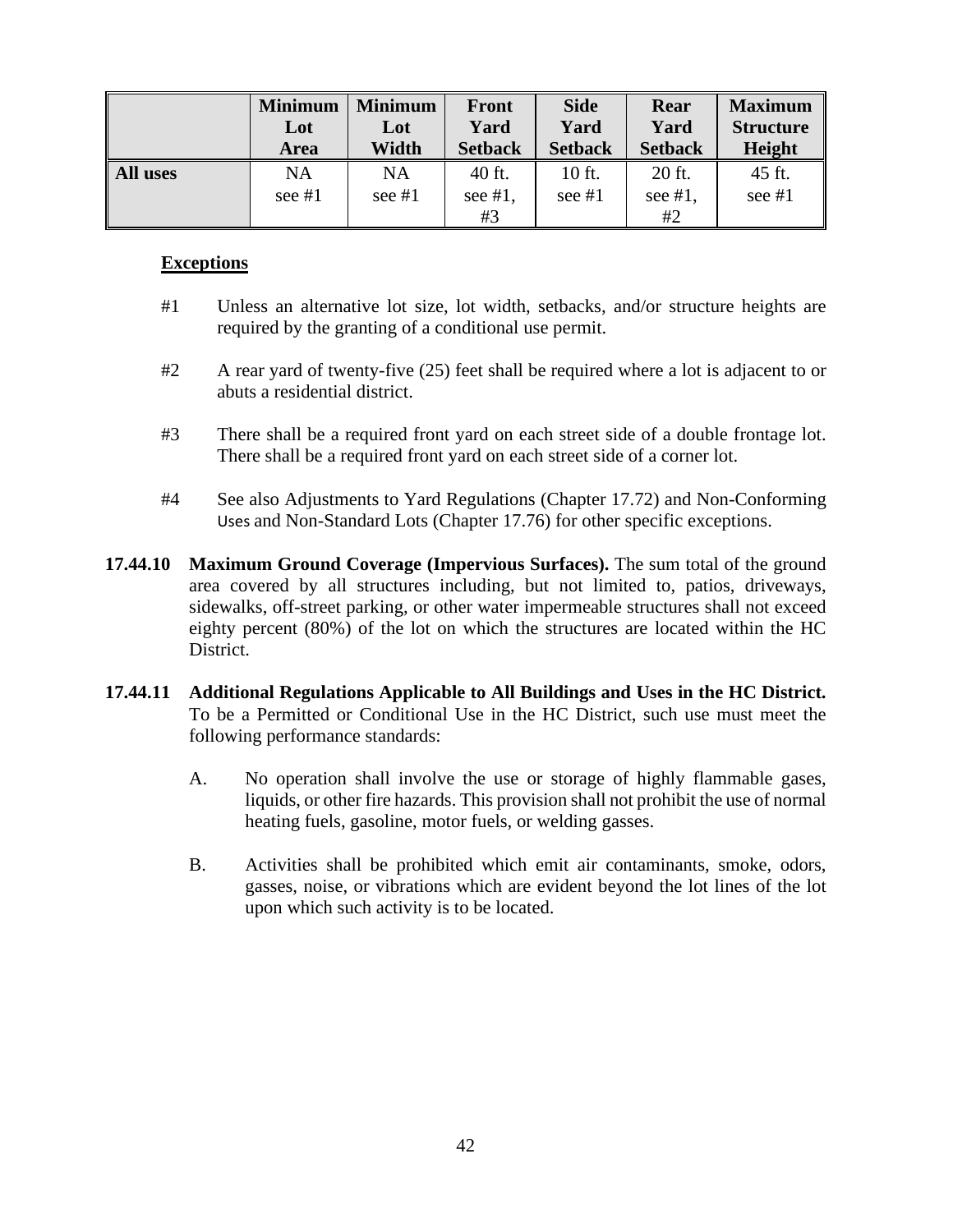### **CHAPTER 17.48. GB: GENERAL BUSINESS DISTRICT**

- **17.48.01 Purpose.** The purpose of this district is to provide a commercial area for those establishments serving the general shopping needs of the trade area, with specific attention to those areas not within close proximity to Interstate 29 and other major thoroughfares.
- **17.48.02 Permitted Uses.** Lots within the GB District may be used for one (1) or more of the following principal land uses:
	- A. Animal hospital/clinic.
	- B. Bank or financial institution.
	- C. Bar, tavern, and/or cocktail lounge.
	- D. Car wash.
	- E. Convenience store.
	- F. Day care center.
	- G. Emergency shelter.
	- H. Funeral home/mortuary.
	- I. Greenhouse/nursery.
	- J. Hotel, inn, or motel.
	- K. Hospital or medical clinic.
	- L. House of worship.
	- M. Office.
	- N. Meeting hall and/or social club.
	- O. Motor vehicle parking lot.
	- P. Motor vehicle repair shop.
	- Q. Motor vehicle service station.
	- R. Motor vehicle sales, display, service, and/or rental.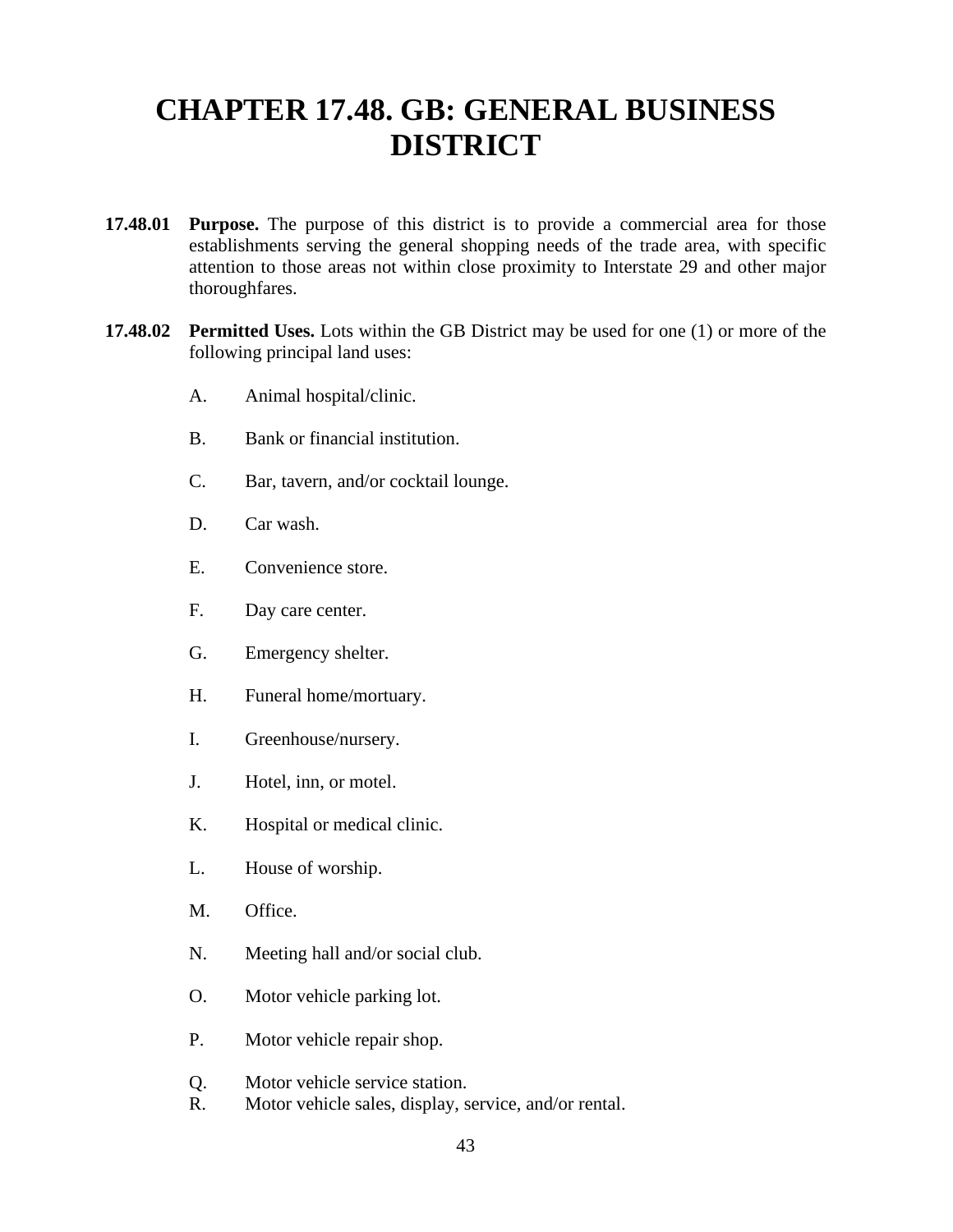- S. Personal service business.
- T. Post office or other government building.
- U. Public park, playground, trails, or swimming pool.
- V. Public service facility.
- W. Restaurant.
- X. Retail service or trade business.
- Y. Theater.
- Z. Undeveloped land.
- **17.48.03 Conditional Uses.** One (1) or more of the following principal land uses may be allowed after review and approval of a conditional use permit by the Board of Adjustment:
	- A. Adult oriented business in conformance with SDCL 11-12 as modified herein.
	- B. Big box retail, medium.
	- C. Big box retail, small.
	- D. Brew pub.
	- E. Building, construction, farm, and/or industrial equipment sales, display, service, and/or rental.
	- F. Commercial kennel.
	- G. Commercial/Vocational school.
	- H. Consumer storage building.
	- I. Elementary school; middle or high school; or a combination thereof.
	- J. Golf course, driving range, or country club.
	- K. Microbrewery in conjunction with a restaurant.
	- L. Miniature golf course.
	- M. Mixed-use commercial/residential.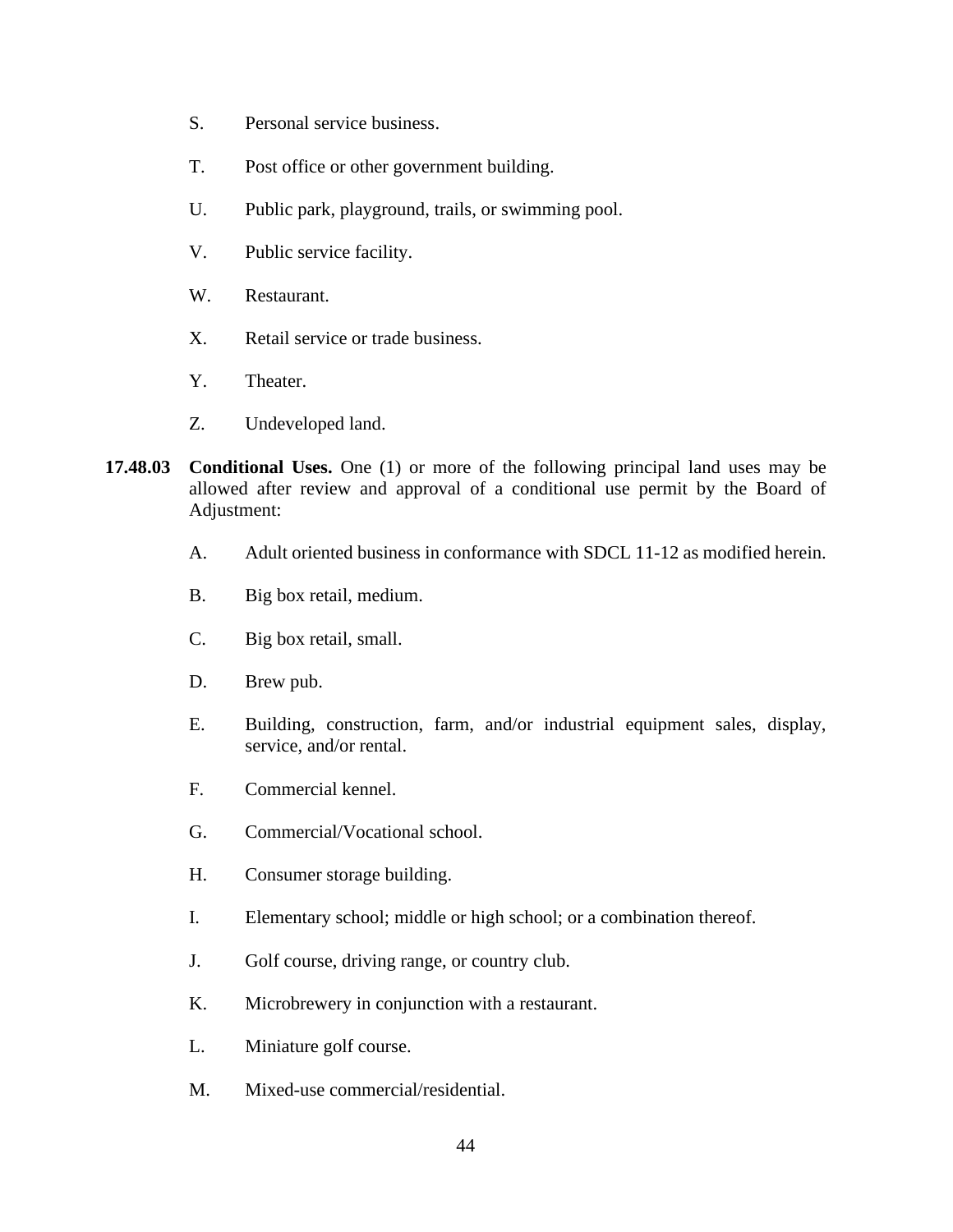- Residential dwelling(s) must be located above commercial portion of the building.
- N. Motor vehicle body shop.
- O. Public utility facility.
- P. Recreational facility.
- Q. Truck and freight terminal.
- R. Theater.
- S. Veterinary clinic, small animal.
- **17.48.04 Prohibited Principal Land Uses.** Unless authorized pursuant to Chapter  $17.08.01(A)(1)(a)$ , all other principal land uses which are not specifically listed above as either a Permitted or Conditional Use shall be prohibited in the GB District.
- **17.48.05 Accessory Buildings, Structures, and Land Uses.** Accessory buildings, structures, and land uses within the GB District shall be regulated in conformance with the provisions of Chapter 17.68.01.
- **17.48.06 Fence Regulations.** Fences within the GB District shall be regulated in conformance with the provisions of Chapter 17.68.02.
- **17.48.07 Off-Street Parking Regulations.** Off-street parking within the GB District shall be regulated in conformance with the provisions of Chapter 17.68.09.
- **17.48.08 Sign Regulations.** Signs within the GB District shall be regulated in conformance with the provisions of Chapter 17.68.08.
- **17.48.09 Lot Area, Yard, and Structure Height Regulations.** The maximum height and minimum lot area, width, and setback requirements within the GB District shall be as follows:

|                 | <b>Minimum</b> | <b>Minimum</b> | <b>Front</b>   | <b>Side</b>    | Rear           | <b>Maximum</b>   |
|-----------------|----------------|----------------|----------------|----------------|----------------|------------------|
|                 | Lot            | Lot            | Yard           | Yard           | Yard           | <b>Structure</b> |
|                 | Area           | Width          | <b>Setback</b> | <b>Setback</b> | <b>Setback</b> | Height           |
| <b>All uses</b> | <b>NA</b>      | NA             | 25 feet        | 20 feet        | 25 feet        | 45 feet          |
|                 | see $#1$       | see $#1$       | see #1, #3     | see $#1$       | see $#1$       | see #1, #2       |

#### **Exceptions**

#1 Unless an alternative lot size, lot width, setbacks, and/or structure heights are required by the granting of a conditional use permit.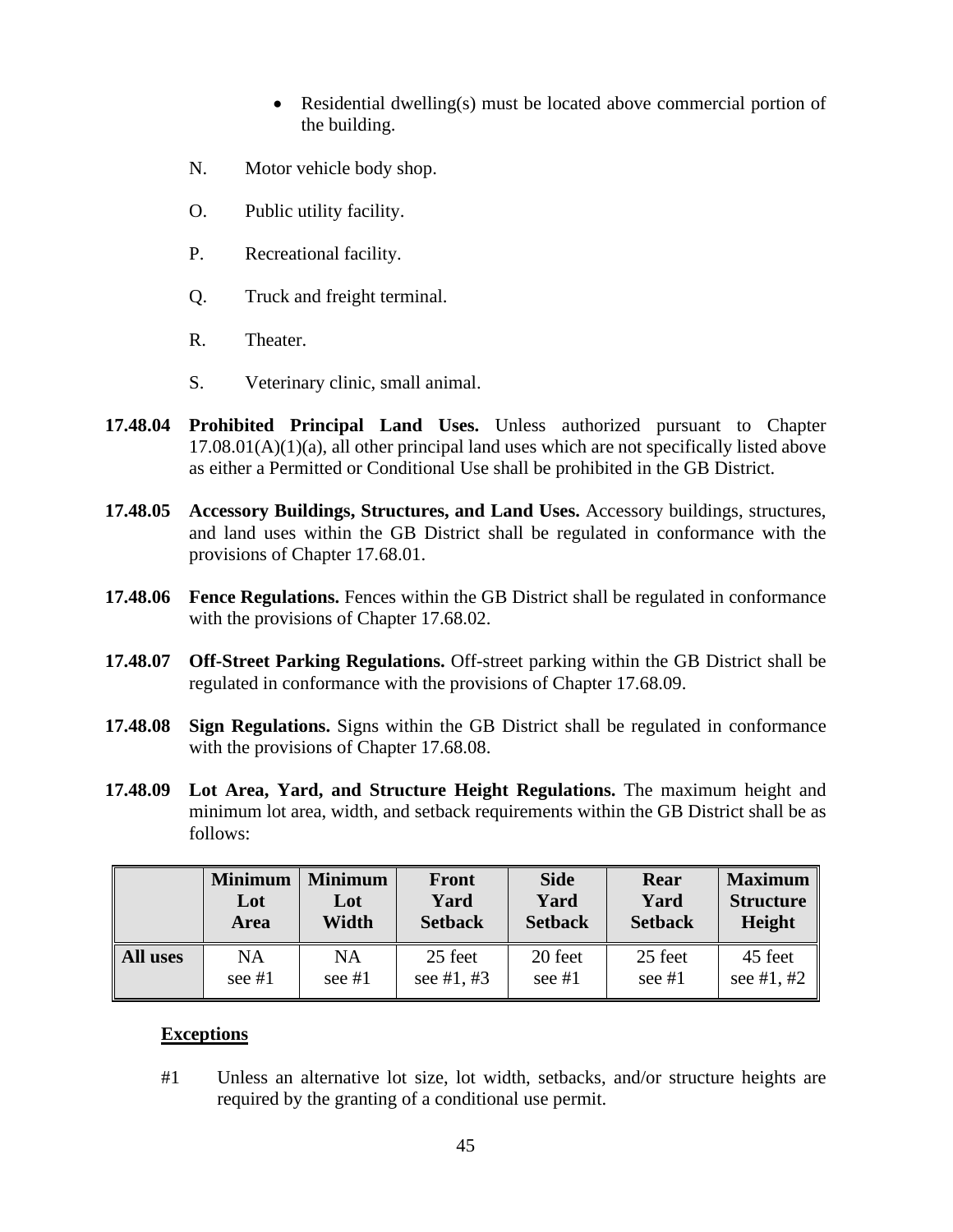- #2 A conditional use permit will be required for any structure having a maximum height exceeding forty-five (45) feet.
- #3 There shall be a required front yard on each street side of a multiple-frontage lot. There shall be a required front yard on each street side of a corner lot.
- #4 See also Adjustments to Yard Regulations (Chapter 17.72) and Non-Conforming Uses and Non-Standard Lots (Chapter 17.76) for other specific exceptions.
- **17.48.10 Maximum Ground Coverage (Impervious Surfaces).** The sum total of the ground area covered by all structures including, but not limited to, patios, driveways, sidewalks, off-street parking, or other water impermeable structures shall not exceed eighty (80%) of the lot on which the structures are located within the GB District.
- **17.48.11 Additional Regulations Applicable to All Buildings and Uses in the GB District.**  To be a Permitted or Conditional Use in the GB District, such use must meet the following performance standards:
	- A. Fire Hazard. All flammable substances shall be handled in accordance with the latest edition of the Fire Prevention Code published by the American Insurance Association, the laws of the State of South Dakota, and other applicable federal, state, and local regulations.
	- B. Noise. All noises and noise-causing activities shall be muffled so that they will not create a disturbance greater than the normal peak hour traffic noise on a major street when observed from any residential district. Major street noise for comparison purposes shall be measured at the lot line.
	- C. Air Contaminants. Emissions of contaminants and smoke shall not exceed maximum standards set by the laws of the State of South Dakota and other applicable federal, state, and local regulations.
	- D. Gasses and Odors. Emissions of gasses and odors shall not exceed maximum standards set by the laws of the State of South Dakota and other applicable federal, state, and local regulations.
	- E. Vibration. All machines, including punch presses and stamping machines, shall be mounted so as to minimize vibration. Vibration shall not be so excessive that it interferes with industrial operations on nearby lots.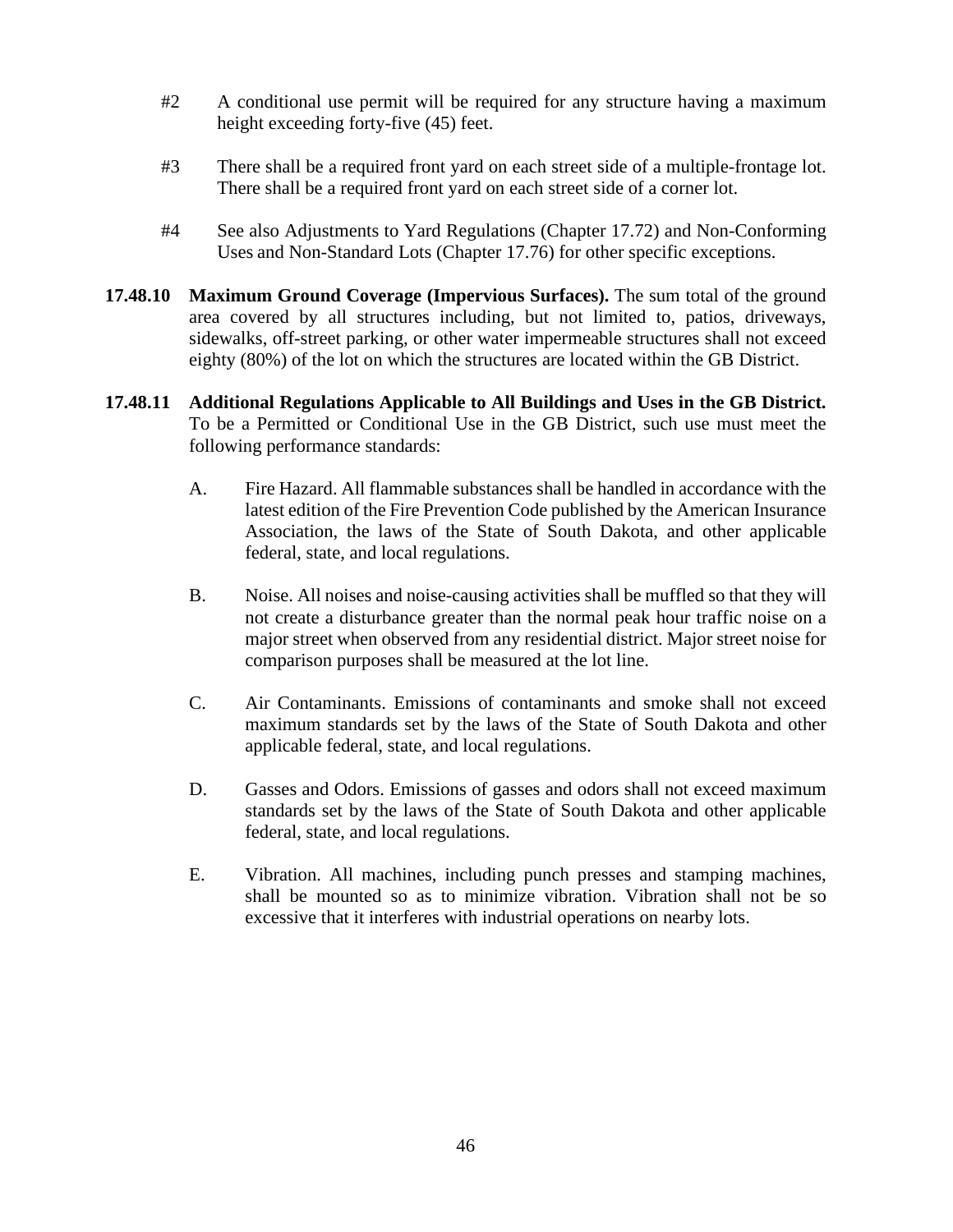# **CHAPTER 17.52. I: INDUSTRIAL DISTRICT**

- **17.52.01 Purpose.** The purpose of this district is to provide for a wide range of industrial uses and structures that have high standards of performance and can locate near certain residential and business uses.
- **17.52.02 Permitted Uses.** Lots within the I District may be used for one (1) or more of the following principal land uses:
	- A. Agriculture related facility involving the handling, storage, processing, and/or shipping of farm products.
	- B. Building, construction, farm, and/or industrial equipment sales, display, service, and/or rental.
	- C. Commercial kennel.
	- D. Consumer storage building.
	- E. Contractor's shop and storage yard.
	- F. Farm store/feed store.
	- G. Food processing facility.
	- H. Frozen food locker.
	- I. Light manufacturing.
	- J. Limited production processing.
	- K. Motor vehicle body shop.
	- L. Motor vehicle parking lot.
	- M. Motor vehicle repair shop.
	- N. Motor vehicle sales, display, service, and/or rental.
	- O. Office.
	- P. Public utility facility.
	- Q. Railroad facilities.
	- R. Retail service or trade business attached to manufacturing operation.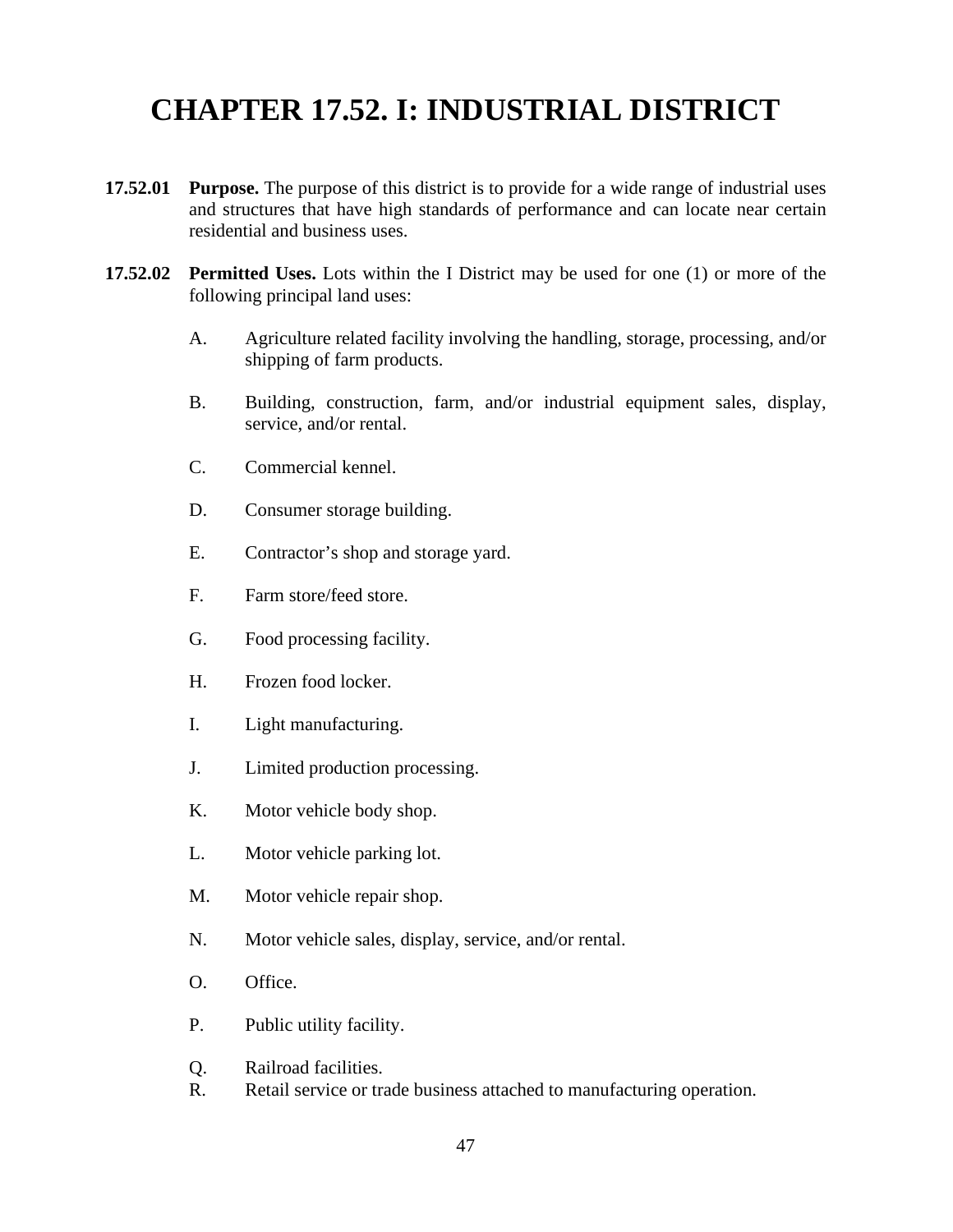- S. Stone and monument works.
- T. Truck and freight terminal.
- U. Undeveloped land.
- V. Veterinary clinic, large animal.
- W. Warehouse or storage house used for the warehousing or storage of nonhazardous products and materials.
- X. Wholesale merchandise sales and storage house for commercial warehousing and storage of non-hazardous materials either in mass or bulk.
- **17.52.03 Conditional Uses.** One (1) or more of the following principal land uses may be allowed after review and approval of a conditional use permit by the Board of Adjustment:
	- A. Airport.
	- B. Broadcast tower.
	- C. Crematory.
	- D. Extraction of rock, sand, and/or gravel.
	- E. General manufacturing.
	- F. Grain terminal.
	- G. Machine shop or other metal working establishment.
	- H. Mineral exploration and development.
	- I. Motor vehicle wrecking yard, junkyard, salvage yard, or scrap processing facility.
	- J. Municipally owned waste water treatment facility.
	- K. Recreational facility.
	- L. Recycling collection or processing facility.
	- M. Sanitary landfill and/or solid waste transfer station.
	- N. Smelting or boilerworks.
	- O. Tank farm/petroleum products terminal.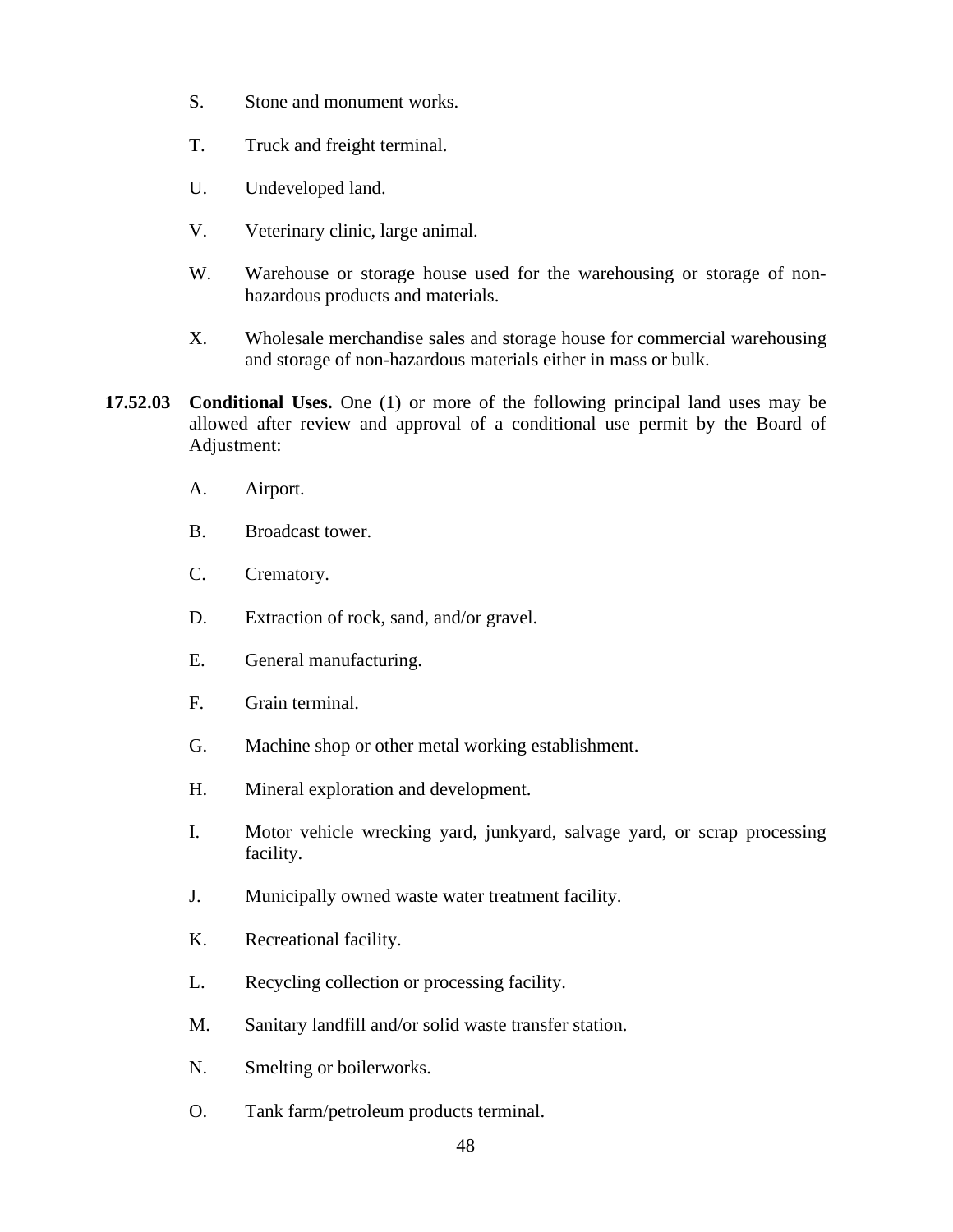- P. Warehouse or storage house used for the warehousing or storage of hazardous products and materials.
- Q. Wholesale merchandise sales and storage house including the commercial warehousing and storage of hazardous materials either in mass or bulk.
- R. Wind energy conversion system.
- S. Wireless telecommunications facilities in conformance with Chapter 17.68.11.
- **17.52.04 Prohibited Principal Land Uses.** Unless authorized pursuant to Chapter  $17.08.01(A)(1)(a)$ , all other principal land uses which are not specifically listed above as either a Permitted or Conditional Use shall be prohibited in the I District.
- **17.52.05 Accessory Buildings, Structures, and Land Uses.** Accessory buildings, structures, and land uses within the I District shall be regulated in conformance with the provisions of Chapter 17.68.01.
- **17.52.06 Fence Regulations.** Fences within the I District shall be regulated in conformance with the provisions of Chapter 17.68.02.
- **17.52.07 Off-Street Parking Regulations.** Off-street parking within the I District shall be regulated in conformance with the provisions of Chapter 17.68.09.
- **17.52.08 Sign Regulations.** Signs within the I District shall be regulated in conformance with the provisions of Chapter 17.68.08.
- **17.52.09 Lot Area, Yard, and Structure Height Regulations.** The maximum height and minimum lot area, width, and setback requirements within the I District shall be as follows:

|          | <b>Minimum</b>                  | <b>Minimum</b>     | <b>Front</b>            | <b>Side</b>           | Rear                    | <b>Maximum</b>        |
|----------|---------------------------------|--------------------|-------------------------|-----------------------|-------------------------|-----------------------|
|          | Lot                             | Lot                | Yard                    | Yard                  | Yard                    | <b>Structure</b>      |
|          | Area                            | Width              | <b>Setback</b>          | <b>Setback</b>        | <b>Setback</b>          | Height                |
| All uses | $10,000$ sq.<br>ft.<br>see $#1$ | 80 ft.<br>see $#1$ | 25 feet<br>see $#1, #5$ | 10 feet<br>see #1, #3 | 20 feet<br>see $#1, #4$ | 75 feet<br>see #1, #2 |

#### **Exceptions**

#1 Unless an alternative lot size, lot width, setbacks, and/or structure heights are required by the granting of a conditional use permit.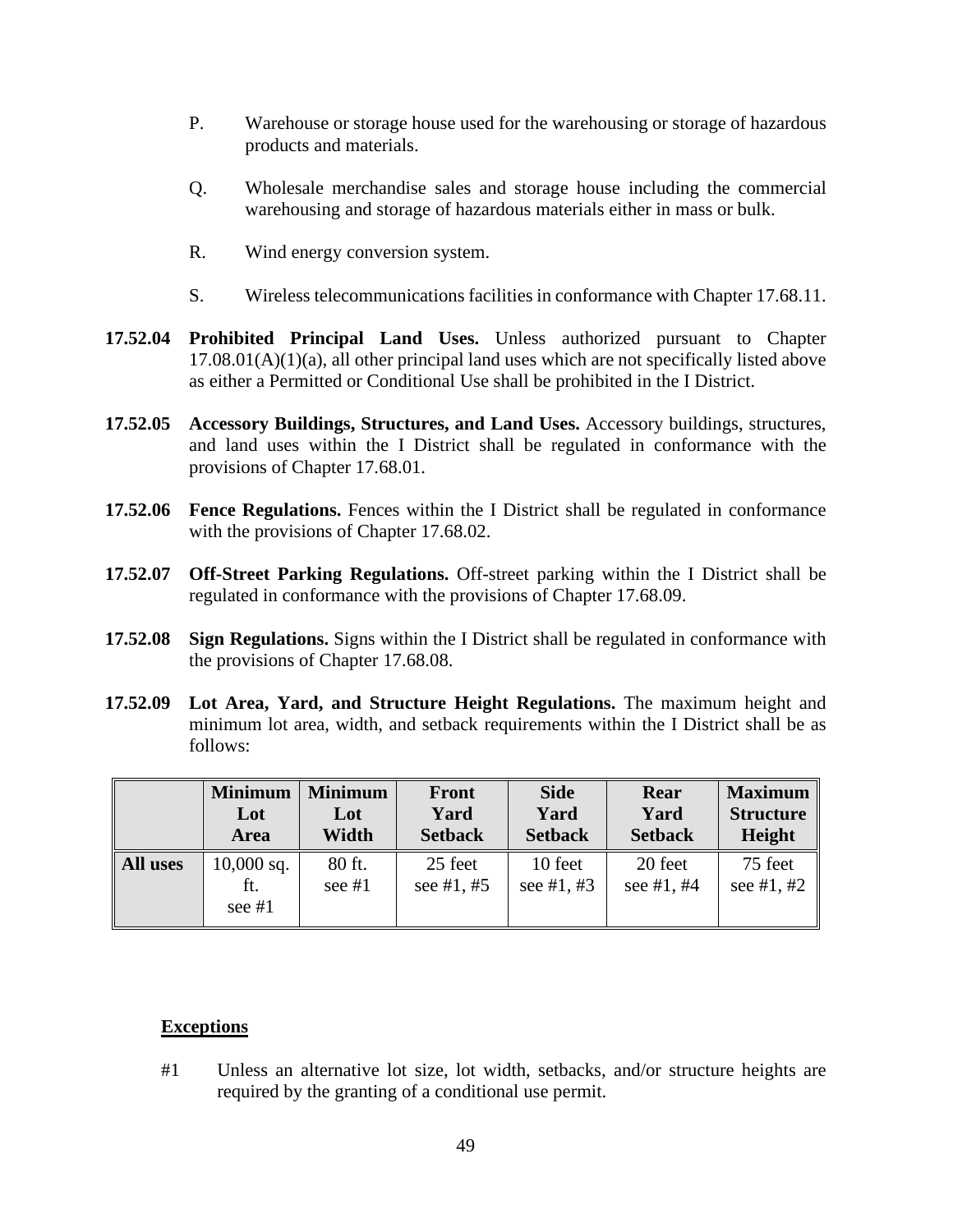- #2 A conditional use permit will be required for any structure having a maximum height exceeding seventy-five (75) feet.
- #3 A side yard of twenty-five (25) feet shall be required only where a lot is adjacent to or abuts a residential district.
- #4 A rear yard of twenty-five (25) feet shall be required where a lot is adjacent to or abuts a residential district.
- #5 There shall be a required front yard on each street side of a multiple-frontage lot. There shall be a required front yard on each street side of a corner lot.
- #6 See also Adjustments to Yard Regulations (Chapter 17.72) and Non-Conforming Uses and Non-Standard Lots (Chapter 17.76) for other specific exceptions.
- **17.52.10 Maximum Ground Coverage (Impervious Surfaces).** The sum total of the ground area covered by all structures including, but not limited to, patios, driveways, sidewalks, off-street parking, or other water impermeable structures shall not exceed eighty percent (80%) of the lot on which the structures are located within the I District.
- **17.52.11 Additional Regulations Applicable to All Buildings and Uses in the I District.** To be a Permitted or Conditional Use in the I District, such use must meet the following performance standards:
	- A. Appearance. Junk, salvage, auto wrecking, and other outdoor storage shall be screened from adjacent residential and commercial properties by means of a sturdy, sight-obscuring fence in good repair, or two rows of alternate planted evergreen or red cedar trees.
	- B. Fire Hazard. All flammable substances shall be handled in accordance with the latest edition of the Fire Prevention Code published by the American Insurance Association, the laws of the State of South Dakota, and other applicable federal, state, and local regulations.
	- C. Noise. All noises and noise-causing activities shall be muffled so that they will not create a disturbance greater than the normal peak hour traffic noise on a major street when observed from any residential district. Major street noise for comparison purposes shall be measured at the lot line.
	- D. Sewage and Liquid Waste. No operation shall be allowed to discharge liquid waste of any radioactive nature or chemical nature that is detrimental to normal sewage plant operation or corrosive and damaging to sewer pipes and installations into a sewer, watercourse, or the ground unless otherwise permitted pursuant to federal and/or state law.
	- E. Air Contaminants. Air contaminants and smoke shall be less dark than designated Number Two on the Ringleman Chart as published by the United States Bureau of Mines, except that smoke of a density designated as Number Two shall be permitted for a single four-minute period per each one-half  $(1/2)$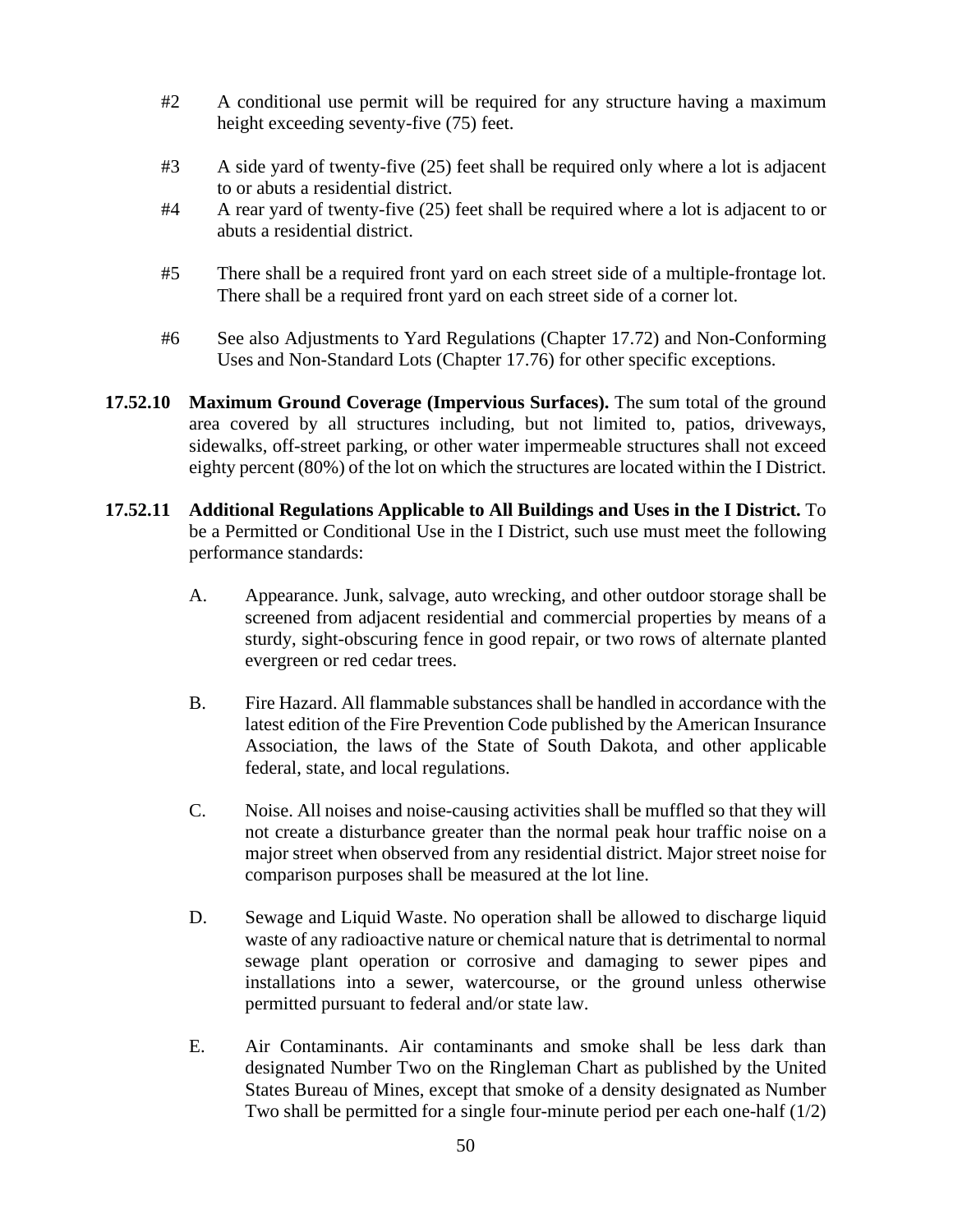hour. Light-colored contaminants of such opacity as to obscure an observer's view to a degree equal to or greater than the aforesaid shall not be permitted. Particulate matter or dust as measured at the point of emission by any generally accepted method shall not be emitted in excess of two-tenths (2/10) grains per cubic foot as corrected to a temperature of five hundred (500) degrees Fahrenheit. Due to the fact that the possibilities of air contaminants cannot be comprehensively covered in this section, the general rule shall be that there shall not be discharged from any source whatsoever such quantities of air contaminants or other materials in such quantities as to cause injury, detriment, nuisance, or annoyance to any considerable number of persons or to the public in general or to endanger the comfort, repose, health, or safety of any such considerable number of persons or the general public or to cause or have a natural tendency to cause injury or damage to business, vegetation, or property.

- F. Odor. Odor-causing operations shall be controlled to reduce the transmission or escape of odors to the extent that doing so will prevent injury or damage to business, vegetation, and/or property.
- G. Gases. All noxious gases shall be controlled to the extent that doing so will prevent injury or damage to business, vegetation, and/or property. The gases sulfur dioxide and hydrogen sulfide shall not exceed five parts per million (0.0005%), carbon monoxide shall not exceed twenty-five parts per million (0.0025%), and nitrous fumes shall not exceed five parts per million (0.0005%). All measurements shall be made at the lot line(s).
- H. Vibrations. All machines, including punch presses and stamping machines, shall be mounted so as to minimize vibration. Vibration shall not be so excessive that it interferes with industrial operations on nearby lots.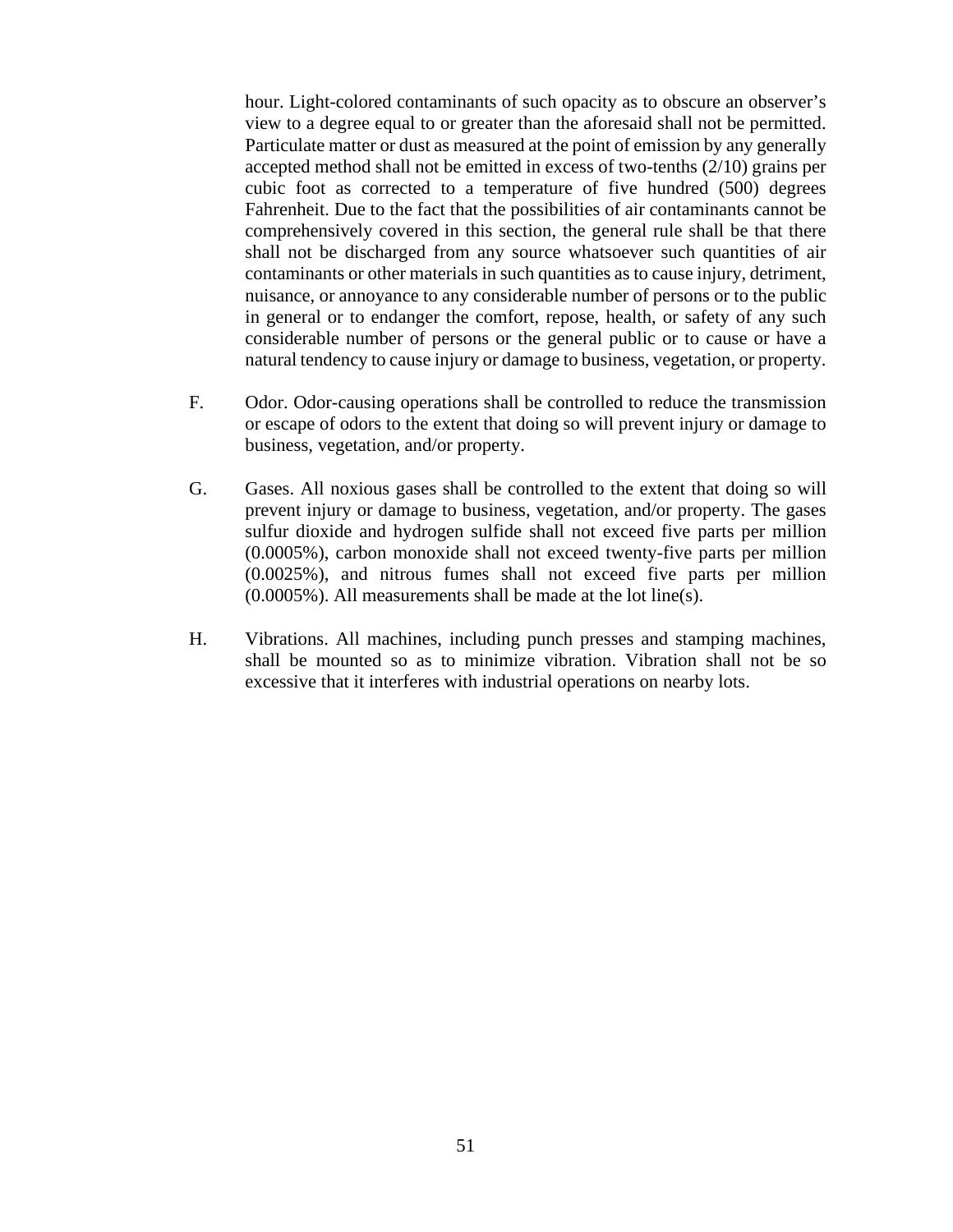# **CHAPTER 17.56. FPO: FLOODPLAIN OVERLAY DISTRICT**

- **17.56.01 Purpose.** This district is intended to protect natural drainage courses in their capacities to carry runoff water by preventing: certain types of land uses and structures in the area subject to flooding, the destruction or pollution of valuable or irreplaceable natural resources; and the encroachment of uses which would reduce the potential of these resources.
- **17.56.02 Establishment.** While not appearing on the Official Zoning Map itself, the Floodplain Overlay District (FPO) mirrors North Sioux City's Official Flood Map as found through the Federal Emergency Management Agency (FEMA) Flood Map Service Center, which is available through [https://msc.fema.gov/portal/home.](https://msc.fema.gov/portal/home) It is not intended to interfere with, abrogate, or annul any other rules or regulations of this Ordinance, except if it imposes a greater restriction than the underlying zoning district regulations, the greater restriction shall apply.
- **17.56.03 Permitted Uses.** All Permitted Uses authorized in the underlying zoning district shall be allowed provided they can meet the performance standards of Chapter 17.56.06 and are not otherwise prohibited.
- **17.56.04 Conditional Uses.** All Conditional Uses authorized in the underlying zoning district shall be allowed provided they can meet the performance standards of Chapter 17.56.06 and are not otherwise prohibited.
- **17.56.05 Prohibited Principal Land Uses.** Notwithstanding the provisions of Chapters 17.56.03 and 17.56.04, the following principal land uses shall be prohibited on any lot within the FO District:
	- A. Cemetery.
	- B. Motor vehicle service station.
- **17.56.06 Performance Standards.** All land uses on lots within the FPO District shall conform to the following standards:
	- A. No storage or processing of materials that are flammable, explosive, or potentially injurious to human, animal, or plant life during times of flooding.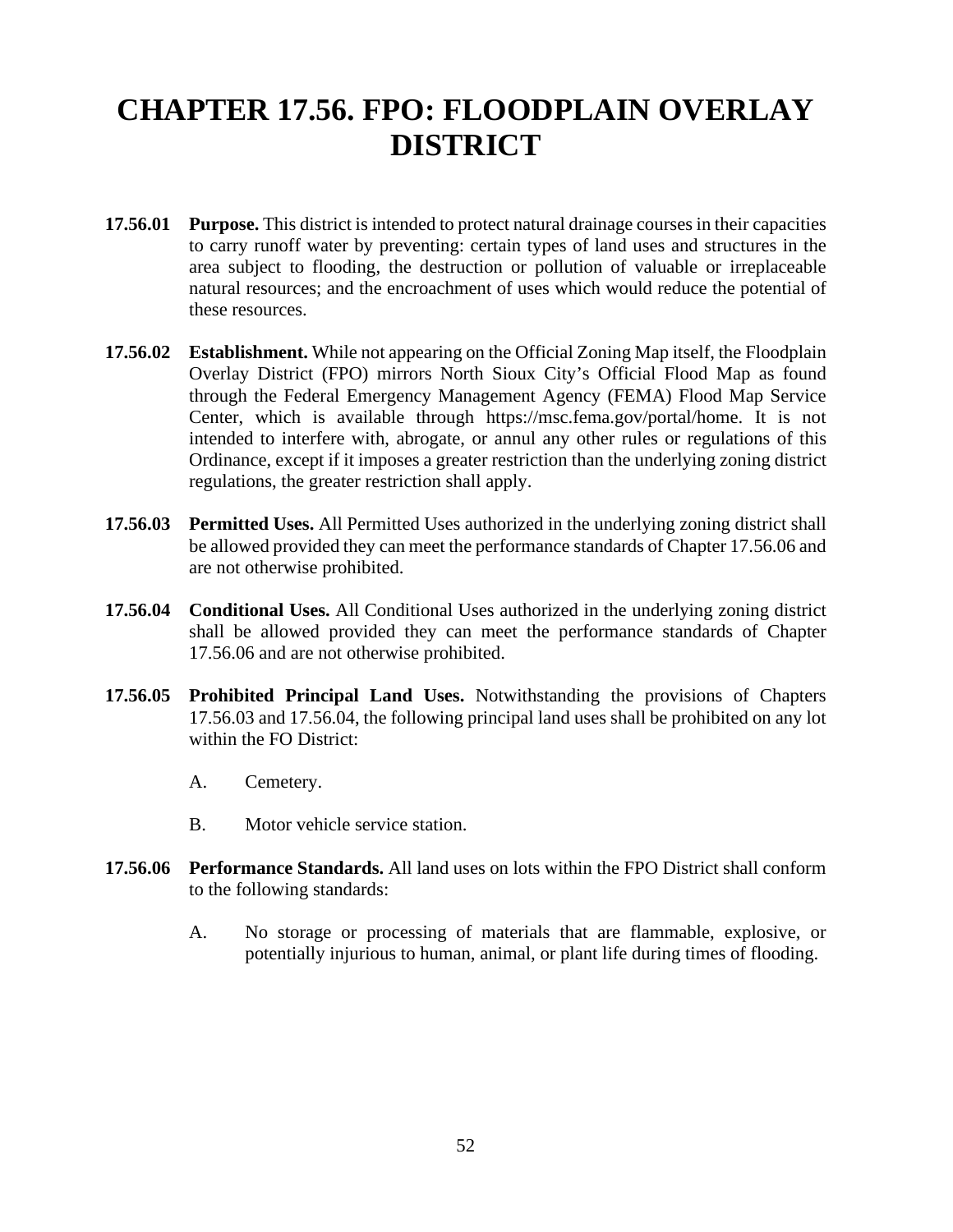# **CHAPTER 17.60. ARO: AIRPORT-RESTRICTED OVERLAY DISTRICT**

- **17.60.01 Purpose.** This district is intended to restrict those uses that may be hazardous to the operational safety of aircraft operating within proximity of airports within the City.
- **17.60.02 Permitted Uses.** All Permitted Uses authorized in the underlying zoning district shall be allowed provided they can meet the performance standards of Chapter 17.60.05 and are not otherwise prohibited.
- **17.60.03 Conditional Uses.** All Conditional Uses authorized in the underlying zoning district shall be allowed provided they can meet the performance standards of Chapter 17.60.05and are not otherwise prohibited.
- **17.60.04 Prohibited Principle Land Uses.** Notwithstanding the provisions of Chapters 17.60.02 and 17.60.03, the following principal land uses shall be prohibited on any lot within the ARO District:
	- A. Broadcast tower.
	- B. Wind energy conversion system.
- **17.60.05 Performance Standards.** All land uses on lots within the ARO District shall conform to the following standards:
	- A. No structures, devices, or other objects shall be placed or erected that makes it difficult for pilots to distinguish between airport lights and other lights, results in glare in the eyes of pilots using the airport, impairs visibility in the vicinity of the airport, or otherwise endangers the landing, take off, or maneuvering of aircraft.
	- B. No bulk above ground storage greater than six thousand (6,000) gallons of flammable or hazardous substance will be permitted unlessit is associated with an aviation business.
	- C. No building or structure taller than fifteen (15) feet shall be constructed.
	- D. No use shall cause electrical interference with navigational signals or radio communications at the airport or with radio or electronic communications between the airport and aircraft or aircraft to aircraft.
	- E. No use shall emit emissions of fly ash, dust, vapor, gases, or other forms of emissions that may conflict with any planned operations of the airport.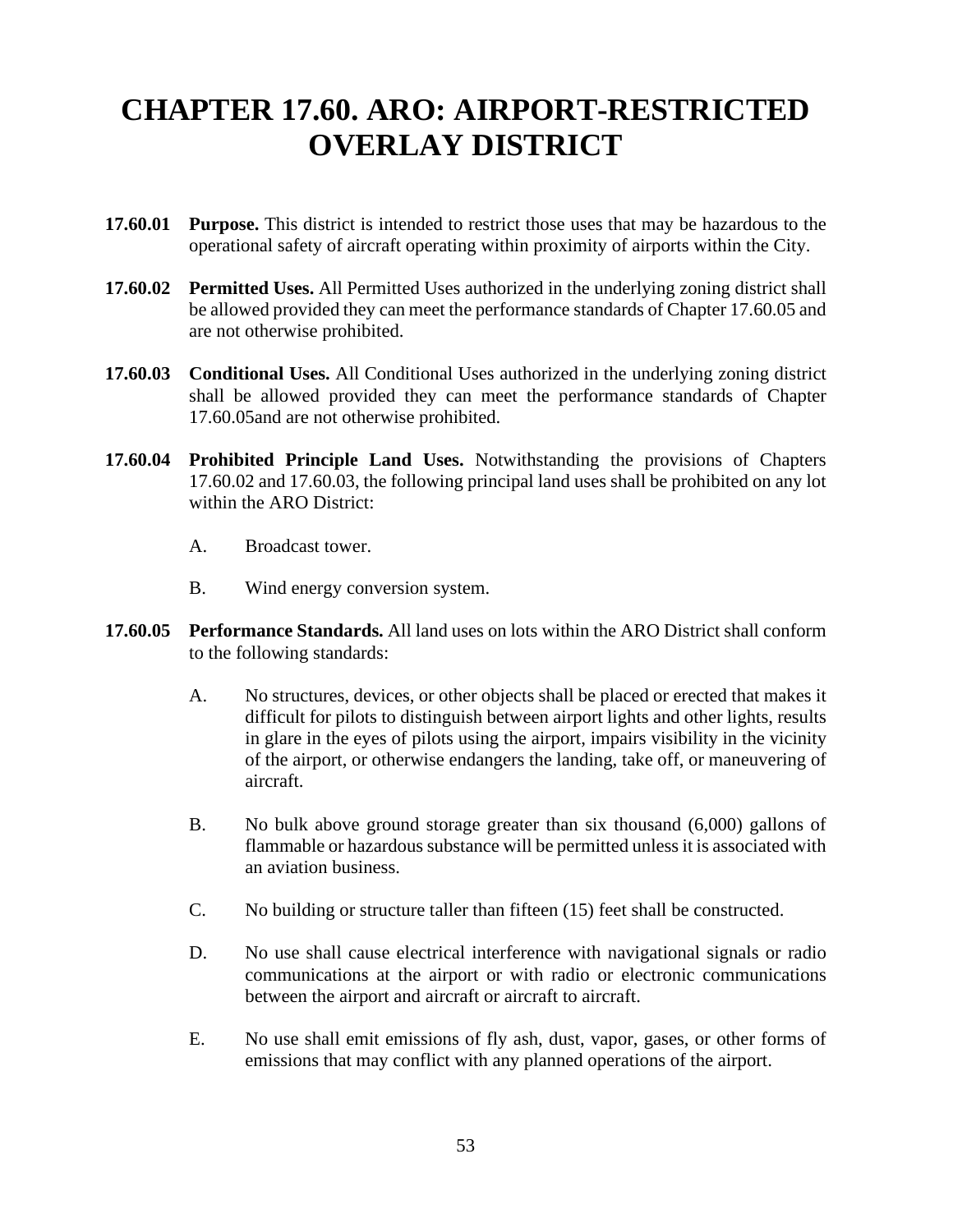# **CHAPTER 17.64. PD: PLANNED DEVELOPMENT DISTRICT**

**17.64.01 Intent.** This chapter is intended to be applied in cases where tracts of land of considerable size are developed, redeveloped, or renewed as integrated and harmonious units, and where the overall design of the project area is so outstanding as to warrant modification of the general standards contained elsewhere in this Ordinance. A planned development to be eligible under this chapter shall: (1) conform to the City's currently adopted Comprehensive Plan; (2) be composed of such uses, and in such proportions, as are most appropriate and necessary for the integrated functioning of the planned development and for the City; (3) be so designed in its space allocation, orientation, texture, materials, landscaping, and other features as to produce an environment of stable and desirable character, complementing the design and values of the surrounding neighborhood, and show such unusual merit as to reflect credit upon the developer and upon the City; and (4) be so arranged as to provide a reasonable percentage of usable open space on the approved tract.

#### **17.64.02 Application and Procedure.**

- A. Eligibility. An application may be filed by either (1) the owner or owners or lessee or lessees of all land and structures included within the tract; or (2) any governmental agency. The holder of a written option or contract to purchase or lease land and/or structures shall, for the purposes of such application, be deemed the owner or lessee of the land and/or structures covered by such option or contract.
- B. Consultation. Prior to submitting an Initial Development Plan, an applicant shall meet with the Planning Commission on an informal basis at its regular meeting to describe his or her proposal. The Planning Commission will evaluate and critique the nature of the proposal based on the principals discussed in Chapter 17.64.01.
- C. Initial Development Plan. If an applicant decides to request a text amendment and change of zone to the Planned Development District, it shall be submitted to the Authorized Official, showing the information specified in Chapter 17.64.03, a minimum of thirty (30) days prior to the Planning Commission meeting at which consideration is desired. After the planned development request has been reviewed, the Planning Commission shall make a recommendation to the City Council on the requested text amendment and change of zone. The City Council shall then act to approve or deny the request.

The text amendment and change of zone request are subject to the requirements specified in Chapter 17.92. No building permit shall be issued within the development until the final development plan is approved and the plat is filed.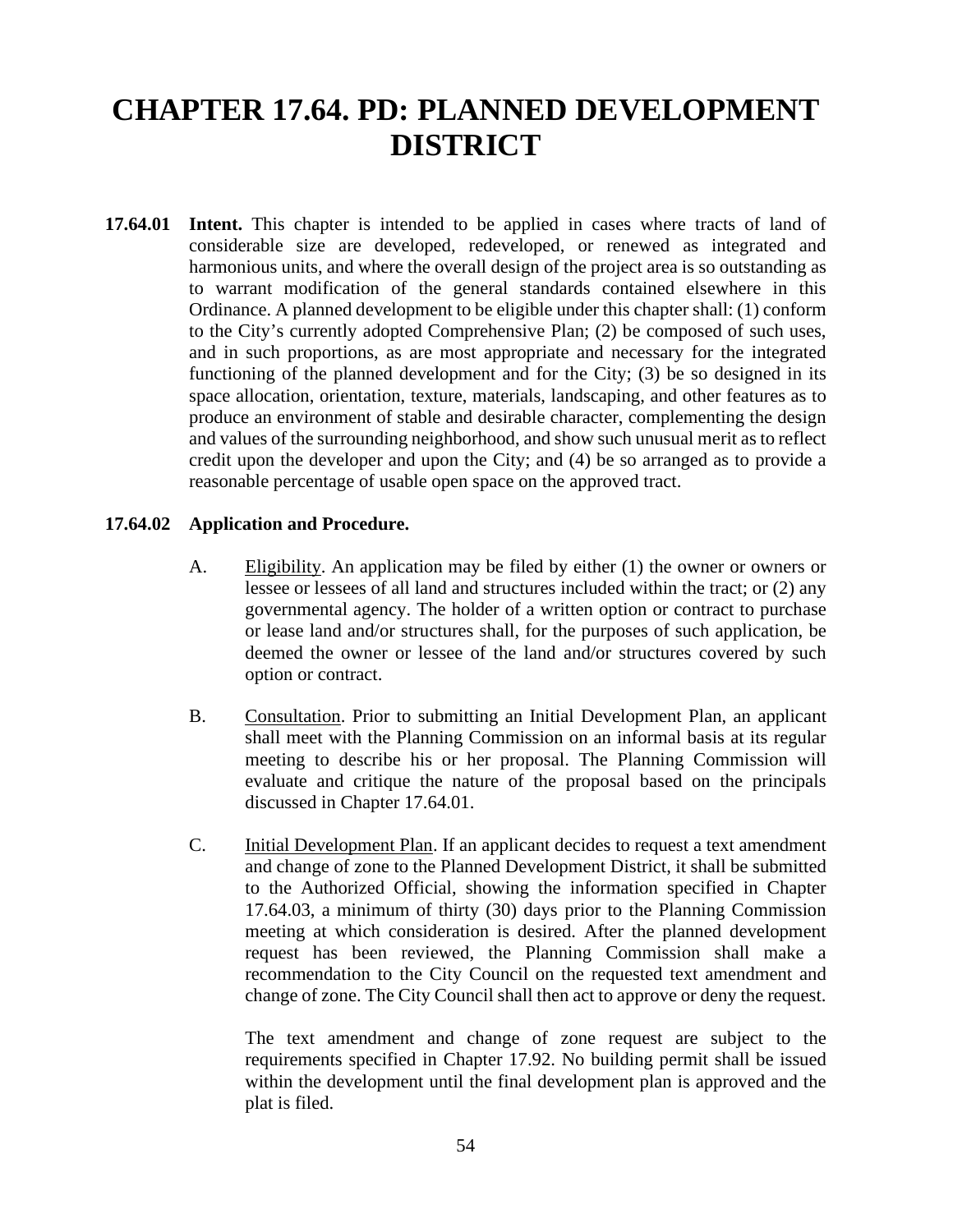- D. Final Development Plan. Prior to obtaining building permits for construction on any lots in the Planned Development District, the applicant shall present a final development plan showing the information specified in Chapter 17.64.04 to the Planning Commission, who shall have the sole authority to approve, deny, or amend the plan.
- E. Amendments.
	- 1. Major Amendments. Major amendments to the initial and/or final development plan shall be approved as a text amendment to this Ordinance in conformance with Chapter 17.92.
	- 2. Minor Amendments. Minor amendments to the final development plan shall be submitted to the Authorized Official on a copy of the final development plan showing the requested changes. The Authorized Official may then approve the change in writing if he/she deems it appropriate and in compliance with the Comprehensive Plan and all relevant laws.
- **17.64.03 Initial Development Plan.** The Initial Development Plan shall include the following information:
	- A. The subdivision name, the legal description, and the individual project name (if any).
	- B. A preliminary subdivision plat in compliance with the City's adopted land subdivision regulations, including contoured site plans.
	- C. The proposed development scheme showing the following information:
		- 1. Size, location, and dimensions of all proposed buildings and structures.
		- 2. A list and description of all proposed principal land uses that will be conducted within each building or structure.
		- 3. Off-street parking lot arrangement designating all proposed parking spaces and off-street loading spaces.
		- 4. The proposed minimum Lot Area, Yard, and Height Regulations for each principal land use.
		- 5. Proposed design features illustrating compatibility to the surrounding environment and neighborhood.
		- 6. The location and general description of any open spaces.
		- 7. Anticipated subarea development sequence or phases.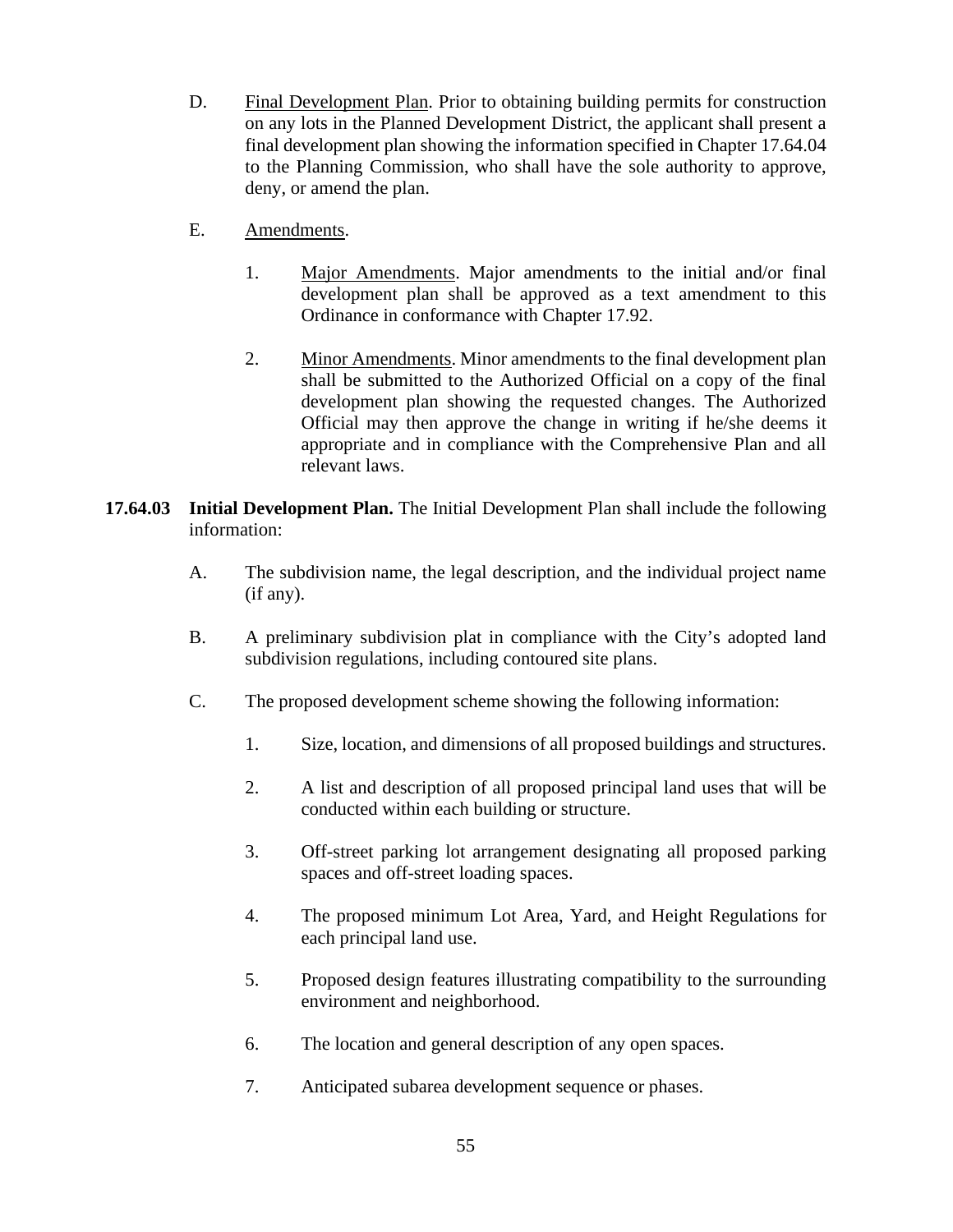- D. Unless otherwise specifically differentiated on the initial development plan, all development standards shall be the same as those set forth in a designated zoning district, which shall be referenced and set baseline standards for each subarea as part of the final development plan.
- **17.64.04 Final Development Plan.** The Final Development Plan shall include the following information:
	- A. Final development plan approval shall expire one (1) year from the date upon which it becomes effective if no work has commenced. Upon written request to the Authorized Official and prior to the final development plan approval expiration date, a time extension for the final development plan approval may be granted.
	- B. The final development plan shall show the following information:
		- 1. The subdivision name, the legal description, and the individual project name (if any).
		- 2. Boundaries of the subarea or subareas submitted for approval superimposed on the map of the initial development plan.
		- 3. A subdivision plat of the subarea or subareas submitted for approval in compliance with the City's adopted land subdivision regulations, including contoured site plans.
		- 4. A scale drawing showing the following information will be required:
			- a. Size, location, and dimensions of proposed buildings and structures.
			- b. A list and description of all proposed principal land uses that will be conducted within each building or structure.
			- c. Off-street parking lot arrangement designating all proposed parking spaces and off-street loading spaces.
			- d. The proposed minimum Lot Area, Yard, and Height Regulations for each principal land use.
			- e. Any sidewalks, bikeways, or other recreational paths.
			- f. Any outdoor lighting, type and location, except for standard street lights provided by the City.
			- g. Landscaping plans showing the type and location of any walls or fences; the placement, size, and species of any trees or shrubs; and berms in areas that will be sod or seeded.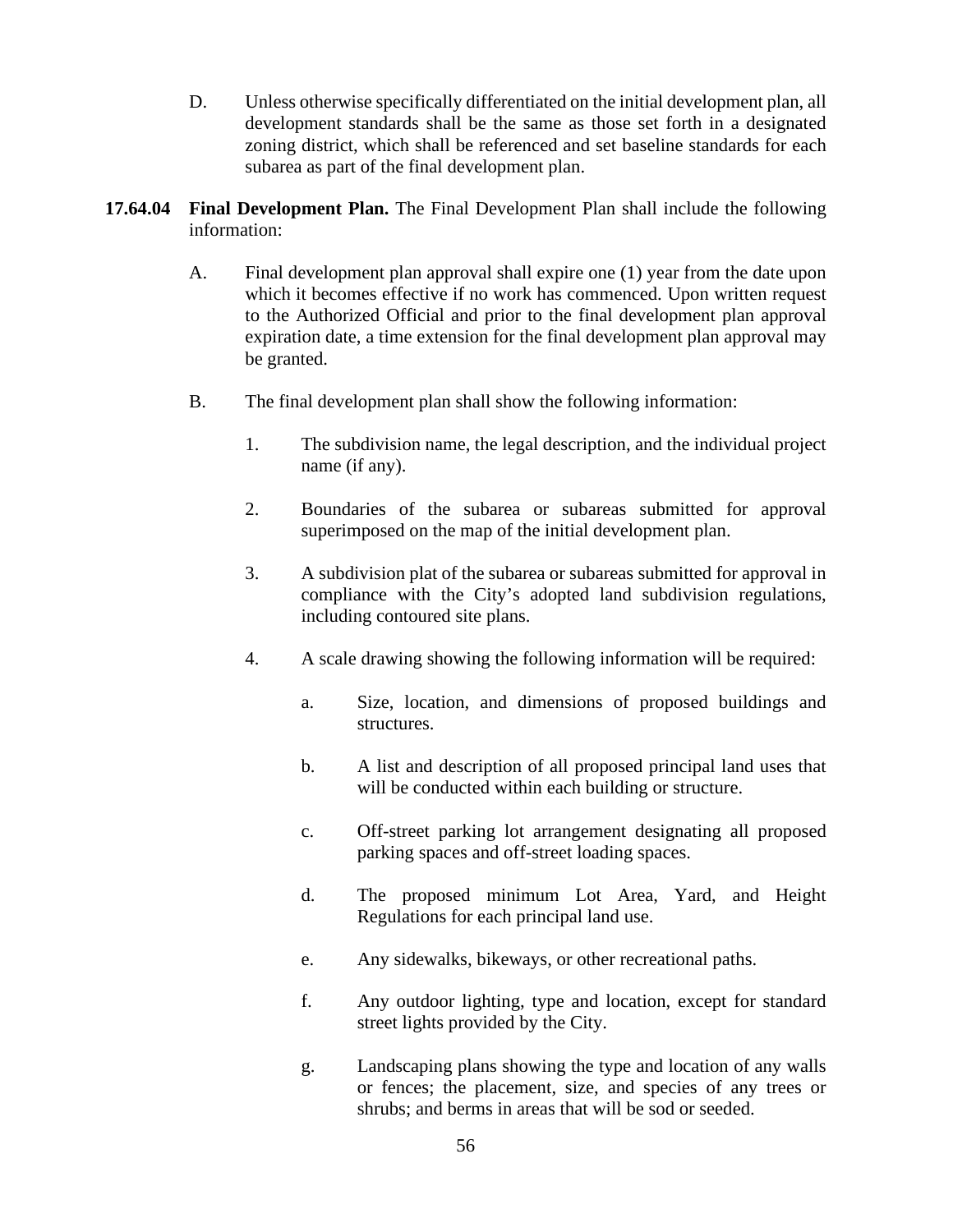- h. All existing and proposed utilities, drainage ways, water courses and location of above ground existing utilities on adjacent properties.
- i. Curb cuts and all private drives.
- j. Existing principal land uses on adjacent properties and a description of how the proposed development is compatible with those properties.
- k. Documentation of the ownership and maintenance responsibility of any common open spaces, buildings, or structures, including private streets.
- 5. Unless otherwise specifically differentiated on the final development plan, all development standards shall be the same as those set forth in a designated zoning district, which shall be referenced and set baseline standards for each subarea as part of the final development plan.

### **17.64.05 Amendments.**

- A. Major Amendments. The following changes in an initial and/or final development plan are considered major amendments:
	- 1. The addition or removal of any of the principal land uses.
	- 2. Any adjustment to the size and shape of an individual lot's building envelope (increasing the height or reducing the building setback).
	- 3. Any adjustment to a principal land use's minimum Lot Area, Yard, and Height requirements.
	- 4. Any change in the arrangement of or minimum number of off-street parking spaces and off-street loading spaces.
	- 5. Any other change to the baseline standards for each subarea approved as part of an initial and/or final development plan.
- B. Minor Amendments. The following changes in an initial and/or final development plan are considered minor amendments:
	- 1. Any change in the number or location of curb cuts.
	- 2. Any decrease in the size of required open areas.
	- 3. Any change in the street pattern.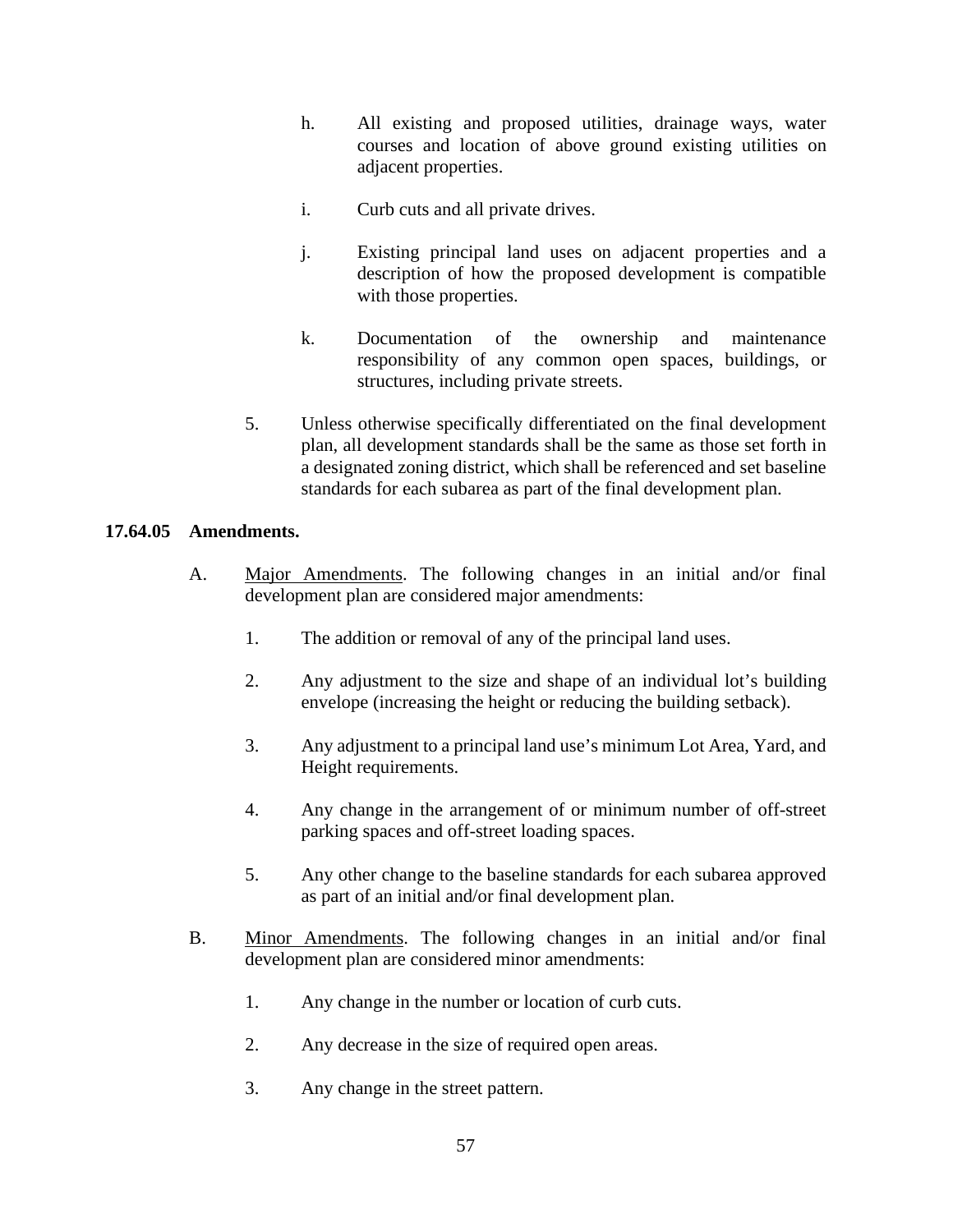- 4. Any adjustment of a building or structure within a previously established building envelope.
- 5. A change to anything other than the baseline standards for each subarea approved as part of an initial and/or final development plan.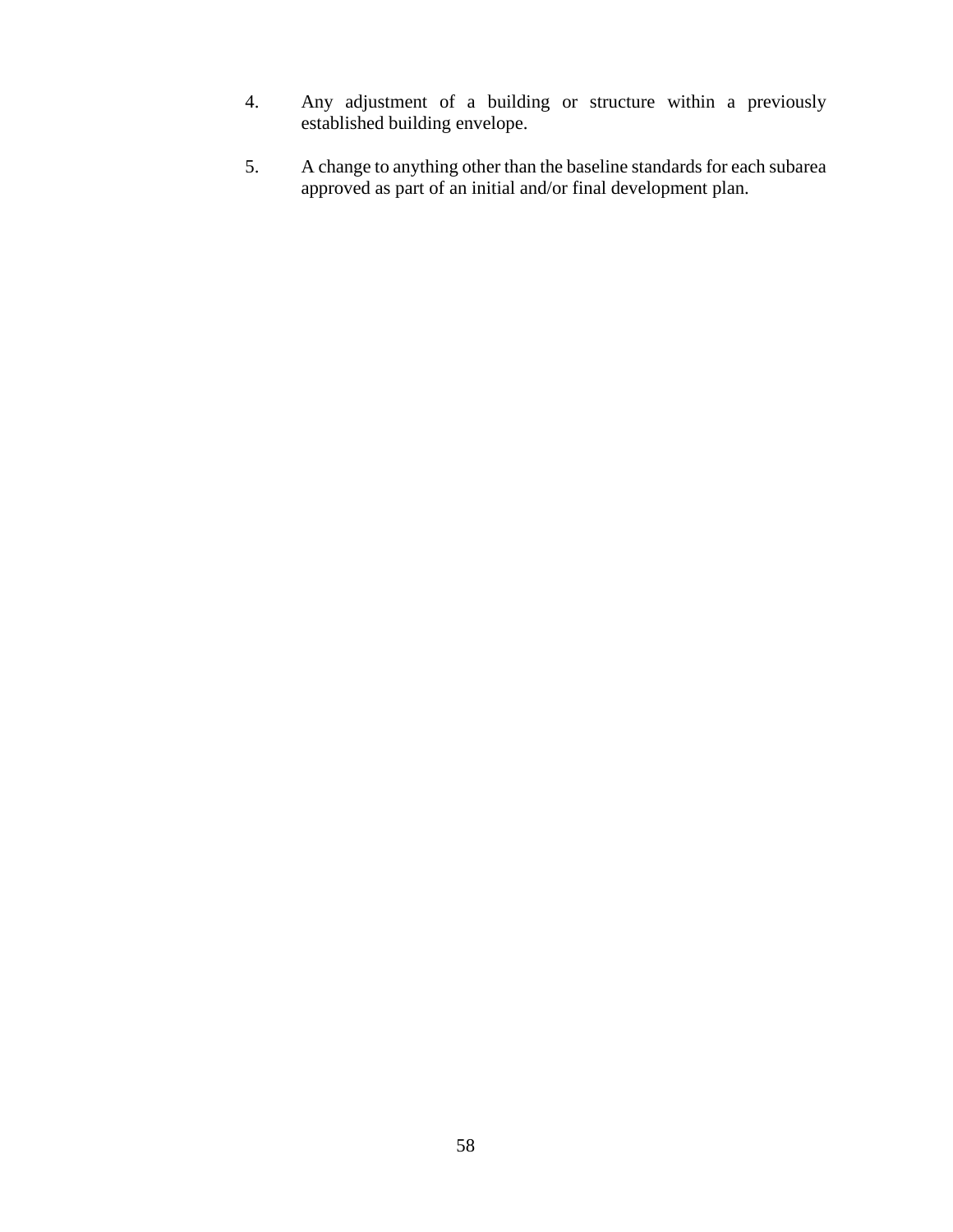# **CHAPTER 17.68. SUPPLEMENTARY REGULATIONS**

- **17.68.01 Accessory Buildings, Structures, and Land Uses.** Accessory buildings, structures, and land uses shall conform to the following standards:
	- A. No accessory building or structure shall be constructed or erected upon a lot until the construction of the principal building has commenced or an active principal land use exists on the lot. No accessory building or structure may be used unless an active principal land use exists on the lot.
	- B. No accessory building or structure may be placed within any easement granted by the City or any utility or drainage easement, except for equipment pertaining to said easement. Any accessory building or structurally located within an easement that impedes the access or intended use of that easement may be removed by the City or the City's representative at its owner's expense.
	- C. Accessory buildings and structures may be not used as dwellings.
	- D. AG District: All accessory buildings and structures shall be approved by conditional use permit. They are not required to be subordinate to the principal building regarding size and height.
	- E. R-1, R-2, R-3, R-4, R-5, CB-1, CB-2, HC, and GB Districts: Accessory buildings shall be subordinate to the principal building regarding both size and height, but in no event shall an accessory building exceed one thousand two hundred fifty (1,250) square feet of floor area and/or have sidewalls greater than ten (10) feet in height.

Exception: Lots with an area of one (1) acre or greater may have one (1) accessory building up to two thousand (2,000) square feet with sidewalls no greater than ten (10) feet in height.

- F. I District: Accessory buildings are not required to be subordinate to the principal building regarding size and height.
- G. Accessory buildings, structures, and land uses shall not be erected or maintained on lots designed as Undeveloped Land unless a conditional use permit is obtained in conformance with Chapter 17.96.
- H. Home occupations, while an accessory use, shall conform to the requirements of Chapter 17.68.03.
- I. Fences, while an accessory structure, shall conform to the requirements of Chapter 17.68.02.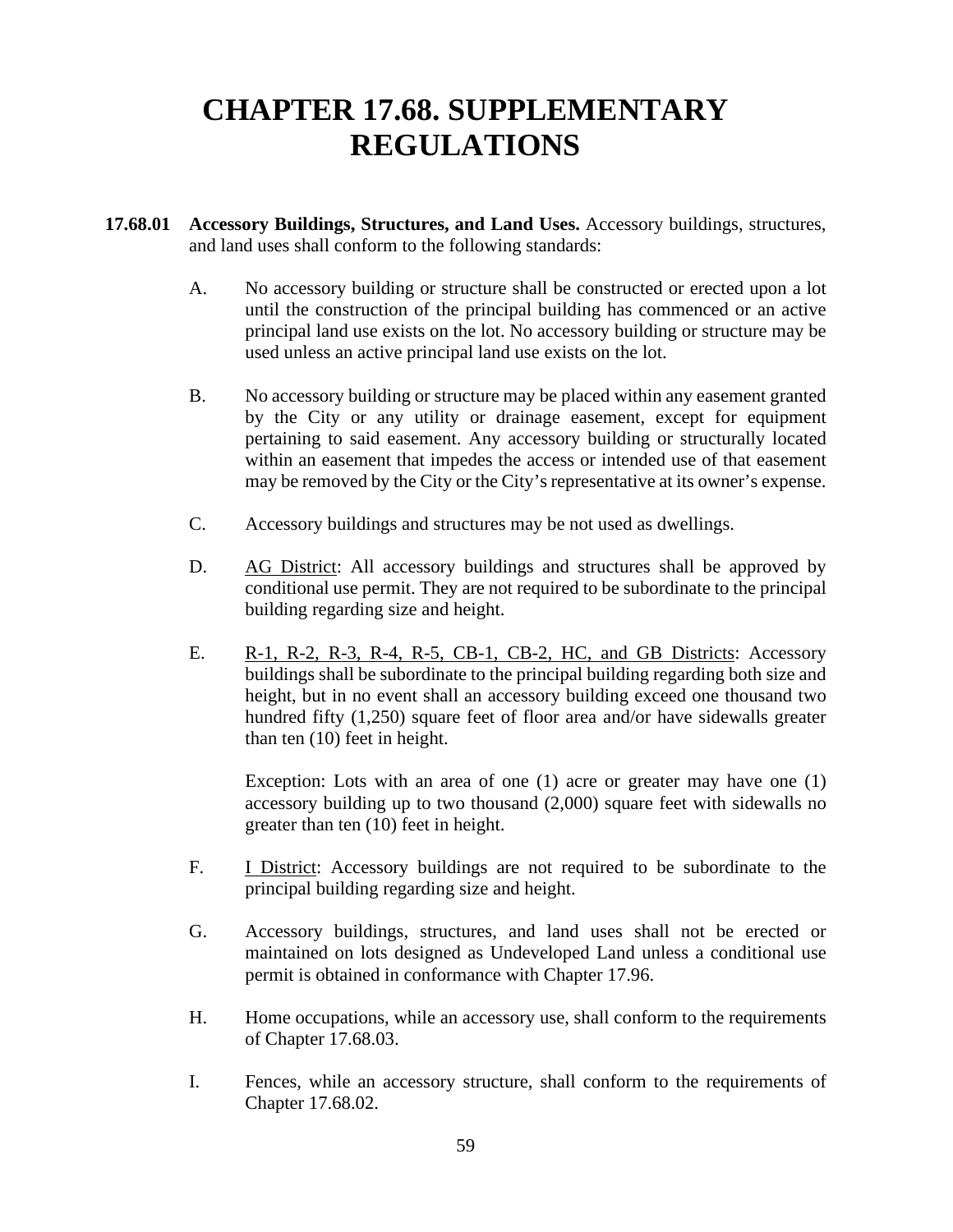- J. Vacation Rental By Owner (VRBO) properties which constitute an accessory use shall conform to the requirements of Chapter 17.68.13.
- K. The roofing and siding materials of accessory buildings larger than one hundred-fifty (150) square feet shall be similar to the principal structure.
- L. No accessory building or structure shall be located within ten (10) feet of a principal building or structure.
- M. Any accessory building which is entered directly from an alley shall not be closer than twenty (20) feet to the lot line abutting the alley.
- N. No accessory building shall be erected or located within any front yard in the R-1, R-2, R-3, R-4, and R-5 Districts.
	- 1. Exception: An accessory building may be erected or located within the second front yard on a double frontage or corner lot, so long as it is not within the setback. It may be placed within the setback if approved by a conditional use permit.

NOTE: In the R-2 and R-4 Districts, the front lot line shall be the lot line bounding the "ordinary high-water line" for littoral lots and the lot line on the lakeside of the lot for non-littoral lots. See Chapters 17.20.10 and 17.28.10.

- O. Accessory buildings shall be five (5) feet or more from all lot lines.
- **17.68.02 Fences.** Fences shall conform to the following standards:
	- A. Barbed wired fences may be erected or maintained in the AG, HC, GB, and I Districts; however, any such fence constructed in the HC, GB, and I Districts may only be topped with barbed wire beginning at a height of at least six (6) feet above grade.
	- B. Exposed electrical and other abnormally dangerous fences are prohibited within all zoning districts.
	- C. No fence shall be erected or maintained in such manner as to unreasonably obstruct the view of others or their access to light or air.
	- D. R-1, R-2, R-3, R-4, and R-5 Districts: Fences up to six (6) feet in height may be erected or maintained on any part of a lot other than in the front yard setback. Fences erected or maintained in the front yard setback may not exceed four (4) feet in height.

NOTE: In the R-2 and R-4 Districts, the front lot line shall be the lot line bounding the "ordinary high-water line" for littoral lots and the lot line on the lakeside of the lot for non-littoral lots. See Chapters 17.20.10 and 17.28.10.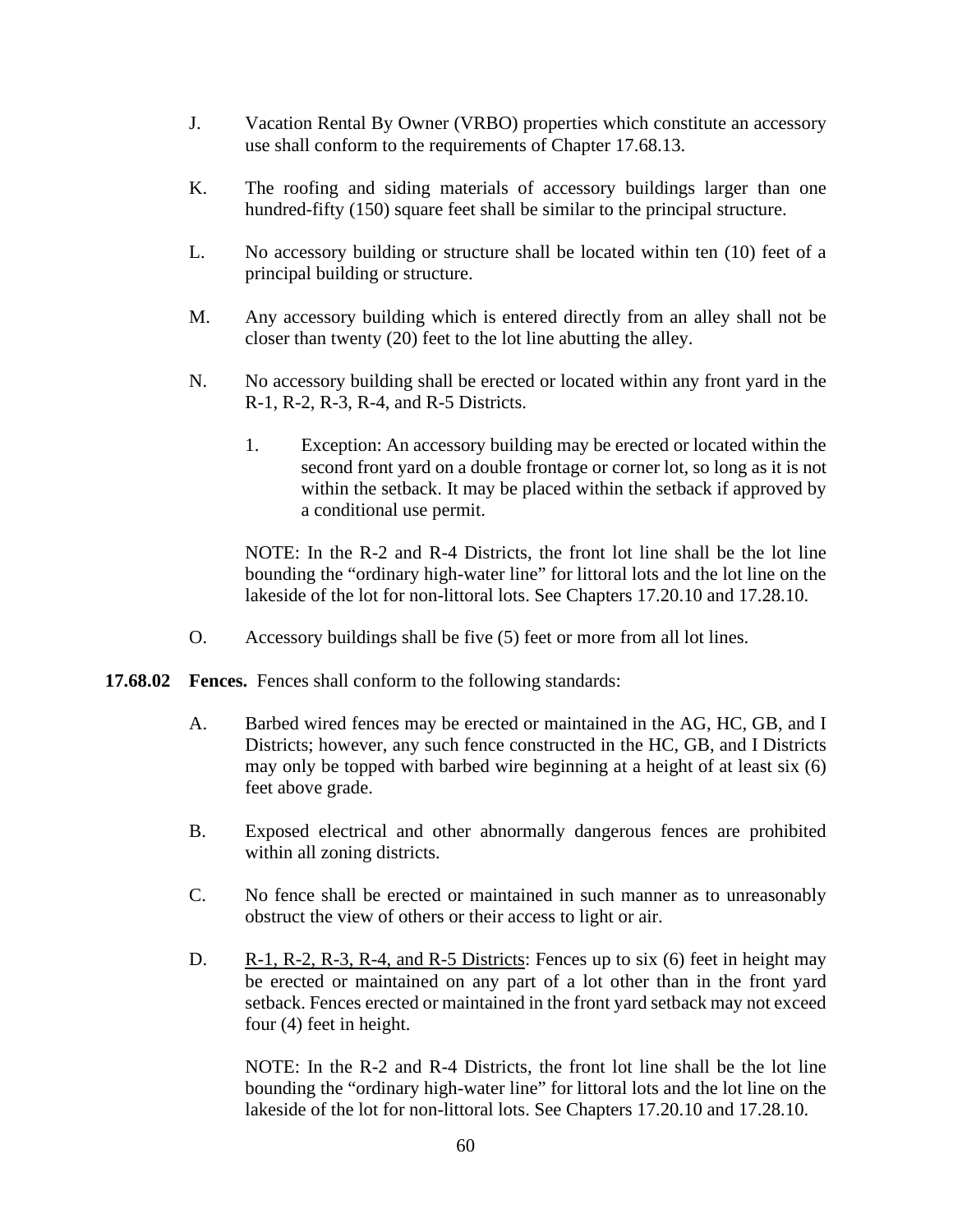- E. AG, CB-1, CB-2, HC, GB, and I Districts: Fences up to eight (8) feet in height may be erected or maintained on any part of the lot other than in the front yard setback. Fences erected or maintained in the front yard setback may not exceed four (4) feet in height.
- F. No fence shall be erected which violates Chapter 17.68.14 Visibility at Intersections and Driveways.
- G. To preserve the neighborhood character of the R-1, R-2, R-3, R-4, and R-5 Districts, fences constructed or maintained within the front yard shall be of a traditional open-faced design including, but not limited to, white picket, chain link, and split rail.

NOTE: In the R-2 and R-4 Districts, the front lot line shall be the lot line bounding the "ordinary high-water line" for littoral lots and the lot line on the lakeside of the lot for non-littoral lots. See Chapters 17.20.10 and 17.28.10.

- H. Chain link fences for tennis courts, basketball courts, baseball fields, or similar outdoor recreational uses may be erected or maintained to a maximum height of twelve (12) feet provided that the area to be enclosed is not located with either the front, side, or rear yard setbacks.
- I. Fences that abut alleys shall be set back five (5) feet from the street/boulevard right-of-way.
- J. The side of the fence considered the face (facing as applied to fence post) should face abutting property.
- K. In the event a fence is to be constructed on a lot line, abutting property owners shall be notified prior to the issuance of a building permit. It is recommended, but not required, that the property owners sign a fence maintenance agreement and file it with the City and Union County Register of Deeds.
- L. The installation of a fence shall be in a manner as to which access to the City for the purposes of reading or maintaining utility meters is provided.
- M. Any fence placed within an easement that impedes the access or intended use of that easement may be removed by the City or the City's agent at its owner's expense. No fence shall be allowed in a drainage easement unless said fence is either ninety (90) percent open or at least two (2) inches above grade. However, in all cases, no fence shall be allowed in a drainage easement if the cumulative width of the easement is greater than twenty (20) feet wide.
- N. Walls, hedges, or similar plantings and structures which create a fence effect are subject to the same regulations as fences.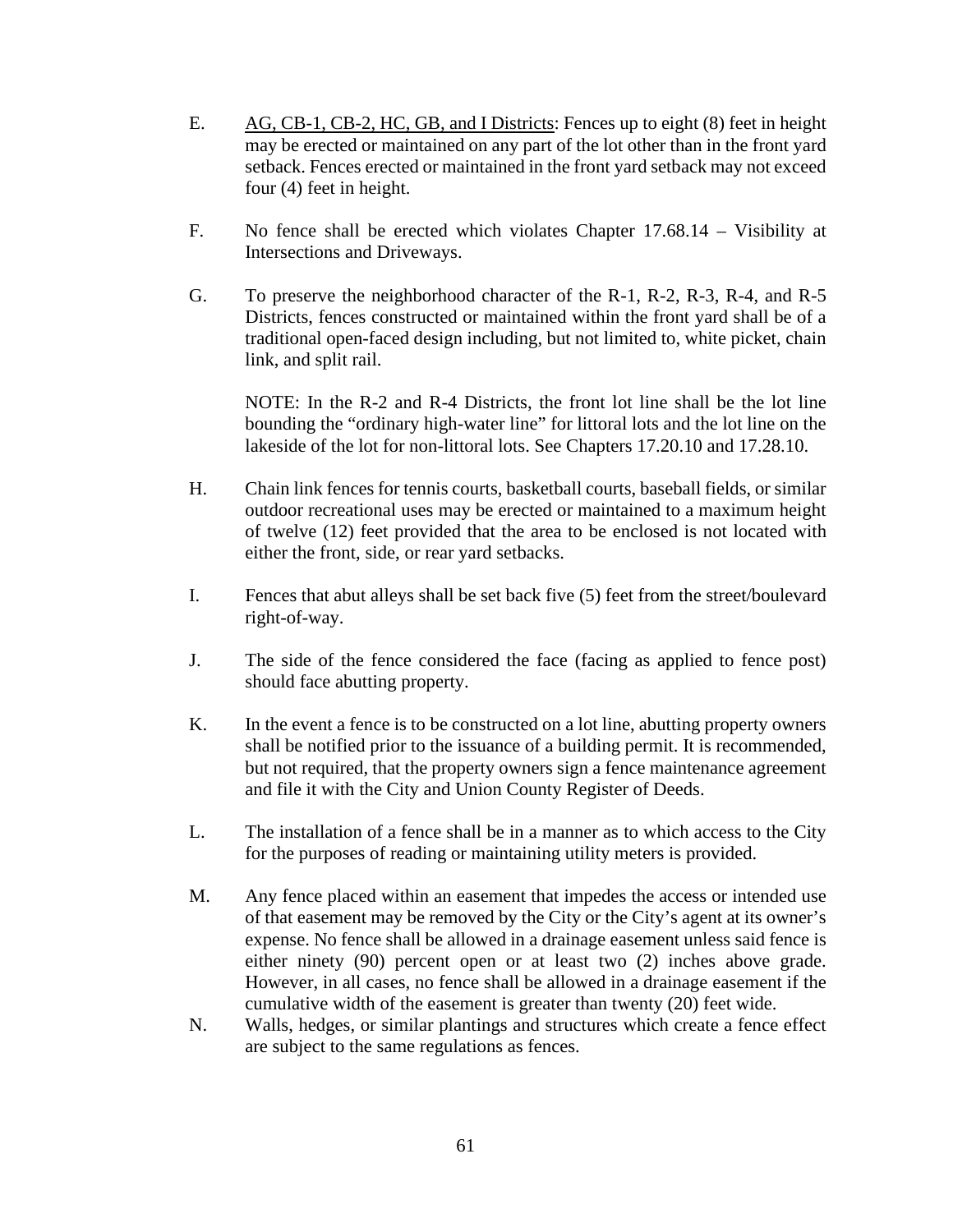#### **17.68.03 Home Occupations.** Home occupations shall conform to the following standards:

- A. Minor home occupations. All home occupations shall meet the following criteria and standards:
	- 1. The occupation shall be conducted entirely within the dwelling and/or its accessory structures. It must be clearly secondary to its use to the lot's use as a residence.

Exception: Family day care occupations may extend into a connected fenced area on the same lot for outdoor recreational activities by the children.

- 2. The occupation shall be primarily owned and operated by at least one (1) member of the family residing in the dwelling.
- 3. Employees of the occupation shall be limited to residents of the dwelling and one (1) non-resident employee, not to exceed three (3) employees working on site at any given time. The primary owneroperator(s) of the home occupation does not count as an employee for purposes of this calculation.
- 4. The operation of the home occupation shall not cause or encourage excess vehicular or pedestrian traffic not ordinarily associated with the residential area in which the home occupation is conducted.
- 5. Merchandise offered for sale shall be clearly incidental to the home occupation provided however, that, orders may be taken for later delivery off the premises.
- 6. On-premises advertising shall be limited to one (1) non-illuminated sign not exceeding two (2) square feet. The legend shall show only the name of the occupant and type of occupation and shall be neutral in color.
- 7. Such occupations shall not require substantial internal or external alterations or involve construction features not customary in a dwelling. No home occupation shall require external alteration of the residence or other visible evidence of the conduct of such home occupation.
- 8. No toxic, explosive, flammable, combustible, corrosive, radioactive, or other restricted materials shall be stored on site. This does not preclude any substances commonly available to consumers including, but not limited to, varnishes, paints, cleaning products, etc.
- 9. No activity shall be conducted which would interfere with radio or television transmission in the area, nor shall there be any offensive noise, smoke, dust, or heat noticeable beyond the premises.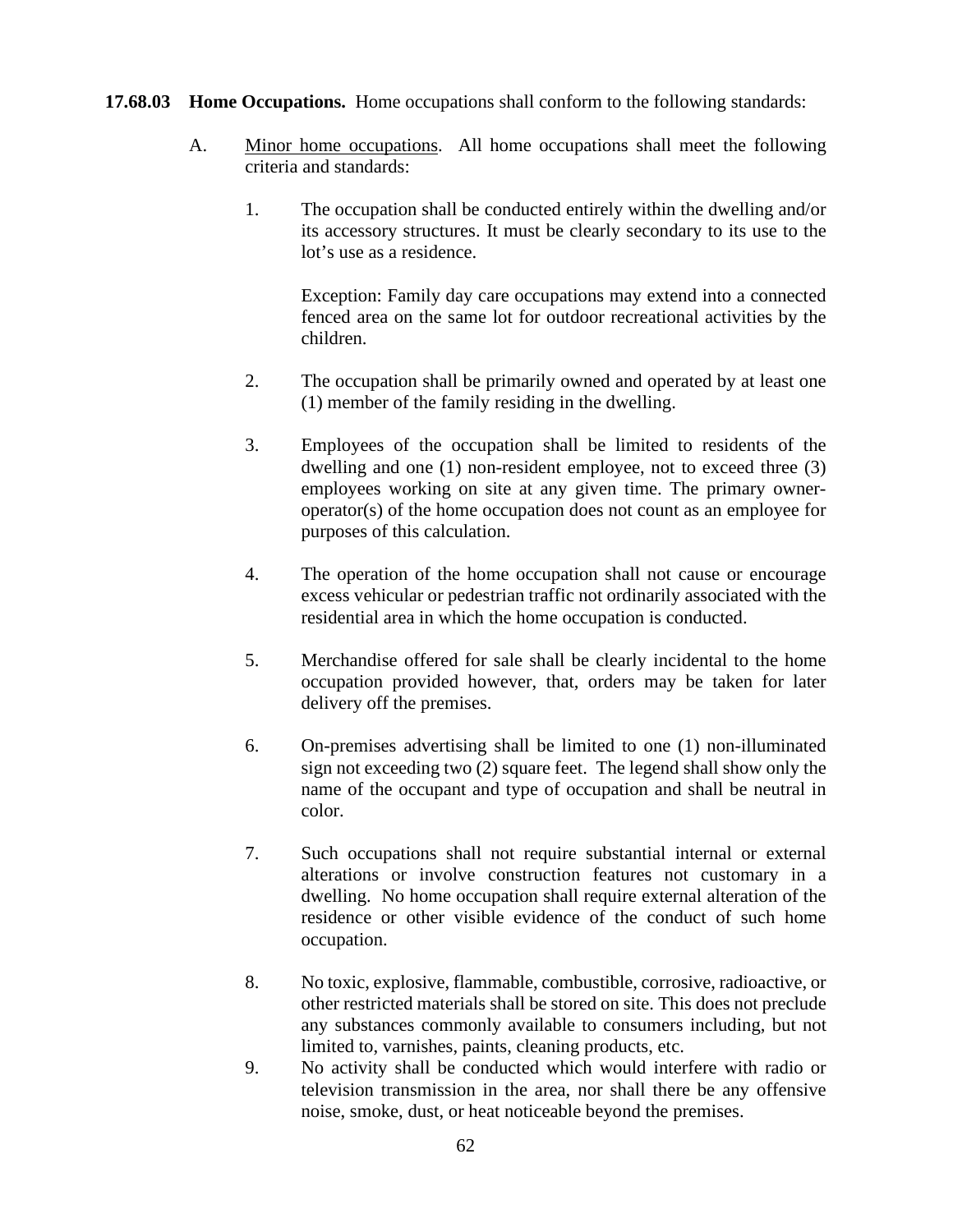- 10. Home occupations shall be restricted to the hours of 6:00 a.m. to 9:00 p.m.
- B. Major home occupations. Any proposed home occupation which does not meet the criteria as established in Chapter 17.68.03(A) is deemed a major home occupation and shall require a conditional use permit in conformance with Chapter 17.96.
- **17.68.04 Landscaping Standards.** To assist in these objectives, the following minimum standards for landscaping are prescribed:
	- A. Except as provided herein, at least ninety (90) percent of each lot's front yard setback shall be landscaped and maintained with living ground cover except for the portion necessary for hard surfaced driveways and parking lots as permitted by this Ordinance. For purposes of this Chapter, hard surfacing includes concrete, gravel, stone, and similar semi-pervious and impervious materials.

Exception: In the R-2 and R-4 Districts, the front lot line shall be the lot line bounding the "ordinary high-water line" for littoral lots; therefore, the rear yard is typically on the opposite/street side of the lot from the front yard. As such, the above requirement shall apply to the rear yard on littoral lots in the R-2 and R-4 Districts. See Chapters 17.20.10 and 17.28.10.

- B. The unpaved portion of a dedicated public right-of-way abutting any lot shall be landscaped with sod, seed, or other living ground cover.
- C. Screening: A fence, wall, or shrubbery six (6) feet in height and of a character necessary for adequate screening shall be installed or planted when a parking lot is adjacent to or abuts residentially zoned or used property or across the right-of-way from residentially zoned or used property (unless the right-ofway is an arterial street). Berms or other landscaping techniques may be used for all or part of the six (6) foot screening if they have a maximum grade of three (3) feet horizontal to one (1) foot vertical and sodded or planted with other acceptable living ground cover. For purposes of this section, the term "residentially zoned or used property" does not include a lot whose principal use is designated as mixed-use commercial/residential.
- D. Parking Lot Buffer Areas: A setback of at least five (5) feet shall be provided between a parking lot and residentially zoned or used properties.

Exception: If proper screening is provided, the setback may be two (2) feet.

**17.68.05 Exterior Lighting Standards.** All exterior lighting shall be designed and installed to maintain adequate, safe illumination levels in public areas and on private lands, utilizing durable light fixtures and minimal mounting heights in order to minimize objectionable off-site glare.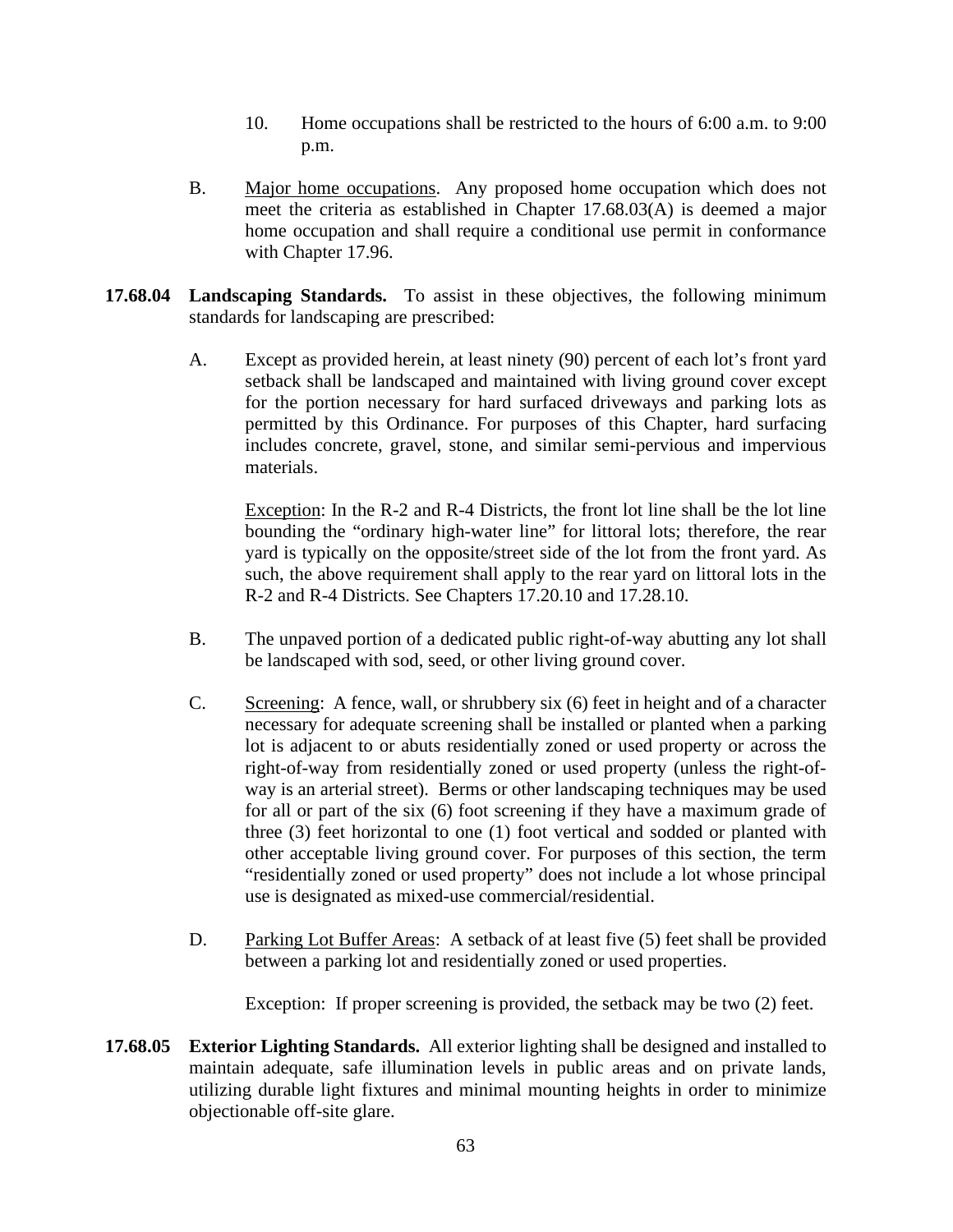- **17.68.06 Manufactured Home Requirements.** Manufactured homes shall conform to the following standards:
	- A. Manufactured homes shall conform to current manufactured home construction and safety standards, HUD Safety I Standards Act of 1974, effective 1979, also known as the National Manufactured Housing Construction and Safety Standards Act of 1974, 42 U.S.C. 5401-5462, as amended, and related regulations.
	- B. Every manufactured home shall contain the following:
		- 1. A kitchen sink in sound working condition and properly connected to both hot and cold water lines in an approved manner. The finish shall be free of scratched and chipped enamel and rusted fixtures and drains so they can be maintained in a clean and sanitary condition.
		- 2. A room affording privacy to its occupant which is equipped with a flush water closet; a handwashing lavatory, basin, or sink; and a bathtub or shower; all of which are in good working condition and properly connected to both hot and cold water lines in an approved manner. The finish shall be free of scratched and chipped enamel and rusted fixtures and drains so they can be maintained in a clean and sanitary condition.
		- 3. Every habitable room shall contain one (1) electrical convenience outlet for each twenty (20) lineal feet, or major fraction thereof, measured horizontally around the room at the base floor line, except that in each habitable room one (1) supplied electric light fixture shall be accepted in lieu of one (1) of the required electrical convenience outlets, provided that each habitable room contains at least one (1) electrical convenience outlet. A minimum of sixty (60) amp service is required and no excessive splicing is allowed. Every outlet and fixture shall be installed in an approved manner and maintained in good and safe working condition.
		- 4. Every water closet compartment, bathroom, laundry room, kitchen, and furnace room shall contain at least one (1) ceiling or wall-type electrical light and fixture. Every outlet and fixture shall be installed in an approved manner and maintained in good and safe working condition.
		- 5. Every habitable room shall have at least one (1) window or skylight facing directly to the outdoors. The minimum total window area measured between stops, for every habitable room will be eight percent (8%) of the floor area in such room. One (1) egress window shall be in each bedroom with sill height not to exceed thirty-six (36) inches.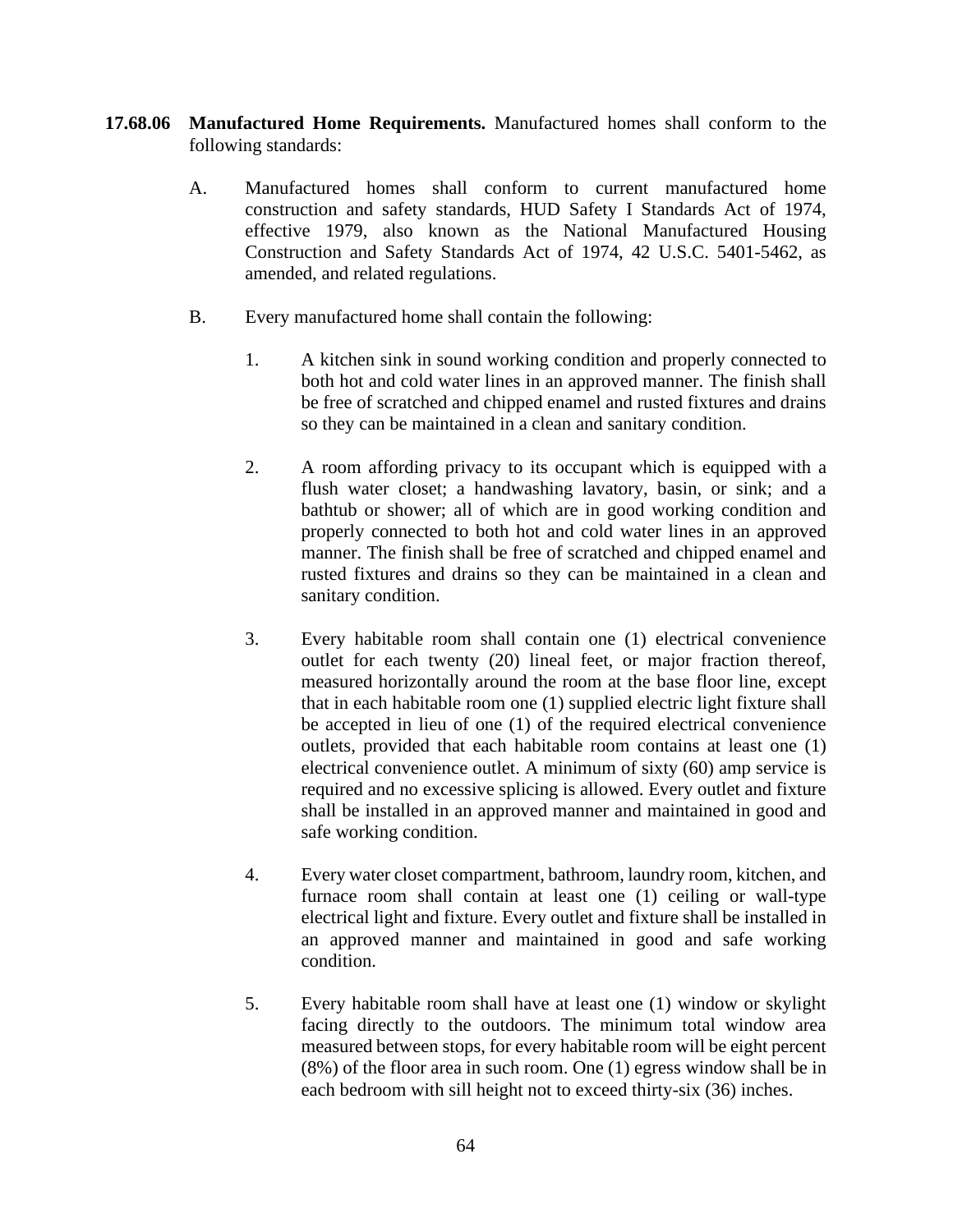- 6. Every habitable room shall have at least one (1) window or skylight that can be easily opened, or such other device which will adequately ventilate the room. The total openable window area in each habitable room shall be equal to at least forty-five percent (45%) of the minimum window area size of minimum skylight-type window size, as required in subsection (5) above, except where there is supplied some other device affording adequate ventilation and approved by the city building inspector.
- 7. Every bathroom and water closet compartment will have at least one (1) window or skylight facing directly to the outside in order to provide adequate ventilation, or a mechanical-type ventilation system provided it produces one (1) complete air change every five (5) minutes.
- 8. Water heating facilities which are installed in an approved manner, with cold water shutoff; gas cock shutoff union; and drip leg and threequarter (3/4) inch pop-off safety valve; all of which are maintained and operated in safe and good working condition. All hot water lines shall be capable of heating water to such a temperature as to allow an adequate amount of water to be drawn at every required kitchen sink, lavatory basin, bathtub or shower at a temperature of not less than one hundred ten (110) degrees Fahrenheit. Water heaters shall not be located in kitchens, bathrooms, or near open flame.
- 9. Heating facilities that are capable of safely and adequately heating all habitable rooms, bathrooms, and water closet compartments to a temperature of at least sixty-eight (68) degrees Fahrenheit at a distance of three (3) feet above floor level when the temperature outside is a minus twenty (-20) degrees Fahrenheit. Such heating equipment shall be operated as reasonably necessary to maintain a temperature in all habitable rooms at sixty-eight (68) degrees Fahrenheit. All heating facilities shall be installed in an approved manner, including chimney, fire vents with proper clearances, and maintained in safe and good working condition.
- 10. A street address or space number in conformance with the numbering system approved by the Planning Commission as part of the manufactured home park's conditional use permit. The numbers shall be displayed or affixed to the home in a conspicuous location and be no smaller than three (3) inches in height.
- C. Each manufactured home shall contain at least one hundred fifty (150) square feet of floor space for the first occupant thereof and at least one hundred (100) additional square feet of floor space for every additional occupant thereof, the floor space to be calculated on the basis of total habitable room area will be counted in determining the maximum permissible occupancy up to ten (10) percent of the total habitable area.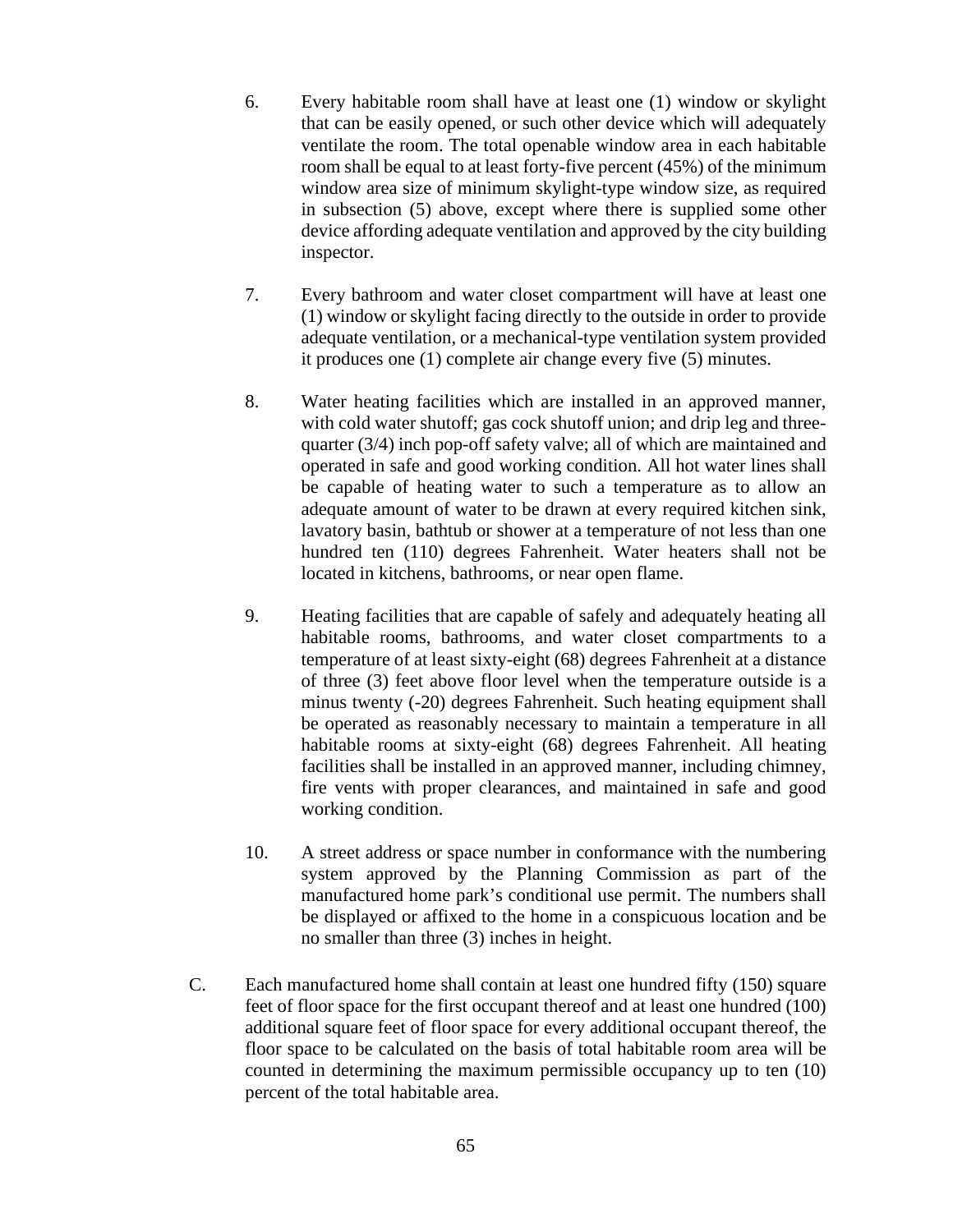- D. Every habitable room will have a ceiling height of at least seven (7) feet and six and a half (6.5) foot ceiling heights for halls and foyers.
- E. Manufactured homes having a width of less than fourteen (14) feet are prohibited.
- F. Every manufactured home of two (2) or more rooms will contain one (1) room with a minimum of one hundred fifty (150) square feet, every room occupied for sleeping purposes by one (1) occupant will contain at least fifty (50) square feet of floor space and each sleeping room with two occupants will contain at least ninety (90) square feet of floor space, and for each additional person occupying the room for sleeping purposes the room will contain at least fifty (50) additional square feet of floor space.
- G. No manufactured home containing two (2) or more sleeping rooms will have such room arrangement that access to a bathroom or water closet compartment intended for use by occupants of more than one (1) sleeping room can be had only by going through another sleeping room; nor will room arrangements be such that access to a sleeping room can be had only by going through another sleeping room or a bathroom or water closet compartment.
- H. Each manufactured home shall be properly secured to the ground with either a permanent foundation extending no less than four (4) feet below grade or with tie downs installed as recommended by the manufacturer. Any tie downs shall be installed prior to occupancy. In no event shall they be more than twelve (12) feet apart along the perimeter of the structure or extend down less than four (4) feet below grade.
- I. Each manufactured home shall be skirted with material approved by the Authorized Official. Skirting shall be installed prior to occupancy and in a manner recommended by the manufacturer. Skirting shall be of a material which is compatible with the appearance and condition of neighboring dwelling units. Appropriate materials shall include commercially manufactured colored steel, fiberglass, plastic, brick, or other similar materials.
- J. Every skirting, exterior wall, and roof shall be substantially weather tight and rodent proof, and will be kept in sound condition and good repair.
- K. Every floor, interior wall, and ceiling shall be kept in sound condition and good repair.
- L. Every window and exterior door shall be reasonably weather tight, water tight, and rodent proof and will be kept in sound working condition and good repair.
- M. Every outside stairway shall be maintained in safe and sound condition and good repair.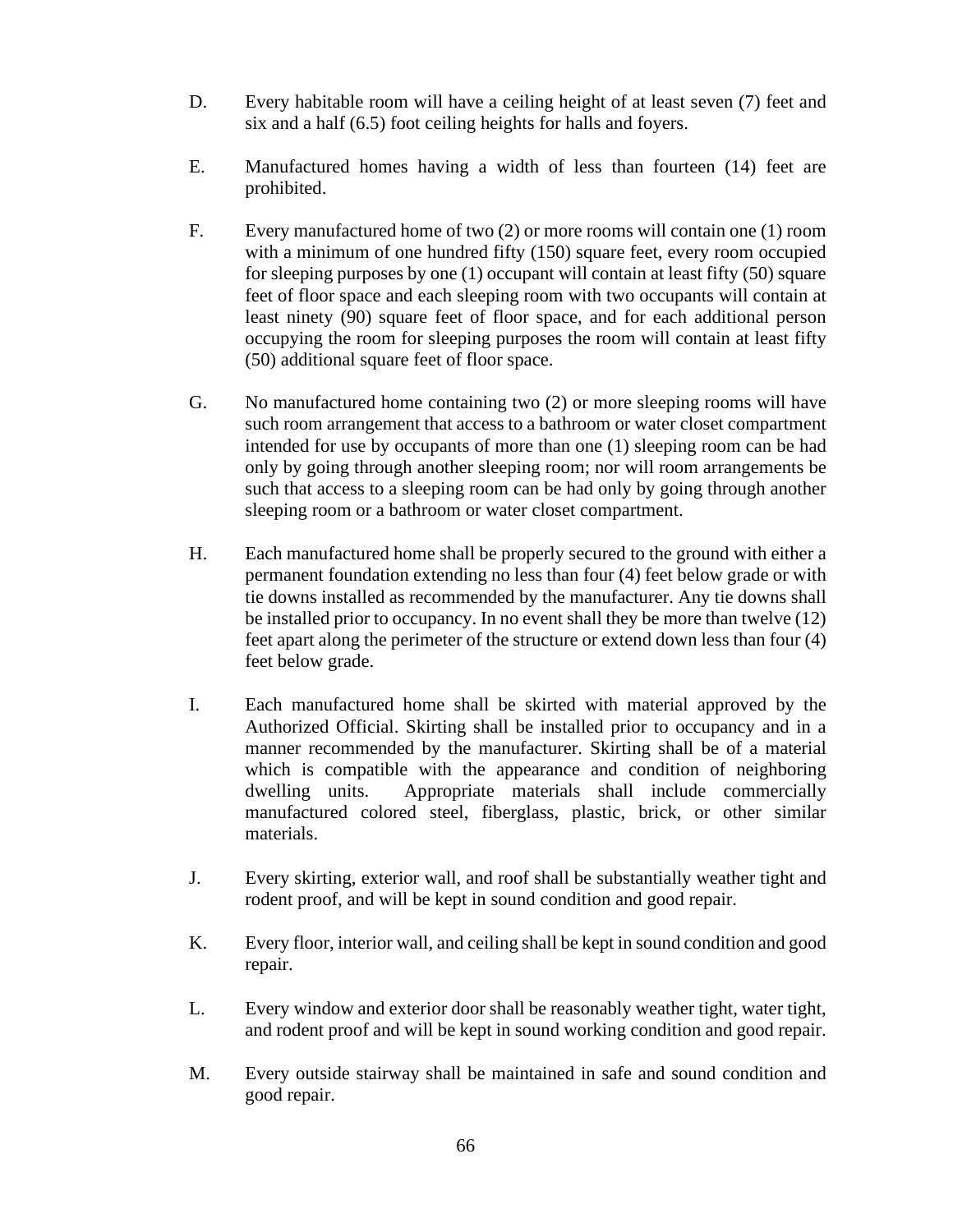- N. Every plumbing fixture and water and waste pipe will be installed in an approved manner and maintained in good, sanitary working condition, free from leaks and obstructions.
- O. Every water closet compartment, floor surface, bathroom floor surface, kitchen floor surface and countertop will be constructed and maintained so as to be reasonably impervious to water, and so as to allow such floor and countertop to be easily kept in a clean and sanitary condition. Only kitchen or bath carpeting that is specifically manufactured for such use shall be allowed.
- P. Every supplied facility, piece of equipment, or utility shall be so constructed and installed so that it will function safely and effectively, and will be maintained in satisfactory working condition.
- Q. Exists shall have twenty-eight (28) inches by seventy-four (74) inches of clear opening for exterior exit doors. Dead bolts shall be on exterior doors and shall be capable of being opened without a key from the interior of the building. Outswinging doors shall have a safety door check.
- R. Bath and toilet rooms shall have privacy locks. Room dimension minimum shall be five (5) feet. Toilet compartment shall be thirty (30) inches wide with twenty-four (24) inches in front of the toilet.
- S. Two (2) exterior doors shall be accessible from rooms without locks: twenty (20) feet center to center for double wide, and twelve (12) feet center to center for single wide. An exit door cannot be over thirty-five (35) feet from a bedroom door.
- T. Interior passage doors will be openable by single effort if doors are unlocked. If lockable, doors will be openable from the opposite side in case of emergency.
- U. Hallways shall be a minimum of twenty-eight (28) inches wide.
- X. Each manufactured home shall be connected to the municipal wastewater collection system and municipal water supply system.
- Y. No manufactured home to be placed within the municipal boundaries of the City may exceed fifteen (15) years from its date of manufacture.
- Z. No owner or occupant will cause any service, facility equipment, or utility that is required under the manufactured home park's conditional use permit to be removed from, shut off, or discontinued in any occupied manufactured home, except for such temporary interruption as may be necessary while actual repairs or alterations are in progress, or during temporary emergencies.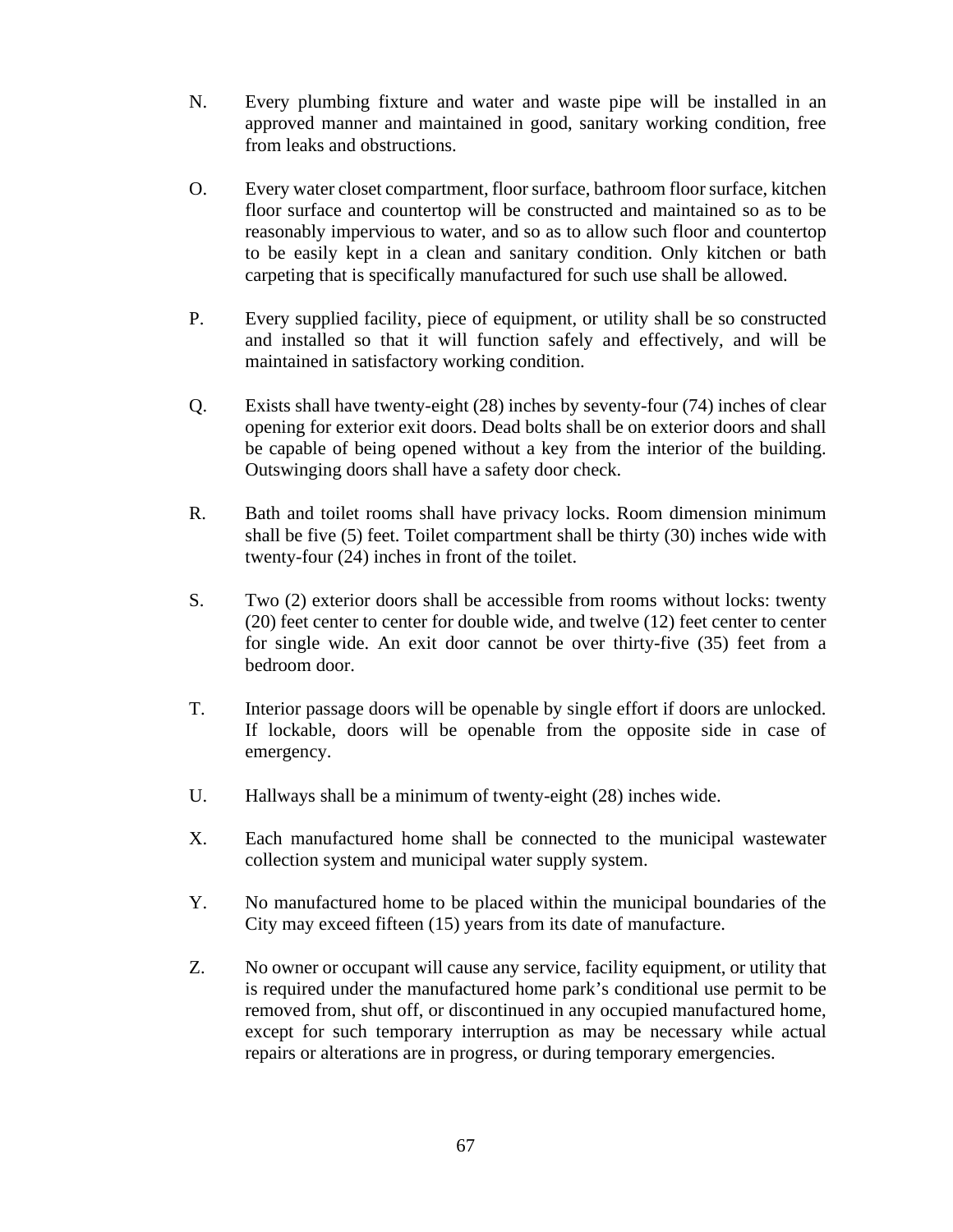### **17.68.07 Manufactured Home Park Requirements.**

- A. Park License Required.
	- 1. It shall be unlawful to operate a manufactured home park within the City unless a valid annual license has been issued. A licensed issued pursuant to a duly authorized conditional use permit will expire on June  $30<sup>th</sup>$  of each year. Application for a license and license renewal will be made in writing to the Finance Officer on a form furnished by the City and accompanied by a copy of park rules and regulations, and any and all fees payable to the City. The amount of the annual fee for a manufactured home park license shall be set by resolution of the City Council. No application shall be considered, nor license issued until the application is determined to contain complete information and all fees due to the City have been paid in full.

The annual license requirement is in addition to any required conditional use permits.

- 2. The deadline for filing the license application will be thirty (30) days prior to the expiration of such license. An application for the new license shall be filed thirty (30) days prior to the effective date of the license. An application filed after the expiration date of the license shall be charged, in addition to the license fee, a reinstatement fee equal to fifty (50) percent of the annual license fee.
- B. Park License Revocation or Refusal. A manufactured home park license may be revoked or renewal refused for failure to comply with any of the requirements of this Ordinance or any other condition approved pursuant to the issuance of the conditional use permit. By revoking or declining to renew the permit, the City shall grant the licensee a reasonable time to return to compliance. Failure to do so may result in the review of the conditional use permit pursuant to Chapter 17.96.08.

Nothing in this provision shall be interpreted as precluding the Board of Adjustment from immediately reviewing the conditional use permit pursuant to Chapter 17.96.08 or as having suspended enforcement of this Ordinance if the licensee continues to operate the manufactured home park while the license is revoked or otherwise invalid.

C. Transfer of License. The licensee shall give notice in writing to the Authorized Official within thirty (30) days after having sold, transferred, given away, or otherwise disposed of any interest in or control of the manufactured home park. This notice will include the name, address, and phone number of the new owners.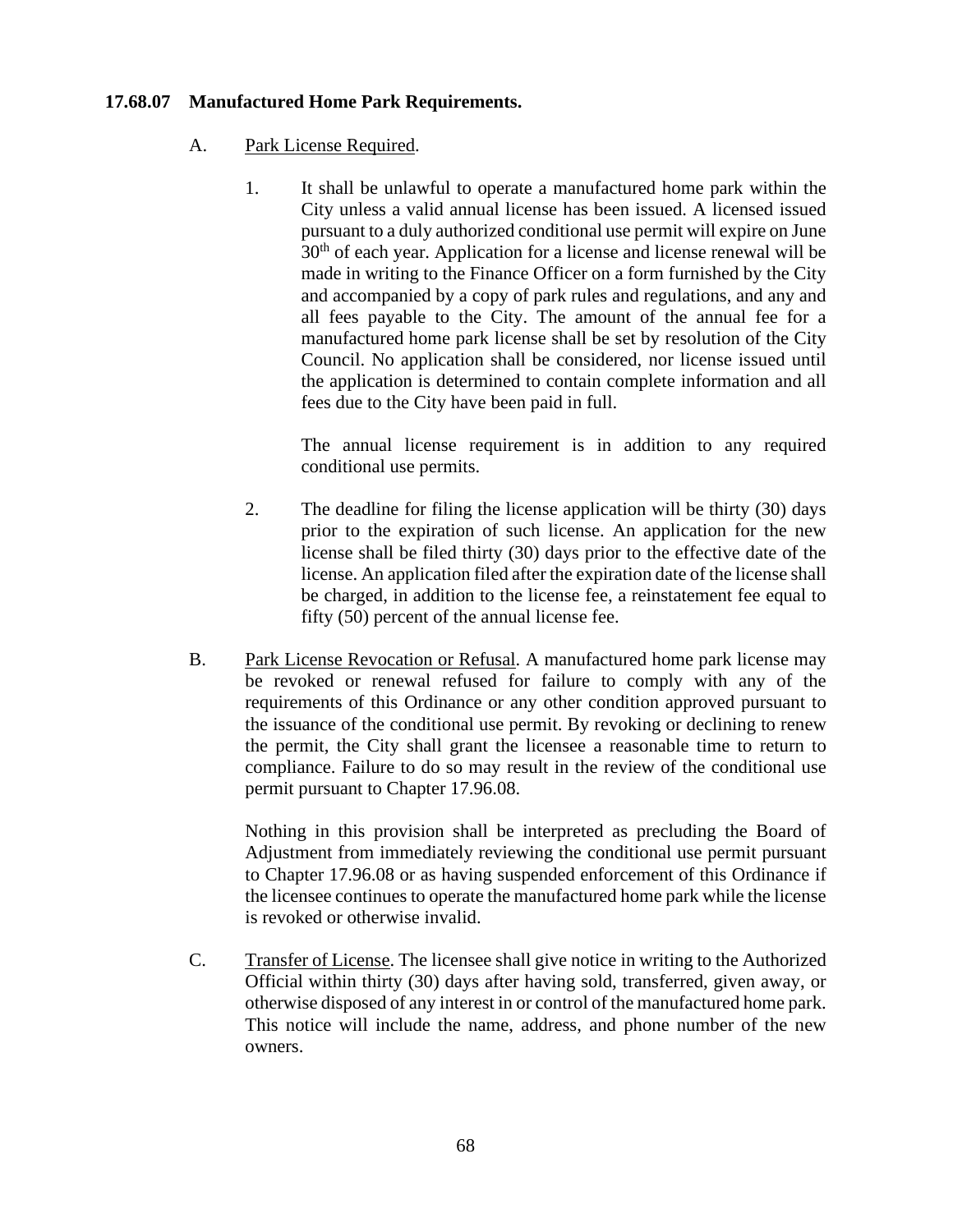- D. Conditional Use Permit Application Requirements. In addition to the requirements of Chapter 17.96.02 for all conditional use permit applications, the following information is required:
	- 1. A site plan of the manufactured home park drawn to scale which shows each mobile home space and the dimensions thereof; the water, electrical, and sewer lines serving each manufactured home space; and the location of garbage cans, water hydrants, fire hydrants, service buildings, driveways, walkways, recreation areas, required yards, parking facilities, lighting and landscaping.
	- 2. A space and street name and numbering system for the manufactured home park. This may be included as part of the site plan required in subsection 1 above or as part of a separate document.
	- 3. A scaled drawing of the park's name sign which shall clearly indicate its proposed size, height, and specific location at each of its main entrances. See Chapter 17.68.08(E)(3).
- E. Minimum Standards. Unless changed, removed, or otherwise altered by the terms and conditions of the conditional use permit issued pursuant to Chapter 17.96, all manufactured home parks shall meet the following requirements:
	- 1. Each park shall be a minimum of two (2) acres and a maximum of fifteen (15) acres in size.
	- 2. Each park shall maintain an office, denoted by proper signage, in which a person or persons in charge of its management and operations shall be located. Additionally, the office shall at all times have a copy of the park license, the park occupant register, a map showing the location of each space, and a copy of the space and street numbering system approved by the Board of Adjustment as part of the conditional use permit.
	- 3. The park shall erect and maintain a sign displaying its name and office address at each of its main entrances. The size, height, and specific location of this sign shall be approved by the Board of Adjustment as part of the conditional use permit.
	- 4. The minimum lot space for each manufactured home shall be four thousand five hundred (4,500) square feet and shall measure at least fifty (50) feet by ninety (90) feet.
	- 5. Manufactured homes shall be located on each space so that there will be at least a twenty (20) foot clearance between each manufactured home; and a five (5) foot open space between the manufactured home (including any permanent enclosed appendage) and any driveway, walkway, or space boundary. Additionally, manufactured homes shall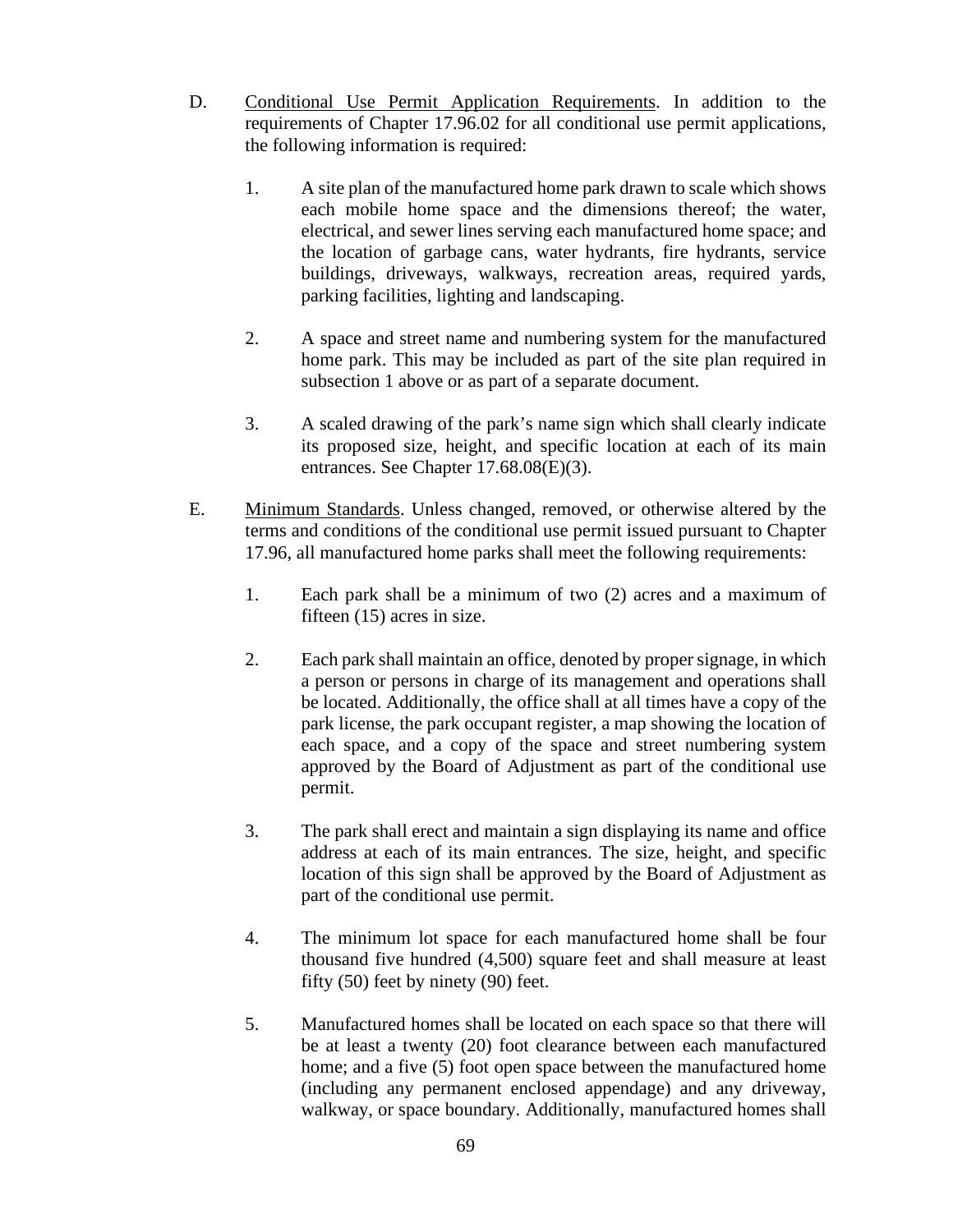be located at least twenty-five (25) feet from the front space boundary line(s) and at least ten (10) feet from all other space boundary lines, whether side or rear.

- 6. A manufactured home shall be located at least thirty (30) feet from any public right-of-way, whether located inside or outside of the manufactured home park.
- 7. Off-street parking availability shall be two (2) parking spaces per space.
- 8. Each manufactured home space shall be anchored to the ground as required by the City's adopted Building Code.
- 9. All dead-end streets shall terminate in an open space having a sixty (60) foot minimum diameter. No dead-end streets shall exceed five hundred (500) feet in length.
- 10. An accessible, adequate, safe, and potable supply of water shall be provided in each manufactured home park capable of furnishing a minimum of one hundred twenty-five (125) gallons per day per manufactured home space. All water shall be supplied by the City. A back-flow preventer shall be installed at each new or replacement unit so as to provide an adequate supply of potable water to each individual manufactured home unit and furnished through a pipe distribution system connected directly with the city water system. A city water metering device provided by the city shall be installed at the lot line for each water line hooked onto the city water distribution system. In addition, a city water metering device provided by the city will be installed in a manner and method approved by the city prior to entering each individual manufactured home unit. The water service provided to each individual manufactured home unit shall be metered in the owner's or renter's name who shall be responsible for all water and sewer service charges and for complying with all other city ordinances regarding use of the city water supply and sewer services.

The park's owner(s) shall be responsible for the payment of water service charges calculated as the metered use difference between each lot line meter and the total metered use of all of the manufactured home units serviced by that line. Water meters for new manufactured home parks shall be installed before a manufactured home park license is issued.

11. All plumbing in the manufactured home park shall comply with the plumbing code as adopted by the City and all applicable state codes.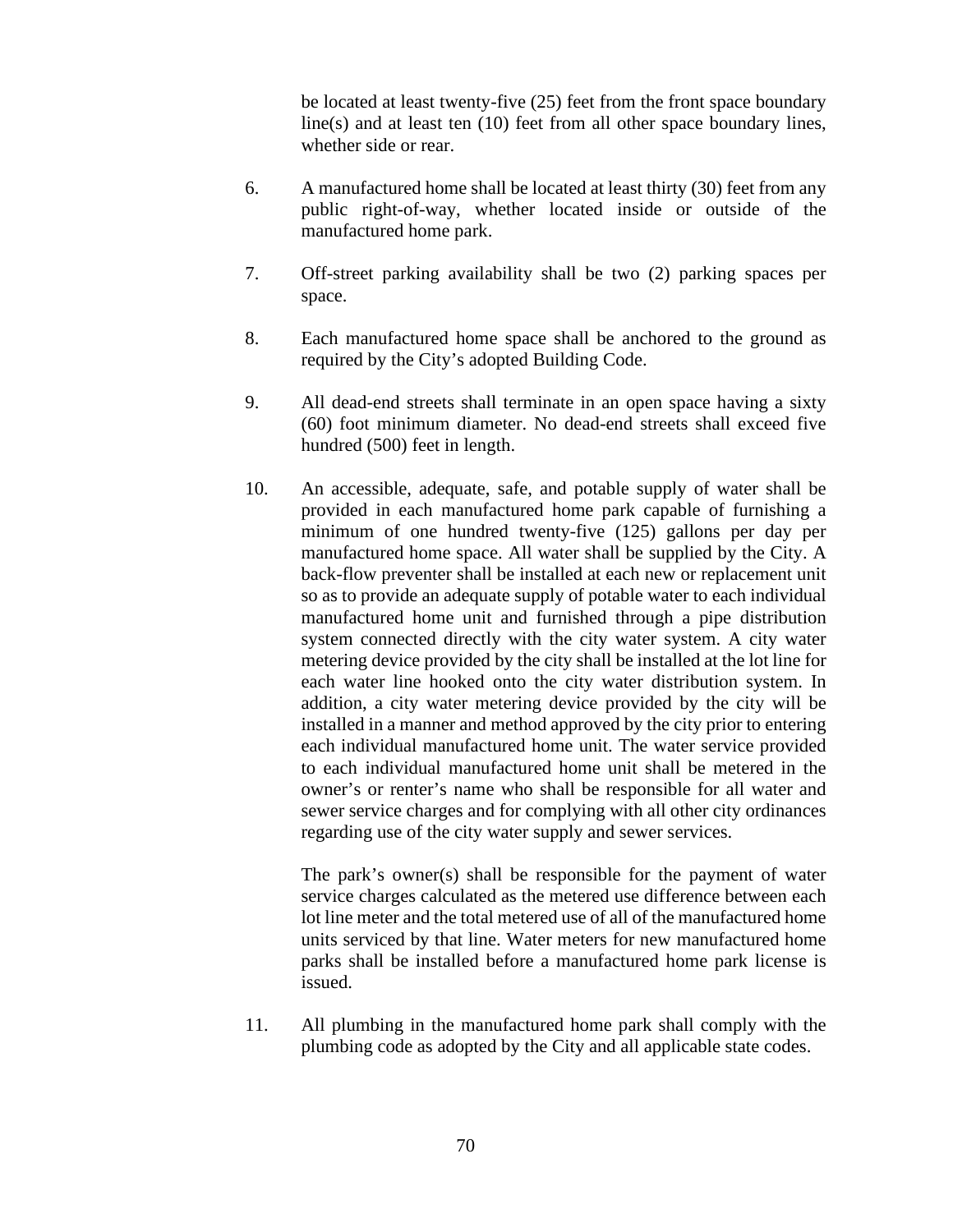- 12. All waste from showers, toilets, laundries, faucets, and lavatories will be deposited into a sewer system extended from and connecting with the city sewer system.
- 13. The storage, collection, and disposal of refuse in the park will be so managed as to create no health hazards, rodent harborage, insect breeding areas, accident hazards, air pollution, or other related nuisances as prescribed in the City Code. All refuse shall be stored in fly tight, weather tight, rodent proof containers in sufficient number and capacity to prevent any refuse from overflowing.
- 14. Insect and rodent control measures to safeguard public health, as recommended by the Building Inspector, will be applied in the park. Skirting of manufactured homes will be done in such a manner as to prevent rodent harborage and as directed by the Building Inspector.
- 15. The park's electrical writing system shall be constructed and maintained in compliance with city and state electrical codes. Additionally, it is further required that:
	- a. Service equipment will be weatherproofed in safe condition and adequate for the load served.
	- b. Supply cords and receptacles approved for the purpose used shall be in safe condition and have over-current protection at not more than their rating. Supply cords will not be spliced except in an approved box under the manufactured home.
	- c. Overhead conductors will have a clearance of three (3) feet from the manufactured home and any projections such as a television antenna.
- 15. All parks shall comply with all federal, state, and municipal fire protection laws and regulations.
- F. Responsibilities of Park Licensee.
	- 1. The licensee shall be responsible for verifying and certifying that all manufactured homes placed in the park meet or exceed minimum housing code standards established by the City.
	- 2. The licensee shall be responsible for verifying that all manufactured homes placed in the park shall be provided with a HUD approved tiedown system.
	- 3. The licensee shall be responsible for ensuring that all plumbing, heating, and electrical connections, alterations, and additions comply with the requirements of the conditional use permit; that all street signs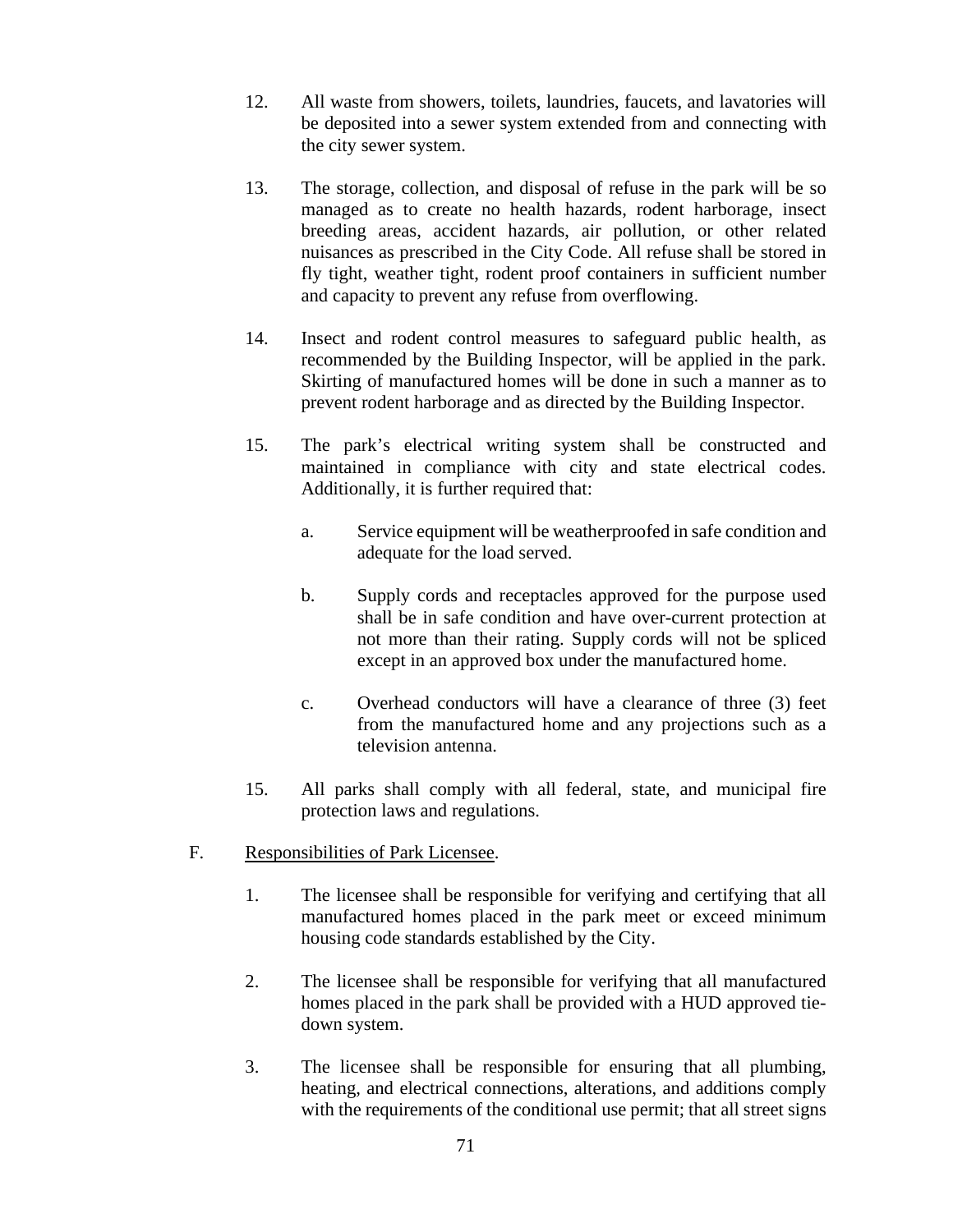and address numbers are installed; and that all relevant permits for all buildings and structures located on the lot, even those owned by residents, have been obtained.

- 4. The licensee shall be responsible for ensuring the proper placement of each manufactured home onto spaces within the manufactured home park. He or she shall also notify the City when manufactured homes are brought into or removed from the park.
- 5. The licensee shall be responsible for informing the park's residents of all applicable provisions of the conditional use permit and their responsibilities thereunder.
- 6. The licensee shall provide the City with the name, address, and phone number of the local park management (if different).

### G. Manufactured Home Placement Permit.

- 1. It shall be unlawful for any manufactured home to be move into or relocated within the licensed manufactured home park unless the manufactured home meets the requirements of Chapter 17.68.06, is situated on a designated manufactured home space in compliance with an approved site plan, and a placement permit has been issued for the home as provided herein.
- 2. At least five (5) days prior to the move in or relocation date of the manufactured home within the manufactured home park, its owner(s) shall file an application for a placement permit with the Authorized Official. Once submitted, he or she shall schedule an inspection of the manufactured home and manufactured home space to verify compliance with all requirements of this Ordinance and any applicable portions of the manufactured home park's conditional use permit. The amount of the fee for a manufactured home placement permit shall be set by resolution of the City Council.

### **17.68.08 Sign Regulations.**

A. Purpose and Intent. Signs use private land and the sight lines created by public rights-of-way to inform and persuade the general public by conveying a message. The purpose of this Chapter is to prevent the uncontrolled use of signs through reasonable, consistent, and non-discriminatory sign standards. These regulations are not intended to censor speech or to regulate viewpoints, but instead are intended to address the secondary effects of signs, specifically those that impact aesthetics, traffic, and pedestrian safety. They are not intended to regulate objects that are not traditionally considered signs for purposes of governmental regulation.

The principal feature of this Chapter is the restriction on the total sign area permissible per lot. All signs shall be erected, altered, relocated, and/or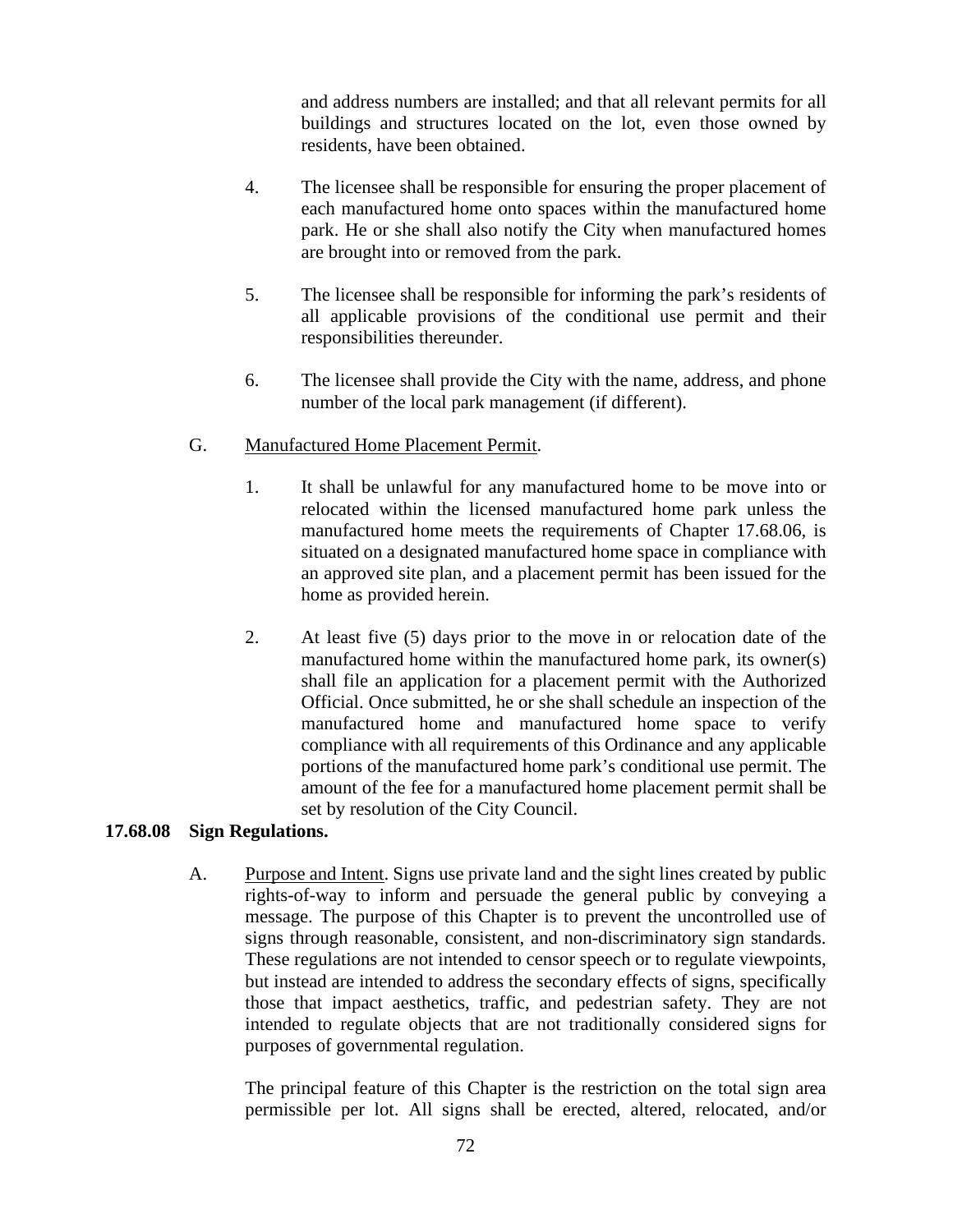maintained in conformance with the standards prescribed herein. The general objectives of these standards are to promote health, safety, and welfare, and to achieve the following:

- 1. Safety: To promote safety of persons and property by providing that signs:
	- a. Do not create a hazard due to collapse, fire, collision, decay, or abandonment; and
	- b. Do not create traffic hazards by confusing or distracting motorists; or by impairing the driver's ability to see pedestrians, obstacles, or other vehicles; or to see and interpret any official traffic sign, signal, or device.
- 2. Communication Efficiency: To promote the efficient transfer of information by providing that:
	- a. Business and services may identify themselves;
	- b. Customers and other persons may locate a business or service; and
	- c. No person or group is arbitrarily denied the use at the sight line from public rights-of-way for communication purposes.
- 3. Landscape Quality and Preservation: To protect the public welfare and to enhance the appearance and economic value of the landscape by providing that signs:
	- a. Do not create a nuisance to persons using the public rights-ofway; and
	- b. Do not constitute a nuisance to occupancy of adjacent and contiguous property by their brightness, size, height, movement, or other physical characteristics.

#### B. Sign Contractors.

1. No person, firm, or corporation shall perform any work or services for compensation in connection with the erection, construction, enlargement, alteration, repair, moving, improvement, demolition, maintenance, or conversion of any sign, unless such person, firm, or corporation shall have obtained an annual sign contractor's license from the City and paid the license fees provided for herein. A sign contractor's license shall not be required for the demolition of a sign when such demolition is carried on in conjunction with the demolition of a principal or accessory structure on the lot and a demolition permit has been obtained pursuant to the provisions of the City Code.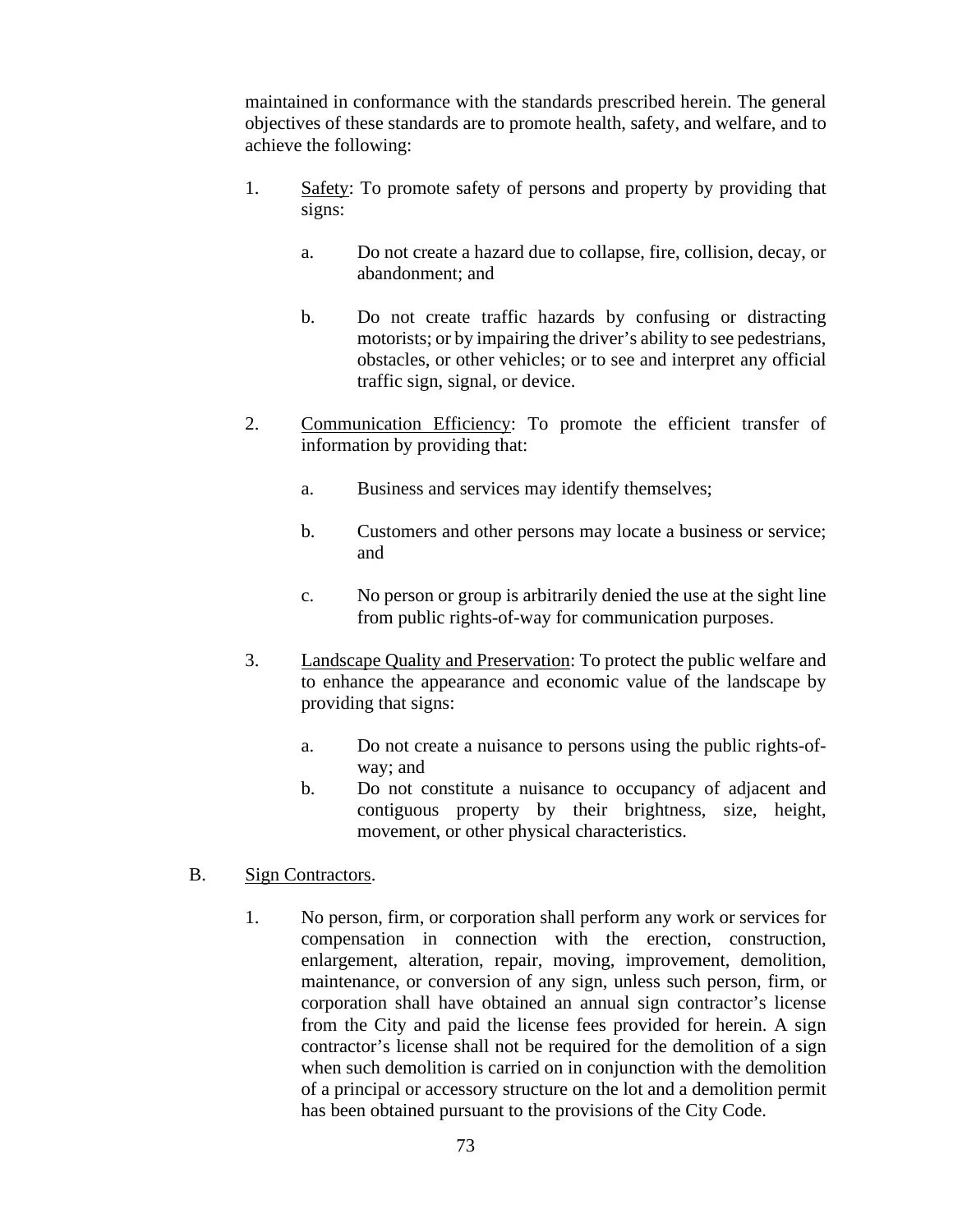- 2. The amount of the fee for the annual sign contractor's license shall be set by resolution of the City Council.
- 3. Licenses shall not be transferable. Licenses shall expire on January 1st of each year and are not renewable except as provided herein.
- 4. Every applicant for a sign contractor's license shall file a bond with the City in the amount of ten thousand dollars (\$10,000.00), with sureties to be approved by the City Attorney, the conditions of such bond to be faithfully in compliance with all other provisions of this Ordinance. Applicants shall file with the Finance Officer an executed agreement whereby applicant agrees to defend, at its own expense, indemnify and hold harmless the City, its employees, and officers from any and all claims, suits, losses, damages, costs or expenses, including attorneys fees and court costs, by reason of liability imposed upon the City, its employees, and officers for damages because of bodily injury, including death, at any time resulting therefrom, sustained by any person or persons, or on account of damage to property, both real and personal, including the loss of use thereof, arising out of or the consequence of the applicant's performance as a sign contractor, except only such injury or damage as shall be occasioned by the sole negligence of the City, its employees, or officers.
- 5. The bond shall be kept in force and effect for a period of one (1) year after cancellation or termination of the license. The bond shall run concurrent with the sign contractor's license and expire on the first day of January of each year. The conditions of the bond to be faithfully in compliance with all other provisions of this Chapter.
- C. Sign Painters.
	- 1. No person, firm, or corporation other than a licensed sign contractor shall perform any work or services for compensation as a sign painter without first obtaining a sign painter's license from the Finance Officer and paying the license fee provided herein. This license covers sign painting only.
	- 2. The amount of the fee for the annual sign painter's license shall be set by resolution of the City Council.
	- 3. Licenses shall not be transferable. Licenses shall expire on January 1st of each year and are not renewable except as provided herein.
	- 4. Every applicant for a sign painter's license shall file a bond with the City in the amount of ten thousand dollars (\$10,000.00) kept in full force and effect for a period of one year after cancellation or termination of the license. The bond shall run concurrent with the sign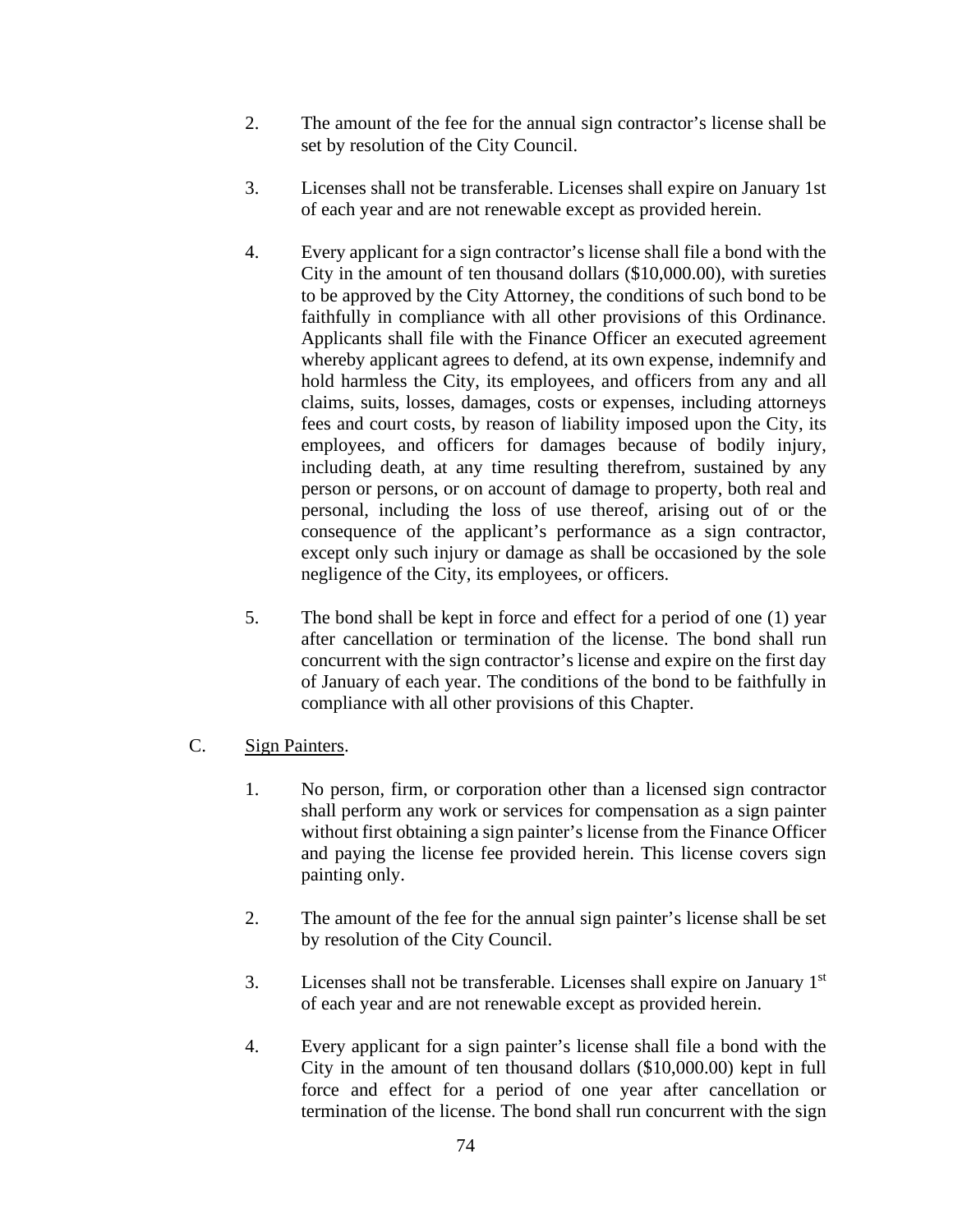painter's license and expire on the first day of January each year. The conditions of the bond to be faithfully in compliance with all other provisions of this Chapter.

- D. Sign Permit.
	- 1. Permit Required. Except as otherwise provided herein, it shall be unlawful for any person to erect, alter, relocate, or maintain any sign without obtaining a sign permit from the City.
	- 2. Permit Application. An application for a sign permit shall be submitted to the Authorized Official on a form as he or she may prescribe and shall include all information as may be required for a complete understanding of the proposed sign and all other information to show full compliance with this Ordinance and all other federal, state, and local laws.

If the Authorized Official determines that the proposed sign conforms to the requirements of this Ordinance and all other federal, state, and local laws, he or she shall issue the permit as soon as practicable.

- 3. Validity of Permit. The issuance or granting of a sign permit shall not be construed to be a permit for, or an approval of, any violation of any of the provisions of this Ordinance or of any other federal, state, or local law. Permits presuming to give authority to violate or cancel the provisions of this Ordinance or of any other federal, state, or local law shall not be valid.
- 4. Expiration. Every sign permit issued shall expire after one hundredeighty (180) days unless the sign authorized by such permit is completely erected, altered, or relocated within that time. If an inspection has not been requested after one hundred-eighty (180) days of permit issuance and the permit has not been extended, the permit shall expire without notice. The Authorized Official is authorized to grant, in writing, one (1) extension of time for a period of not more than one hundred-eighty (180) days. The extension shall be requested in writing and justifiable cause demonstrated.
- 5. Suspension or Revocation. The Authorized Official is authorized to suspend or revoke a sign permit issued under the provisions of this Ordinance whenever the permit has been issued in error; on the basis of incorrect, inaccurate, or incomplete information supplied by the applicant; or if he or she determines that the sign subject to the permit was erected, altered, relocated, or maintained in violation of this Ordinance or of any other federal, state, or local law.
- 6. Application Fee. An application fee shall be paid to the City for each sign permit required by this Chapter in an amount set by resolution of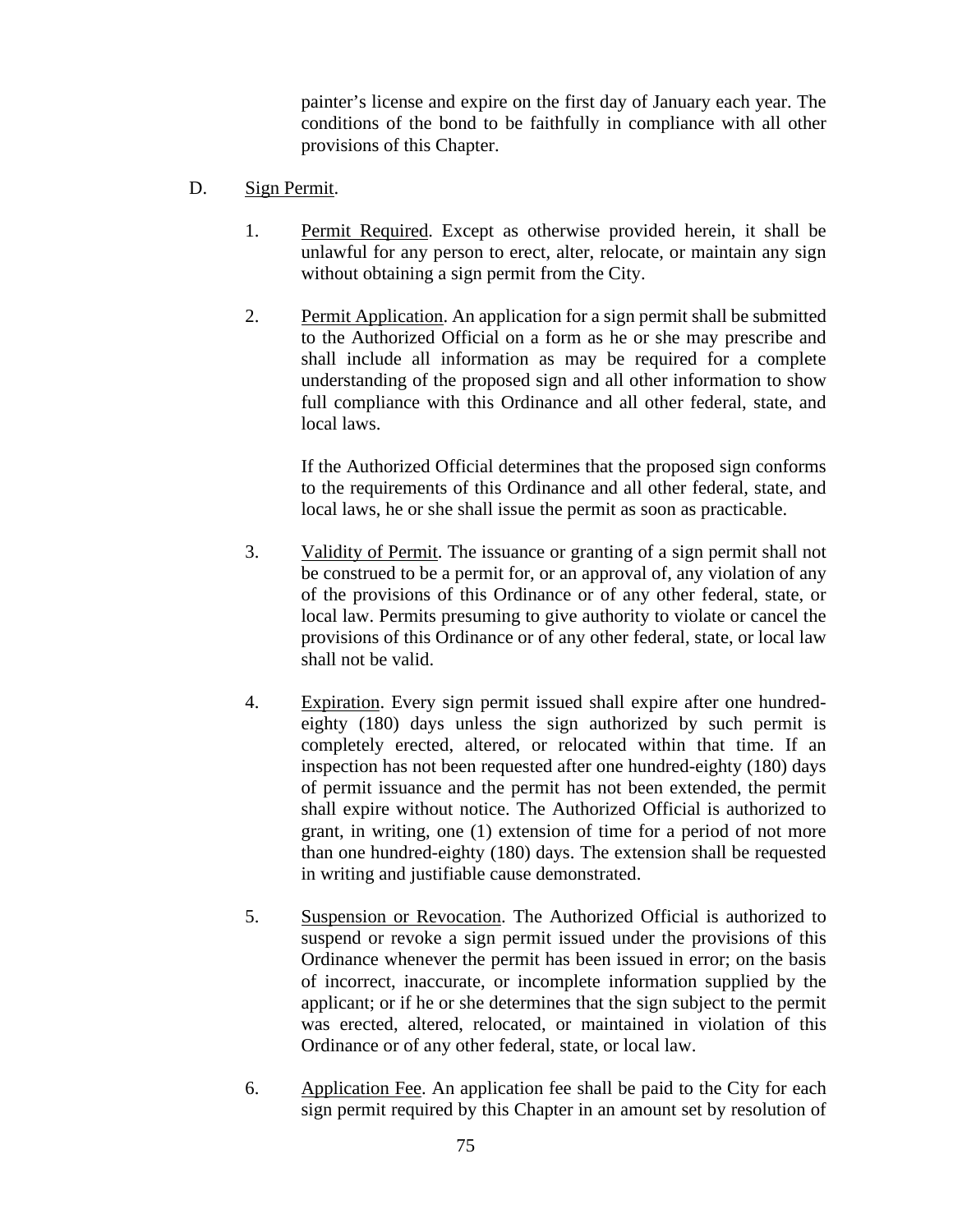the City Council. All applicable fees shall be paid prior to the Authorized Official's review of the application.

- 7. Sign Maintenance. Maintenance of legally permitted signs or signs existing prior to the effective date of this Ordinance is allowed and shall not require a sign permit. Sign maintenance includes, but is not limited to, the replacement or repair of a part or portion of a signed required by wear, tear, or damage, with like material, color, and design.
- 8. Non-Issuance Due to Existing Illegality. Unless necessary to protect the health, safety, and general welfare of the community, a permit for a new sign shall not be issued for a lot upon which there exists an illegal sign.
- 9. Assignment. A current and valid permit is freely assignable to a successor as owner of the lot.
- 10. Building Permit Not Required. If a permit has been issued pursuant to this Chapter, the applicant is not required to obtain a separate building permit for the sign.
- E. Signs Not Regulated. The following signs shall be allowed in addition to the signs expressly permitted by this Ordinance. They do not require a sign permit, but shall be in conformance with all other federal, state, and local laws.
	- 1. Names of buildings, dates of erection, monumental citations, commemorative tablets and the like, of permanent-type construction and made an integral part of the building structure.
	- 2. Street address or building identification signs necessary for first responders and other emergency personnel to locate the building or lot as necessary to respond to any fire or public safety emergency.
	- 3. Signs located entirely inside of a building or other enclosed place.
	- 4. Signs affixed to or painted on a display window.
	- 5. Signs erected by the City or other governmental entity.
	- 6. Signs regulated, approved, or otherwise required by state or federal agencies including, but not limited to, historical marker signs, official traffic control devices, etc.
	- 7. Signs on vehicles regularly and customarily used to transport persons or property so long as they are not parked or otherwise located on a lot primarily for the purpose of displaying the signs.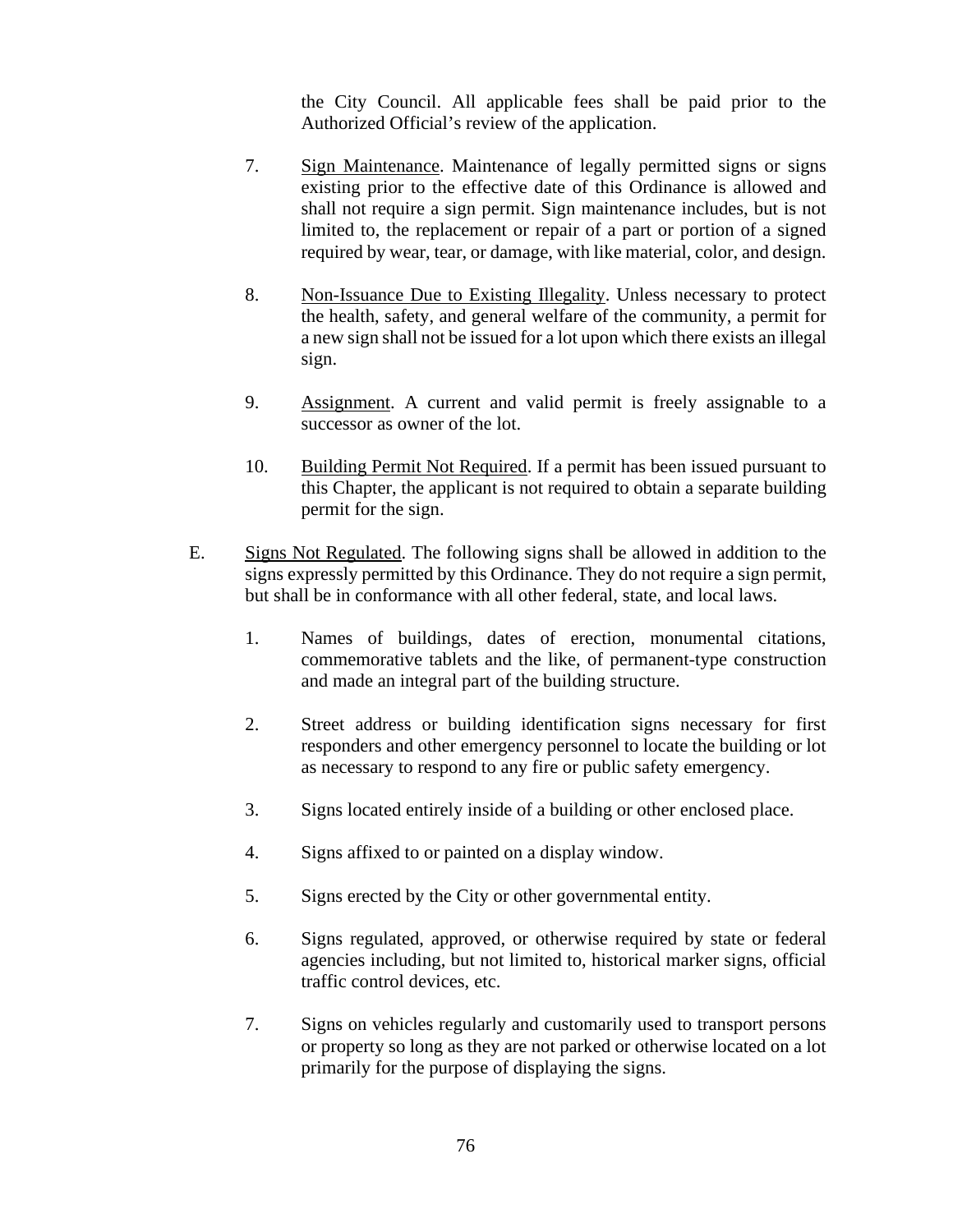- 8. Holiday lights and decorations displayed during the appropriate time of year.
- 9. National, state, or historical flags or their emblem or insignia.

# F. Prohibited Signs.

- 1. Signs that imitate an official traffic sign or signal or that are of a size, location, movement, content, coloring, or manner of illumination that may be confused with or construed as a traffic control device.
- 2. Signs attached to trees, telephone poles, public benches, street lights, street signs, or placed on any public property or public right-of-way unless permission is granted in writing by the City.
- 3. Signs which obstruct any required ingress or egress from a building or structure.
- 4. Abandoned signs.
- 5. Signs placed on vehicles or trailers which are parked or otherwise located on a lot primarily for the purpose of displaying the signs.
- 6. Any sign that is not protected by either federal or state law, or otherwise allowed by this Ordinance.
- G. General Regulations. The following regulations shall apply to all signs unless otherwise indicated:
	- 1. Except as required by law, no sign may be displayed without the consent of the legal owner of the lot on which the sign is located. For purposes of this Chapter, the term "owner" shall mean the holder of the legal title to the lot and any party and person holding a present legal right to possession, control, or use of the lot.
	- 2. Except as required by law or otherwise permitted by the City, any sign installed or placed on public property or within the public rights-ofway shall be deemed illegal and shall be forfeited to the public and subject to confiscation. In addition to other remedies hereunder, the City shall have the right to recover from the owner or person placing such sign the cost of removal and disposal of the such sign.
	- 3. A projecting sign may project no more than five (5) feet from the building or structure face. In such situations, the sign shall have a minimum clearance of ten (10) feet above any yard or sidewalk and sixteen (16) feet above any road, alley, or drive.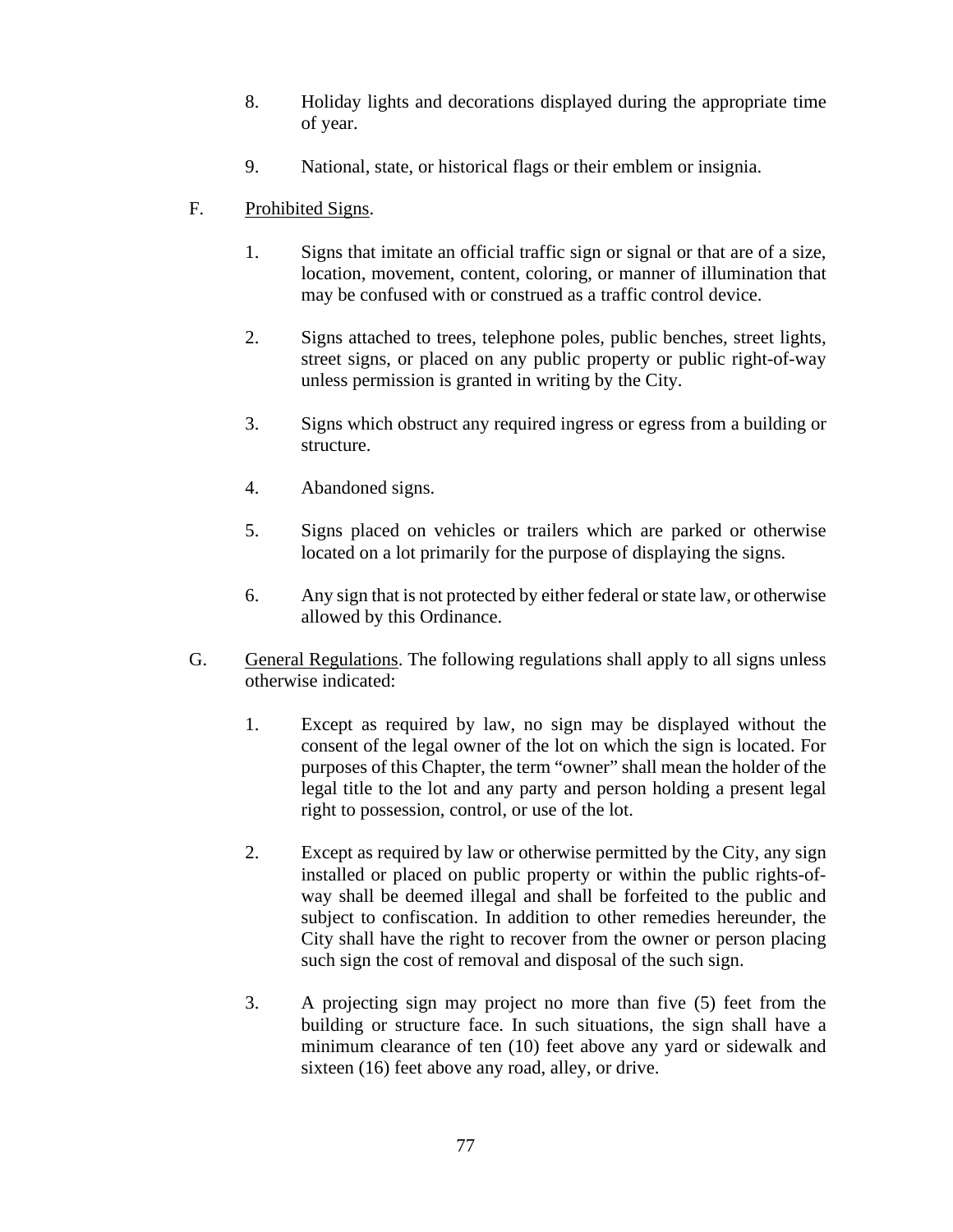- H. Permanent Signs. The requirements set forth herein shall apply to all permanent signs:
	- 1. General Standards. All permanent signs shall conform to the following standards:
		- a. All signs shall be constructed of permanent materials and shall be permanently attached to the ground, a building, or another structure by direct attachment to a wall, frame, or other sign structure.
		- b. All signs shall be constructed to withstand a wind load of thirty (30) pounds per square foot.
		- c. Signs shall be maintained in a safe and legible condition at all times. Signs which are not maintained shall be deemed to be either unsafe or unlawful by the Authorized Official and shall be removed unless brought into compliance immediately upon written notice. Any expense incurred by the City during the removal of a private sign shall be the responsibility of its owner.
	- 2. Lots Containing a Single-Family Detached Dwelling or Single-Family Attached Dwelling(s).
		- a. Each lot containing a single-family detached dwelling, singlefamily attached dwelling, or manufactured home may have one (1) wall sign per dwelling unit if there is an approved Home Occupation. Each sign shall be a maximum of two (2) square feet in area.
	- 3. Lots Containing a Manufactured Home Park. Signs within manufactured home parks shall be regulated in conformance with Chapters 17.68.06 and 17.68.07.
	- 4. Lots Containing a Multiple-Family Dwelling.
		- a. One (1) wall sign may be attached to each principal building. However, principal buildings with two (2) or more frontages shall be allowed to have one (1) wall sign for each frontage. No more than one (1) sign shall face any one (1) frontage. Each sign shall have a maximum area of thirty-two (32) square feet.
		- b. One (1) freestanding sign shall be permitted per lot. It shall not exceed thirty-two (32) square feet in area and be taller than six (6) feet above grade.
		- c. Each individual dwelling unit within a multi-family dwelling if immediately accessed through an exterior door may have one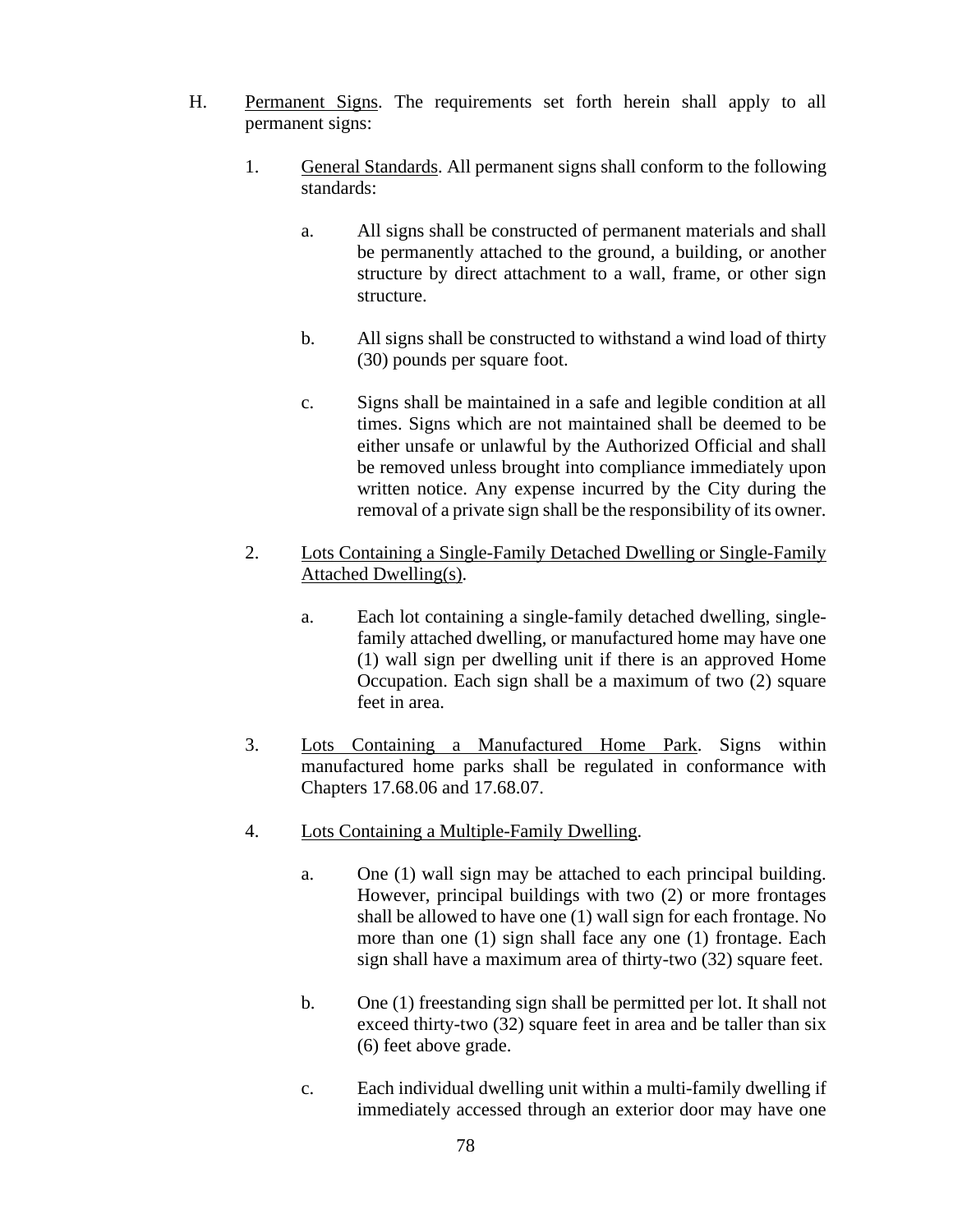(1) wall sign per dwelling unit if there is an approved Home Occupation. Each sign shall be a maximum of two (2) square feet in area.

- 5. Lots Containing a House of Worship or School.
	- a. One (1) wall or freestanding sign not exceeding one hundred (100) square feet. If placed as a freestanding sign, it shall not exceed nine (9) feet above grade.
	- a. One (1) additional wall sign shall have a maximum area of twenty-five (25) square feet.
	- b. One (1) additional freestanding sign not exceeding thirty-two (32) square feet in area and no taller than six (6) feet above grade.
	- c. If more than one (1) freestanding sign is erected on the lot, the signs shall be spaced at least fifty (50) feet apart.
- 6. AG Lots Not Containing a Dwelling, House of Worship, or School.
	- a. One (1) wall sign may be attached to each principal building. It shall have a maximum area of one (1) square foot per two (2) feet of lineal street frontage with a total maximum of twentytwo (22) square feet.
	- b. One (1) freestanding sign shall be permitted per lot. It shall not exceed thirty-two (32) square feet in area and be no taller than eight (8) feet above grade.
- 7. R-1, R-2, R-3, R-4, and R-5 District Lots Not Containing a Dwelling, House of Worship, or School.
	- a. One (1) wall sign may be attached to each principal building. It shall have a maximum area of ten (10) square feet.
	- b. One (1) freestanding sign shall be permitted per lot. It shall not exceed thirty-two (32) square feet in area and be no taller than six (6) feet above grade.
- 8. CB-1 Lots.
	- a. Wall, roof, and projecting signs shall be permitted so long as their cumulative area per lot does not exceed two (2) square feet per one (1) foot of lineal street frontage with a total maximum of two hundred (200) square feet. No portion of any wall, roof,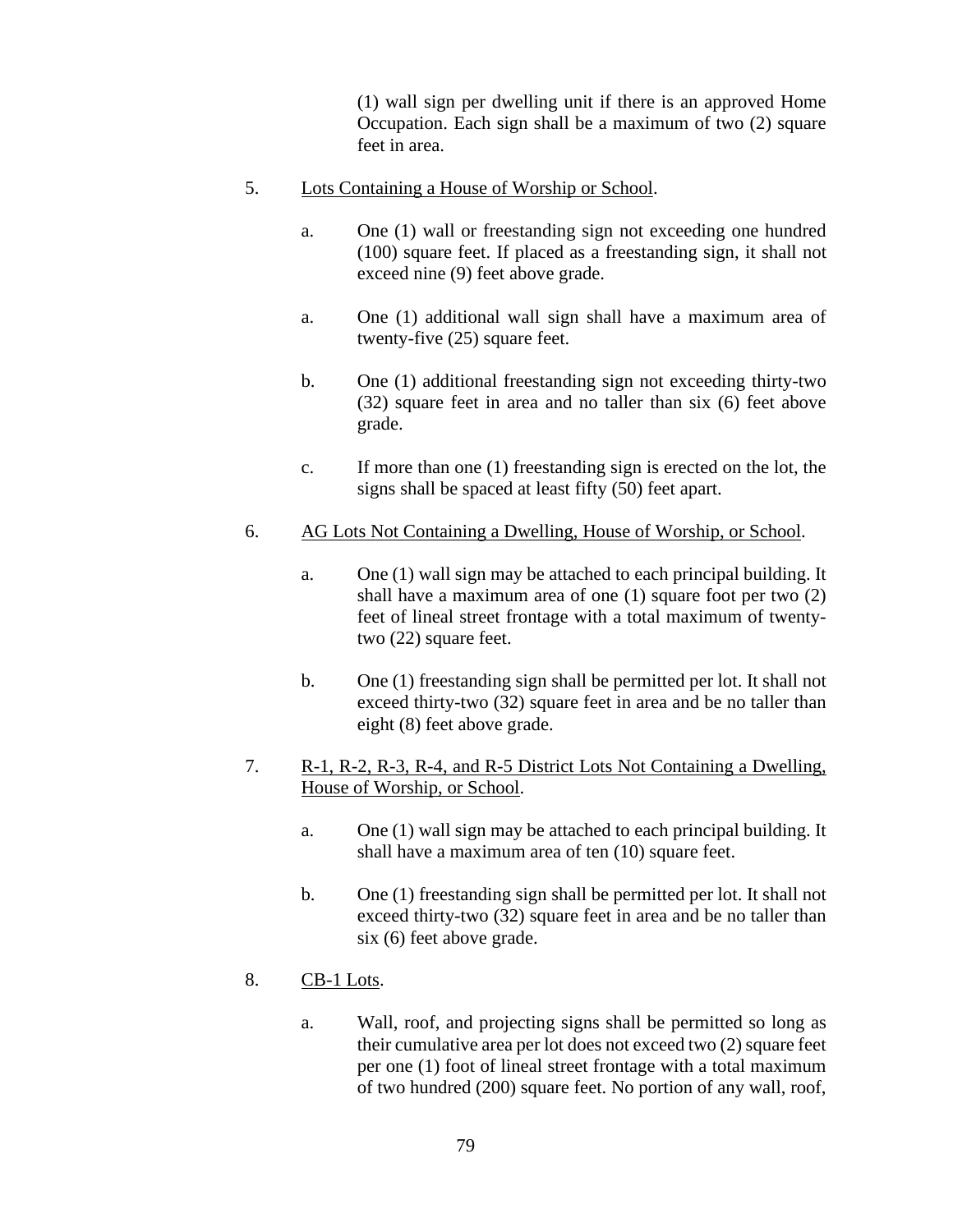or projecting sign may exceed the height of the building or structure to which it is attached.

- b. Freestanding signs shall be permitted so long as their cumulative total area per lot does not exceed one (1) square foot per one (1) foot of lineal street frontage with a total maximum of two hundred (200) square feet. No freestanding sign shall be taller than forty-five (45) feet above grade.
- c. Freestanding signs shall be limited to one (1) per street frontage. However, lots with multiple frontages or corner lots may erect one (1) sign on each frontage. For corner lots, neither sign may cross over the assumed vertical plane which bisects the angle of the corner.

# 9. CB-2 Lots.

- a. Wall, roof, and projecting signs shall be permitted so long as their cumulative area per lot does not exceed two (2) square feet per one (1) foot of lineal street frontage with a total maximum of two hundred (200) square feet. No portion of any wall, roof, or projecting sign may exceed the height of the building or structure to which it is attached.
- b. Freestanding signs shall be permitted so long as their cumulative total area per lot does not exceed one (1) square foot per one (1) foot of lineal street frontage with a total maximum of two hundred (200) square feet. No freestanding sign shall be taller than eighteen (18) feet above grade.
- c. Freestanding signs shall be limited to one (1) per street frontage. However, lots with multiple frontages or corner lots may erect one (1) sign on each frontage. For corner lots, neither sign may cross over the assumed vertical plane which bisects the angle of the corner.

## 10. HC District Lots.

a. Wall, roof, and projecting signs shall be permitted so long as their cumulative area per lot does not exceed either three (3) square feet per one (1) foot of lineal building frontage or one (1) square foot per one (1) foot of lineal street frontage, whichever is less. Roof and projecting signs may not be located higher than five (5) feet above the building's roof line.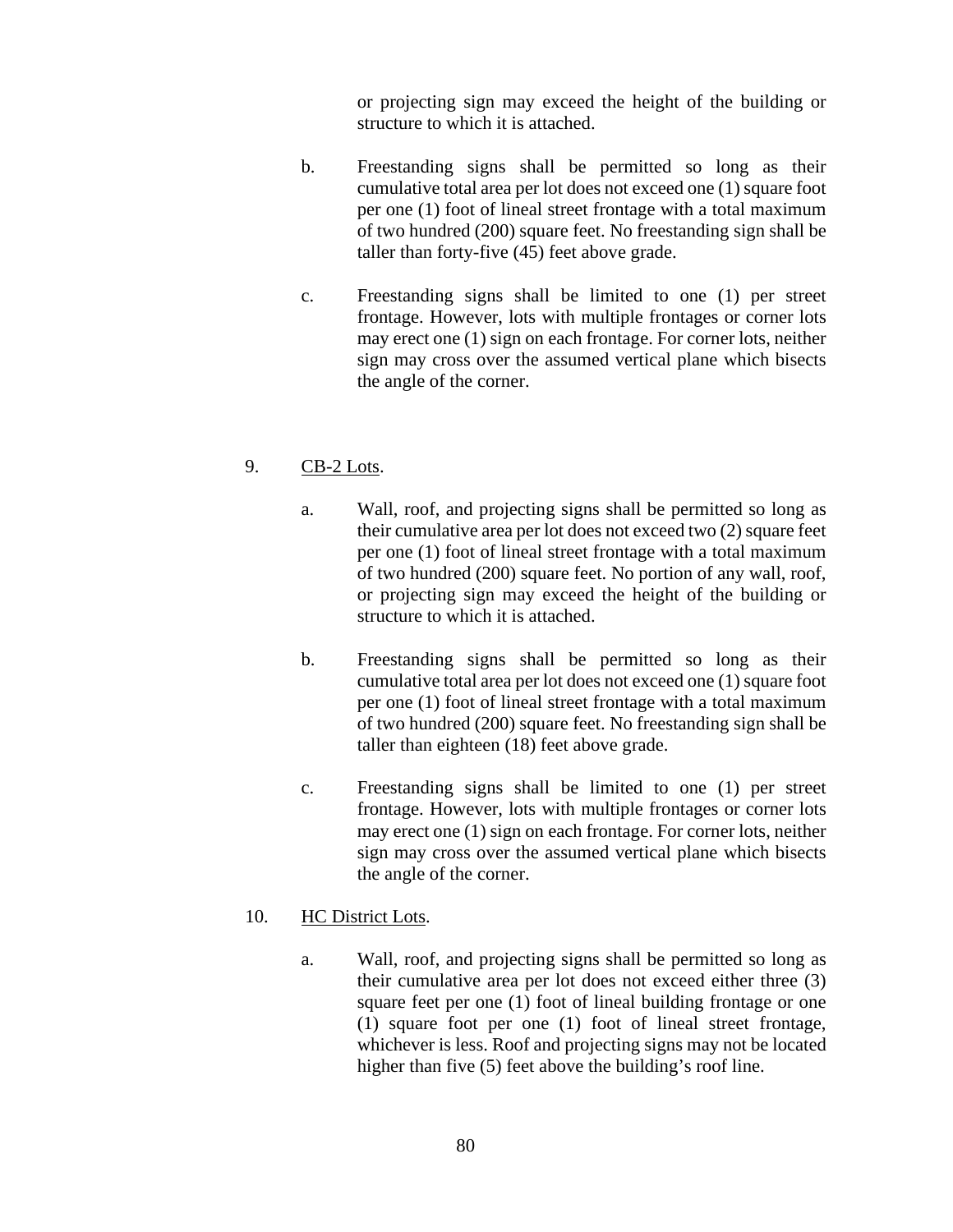| <b>Street</b>    | $1-50'$      | $51-100'$ | $101-150'$ | $151 - 200'$ | $201 - 250'$ | $251 - 300'$ | $300'+$ |
|------------------|--------------|-----------|------------|--------------|--------------|--------------|---------|
| Frontage         |              |           |            |              |              |              |         |
| <b>Maximum</b>   | 32           | 64        | 96         | 128          | 160          | 192          | 300     |
| <b>Sign Area</b> |              |           |            |              |              |              |         |
| (sq. ft.)        |              |           |            |              |              |              |         |
| <b>Maximum</b>   | $20^{\circ}$ | 25'       | 25'        | 25'          | 45'          | 45'          | 45'     |
| <b>Sign</b>      |              |           |            |              |              |              |         |
| Height           |              |           |            |              |              |              |         |

b. Freestanding signs shall have a maximum permitted sign area and height as set forth below:

#### 11. GB District Lots.

- a. Wall, roof, and projecting signs shall be permitted so long as their cumulative area per lot does not exceed three (3) square feet per one (1) foot of lineal street frontage with a total maximum of two hundred (200) square feet. Roof and projecting signs may not be located higher than the building's roof line.
- b. Freestanding signs shall be permitted so long as their cumulative total area per lot does not exceed one (1) square foot per one (1) foot lineal street frontage with a total maximum of two hundred (200) square feet. If more than one (1) freestanding sign is erected on the lot, the signs shall be spaced at least fifty (50) feet apart. No freestanding sign shall be taller than twenty (20) feet above grade.
- 12. I District Lots.
	- a. Wall, roof, and projecting signs shall be permitted so long as their cumulative area per lot does not exceed one (1) square foot per three (3) feet of lineal street frontage.
	- b. Freestanding signs shall have a maximum permitted sign area and height as set forth below:

| <b>Street</b>    | $1-100'$ | $101 -$      | 151-200' | $201 - 300'$ | $300'+$ |
|------------------|----------|--------------|----------|--------------|---------|
| Frontage         |          | 150'         |          |              |         |
| <b>Maximum</b>   | 32       | 48           | 64       | 80           | 100     |
| <b>Sign Area</b> |          |              |          |              |         |
| (sq. ft.)        |          |              |          |              |         |
| <b>Maximum</b>   | 18'      | $20^{\circ}$ | 20'      | 25'          | 25'     |
| <b>Sign</b>      |          |              |          |              |         |
| Height           |          |              |          |              |         |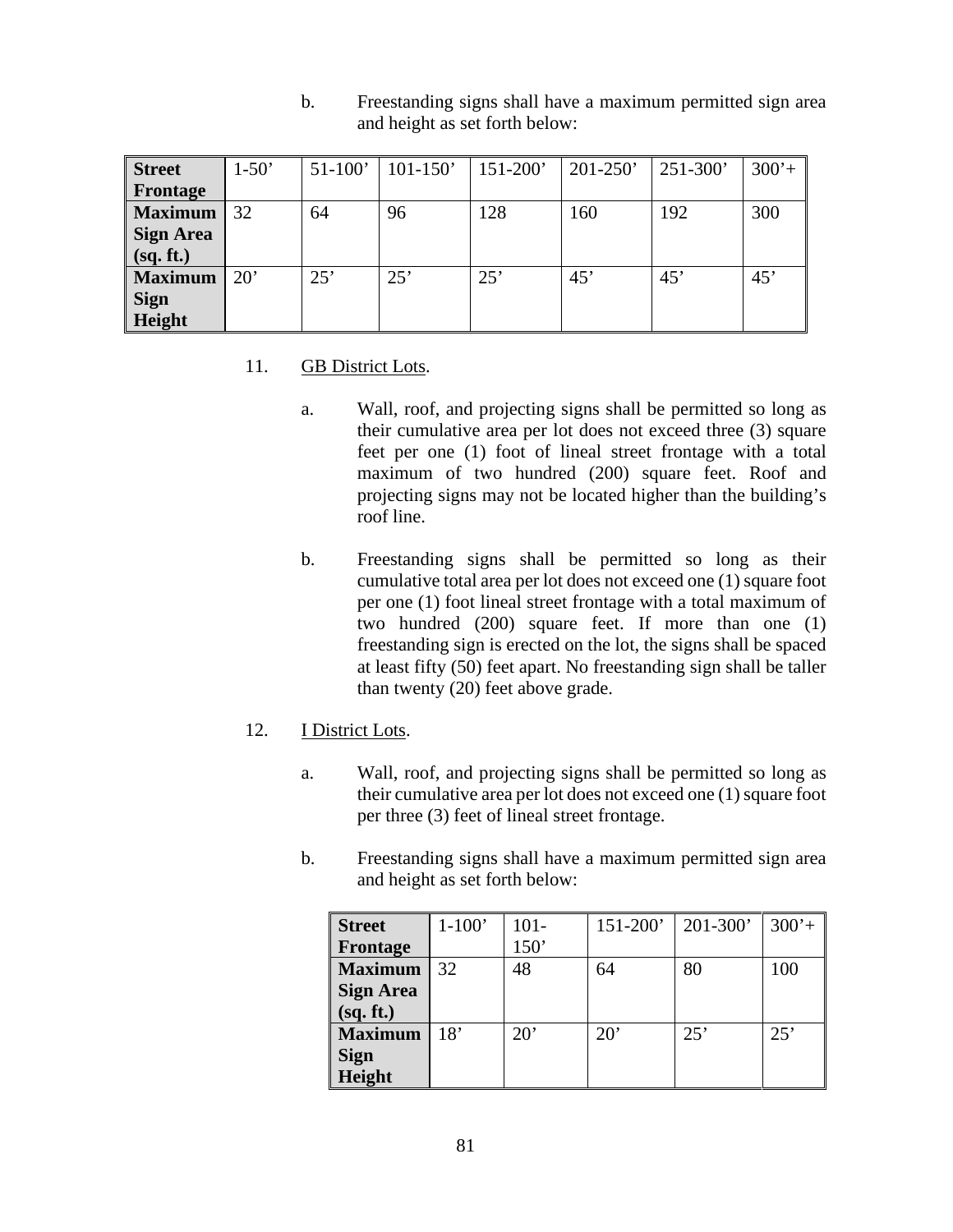If more than one (1) freestanding sign is erected on the lot, the signs shall be spaced at least fifty (50) feet apart.

- c. Any sign that exceeds two hundred (200) square feet in area must be located at least five hundred (500) feet from a residentially zoned district or another sign two hundred (200) square feet in area or larger.
- I. Temporary Signs.
	- 1. General Standards. All temporary signs shall conform to the following standards:
		- a. No temporary sign may be illuminated in any manner.
		- b. Any temporary sign large than nine (9) square feet in area shall be located at least ten (10) feet from all lot lines.
		- c. Signs shall be kept in good repair. Faded, torn, damaged, or otherwise unsightly signs must be repaired or removed. Signs which are not maintained shall either be removed or brought into compliance immediately upon written notice. Any expenses incurred by the City during the removal or maintenance of a private sign shall be the responsibility of its owner.
		- d. Signs shall be securely attached to a sign support, building, or other structure.
	- 2. Temporary Signs Requiring a Permit. Unless it is exempt from requiring a permit in conformance with Chapter 17.68.08(I)(3), a lot's temporary signs shall be limited to the following:
		- a. R-1, R-2, R-3, R-4, and R-5 Districts.
			- (1) One (1) wall or freestanding signing shall be allowed for up to sixty (60) days if it is larger than nine (9) square feet, but equal to or less than thirty-two (32) square feet in area. If it is a freestanding sign, it cannot be taller than four (4) feet above grade.

## b. AG, CB-1, CB-2, HC, GB, and I Districts.

(1) Two (2) temporary signs shall be allowed per calendar year so long as they do not cumulatively exceed two hundred (200) square feet in area. Any such temporary sign shall be allowed for no longer than sixty (60) days. Any such temporary sign shall be located at least fifteen (15) feet from all lot lines.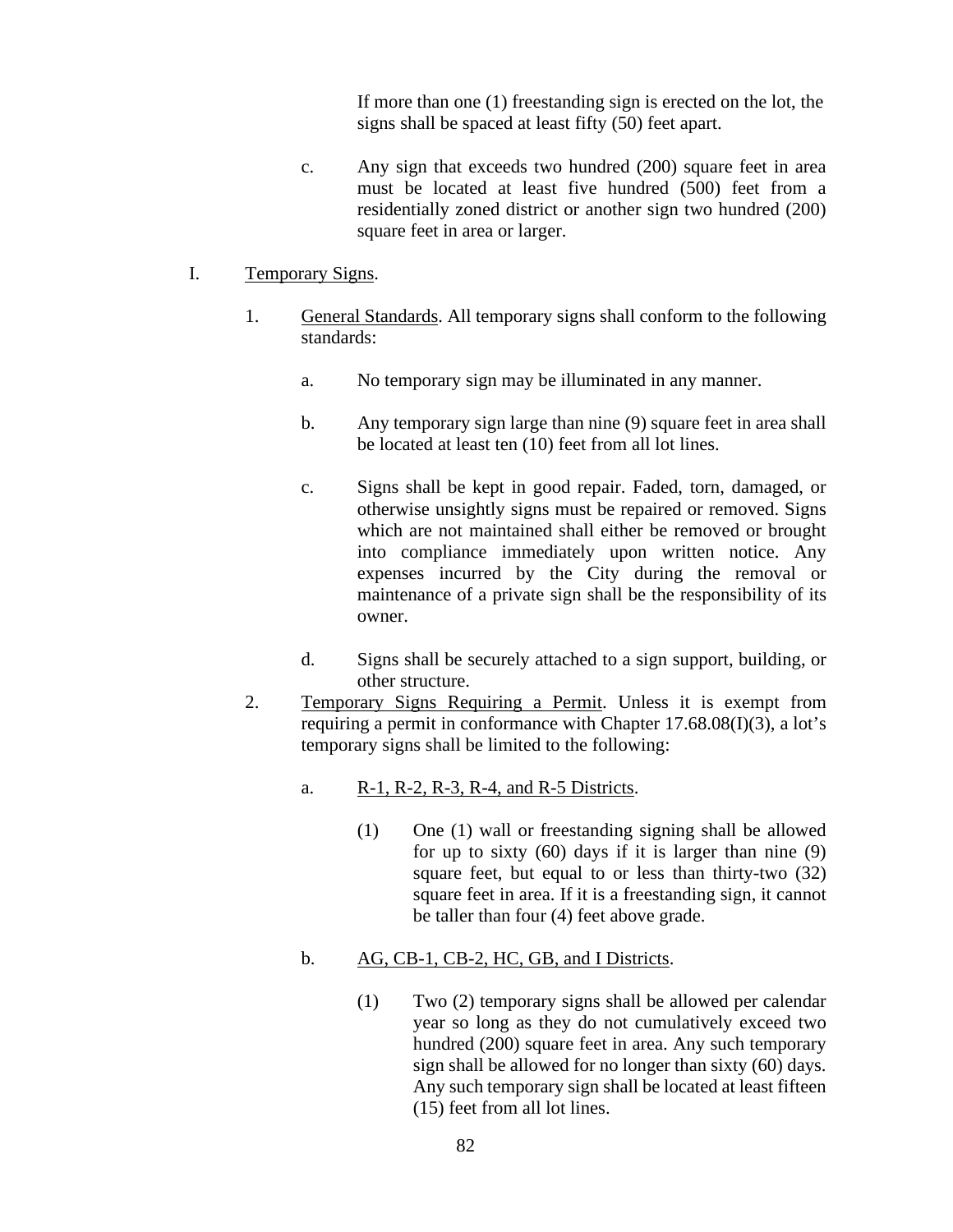- 3. Temporary Signs Not Requiring a Permit. A temporary sign that complies with the following standards does not require a permit.
	- a. R-1, R-2, R-3, R-4, and R-5 Districts.
		- (1) One (1) wall or freestanding sign shall be allowed per lot for up to sixty (60) days per calendar year so long as it does not exceed nine (9) square feet in area. If it is a freestanding sign, it cannot be taller than four (4) feet above grade.
		- (2) One (1) additional wall or freestanding sign shall be allowed per lot for up to thirty (30) consecutive days during a special event so long as it does not exceed nine (9) square feet in area. If it is a freestanding sign, it cannot be taller than four (4) feet above grade.
		- (3) One (1) additional wall or freestanding sign shall up to nine (9) square feet in area shall be allowed per lot during any period of time in which the lot is available for sale, lease, or rent. If it is a freestanding sign, it cannot be taller than four (4) feet above grade.

## b.  $\overline{AG}, \overline{CB-1}, \overline{CB-2}, \overline{HC}, \overline{GB}, \overline{and} \overline{I}$  Districts.

- (1) Two (2) wall or freestanding signs shall be allowed per lot for up to sixty (60) days per calendar year so long as no individual sign exceeds nine (9) square feet in area. If either or both is a freestanding sign, it cannot be taller than five (5) feet above grade.
- (2) Two (2) additional wall or freestanding signs shall be allowed per lot for up to (30) consecutive days during a special event so long as no individual sign exceeds thirty (30) square feet in area. If either or both is a freestanding sign, it cannot be taller than five (5) feet above grade.
- (3) One (1) additional wall or freestanding sign up to fortyfive (45) square feet in area shall be allowed per lot during any period of time in which the lot is available for sale, lease, or rent. If it is a freestanding sign, it cannot be taller than five (5) feet above grade.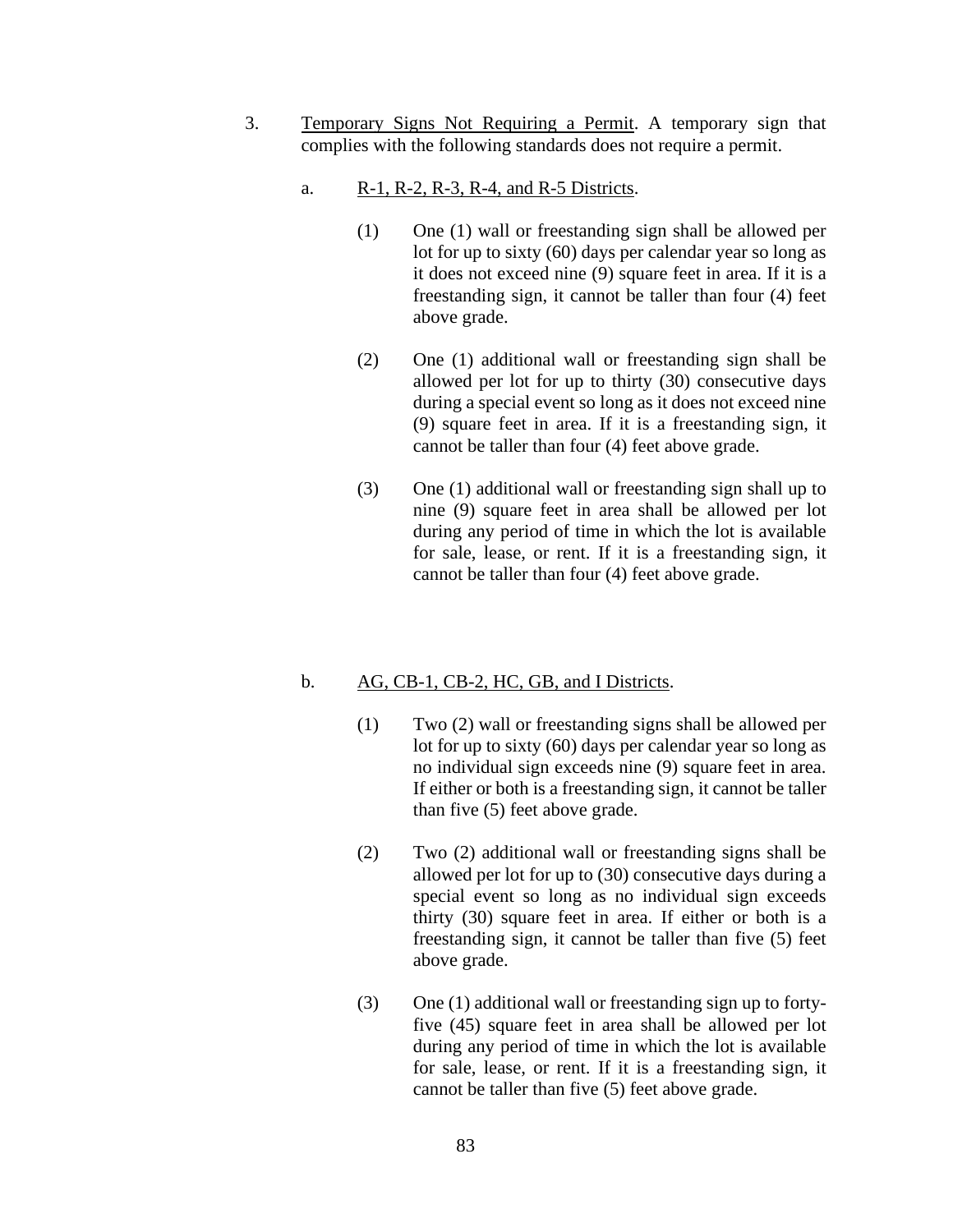J. Portable Signs. A permit is required prior to the placement of a portable sign. The applicant may, after obtaining a permit therefor from the City, locate a portable sign in the permitted location for a period not to exceed sixty (60) days per calendar year. A separate permit shall be required for each sign. Permits may be issued for terms of either fifteen (15) or thirty (30) days and permit holders will be charged for the full term for which the permit is issued. Subsequent permits shall not be issued until thirty (30) days have elapsed following the expiration of fifteen (15) day periods and sixty (60) days following a thirty (30) day permit. Permits for two (2) or more portable signs may be issued at a permitted location if the permits are of equal duration and run concurrently.

Portable signs shall meet the following standards:

- 1. No portable sign may be located on a lot containing a single-family attached or detached dwelling.
- 2. Sign shall not exceed thirty-two (32) square feet in area.
- 3. Sign shall not be located closer than ten (10) feet to a lot line.
- 4. Portable signs shall be adequately secured to prevent overturning.
- K. Inflatable Signs. High flying, helium, ground, and roof inflatable signs shall meet the following standards:
	- 1. No inflatable sign may be located on a lot containing a single-family attached or detached dwelling.
	- 2. On lots with a total street frontage of less than three hundred (300) feet, including corner lots, only one (1) inflatable sign may be allowed at a time. Lots with a total street frontage equal to or more than three hundred (300) feet may display a maximum of two (2) inflatable signs at a time.
	- 3. The maximum size of a ground-mounted inflatable sign shall be fifteen (15) feet wide by thirty (30) feet high. The maximum size of a roofmounted inflatable sign shall be twenty-five (25) feet wide by thirty (30) feet high. The maximum volume of a high-flying inflatable sign shall be five hundred (500) cubic feet.
	- 4. Inflatable signs shall not be located closer than ten (10) feet to a lot line.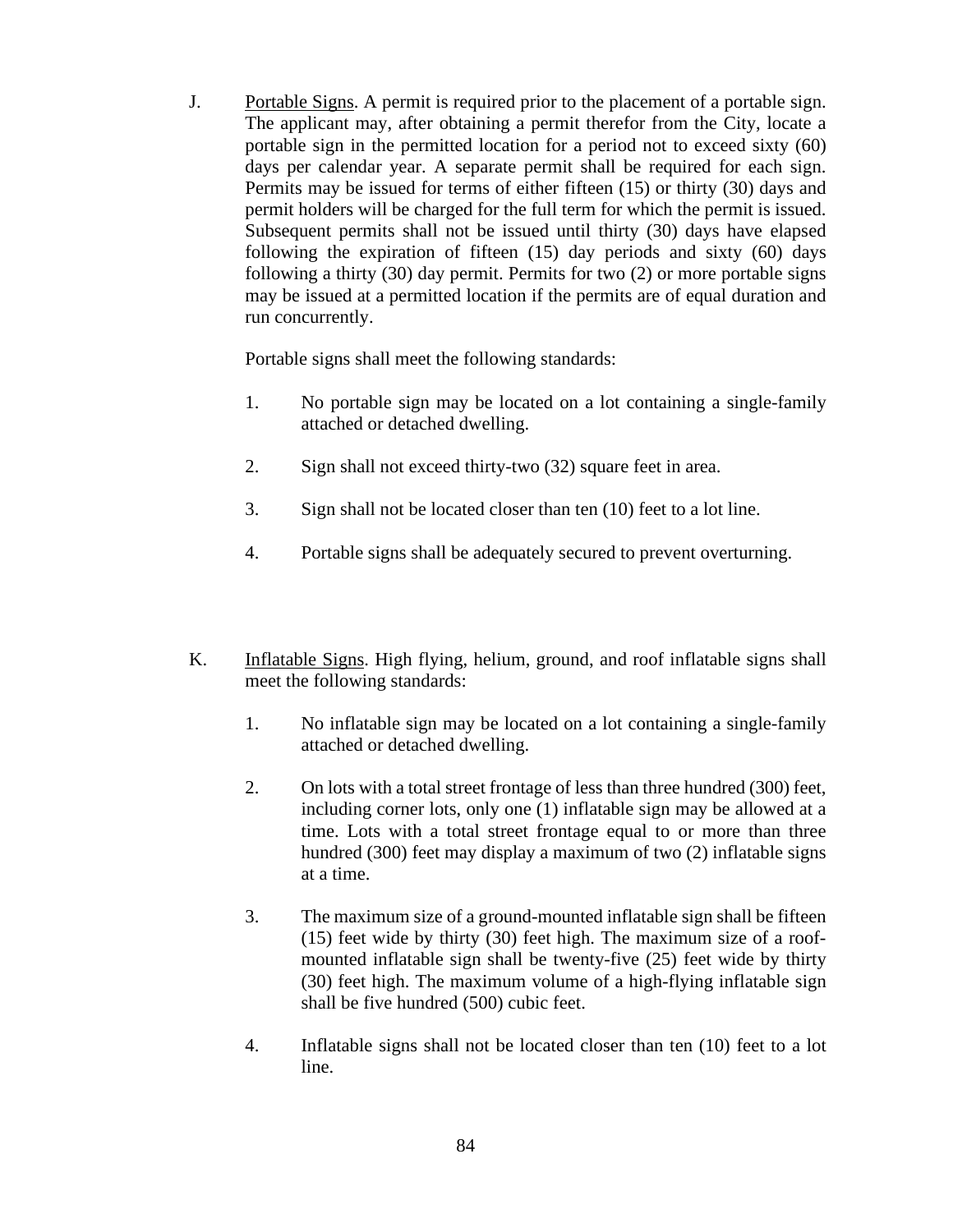- 5. No roof-mounted inflatable signs shall be permitted in the ARO: Airport-Restricted Overlay District.
- 6. Inflatable signs shall be adequately secured. Cabling, tie-downs, or tether lines shall not be located on or across public property.
- L. Electronic Message Signs. Any permitted signs may be, or may include as an individual component of the total allowable sign area, electronic message signs, except that such signs displaying a flashing or traveling message are prohibited. Electronic messages or graphic displays may be changed at periodic intervals by various entry and exit display modes, provided that the maximum message time for a multiframe message shall be ten (10) seconds with up to five (5) display changes per sequence.

All electronic signs located in or within one hundred fifty (150) feet of a residential zoning district shall require a conditional use permit.

- M. Illumination Standards. Regulations regarding the illumination of signs shall be as follows:
	- 1. Shading. The light from any illuminated sign shall be so shielded, shaded, or directed so that the light intensity shall not adversely affect surrounding or facing lots or safe vision of operators of vehicles on public or private roads.
	- 2. Blinking and Flashing. Blinking, flashing, pulsating, or fluttering lights, or other illuminated devices, which have a changing light, shall be permitted by conditional use permit. All such signs located in or within one hundred fifty (150) feet of a residential zoning district shall require a conditional use permit.

## M. Removal of Unsafe, Unlawful, or Abandoned Signs.

- 1. Unsafe or Unlawful Signs.
	- a. Upon written notice from the City, the sign's owner shall either bring the sign into compliance with the terms of this Ordinance or remove the sign when it becomes unsafe, is in danger of falling, becomes so deteriorated that it no longer serves a useful purpose of communication, the City determines it to be a nuisance, it is deemed unsafe by the City, or it is unlawfully erected in violation of this Chapter.
	- b. The City may remove or cause to be removed the sign at the expense of its owner if the sign has not been brought into compliance with the terms of this Ordinance within thirty (30) days of the date of the notice. In the event the sign poses an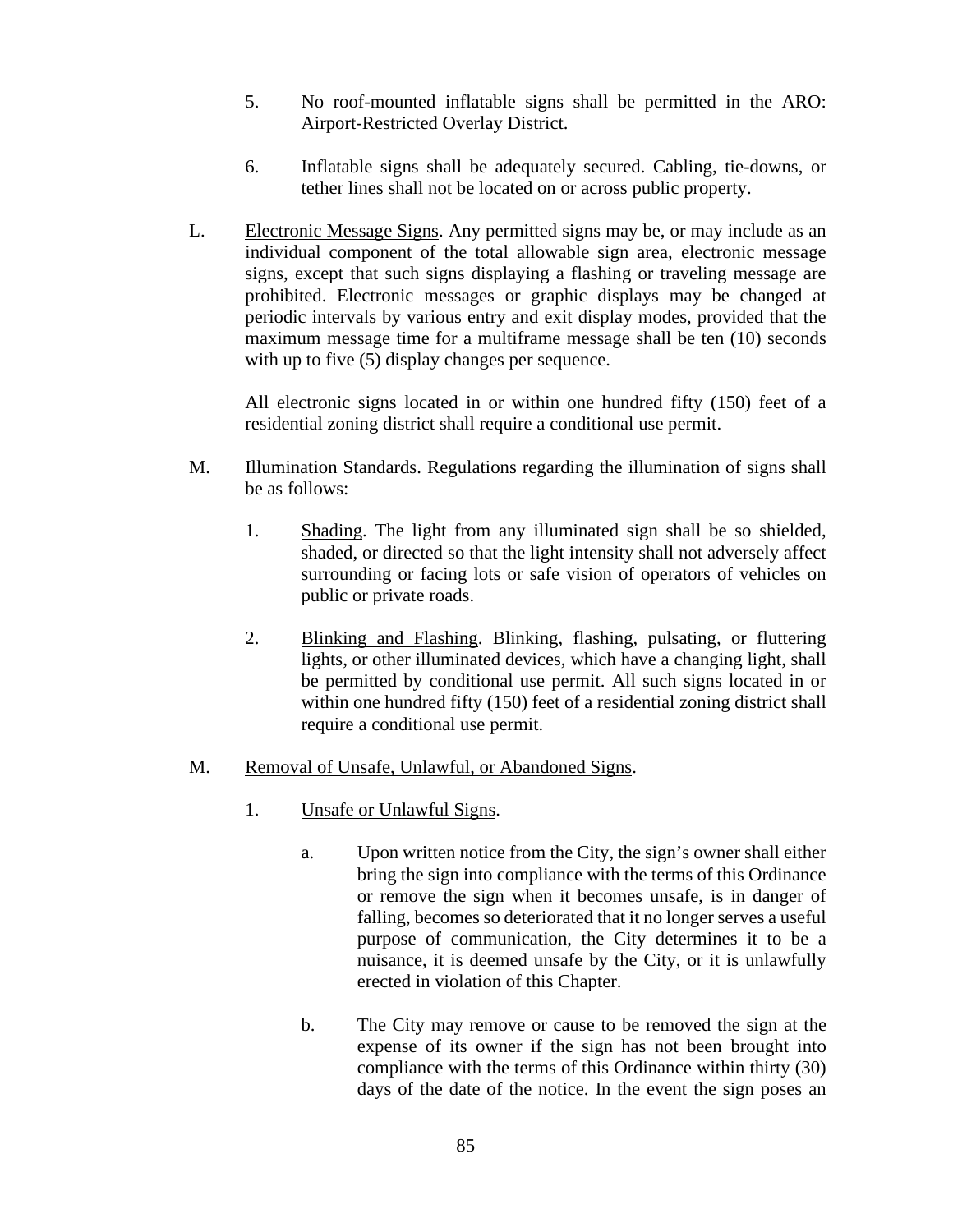immediate danger to the public, the City may remove the sign immediately upon the issuance of notice to its owner.

- 2. Abandoned Signs.
	- a. It shall be the responsibility of the owner of any lot upon which an abandoned sign is located to remove such sign within one hundred-eighty (180) days of the sign becoming abandoned as defined in this Ordinance. Removal of an abandoned sign shall include the removal of the entire sign copy. If it is a temporary or portable sign, the entire sign structure shall be removed as well.
	- b. Where the owner of the lot upon which an abandoned sign is located fails to remove such sign in one hundred-eighty (180) days, the City may remove such sign. Any expense directly incurred in the removal of such sign shall be charged to the owner of the lot.

#### **17.68.09 Off-Street Parking Requirements.**

- A. General Requirements.
	- 1. Front Yard.
		- a. AG District: Parking spaces are allowed; parking spaces within the setback are allowed only by conditional use; all required parking spaces shall be hard surfaced.
		- b. R-1, R-3, and R-5 Districts: Parking spaces are allowed within the front yard and setback. All parking spaces shall be hard surfaced. If R-5, see subsection (d) below, if applicable.
		- c. R-2 and R-4 Districts: Parking is prohibited within the front yard and setback. For purposes of this Chapter, the front lot line shall be the lot line bounding the "ordinary high-water line" for littoral lots and the lot line on the lakeside of the lot for nonlittoral lots. See Chapters 17.20.10 and 17.28.10.
		- d. Manufactured Home Parks in the R-5 District: Parking spaces within manufactured home parks shall be regulated in conformance with Chapter 17.68.07.
		- e. CB-1, CB-2, HC, and GB Districts: Parking spaces are allowed within the front yard and setback. All parking spaces shall be hard surfaced.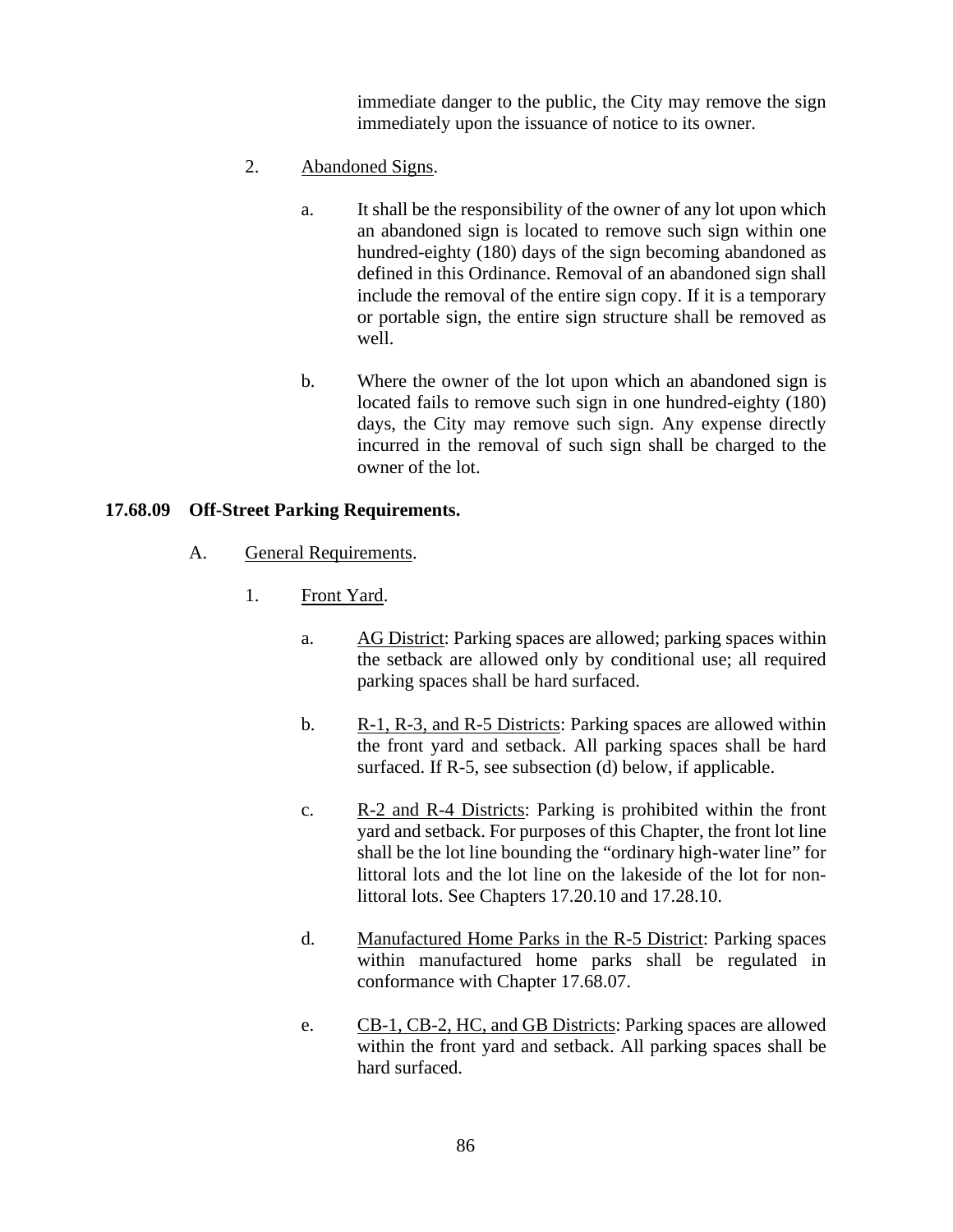- f. I District: Parking spaces are allowed within the front yard and setback. All required parking spaces shall be hard surfaced.
- 2. Side Yard.
	- a. AG, R-1, R-2, R-3, R-4, and R-5 Districts: Parking spaces are allowed, so long as they are not within three (3) feet of the lot line. Any parking space, parking pad, or driveway in the side yard shall be hard surfaced and be located next to a garage or on only one (1) side of a house with no garage.
	- b. Manufactured Home Parks in the R-5 District: Parking spaces within manufactured home parks shall be regulated in conformance with Chapter 17.68.07.
	- c. CB-1, CB-2, HC, and GB Districts: Parking spaces are not allowed within the setbacks; however, they are allowed within the side yard and shall be hard surfaced.
	- d. I District: Parking spaces within the side yard and setbacks are allowed. Any required parking spaces within the side yard shall be hard surfaced.
- 3. Rear Yard.
	- a. AG, R-1, R-3, and R-5 Districts: Parking spaces are not allowed within the setback; however, they are allowed within the rear yard only by conditional use and shall be hard surfaced. If R-5, see subsection (c) below, if applicable.
	- b. R-2 and R-4 Districts: Parking spaces are allowed within the rear yard and setback. For purposes of this Chapter, the front lot line shall be the lot line bounding the "ordinary high-water line" for littoral lots and the lot line on the lakeside of the lot for non-littoral lots; therefore, the rear yard is typically on the opposite/street side of the lot from the front yard. See Chapters 17.20.10 and 17.28.10.
	- c. Manufactured Home Parks in the R-5 District: Parking spaces within manufactured home parks shall be regulated in conformance with Chapter 17.68.07.
	- d. CB-1, CB-2, HC, and GB Districts: Parking spaces are allowed so long as they are not within the setback. All parking spaces shall be hard surfaced.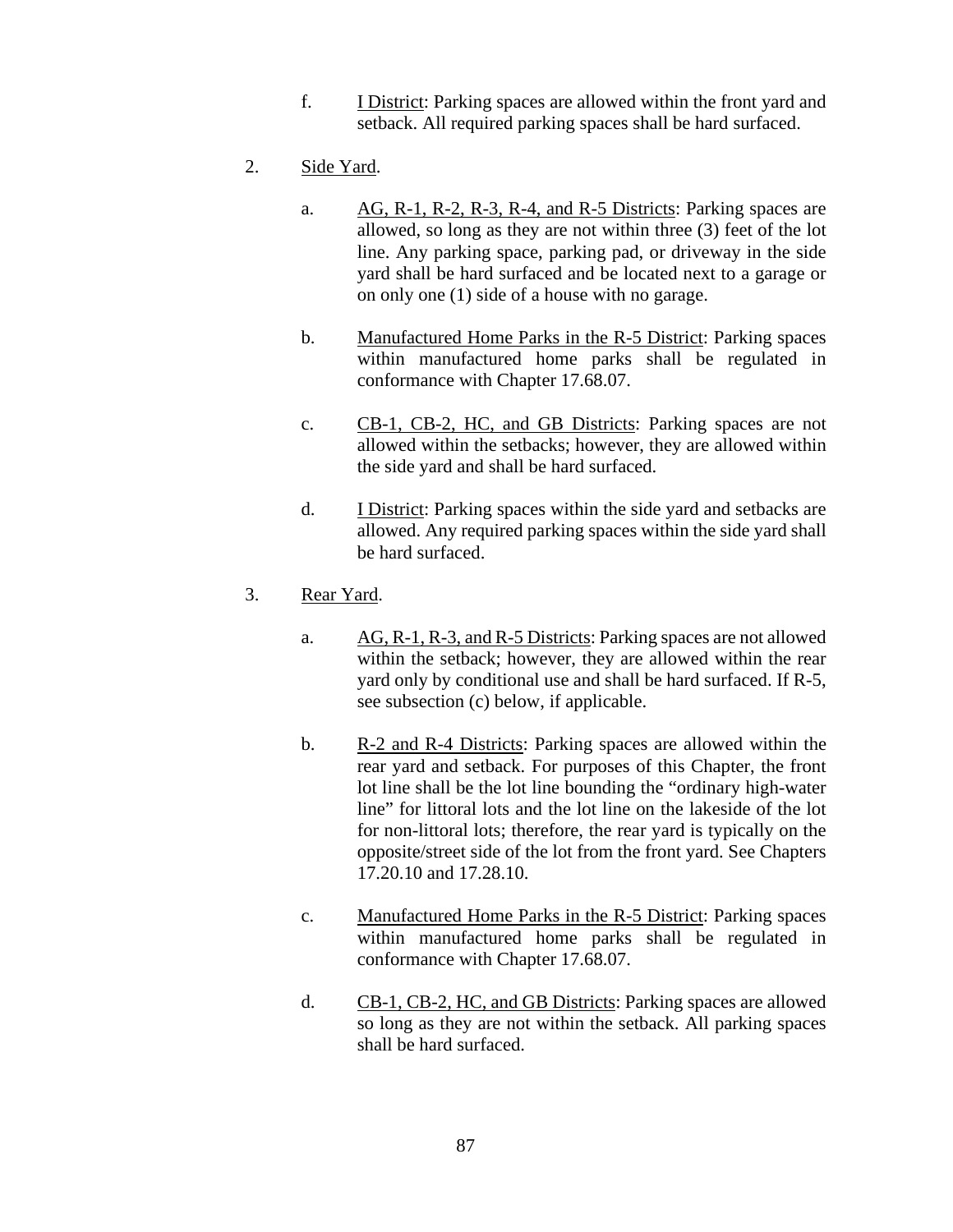- e. I District: Parking spaces within the rear yard and setback are allowed. All required parking spaces in the rear yard shall be hard surfaced.
- 4. CB-1, CB-2, HC, and GB Districts: Loading areas, access aisles, and maneuvering and drive areas may be located within setbacks only by conditional use permit and shall be hard surfaced.
- 5. I District: Loading areas, access aisles, and maneuvering and drive areas shall be hard surfaced and may be located within the side and rear setbacks. Loading areas, access aisles, and maneuvering and drive areas shall be hard surfaced and may be located within the front yard setback only by conditional use permit.
- 6. No driveway(s) shall exceed a width of thirty (30) feet or half of the width of the lot at the lot line, whichever is less.
	- a. Exception for I District: The total cumulative width of driveways per lot shall not exceed eighty (80) feet at the lot line.
- 7. Each parking space shall be of sufficient size to park a standard consumer automobile or at least two hundred fifty (250) square feet, whichever is greater. All parking spaces shall be provided with vehicular access to a street, whether directly through a driveway or indirectly through one (1) or more access aisles.
- 8. Except in conjunction with a legal non-conforming business, it is unlawful for any person to park, store, leave, or permit the parking, storage, or leaving of any commercial vehicle, with a manufacturer's gross vehicle weight rating over ten thousand (10,000) pounds on an AG, R-1, R-2, R-3, R-4, or R-5 District lot, unless the vehicle is parked in connection with the performance of a service. The transferring of refuse from a smaller satellite vehicle to a large packer garage truck is prohibited.
- 9. Automobile vehicles or trailers of any kind or type without current license plates shall not be parked or stored on any residentially zoned lot other than in completely enclosed buildings.
- 10. All required off-street parking and loading space requirements shall be located on the same lot as its principal building, structure, or use unless the Board of Adjustment determines that either or both cannot be reasonably provided as such. In such an event, the Board of Adjustment may allow by conditional use permit either or both to be located on another lot within four hundred (400) feet of the primary entrance to the principal building, structure, or use to which the space(s) are provided. See Chapter 17.96.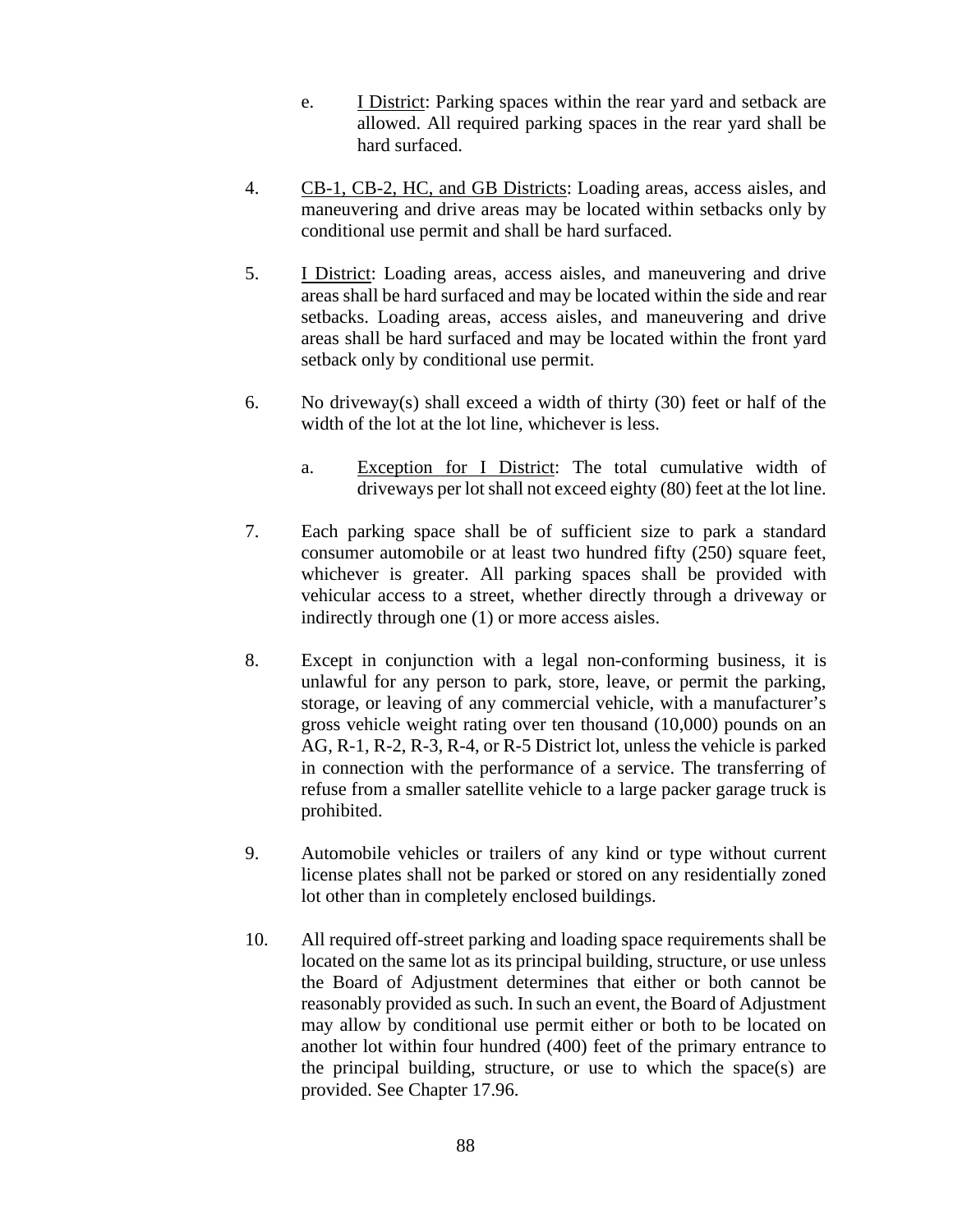## B. Required Parking Spaces.

In computing the number of required off-street parking spaces, the floor area shall mean the gross floor area of the specific use, excluding any floor or portion used for parking. Where fractional spaces result, the parking spaces required shall be the nearest whole number. For the number of off-street parking and loading spaces required in all Districts, see Table 2 below:

| <b>Uses &amp; Structures</b>                                  | <b>Minimum Parking Requirements</b>                                                                                                                                                                                     |  |  |
|---------------------------------------------------------------|-------------------------------------------------------------------------------------------------------------------------------------------------------------------------------------------------------------------------|--|--|
| Single-Family and Two-<br><b>Family Dwellings</b>             | Two (2) spaces for each dwelling unit.                                                                                                                                                                                  |  |  |
| Multiple-Family<br>Dwellings                                  | One $(1)$ space for each dwelling unit of two $(2)$<br>bedrooms or less. Two (2) spaces for each dwelling<br>unit of three (3) bedrooms or more.                                                                        |  |  |
| <b>Vacation Rentals By Owner</b><br>(VRBO <sub>s</sub> )      | One $(1)$ space for each two $(2)$ occupants over the age<br>of eighteen (18).                                                                                                                                          |  |  |
| <b>Golf Courses</b>                                           | Three $(3)$ spaces for each golf hole, plus one $(1)$<br>space for each two (2) employees.                                                                                                                              |  |  |
| House of Worship                                              | One $(1)$ space for each four $(4)$ seats in main setting<br>area.                                                                                                                                                      |  |  |
| Private Club or Lodge                                         | One (1) parking space for each three hundred (300)<br>square feet of floor area.                                                                                                                                        |  |  |
| Elementary, Middle, and<br><b>High Schools</b>                | Four (4) spaces for each classroom or office room,<br>plus one (1) for each one hundred fifty (150) square<br>feet of seating area in any auditorium or gymnasium<br>or cafeteria intended to be used as an auditorium. |  |  |
| Eating and Drinking<br>Establishments                         | One $(1)$ space for each one hundred $(100)$ square feet<br>of gross floor area or one $(1)$ space for each three $(3)$<br>seats, whichever is greater.                                                                 |  |  |
| Hospitals                                                     | One (1) space for each bed.                                                                                                                                                                                             |  |  |
| Nursing, Convalescent, and<br><b>Rest Homes</b>               | One $(1)$ space for each three $(3)$ beds.                                                                                                                                                                              |  |  |
| Auditoriums, Theaters and<br><b>Places of Public Assembly</b> | One $(1)$ space for each four $(4)$ seats of design<br>capacity.                                                                                                                                                        |  |  |

TABLE 2: Minimum Off-Street Parking Space Requirements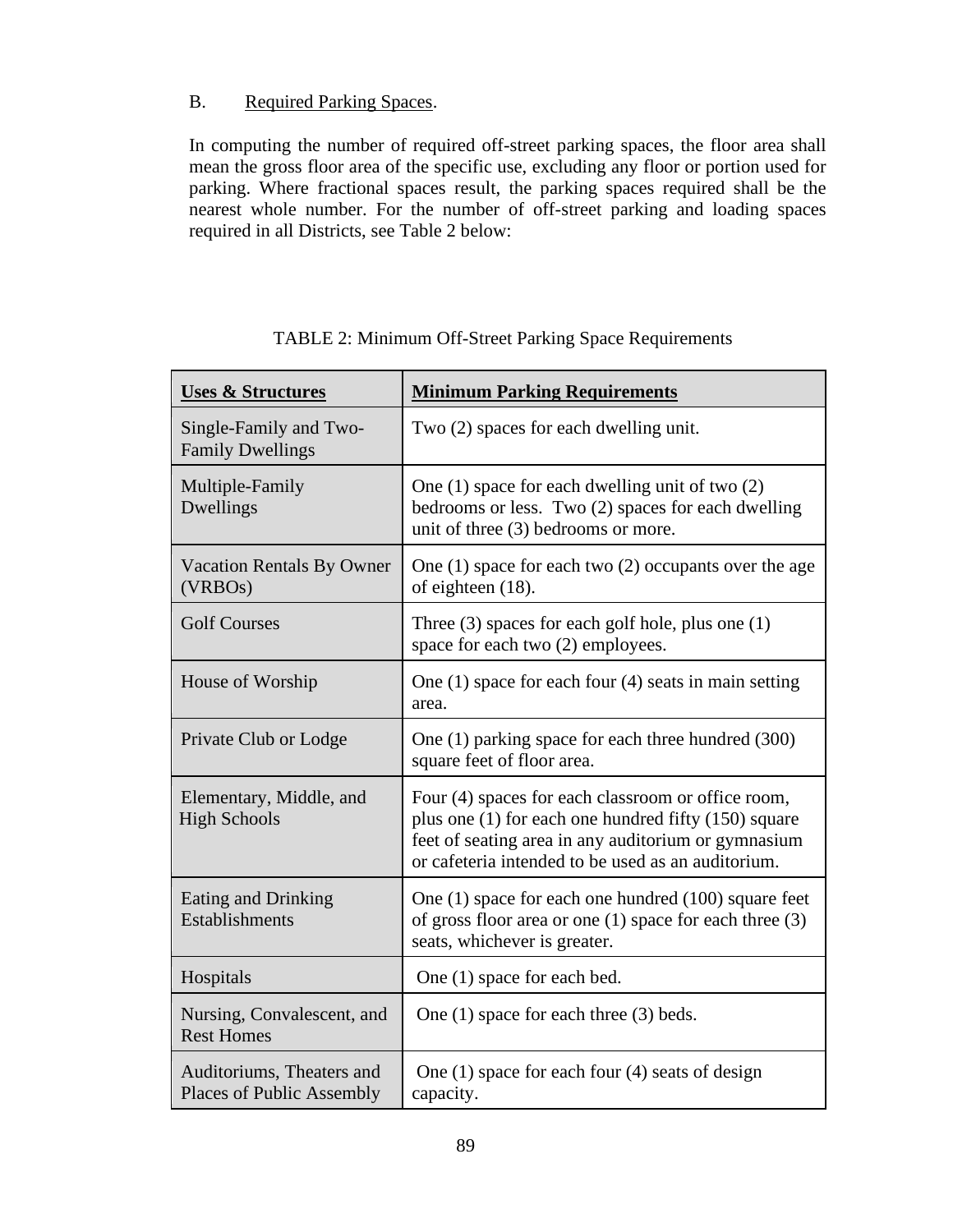| <b>Hotels and Motels</b>                            | One $(1)$ space for each two $(2)$ rental rooms.                                                                                                                                                                                           |  |  |
|-----------------------------------------------------|--------------------------------------------------------------------------------------------------------------------------------------------------------------------------------------------------------------------------------------------|--|--|
| <b>Funeral Homes</b>                                | One $(1)$ space for each four $(4)$ seats in the chapel.                                                                                                                                                                                   |  |  |
| <b>Retail Sales</b><br>Establishments               | One (1) space for each three hundred (300) square<br>feet of floor area.                                                                                                                                                                   |  |  |
| <b>Medical and Dental</b><br>Clinics                | One $(1)$ space for each two $(2)$ staff members and<br>full-time employees, plus one (1) space for each six<br>hundred (600) square feet of gross floor area.                                                                             |  |  |
| <b>Manufactured Home Parks</b>                      | Two (2) spaces for each manufactured home lot.                                                                                                                                                                                             |  |  |
| <b>Industrial Uses</b>                              | One and one-half $(1 \frac{1}{2})$ spaces for each two $(2)$<br>employees on the maximum working shift.                                                                                                                                    |  |  |
| <b>Service Establishments</b>                       | One (1) space for each three hundred (300) square<br>feet of floor area.                                                                                                                                                                   |  |  |
| <b>Wholesale and Distribution</b><br>Establishments | One $(1)$ space for each two $(2)$ employees on the<br>maximum working shift.                                                                                                                                                              |  |  |
| Day Care Center, Preschool                          | One (1) space for each employee on the maximum<br>working shift, plus one (1) space for each ten (10)<br>persons the facility is licensed to enroll. Additional<br>parking or designated area for drop-off and pick-up<br>may be required. |  |  |

All other uses not specified above shall have minimum off-street parking and off-street loading spaces as determined by the Board of Adjustment.

For Conditional Uses, the number of required off-street parking spaces may be adjusted by the Board of Adjustment in order to protect the health, safety, and welfare of the public.

**17.68.10 Off-Street Loading Requirements.** There shall be provided at the time any building is erected or structurally altered, off-street loading spaces for the following uses:

TABLE 3: Minimum Off-Street Loading Area & Space Requirements

| <u>Use</u>              | <b>Gross Square Feet Floor</b><br><b>Area</b> | <b>Number of Off-Street</b><br><b>Loading Spaces (Located)</b><br><b>Next to Building</b> ) |
|-------------------------|-----------------------------------------------|---------------------------------------------------------------------------------------------|
| <b>Office Buildings</b> | 25,000 - 50,000 every<br>additional 75,000    | One 14' x 35' space<br>Add one 14' x 35' space                                              |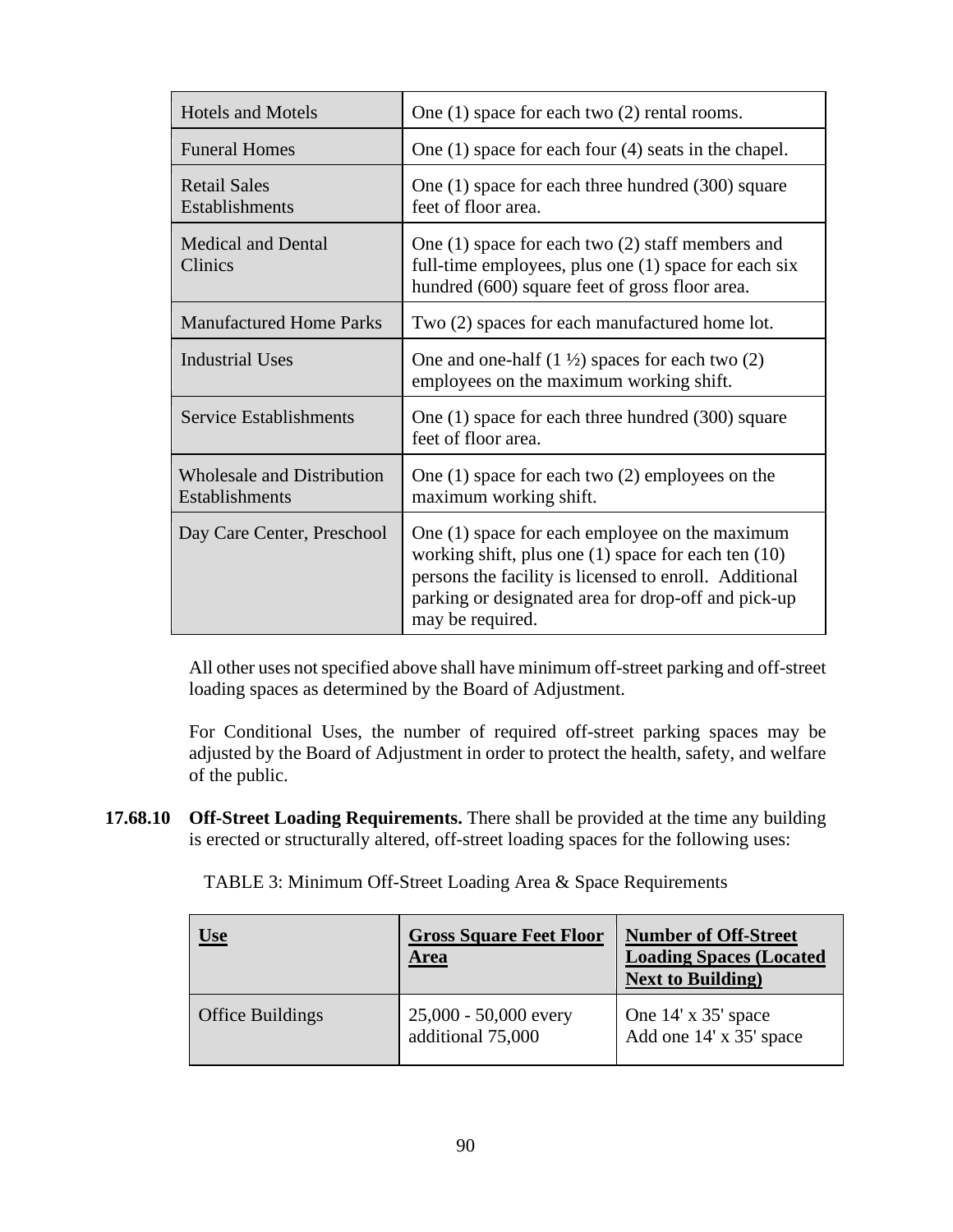| Retail, Service and Trade   5,000 - 20,000 |                         | $\vert$ One 14' x 35' space |
|--------------------------------------------|-------------------------|-----------------------------|
| <b>Establishments and</b>                  | $20,000 - 100,000$      | Two $14' \times 35'$ spaces |
| Industrial and Wholesale                   | Every additional 75,000 | Add one 14' x 35' space     |
| Commercial                                 |                         |                             |

For Conditional Uses, the off-street loading requirements may be adjusted by the Board of Adjustment in order to protect the health, safety, and welfare of the public.

- **17.68.11 Site-Built Single-Family Detached, Single-Family Attached, and Multiple-Family Dwelling Standards.** Site-built single-family detached, single-family attached, and multi-family dwellings shall conform to the following standards:
	- A. All dwellings must be placed on a permanent foundation and the space between the foundation and the bottom of the home shall be enclosed by concrete, approved concrete products, or another commercially acceptable material suitable for the same purpose.
	- B. All dwellings shall be oriented on the lot so that the primary pedestrian entrance faces the street or access easement.
	- C. The pitch of the main roof shall not be less than one (1) foot of rise for each four (4) feet of horizontal run. Corrugated metal is not a permitted roofing material.
	- D. Exterior walls shall be constructed of materials commonly used on the exterior walls of residential structures, such as: brick, concrete composite board, artificial or natural stone, exterior grade natural or composite wood, stucco, or residential lap siding made of vinyl, steel, or aluminum with no exposed fasteners.

If these standards conflict with or fall below the standards of the current building codes adopted by the City, the standards contained within the building codes shall control.

## **17.68.12 Wireless Communications Facilities.**

A. Purpose. The purpose of this Chapter is to establish reasonable, uniform, and comprehensive standards and procedures wireless communication facility deployment, installation, collocation, modification, operation, relocation, and removal within the City, consistent with and to the extent permitted by federal and state law. The standards and procedures contained in this Chapter are intended to, and should be applied to, protect and promote the public health, safety, and welfare, and also balance the benefits of a robust, advanced wireless network with the City's local values.

This Chapter is not intended to, nor shall it be interpreted or applied to: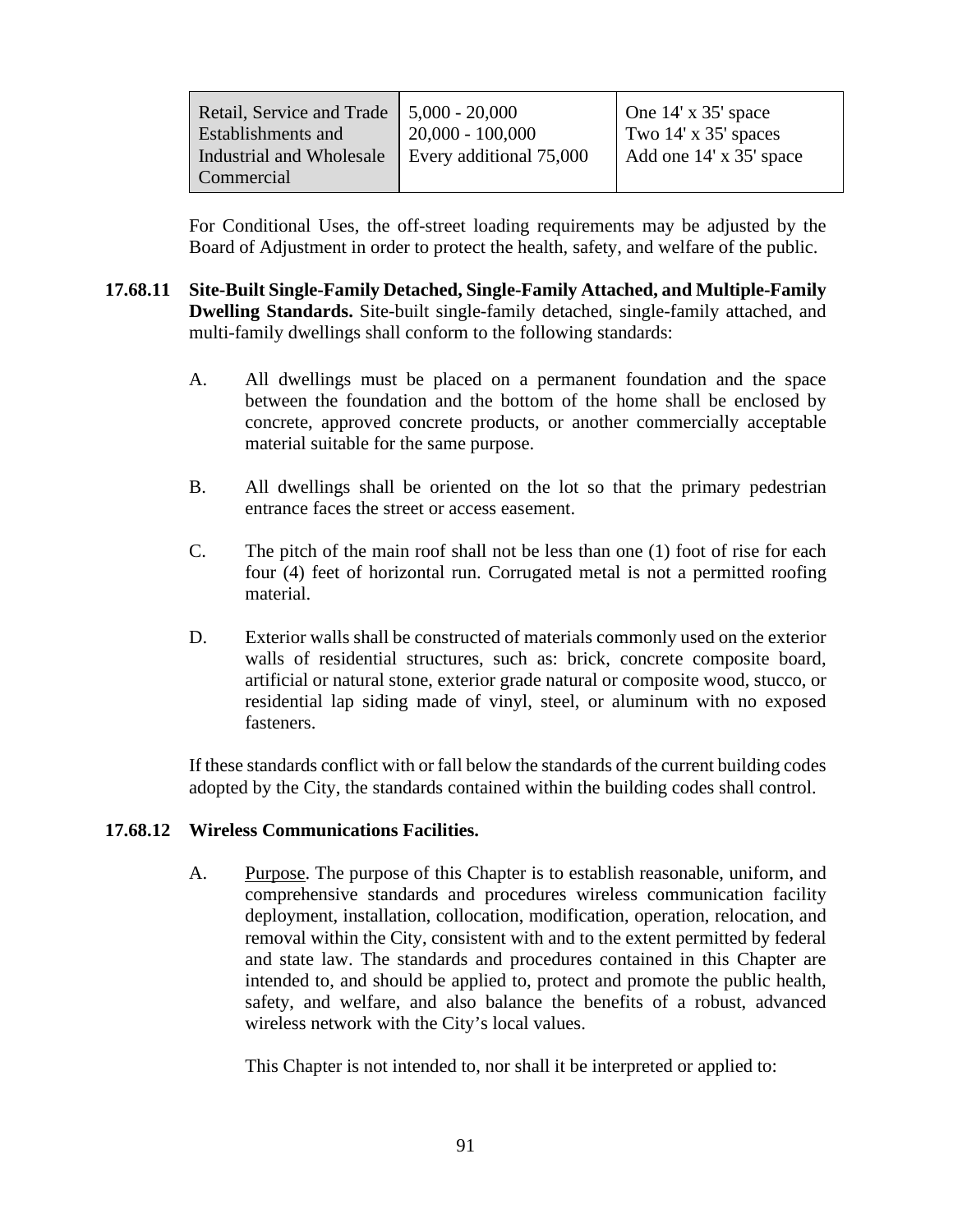- 1. Prohibit or effectively prohibit any personal wireless service provider's ability to provide personal wireless services to the community;
- 2. Unreasonably discriminate amongst providers of functionally equivalent services;
- 3. Deny any request for authorization to place, construct, or modify any wireless communication facility on the basis of the environmental effects of radio emissions to the extent that the facility complies with the FCC's regulations concerning such emissions; or
- 4. Prohibit any collocation or modification that the City may not deny under federal or state law.
- B. General. This Chapter applies to all existing wireless communication facilities within the City and all applications and requests for approval to construct, install, modify, collocate, relocate, or otherwise deploy such facilities on privately owned lots within the City. Notwithstanding the aforementioned, the provisions of this Chapter shall not be applicable to:
	- 1. Wireless communications facilities owned and operated by the City for public purposes.
	- 2. Any tower, or the installation of any antenna, that is forty (40) feet or less in height and is owned and operated by a federally-licensed amateur radio station operator from the operator's residence, or is used exclusively as a receive-only antenna.
	- 3. Any wireless facility for which a permit has been properly issued that was lawfully erected prior to the effective date of this Ordinance shall not be required to meet the requirements of Chapter  $17.68.12(C)(3)$ unless there has been a cessation of operations for six (6) months.
	- 4. Wireless communications facilities installed completely indoors and intended to extend signals of personal wireless services in a residence or business.
	- 5. Small cell wireless communications facilities installed in the public rights-of-way or entirely within enclosed buildings.
- C. New Wireless Communication Facility Requests.
	- 1. Permit Required. No new wireless communication facility shall be installed until an applicant or operator has obtained a conditional use permit, which meets the requirements of Chapter  $17.68.12(C)(3)$ below.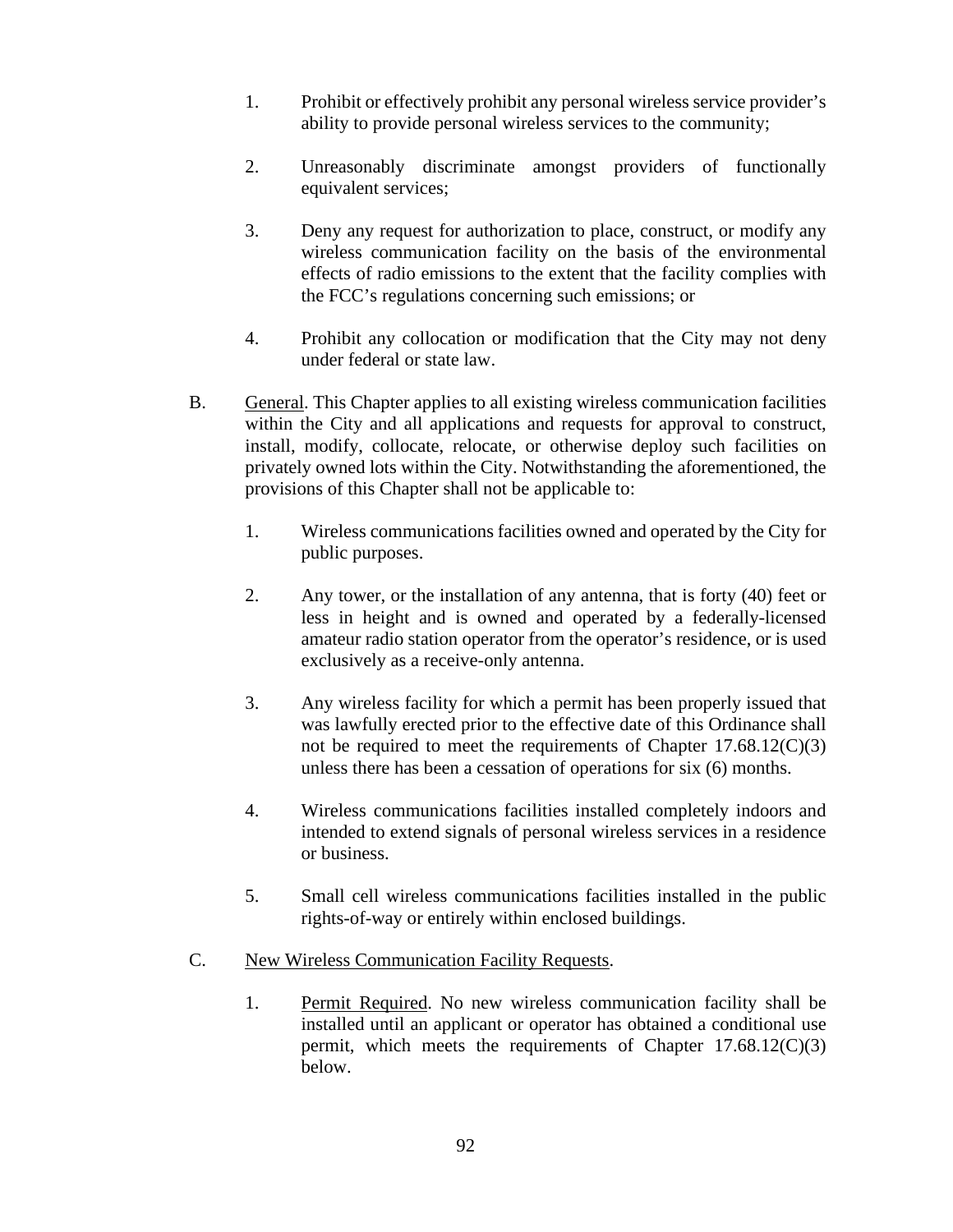- 2. Permit Application. In addition to the requirements of Chapter 17.96 for all conditional use permit applications, the following information is required:
	- a. Documented evidence that the applicant holds all current licenses and registrations from the FCC and any other applicable regulatory body where such license(s) and/or registration(s) are necessary to provide wireless communications services utilizing the proposed facility.
	- b. An inventory of the applicant's existing facilities that are either within the City or within one-quarter (1/4) mile of the City's boundary, including a map showing the location of the lot that is the subject of the application. The inventory shall provide specific information about the location, height, power rating, frequency range, and design of each facility.
	- c. A list of all existing structures considered as alternatives to the proposed location, together with a general description of the site design considered at each location. The applicant must also provide a written explanation for why the alternatives considered were either unacceptable, infeasible, unavailable, or otherwise inconsistent with the requirements of Chapter  $17.68.12(C)(3)$ . If an existing wireless facility is listed among the alternatives, the applicant must specifically address why the collocation or modification of that facility is not a viable option.
	- d. Photographs and photo simulations showing the proposed facility superimposed on the site and surroundings from reasonable line-of-site locations from public streets or other adjacent viewpoints, together with a map that identifies that photo location of each view angle.
	- e. All site plans, photographs, and photo simulations shall include a scaled depiction of the maximum permitted increase as authorized by Section 6409(a) of the 2012 Middle Class Tax Relief Act, as amended, using the proposed facility as a baseline.
	- f. A written statement of the applicant's willingness to allow other carriers to collocate on the proposed facility whenever technically feasible and aesthetically desirable.
- 3. General Requirements. Wireless facilities shall be designed and maintained as follows:
	- a. All new facilities shall be located at least three hundred (300) feet from a residentially zoned or used property, as measured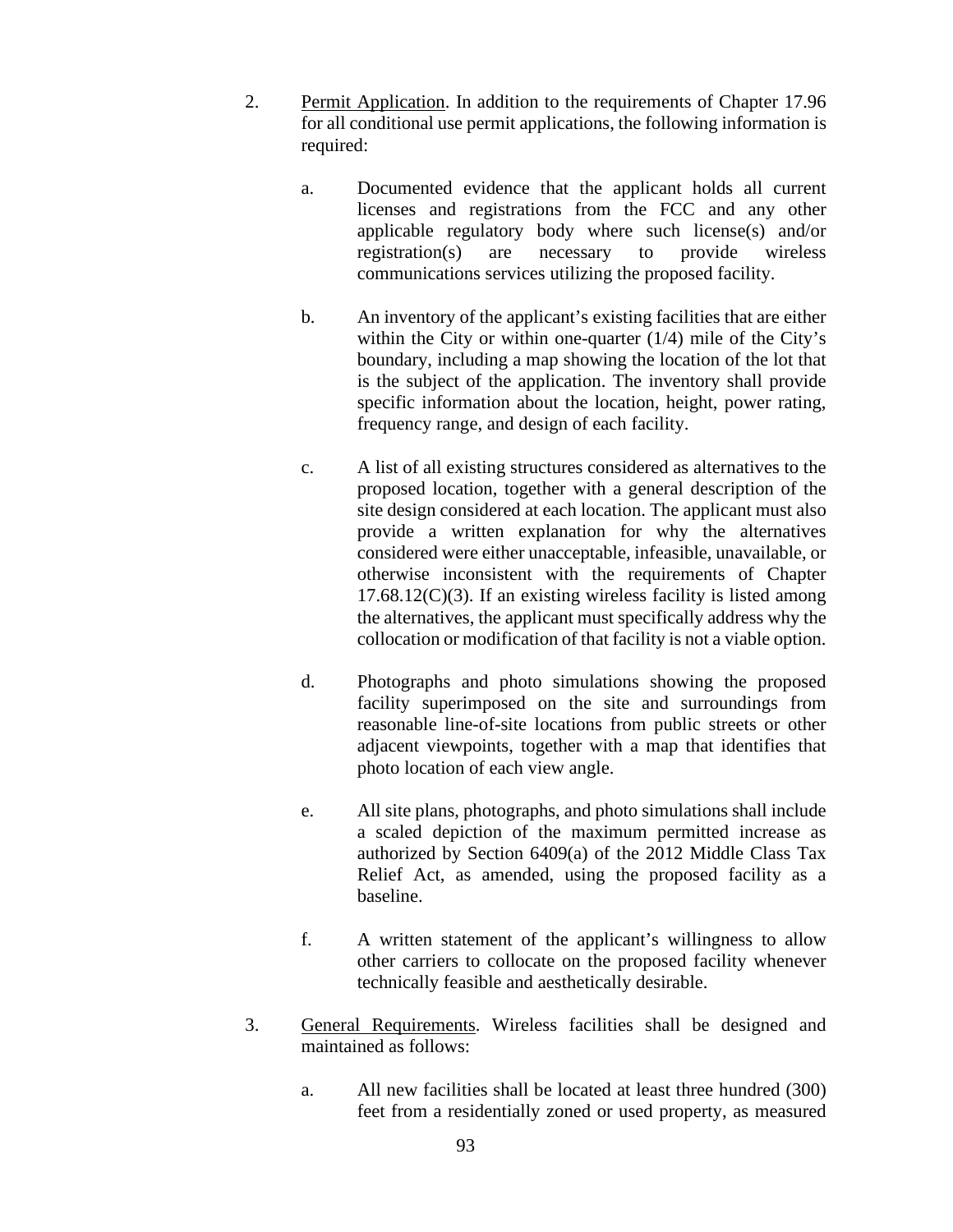from the base of the facility (including accessory equipment) to the lot line.

- b. Wireless telecommunication towers and base stations over ninety (90) feet in height shall not be located within one-quarter (1/4) mile from any existing tower or base station that is over ninety (90) feet in height.
- c. The maximum height of wireless telecommunication towers shall not exceed one hundred (100) feet for single service providers or two hundred (200) feet for two or more service providers. If such a structure is located within an airport approach zone, Federal Aviation Administration approval will be required prior to the issuance of any permits.
- d. Roof-mounted or façade-mounted facilities shall not exceed or project more than fifteen (15) feet above the existing height of the base station.
- e. Facilities shall have subdued colors and non-reflective materials which blend with the materials and colors of the surrounding area and structures.
- f. The facilities shall bear no signage except those required by law.
- g. To the extent feasible and aesthetically compatible, all facilities should be designed and sited in a manner that accommodates future collocations and equipment installations that can be integrated into the proposed wireless facility or its associated structures with no or negligible visual changes to its outward appearance.
- h. All cables and connectors for telephone, primary electric, and other similar utilities must be routed underground to the extent feasible in conduits large enough to accommodate future collocated wireless facilities. Meters, panels, disconnect switches, and other associated improvements must be placed in inconspicuous locations where possible. The Board of Adjustment shall not approve new overhead utility lines or service drops merely because compliance with the undergrounding requirements would increase the cost of the project.
- i. All wireless telecommunication towers shall be enclosed by security fencing not less than six (6) feet in height and shall also be designed in such a manner or equipped with an appropriate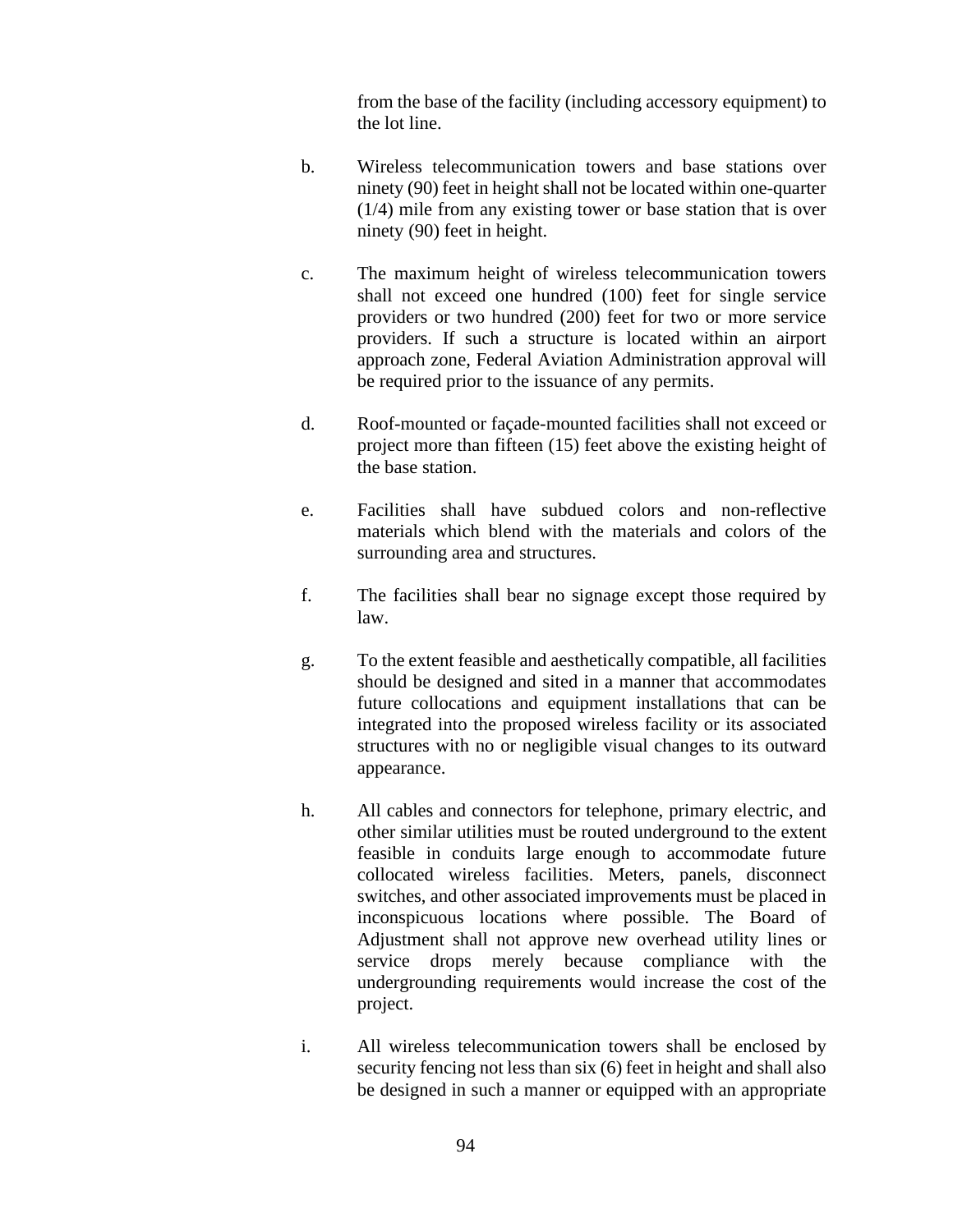device to make it inaccessible for unauthorized persons to climb.

- j. Facilities shall not be artificially lighted, unless required by the FAA or another governmental entity. If lighting is required, the Board of Adjustment shall review the available lighting alternatives and approve the design that would cause the least disturbance to adjacent and abutting lots.
- 4. Application Review. Each conditional use permit application shall be submitted to the Authorized Official. Under federal law, the Authorized Official, within thirty (30) days of the receipt of the application, shall either: (1) inform the applicant in writing of the specific reasons why the application is incomplete and does not meet the submittal requirements; or (2) deem the application complete and meet with the applicant. If the Authorized Official informs the applicant of an incomplete application within thirty (30) days, the overall timeframe for review is suspended until such time that the applicant provides the requested information.

If the application is deemed incomplete, an applicant may submit additional materials to complete the application An applicant's failure to complete the application within sixty (60) business days after receipt of written notice shall constitute a withdrawal of the application.

After meeting with the applicant, the Authorized Official shall review the substantive contents of the application and make a recommendation to the Board of Adjustment to either approve or deny the application. The Authorized Official's recommendation shall include a summary of the application, and the reasons and justifications for either approval or denial of the application.

The Authorized Official shall set the date, time, and place for a public hearing to be held by the Board of Adjustment. No less than ten (10) days prior to the scheduled public hearing, the Authorized Official shall notify the landowner and applicant by mail, post notices at City Hall and on the lot effected by the proposed conditional use permit, and publish notice of the public hearing in the City's legal newspaper(s).

The public hearing shall be held. Any applicant may appear in person, or by agent or attorney. Minutes of the public hearing shall be recorded and kept in the records of the Board of Adjustment.

The Board of Adjustment with an affirmative vote of the majority of its members, may grant the conditional use permit with such conditions and safeguards as are appropriate to protect the health, safety, and welfare of the community. The decision of the Board of Adjustment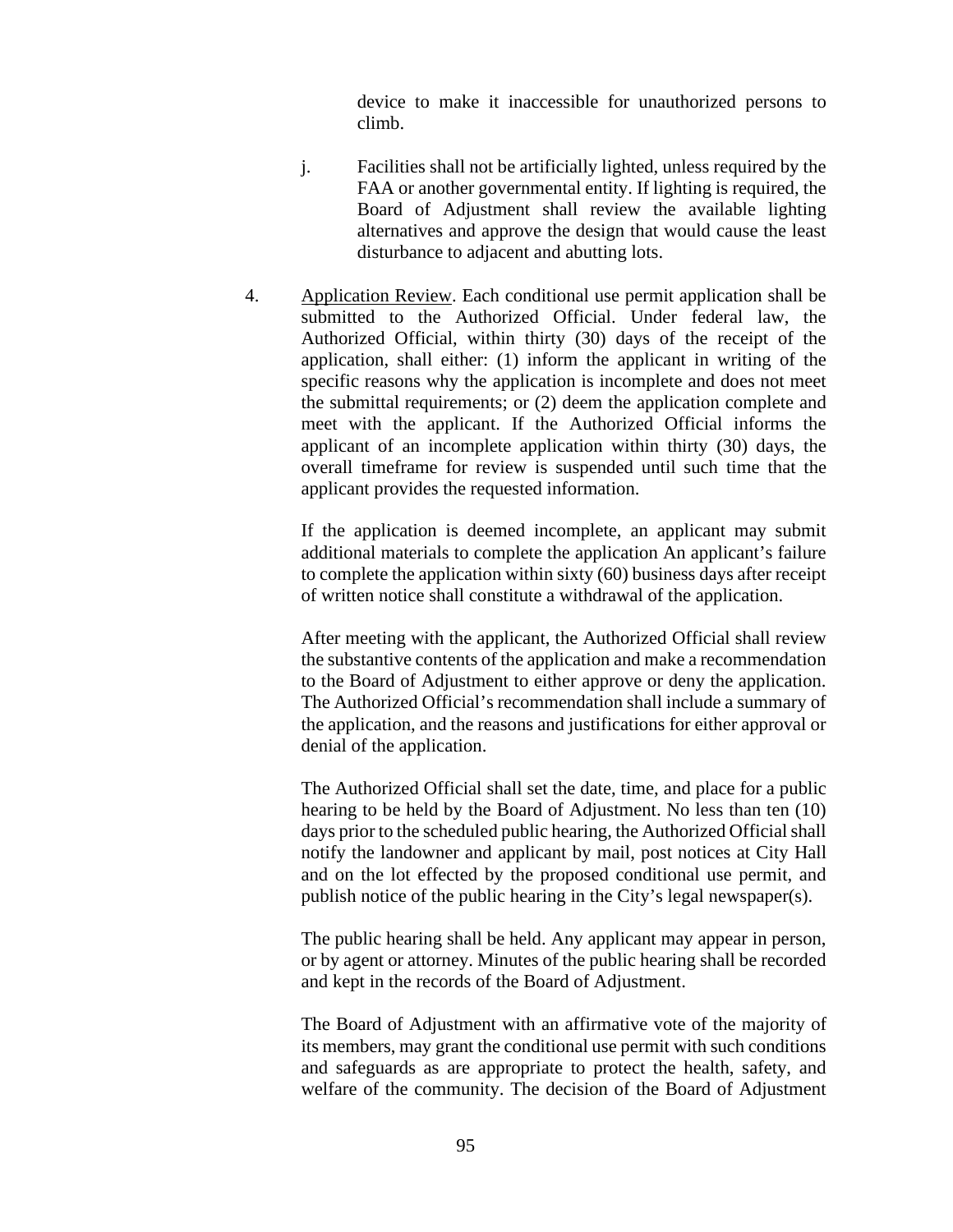shall be filed unless an appeal is filed in conformance with Chapter 17.96.09.

The Board of Adjustment shall either issue the conditional use permit or issue a written statement of denial within one hundred fifty (150) days of the submission of the initial application unless:

- a. The Authorized Official notified applicant that its application was incomplete within thirty (30) days of filing. If so, the remaining time from the one hundred fifty (150) day total review time is tolled until the applicant provides the missing information; or
- b. An extension of time is agreed to by the applicant and City.

Failure to approve the conditional use permit or issue a written denial within one hundred fifty (150) days shall constitute an approval of the application, but, instead, shall create only a rebuttable presumption that the failure to act timely was not reasonable under 47 U.S.C.  $332(c)(7)(B)(ii)$ .

- 5. Findings Required for Approval. The Board of Adjustment shall not grant the conditional use permit unless it finds as follows:
	- a. All applicable requirements of Chapters 17.96 and  $17.68.12(C)(3)$  are met; or
	- b. The applicant has demonstrated by clear and convincing evidence that the facility is necessary to close a significant gap in the service provider's coverage. Such evidence shall include in-kind call testing of existing facilities within the area the applicant contends is a significant gap in coverage to be served by the facility; and
	- c. The applicant has demonstrated by clear and convincing evidence that no feasible alternative site exists that would close a significant gap in the service provider's coverage which alternative site is a more appropriate location for the facility under the standards.

## D. Mandatory Collocation or Modification Requests.

1. Purpose. This Section is intended to comply with the City's obligations under federal law, which provides that the City "may not deny, and shall approve any eligible facilities request for a modification of an existing wireless tower or base station that does not substantially change the physical dimensions of such tower or base station." (47 U.S.C. § 1455, subd. (a)(1), adopted as Section 6409 of the Middle Class Tax Relief and Job Creation Act of 2012, Pub. L. No. 112-96,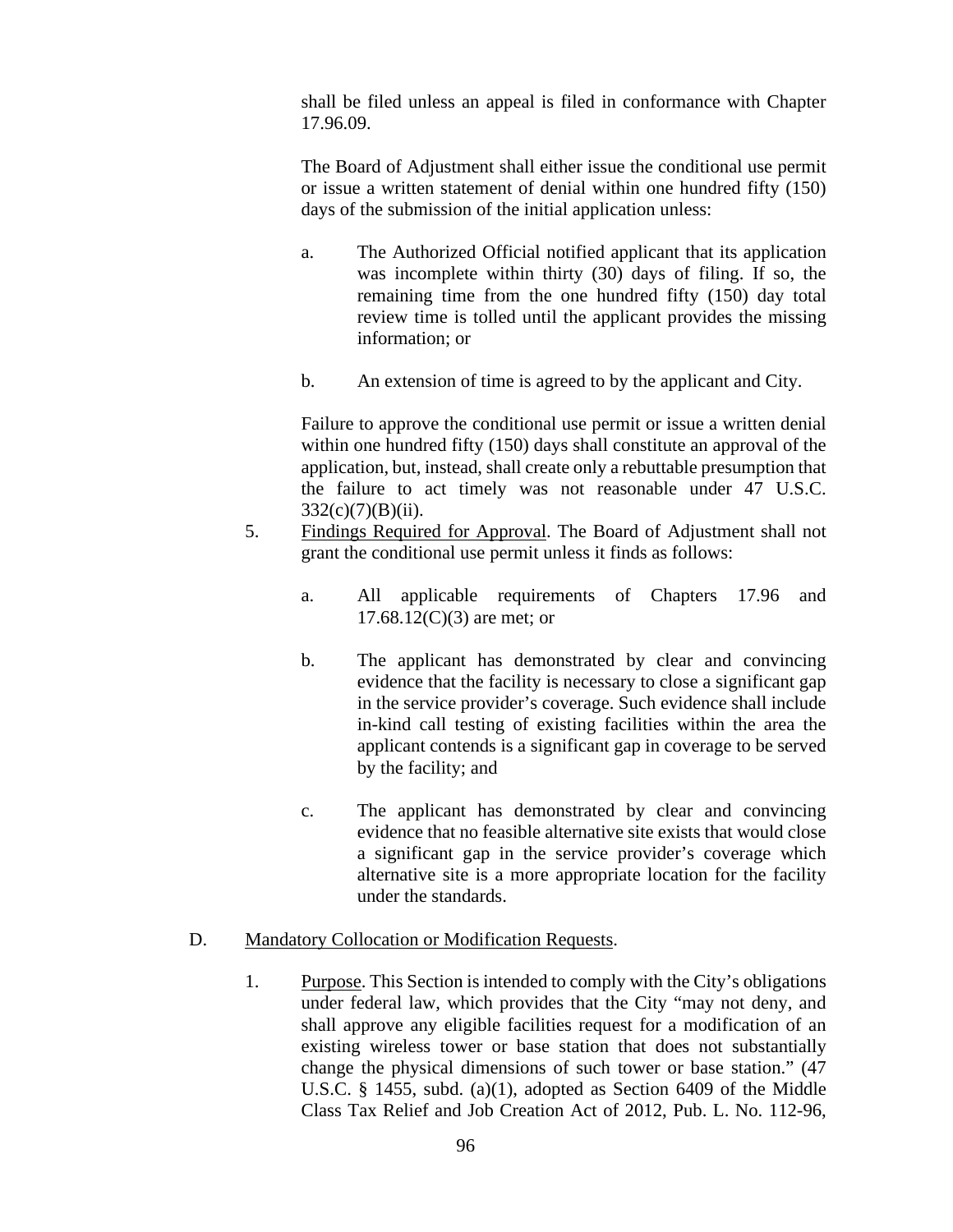126 Stat. 156.) This Section creates a process for the City to review an application for a wireless facility minor modification permit submitted by an applicant who asserts that a proposed collocation or modification to an existing personal wireless telecommunications facility is covered by federal law and to determine whether the City must approve the proposed collocation or modification. The City's review of these applications is structured to comply with the requirements of 47 U.S.C. § 1455 and the FCC's regulations implementing this federal law, adopted on December 17, 2014 and codified at 47 C.F.R. §§ 1.40001, et seq. This Section is intended to promote the public health, safety, and welfare, and shall be interpreted consistently with the Telecommunications Act of 1996 (Pub. L. No. 104-104, 110 Stat. 56), Title 47 U.S.C. § 1455, and all applicable FCC regulations and court decisions considering these laws and regulations.

- 2. Minor Modification Permit.
	- a. Permit Required. An applicant seeking approval of a collocation or modification to an existing wireless telecommunications facility which he or she contends is within the protection of 47 U.S.C. § 1455 shall apply for a Minor Modification Permit. No collocation or modification to an existing wireless telecommunications facility shall be installed unless the applicant obtains the permit.
	- b. Permit Application. All applications for a minor modification permit must include the following items:
		- (1) Legal description and/or address of the lot upon which the existing facility is located.
		- (2) Name, address, and phone number of the owner of the lot which is the subject of the application.
		- (3) Name, address, and phone number of the owner of the existing facility.
		- (4) Name, address, and phone number of the applicant, if different than the owner of the existing facility.
		- (5) The zoning district and principal land use classification(s) under which the lot is regulated at the time of the application.
		- (6) A site plan of sufficient clarity to indicate the location, nature, and extent of the building or work proposed. Where applicable, all site plans shall contain the following information: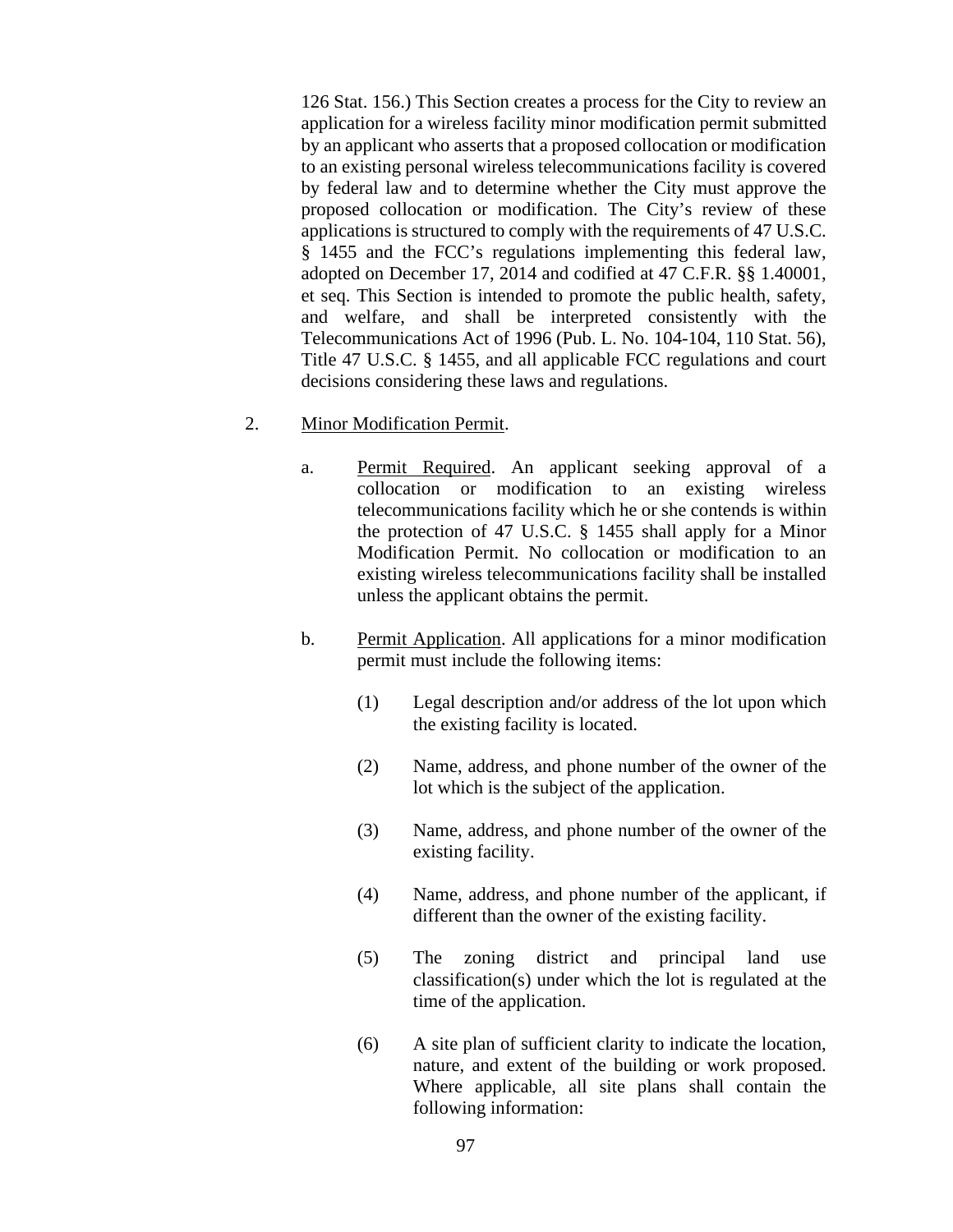- (a) The legal description or address of the lot shown on the site plan.
- (b) A north arrow.
- (c) All existing and proposed buildings, structures, or additions thereto, with information regarding their dimensions, height, and number of stories.
- (d) Distance from all building lines to the lot lines at the closest points.
- (e) Dimensions of all lot lines.

All plans shall not be changed, modified, or altered, and all work shall be performed in accordance with the approved plans.

- (7) Be signed by the applicant, who may be required to submit evidence to indicate such authority if the lot has more than one owner.
- (8) Any other information concerning the lot or the proposed work as may be requested by the Authorized Official.
- c. Application Review. Each application for a minor modification permit shall be reviewed by the Authorized Official. Under federal law, the Authorized Official, within thirty (30) days of receipt of the application, shall either: (1) inform the applicant in writing of the specific reasons why the application is incomplete and does not meet the submittal requirements; or (2) deem the application complete and meet with the applicant. If the Authorized Official informs the applicant of an incomplete application within thirty (30) days, the overall timeframe for review is tolled until such time the applicant provides the requested information.

If the application is deemed incomplete, an applicant shall submit the missing materials to the Authorized Official within sixty (60) business days after receipt of the written notice. Failure to complete the application within that timeframe shall constitute a withdrawal of the application.

The Authorized Official must approve or deny an application for a minor modification permit, together with any other City/Town permits required for a proposed collocation or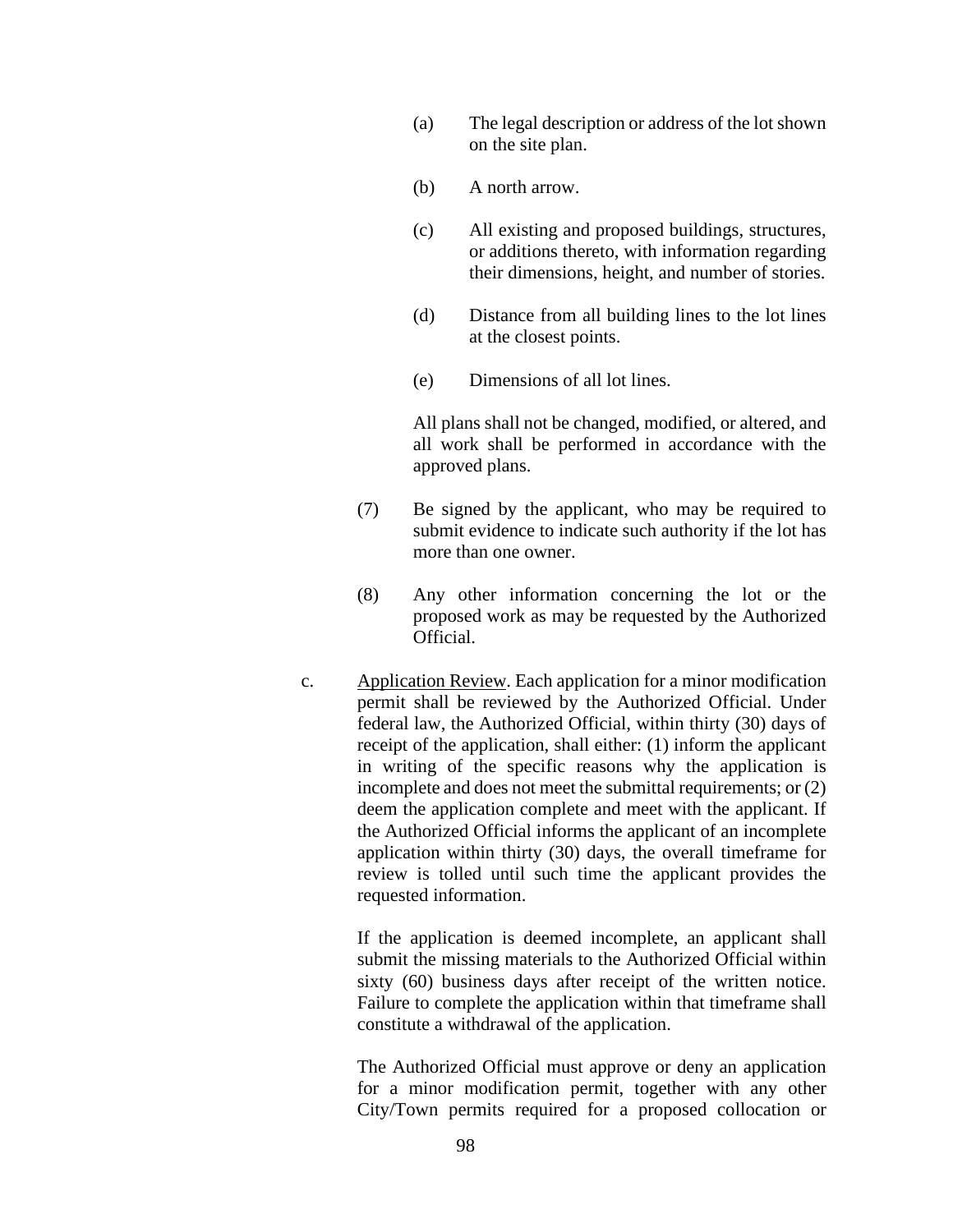modification to an existing facility, within sixty (60) days after the applicant submits the application, unless tolled due to issuance of any notice of incomplete filing or by mutual agreement between the City and the applicant. Under federal law, failure to act on a minor modification permit within the sixty (60) day review period, excluding tolling period, will result in the permit being deemed granted by operation of law.

- d. Findings Required for Approval.
	- (1) Existing Towers. The Authorized Official shall approve an application for a minor modification permit for a collocation or modification to an existing wireless tower located on a privately owned lot only if the following findings can be made:
		- (a) The applicant proposes a collocation or modification to a structure constructed and maintained with all necessary permits in good standing for the sole and primary purpose of supporting any FCC licensed or authorized facilities;
		- (b) The proposed collocation or modification does not increase the height of the facility above its lowest height on the effective date of this Ordinance or as approved if constructed after the effective date of this Ordinance by more than ten percent (10%) or by the height or one additional antenna array with separation from the nearest existing antenna not to exceed twenty (20) feet, whichever is greater;
		- (c) The proposed collocation or modification does not increase the width of the facility by more than twenty (20) feet or the width of the tower at the level of the appurtenance, whichever is greater;
		- (d) The proposed collocation or modification does not involve the installation of more than the standard number of new equipment cabinets for the technology involved, not to exceed four (4);
		- (e) The proposed collocation or modification does not involve any excavation outside the leased or licensed area of the facility, including any access or utility easements;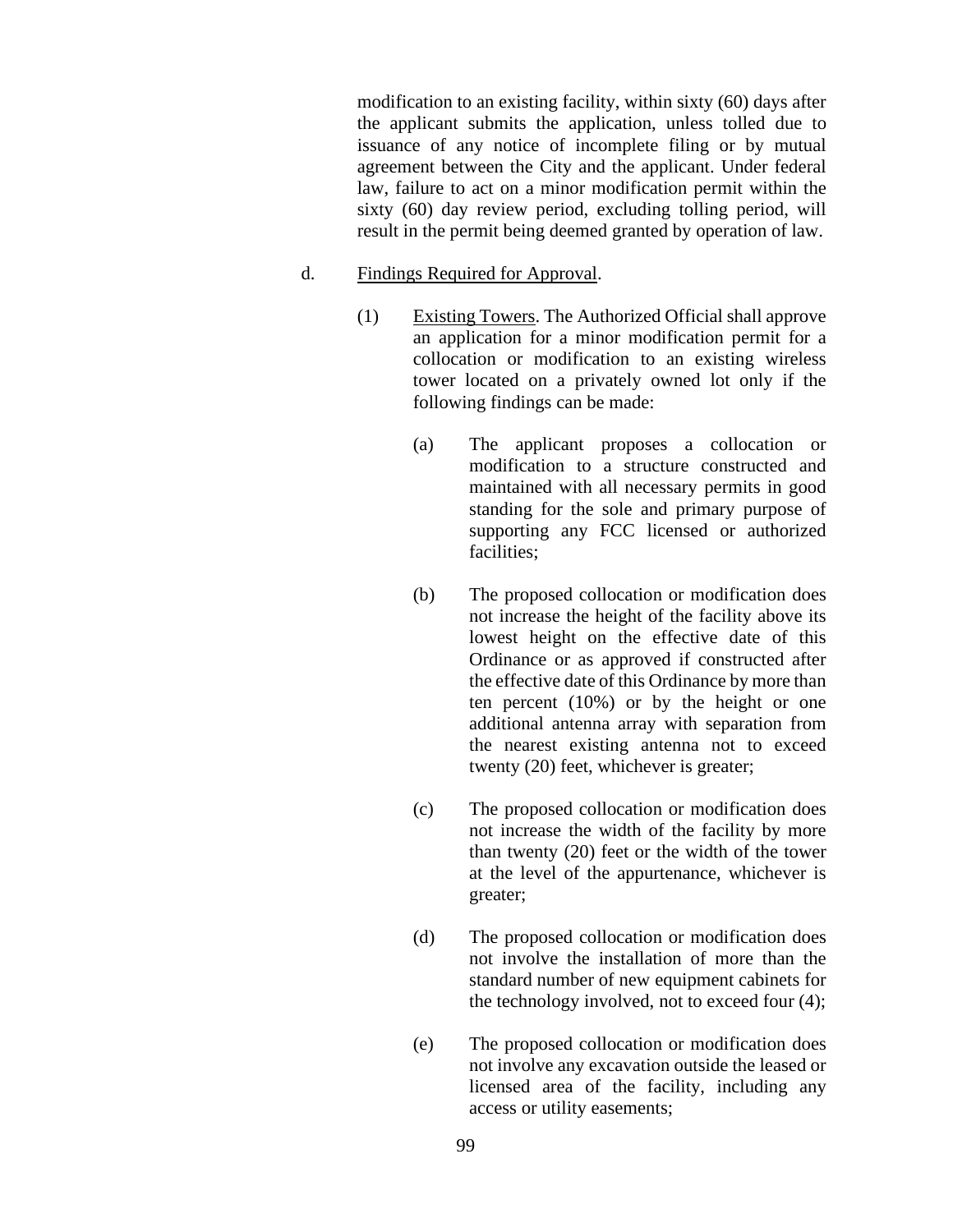- (f) The proposed collocation or modification does not defeat any existing concealment elements of the facility; and
- (g) The proposed collocation or modification does not violate any prior conditions of approval, except as may be preempted by Section 6409, 47 U.S.C. 1455(a).
- (2) Existing Base Stations. The Authorized Official shall approve an application for a minor modification permit for a collocation or modification to an existing base station on private property only if each of the following findings can be made:
	- (a) The applicant proposes a collocation or modification to a base station constructed and maintained with all necessary permits in good standing, regardless of whether it was built for the sole or primary purpose of supporting any FCC licensed or authorized facilities, that currently supports existing facilities;
	- (b) The proposed collocation or modification does not increase the height of the existing facility above its lowest height on the effective date of this Ordinance or as approved if constructed after the effective date of this Ordinance by more than ten percent (10%) or ten (10) feet, whichever is greater;
	- (c) The proposed collocation or modification does not increase the width of the facility by more than six (6) feet;
	- (d) The proposed collocation or modification does not involve the installation of more than the standard number of new equipment cabinets for the technology involved, not to exceed four (4);
	- (e) The proposed collocation or modification does not involve any excavation outside the leased or licensed area of the facility, including any access and utility easements;
	- (f) The proposed collocation or modification does not defeat any existing concealment elements of the existing facility; and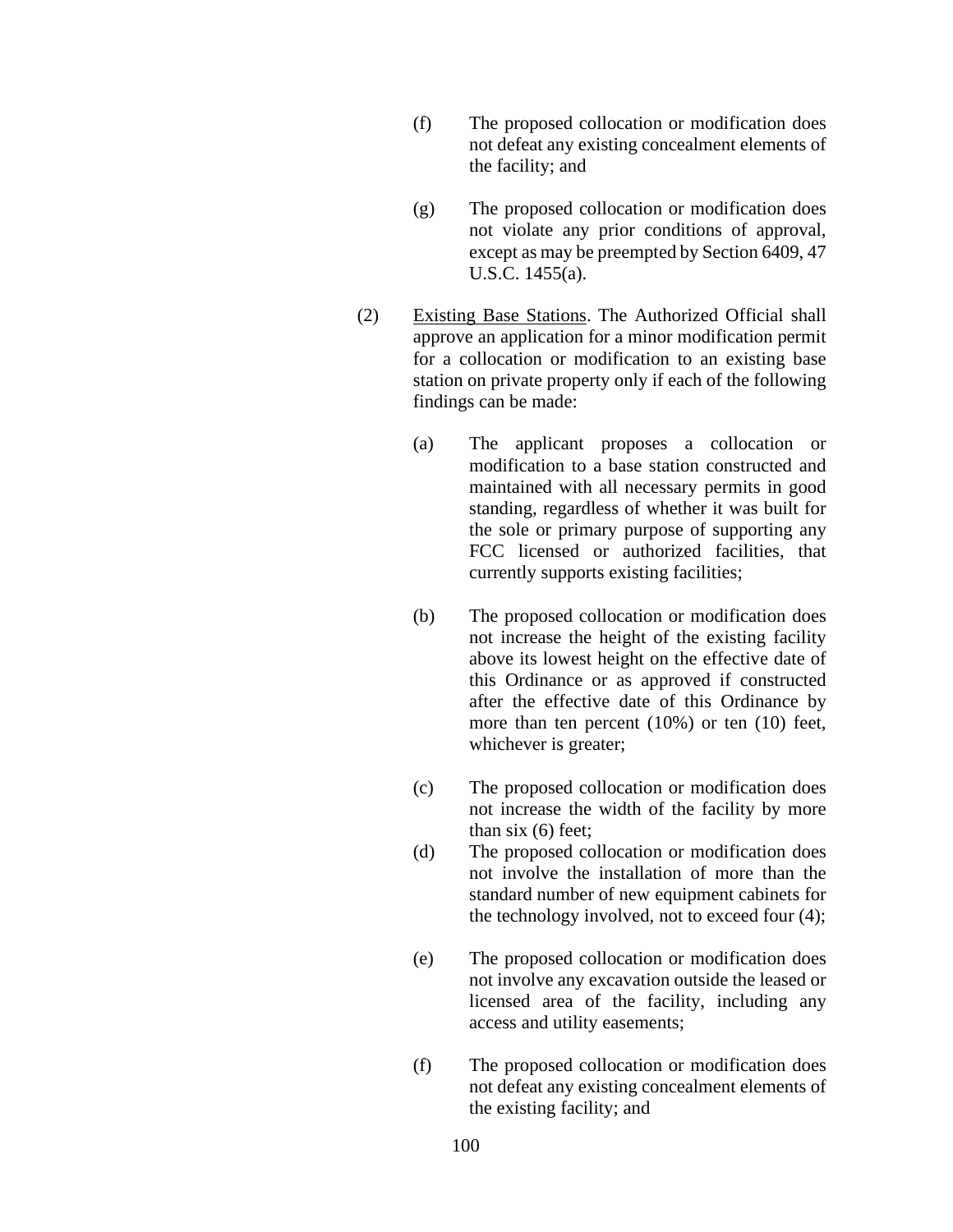- (g) The proposed collocation or modification does not violate any prior conditions of approval, except as may be preempted by Section 6409, 47 U.S.C. 1455(a).
- e. Permit Denial. An application for a minor modification permit may be denied if the Authorized Official determines the proposed collocation or modification does not qualify for mandatory approval under 47 U.S.C. 1455, as amended, and as may be interpreted by any order of the FCC or any court of competent jurisdiction.
- E. Non-Mandatory Collocation or Modification Requests.
	- 1. Permit Required. All collocations or modifications to an existing facility that do not meet the findings of approval required for a minor modification permit in conformance with Chapter 17.68.12(D)(2)(d) shall require the approval of a conditional use permit, which meets the requirements of Chapter 17.68.12(E)(3) below.
	- 2. Permit Application. In addition to the requirements of Chapter 17.96 for all conditional use permit applications, the following information is required:
		- a. Documented evidence that the applicant holds all current licenses and registrations from the FCC and any other applicable regulatory body where such license(s) and/or registration(s) are necessary to provide wireless telecommunications services utilizing the proposed facility;
		- b. An inventory of the applicant's existing facilities that are either within the City or within one-quarter (1/4) mile of the City's border, including a map showing the location of the specific site that is the subject of the application. The inventory shall provide specific information about the location, height, power rating, frequency range, and design of each facility.
		- c. Photographs and photo simulations showing the proposed facility superimposed on the site and surroundings from reasonable line-of-sight locations from public streets or other adjacent viewpoints, together with a map that identifies the photo location of each view angle.
	- 3. General Requirements. Collocations and modifications to facilities not protected by 47 U.S.C. § 1455 shall be designed and maintained as follows: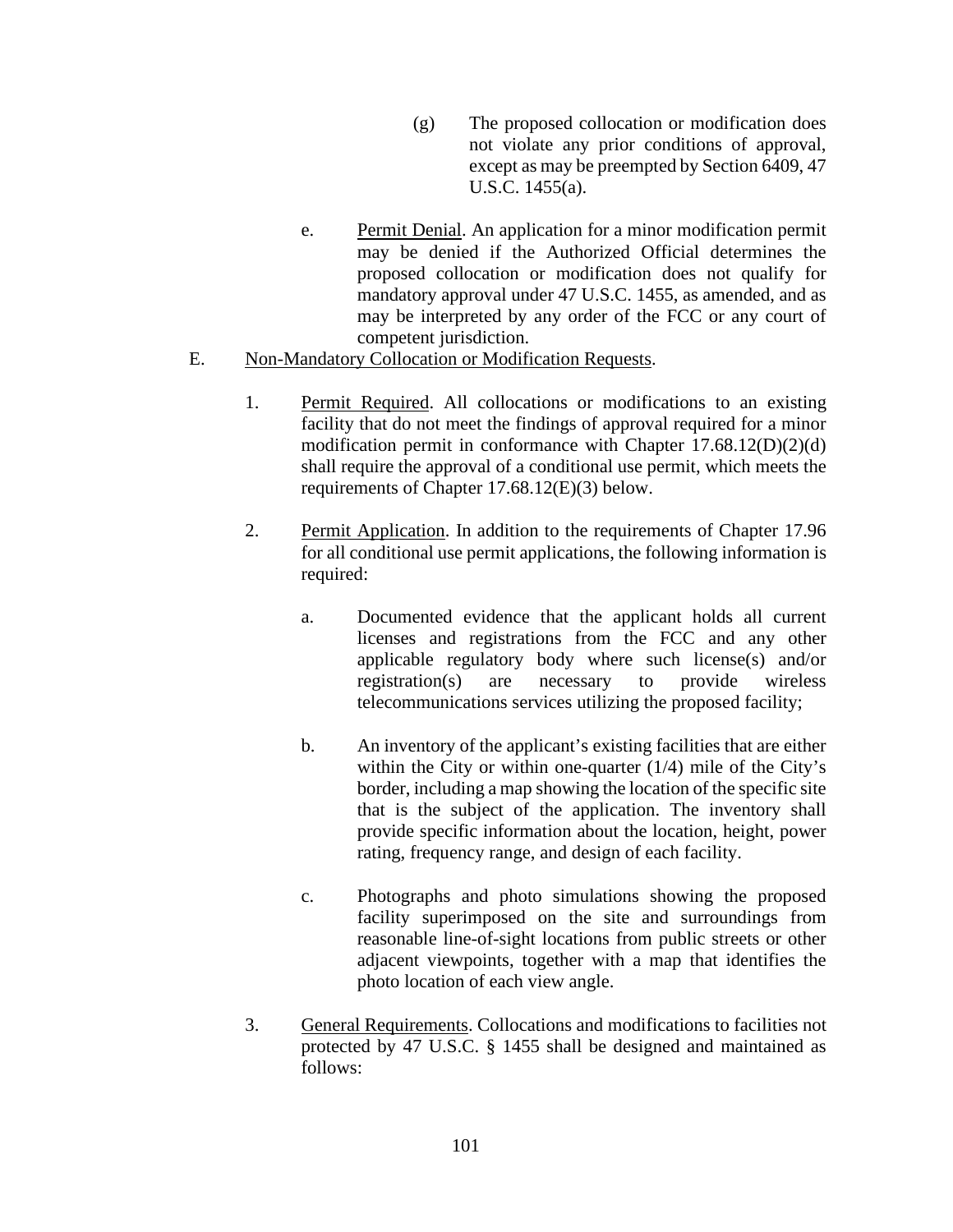- a. The applicant proposes a collocation or modification to a wireless tower or base station constructed and maintained with all necessary permits in good standing for the sole and primary purpose of supporting any Federal Communications Commission licensed or authorized antennas and their associated facilities;
- b. Wireless facilities on an existing base station shall not exceed or project more than fifteen (15) feet beyond the existing building or structure.
- c. Facilities shall have subdued colors and non-reflective materials that blend with the materials and colors of the surrounding area and structures.
- d. The facilities shall not bear any signs or advertising devices other than certification, warning, or other signage required by law or expressly permitted by the City.
- e. To the extent feasible and aesthetically desirable, all facilities should be collocated or modified in a manner that accommodates future collocations and equipment installations that can be integrated into the wireless facility or its associated structures with no or negligible visual changes to its outward appearance.
- f. All cables and connectors for telephone, primary electric, and other similar utilities must be routed underground to the extent feasible in conduits large enough to accommodate future collocated wireless facilities. Meters, panels, disconnect switches, and other associated improvements must be placed in inconspicuous locations where possible. The Authorized Official shall not approve new overhead utility lines or service drops merely because compliance with the undergrounding requirements would increase the cost of the project.
- g. Facilities shall not be artificially lighted, unless required by the FAA or other applicable authority. If lighting is required, the Planning & Zoning Commission shall review the available lighting alternatives and approve the design that would cause the least disturbance to the surrounding lots.
- 4. Application Review. Each conditional use permit application for a nonmandatory collocation or modification request shall be submitted to the Authorized Official. Under federal law, the Authorized Official, within thirty (30) days of the receipt of the application, shall either: (1) inform the applicant in writing of the specific reasons why the application is incomplete and does not meet the submittal requirements; or (2) deem the application complete and meet with the applicant. If the Authorized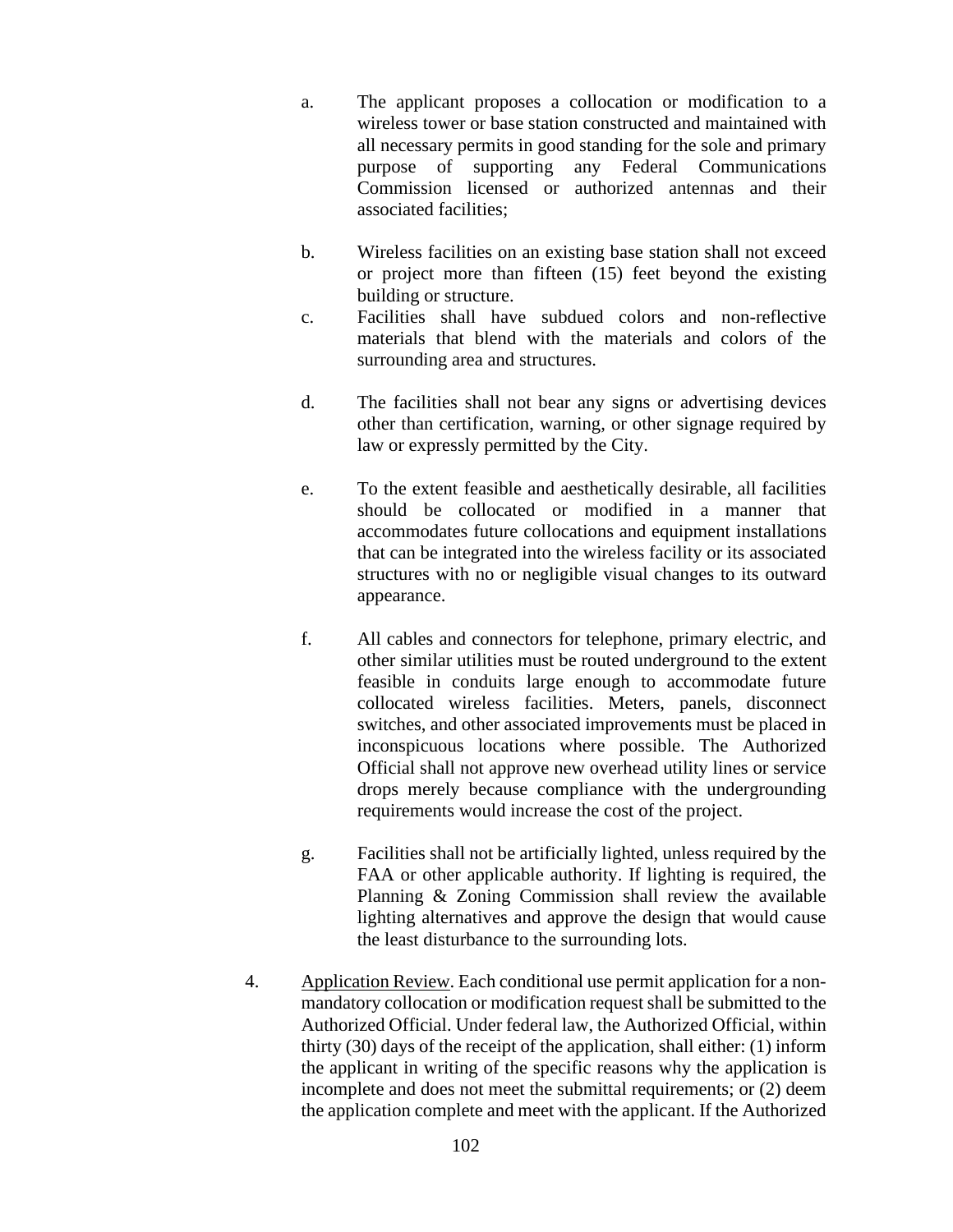Official informs the applicant of an incomplete application within thirty (30) days, the overall timeframe for review is suspended until such time that the applicant provides the requested information.

If the application is deemed incomplete, an applicant may submit additional materials to complete the application. An applicant's failure to complete the application within sixty (60) business days after receipt of written notice shall constitute a withdrawal of the application.

After meeting with the applicant, the Authorized Official shall review the substantive contents of the application and make a recommendation to the Board of Adjustment to either approve or deny the application. The Authorized Official's recommendation shall include a summary of the application, and the reasons and justifications for either approval or denial of the application.

The Authorized Official shall set the date, time, and place for a public hearing to be held by the Board of Adjustment. No less than ten (10) days prior to the scheduled public hearing, the Authorized Official shall notify the landowner and applicant by mail, post notices at City Hall and on the lot effected by the proposed conditional use permit, and publish notice of the public hearing in the legal newspaper of the City.

The public hearing shall be held. Any applicant may appear in person, or by agent or attorney. Minutes of the public hearing shall be recorded and kept in the records of the Board of Adjustment.

The Board of Adjustment with an affirmative vote of the majority of its members, may grant the conditional use permit with such conditions and safeguards as are appropriate to protect the health, safety, and welfare of the community. The decision of the Board of Adjustment shall be filed unless an appeal is filed in conformance with Chapter 17.96.09.

The Board of Adjustment shall either issue the conditional use permit or issue a written statement of denial within ninety (90) days of the submission of the initial application unless:

- a. The Authorized Official notified applicant that its application was incomplete within thirty (30) days of filing. If so, the remaining time from the ninety (90) day total review time is tolled until the applicant provides the missing information; or
- b. An extension of time is agreed to by the applicant and City.

Failure to approve the conditional use permit or issue a written denial within ninety (90) days shall constitute an approval of the application,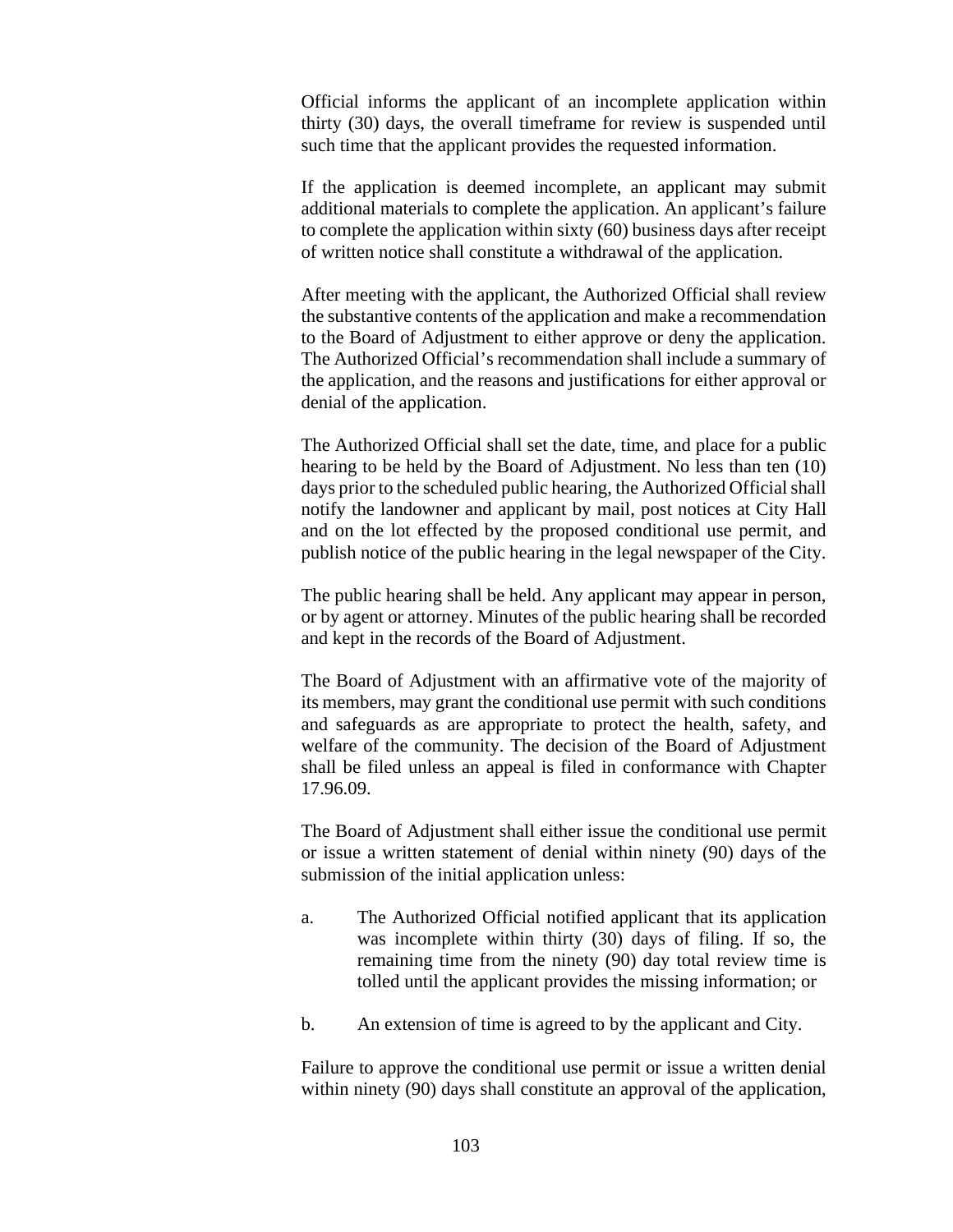but, instead, shall create only a rebuttable presumption that the failure to timely act was not reasonable under  $47 \text{ U.S.C. } 332(c)(7)(B)(ii)$ .

- 5. Findings Required for Approval. The Planning & Zoning Commission shall not grant the conditional use permit unless it finds as follows:
	- a. All applicable requirements of Chapters 17.96 and 17.68.12(E)(3) are met; or
	- b. The applicant has demonstrated by clear and convincing evidence that the facility is necessary to close a significant gap in the service provider's coverage. Such evidence shall include in-kind call testing of existing facilities within the area the applicant contends is a significant gap in coverage to be remedied by the facility; and
	- c. The applicant has demonstrated by clear and convincing evidence that no feasible alternative exists that would close the significant gap in the service provider's coverage that would be a more appropriate location or design for the facility under the standards prescribed above.
- F. Operation and Maintenance Standards. All facilities shall comply with the following operation and maintenance standards:
	- 1. Facilities and related equipment, including lighting, fences, shields, cabinets, and poles, shall be maintained in good repair, free from trash, debris, litter, graffiti, and other forms of vandalism, and any damage from any cause shall be repaired as soon as reasonably possible so as to minimize occurrences of dangerous conditions or visual blight. Graffiti shall be removed from any facility or equipment no later than forty-eight (48) hours from the time of notification by the City.
	- 2. Except for emergency repairs, all testing and maintenance activities that will be audible beyond the lot line shall only occur between the hours of 7:00 a.m. and 7:00 p.m., excluding holidays.
	- 3. Backup generators shall be operated only during periods of power outages or for testing. Any testing of the backup generators should occur during daylight hours.
- G. Permit Fees. A permit fee shall be paid to the City for each permit required by this Chapter in an amount set by resolution of the City Council. All applicable fees must be paid prior to the issuance of a permit.
- H. Financial Assurance. Prior to obtaining a building permit to erect or install the proposed wireless facility, the applicant shall secure a bond or provide financial assurances, in a form acceptable to the Authorized Official, for the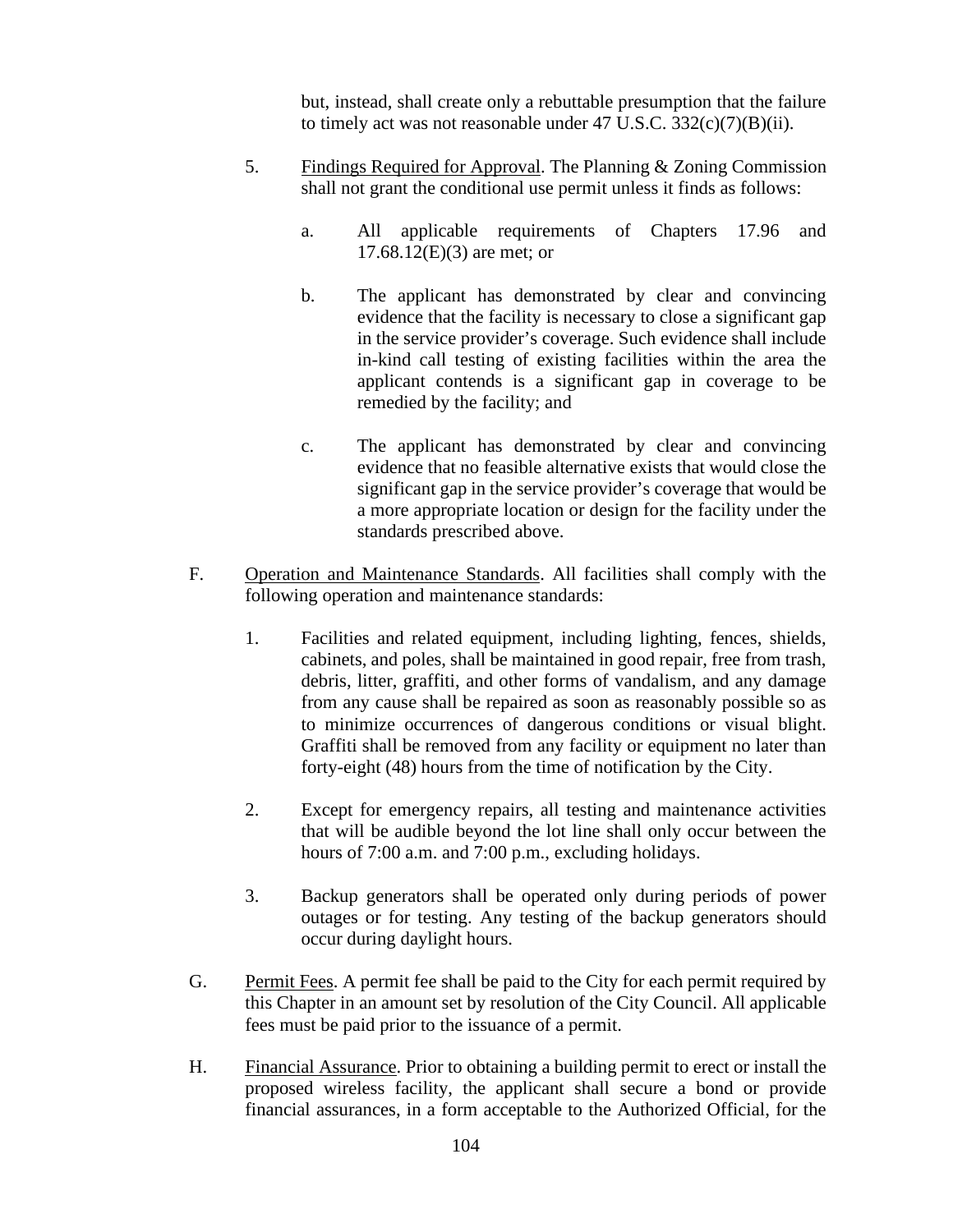removal of the facility in the event that its use is abandoned or the approval is otherwise terminated.

I. Removal of Abandoned Facility. Any wireless telecommunication facility that has not operated for a continuous period of twelve (12) months shall be considered abandoned. Upon making the determination that the facility has been abandoned, the Authorized Official shall notify its owner that it shall be removed within ninety (90) of receipt of the notice. Failure to remove an abandoned facility within said ninety (90) days shall result in the City removing it at its owner's expense. If there are two (2) or more users of a single facility, this provision shall not become effective until all users have abandoned the facility.

## **17.68.13 Vacation Rental by Owner (VRBO).**

- A. Purpose. These regulations are designed to set regulations and standards for persons owning and/or renting Vacation Rentals By Owner (VRBO) properties within the City in order to protect the health, safety, and welfare of the public, and to minimize the impacts of such use on neighboring properties.
- B. Applicability. These requirements shall apply to all VRBOs, regardless of whether they qualify as a principal land use or an accessory land use of the lot.
- C. Permit Required. It shall be unlawful for any person to operate a VRBO on a lot within the City without first obtaining a conditional use permit in conformance with Chapter 17.96. The permit required by this Chapter is in addition to any license, permit, or fee required elsewhere in this Ordinance or required by State Law.
- D. Permit Application. In addition to the requirements of Chapter 17.96 for all conditional use permit applications, the following information is required:
	- 1. The owner(s) shall have received a South Dakota Vacation Home Lodging License from the South Dakota Department of Health. A copy of the license shall be provided to the Authorized Official.
	- 2. A copy of the owner(s) South Dakota Sales Tax License.
	- 3. The name, address, and contact information for the Local Contact, if applicable. See Chapter 17.68.13(E)(2) below.
- E. General Requirements. All VRBOs shall meet the following requirements:
	- 1. The maximum occupancy allow in a VRBO shall be no greater than two (2) persons per bedroom, plus four (4) additional persons. For purposes of this section, children age five (5) and below are not counted as occupants.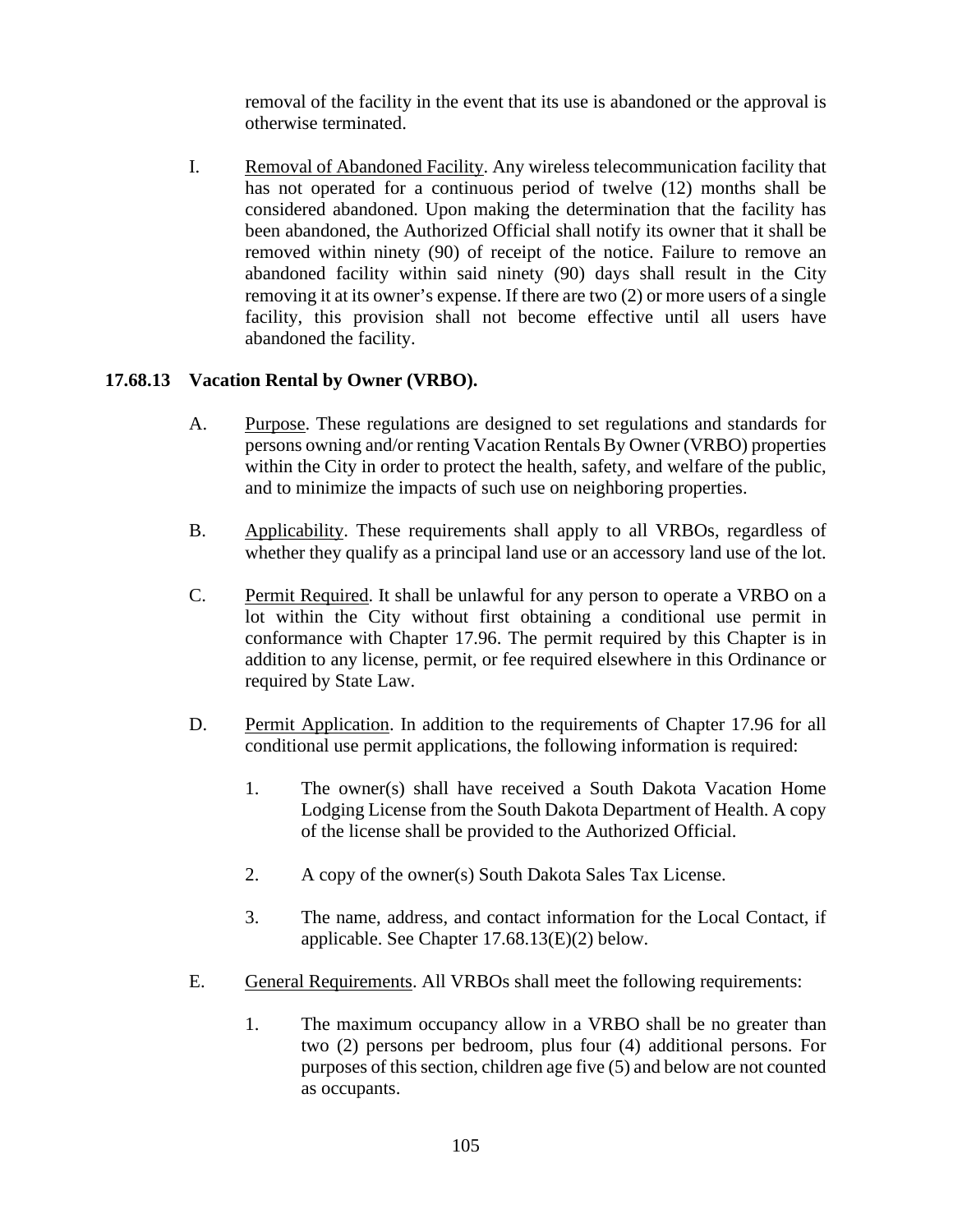- 2. Where the owner(s) do not reside within thirty (30) miles driving distance of the VRBO, a Local Contact shall be designated. The Local Contact shall reside within thirty (30) miles driving distance to the VRBO. The owner(s) or Local Contact, whichever is applicable, shall be responsible for responding in a reasonable time to complaints about the VRBO. This information shall be supplemented within a reasonable time upon changing the designated Local Contact. Failure to do so may result in the review of the conditional use permit pursuant to Chapter 17.96.08.
- 3. The owner(s) shall keep records as required by SDCL 34-18-21. The report shall be provided to the Authorized Official upon request.
- 4. Occupancy of recreational vehicles (RVs), camper trailers, and tents shall not be allowed. Children under the age of thirteen (13) are allowed to "camp out" in a tent on the lot but count toward the maximum occupancy.
- 5. The minimum age allowed for the principal renter of a VRBO shall be twenty-one (21) years of age.
- 6. Quiet hours shall be from 10 p.m. until 7 a.m.
- 7. The maximum number of day quests allowed, not to include overnight quests, shall be double the maximum occupancy of the VRBO.
- 8. The use of open fires, fire pits, fireworks, charcoal burning grills, gas fired grills, or other devices shall comply all relevant federal, state, and/or local laws.
- F. Interior Sign Requirements. Each VRBO shall have a clearly visible and legible notice posted within the dwelling on or next to the front door, containing the following information:
	- 1. The name of the owner(s) or Local Contact, and a telephone number at which they may be reached on a 24-hour basis;
	- 2. The property address;
	- 3. The maximum number of occupants permitted to stay in the dwelling;
	- 4. The maximum number of day quests permitted to visit the dwelling;
	- 5. The number and location of all off-street parking spaces;
	- 6. The rules/regulations for pets and applicable leash laws;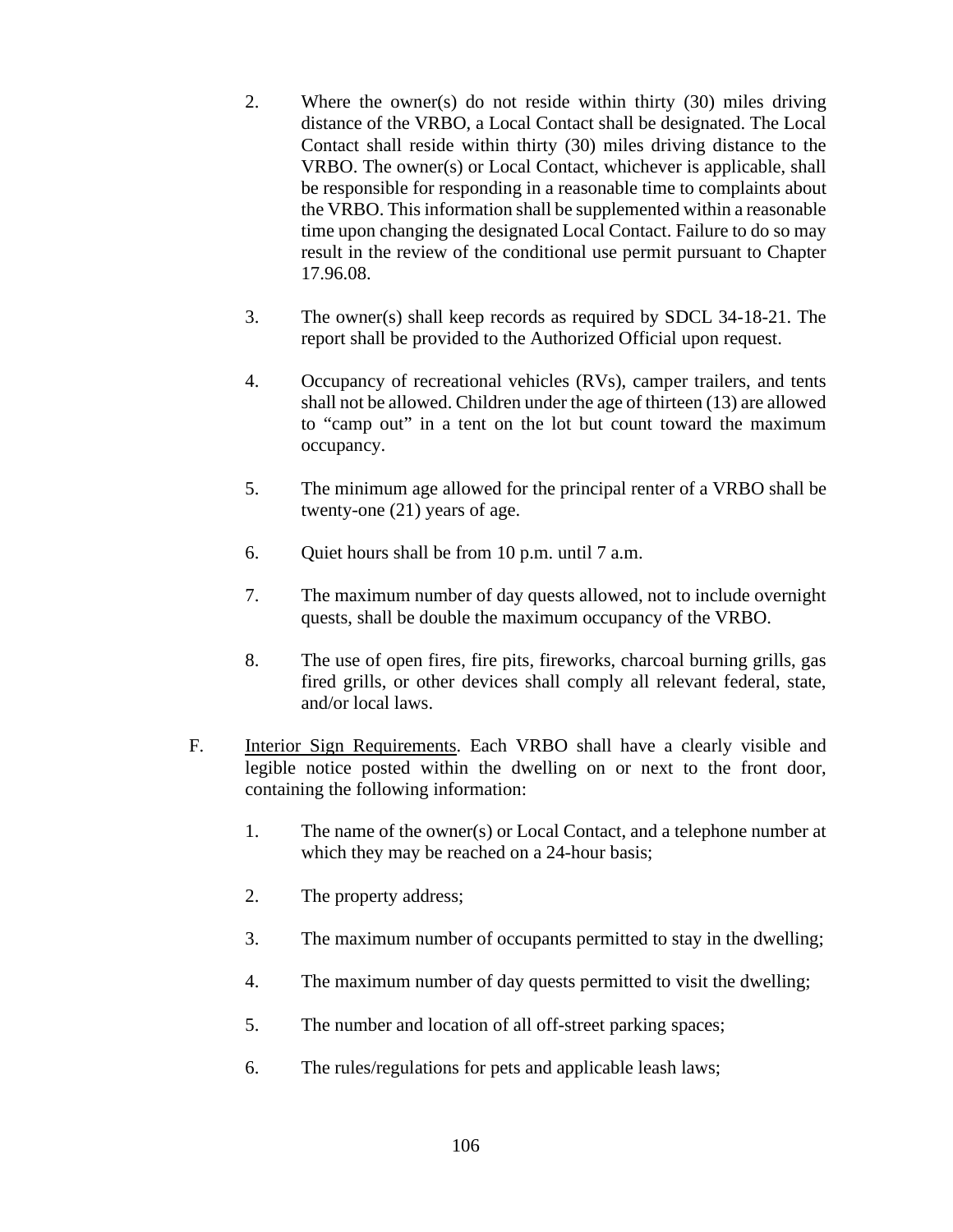- 7. The rules/regulations for open fires, fire pits, fireworks, charcoal burning grills, gas fired grills, or other similar devices;
- 8. The quiet hours;
- 9. A statement that: "Guests are expected to be courteous to all neighbors and to respect property boundaries,"
- 10. Local emergency and law enforcement contact information; and
- 11. Notification that the renter and occupants are responsible for the creation of any disturbances or for violation any other provisions of this Chapter.

#### **17.68.13 Visibility at Intersections and Driveways.**

- A. Intersection safety zones: No freestanding sign or other sign with its face less than twelve (12) feet above grade or any fence, wall, shrub or other obstruction to vision exceeding three (3) feet in height above the established street grade shall be erected, planted, or maintained within a triangular area of a corner lot that is included by measuring straight lines along the curb lines at points forty (40) feet distant in each direction from the intersection of the curbs and a straight line connecting the first two lines. (See Figure 1)
- B. Driveway safety zones: No freestanding sign or other sign with its face less than ten (10) feet above grade or any fence, wall, shrub, or other obstruction to vision exceeding three (3) feet in height above the established street grade shall be erected, planted, or maintained within the area from the curb line to ten (10) feet behind the curb line. (See Figure 1)



Figure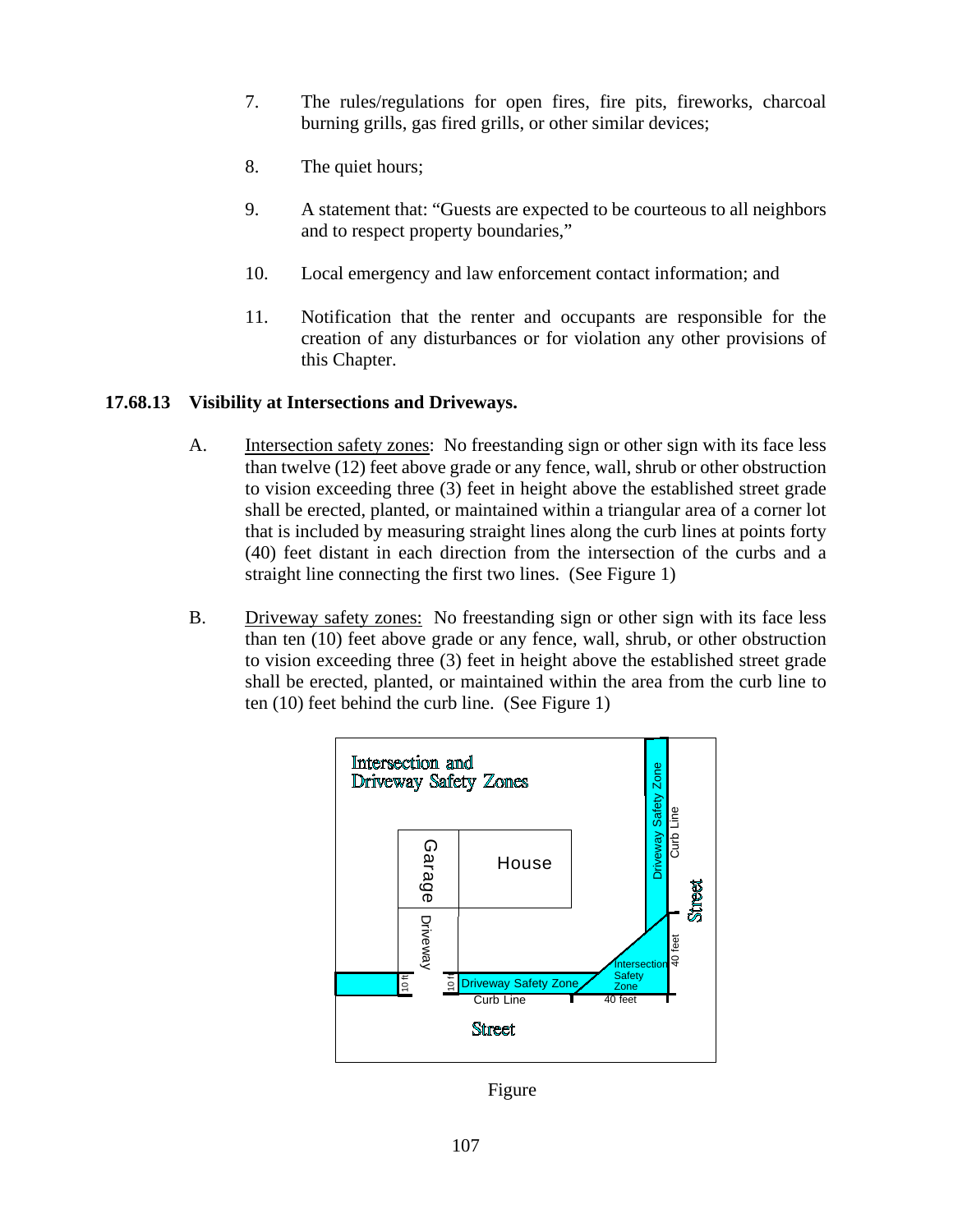# **CHAPTER 17.72. ADJUSTMENTS TO YARD REGULATIONS**

- **17.72.01 Adjustment to Front Yard Requirements.** Where existing abutting and adjacent principal buildings have a front yard setback less than required by this Ordinance, any lot's front yard setback may be adjusted to the average of those principal buildings' front yards so long as they are located on same side of the street. For purposes of this Chapter, the term "adjacent" shall mean the property next to the lot's abutting property, if applicable.
- **17.72.02 Adjustment to Side Yard Requirements.** Buildings constructed prior to the effective date of this Ordinance with side yard setbacks of less than required by this Ordinance may have additions erected in line with the existing building and provided further that said addition will be erected no closer to the side lot line(s) than the existing building.
- **17.72.03 Projection from Buildings.** Every part of any required yard shall be open to the sky and unobstructed except:
	- A. Awnings, canopies, eaves, solar panels, and similar roof projections may extend into a front, side, or rear yard so long as they do not adversely impact the health, safety, and welfare of the public.
	- B. Air conditioners may project into a required side or rear yard setback.
	- C. An open, unenclosed, and uncovered deck or paved patio may project into a required front yard for a distance not exceeding ten (10) feet. It may project into a required side or rear yard so long as it is at least five (5) feet from the abutting lot line.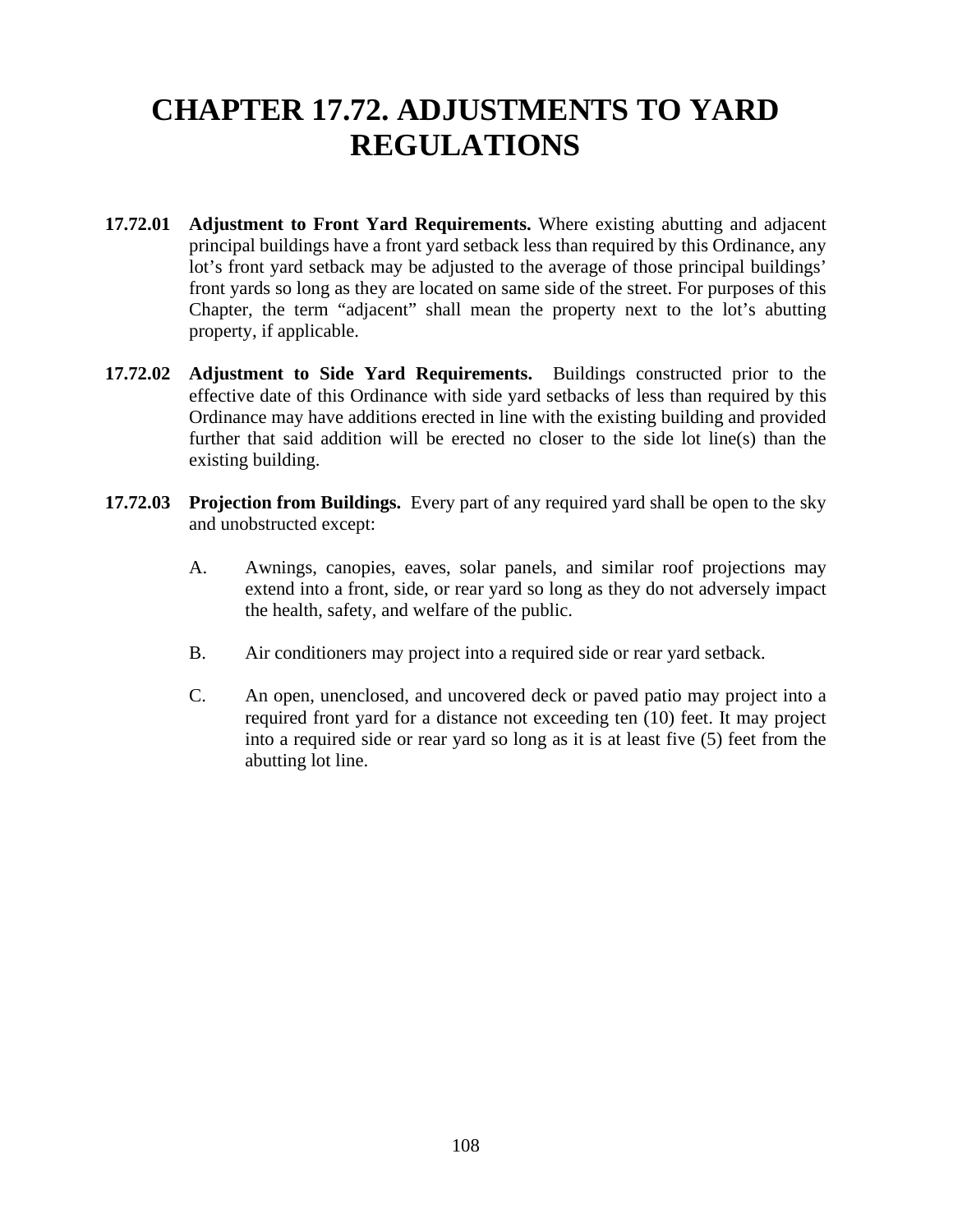### **CHAPTER 17.76. NON-CONFORMING USES AND NON-STANDARD LOTS**

- **17.76.01 Non-Conforming Buildings, Structures, and Uses.** A lawful use or structure existing at the time this Ordinance is adopted or amended may continue even though such use does not conform with the district regulations subject to the following provisions:
	- A. Whenever a non-conforming principal land use been changed to a more restricted or conforming principal land use, it shall not be changed back to a less restricted use.
	- B. Should any non-conforming building, structure, or use be destroyed by any means to the extent of more than fifty (50) percent of its replacement cost, such non-conforming use shall not continue.
	- C. When a non-conforming use is discontinued for a period of one (1) year or a non-conforming building or structure is not occupied or otherwise actively used for its authorized land use for a period of one (1) year, the City Council may adopt, after notice by mail or hand delivery to the property owners, an amortization schedule to bring about the elimination of such non-conforming building, structure, or land use.
	- D. Any non-conforming land use may be extended throughout any part of a building or structure which was arranged or designed for such use prior to the adoption of this Ordinance but shall not be extended outside such building or structure.
	- E. No existing non-conforming building or structure shall be enlarged, moved, or structurally altered except to accommodate the transition to an authorized Permitted or Conditional Use.
- **17.76.02 Alterations to Non-Conforming Buildings, Structures, and Land Uses.** Nonconforming buildings, structures, and land uses existing immediately prior to the effective date of this Ordinance may be continued, although such uses do not conform to the requirements of this Ordinance. Additionally, non-conforming buildings or structures may be enlarged or extended, converted, reconstructed, or structurally altered as follows:
	- A. Enlargements, extensions, conversions, or structural alterations may be made as required by law or ordinance.
	- B. Structural alteration of buildings or structures may otherwise be made if such changes do not encroach into an existing front yard, side yard, or rear yard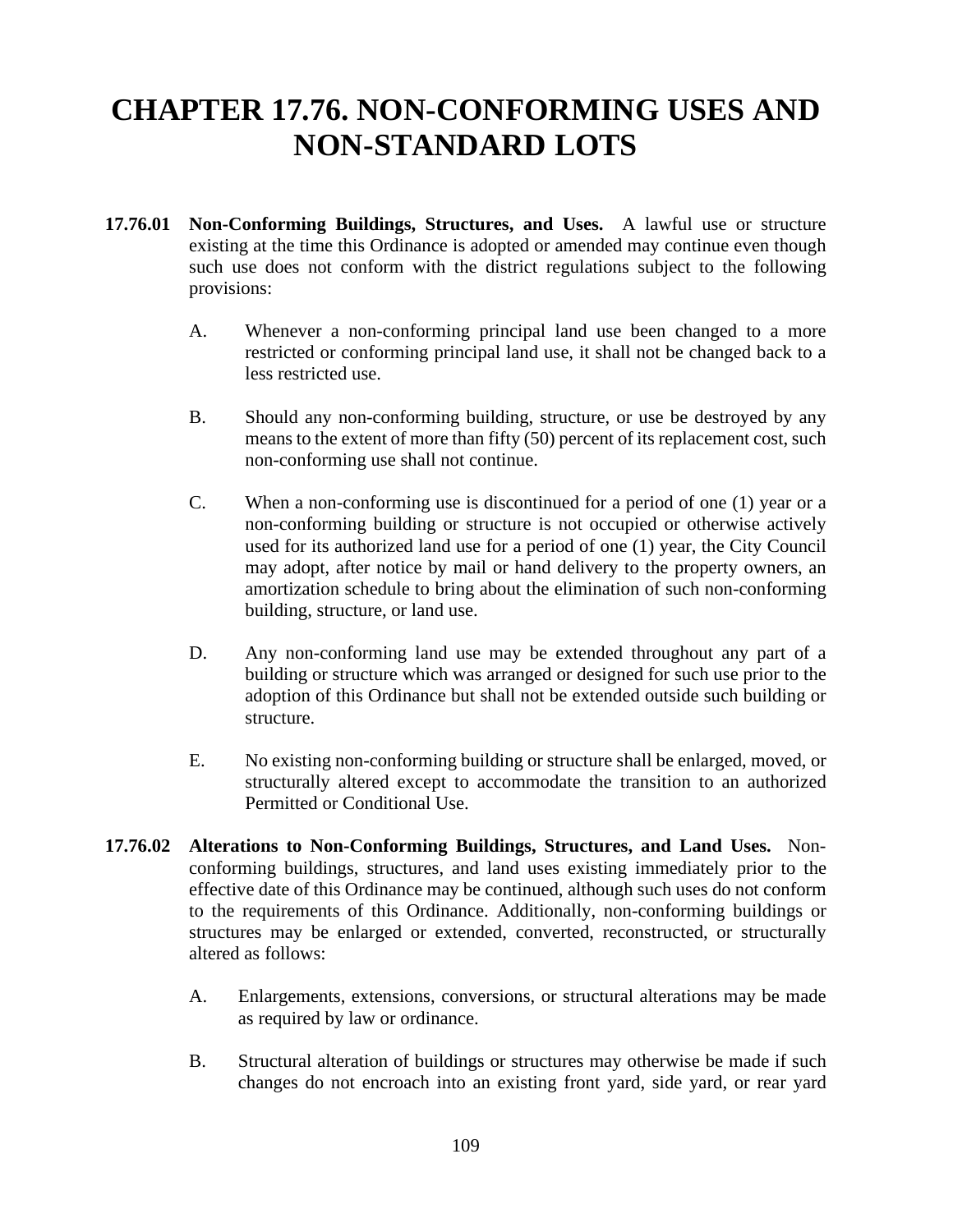which is less than the minimum required yards for the district in which they are located.

- C. Enlargement, extension, conversion of buildings or structures may otherwise be made if such changes comply with the minimum required yards, lot area, height, landscaping, parking, and density for the district in which they are located.
- **17.76.03 Merger of Non-Standard Lots.** If two (2) or more contiguous lots are held in single or joint ownership prior to the issuance of a building permit for any of the lots in conformance with Chapter 17.84, the lots shall be replatted into one (1) lot to the extent necessary to meet the District's minimum lot and yard requirements if: (1) all share the same zoning district classification; (2) any of the lots do not individually meet the minimum lot and yard requirements of the zoning district in which they are located; and (3) any of the lots are undeveloped or contain no principal structure.
- **17.76.04 Merger of Simultaneously Improved Lots.** When improvements are proposed involving two (2) or more contiguous lots held either in single or joint ownership, said lots shall be replatted into one (1) lot prior to the issuance of a building permit in conformance with Chapter 17.84.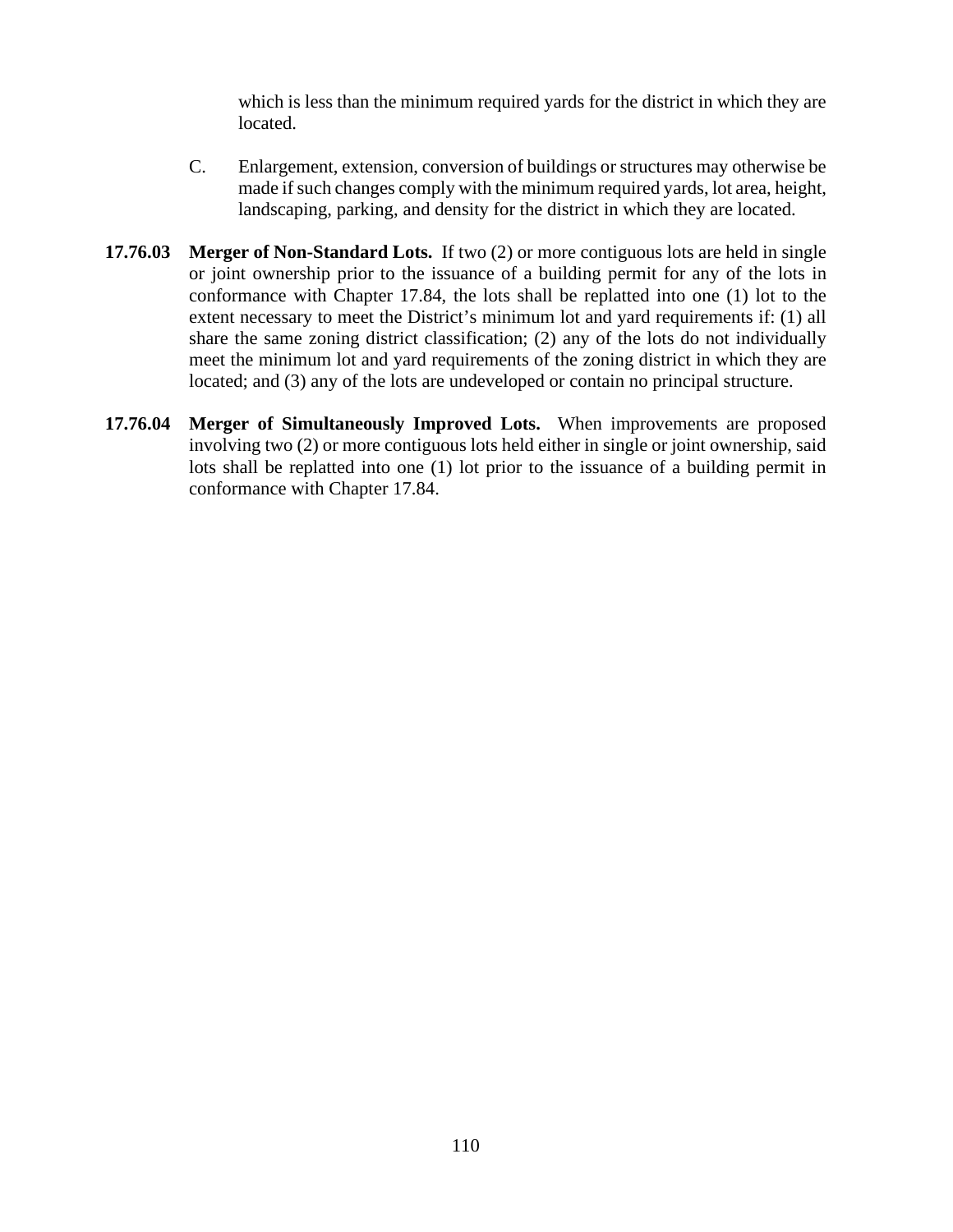### **CHAPTER 17.80. ADMINISTRATION AND ENFORCEMENT**

- **17.80.01 Powers and Duties.** The Authorized Official is hereby authorized and directed to interpret and enforce all the provisions of this Ordinance and establish rules for its administration. Such interpretations shall at all times be consistent with its intent and purpose, and be set forth in writing. Additionally, the Authorized Official may solicit technical advice and appoint inspectors, municipal officials, and other municipal employees to assist with the administration of this Ordinance. With approval of the City Council, the Mayor shall appoint the Authorized Official.
- **17.80.02 Right of Entry.** Whenever deemed necessary to enforce any of the provisions of this Ordinance, the Authorized Official and/or his or her authorized representative may enter such building and onto such lot at all reasonable times to perform an inspection. If such building or lot is occupied, the Authorized Official or his or her authorized representative shall first present proper credentials and request entry. If such building or lot is unoccupied, they shall first make a reasonable effort to locate the owner or other persons having charge, care, or control of it request entry. If such entry is refused, the Authorized Official or his or her authorized representative shall have recourse to every remedy provided by law to secure entry.

When the Authorized Official or his or her authorized representative shall have first obtained a proper inspection warrant from a court of competent jurisdiction or other remedy provided by law to secure entry of the building or lot, no owner or occupant or any other person having charge, care, or control of any building or lot shall fail or neglect to promptly permit entry.

**17.80.03 Stop Order/Occupancy Violation.** Whenever any work or other action is occurring in a manner contrary to the provisions of this Ordinance, the Authorized Official may order the work or other action stopped by notice in writing served on any person engaged in the doing or causing such work or other action to be done, and any such persons shall forthwith stop such work or other action until authorized by the Authorized Official to proceed accordingly.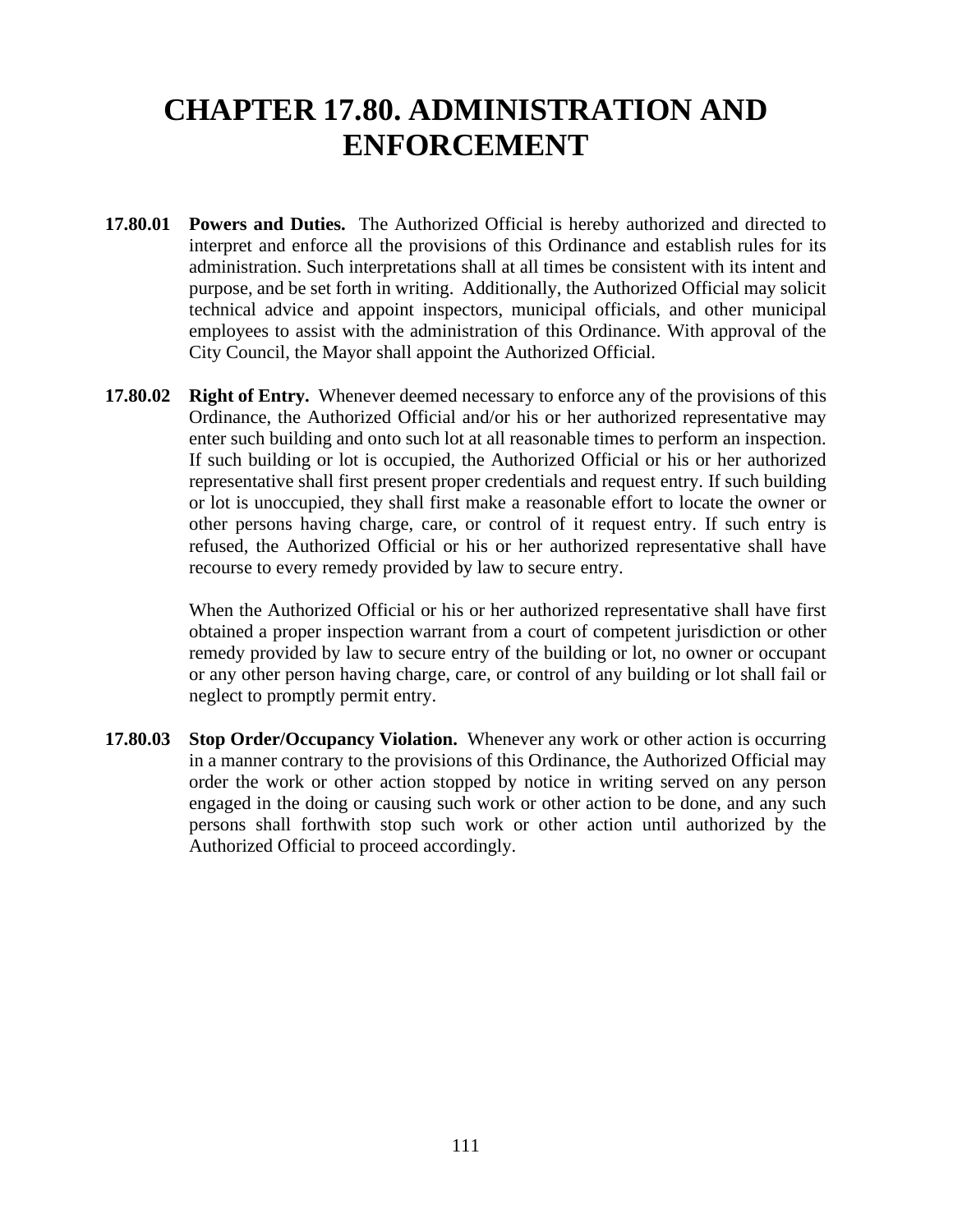### **CHAPTER 17.84. BUILDING AND CHANGE OF USE PERMITS**

#### **17.84.01 Building Permits.**

A. Permit Required. No new construction, relocation, renovation, replacement, demolition, or other action that may be regulated by the provisions of this Ordinance, the City Code, and/or the City's adopted building codes shall occur without first obtaining a building permit from the City. If there is a conflict between the provisions of this Ordinance, the City Code, and/or the terms of the City's adopted building codes, the rules and regulations prescribed in the building codes shall control.

Exception: No building permit shall be required for the replacement of siding, shingles, painting, or windows with the same or substantially the same materials; any work that does not physically alter and/or change the dimensions of the building or structure; and the construction or replacement of decks equal to or smaller than two hundred (200) square feet.

- B. Application. To obtain a building permit, the applicant shall file an application with the Building Official on a form as provided. Every application shall contain the following information:
	- 1. Legal description and/or address of the lot for which the building permit is requested.
	- 2. Name, address, and phone number of every owner of the lot for which the building permit is requested.
	- 3. The zoning district and principal land use classification(s) under which the lot is regulated at the time of the application.
	- 4. A description of the work to be covered by the building permit for which the application is made.
	- 5. A site plan in conformance with Chapter 17.84.03.
	- 6. Be signed by the applicant, who may be required to submit evidence to indicate such authority if the lot has more than one owner.
	- 7. Any other information concerning the lot, its current principal land use(s), or requested principal land use(s) as may be required by the Building Official.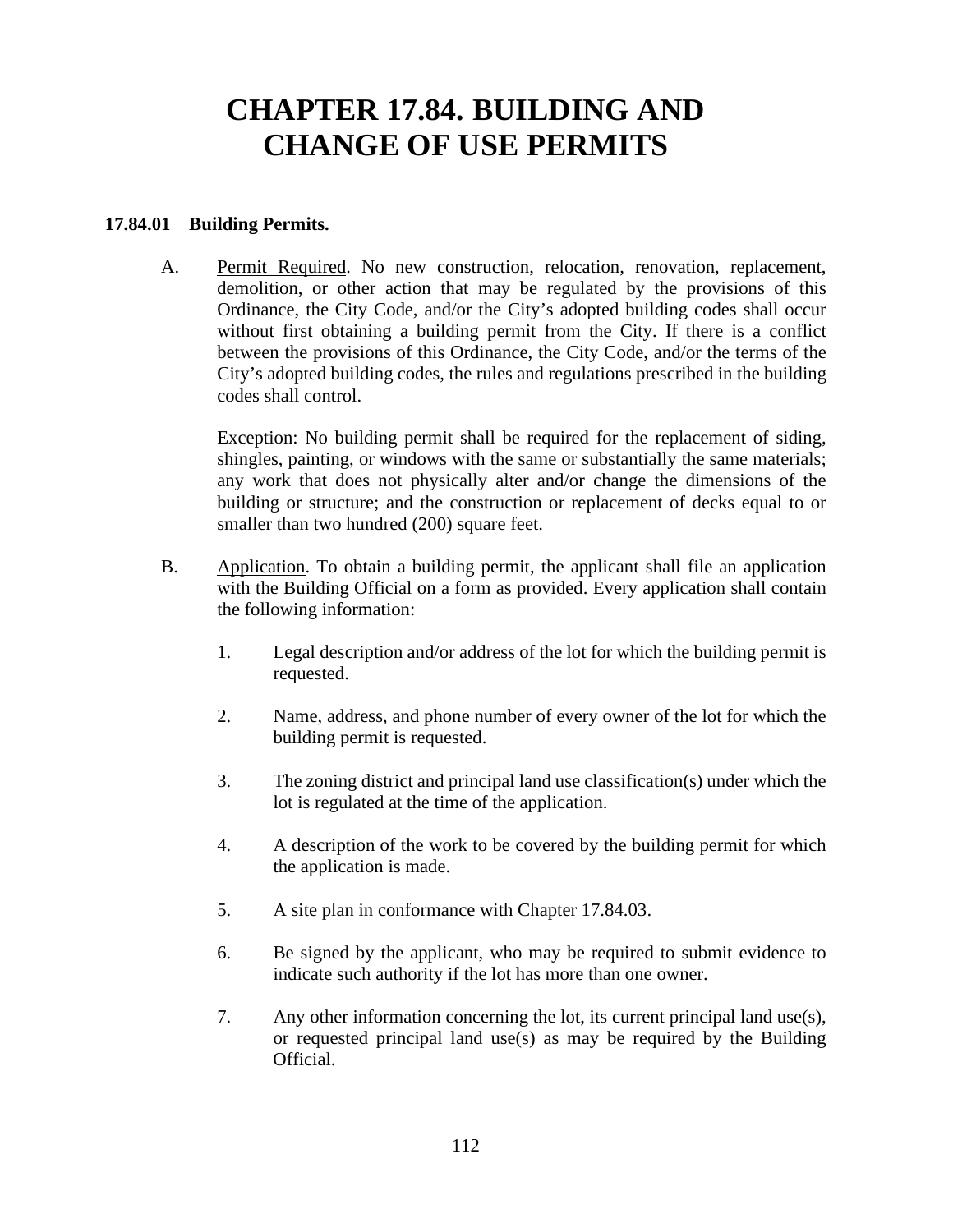### **17.84.02 Change of Use Permits.**

- A. Permit Required. It shall be unlawful for any person, firm, or corporation to change the principal land use of any lot, building, or structure regulated by this Ordinance, or cause the same to be done, without first obtaining a change of use permit for the land use change from the Building Official.
- B. Application. To obtain a change of use permit, the applicant shall file an application with the Building Official on a form as provided. Every application shall contain the following information:
	- 1. Legal description and/or address of the lot for which the change of land use is requested.
	- 2. Name, address, and phone number of every owner of the lot for which the change of land use is requested.
	- 3. The district and principal land use classification(s) under which the lot is regulated at the time of the application.
	- 4. The principal land use classification(s) requested by the application.
	- 5. A site plan in conformance with Chapter 17.84.03.
	- 6. Be signed by the applicant, who may be required to submit evidence to indicate such authority if the lot has more than one owner.
	- 7. Any other information concerning the lot, its current principal land use(s), or requested principal land use(s) as may be required by the Building Official.
- **17.84.03 Information on Site Plan**. Plans of sufficient clarity to indicate the location, nature, and extent of the work proposed shall be provided to the Building Official. Where applicable, all site plans required in Chapters 17.84.01 and 17.84.02 shall contain the following information:
	- A. The legal description of the lot shown on the site plan.
	- B. A north arrow.
	- C. All existing and proposed buildings, structures, or additions thereto, with information regarding their dimensions, height, and number of stories.
	- D. Distance from all building lines to the lot lines at the closest points.
	- E. Dimensions of all lot lines.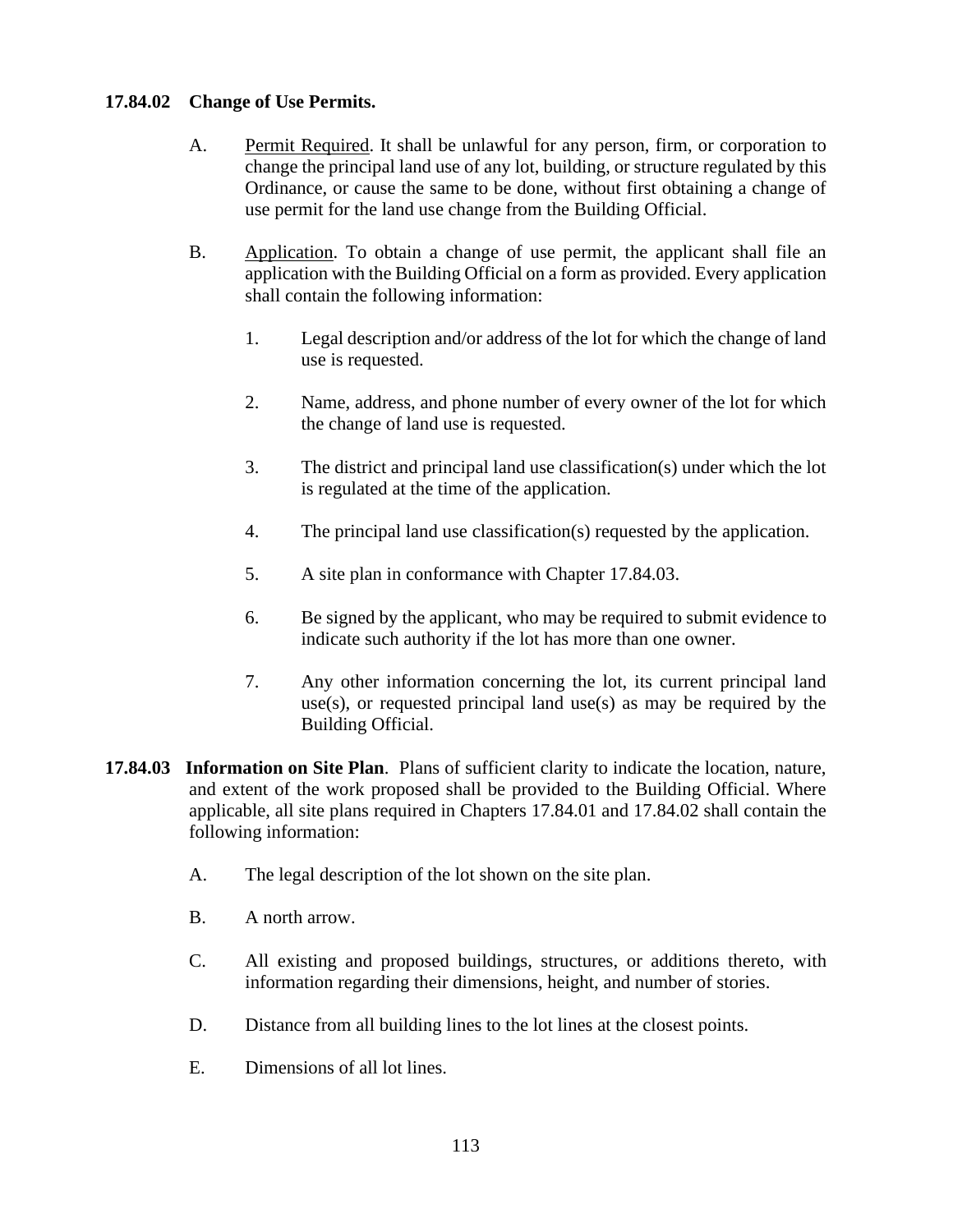Exception: The Building Official may waive the submission of plans, if he or she determines the nature of the work or change in principal land use(s) is such that reviewing plans is not necessary to obtain compliance with this Ordinance.

All plans shall not be changed, modified, or altered, and all work shall be performed in accordance with the approved plans.

- **17.84.04 Fees.** Upon the filing of any application for a building permit or change of use permit with the Building Official, the applicant shall pay the City of North Sioux City the appropriate fee in conformance with Chapter 17.100.
- **17.84.05 Permit Approval.** Once filed pursuant to Chapters 17.84.01 and 17.84.02, the Building Official shall determine whether the application contains all the required information. If it does not, he or she shall notify the applicant either in person or in writing and note any missing information. If it contains all the required information or has been supplemented to contain all the required information, he or she has the following options:
	- A. Building Permit involving buildings or structures in the R-1 and R-2 Districts, Single-Family Attached Dwellings Containing Less Than 4 Connected Dwelling Units, and Construction or Relocation of Manufactured Homes: The Building Official may either (1) make a decision; or (2) forward the application to the Planning & Zoning Commission for review. If the application is forwarded to the Planning & Zoning Commission, a permit shall be approved only if a majority of its members determine that it meets the requirements of this Ordinance and all other relevant laws and regulations.
	- B. Building Permit involving things other than those regulated by Chapter 17.84.05(A): The Building Official shall forward the application to the Planning & Zoning Commission for review. The Planning & Zoning Commission shall approve the permit only if a majority of its members determine that it meets the requirements of this Ordinance and all other relevant laws and regulations.
	- C. Change of Use Permit: The Building Official shall approve and issue the permit if the proposed change of use meets the requirements of this Ordinance and all other relevant laws and regulations.

If an application determined to be incomplete by the Building Official is not fully supplemented with the requested information after six (6) months from the date the applicant was notified of such deficiencies, it shall be deemed expired. Upon expiration, any fees submitted along with the application shall be deemed forfeited to the City and non-refundable.

**17.84.06 Validity of Permit.** The issuance or granting of a permit or approval of plans shall not be construed to be a permit for, or an approval of, any violation of any of the provisions of this Ordinance or of any other relevant law or regulation. A permit presuming to give authority to act contrary to law shall be invalid.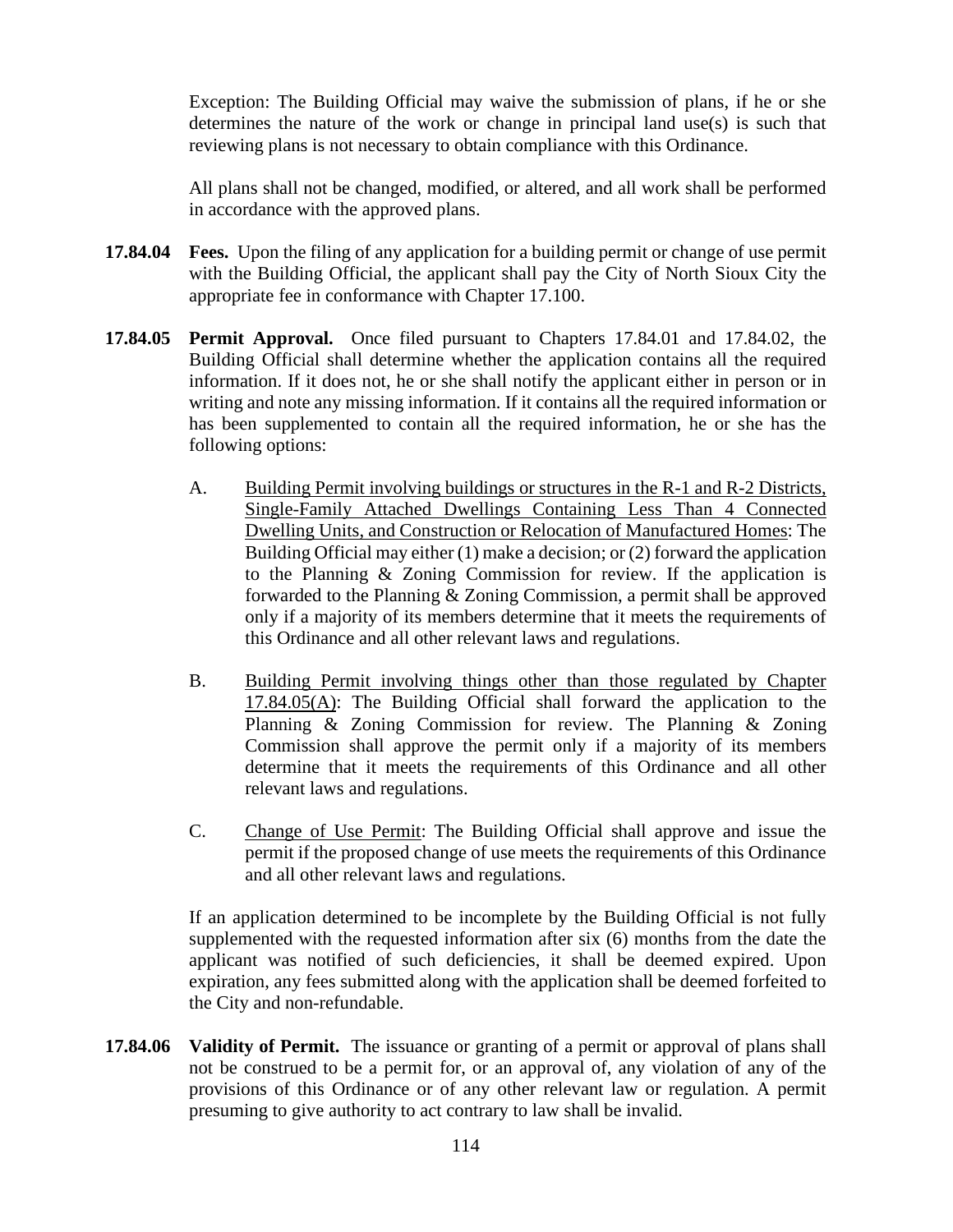- **17.84.07 Expiration.** Every permit issued under the provisions of this Ordinance shall expire by limitation and become null and void if the building, work, or use authorized by such permit is not commenced within ninety (90) days from the date of issuance thereof. Written notice of the permit's expiration shall be provided to the permittee either by mail or hand delivery, together with a statement that further work or the use described in the permit shall not proceed unless and until a new permit has been obtained. Upon good cause shown, the permit may be extended by the Building Inspector for additional periods, not to exceed thirty (30) days in length at any one time. Any extension of a building or change of use permit shall be in writing and signed by the Building Inspector.
- **17.84.08 Suspension or Revocation.** The Building Official may, in writing, suspend or revoke a permit issued under the provisions of this Chapter whenever either: (1) the permit is issued in error; (2) on the basis of incorrect information supplied by the applicant; or (3) the construction or land use authorized by the permit is being undertaken in violation of this Ordinance.
- **17.84.09 Certificate of Occupancy.** No building, structure, or lot shall be used or occupied, and no change in the existing use of a building, structure, or lot shall be made until a final inspection has been completed. A certificate of occupancy shall only be issued if it is determined that such complete work or change of use complies with the provisions of this Ordinance, all applicable building codes adopted by the City, and all other relevant federal, state, or local laws. (See Title 15 of the City Code).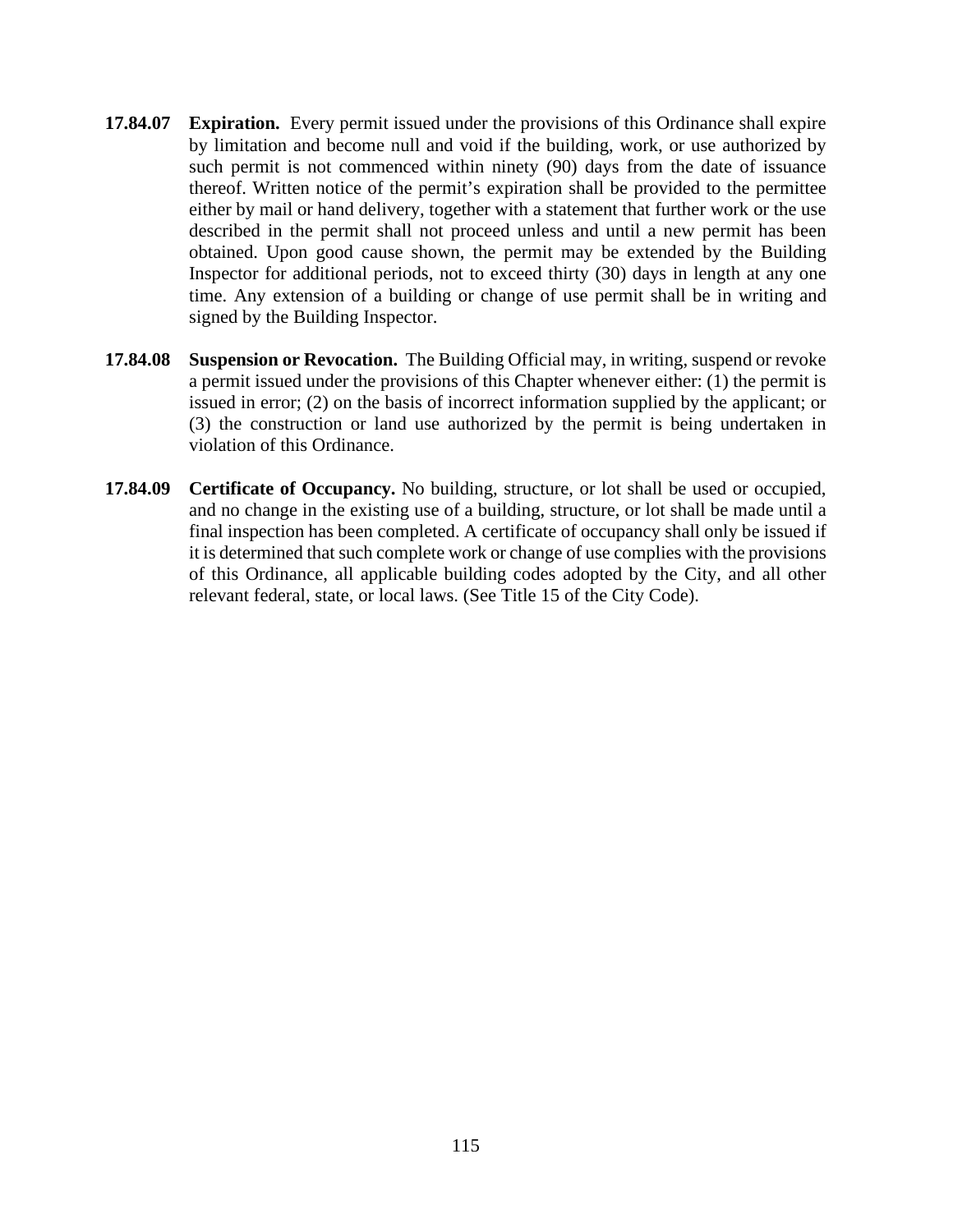# **CHAPTER 17.88. BOARD OF ADJUSTMENT**

- **17.88.01 Establishment.** A Board of Adjustment is hereby established for the City of North Sioux City, which shall consist of the members of the Planning & Zoning Commission, pursuant to SDCL 11-4-13.
- **17.88.02 Powers and Duties.** The Board of Adjustment shall have the following powers and duties:
	- A. To hear and decide appeals where it is alleged that the Authorized Official or Building Official has made an error in any requirement or determination made in the enforcement of this Ordinance.
	- B. To hear and decide upon petitions for variances to alter the strict application of the height, area, setback, yard, parking, or density requirements as will not be contrary to the public interest. A variance shall not be allowed to vary the use regulations.
	- C. To hear and decide upon conditional use permits in conformance with Chapter 17.96.
- **17.88.03 Fees.** Upon the filing of any application for an appeal or variance with the Authorized Official, the applicant shall pay the City of North Sioux City the appropriate fee in conformance with Chapter 17.100.

#### **17.88.04 Appeal Procedure.**

- A. Any person or persons, jointly or severally, aggrieved by any decision of the Authorized Official or Building Official may present a notice of appeal setting forth that such decision is illegal, in whole or in part, specifying the grounds of the illegality. The notice of appeal shall be in writing and filed with the Authorized Official, who shall transmit all information and records concerning the appeal to the Board of Adjustment. Such notice of appeal shall be presented to the Authorized Official within thirty (30) days of the appealed decision or determination.
- B. The Board of Adjustment shall keep a public record of all findings and decisions. All meetings shall be held at the call of the Chairman or Authorized Official and at such other times as necessary. Each session at which an appeal is to be heard shall be a public hearing pursuant to SDCL 11-4-21. At least ten (10) days prior to the date of the scheduled public hearing, the Authorized Official shall notify the landowner by mail; post notices of the public hearing at City Hall and on the City's website; and shall publish notice of the public hearing in the City's legal newspaper(s).

The applicant shall give notice by certified mail to at least one (1) owner of each adjacent property. The notice shall include, at a minimum, the name and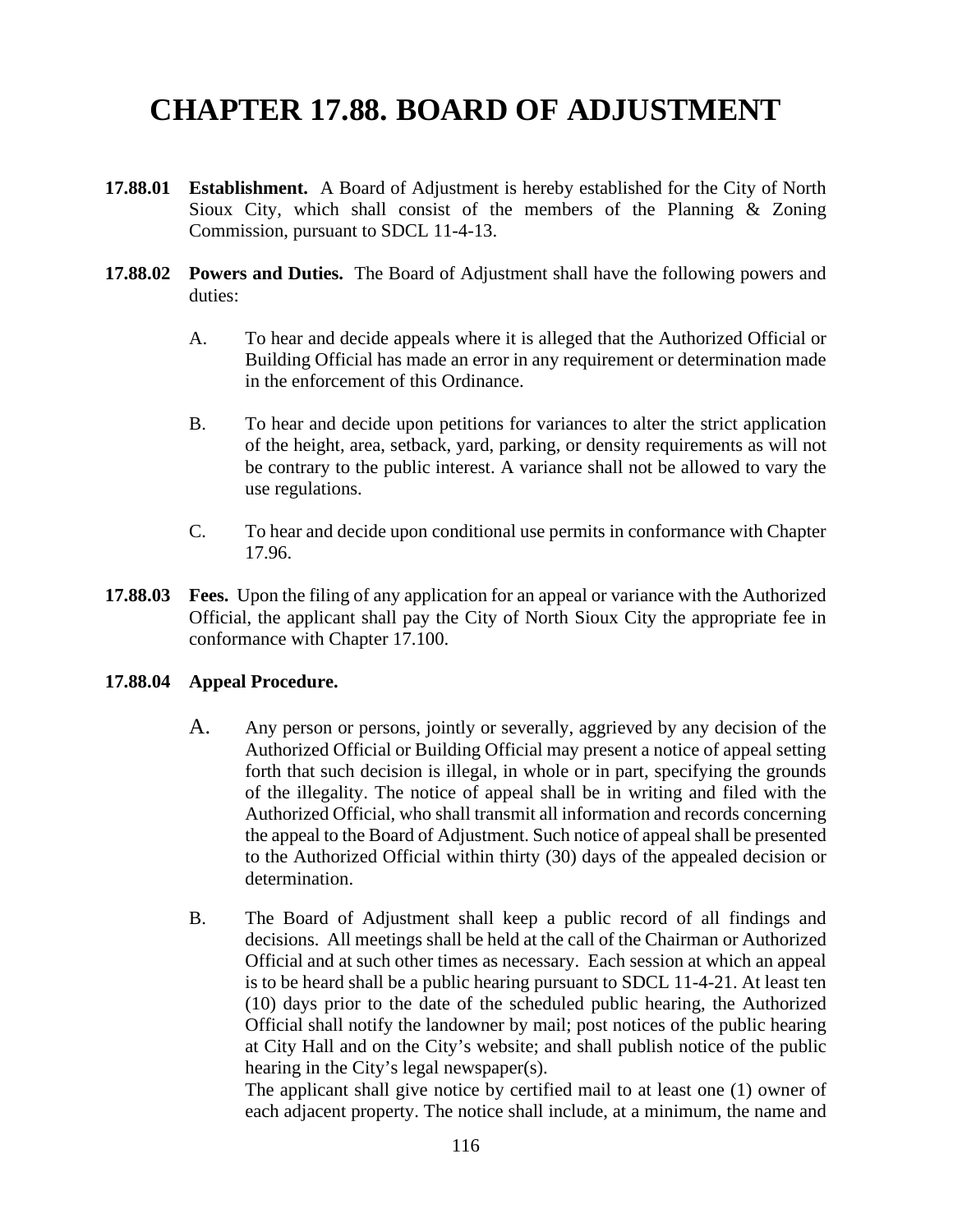contact information or a person responsible for addressing questions related to the matter; the address of the lot that is the subject of the matter; the nature and basis of the applicant's appeal; the date, time, and place of the public hearing; and a statement that all materials submitted by the applicant are available for public review prior to the public hearing at City Hall. Notices shall be postmarked not less than ten (10) days prior to the date of the public hearing. The applicant is responsible for meeting all requirements and shall provide documentation to the Authorized Official that this public notice requirement has been satisfied at least four (4) business days prior to the date of the public hearing. Failure to provide all required notices or proper documentation of such shall result in the cancellation of the public hearing. Failure of the recipient of the certified letter to accept delivery does not invalidate service.

For residentially zoned properties, the term "adjacent" shall mean all properties located within two hundred fifty (250) feet. For commercially and industrially zoned properties, the term "adjacent" shall mean all properties located within one thousand (1,000) feet.

- C. The public hearing shall be held. The person or persons appealing the decision may appear in person, by agent, or by attorney. Minutes of the public hearing shall be recorded and kept in the records of the Board of Adjustment. Written findings certifying compliance with the specific rules governing the action considered at the public hearing shall be completed by the Board. The concurring vote of two-thirds (2/3) of the members of the Board of Adjustment shall be necessary to reverse any order, requirement, decision, or determination of the Authorized Official or Building Official.
- **17.88.05 Variances.** The Board of Adjustment shall have the jurisdiction to hear and decide upon petitions for variances to alter the strict application of the height, lot area, lot width, setback, parking, or other applicable requirements of this Ordinance as will not be contrary to the public interest. For purposes of this Ordinance, public interest shall include the interests of the public at large within the City, not just neighboring property owners. At all times, the burden shall be on the applicant to prove the need for a variance. The following issues are to be considered, each and all of them, as determining factors in whether or not the issuance of a variance is justified:
	- A. An unnecessary hardship must be established by the applicant who applies for the variance. For purposes of this Chapter, an unnecessary hardship is a situation where, in the absence of a variance, an owner can make no feasible or reasonable use of the property. Convenience, loss of profit, financial limitations, or self-imposed hardship shall not be considered as grounds for approving a variance by the Board of Adjustment.
	- B. Literal interpretation of the provisions of this ordinance would deprive the applicant of rights commonly enjoyed by other properties in the same district under the terms of this ordinance.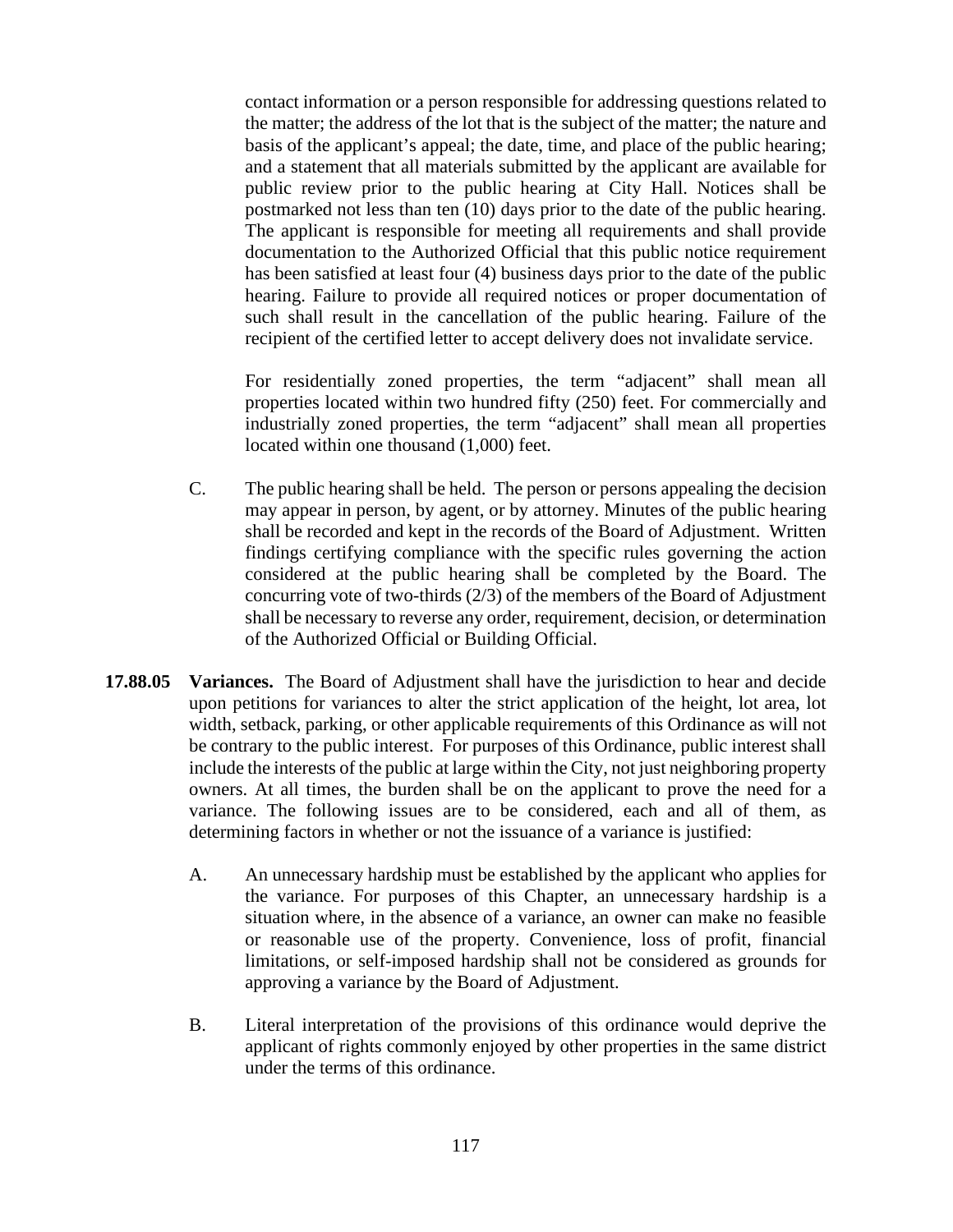- C. The variance requested is the minimum variance that will alleviate the hardship.
- D. Granting of the variance will comply with the general purpose and intent of this ordinance, and will not be offensive to adjacent areas or to the public welfare.
- E. No nonconforming use or structure in the same district and no permitted or nonconforming use or structure in other districts shall be considered grounds for the issuance of a variance.
- F. Exceptional and extraordinary circumstances apply to the property that do not apply to other properties in the same zone or vicinity and that result from lot size or shape, topography or other circumstances which are not of the applicant's making.

Before any variance shall be granted, the Board of Adjustment shall make written findings certifying that the variance meets all the specific requirements outlined above. The Board's written findings shall not simply state the Board's conclusions regarding each applicable requirement, but shall include a brief statement of their rationale concerning the basis for finding each has been satisfied.

In order to preserve the intent of this Ordinance as well as protect the public interest, the Board of Adjustment may attach conditions to a variance. A variance shall remain valid only as long as the property owner complies with any terms and conditions of the variance.

An application for a variance, available from the Authorized Official, shall be completed by the landowner requesting the variance. Completed applications shall be returned to the Authorized Official for review. To be considered completed, the application shall contain the following:

- A. Legal description or address of the lot for which such variance is requested;
- B. Name and address of each owner of the lot;
- C. Name, address, phone number, and signature of the applicant if made by anyone other than the lot's owner;
- D. Zoning district classification under which the lot is regulated at the time of such application;
- E. Description of the variance sought; and
- F. Be accompanied with a site plan, unless waived by the Authorized Official.

The Authorized Official shall review the application and shall make a recommendation to the Board of Adjustment to either approve or not approve said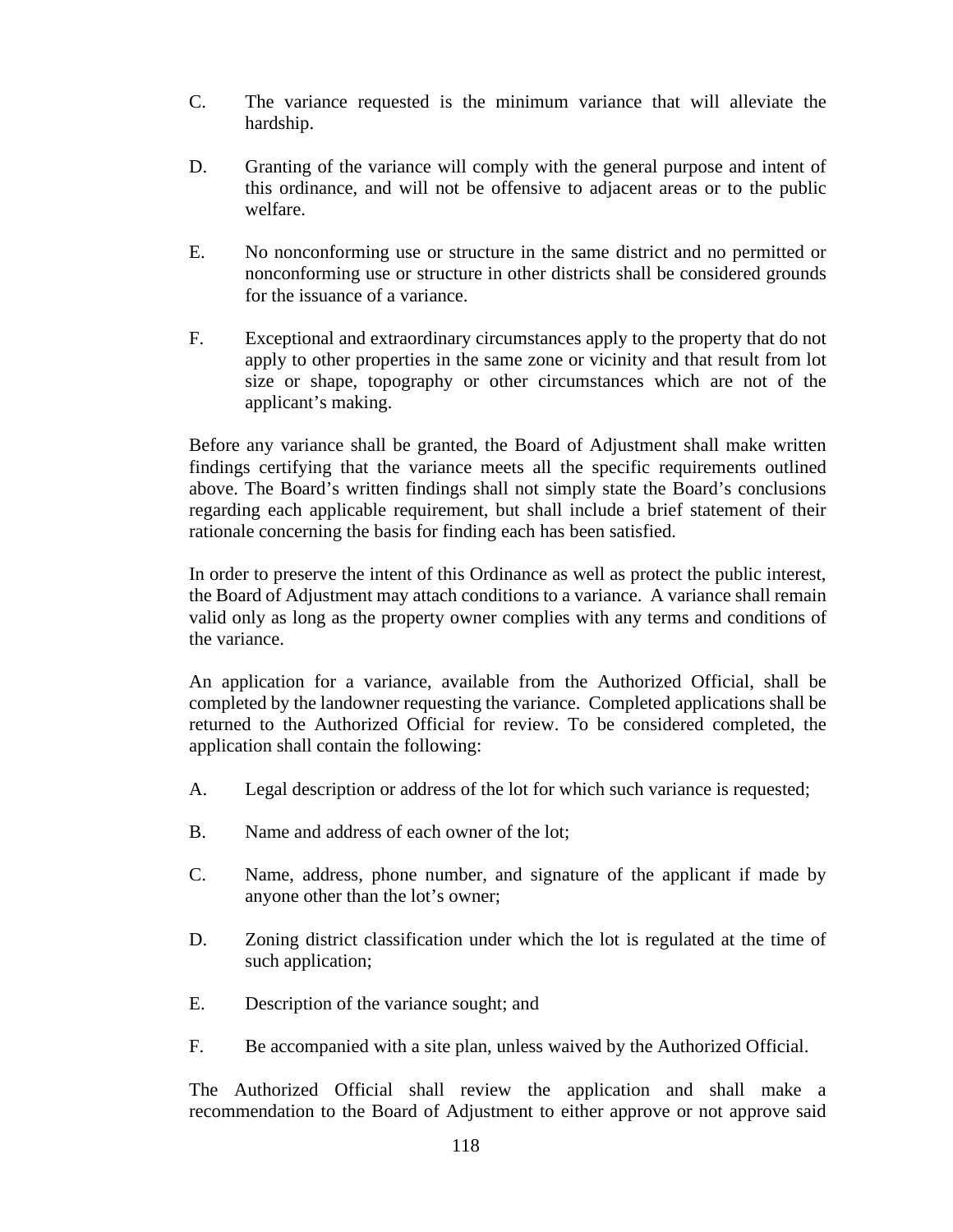application. The Authorized Official's recommendation shall include a summary of the application and the reasons and justifications for either approval or disapproval of the application.

The Authorized Official shall set the date, time, and place for a public hearing to be held by the Board of Adjustment. At least ten (10) days prior to the date of the scheduled public hearing, the Authorized Official shall notify the landowner by mail; post notices of the public hearing at City Hall, on the lot subject to the proposed variance in conformance with SDCL 11-4-4.4, and on the City's website; and shall publish notice of the public hearing in the City's legal newspaper(s).

The applicant shall give notice by certified mail to at least one (1) owner of each adjacent property. The notice shall include, at a minimum, the name and contact information for a person responsible for addressing questions related to the proposal; the address of the lot subject to the proposal; the current zoning district classification of the lot; the nature and extent of the variance requested by the applicant; the date, time, and place of the public hearing; and a statement that all materials submitted by the applicant are available for public review prior to the public hearing at City Hall. Notices shall be postmarked not less than ten (10) days prior to the date of the public hearing. The applicant is responsible for meeting all requirements and shall provide documentation to the Authorized Official that this public notice requirement has been satisfied at least four (4) business days prior to the date of the public hearing. Failure to provide all required notices or proper documentation of such shall result in the cancellation of the public hearing. Failure of the recipient of the certified letter to accept delivery does not invalidate service.

The public hearing shall be held. The applicant may appear in person, by agent, or by attorney. Minutes of the public hearing shall be recorded and kept in the records of the Board of Adjustment. Written findings certifying compliance with the specific rules governing the action considered at the public hearing shall be completed by the Board. The concurring vote of two-thirds (2/3) of the members of the Board of Adjustment shall be necessary to approve any variance.

Any variance granted by the Board of Adjustment shall expire if either of the following occurs: (1) the action(s) or circumstance(s) authorized by the variance is not completed within one (1) year from the date the variance is approved; or (2) the permittee is not in compliance with any of the conditions of the variance. If the action(s) or  $circ$  circumstance(s) authorized by the variance is not completed within one (1) year from the date the approved variance is filed with the Authorized Official, the Board may, extend the time period for good cause. The holder of the variance shall be solely responsible for convincing the Board that good cause warranting the extension of the variance exists.

If the Authorized Official is reasonably satisfied there exists any non-compliance with the terms of the action(s), circumstances(s), or condition(s) of a variance, he or she shall give written notice of such non-compliance to the person, firm, corporation, or entity to which it was granted. He or she shall advise the Board of Adjustment of such non-compliance at its next regularly scheduled meeting. Upon such advisement, the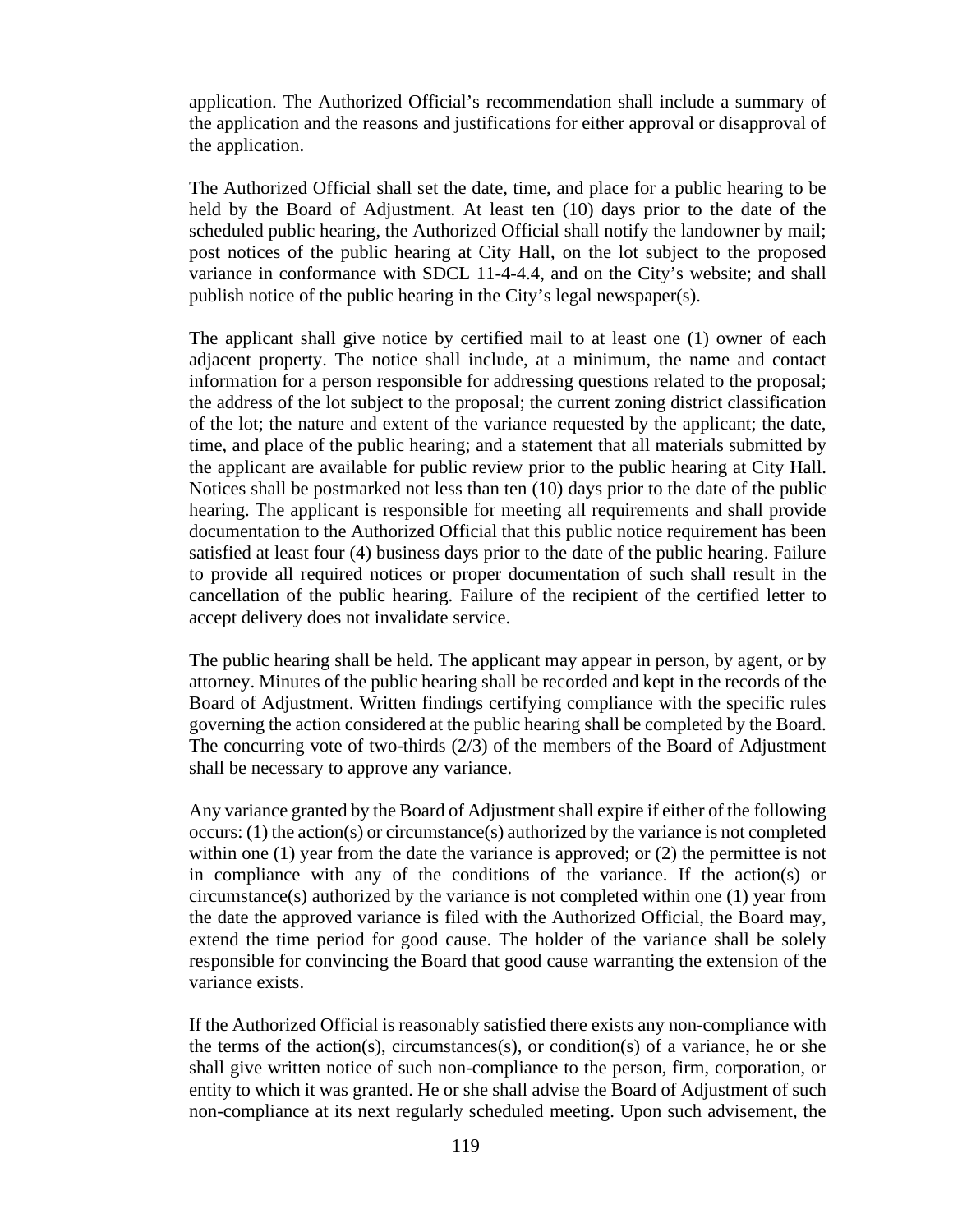Board of Adjustment shall schedule a time for review of the variance at a subsequent regularly scheduled meeting. Such review will be open to the public and notice provided in the manner required by law.

In the event the Board of Adjustment determines by a vote of two-thirds (2/3) of its members that the variance holder is not in compliance with the terms of the action(s), circumstance(s), or condition(s), it may do any of the following:

- A. Revoke the variance.
- B. Amend the terms and conditions of the variance.
- C. Postpone action for a period of time it deems appropriate to allow the variance holder to comply with all terms, conditions, and requirements in question.
- D. Require any other such action it deems appropriate and in accordance with the provisions of this Ordinance.

Any person, firm, corporation, or entity to which a variance has been granted and subsequently revoked by the Board of Adjustment may not apply for a similar or substantially similar variance for a period of six (6) months.

**17.88.06 Court Review.** Any person aggrieved by any decision of the Board of Adjustment may petition a court of record within thirty (30) days after the filing of the Board's decision as provided by SDCL 11-4-25.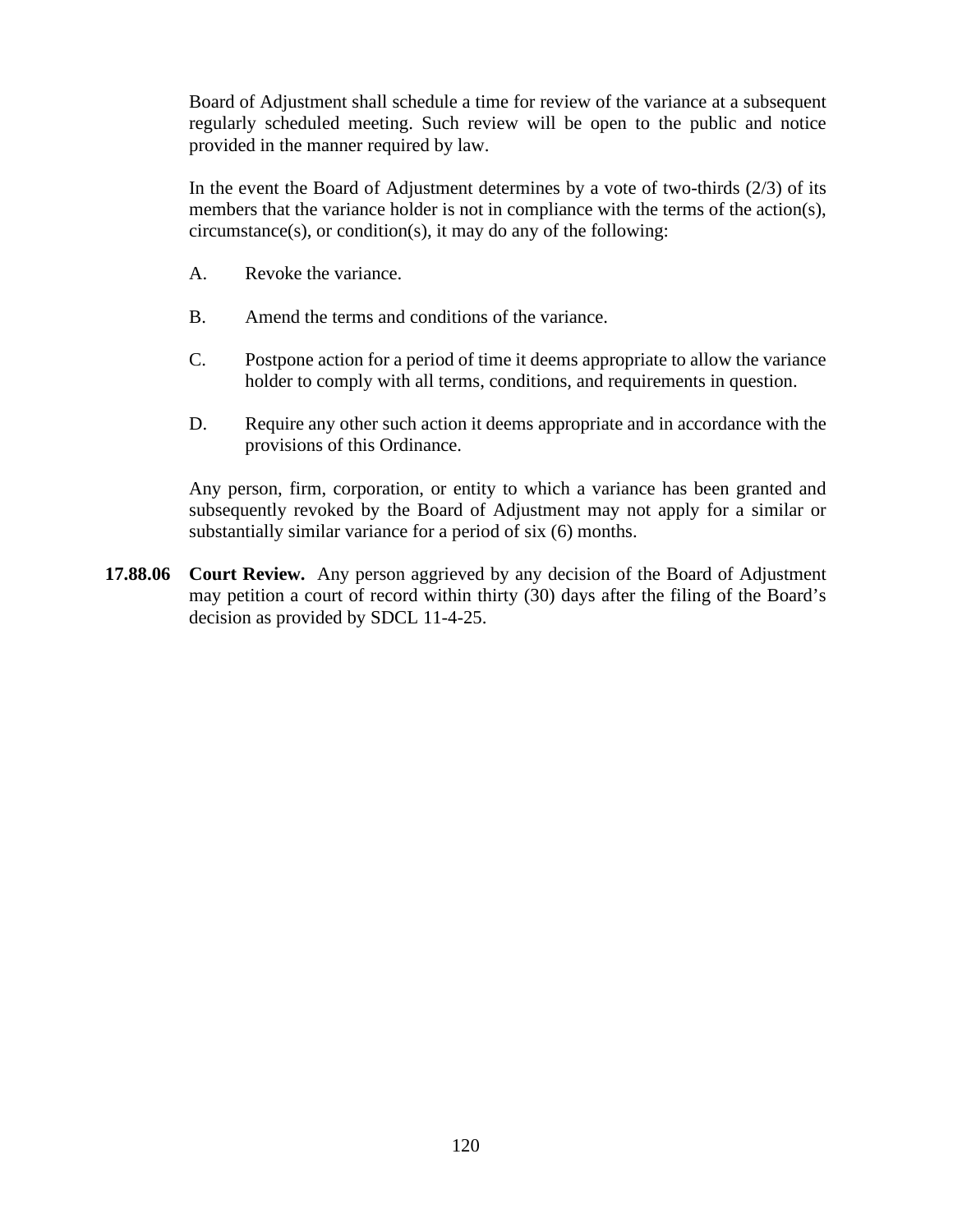### **CHAPTER 17.92. AMENDMENTS AND CHANGE OF ZONE**

- **17.92.01 Purpose.** Any person, firm, or corporation desiring a change in this Ordinance shall file an application for such change with the Authorized Official. Additionally, the City Council may from time to time on its own motion, after public notice and hearing, and after a recommendation from the Planning Commission, amend, supplement, or change this Ordinance according to the provisions contained herein.
- **17.92.02 Application.** In petitioning the City for an amendment or change of zone, any person, firm, or corporation shall file an application with the Authorized Official on a form as provided. Every application for a change of zone shall contain the following information:
	- A. Legal description or address of the lot for which the change of zone is requested.
	- B. Name, address, and phone number of the owner of the lot which is the subject of such application.
	- C. The district and principal land use classification(s) under which the lot is regulated at the time of the application.
	- D. The zoning district classification requested by the application.
	- E. A site plan in conformance with Chapter 17.92.03.
	- F. Any other information concerning the lot as may be requested by the Authorized Official.
- **17.92.03 Information on Site Plan.** Plans of sufficient clarity to indicate the location and use classification of any existing buildings shall be provided to the Authorized Official. Where applicable, all site plans required in Chapter 17.92.02(E) shall contain the following information:
	- A. The address of the lot or its legal description.
	- B. A north arrow.
	- C. All existing and proposed buildings or additions.
	- D. Dimensions of all buildings.
	- E. Distance from all building lines to the lot lines at the closest points.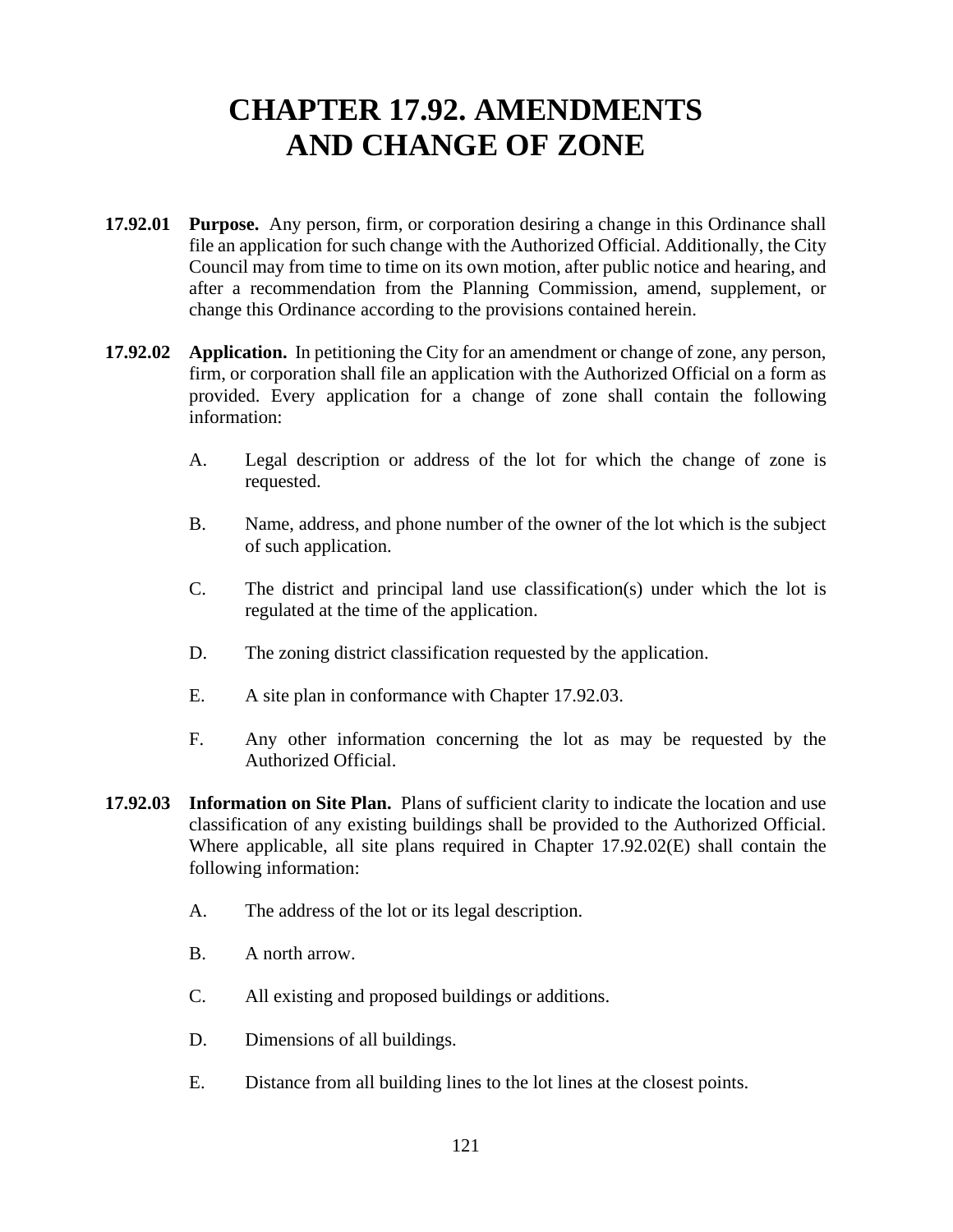- F. The location and dimensions of all buildings and structures located on properties abutting the lot that is the subject of the application.
- G. Building height and number of stories.
- H. Dimensions of all lot lines.

Exception: The Authorized Official may waive the submission of plans, if he or she determines the nature of the request is such that reviewing of plans is not necessary to assist the Planning Commission and/or City Council in determining whether to grant the change of zone request.

- **17.92.04 Fees.** Upon the filing of any application for an amendment or change of zone with the Authorized Official, the applicant shall pay the City of North Sioux City the appropriate fee in conformance with Chapter 17.100.
- **17.92.05 Procedure.** The following procedures for requesting an amendment or change of zone shall be followed:
	- A. The Authorized Official shall review the application for an amendment or change of zone and forward the application and his or her comments to the Planning Commission for review.
	- B. The Authorized Official shall set the date, time, and place for a Planning Commission public hearing. The Authorized Official shall publish notice of the public hearing in the City's legal newspaper(s) and on the City's website once no less than ten (10) days prior to the public hearing. At least one (1) sign in conformance with SDCL 11-4-4.4 shall be posted on the lot for a continuous period of ten (10) days immediately prior to any public hearing held by the Planning Commission to consider any amendment or change of zone application.

For changes of zone, the applicant shall give notice by certified mail to at least one (1) owner of each adjacent property. The notice shall include, at a minimum, the name and contact information for a person responsible for addressing questions related to the proposal; the address of the lot subject to the proposal; the current zoning district classification of the lot; the proposed zoning district classification of the lot; the date, time, and place of the public hearing; and a statement that all materials submitted by the applicant are available for public review prior to the public hearing at City Hall. Notices shall be postmarked not less than ten (10) days prior to the date of the public hearing. The applicant is responsible for meeting all requirements and shall provide documentation to the Authorized Official that this public notice requirement has been satisfied at least four (4) business days prior to the date of the public hearing. Failure to provide all required notices or proper documentation of such shall result in the cancellation of the public hearing. Failure of the recipient of the certified letter to accept delivery does not invalidate service.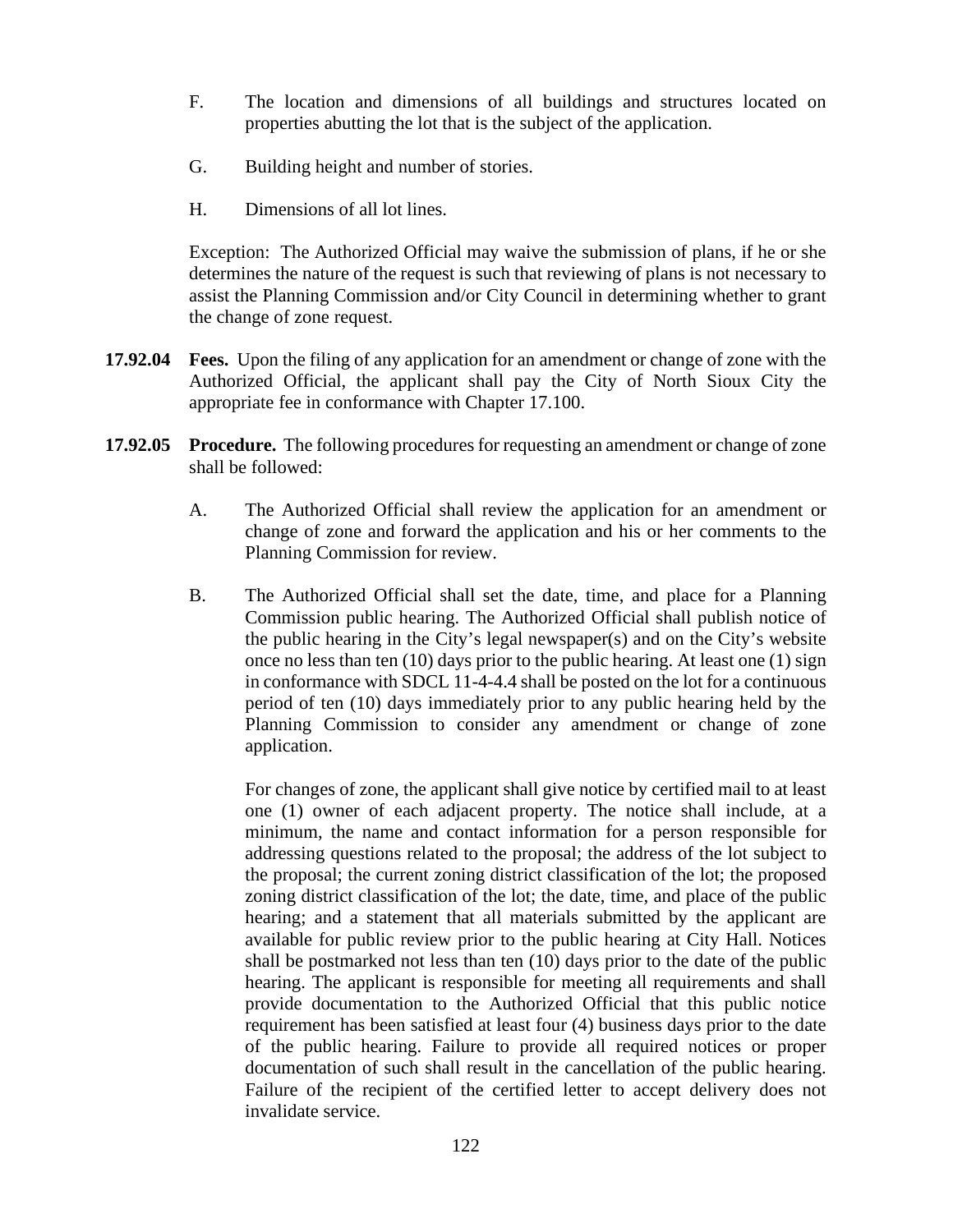For residentially zoned properties, the term "adjacent" shall mean all properties located within two hundred fifty (250) feet. For commercially and industrially zoned properties, the term "adjacent" shall mean all properties located within one thousand (1,000) feet.

- C. The public hearing shall be held. Any person or persons may appear in person, by agent, or by attorney. Minutes of the public hearing shall be recorded and kept in the records of the Planning Commission.
- D. The Planning Commission shall either recommend or not recommend approval of the amendment or change of zone to the City Council.
- E. The Authorized Official shall set the date, time and place for a City Council public hearing. The Authorized Official shall publish notice of the public hearing in the City's legal newspaper(s) and on the City's website once no less than ten (10) days prior to the public hearing. At least one (1) sign in conformance with SDCL 11-4-4.4 shall be posted on the lot for a continuous period of ten (10) days immediately prior to any public hearing held by the City Council to consider any change of zone application.

For changes of zone, the applicant shall give notice by certified mail to at least one (1) owner of each adjacent property. The notice shall include, at a minimum, the name and contact information for a person responsible for addressing questions related to the proposal; the address of the lot subject to the proposal; the current zoning district classification of the lot; the proposed zoning district classification of the lot; the date, time, and place of the public hearing; and a statement that all materials submitted by the applicant are available for public review prior to the public hearing at City Hall. Notices shall be postmarked not less than ten (10) days prior to the date of the public hearing. The applicant is responsible for meeting all requirements and shall provide documentation to the Authorized Official that this public notice requirement has been satisfied at least four (4) business days prior to the date of the public hearing. Failure to provide all required notices or proper documentation of such shall result in the cancellation of the public hearing. Failure of the recipient of the certified letter to accept delivery does not invalidate service.

For residentially zoned properties, the term "adjacent" shall mean all properties located within two hundred fifty (250) feet. For commercially and industrially zoned properties, the term "adjacent" shall mean all properties located within one thousand (1,000) feet.

F. The City Council shall either approve or not approve the ordinance describing the proposed amendment or change of zone to this Ordinance in accordance with standard procedures for reading, approval, publication, and effective date as established by South Dakota law.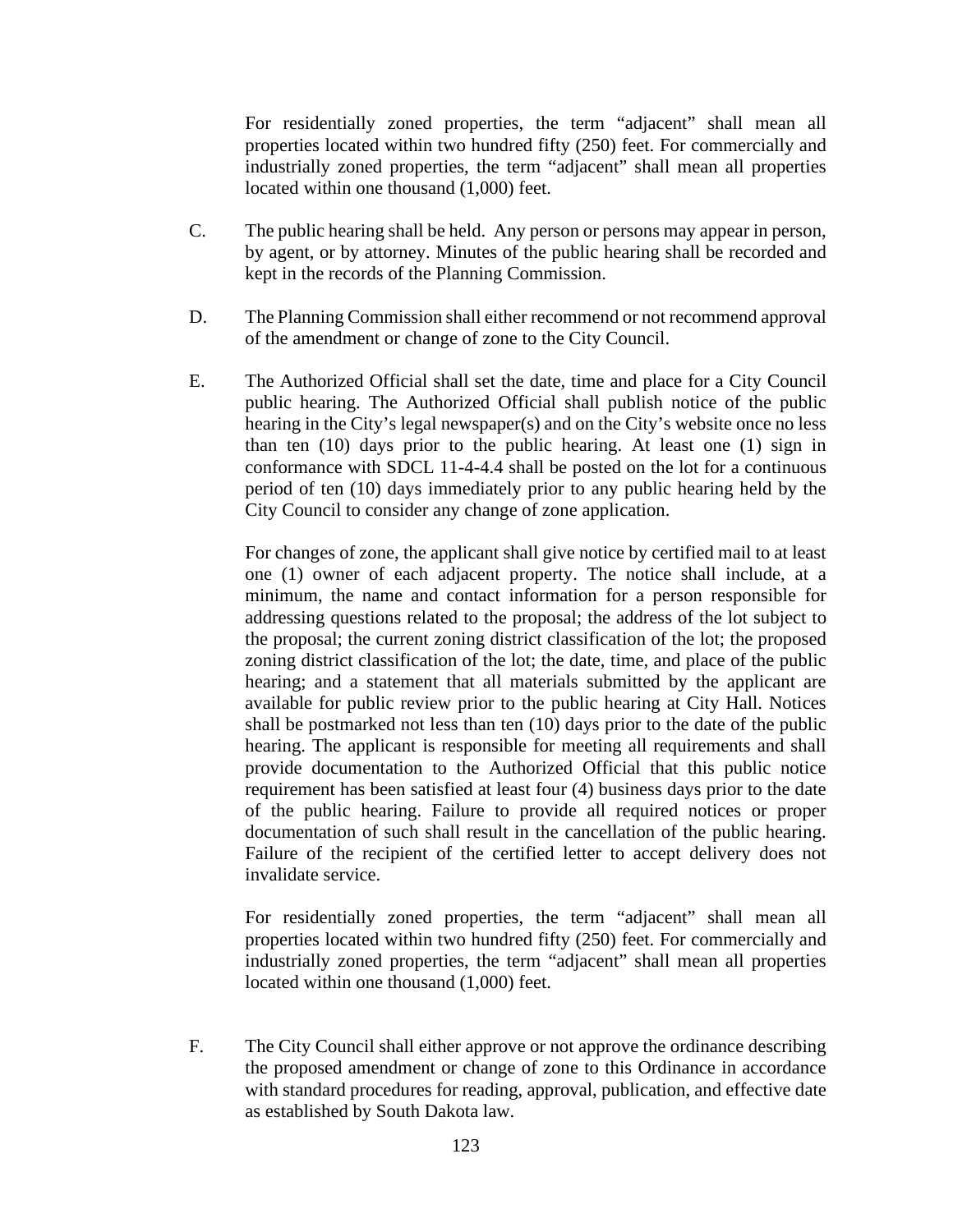G. When a proposed amendment or change of zone is approved by the City Council, the amendment shall take effect twenty (20) days after the date of publication in the City's legal newspaper(s) unless the referendum shall have been invoked.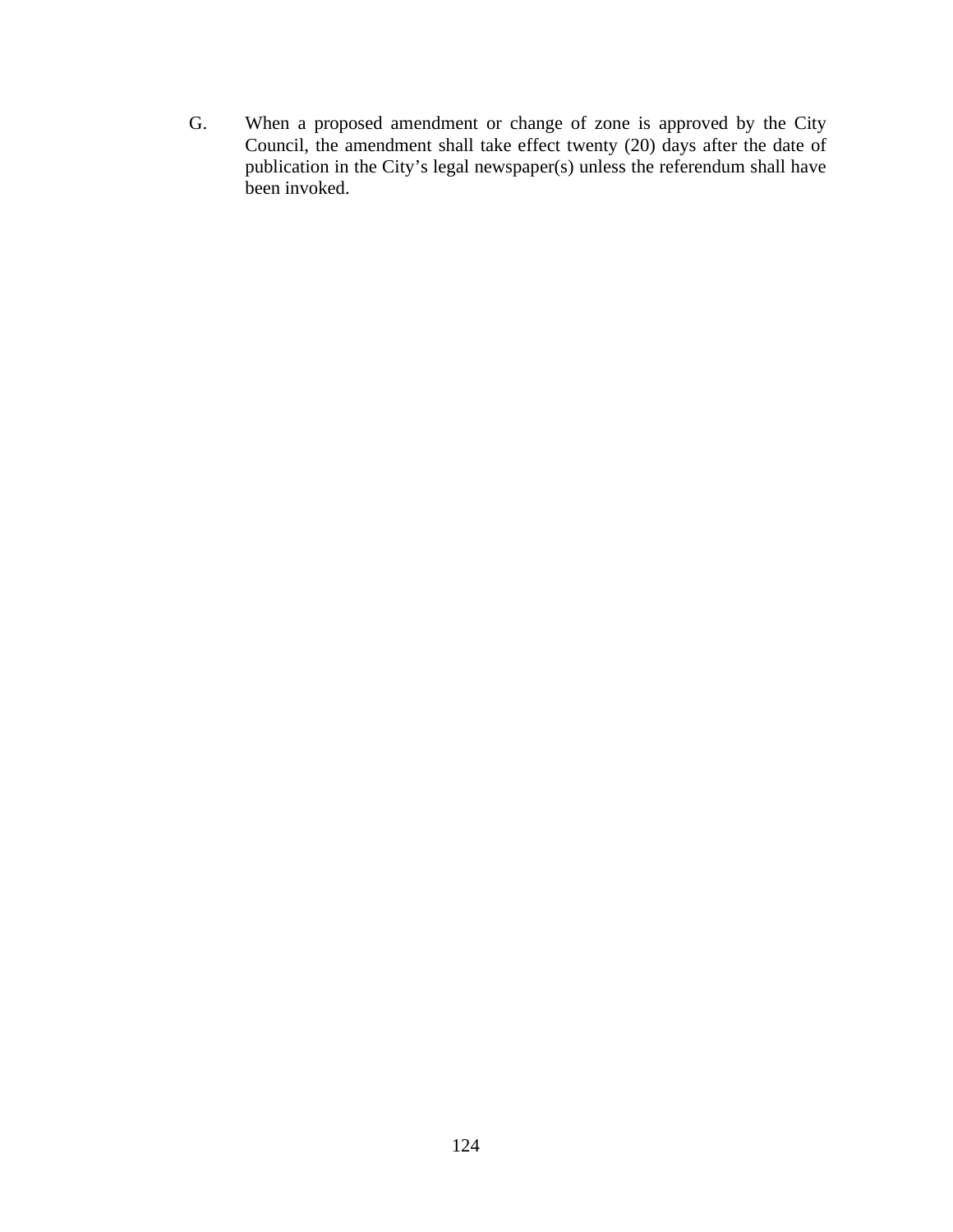# **CHAPTER 17.96. CONDITIONAL USE PERMITS**

- **17.96.01 General.** The Board of Adjustment may authorize, by conditional use permit, both those principal uses specifically designated as Conditional Uses in Chapters 17.12 through 17.52 and any other building, structure, or land use requiring such a permit pursuant to the terms of this Ordinance. The Board of Adjustment shall impose such conditions as are appropriate and necessary to ensure compliance with the Comprehensive Plan and protect the health, safety, and general welfare of the community.
- **17.96.02 Application.** To obtain a Conditional Use Permit, the applicant shall file an application in writing on a form furnished by the Authorized Official. Every application shall contain the following information:
	- A. Legal description or address of the lot on which such conditional use is requested.
	- B. Name, address, and phone number of the owner of the lot which is the subject of such application.
	- C. The district and principal land use classification(s) under which the lot is regulated at the time of the application.
	- D. The principal land use classification(s) requested by the application.
	- E. A site plan in conformance with Chapter 17.96.04.
	- F. Any other information concerning the lot as may be requested by the Authorized Official.
- **17.96.03 Fees.** Upon the filing of any application for a conditional use permit with the Authorized Official, the applicant shall pay to the City the appropriate fee in conformance with Chapter 17.100.
- **17.96.04 Information on Site Plan.** Plans of sufficient clarity to indicate the location, nature, and extent of the work proposed shall be provided to the Authorized Official. Where applicable, all site plans required in Chapter 17.96.02(E) shall contain the following information:
	- A. The legal description and/or address of the lot.
	- B. The name of the project and/or business.
	- C. A north arrow.
	- D. All existing and proposed buildings or additions.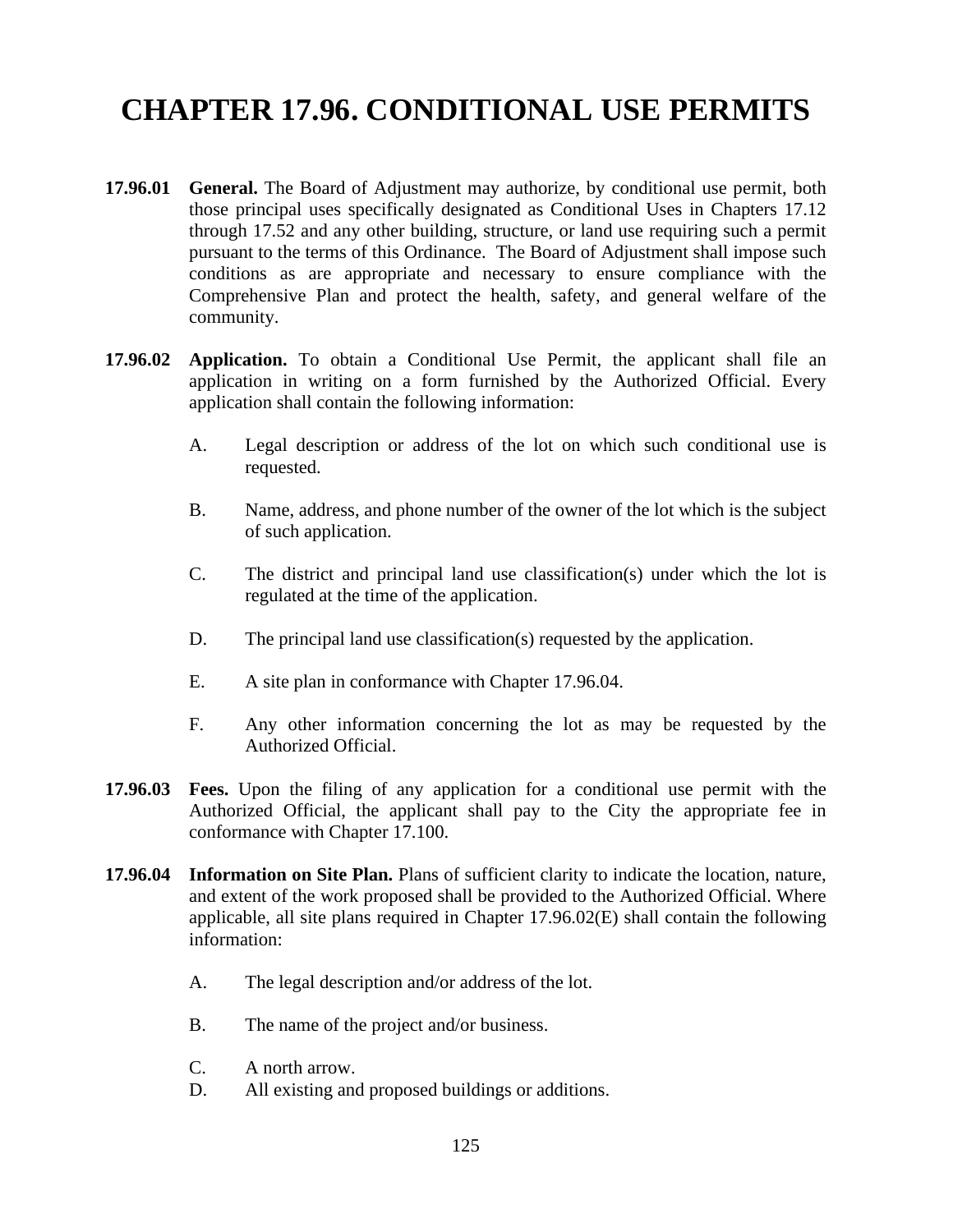- E. Dimensions of all buildings.
- F. Distance from all building lines to the lot lines at the closest points.
- G. Building height and number of stories.
- H. Dimensions of all lot lines.
- I. Parking lots or spaces: designate each space and give dimensions of the parking  $lot(s)$ , stall(s), and aisle(s).
- J. The location and dimensions of all buildings and structures located on properties abutting the lot that is the subject of the application.
- K. Screening: show height, location, and type of material to be used.
- L. Landscaped setback and trees: indicate species of trees and material(s) to be used for landscaping.

Exception: The Authorized Official may waive the submission of plans, if he or she determines the nature of the work applied for is such that reviewing of plans is not necessary to assist the Board of Adjustment in determining whether to grant the conditional use permit.

Approved plans shall not be changed, modified, or altered, and all work shall be done in accordance with the approved plans.

**17.96.05 Review and Public Hearing Procedure.** Prior to the approval of a conditional use permit, the Authorized Official shall review the application. After review of the application, the Authorized Official shall make a recommendation to the Planning Commission that they either recommend approval or denial of the permit to the Board of Adjustment. The Authorized Official's recommendation shall include a summary of the application and the reasons and justifications for either approval or disapproval of the application.

> Once the completed application and Authorized Official's recommendation have been transmitted to the Planning Commission, the matter shall be scheduled to be heard at their next regularly schedule. After review of the application, the Planning Commission shall make a recommendation to the Board of Adjustment that they either approve or deny the application. The Planning Commission's recommendation shall include a summary of the application, the Authorized Official's recommendation and justifications, and the Planning Commission reasons and justifications for either approval or denial of the application.

> Once transmitted to the Board of Adjustment, the Authorized Official shall set the date, time, and place for a formal public hearing to be held by the Board of Adjustment. At least ten (10) days prior to the date of the scheduled public hearing, the Authorized Official shall notify the landowner by mail; post notices of the public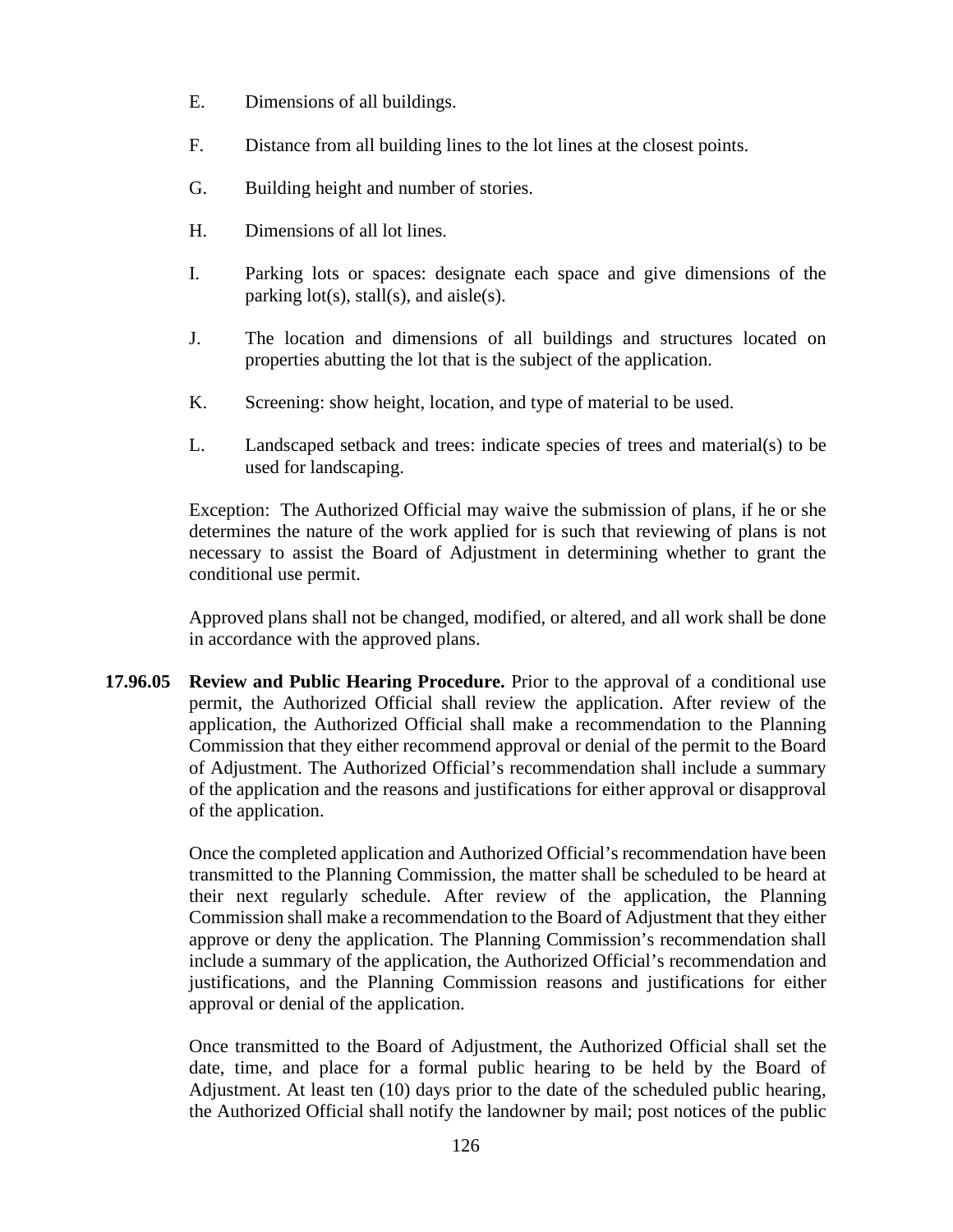hearing at City Hall, on the lot subject to the proposed conditional use permit in conformance with SDCL 11-4-4.4, and on the City's website; and shall publish notice of the public hearing in the City's legal newspaper(s).

The applicant shall give notice by certified mail to at least one (1) owner of each adjacent property. The notice shall include, at a minimum, the name and contact information for a person responsible for addressing questions related to the proposal; the address of the lot subject to the proposal; the current zoning district classification of the lot; the type of conditional use requested by the applicant; the date, time, and place of the public hearing; and a statement that all materials submitted by the applicant are available for public review prior to the public hearing at City Hall. Notices shall be postmarked not less than ten (10) days prior to the date of the public hearing. The applicant is responsible for meeting all requirements and shall provide documentation to the Authorized Official that this public notice requirement has been satisfied at least four (4) business days prior to the date of the public hearing. Failure to provide all required notices or proper documentation of such shall result in the cancellation of the public hearing. Failure of the recipient of the certified letter to accept delivery does not invalidate service.

For residentially zoned properties, the term "adjacent" shall mean all properties located within two hundred fifty (250) feet. For commercially and industrially zoned properties, the term "adjacent" shall mean all properties located within one thousand (1,000) feet.

The following procedure shall be followed by the Board of Adjustment in considering the recommendation of the Authorized Official:

- A. The public hearing shall be held. Any person or persons may appear in person, or by agent or attorney. Minutes of the public hearing shall be recorded and kept in the records of the Board of Adjustment.
- B. Before any conditional use permit shall be granted, the Board of Adjustment shall make written findings certifying compliance with the specific rules governing individual conditional uses and that satisfactory provision and arrangement has been made concerning the following, where applicable:
	- 1. Ingress and egress to the lot and any proposed buildings or structures thereon, with particular reference to automotive and pedestrian safety and convenience, traffic flow and control, and access in case of fire or catastrophe;
	- 2. Off-street parking and loading areas where required;
	- 3. Refuse and service areas, with particular reference to (a) and (b) above;
	- 4. Utilities, with reference to locations, availability and compatibility;
	- 5. Screening and buffering with reference to type, dimensions and character;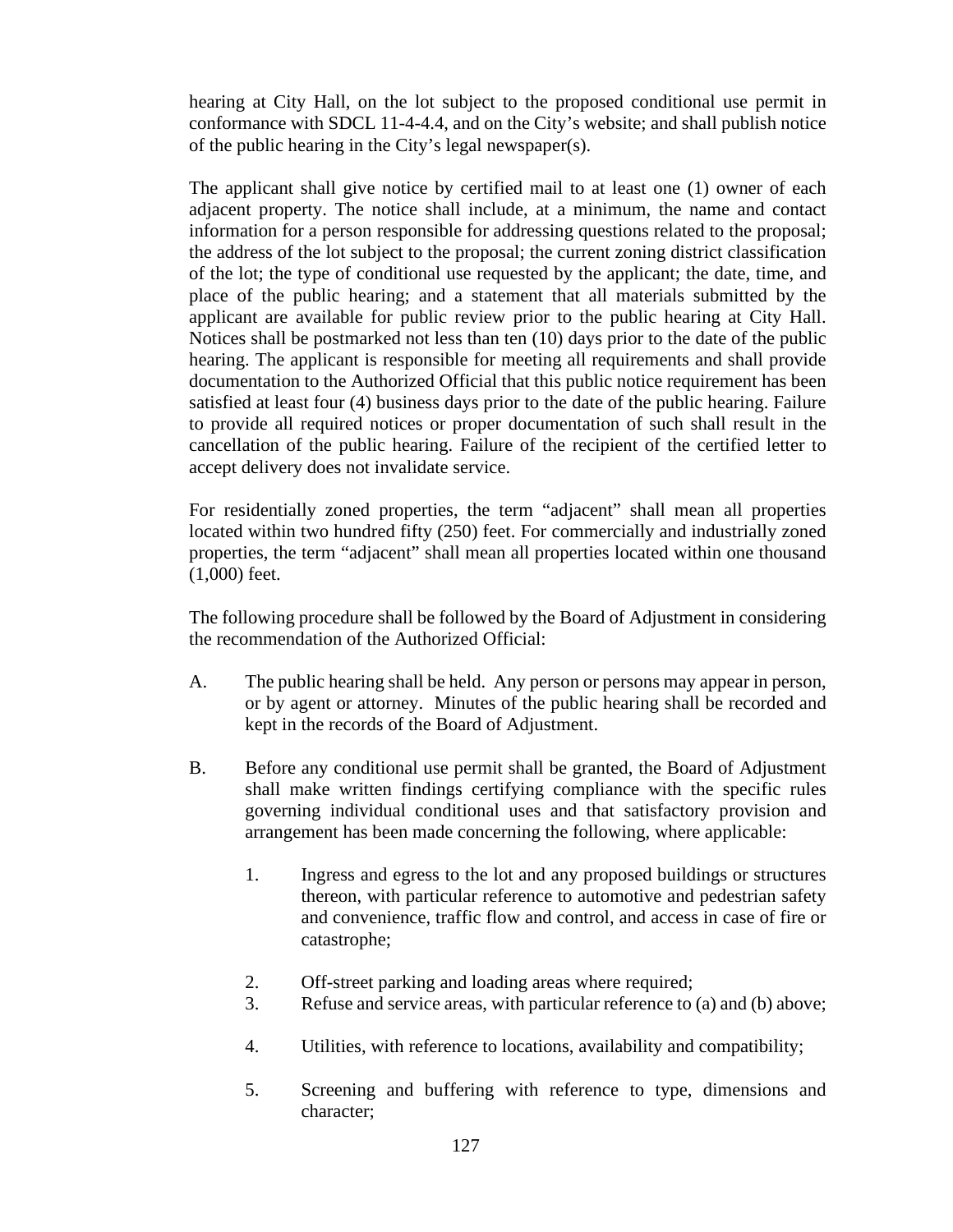- 6. Signs, if any, and proposed exterior lighting with reference to glare, traffic safety, economic effect, and compatibility and harmony with other properties in the district;
- 7. Required yards and other open space;
- 8. General compatibility with adjoining properties and other property in the zoning district in which such use is to be located;
- 9. The goals and objectives of the most recently adopted Comprehensive Plan.

The written findings shall not simply state the Board's conclusions regarding each applicable requirement, but shall include a brief statement of their rationale concerning the basis for finding each has been satisfied.

The Board of Adjustment shall decide whether to grant the conditional use with such conditions and safeguards as are appropriate or to deny a conditional use when not in harmony with the purpose and intent of this Ordinance. The decision of the Board of Adjustment shall be final unless an appeal is filed in accordance with SDCL 11-4-25.1.

- **17.96.06 Reapplication.** No applicant requesting a conditional use permit whose application involves the same or substantially the same request, project, or proposal for the same or substantially the same building or lot as that which has been denied by the Zoning Board of Adjustment shall be again considered by the Board of Adjustment until a period of at least twelve (12) months has passed from the date of the final action on the application.
- **17.96.07 Expiration.** A conditional use permit shall expire one (1) year from the date upon which it becomes effective if the use or uses have not commenced operations. Upon written request to the Authorized Official and prior to the conditional use permit expiration date, a one (1) year time extension for the conditional use permit may be granted by the Authorized Official, subject to the following conditions:
	- A. There was no public objection presented during the public hearing process for the original conditional use permit.
	- B. The land uses for the surrounding lots have not significantly been altered since the original approval date for the conditional use permit.

A conditional use permit shall also expire one (1) year after the use discontinues on the lot, or the use is changed to another authorized use in the underlying district.

**17.96.08 Review of Permit by Board of Adjustment.** The following procedures shall be employed when acting upon reviews of previously approved conditional use permits: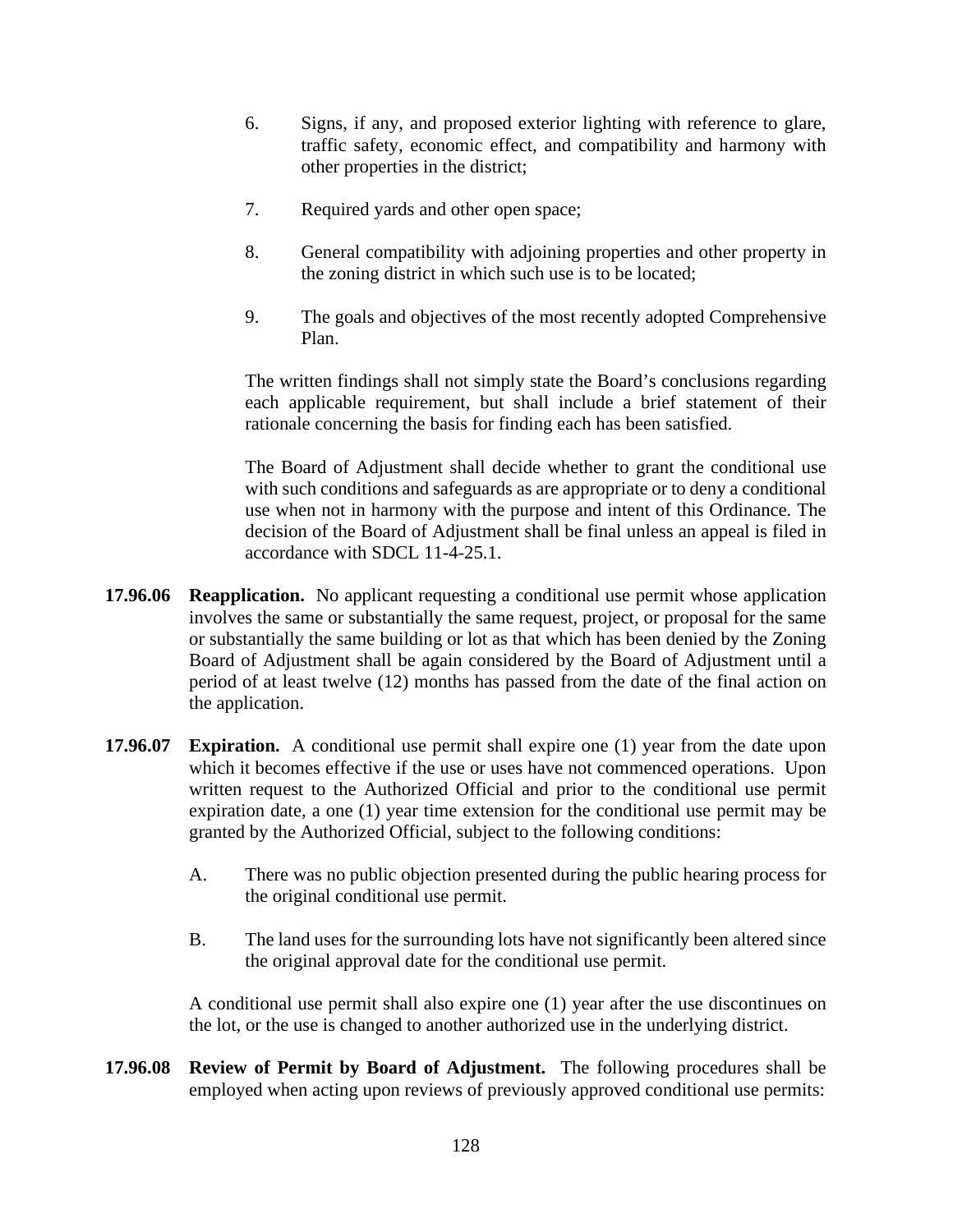- A. Basis for Review. Noncompliance with any of the terms, conditions, or requirements placed on a conditional use permit is sufficient cause to subject the permit to be reviewed by the Board of Adjustment.
- B. Procedure. If the Authorized Official is reasonably satisfied there exists any noncompliance with the terms, conditions, or requirements of a conditional use permit, he or she shall give written notice of such noncompliance to the person, firm, corporation, or entity to which the permit was granted. Additionally, the Authorized Official shall advise the Board of Adjustment of such noncompliance at its next regularly scheduled meeting. Upon such advisement, the Board of Adjustment shall set a time for review of the permit at a public hearing. Notice of the public hearing shall be provided in the manner required by law.
- C. Hearing. In the event the Board of Adjustment determines by a vote of twothirds (2/3) of its members that such compliance has not been established, it may do any of the following:
	- 1. Revoke the permit.
	- 2. Amend the permit.
	- 3. Postpone action for a period of time it deems appropriate to allow the permit holder to comply with all terms, conditions, and requirements of the permit in question.
	- 4. Require any other such action it deems appropriate and in accordance with the provisions of this Chapter.
- D. Effect of Revocation. Any person, firm, corporation, or entity to which a conditional use permit has been granted and subsequently revoked by the Board of Adjustment may not apply for a similar or substantially similar conditional use permit for a period of six (6) months.
- **17.96.09 Court Review.** Any person aggrieved by any decision of the Board of Adjustment may petition a court of record within thirty (30) days after the filing of the Board's decision as provided by SDCL 11-4-25.1.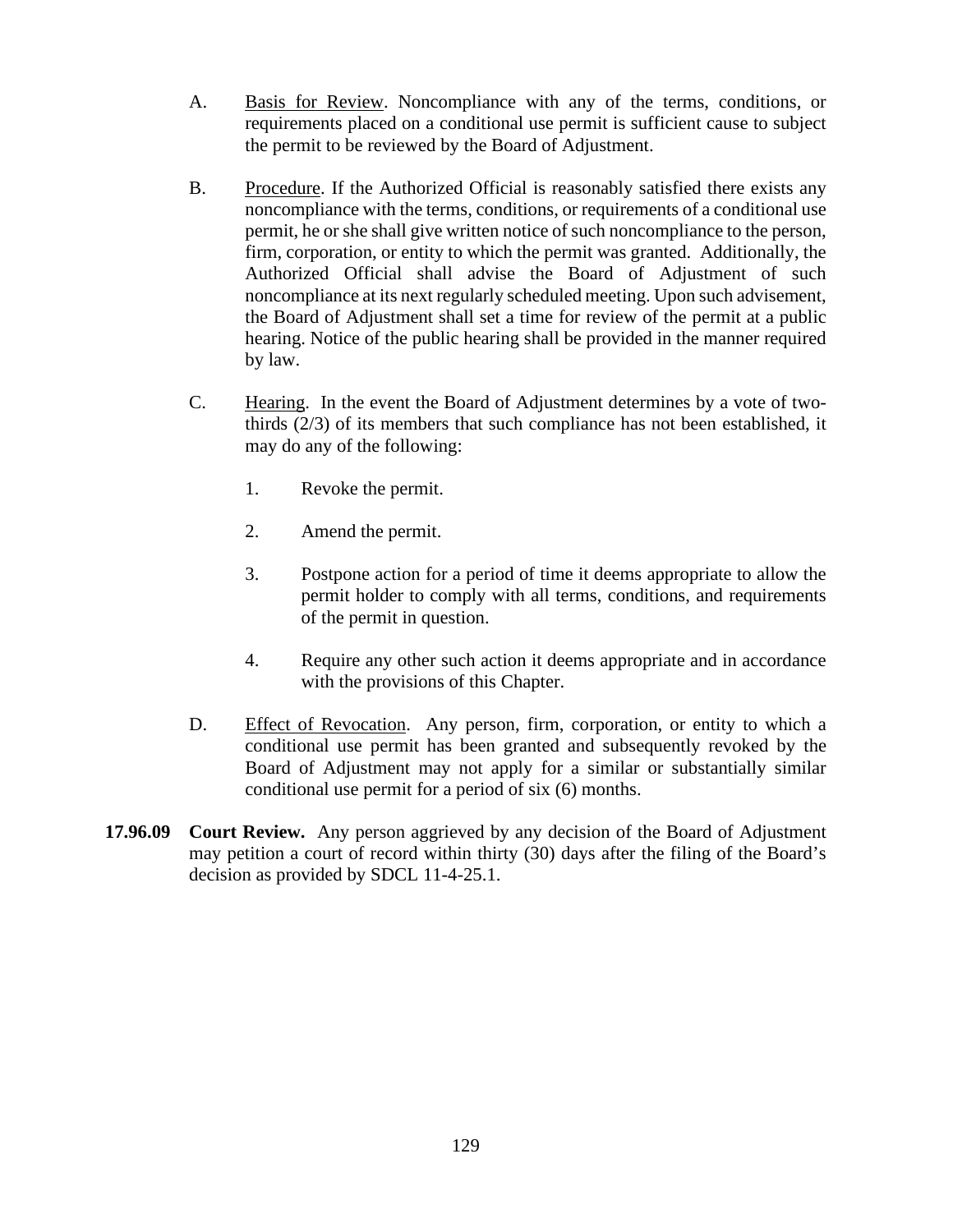### **CHAPTER 17.100. FEES**

- **17.100.01 General Regulations.** Unless otherwise stated herein, any fees set forth in this Ordinance shall be paid at the time of filing an application with the Authorized Official. Such fee shall be payable to the City of North Sioux City and under no conditions shall any fee be refunded after publication of any required legal notice or, if notice is not required, after the meeting in which the City considers the application has convened. No action shall be taken upon any application unless all fees have been paid.
- **17.100.02 Schedule of Fees, Charges, and Expenses.** A schedule of fees, charges, and expenses for permits, change of zones, appeals, and other matters pertaining to this Ordinance shall be established by resolution of the City Council. The current fee schedule shall be available from the Finance Officer. All fees shall be the property of the City and shall be paid over to the City of North Sioux City for credit to the General Fund of the City. Until all applicable fees, charges, and expenses have been paid in full, no action shall be taken on any application or appeal.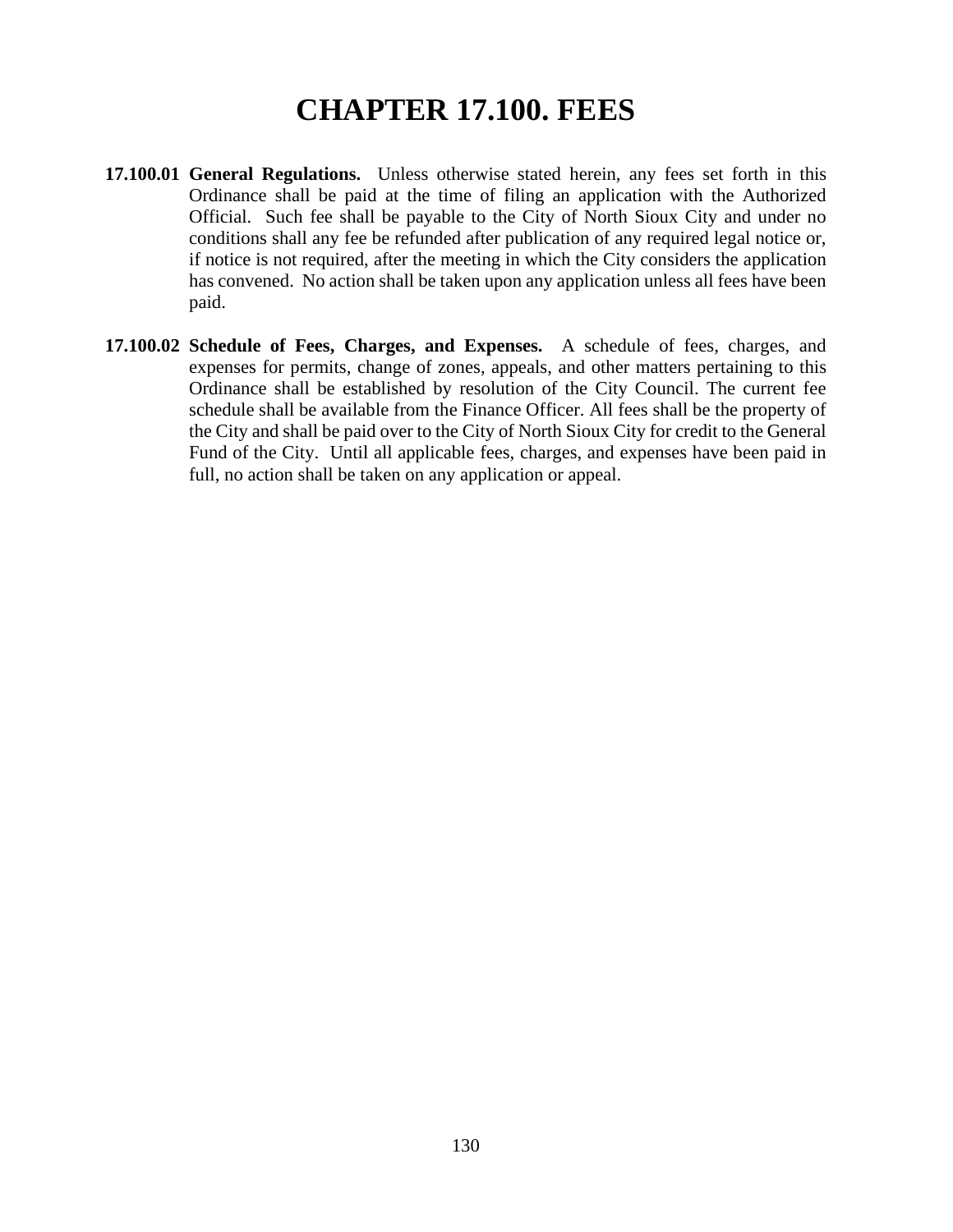# **CHAPTER 17.104. DEFINITIONS**

- **17.104.01 Purpose.** In the application of this Ordinance, the rules and definitions contained in this section shall be observed and applied, except when the context clearly indicates otherwise.
	- A. Words used in the present tense shall include the past and future.
	- B. Words used in the singular number shall include the plural number; and the plural shall include the singular.
	- C. The word "shall" is mandatory and not discretionary.
	- D. The word "may" is permissive.
	- E. The words "used" or "occupied" shall include the words "intended," "designed," or "arranged to be used or occupied."
	- F. The word "lot" shall include the words "plot," "parcel," or "tract."
	- G. The word "person" shall include a "firm," "association," "organization," "partnership," "trust," "company," or "corporation" as well as an "individual."
	- H. Any word not herein defined shall be as defined in any recognized standard English dictionary.

#### **17.104.02 Definitions.**

ABUTTING – Contiguous or having a common boundary and shall include property separated by an alley. The term "abutting" implies a closer proximity than the term "adjacent".

ACCESSORY BUILDING - A customary, secondary, and incidental building or portion thereof, located on the same lot occupied by its principal building, structure, or use, such as a detached garage.

ACCESSORY STRUCTURE – A customary, secondary, and incidental structure or portion thereof, located on the same lot occupied by its principal building, structure, or use.

ACCESSORY USE – A use of a lot that is customary, secondary, and incidental to and located on the same lot occupied by its principal building, structure, or use.

ADJACENT – Not necessarily contiguous or having a common boundary, but within close proximity.

ADULT BOOKSTORE OR VIDEO STORE - A commercial establishment that offers for sale or rent any of the following as one of its principal business purposes: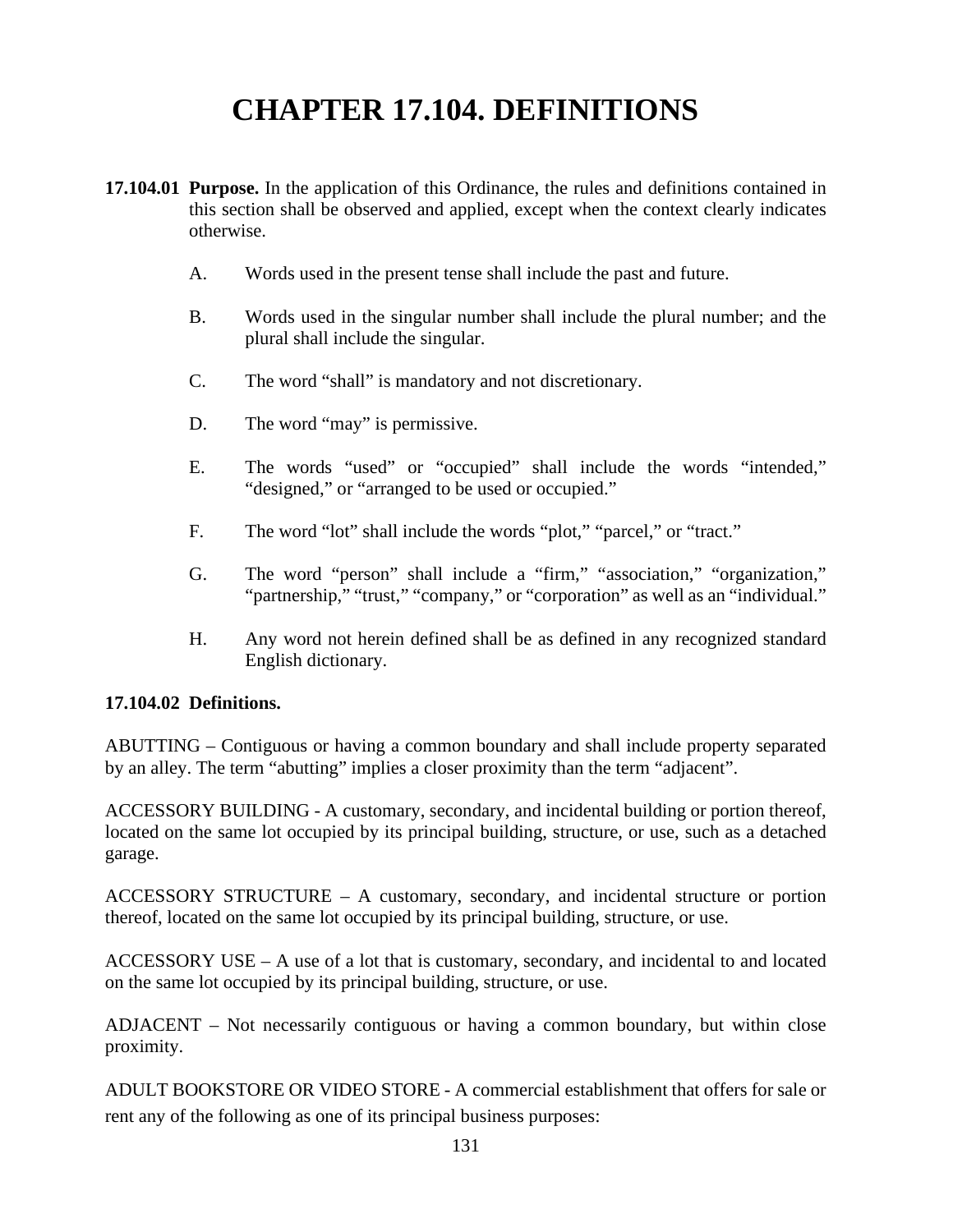- (1) Books, magazines, periodicals, or other printed matter, photographs, films, motion pictures, videocassettes, or reproductions or slides, or other visual representations that depict or describe specific sexual activities or specific anatomical areas.
- (2) Instruments, devices, or paraphernalia that are designed for use in connection with specific sexual activities.

ADULT ORIENTED BUSINESS - Commercial retail or service businesses including, but not limited to, adult arcades, adult bookstores or video stores, adult cabarets, adult massage parlors, adult motels, adult motion picture theaters, adult theaters, escort agencies, nude model studios, sexual encounter studios, or any combination of the aforementioned as defined by SDCL 11-12- 1 or as modified herein. All adult oriented businesses shall comply with SDCL 11-12.

AGRICULTURE - The production, keeping, or maintenance, for sale, lease or personal use, of plants and land useful to man, including, but not limited to, forages sod crops; grains and seed crops; trees and forest products; fruits of all kinds, including grapes, nuts and berries; vegetables; nursery, floral, ornamental and greenhouse products; or lands devoted to a soil conservation or forestry management program. This term shall not include intensive and/or industrial agricultural activities including, but not limited to, concentrated animal feeding operations, slaughterhouses, stockyards, and rendering plants.

ALLEY - An alley is a public right-of-way that is used primarily for vehicular service accesses to the backs or sides of properties which otherwise abuts on the streets.

APARTMENT BUILDING - See (Dwelling, Apartment Complex).

ASSISTED LIVING FACILITY - A licensed health care facility that provides 24-hour supervision of the elderly, individuals with developmental disabilities, and/or individuals with particular medical conditions or needs. Services include rooms, meals, personal care, and supervision of self-administrated medication. They may also provide recreational activities, financial services, and transportation.

AUTHORIZED OFFICIAL - The person, officer, or official and his or her authorized representative(s) designated by the Mayor and City Council to administer this Ordinance.

AUTOMOBILE - See (Motor Vehicle).

AWNING/CANOPY - A roof-like shelter, retractable or permanent, supported entirely from the exterior wall of a building.

BED AND BREAKFAST ESTABLISHMENT - A private single-family residence which is used to provide limited meals and temporary accommodations for a charge to the public.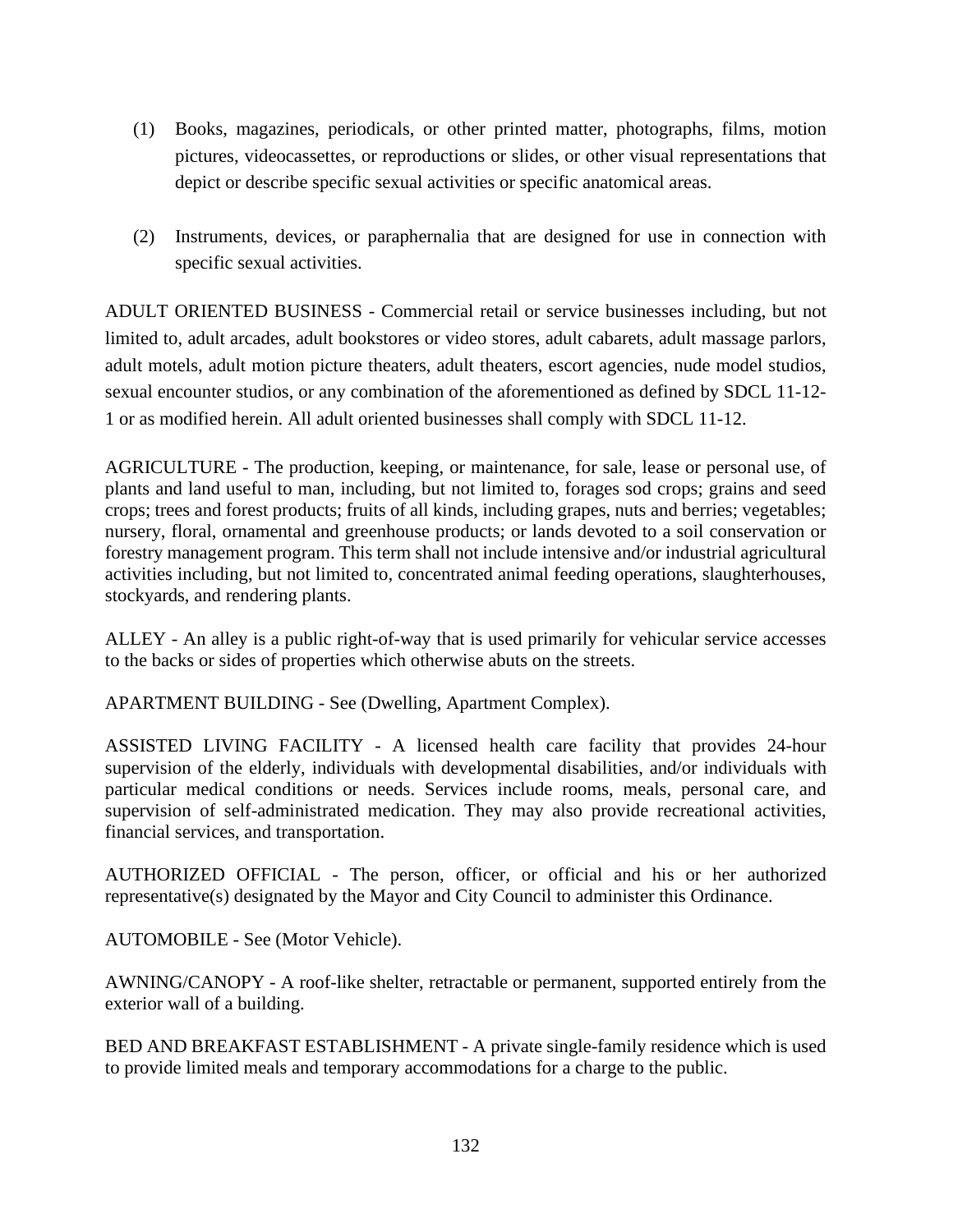BUILDING - Any structure built for the support, shelter, or enclosure of persons, animals, chattels, or movable property of any kind, and which is constructed or erected on the ground in such manner as to be permanently affixed to thereto.

BUILDING, DETACHED - A building surrounded by open space on the same lot.

BUILDING ENVELOPE/BUILDABLE AREA - The area formed by the front, side, and rear building setbacks of a lot in which the principal buildings or other structures shall be located. The building envelope also includes the maximum building height allowed on the lot.

BUILDING, HEIGHT - The vertical distance above the lot's average existing grade measured to the highest point of the coping of a flat roof or to the deck line of a mansard roof, or to the average height of the highest roof, or to the average height of the highest gable of a pitched, hipped, or shed roof.

BUILDING LINE - The perimeter of that portion of a building or structure nearest a lot line but excluding anything specified as such within this Ordinance. See Chapter 17.72.03.

BUILDING PERMIT - A document signed by the Authorized Official as a condition precedent to the commencement of a use or the erection, construction, re-construction, restoration, alteration, conversion, or installation of a building, which acknowledges that such use or building complies with the provisions of this Ordinance or an authorized variance therefrom.

CAMPGROUND - A plot of ground for public use upon which two (2) or more campsites are located, established, maintained, advertised, or held out to the public as a place where camping units can be located and occupied as temporary living quarters.

CAR WASH - Any building or portions thereof used for washing motor vehicles.

CEMETARY - Land used for interment of human or animal remains or cremated remains, including a burial park, a mausoleum, a columbarium, necessary sale and maintenance facilities, or a combination thereof.

CERTIFICATE OF OCCUPANCY - A statement setting forth that a building or structure complies with all applicable City codes and may be used for the purposes requested.

CHANGE OF USE - Substitution of one thing for another, specifically regarding use of a building or lot.

CHANGE OF ZONE - An amendment to the Official Zoning Map.

CLINIC - A facility providing medical, psychiatric, or surgical service for sick or injured persons exclusively on an outpatient basis, including emergency treatment, diagnostic services, training, administration, and services to outpatients, employees, or visitors. This term does not include alcoholism and drug rehabilitation facilities.

COLLEGE/ UNIVERSITY - A community college, college, university, and comparable advanced or continuing education facilities. This definition does not apply to schools that do not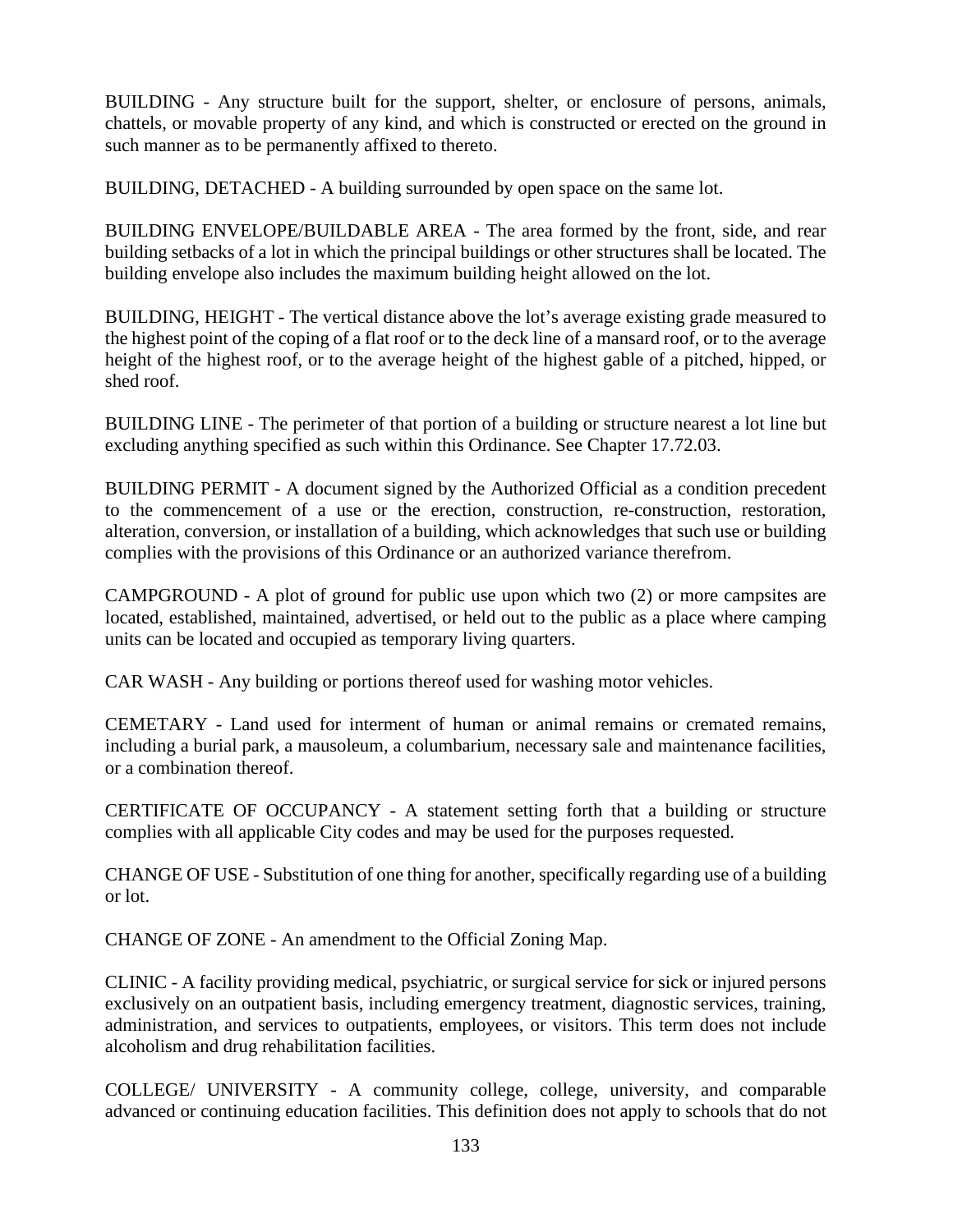offer a complete educational curriculum (e.g., beauty school, modeling school). See (School, Commercial/Vocational).

COMMENCED - Work is deemed to have commenced when the designated percentage of the value of the building permit has been expended as follows:

| <b>Total Valuation</b>           | Required Expenditure |
|----------------------------------|----------------------|
| Less Than or Equal to $$100,000$ | 25% of value         |
| Greater than \$100,000           | 10% of value         |

The required expenditures shall be verified by written receipts, including labor costs and/or equipment hours.

COMMUNITY GARDEN - Urban agriculture gardening that is a neighborhood-based garden for the primary purpose of providing space for members of the community to grow plants for beautification, education, recreation, community distribution, or personal use. Sites shall be managed by an individual or groups of individuals that are responsible for maintenance. Said individual or group of individuals shall provide maintenance and management guidelines and/or agreements to the Authorized Official.

COMPREHENSIVE PLAN - The adopted long-range plan intended to guide the growth and development of the community and region, including analysis, recommendations and proposals of the community's population, economy, housing, transportation, community facilities and land use.

CONDITIONAL USE PERMIT - A permit issued by the Planning Commission stating that a Conditional Use complies with the conditions and standards set forth in this Ordinance.

CONDOMINIUMS - See (Dwelling, Condominiums).

CONSUMER STORAGE BUILDING – A warehouse structure containing separate storage spaces for household goods, which may be of various sizes, leased or rented on an individual basis.

CONTRACTOR'S SHOP AND STORAGE YARD - Use of land or buildings for storage and preparation of materials used by that same individuals in conducting the business of construction and repair work, generally completed at some other on-site location.

CONTAMINANT - Any "regulated substance," as defined by SDCL 34A-12-1(8), as in effect on the date of passage of this Ordinance and as amended from time to time, and all petroleum products, including gasoline, oil, waste oils, and other fuels as well as their hazardous constituents.

CONVENT/MONASTERY - A place of residence for bona fide members of a religious order who carry on religious, medical, educational, or charitable work in the same or an affiliated building or structure.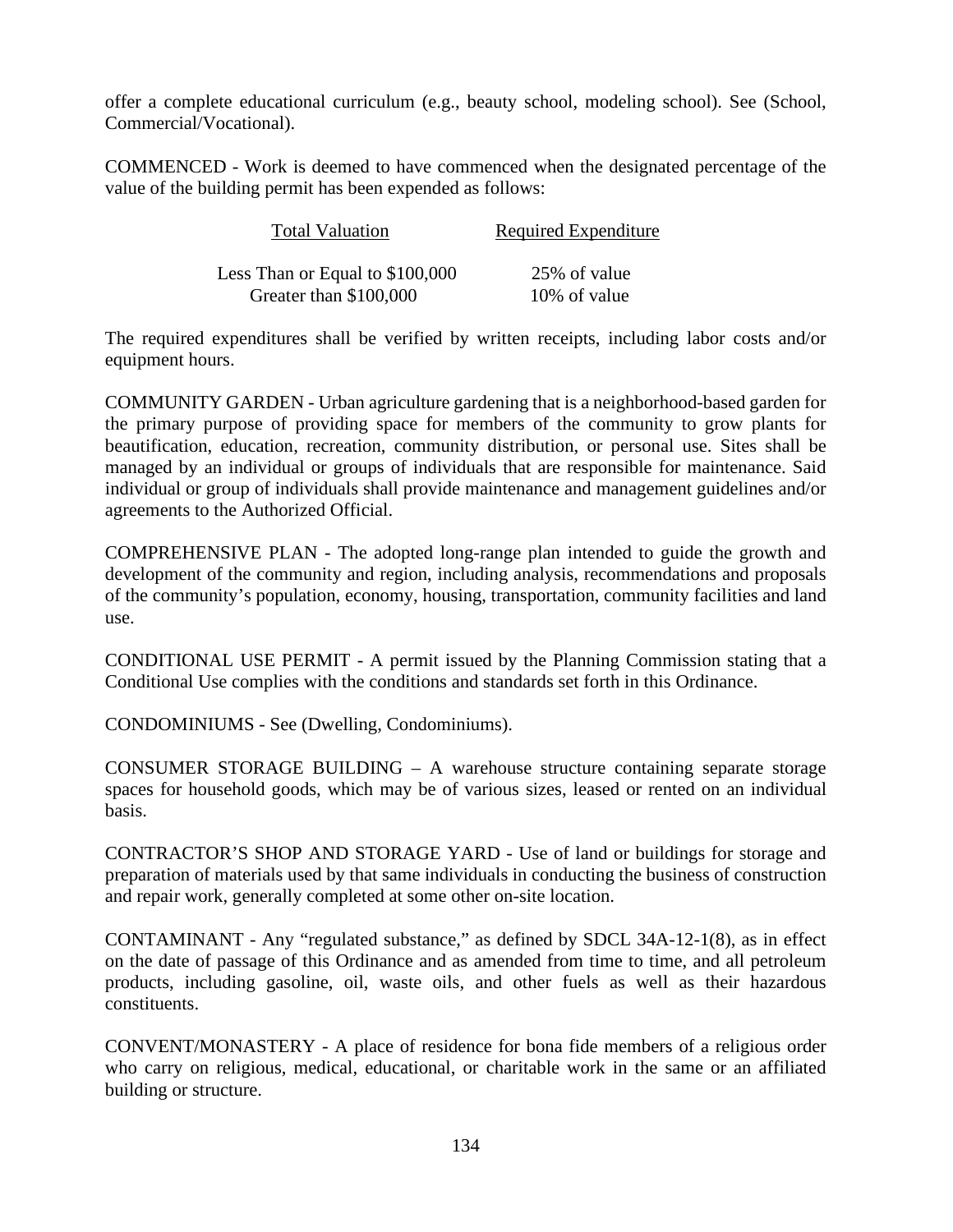COUNTRY CLUB - A building or area typically used in association with a golf course which includes social (e.g., dining, eating, and banquet facilities) and wellness activities (e.g., tennis courts and swimming pools). Operators of county clubs may also render services customarily carried on as a business, including retailing, full-service restaurants, and on-sale and off-sale alcohol without drive-up windows.

COVENANT OR RESTRICTIVE COVENANT - A legal restriction on use of property or a contract between the seller and the buyer of the land affecting use of the land. These rules are generally over and above any City codes or regulations, as such they are not enforced by the City. See Chapter 17.04.05.

CREMATORY - A building, or portion thereof, containing a furnace for the incineration of corpses.

CURB LINE - The outside lines of the pavement or roadway.

DAY CARE - The providing of care and supervision of children/adults as a supplement to regular parental/home care, without transfer of legal custody or placement for adoption, with or without compensation, on a regular basis for a part of a day.

DAY CARE CENTER - A facility used only for providing adult or child day care, and is limited in number over twelve (12) by the square footage of usable space available. The ratio is thirtyfive (35) square feet per person indoors and fifty (50) square feet per person outdoors. This term shall include child nurseries and preschool facilities.

DAY CARE, FAMILY - Care is provided as an accessory use of a dwelling. The number of persons cared for is limited to a maximum of twelve (12) adults or children. Included in that count are the providers' own children six (6) years and under. See (Home Occupation).

DISTRICT - A designation shown on the Official Zoning Map as being a district enumerated in Chapters 17.12-17.52, in which a specific set of zoning standards apply.

DRIVEWAY - A private access road, the use of which is limited to persons residing, employed, or otherwise using or visiting the lot on which it is located.

DWELLING - A building, or portion, thereof, designed and used exclusively for human habitation, including single-family and multiple-family dwellings, but not including travel trailers, recreational vehicles, hotels, inns, motels, boarding and lodging houses, motor lodges, and manufactured homes. This definition includes prefabricated homes constructed under the *International Residential Code* (IRC).

DWELLING, APARTMENT - A room or a suite of rooms within an apartment complex or multiple family dwelling arranged, intended, or designed as a place of residence for a single family or group of individuals living together as a single housekeeping unit. See (Dwelling Unit).

DWELLING, APARTMENT COMPLEX - A building or buildings containing apartments used as a place of residence for three (3) or more dwelling units.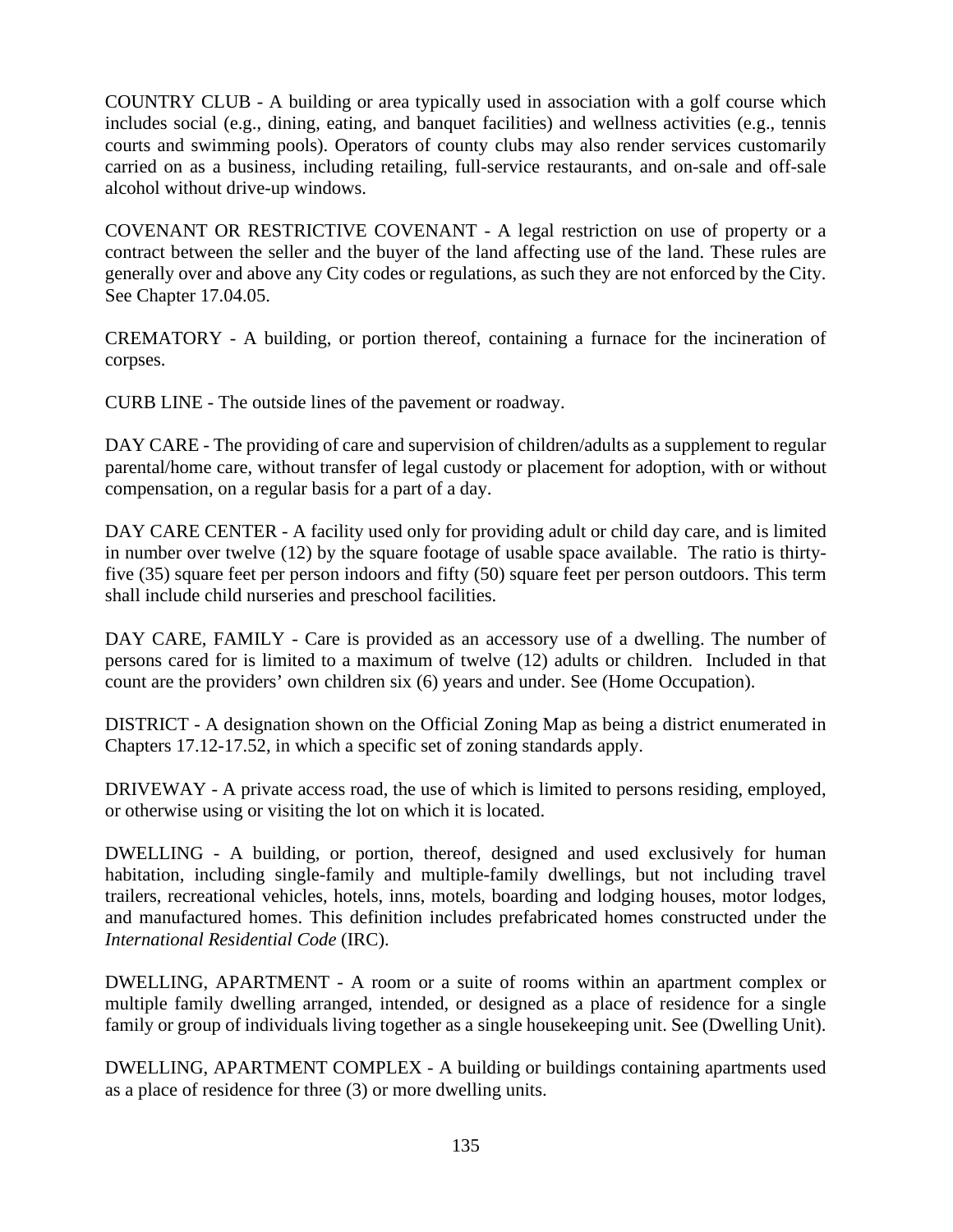DWELLING, CONDOMINIUMS - A multiple dwelling or development containing individually owned dwelling units and jointly owned and shared areas and facilities.

DWELLING, DUPLEX – See (Dwelling, Two Family).

DWELLING, MULTIPLE-FAMILY - A building, buildings, or portion thereof, designed and used for occupancy by three (3) or more families each living independently in dwelling units which may or may not share common entrances and/or other spaces. Individual dwelling units may be owned as condominiums or offered for rent as apartments. See (Dwelling, Apartment Complex) and (Dwelling, Condominiums).

DWELLING, SINGLE-FAMILY ATTACHED - Two (2) or more dwelling units in a single structure or attached structures, each of which could have a single lot, which are separated from each other by a dividing wall. Such units may be side-by-side, back-to-back, or both. See (Dwelling, Townhouse) and/or (Dwelling, Two Family).

DWELLING, SINGLE-FAMILY DETACHED - A dwelling which is designed for and occupied by one (1) family and is surrounded by yards and is not attached to any other dwelling by any means.

DWELLING, TOWNHOUSE - A single-family dwelling in a row of at least two (2) such units in which each unit has its own front and rear access to the outside, no unit is located over another unit, and each unit is separated from any other unit by one or more vertical party wall(s).

DWELLING, TWO FAMILY - A building designed and arranged to be occupied by two (2) families living independently of each other and having separate kitchen and toilet facilities for each family.

DWELLING UNIT - Any building or portion thereof which contains living facilities, including provisions for sleeping, eating, cooking, and sanitation for not more than one (1) family.

EARTHEN BERM - A natural or made-made mound of earth that is equal to or in excess of thirty (30) inches in vertical height used to shield or buffer properties from adjoining uses, streets, highways, or to control the direction of surface water flows.

EASEMENT - A right granted to another person or persons for the use of land for a limited purpose.

EAVE - The edge of the roof that overhangs the exterior walls, sometimes with exposed rafters.

EXISTING ANTENNA SUPPORT STRUCTURE - Any existing structure that supports wireless communications facilities, such as but not restricted to, telecommunications and broadcast towers, buildings, clock towers, steeples and light poles.

EXTRACTION - The business enterprise of excavation and removal of stone, sand, gravel, soil, or similar earthen materials from a site, whether the intent is to increase the utility and values of the site or to use the materials for landfilling on another site.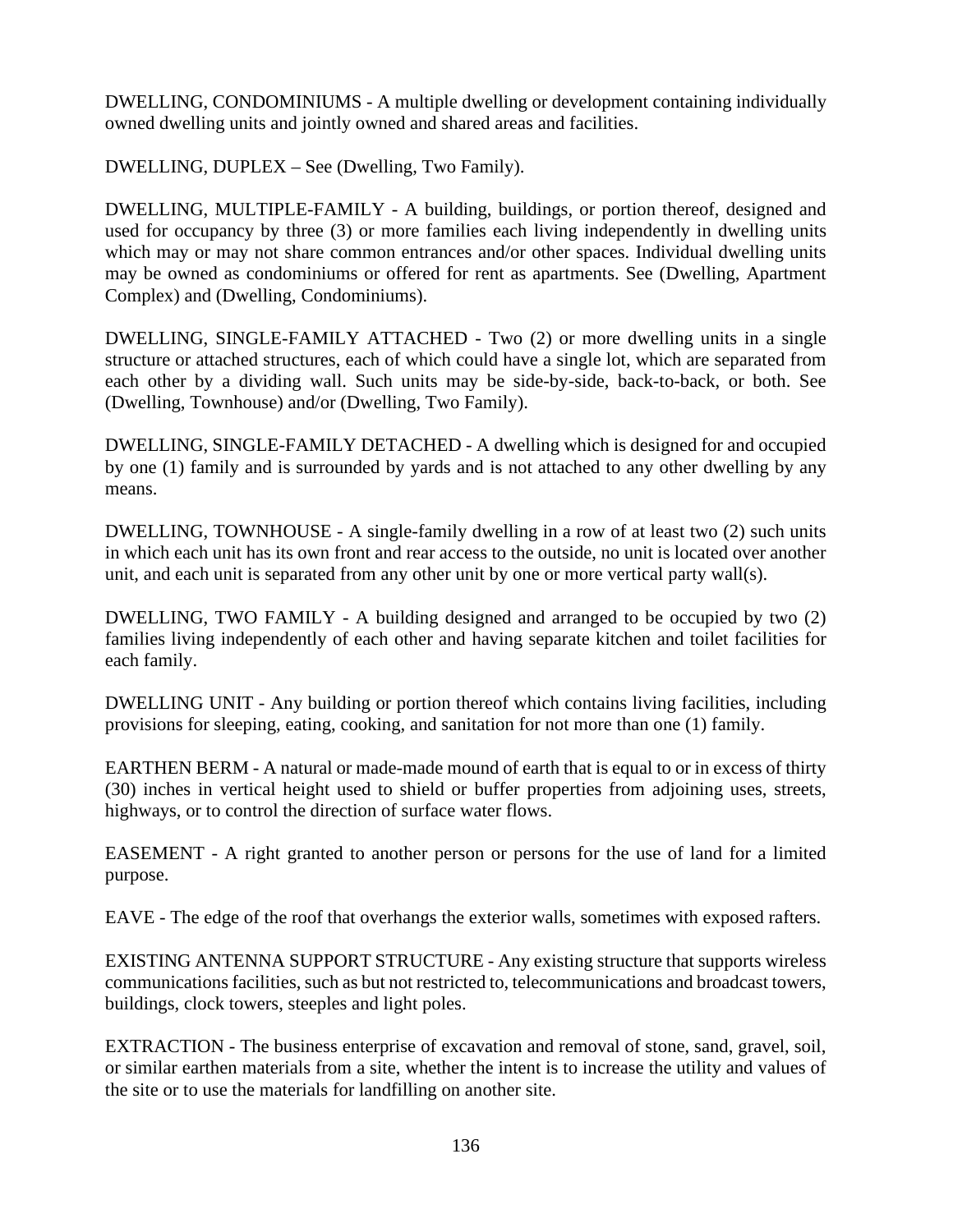FARM STORE/FEED STORE - A retail store selling primarily agricultural products, including the bulk storage of fertilizers and related agri-chemicals.

FENCE - An artificially constructed barrier of any material or combination of materials erected to enclose or screen areas of land.

FLOOR AREA - The square feet of floor space within the outside line of walls including the total of all space on all floors of a building. It does not include porches, garages, or space in a basement or cellar when said space is used for storage or incidental uses.

FREESTANDING SIGN (Ground Sign) - A sign supported by one or more uprights, poles, or braces in or upon the ground and not attached to any building.

FRONTAGE - The side of a lot abutting on a street; the front lot line.

FUNERAL HOME/MORTUARY - An establishment in which the dead are prepared for burial or cremation and in which wakes and funerals may be held.

GARAGE, PRIVATE – An attached or detached building or portion thereof used for the storage of personal property including motor vehicles owned or leased by the occupants of the lot's principal building(s). For a detached garage, see (Accessory Building).

GASOLINE DISPENSING STATION - Any building, or portion thereof, which provides for the retail sale of gasoline or oil. No automobile repair work or sale of auto accessories or testing may be done. Gasoline pumps and islands shall be located more than twelve (12) feet from the nearest lot line.

GENERAL MANUFACTURING - Manufacturing processes, including light manufacturing, which have the potential to be a nuisance due to dust, odor, noise, vibration, pollution, smoke, heat, glare, or the operation of the processes outside the building.

GOLF COURSE - A tract of land for playing golf, improved with tees, greens, fairways, hazards, and which may include clubhouses and shelters. GRADE - The average elevation of the land around a building.

GRAIN TERMINAL - A facility for the storage of agricultural grains.

GREENHOUSE/NURSERY - A building whose roof and sides are made largely of glass or other transparent or translucent material and in which the temperature and humidity can be regulated for the cultivation of delicate or out-of-season plants for subsequent sale or for personal enjoyment.

GROUP HOME – A temporary residential living arrangement for persons living in an institutional setting and in need of a supportive living arrangement in order to readjust to living outside the institution. These are persons who are receiving therapy and counseling from support staff who are present when residents are present.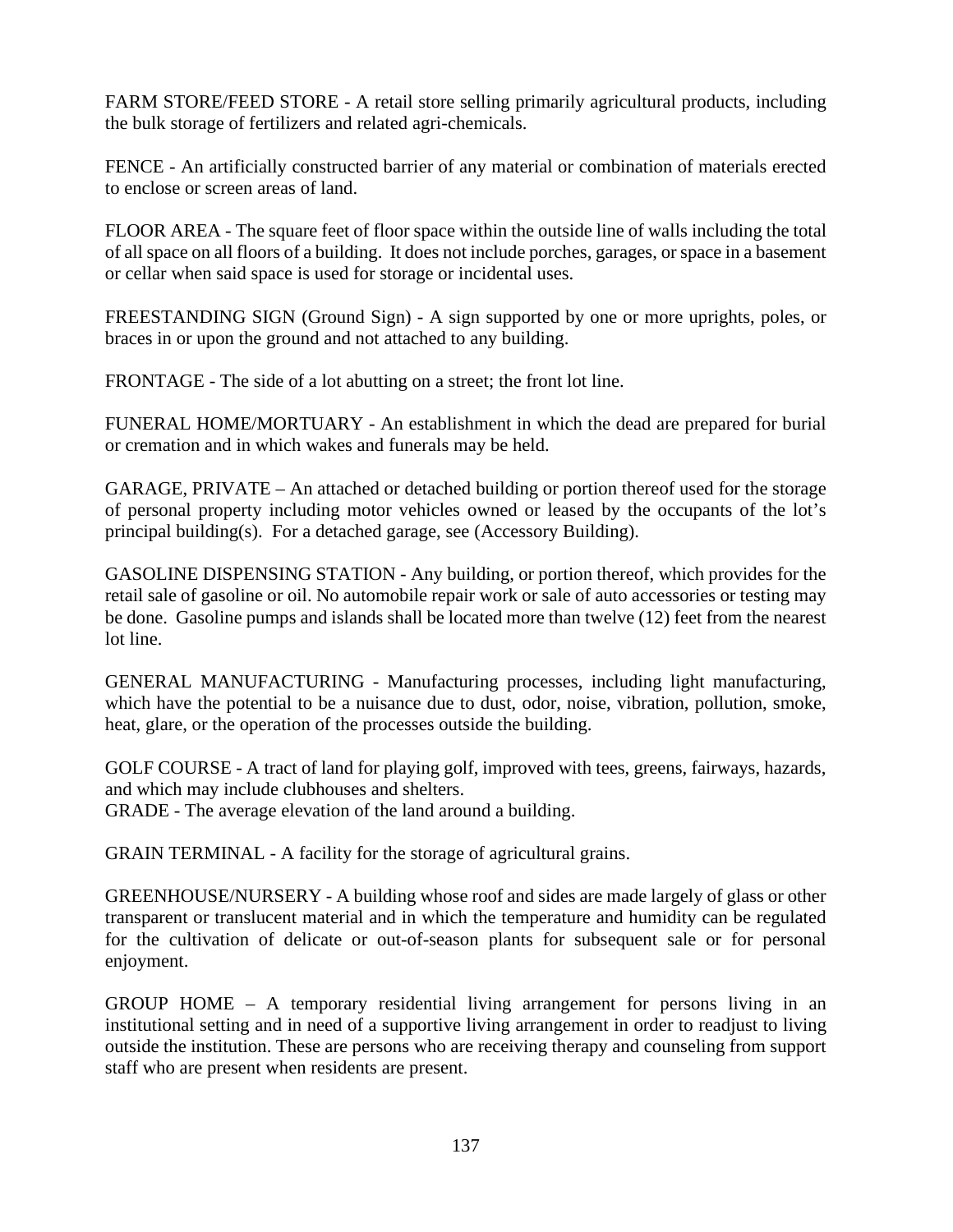HARDSHIP - A hardship exists if the property owner was forced to comply with the provisions of an ordinance, and he or she would be unable to make "reasonable" use of the property. The hardship must result from the unique physical characteristics of the property, rather than the personal circumstances of the owner or user. In order to qualify as a hardship, the property shall be deemed unusable without granting a variance.

HAZARDOUS MATERIAL - Any contaminant as defined in this Ordinance, and any hazardous chemical for which a material safety data sheet must be filed under 42 USC 11021 and 11022 as in effect on the date of publication of this Ordinance.

HOME OCCUPATION - A business, profession, occupation, or trade conducted for gain or support entirely within a residential building, or a structure accessory thereto, which is customary, secondary, and incidental to the use of such building for dwelling purposes and which does not change the essential residential character of such building. See (Accessory Use).

HOSPITAL - An institution providing primary health services and medical or surgical care to persons, primarily inpatients, suffering from illness, disease, injury, deformity, and other abnormal physical or mental conditions, and including, as an integral part of the institution, related facilities such as laboratories, outpatient facilities, or training facilities. This term does not include alcoholism and drug rehabilitation facilities.

HOTEL, INN, OR MOTEL - Any building or group of buildings containing guest rooms or dwelling units, some or all of which have a separate entrance leading directly from the outside of the building with garage or parking spaces conveniently located on the lot, and designed, used, or intended wholly or in part for the accommodation of transients.

HOUSE OF WORSHIP - A structure where persons regularly assemble for worship, ceremonies, rituals, and education relating to a particular form of religious belief and which a reasonable person would conclude is a place of worship by reason of design, signs, architecture, or other features.

IMPERVIOUS SURFACE - An area or material that does not allow significant amounts of water to infiltrate into the ground. Examples of impervious surfaces are blacktop and concrete.

JUNKYARD - Any lot, land, parcel or portion thereof, used for the storage, wrecking, dismantling, salvage, collection, processing, purchase, sale, or exchange of abandoned or discarded vehicles, goods, waste, and scrap materials, including but not limited to: two or more abandoned or inoperable motor vehicles, waste paper, rags, glass, tires, wood, lumber, appliances, machinery, or automotive and mechanical parts. A junkyard does not include operations entirely enclosed within buildings.

KENNEL - Any building, lot, or portion thereof, on which five (5) or more domesticated animals more than six (6) months of age are housed, bred, boarded, trained, or sold.

LANDFILL - An area of land or an excavation in which wastes are placed for permanent disposal. This term does not include clean debris, e.g., dirt, trees, rocks, etc.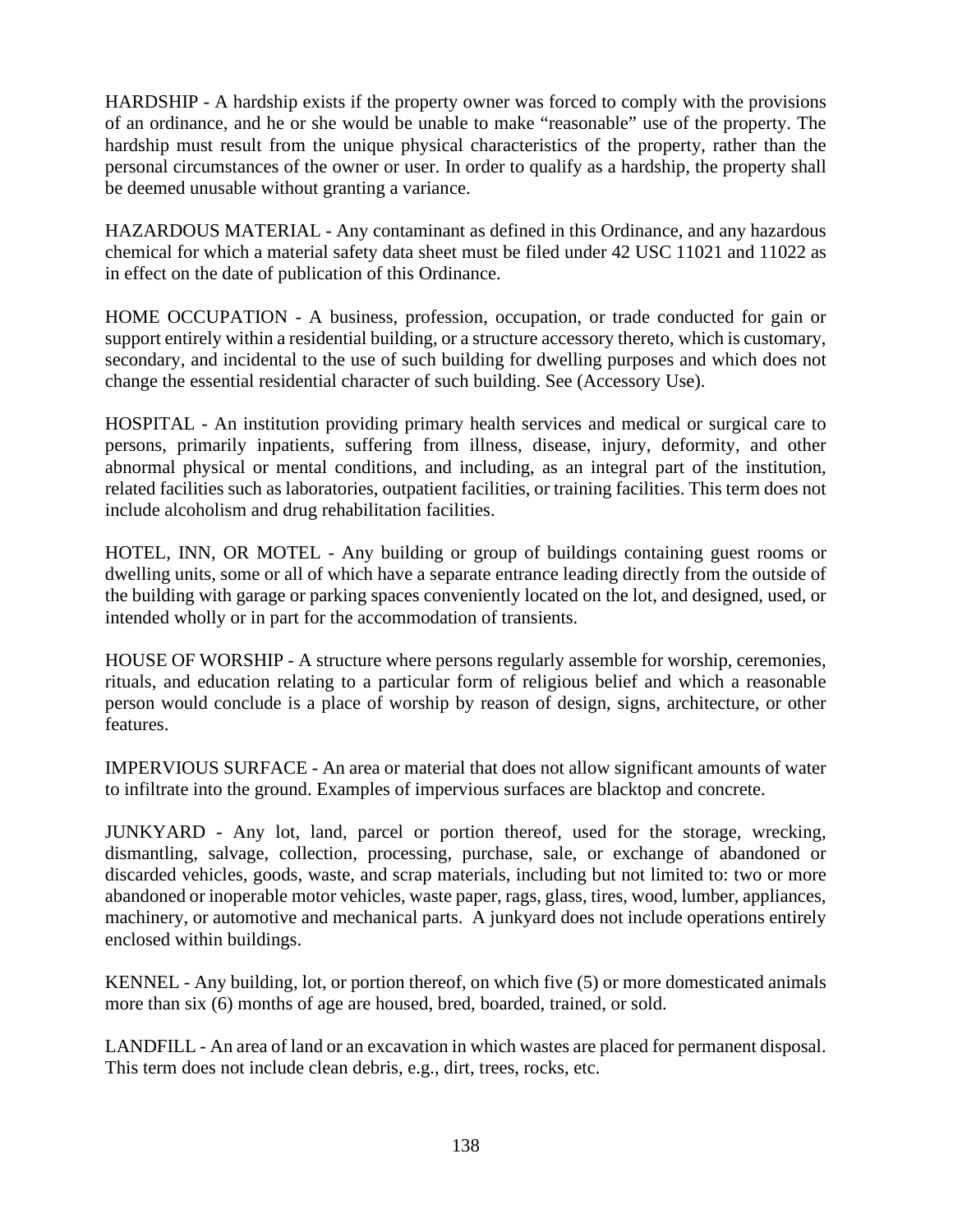LANDSCAPED AREA/LIVING GROUND COVER - An area that is permanently devoted and maintained in blue grass/creeping red fescue, herbaceous perennials, trees, shrubbery, and flowers.

LIGHT MANUFACTURING - Manufacturing processes which are not obnoxious due to dust, odor, noise, vibration, pollution, smoke, heat, or glare. They are generally characterized as having all aspects of the process carried on within the building itself.

LIMITED PRODUCTION PROCESSING - Light manufacturing, fabrication, assembly, processing, packaging, research, development, or similar uses which are conducted indoors and which would not be disruptive of, or incompatible with, other office, retail, or service uses that may be in the same building or on adjacent property. Limited production/processing generally does not include industrial processing from raw materials.

LOADING SPACE - An unobstructed, dust-free, hard-surfaced area no part of which is located in any street right-of-way and the principal use of which is for the standing, loading, or unloading of trucks and trailers.

LOT - A parcel or tract of land with boundaries established by a legal instrument such as a recorded deed, court order, or a recorded plat, which is recognized as a separate legal entity for purposes of transfer of title. This definition shall not be construed to make lots that were not lawfully created conform to this code.

LOT AREA - The area of the lot within the lot lines.

LOT, CORNER - A lot located at the junction of at least (2) streets at which the angle of intersection is no greater than one hundred-thirty five (135) degrees.

LOT COVERAGE - The percentage of lot area occupied by the ground area of principal and accessory buildings on such lot, including any decks, porches, or other enclosed areas used by residents having both a floor and walls or railings irrespective of its distance above the ground.

LOT, DOUBLE FRONTAGE - A lot, other than a corner lot, having frontage on two (2) streets.

LOT, FRONTAGE - The length of the front lot line measured at the street right-of-way line.

LOT, INTERIOR - A lot other than a corner lot.

LOT LINE - A line of record bounding a lot which divides one lot from another lot or from a public or private street or any other public space.

LOT LINE, FRONT - The lot line separating a lot from a street right-of-way.

LOT LINE, REAR - The lot line opposite and most distant from the front lot line; or in the case of triangular or otherwise irregularly shaped lots, a line ten (10) feet in length entirely within the lot, parallel to and at a maximum distance from the front lot line.

LOT LINE, SIDE - Any lot line other than a front or rear lot line.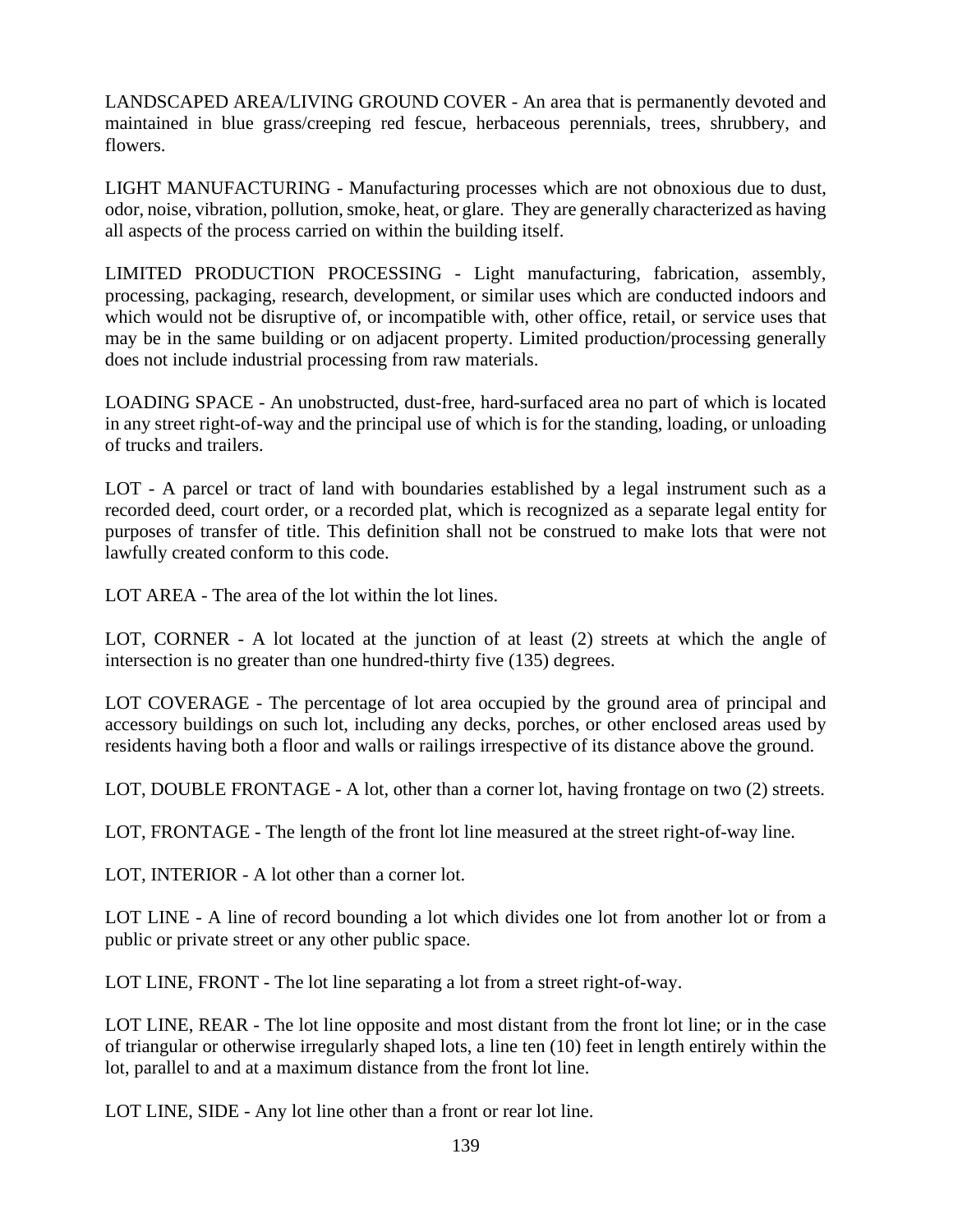LOT, LITTORAL – A lot that abuts to the shore of a lake on one  $(1)$  or more sides.

LOT OF RECORD - A lot which is part of a subdivision or a certified survey map which has been recorded in the Union County Register of Deeds Office or a parcel of land, the deed to which was recorded in the Union County Register of Deeds Office prior to the effective date of this Ordinance.

LOT, TRIPLE FRONTAGE – A lot which abuts a street on three sides (not a corner lot).

LOT WIDTH - The distance between side lot lines measured at the rear of the required front yard on a line parallel with a line tangent to the street right-of-way line.

MANUFACTURED HOME – A factory-built single family structure, which is manufactured or constructed under the authority of 42 U.S.C. Section 5403, National Manufactured Home Construction and Safety Standards Act of 1974 and is to be used exclusively as a place for human habitation, but which is not constructed with permanent hitch or other device allowing it to be moved other than for the purpose of moving to a permanent site, and which does not have permanently attached to its body or frame any wheels or axles. This definition does not include prefabricated homes constructed under the *International Residential Code* (IRC). See (Modular Home).

MANUFACTURED HOME PARK, LICENSED - A contiguous parcel of land operated as a unit, under the same ownership where six (6) or more lots are rented for the temporary placement of manufactured homes, with all necessary facilities and services, and is licensed by the City of North Sioux City.

MANUFACTURED HOME SALES - A business engaged in the sales or rental of manufactured homes.

MAP, OFFICIAL ZONING - The map or maps, which are legally adopted as a part of the zoning ordinance, that delineate the boundaries of the zoning districts, show the location and size of public rights-of-way, public waterways, and the city limit lines.

MEETING HALL – A building, or portion thereof, owned or operated by a person, group of persons, association, corporation, or other legal entity designed for temporary social, educational, or indoor recreational uses.

MOBILE HOME – A structure that is similar in appearance to a Manufactured Home but was constructed prior to June 15, 1976.

MODULAR HOME – A factory-built single family structure certified as meeting the standards prescribed by the *International Residential Code* (IRC). Modular homes are subject to the same regulations as site-built homes. See (Dwelling, Single-Family Detached).

MOTOR VEHICLE - Any motorized vehicle which is designed to travel along the ground or in the water. This term shall include, but not be limited to, cars, trucks, vans, buses, motorbikes, trailers, go carts, golf carts, boats, ATVs, snowmobiles, and campers.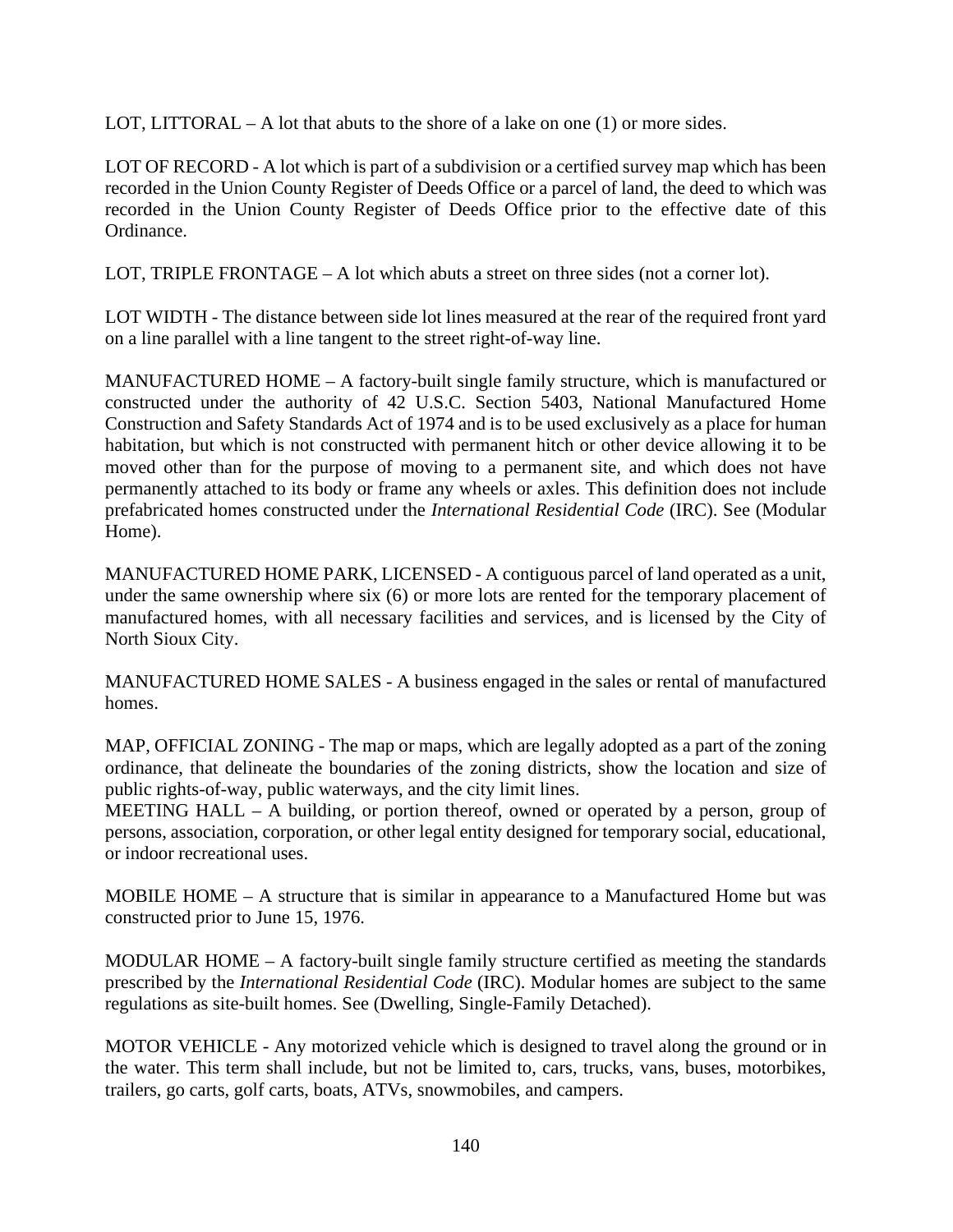MOTOR VEHICLE, COMMERCIAL - Any motor vehicle which has more than sixteen (16) square feet of signage or which is adapted, designed, equipped, and/or used to regularly perform a specific commercial function.

MOTOR VEHICLE, INOPERABLE - A motor vehicle which is not in operating condition due to damage, removal, or inoperability of one or more tires and/or wheels, engine, or other essential parts, or which is not in operating condition due to damage or removal of equipment as required by the State of South Dakota for its lawful operation, or which does not have lawfully affixed thereto a valid state license plate, or which constitutes an immediate health, safety, fire or traffic hazard.

MOTOR VEHICLE PARKING LOT – An open or enclosed off-street parking area or structure where licensed and operable motor vehicles are temporarily stored.

MOTOR VEHICLE BODY SHOP - Any building, or portion thereof, involving the repair and/or painting of motor vehicle bodies or parts thereof and the rebuilding and/or overhauling of engines or transmissions.

MOTOR VEHICLE SALES, DISPLAY, SERVICE, AND/OR RENTAL - The use of any building, land area, or lot, for the display, sale, or rental of new or used motor vehicles, and including any warranty repair work and other repair service conducted as an accessory use. The sale or display of inoperable motor vehicles is not allowable as part of this use category, see "JUNKYARD."

MOTOR VEHICLE SERVICE STATION - Any building, or portion thereof, which provides for the retail sale of gasoline, oil, tires, batteries and accessories for motor vehicles and/or for certain motor vehicle services, including washings, tire changing, repair service, battery service, radiator service, lubrication, brake service, wheel service, and testing or adjusting of automotive parts. Motor vehicle repair work may be done at a motor vehicle service station provided that no rebuilding of engines, welding, spray painting, or body work, or framework is conducted. Gasoline pumps and gasoline pump islands shall be located more than twelve (12) feet from the nearest lot line.

MOTOR VEHICLE STORAGE YARD - The temporary storage of motor vehicles which are impounded, licensed, and operable, in an unroofed area.

NONCONFORMING - A condition that occurs when, on the effective date of adoption of this Ordinance or a previous ordinance, or on the effective date of an ordinance text amendment or rezoning, an existing lot, structure, building, sign, parking, landscaping, buffering, lighting, development, use, or site improvement does not conform to one (1) or more of the regulations currently applicable to the district in which such lot, structure, building, sign, parking, landscaping, buffering, lighting, use, or site improvement is located.

NONCONFORMING STRUCTURE - A building, structure, or portion thereof lawfully existing at the time this Ordinance or a subsequent amendment thereto became effective which does not conform to the dimensional requirements of the district in which it is located.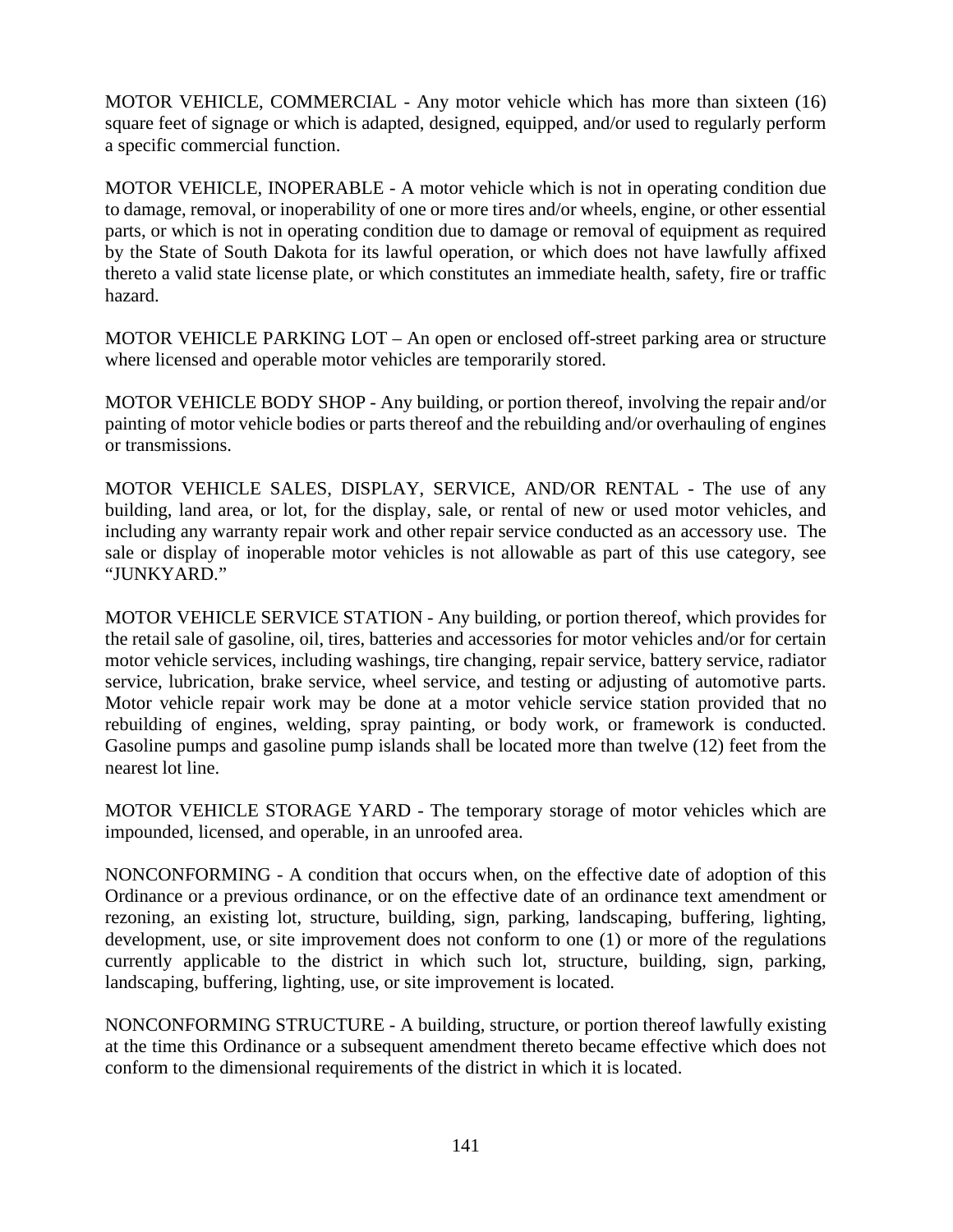NONCONFORMING USE - A use of land, buildings, structures, or premises that lawfully existed at the time this Ordinance or a subsequent amendment thereto became effective which does not conform to the use requirements of the district in which it is located.

NONSTANDARD LOT - The category of nonconformance consisting of lots that lawfully existed at the time this Ordinance or a subsequent amendment thereto became effective which fail to comply with the minimum lot area and minimum lot width requirements of the district in which it is located.

NURSING HOME - An establishment which provides full time convalescent or chronic care, or both, for two (2) or more individuals who are not related by blood or marriage to the operator and who, by reason of advanced age, chronic illness or infirmity, are unable to care for themselves. No care for the acutely ill or surgical or obstetrical services shall be provided in such an establishment. This term does not include a hospital or clinic.

OFFICE - A building, or portion thereof, designed for or used for the provision of professional, outpatient medical, or financial services. This term includes, but is not limited to, accounting, auditing, and bookkeeping services; advertising and graphic design; architectural, engineering, and surveying services; attorneys and court reporters; call centers; computer programming; corporate headquarters; data processing and word processing services; detective agencies; insurance; interior design; real estate sales; research and development that does not include onsite manufacturing; retail catalog, internet, and telephone order processing, but not warehousing; and virtual office services.

OFFICIAL ZONING MAP - The map showing the location and boundaries of districts established by this Ordinance.

OUTDOOR STORAGE - The keeping, in an unroofed area, of any goods, material, merchandise, or vehicles used for commercial or construction activities (e.g., portable or mechanized equipment, building materials, manufacturing inputs, or merchandise) is stored for a period of forty-eight (48) or more consecutive hours.

OVERLAY DISTRICT - A zone which is overlaid upon a primary zone for the purpose of adding to the primary zone a specific regulation or regulations to meet specific locational needs not generally prevalent within the City.

OWNER - The holder of legal title as well as holders of any equitable interest, such as trust beneficiaries, contract purchasers, option holders, lessees under leases having an unexpired term of at least ten (10) years, and the like. Whenever a statement identifying and/or requiring the consent of ownership is required by this Ordinance, full disclosure of all legal and equitable interests in the property is required.

PARCEL OF LAND - One (1) or more lots which are designated by the owner or applicant as land to be used or developed as a unit, or which has been developed as a unit.

PARK - An area open to the general public and reserved for recreational, educational, or scenic purposes.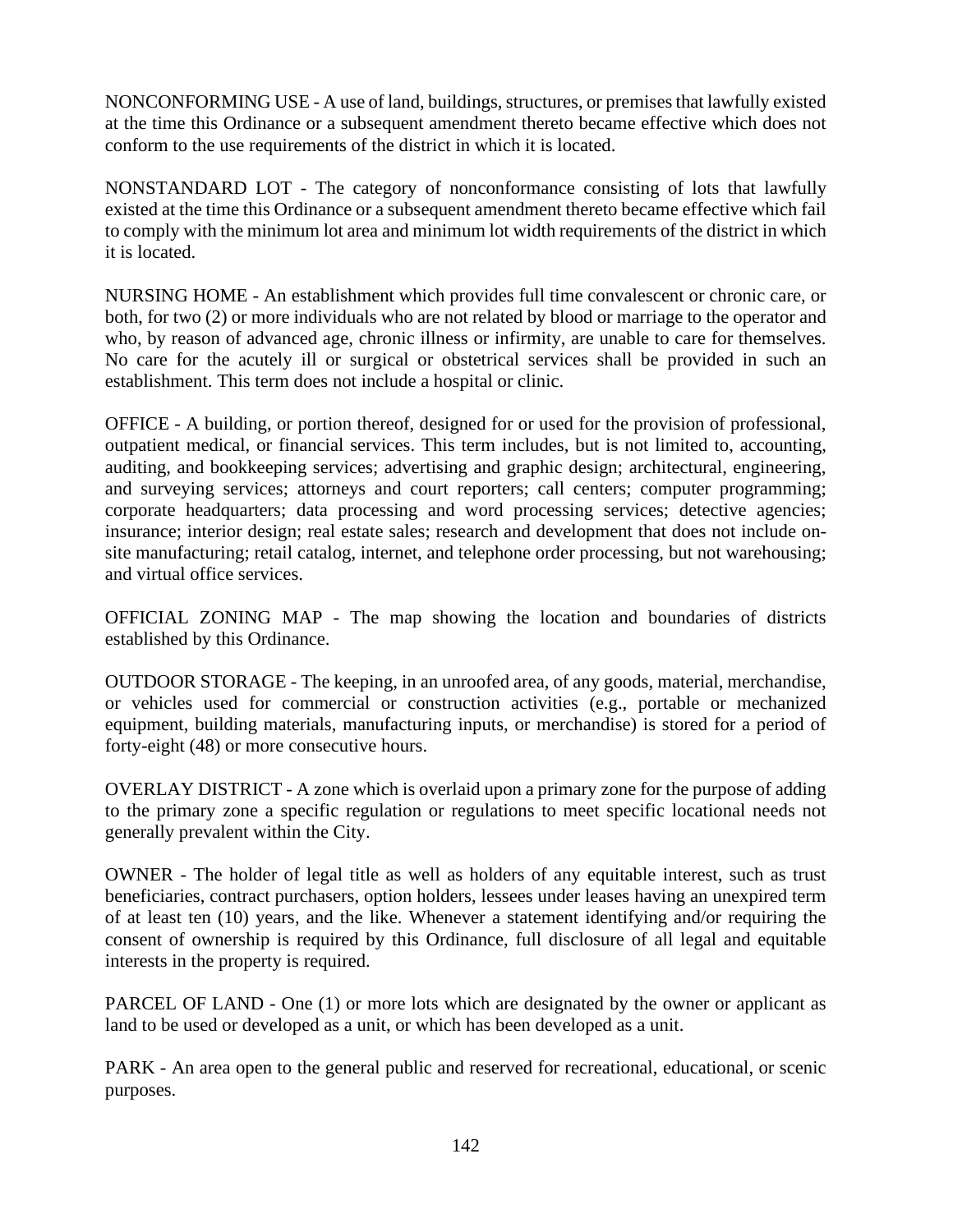PARKING LOT - An area designated for off-street parking.

PARKING, OFF-STREET - A site or a portion of a lot, devoted to the off-street parking of motor vehicles, including parking spaces, aisles, access drives, and landscaped areas, and providing access to a public street.

PARKING SPACE - A hard-surfaced area, enclosed or unenclosed, sufficient in size to park one (1) motor vehicle. A parking space must be provided an unobstructed means of access, and all spaces shall meet the minimum criteria as prescribed by City Ordinance.

PARTY WALL - A common shared wall between two (2) separate structures, buildings, or dwelling units.

PERMANENT FOUNDATION - A continuous foundation around the perimeter of a structure, which, at bottom, extends no less than forty-eight (48) inches below the surface of the ground.

PERSONAL SERVICE BUSINESS – Commercial establishment primarily engaged in providing services involving the care of a person or their apparel, including, but not limited to, laundry or dry cleaning, receiving station, garment services, coin-operated laundries, photographic and art studios, beauty shops, barber shops, shoe repair, reducing salons, fitness gyms, and health clubs, and clothing rental.

PLANNING COMMISSION - The duly designated planning board of the municipality responsible for reviewing and approving applications for development and preparation of master plans and ordinances.

PRESCHOOL FACILITIES - See (Day Care Center).

PRINCIPAL BUILDING - A building in which a primary or predominant use of the lot is conducted.

PRINCIPAL BUSINESS PURPOSE - In relation to the definition of "Adult Bookstore or Video Store", this shall mean an establishment having more than five percent (5%) of its stock and trade, books, magazines, periodicals, recordings, and other materials which are distinguished or characterized by their emphasis on matters depicting, describing, or relating to "specified sexual activities" or "specified anatomical areas" as defined by State law, or an establishment with a segment or section specifically devoted to the sale or display of such materials.

PRINCIPAL USE - The primary or predominant use of any lot, including all buildings fundamental or essential thereto.

PRIVATE AGREEMENTS – Restrictive covenants, conditions, restrictions, easements, and other like arrangements between property owners, whether recorded in the public records or not, to which the City is not a direct party or third party with a right of enforcement.

PROHIBITED USE - A use that is not allowed in the specified district and in some cases the entire City.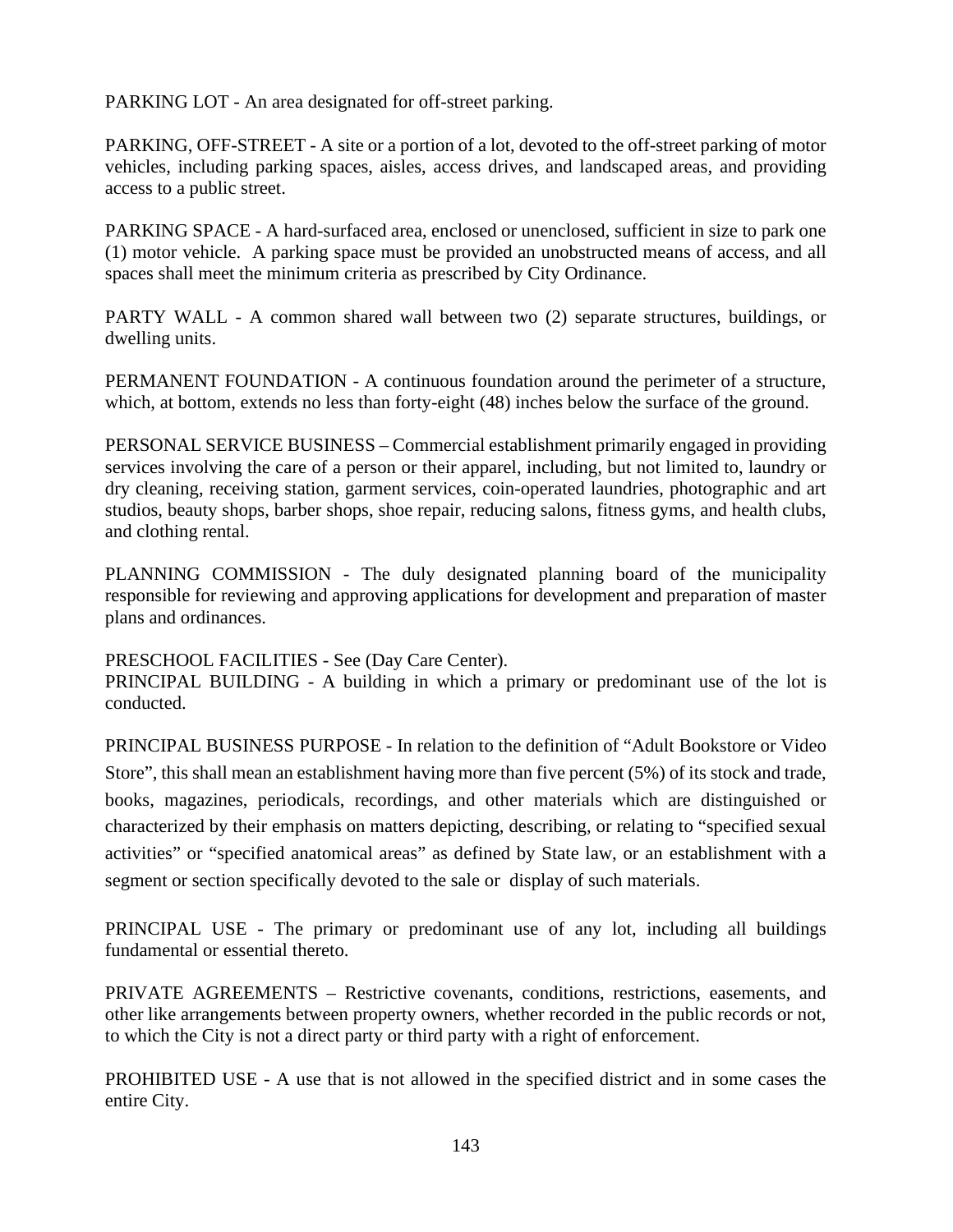PROJECTING SIGN - A sign other than a wall sign which is attached to and projects from a structure or building face.

PROPERTY/PROPERTIES - See (Lot).

PROPERTY LINE - See (Lot Line).

PUBLIC SERVICE FACILITY - Government buildings, facilities, and uses that provide an essential public purpose or service including, but not limited to, a police station, judicial court, fire station, ambulance service, transit or transportation transfer station, library, community center, public recreation facility, shop/maintenance facility, or office. This definition does not include public utility or treatment stations, sanitary landfills, or facilities for incarcerated persons.

PUBLIC UTILITY FACILITIES - Telephone, electric, and cable television lines, poles, and equipment; water or gas pipes, mains and valves; sewer pipes and valves; treatment stations; lift stations; telephone exchanges and repeaters; and all other facilities and equipment necessary for conducting a utility service by either a governmental, semi-public, or private entity.

RECREATIONAL FACILITY - A facility open to the public, with or without fees, which is designed and equipped for the conduct of sports, leisure-time activities, and other customary and usual recreational activities, including, but not limited to, swimming pools; putting greens; volleyball, tennis, and basketball courts; batting, pitching, soccer, and golf cages and nets; hockey and ice rinks; skate board ramps; trampolines; archery and gun ranges; and portable flooring for aerobics, dance, and weight lifting.

RECREATIONAL VEHICLE (RV) PARK - See (Campground).

RECYCLABLE MATERIALS - Materials or products that may be readily separated from the solid waste stream and may be used or reused as a substitute for raw materials or other items, including but not limited to, metal, paper, glass, rubber, and plastic.

RECYCLING COLLECTION FACILITY – A facility or land use, regardless of name or title, at which recoverable resources, such as newspapers, magazines, glass, metal, plastics, tires, grass, leaves, and similar items, except hazardous waste and medical waste are collected, cleaned, sorted, stored, flattened, shredded, dismantled, crushed, bundled, or separated by size, grade, quality, or type, and compacted, baled, or packaged for shipment or delivery for the eventual manufacture of new products.

RECYCLING PROCESSING FACILITY – A building or site that is used for the processing of recyclable materials. Processing means the preparation of material for efficient shipment, or to an end-user's specifications, by such means as bailing, briquetting, compacting, flattening, grinding, crushing, mechanical sorting, shredding, or cleaning.

REPAIR SHOP - Repair shop means a structure where activities may include welding, stitching, or other work intended to restore an item to working condition.

RESIDENCE - A permanent dwelling place.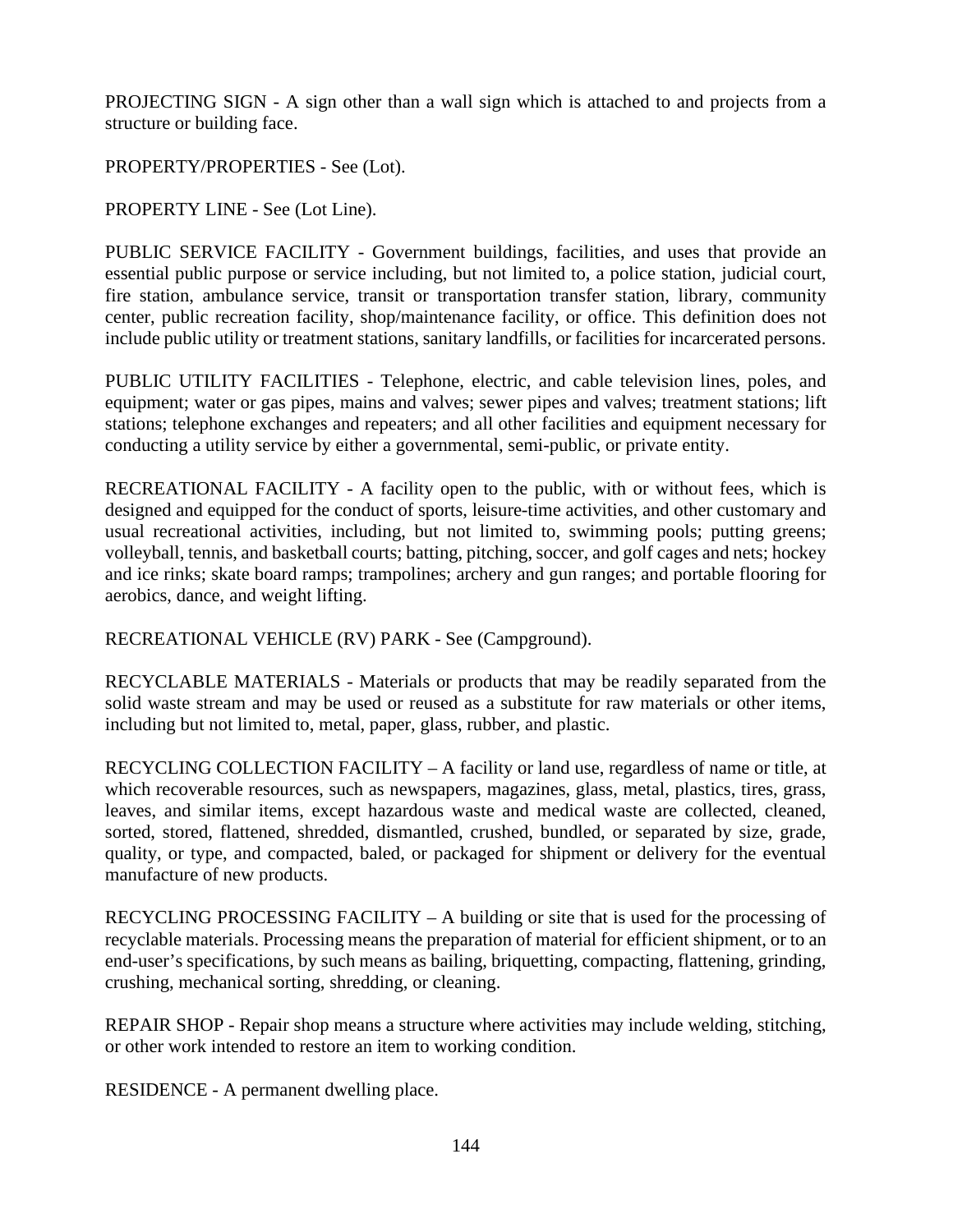RETAIL SERVICE OR TRADE BUSINESS – Commercial establishment engaged in selling products, goods, or merchandise to the general public for personal or household consumption and establishments engaged in providing services or entertainment to the general public including, but not limited to, restaurants, arcades, repair shops, grocery stores, and sporting goods stores.

RESTAURANT - An establishment where food and drink is prepared, served, and may be consumed on the premises.

REZONE - See (Change of Zone).

ROOF SIGN - Any sign erected upon, against, or directly above a roof or on top of the parapet of a building.

SCHOOL - Any building or portion thereof, whether public or private, which is designed, constructed, or used for education or instruction in any branch of knowledge.

SCHOOL, COMMERCIAL/VOCATIONAL - An educational establishment that provides for the teaching of industrial, clerical, managerial, or artistic skills. This definition applies to schools that do not offer a complete educational curriculum (e.g., beauty school, modeling school).

SCHOOL, ELEMENTARY - Any school that is licensed by the State of South Dakota and meets its requirements for elementary education.

SCHOOL, MIDDLE OR HIGH - Any building or portion thereof, whether public or private, which is designed, constructed, and licensed by the State of South Dakota for middle or junior high school grades and/or secondary (high school) education.

SETBACK/SETBACK LINE - The line that is the required minimum distance from any lot line to a building, structure, or use.

SIGN - Any object, device, display, or structure, or part thereof, situated outdoors or visible from outdoors, which is used to advertise, identify, display, direct, or attract attention to an object, person, institution, organization, business, product, service, event or location by any means, including words, letters, figures, design, symbols, fixtures, colors, illumination, or projected images.

SIGN, PORTABLE - A sign used for temporary advertising which is on wheels and portable.

SIGN AREA - The area of the largest single face of the sign within a perimeter which forms the outside shape including any frame which forms an integral part of the display, but excluding the necessary supports or uprights on which the sign may be placed. If the sign consists of more than one section or module, all areas will be totaled.

SIGN FACE (DISPLAY SURFACE) - The entire area of sign on which copy could be placed. See ("Sign Area").

SIGN STRUCTURE - Any structure which supports, has supported, or is capable of supporting a sign.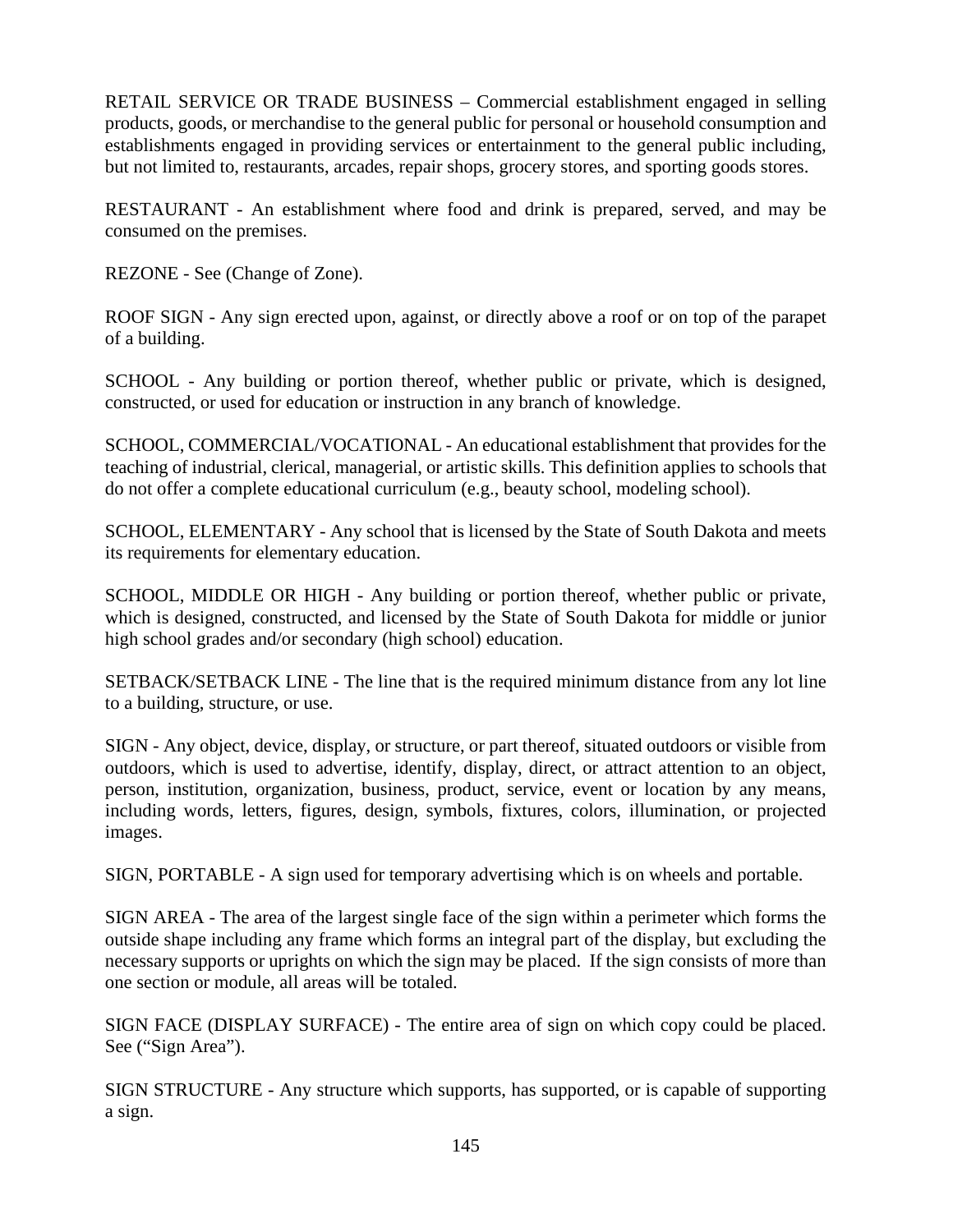SIGN, TEMPORARY - A banner, pennant, poster, or advertising display constructed of cloth, canvas, plastic, wallboard, or other like materials, and intended to be displayed for a limited period of time.

SIGN, WALL - A sign attached to or erected against a wall of a building and projecting no more than twelve (12) inches with the face in a parallel plane to the plane of the building wall.

SITE OF HISTORICAL/CULTURAL SIGNIFICANCE - A building, structure, or lot that is either (1) associated with events that have made a significant contribution to our history; (2) associated with the lives of significant persons; (3) embolic of distinctive characteristics of a type, period, or method of architecture or artistry; or (4) has yielded, or may be likely to yield, information important in prehistory or history.

SITE PLAN - A plan or drawing showing the location of buildings, structures, parking, or other elements that are used for the issuing of permits. The drawings shall show sufficient detail to enable the Authorized Official to determine whether all applicable requirements of this Ordinance have been met.

SLAUGHTERHOUSE - A facility for the slaughtering and processing of animals and the refining of their by-products.

STABLE – Any lot or portion thereof where horses or any equine animal are maintained, boarded, bred, trained, or cared for in return for remuneration, or are kept for the purpose of sale.

STORY - The portion of a building between the upper surface of any floor and the upper surface of the floor next above, except that the topmost story shall be that portion of a building included between the upper surface of the topmost floor and the ceiling or roof above. If the finished floor level directly above a basement, cellar, or unused underfloor space is more than six (6) feet above grade as defined herein for more than fifty percent (50%) of the total perimeter or is more than twelve (12) feet above grade as defined herein at any point, such basement cellar or unused underfloor space shall be considered a story.

STREET - A public way which affords the principal means of access to an abutting property.

STREET, ARTERIAL - A principal traffic artery, more or less continuous across the city, which acts as a principal connecting street with state and federal highways and includes each street designated as an arterial street on the Major Street Plan in the City's Comprehensive Plan.

STREET, COLLECTOR - A street which carries traffic from local streets to arterial streets or highways, including the principal entrance streets of a residential development and streets for circulation in such development. Current and future collector streets are designated as such on the Major Street Plan in the City's Comprehensive Plan.

STREET, LOCAL - A street intended to provide access to other streets from individual properties and to provide right-of-way beneath it for various utilities, but not intended to be used for through traffic.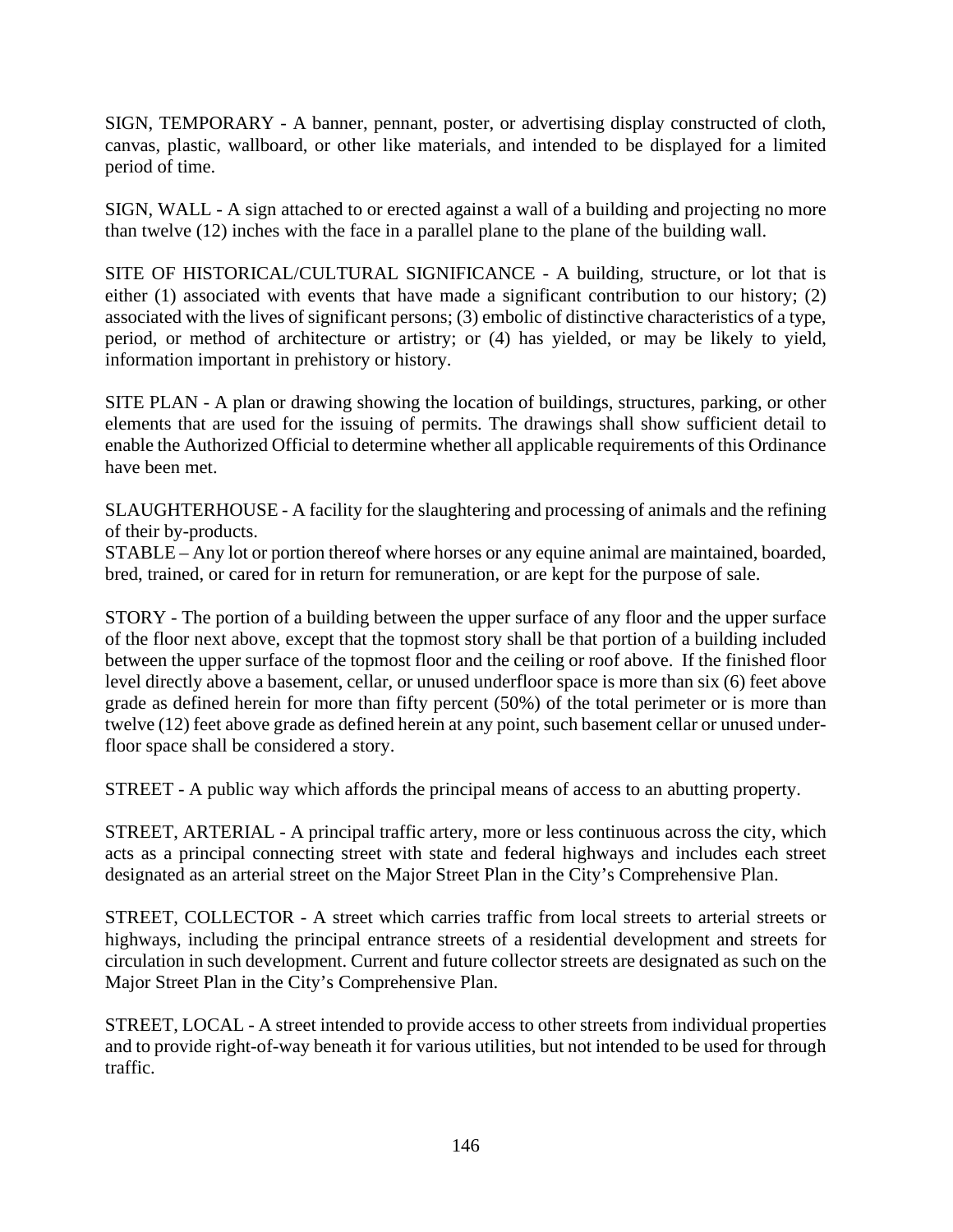STRUCTURAL ALTERATION - Any change or rearrangement in the supporting members of an existing building, such as bearing walls, columns, beams, girders, or any complete rebuilding of the roof or the exterior walls.

STRUCTURE - Anything constructed or erected on the ground or attached to the ground with a fixed location on the ground or attached to something having a fixed location on the ground. Among other things, structures include buildings, walls, fences, signs, decks, dams, sheds, and storage tanks.

TANK FARM/PETROLEUM PRODUCTS TERMINAL - An open air facility containing a number of above-ground, large containers for the bulk storage in liquid form of petroleum products.

TELECOMMUNICATIONS TOWER - A self-supporting lattice, guyed-lattice, or monopole structure which supports wireless communications facilities. The term includes new and existing towers that are used for services such as microwave, common carrier, cellular telephone, personal communication services, two-way radio paging, and other similar services. The term telecommunications tower does not include amateur radio operators' equipment, as licensed by the Federal Communications Commission.

TELECOMMUNICATIONS TOWER HEIGHT - The vertical distance above grade to the highest point of the telecommunications tower, including the base pad and any antenna.

TELECOMMUNICATIONS TOWER SITE - The telecommunications tower site shall be the lot of record for which the telecommunications tower is located.

TEMPORARY USE - A use that is established for a fixed period of time with the intent to discontinue such use upon the expiration of such time.

TRAVEL TRAILER - Means any of the following:

- 1. Travel Trailer. A vehicular, portable structure built on a chassis, designed to be used as temporary dwelling for travel, recreational, and vacation uses, permanently identified "travel trailer" by the manufacturer of the trailer and, when factory equipped for the road, it shall have a body width not exceeding eight feet, and a body length not exceeding thirty feet.
- 2. Pick-up Coach. A structure designed to be mounted on a truck chassis for use as a temporary dwelling for travel, recreation, and vacation.
- 3. Motor-Home. A portable, temporary dwelling to be used for travel, recreation, and vacation, constructed as any integral part of a self-propelled vehicle.
- 4. Camping Trailer. A canvas, folding structure, mounted on wheels and designed for travel, recreation, and vacation use.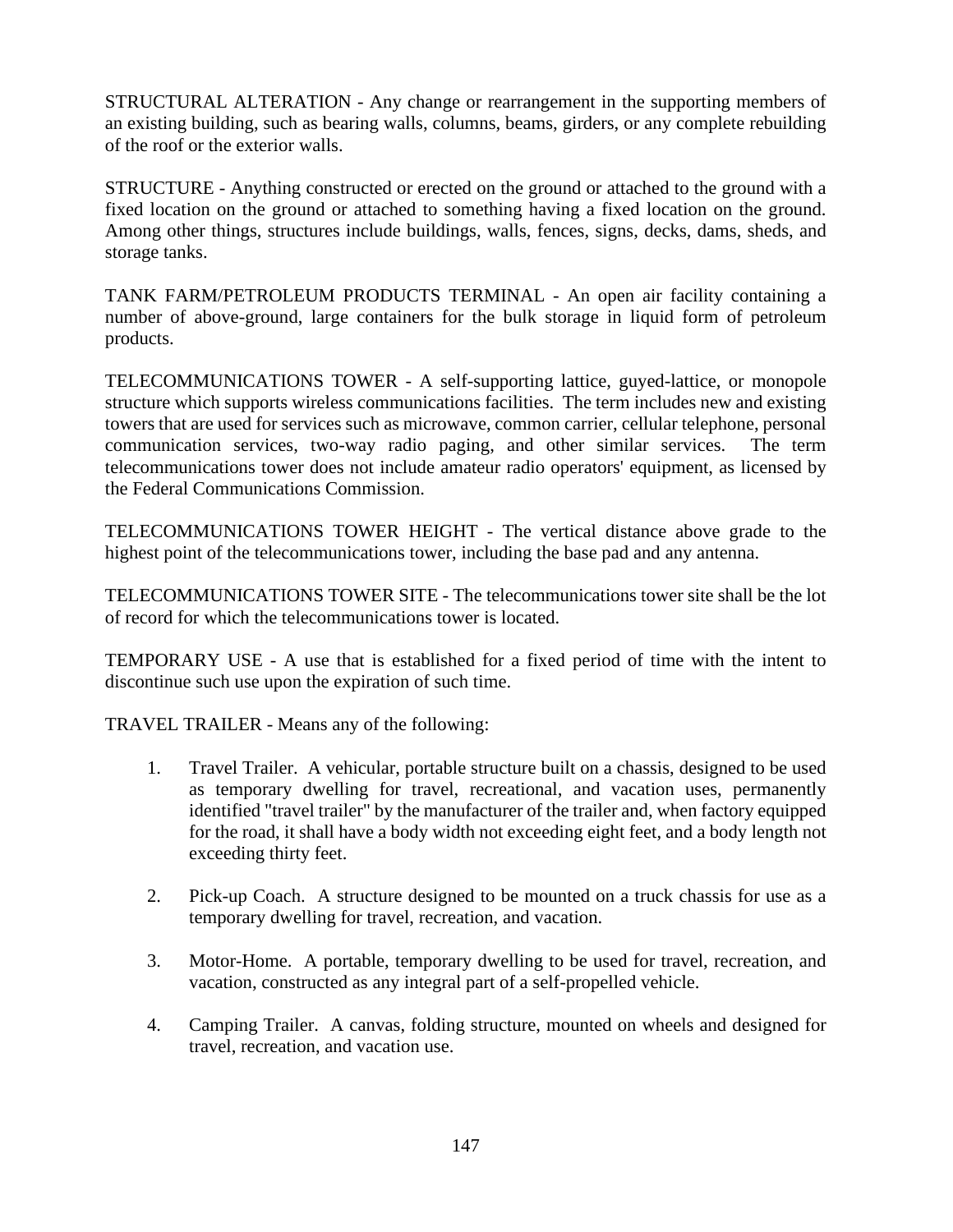TRUCK AND FREIGHT TERMINAL - An area and/or building(s) where trucks and cargo are stored; where loading and unloading is carried on regularly; and where minor maintenance of these types of motor vehicles is performed.

VACATION RENTAL BY OWNER (VRBO) – Any home, cabin, or similar building that is rented, leased, or furnished in its entirety to the public on a daily or weekly basis for more than fourteen (14) days in a calendar year and is not occupied by an owner or manager during the time of rental. See SDCL 34-18-1(17). If it is or is intended to be rented or leased by its owner(s) to the public for more than or equal to one hundred eighty-three (183) days per calendar year, it shall be classified as a principal use. If it is or is intended to be rented or leased by its owner(s) to the public for less than one hundred-eighty three (183) days per calendar year and is the principal dwelling of its owner(s), it shall be an accessory use.

VARIANCE - The authorization, following a hearing, for a lot owner to depart from certain requirements of a zoning ordinance when it is determined that the strict enforcement of its provisions would result in unnecessary hardship.

VETERINARY CLINIC, LARGE ANIMAL - An animal hospital or clinic that provides services for household pets (e.g., dogs, cats, birds), horses, and livestock. This term does not include medical care for wild animals.

VETERINARY CLINIC, SMALL ANIMAL - An animal hospital or clinic that provides services for household pets (e.g., dogs, cats, birds). This term does not include medical care for wild animals, horses, or livestock.

WAREHOUSE - A building where goods are received from heavy trucks and then stored for subsequent delivery to off-site wholesalers, retailers, or consumers.

WASTE - Any garbage, refuse, sludge from a waste treatment plant, waste supply treatment plant, or air pollution control facility and other discarded materials, including solid, liquid, semisolid, or contained gaseous material resulting from industrial, commercial, mining, or agricultural operations, or from community activities, but does not include solid or dissolved materials in domestic sewage or dissolved materials in irrigation return flows or industrial discharges which are point sources subject to permits under Section 402 of the Federal Water Pollution Control Act, as amended to January 1, 1986, or source, special nuclear or by-product material as defined by the Atomic Energy Act of 1954, as amended to January 1, 1986.

WASTE TRANSFER STATION – The use of land or a facility, regardless of name or title, to unload solid waste from vehicles, and, with or without intermediate processing such as compaction, sorting, or shredding, subsequently reload the waste onto other vehicles for delivery to another transfer site, storage site, or disposal site. In addition to transferring solid waste, a waste transfer station may also include facilities for drop-off of recyclable materials (e.g., waste paper, motor oil, scrap metal, polystyrene foam, porcelain, batteries, electronic components, textiles, plastics, discarded shoes, cardboard, and other discarded household materials), where the materials are sorted, temporarily stored, and then shipped in bulk to other locations for processing.

WHOLESALE MERCHANDISE SALES AND STORAGE HOUSES - Establishments or places of business primarily engaged in selling merchandise to retailers; to industrial, commercial,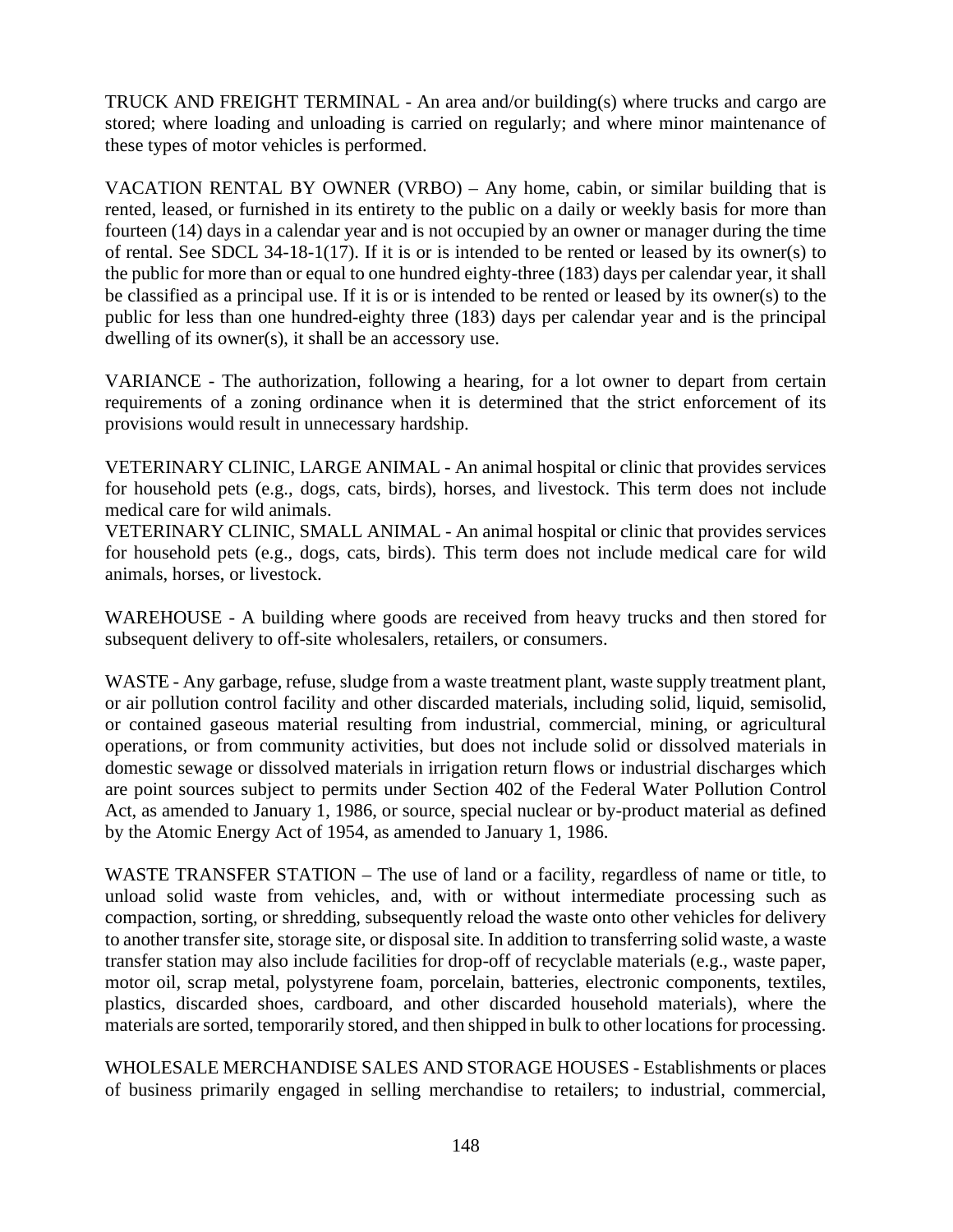institutional, or professional business users, or to other wholesalers; or acting as agents or brokers and buying merchandise for, or selling merchandise to, such individuals or companies.

WIND ENERGY CONVERSION SYSTEM (WECS). Any mechanism or device designed for the purpose of converting wind energy into electrical or mechanical power.

WIRELESS COMMUNICATIONS FACILITIES - Any cables, wires, lines, wave guides, antennas, antenna arrays, and any other equipment associated with the transmission or reception of telecommunications signals which a person seeks to locate or have installed upon or near a telecommunications tower or antenna support structure.

XERISCAPING - Landscaping characterized by the use of vegetation that is drought-tolerant or of low water use in character.

YARD, FRONT - A yard across the full width of the lot extending from the front line of the main building to the front line of the lot.

YARD, REAR - A yard extending a full width of the lot between a principal building and the rear lot line.\

YARD, REQUIRED FRONT - The required front yard shall extend across the front of a lot between the side lot lines. There shall be a required front yard on each street side of a corner lot. The required front yard with the smallest required front yard may be referred to as the secondary front yard.

YARD LINE - See (Building Line).

YARD, REQUIRED REAR - The required rear yard shall extend across the rear of a lot between the side lot lines. On corner lots, the required rear yard may be to the rear of either street. On interior lots, the required rear yard shall, in all cases, be at the opposite end of the lot from the front yard.

YARD, REQUIRED - The required open space between a lot line and a building line. The open space shall be unoccupied and unobstructed from the ground upwards except as otherwise provided in this Ordinance.

YARD, REQUIRED SIDE - The required side yard shall extend between the required front yard line and the required rear yard line. There shall only be one required side yard on a corner lot.

YARD, SIDE - A yard between the main building and the side line of the lot and extending from the front yard line to the rear yard line.

ZONING DISTRICT - See (District).

ZONING MAP - See (Official Zoning Map).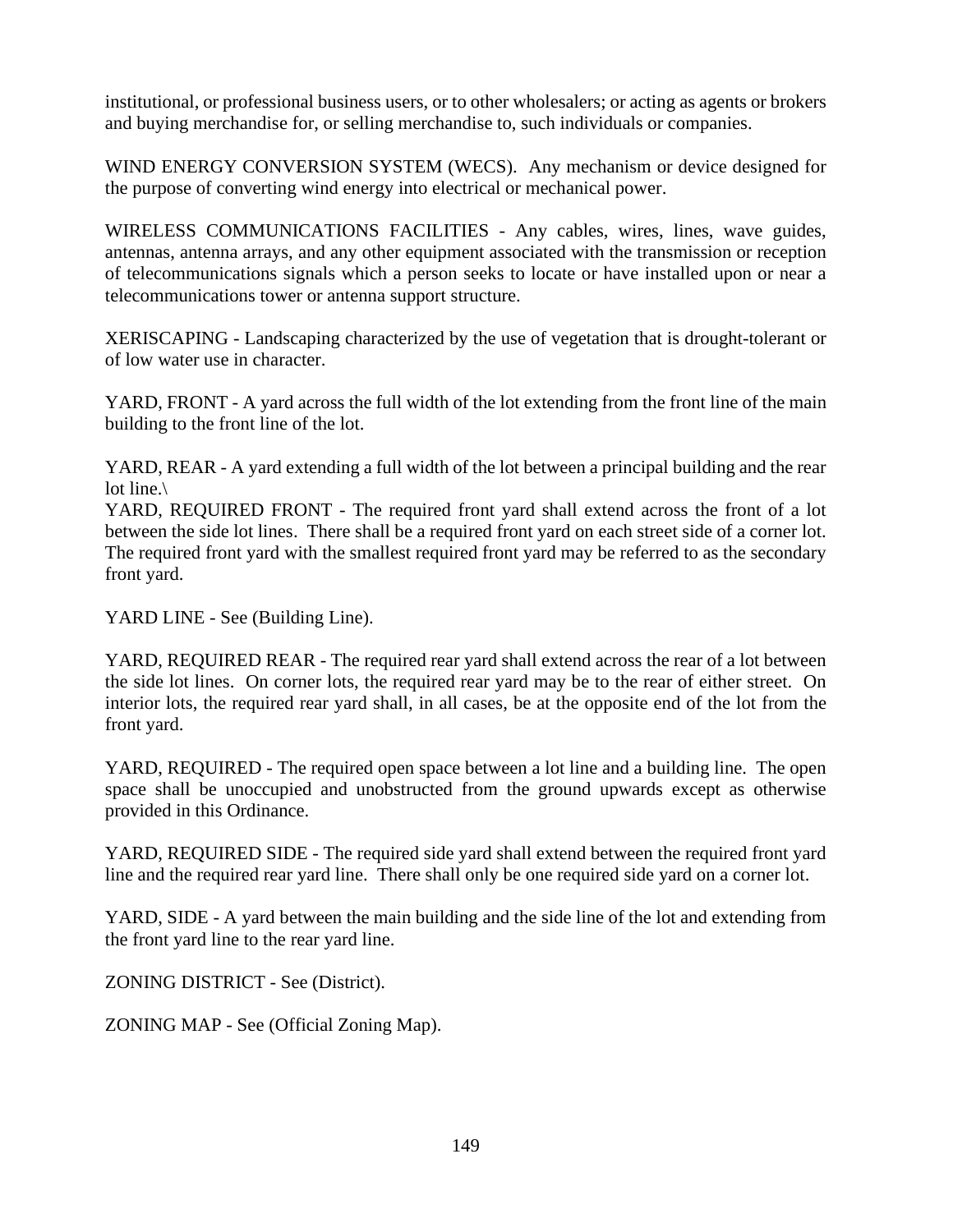# **CHAPTER 17.108 SUBDIVISION REGULATIONS**

**17.108.1 General Regulations.** Any plat, hereafter made, for each subdivision or each part thereof lying within the jurisdiction of this title, shall be prepared, presented for approval, and recorded as herein prescribed. The subdivision regulations contained herein shall apply to the subdivision of a lot, tract, or parcel of land into two or more lots, tracts or other division of land for the purpose of sale or of building development, whether immediate or future, including the resubdivision or replatting of land or lots. (Ord. 386 § 306, 2002)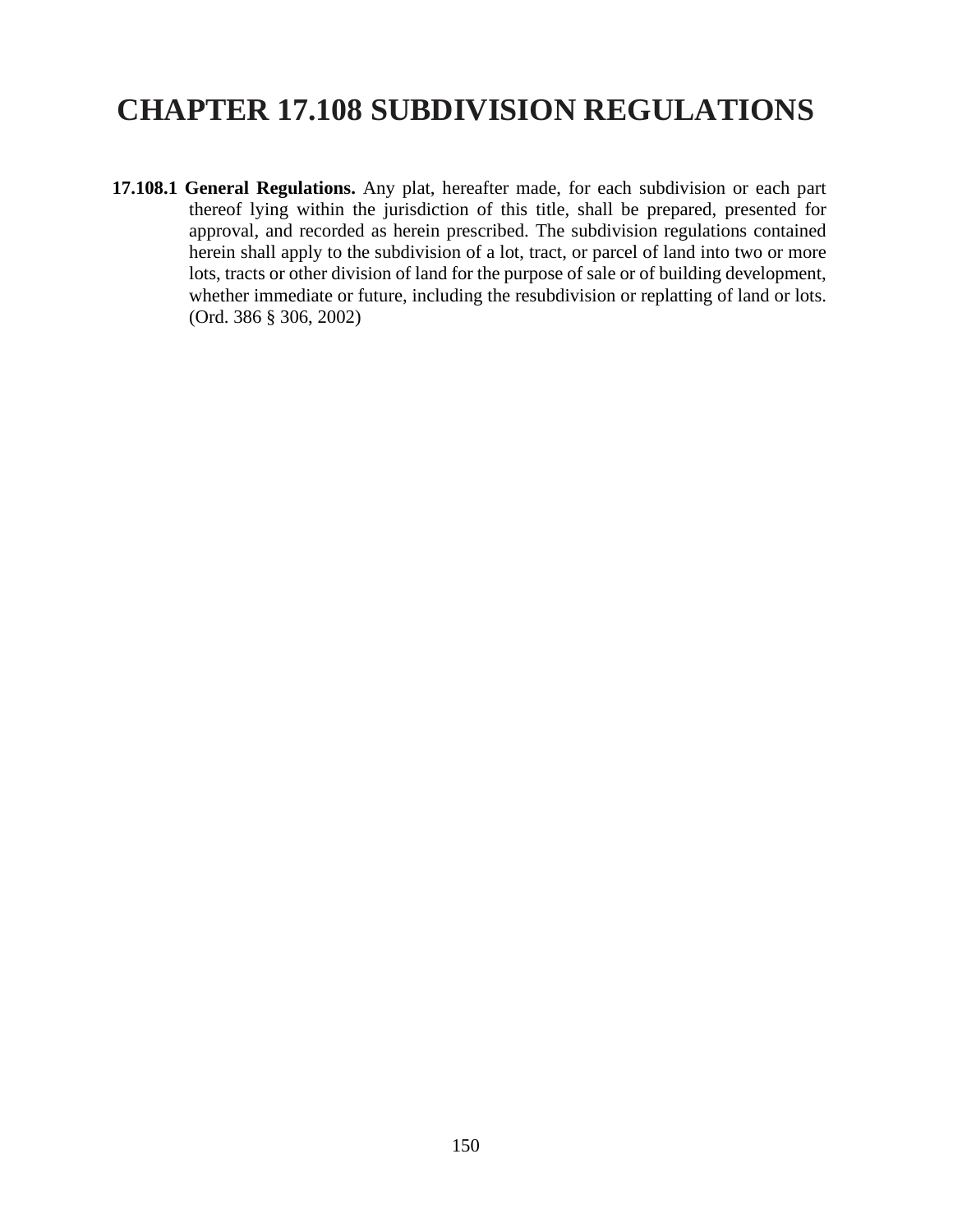### **CHAPTER 17.112 SUBDIVISION REGULATION VARIANCE**

**17.112.1 Variances.** The city council shall have the power where by reason of the unusual shape of a specific piece of property, or whereby reason or exceptional topographical conditions, the strict application of the provisions of this title relating to subdivision regulation would result in extreme practical difficulties and undue hardship upon the owner of the property, to authorize a variance from such strict application without substantial detriment to the public good and without substantially impairing the intent and purpose of the provisions of this title relating to subdivision regulation. (Ord. 386 § 2008, 2002)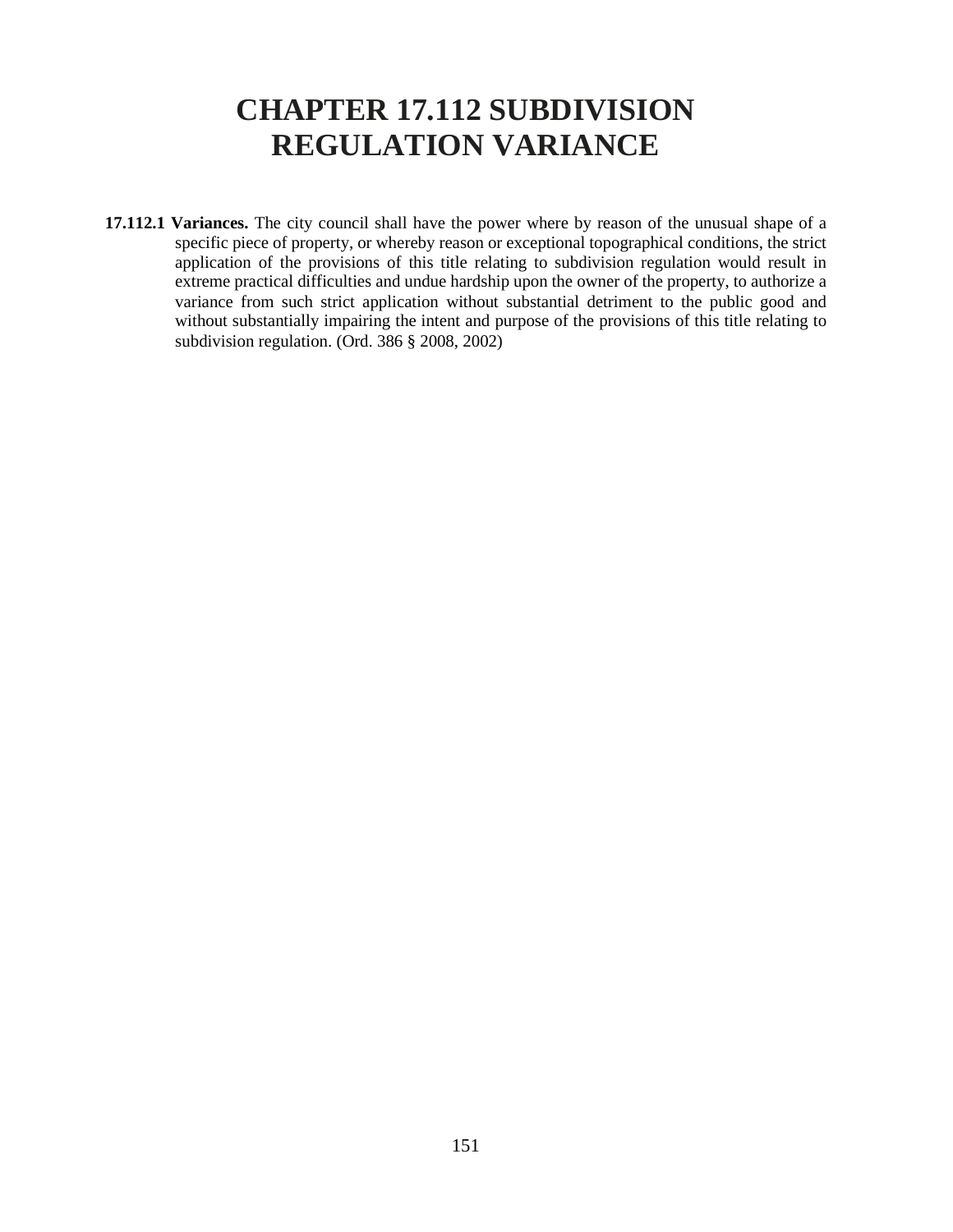# **CHAPTER 17.116 SUBDIVISION APPROVAL PROCEDURE**

- **17.116.1 General.** The procedure for review and approval of a subdivision plat shall consist of three separate steps, in sequence: an informal discussion meeting with the city planning commission, preparation and submission of a preliminary plat of the proposed subdivision and preparation and submission of a final plat of the proposed subdivision. (Ord. 386 § 1901, 2002)
- **17.116.2 Advisory Meeting with the City Planning Commission.** Whenever the owner of any tract or parcel of land within the jurisdiction of this title has heretofore made, without recording, a plat thereof as required by law, or shall hereafter make or intend to make a subdivision of the same, the subdivider shall, before preparing a preliminary plat, meet and consult informally with the city planning commission for the purpose of ascertaining the location of proposed major streets, parks, playgrounds, school sites and other planned projects which may affect the property being considered for subdivision. At the same meeting, the subdivider design set forth in Chapter 17.120. The informal review should prevent unnecessary and costly revisions in the layout and development of the subdivision. Formal application or filing of a plat with the city finance officer is not required for this informal advisory meeting. (Ord. 386 § 1902,2002)
- **17.116.3 Preliminary Plat Approval.** After meeting informally with the city planning commission, the subdivider shall cause to be prepared a preliminary plat prior to the making of any street improvements or the installation of any utilities. (Ord. 386 § 1903, 2002)
- **17.116.4 Preliminary Plat Data.** The preliminary plat shall meet the standard design as set forth in Chapter 17.120 and shall show the following information:
	- A. Scale of two hundred (200) feet to one inch orlarger;
	- B. Name of subdivision, names and addresses of the owners, the engineer, or surveyor,and the owner of the adjacent property;
	- C. A vicinity sketch at a scale of four hundred (400) feet or less to oneinch;
	- D. Date, approximate magnetic and true north point, and graphic scale;
	- E. Acreage of land to be subdivided;
	- F. Contours at an interval of not greater than five feet or at a lesser interval if deemed necessary by the city council;
	- G. Boundary lines of area to be subdivided and their bearings anddistances;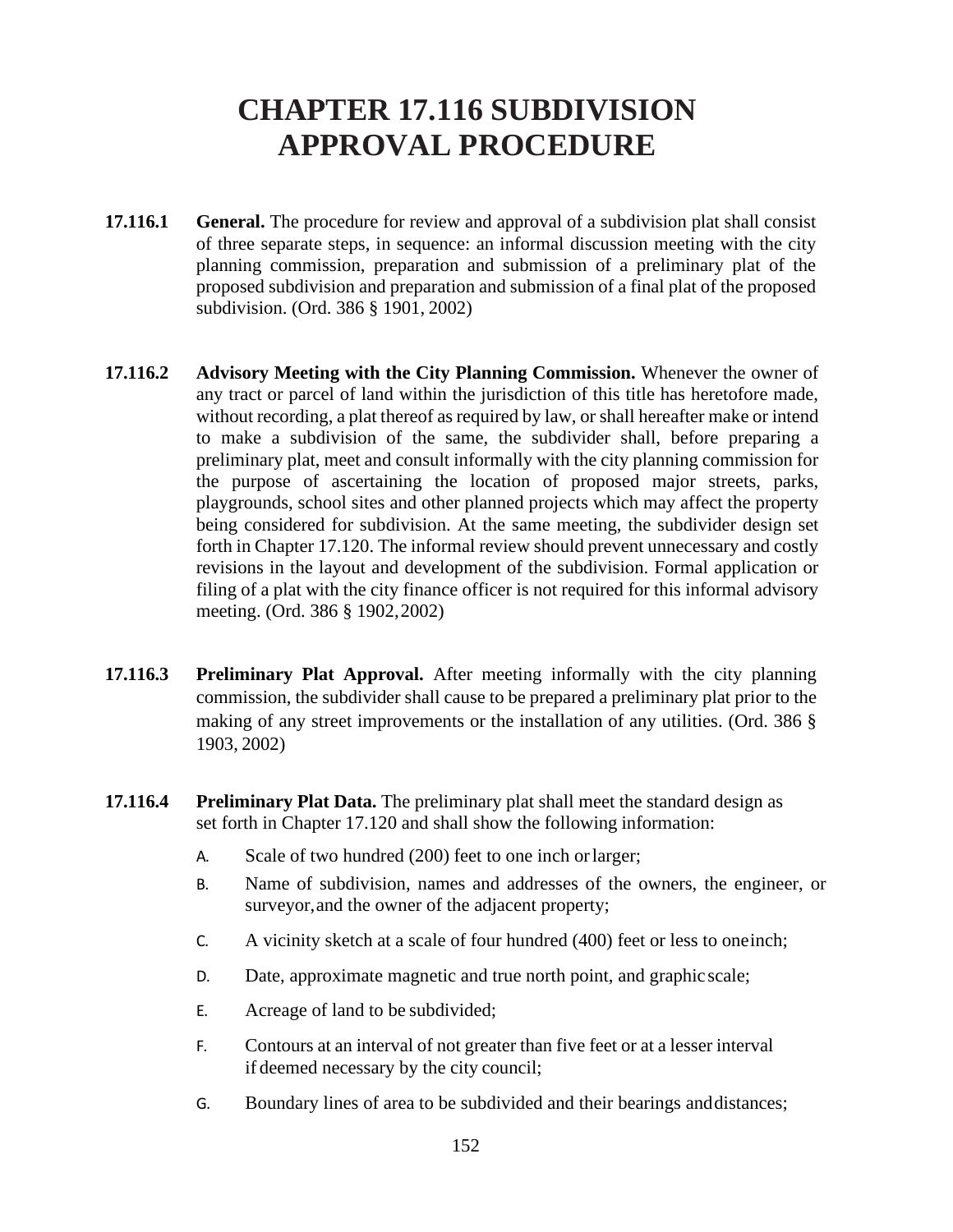- H. Existing and proposed easements and their locations, widths anddistances;
- I. Streets on and adjacent to the tract and their names, widths, approximate grades,and other dimensions as may be required;
- J. All streets to be platted showing the natural and finished grade drawn toscale;
- K. Utilities on and adjacent to the tract showing proposed connections to existing utility system and rear easements for utility poles and wires;
- L. Lot lines and lot numbers;
- M. Sites, and their acreages, if any, to be reserved or dedicated for parks, playgrounds, schools or other public uses; sites, if any, for semi-public, commercial or multifamily uses;
- N. Minimum building setback lines;
- O. Copies of proposed deed restrictions, if any. (Ord. 386 § 1904,2002)

### **17.116.5 Preliminary PlatProcedures.**

- A. Eleven (11) copies of the preliminary plat and the required supplementary material, shall be filed with the city finance officer, who shall transmit three copies to the chairperson of the city planning commission. Such filing shall take place at least ten (10) days prior to the meeting of the city planning commission at which time it is to be considered.
- B. The city planning commission shall study the preliminary plat to see if it conforms with the minimum standards and requirements as outlined in Chapters 17.92 and 17.96. Following a public hearing before and due consideration by the city planning commission, the commission shall transmit all copies of the preliminary plat to the city council together with its recommendations at least forty-five (45) days after receipt thereof. Such recommendations shall include approval, disapproval or suggestions for plat on the modification and the reasons thereof, and a discussion of the effect of the plat on the comprehensive plan. The recommendations shall be of an advisory nature only. If the city planning commission does not act within forty-five (45) days, the preliminary plat shall be deemed to have received a favorable recommendation in all respects, and shall receive due consideration by the city council.
- C. Following a public hearing and due consideration of the preliminary plat, the city council shall approve, disapprove or modify the recommendations of the city planning commission and may impose those requirements or grant those variances in conformance with this title deemed necessary and appropriate by the city council for final approval. One copy shall be returned to the subdivider and the others shall be retained by the finance officer.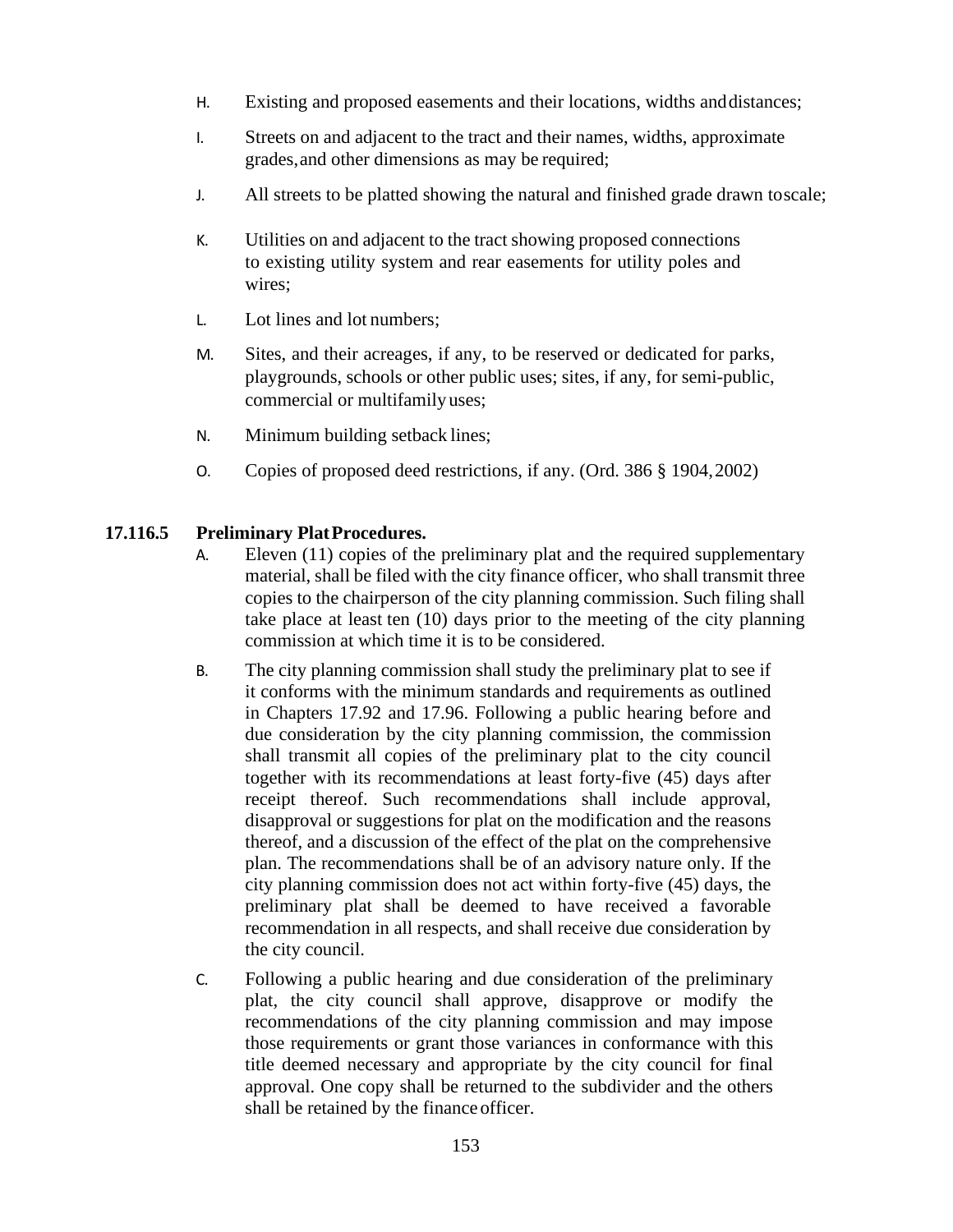- D. Approval of the preliminary plat by the city council shall not constitute acceptance of the final plat. The approval of the preliminary plat shall lapse unless a final plat based thereon is submitted within one year from the date of such approval. An extension of time may be applied for by the subdivider and granted by the city council. (Ord. 386 § 1905,2002)
- **17.116.6 Subdivision of a Portion of a Larger Tract.** Whenever part of a tract is proposed to be subdivided and it is intended to subdivide additional parts of the tract in the future, a sketch plan of the entire tract shall be submitted to the city finance officer at the same time the preliminary plat for the first part of the tract to be platted is submitted. (Ord. 386 § 1906, 2002)
- **17.116.7 Final Plat.** The final plat shall conform substantially to the preliminary plat as approved. It may constitute only a portion of the preliminary plat that the subdivided proposes to record and develop. (Ord. 386 § 1907, 2002)
- **17.116.8 Final Plat Data.** The final plat shall give the following information:
	- A. The plat shall be at a scale of one hundred (100) feet to one inch orlarger;
	- B. Date, title, name and location of subdivision, graphic scale, and magnetic and truenorth line;
	- C. All dimensions, angles, bearings and similar date on the plat shall be tied to primary control points. Locations and control points shall be given. Except where deemed clearly unreasonable or infeasible by the city council, these control points shall be the locatedsection corners of the coordinate system of the state of South Dakota;
	- D. Tract boundary lines, right-of-way lines of streets, easements and other right-of-way, and property lines of residential lots and other sides with accurate dimensions to the nearest one- hundredths of a foot; bearings of deflection angles, radii, arcs, and central angles of all curves with dimensions to the nearest minute:
	- E. Name and right-of-way width of each street, easement, or otherright-of-way;
	- F. Lot numbers, lot lines, and frontage dimensions;
	- G. Purpose for which sites other than residential lots are dedicated orreserved;
	- H. Minimum building setback lines;
	- I. Location and description of monuments;
	- J. Names and locations of adjoining subdivisions and streets, the location of adjoining unplatted properties, and the name and addresses of the owners of adjoining unplatted properties;
	- K. Certification on plat of title showing that the applicant is the owner, that the making of the plat receives his or her consent and is in accordance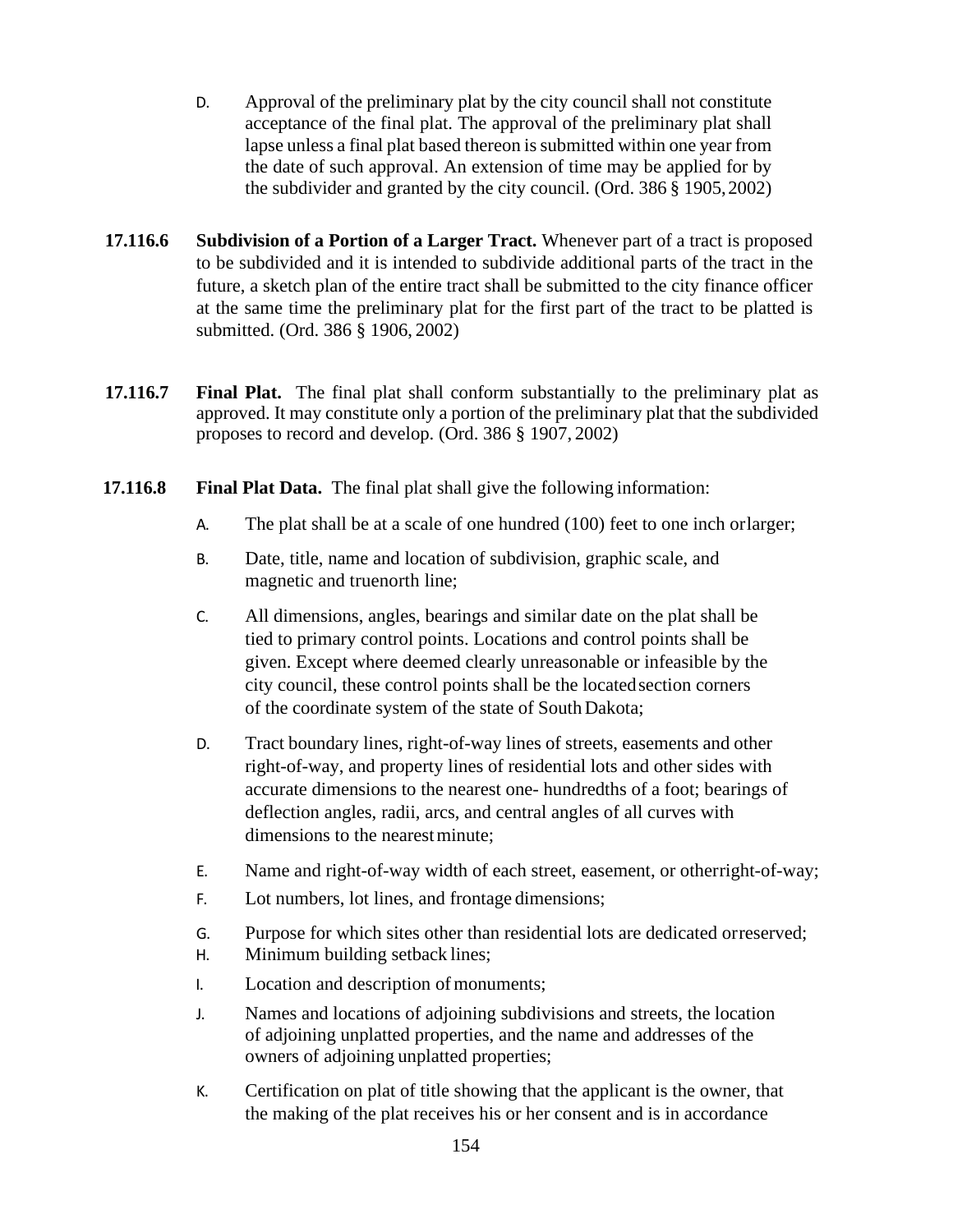with his or her desires, and a statement by such owner dedicating streets, rights-of-way and any other sites for public use;

- L. Certification on plat by registered engineer as to the accuracy of survey and plat;
- M. Certification of approval by the land use administrator, when individual sewerage disposal or water systems are to be installed;
- N. If applicable, certification that the subdivider has compiled with one of the following alternatives: all the improvements have been installed in accordance with the requirementsof this title, or; a surety amount to assure such completion of all required improvements;
- O. Cross-sections, profiles and grades of streets, curbs, gutters and sidewalks showing locations of in-street utilities, and drawn to city standard scales and elevations shall be attached to the final plat;
- P. Protective covenants shall either be placed directly on the final plat or attached theretoin form for recording;
- Q. Certification on plat by the mayor and city finance officer that the plat has been approved for recording in the office of the register of deeds. (Ord. 386 § 1908,2002)

### **17.116.9 Final plat procedure.**

- A. Six copies of the final plat and the required supplementary material shall be filed with the city finance officer who shall transmit them to the chairperson of the city planning commission. Such filing shall take place at least ten (10) days prior to the meeting of the city planning commission at which it is to be considered.
- B. One copy of the final plat may be transmitted to a registered engineer to be selected by the city council who may check the plat as to computations, certifications, monuments, etc.,and that all the required improvements have been completed to the satisfaction of the city officials having jurisdiction, or in the case a surety bond has been posted, such is sufficient to cover the cost of the required improvements. If found satisfactory, he or she will return the copy of the final plat to the city planning commission with his or her approval certified thereon within ten (10) days of receipt thereof.
- C. One copy shall be transmitted to the land use administrator when individual sewage disposal or water supply facilities are to be installed. If the plat meets the approval of the land use administrator, he or she shall return the copy with his or her approval certified thereon within ten (10) days of receiptthereof.
- D. The city planning commission shall study the final plat to see if it conforms with the minimum standards and requirements as provided in this chapter and Chapters 17.92 and 17.96 as required by the city council. Following a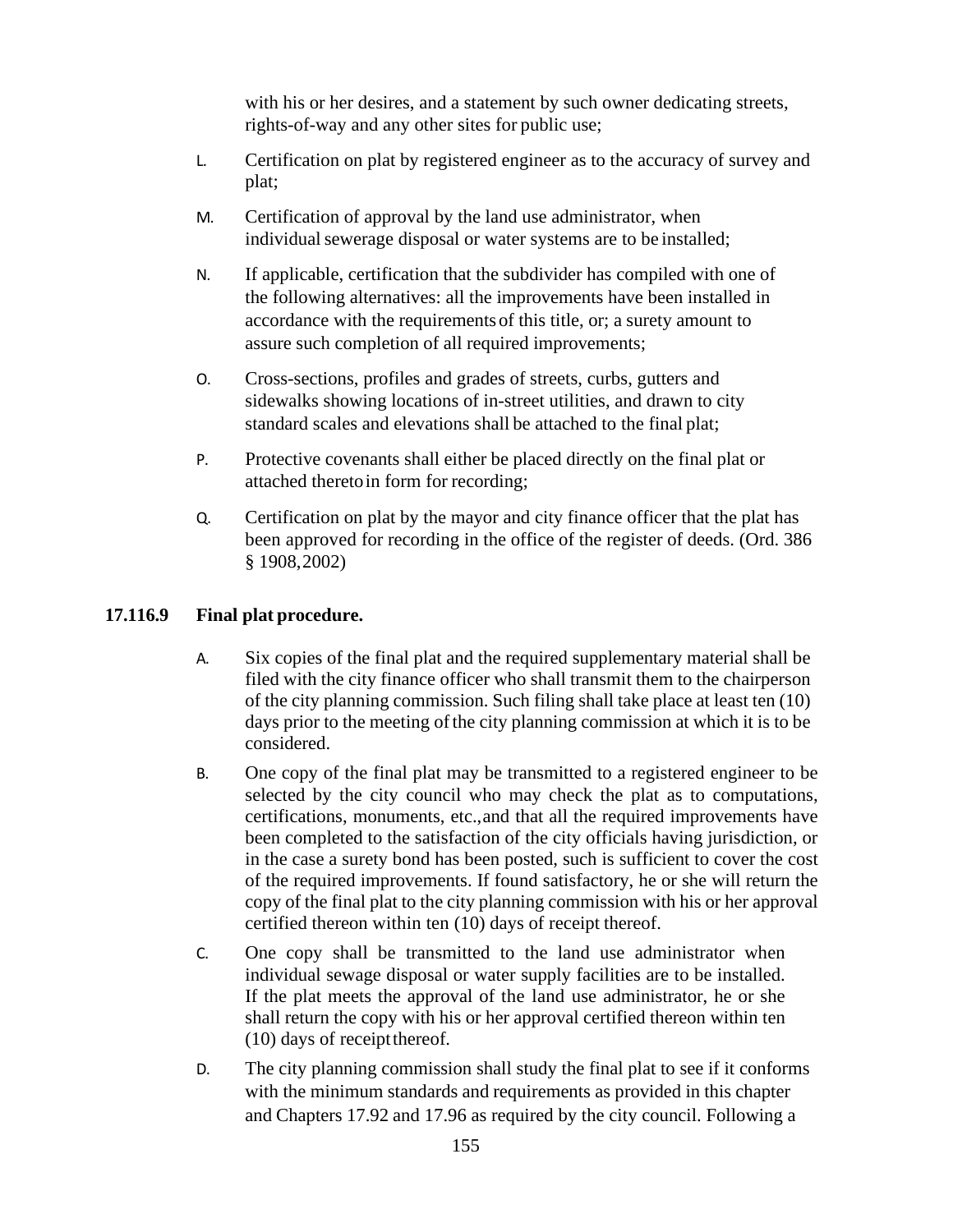public hearing before and due consideration by the city planning commission, the commission shall transmit all copies of the final plat to the city council, together with its recommendations at least thirty (30) days after receipt thereof. The recommendations shall include approval, disapproval or suggestions for modifications and reasons thereof, and a discussion of the effect of the plat on the comprehensive plan. The recommendations shall be of an advisory nature only. If the city planning commission does not act within thirty (30) days, the final plat shall be deemed to have received a favorable recommendation in all respects, and shall then receive due consideration by the city council.

- E. The final plat shall be approved or disapproved within sixty (60) days after submission thereof to the city finance officer; otherwise such plat shall be deemed to have been approved and a certificate to that effect shall be issued by the city council on demand; provided, however, that the applicant for the approval may waive this requirement and consent to the extension of such period. The ground of disapproval of any plat shall be stated upon the records of the city council. Any plat submitted for approval shall contain the name and address of a person to whom notice of hearing may be sent; and no plat shall be acted upon by the city council without affording a hearing thereon, notice of the time and place of which shall be sent by mail to the address not less than five days before the date fixed therefore. The approval of the final plat by the city council shall not be deemed to constitute or effect on acceptance by the municipality or public of the dedication of any street or other ground shown on the finalplat.
- F. When the final plat has been approved by the city council one copy shall be returned to the subdivider with the approval of the city council certified thereon, for filing with the county register of deeds as an official plat of record. Another copy certified by the city council, shall be transmitted to the city finance officer for his or her records. With the exception of those improvements required by Chapter 17.92, no work shall be done on the subdivision and no lots shall be sold before the final plat is accepted and recorded. (Ord. 386 § 1909,2002)
- **17.116.10 Procedural Variance.** Where a proposed subdivision would contain five or less parcels or plats of land and no new streets, the preparation of a preliminary plat may be waived by the city council. (Ord. 386 § 1910, 2002)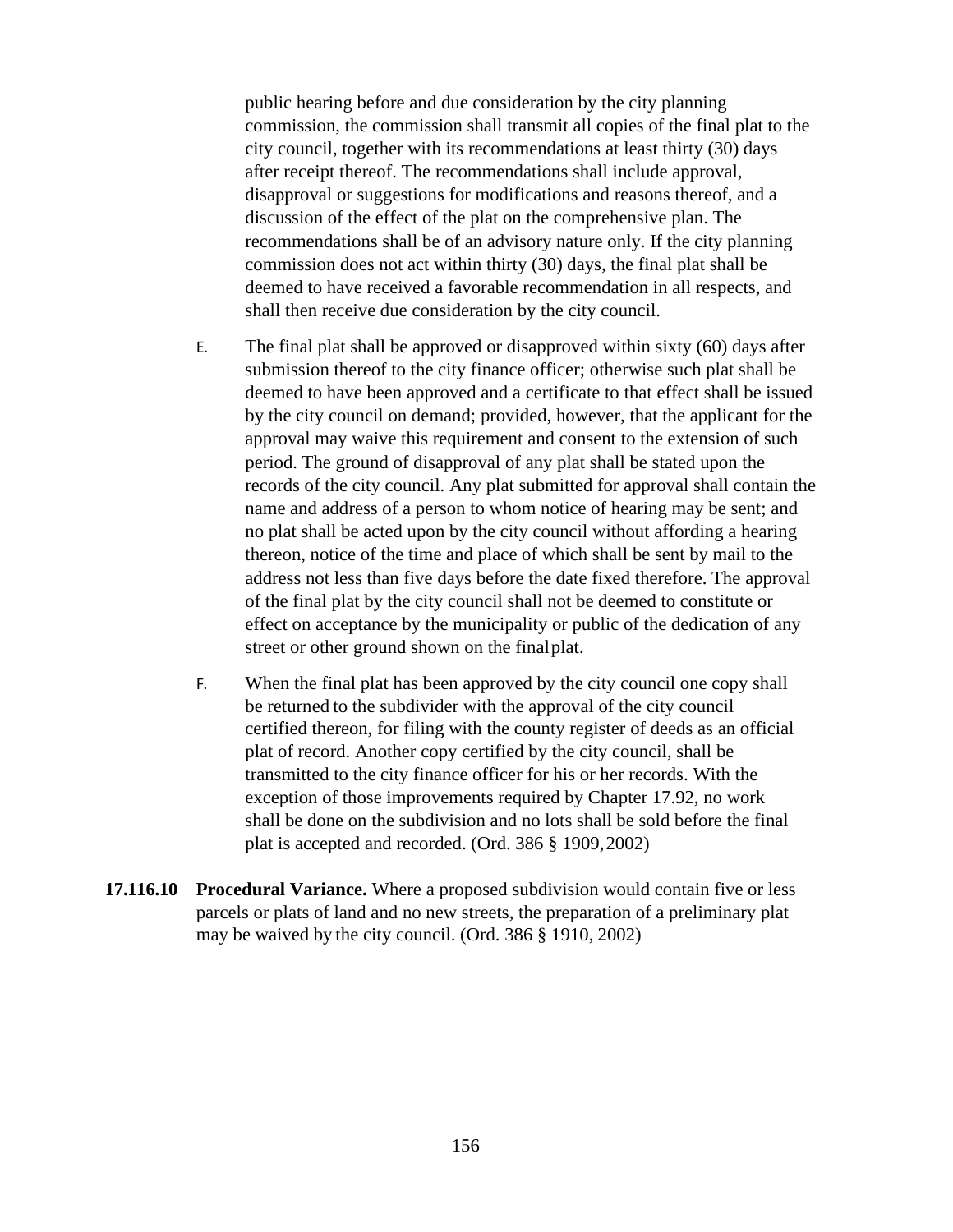**17.116.11 Vacation of Plat.** Any such plat may be vacated by the proprietor thereof according to state law. In such case, proceedings shall not be stayed otherwise than by a restraining order which may be granted by the planning commission or by a court of record on application on notice to the officer from whom the appeal is taken and on due cause shown. (Ord. 386 § 1911, 2002)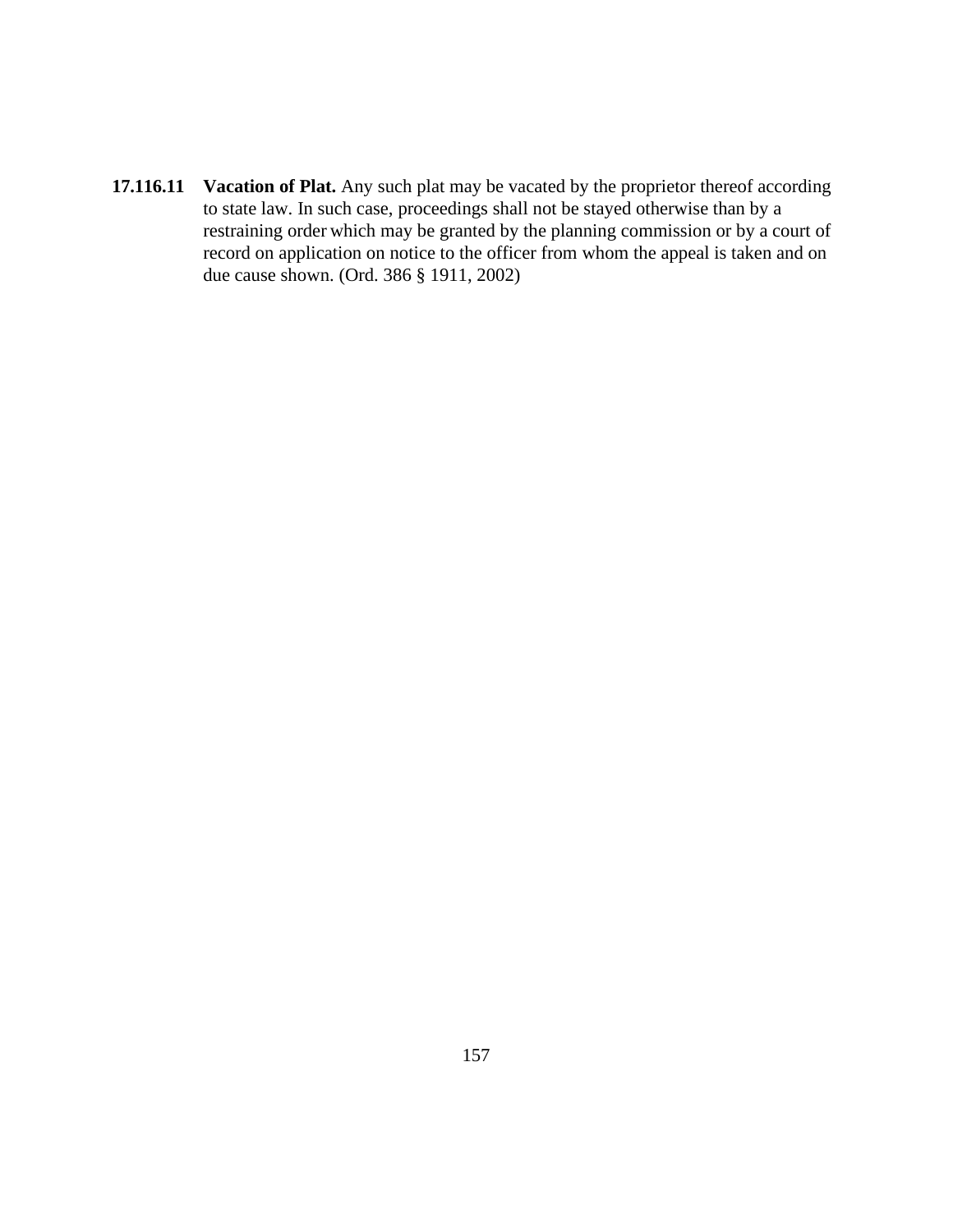# **CHAPTER 17.120 SUBDIVISION DESIGN STANDARDS**

**17.120.1 General.** Land to be subdivided shall be of such character that it can be used safely for building purposes without danger to health or peril from fire, flood, erosion or other menace. If, following adequate investigation, conducted by all public agencies concerned, it is determined that land to be subdivided cannot be used without endangering the health, safety, welfare or prosperity of the community, or would necessitate an excessive expenditure of public financial resources for sewage and water facilities, other public facilities and streets, than the subdivision plat shall not be approved unless the subdivider formulates adequate methods for meeting such problems.

Subdivisions shall be in harmony with the comprehensive plan.

All required improvements shall be constructed or installed to conform to the provisions of this title and city specifications. (Ord. 386 § 1601, 2002)

- **17.120.2 Streets.** The arrangement, character, extent, width grade, and location of all streets shall conform to the comprehensive plan and shall be considered in their relation to existing and planned streets, to topographical conditions, to public convenience and safety, and in their appropriate relation to the proposed uses of the land to be served by such streets.
	- A. Street Extensions. The street layout of the proposed subdivision shall provide for the continuation or appropriate projection of streets and alleys already existing in areas being subdivided. In addition, streets and alleys of the proposed subdivision shall correspond in direction and width to existing streets and alleys to be continued. Where, at the determination of the city council, it is desirable to provide street access to adjoining properties, proposed streets shall be extended by dedication to the boundaries of such properties. Where the city council deems it necessary, such dead-end streets shall be provided with a temporary turnaround having a radius of at least fifty (50) feet. The street system for the proposed subdivision shall provide for extending existing streets at the same or greater width, but in no case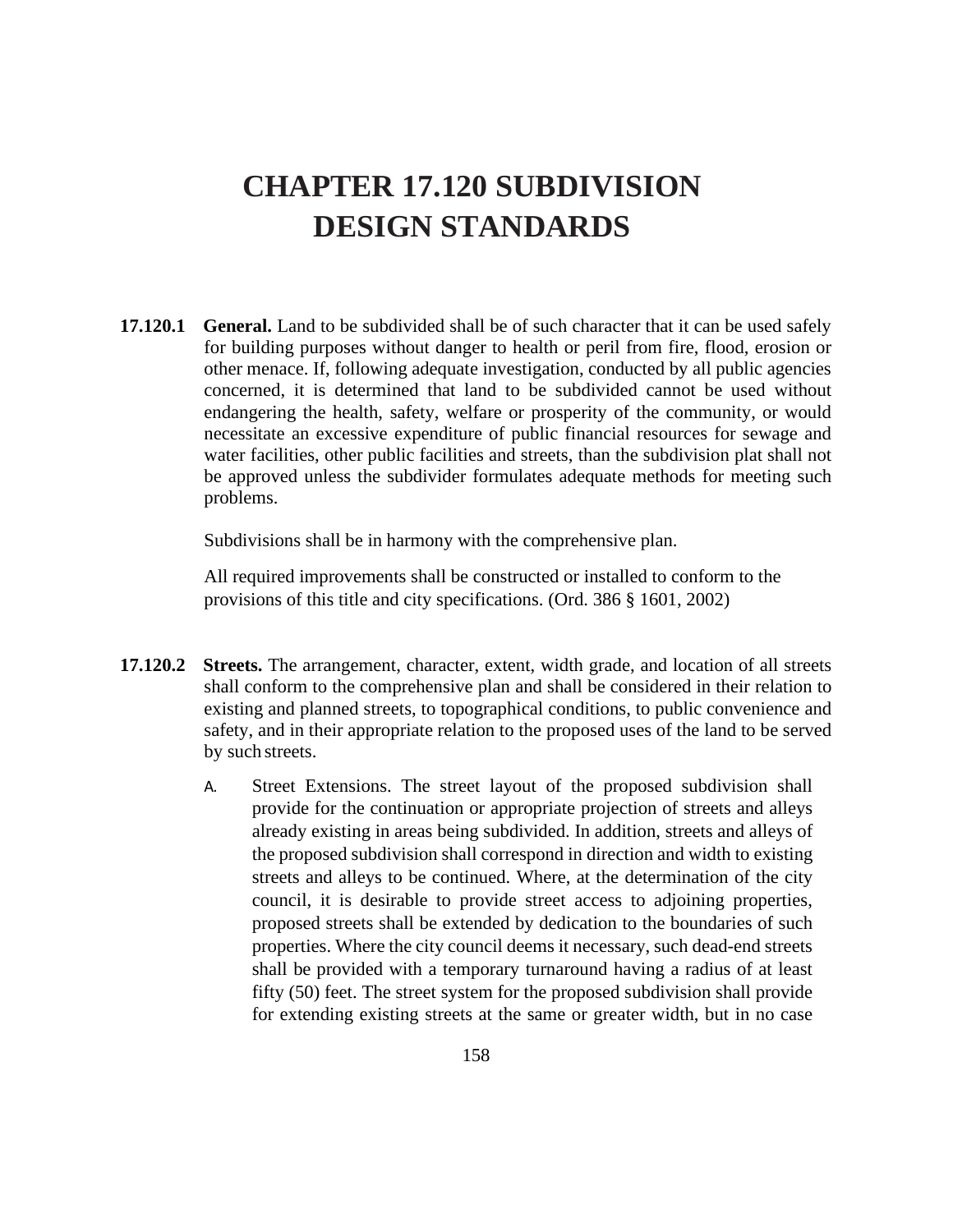shall street extension be of less width than the minimum width required in these regulations for a street in its category.

B. Dedication of Right-of-Way for New Streets. The dedication of right-ofway for new streets measured from lot line to lot line shall be shown on the comprehensive plan, or, if not shown thereon, shall meet the following standards:

| <b>Street Type</b>             | Minimum Dedicated Right-of-Way Width |
|--------------------------------|--------------------------------------|
| Parkway                        | 150 feet                             |
| Arterial streets               | 80-120 feet                          |
| Collector streets              | 80 feet                              |
| Minor streets                  | 60 feet                              |
| <b>Marginal Access streets</b> | 60 feet                              |
| Alleys                         | 20 feet                              |

All streets classified as arterial streets by the comprehensive plan shall have all points of access streets approved by the city council.

- C. Dedication of Right-of-Way for Existing Streets. Subdivisions platted along existing streets shall dedicate additional right-of-way if necessary to meet the minimum street width requirements set forth above. The entire minimum right-of-way width shall be dedicated where the subdivision is on both sides of an existing street. When the subdivision is located on only one side of an existing street, one-half of the required right- of-way width, measured from the center line of the existing roadway, shall be dedicated. Dedication of onehalf of the right-of- way for proposed streets along the boundaries of land proposed for subdivision shall be prohibited.
- D. Intersections. Streets shall intersect as nearly as possible at an angle of ninety (90) degrees, and no intersection shall be at an angle of less than sixty (60) degrees. Street curb intersections shall be rounded by radii or at least twenty (20) feet. When the smallest angle of street intersection is less than seventyfive (75) degrees, the city council may require curb radii of greater length.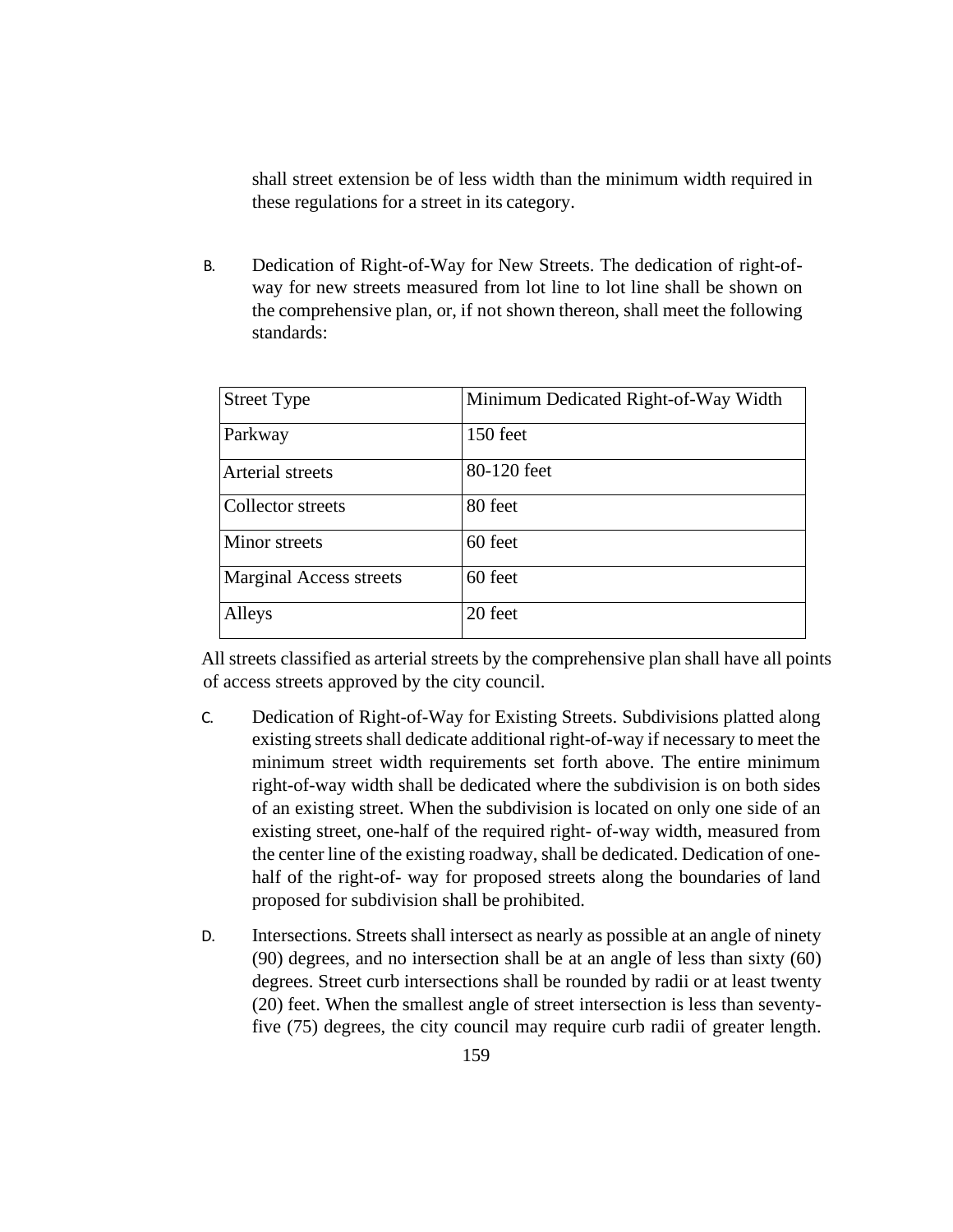Wherever necessary to permit the construction of a curb having a desirable radius without reducing the sidewalk at a street corner to less than normal width, the property line at such street corner shall be rounded or otherwise set back sufficiently to permit such curb construction. No lot or other parcel of land which abuts on and has access to either a collector or a minor street shall have a service drive, curb cut or other means of access to an arterial street within seventy-five (75) feet of the right-of-way of any street which intersections such arterial street on the side on which such lot or parcel is located.

E. Horizontal and Vertical Street Curves. A tangent at least one hundred (100) feet long shall be introduced between reverse curb on arterial and collector streets. Where there is a deflection angle of more than ten (10) degrees in the alignment of a street, a curve with a radius adequate to ensure safe sight distance shall be made. The minimum radii of curves shall be:

| <b>Street Type</b> | Minimum Curve Radius |
|--------------------|----------------------|
| Arterial           | 300 feet             |
| Collector          | 300 feet             |
| Minor              | 100 feet             |

Every change in grade shall be connected by a vertical curve constructed so as to afford a minimum sight distance of two hundred (200) feet, said sight distance being measured from a driver's eyes, which are assumed to be four and one-half feet above the pavement surface, to an object four inches high on the pavement.

F. Street Grades and Elevations. Street grades shall conform to the following:

| <b>Street Type</b> | Percent Grade |
|--------------------|---------------|
| Arterial           | 5%            |
| Collector          | 7%            |
| Minor              | 12%           |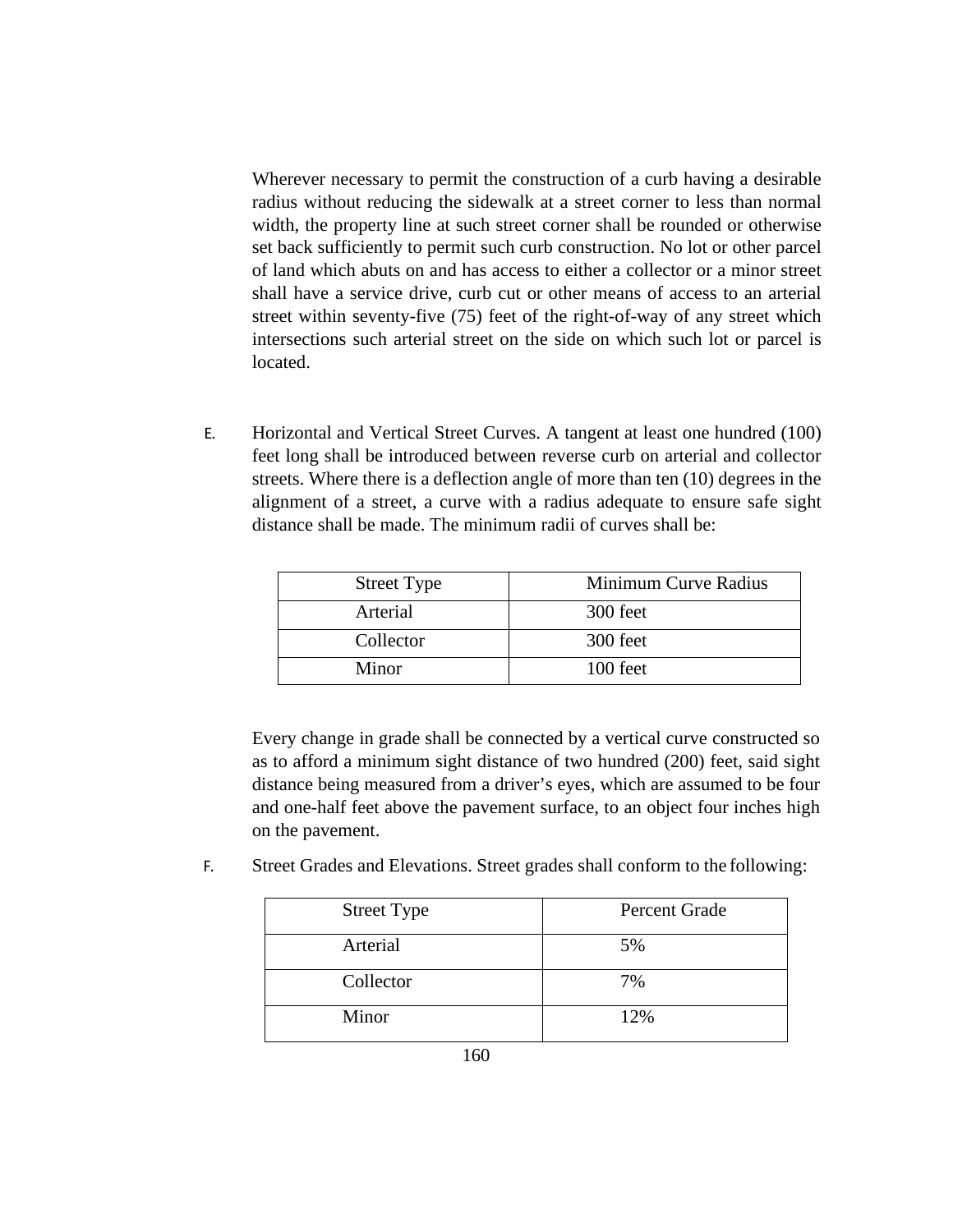All streets shall be designed so as to provide for the discharge of surface water from the pavement and from the right-of-way by grading and drainage. For adequate drainage, the minimum street grade shall be not less than one-half of one percent. The city council shall not approve streets which will be subject to inundation or flooding. All streets must be located at elevations which will make them flood-free streets if such fill does not increase flood heights. Drainage openings shall be designated so as not to restrict the flow of water and thereby increase flood heights.

G. Marginal Access Streets. Where a subdivision abuts or contains an existing or proposed arterial street, the city council may require access streets, reverse frontage with screen planting contained in a nonaccess reservation along the rear property line, deep lots with service alleys, or such other treatment as may be necessary for adequate protection of residential properties and to afford separation of through and localtraffic.

Where a subdivision borders on or contains a railroad right-of-way or limited access highway right-of-way, the city council may require a street approximately parallel to and on each side of such right-of-way, at a distance suitable for the appropriate use of the intervening land, as for park purposes in residential districts, or for commercial or industrial purposes in appropriate districts. Such distances shall also be determined with due regard for the requirements of approach grades and future grade separations.

- H. Street Jogs. Street jogs with center line offsets of less than one hundred twenty-five (125) feet shall be prohibited.
- I. Cul-De-Sacs. Minor terminal or dead-end streets or courts which are designed so as to have one end permanently closed shall not be longer than five hundred forty (540) feet total right-of-way length including cul-de-sac and shall be provided at the closed end with a turn- around having a radius at the outside of the pavement of at least fifty (50) feet and a radius at the outside of the right-of-way at least sixty (60) feet.
- J. Street Names. Proposed streets which are in alignment with other already existing and named streets shall bear the names of such existing streets. The name of a proposed street which is not in alignment with an existing street shall be duplicate the name of any existing street, irrespective of the use of the suffix street, avenue, boulevard, drive, place, court, land, road, pike, highway, parkway or similar suffix.
- K. Private Streets and Reserve Strips. There shall be no private streets platted within a subdivision. There shall be no reserve strips in a subdivision except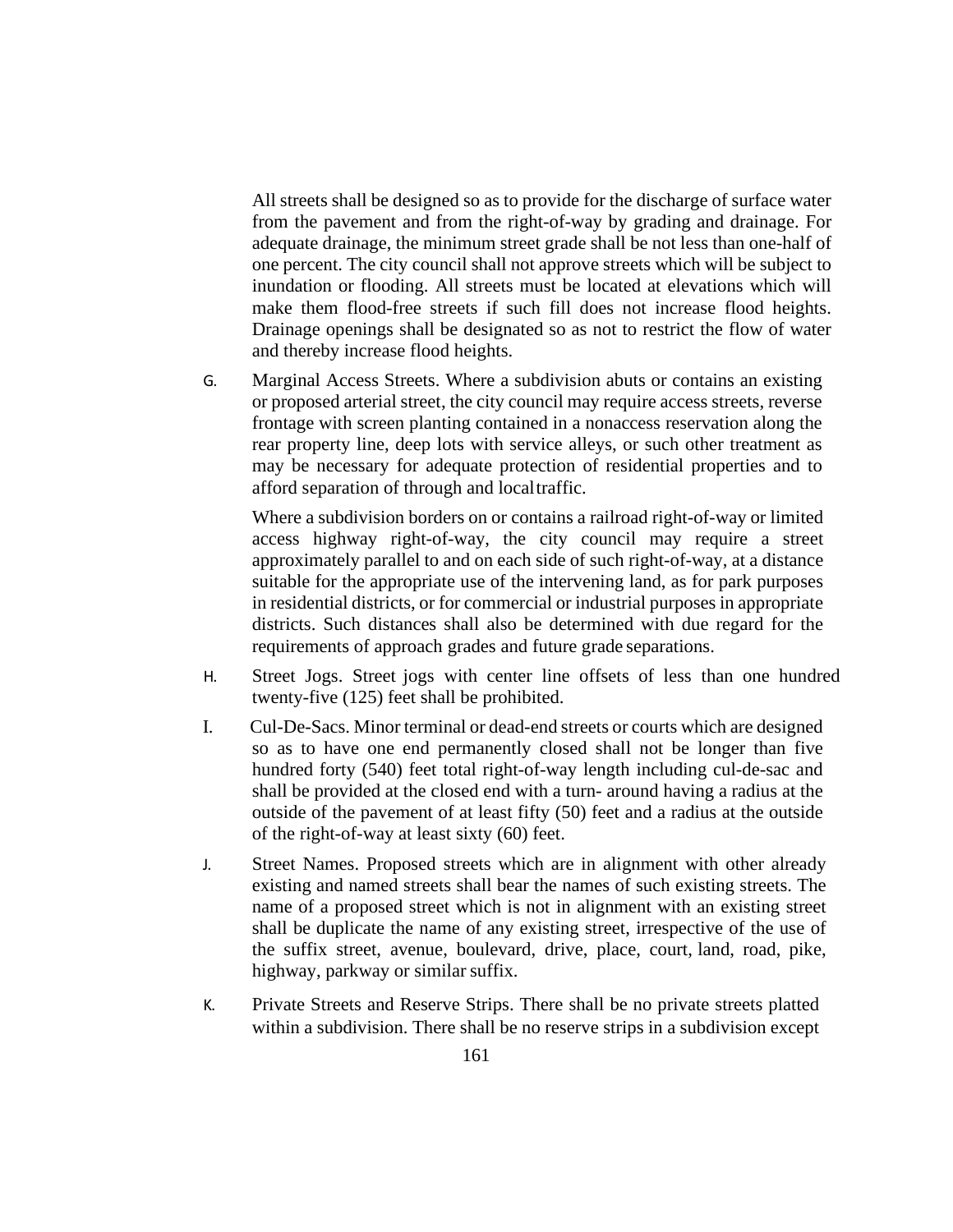where their control is definitely vested in the city or county under conditions approved by the city council as authorized in these regulations. (Ord. 386 § 1602,2002)

- L. Sidewalks. For the safety of pedestrians in residential and commercial subdivisions, sidewalks constructed of Portland concrete cement shall be constructed within the right-of-way adjacent to each lot one foot from the lot line on both sides of the street to meet the following specifications:
	- 1. Compliant with the Americans with Disabilities Act (ADA) of 1990;
	- 2. Single-family or duplex housing developments: four feet wide and four inches thick;
	- 3. Multi-family or group housing developments: five feet wide and four inches thick;
	- 4. Commercial developments: eight to ten (10) feet wide and five inches thick;
	- 5. Sidewalks shall be completed prior to occupancy. Occupancy permits will not be issued until completion.
- **17.120.3 Alleys.** Alleys shall be provided to give access to the rear of all lots used for commercial and industrial purposes. The minimum width of an alley shall be twenty (20) feet. Alley intersections and sharp changes in alignment shall be avoided, but where necessary, corners shall be cut off sufficiently to permit safe vehicular movement. Dead-end alleys shall be avoided where possible, but if unavoidable, shall be provided with adequate facilities at the dead-end, as determined by the city council. Alleys shall not be provided in residential areas except in cases where the subdivider produces evidence of the need for alleys which is satisfactory to the city council. (Ord. 386 § 1603, 2002)
- **17.120.4 Blocks.** Blocks shall be bounded by streets. The lengths, widths, and shapes of blocks shall be determined with due regard to the provision of adequate building sites suitable to the special needs of the type of use contemplated; zoning requirements as to lot sizes and dimensions; needs for convenience access; circulation, control and safety of street traffic; and limitations and opportunities of topography.

Block lengths shall not exceed four hundred twenty feet (420) feet or be less than three hundred (300) feet, except as the city council considers necessary to secure efficient use of land or desired features of street layout.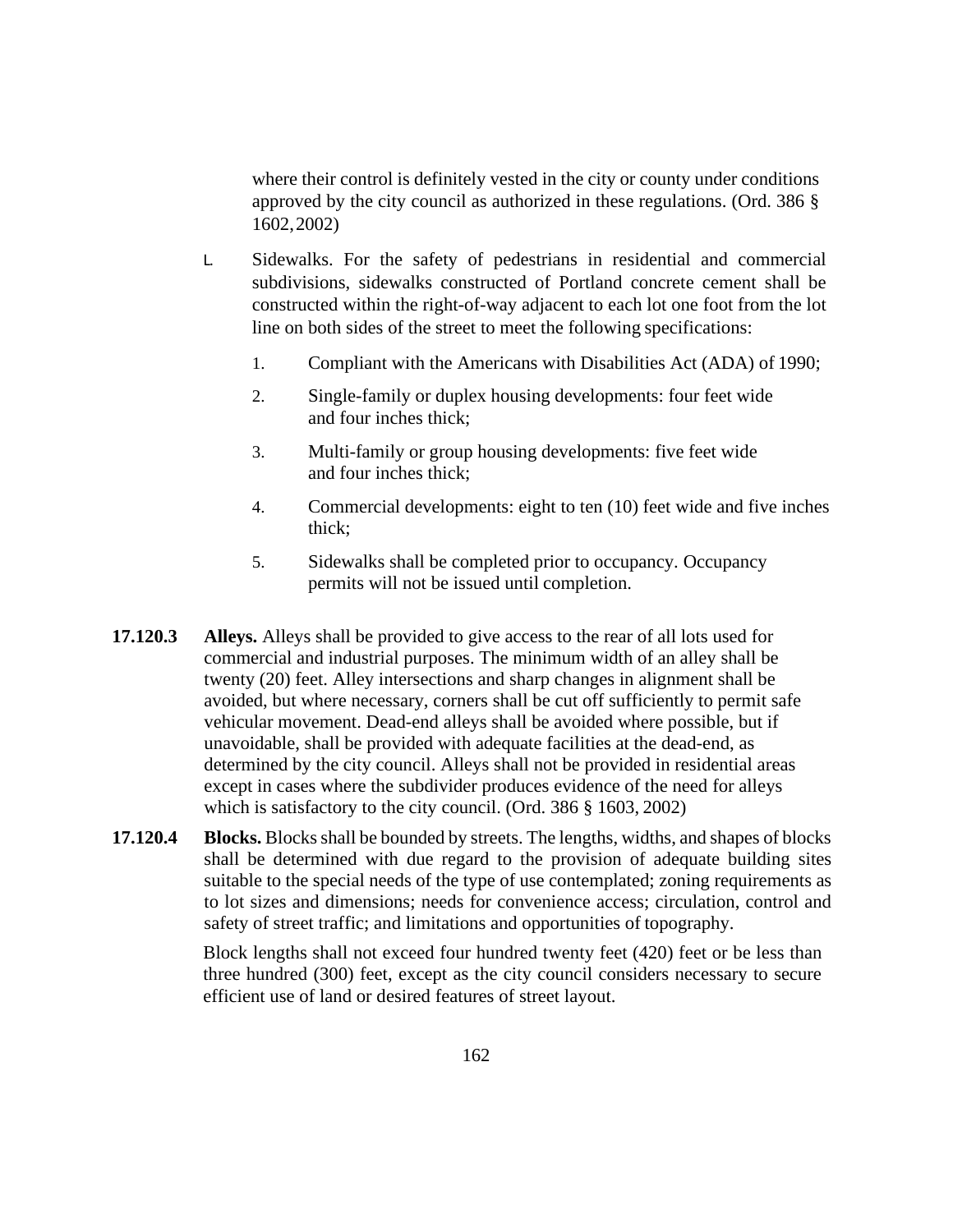Blocks shall be wide enough to allow two tiers of lots of minimum depth, provided, that where this would require lots to front on an arterial street or highway or where topographical conditions or the size of the property prevent two tiers of lots, the city council may approve a single tier of lots of minimum depths. (Ord. 386 § 1604, 2002)

#### **17.120.5 Lots.**

- A. The lot size, width, depth, shape and orientation, and the minimum building setback lines shall be appropriate for the location of the subdivision and for the type of development and use contemplated.
- B. Flood Hazards. Land subject to flooding and land deemed to be topographically unsuitable for residential development shall not be platted for residential use or for any other use which may increase the danger to health, life, or property or aggravate erosion or flood hazards. Such land within the subdivision shall be set aside on the plat for such uses as will not be endangered by periodic or occasional inundation contrary to the public welfare. To ensure that lots will be located only where they will provide flood-free house sites, the city council may require the subdivider to provide elevation and flood profiles sufficient to demonstrate that the house sites will be completely free from the danger of flooding. If a stream flows through or adjacent to the proposed subdivision, the plat plan shall provide for an easement or right-of-way along the stream for a floodway. For the smaller streams, the plan shall also provide for channel improvement to enable them to carry all reasonable floods within banks. The floor elevations of houses shall be high enough to be well above the extraordinary flood. The floodway easement shall be wide enough to provide for future enlargement of the stream channel as adjacent areas become more highly developed and run-off rates are increased. (Ord. 386 § 1605, 2002)
- **17.120.6 Off-street loading and parking facilities.** In commercial and industrial subdivisions, in the portions of residential subdivisions reserved for commercial or industrial uses, and the lots or parcels platted for commercial or industrial uses, lots or parcels platted for commercial or industrial sites shall be large enough to provide for off-street loading and unloading facilities and off-street parking facilities. (Ord. 386 § 1606, 2002)
- **17.120.7 Easements.** Easements across lots or centered on rear or side lot lines shall be provided for utilities where necessary and shall be at least twelve (12) feet wide.

Where a subdivision is traversed by a water course, drainage way, channel or stream there shall be provided a storm water easement or drainage right-of-way conforming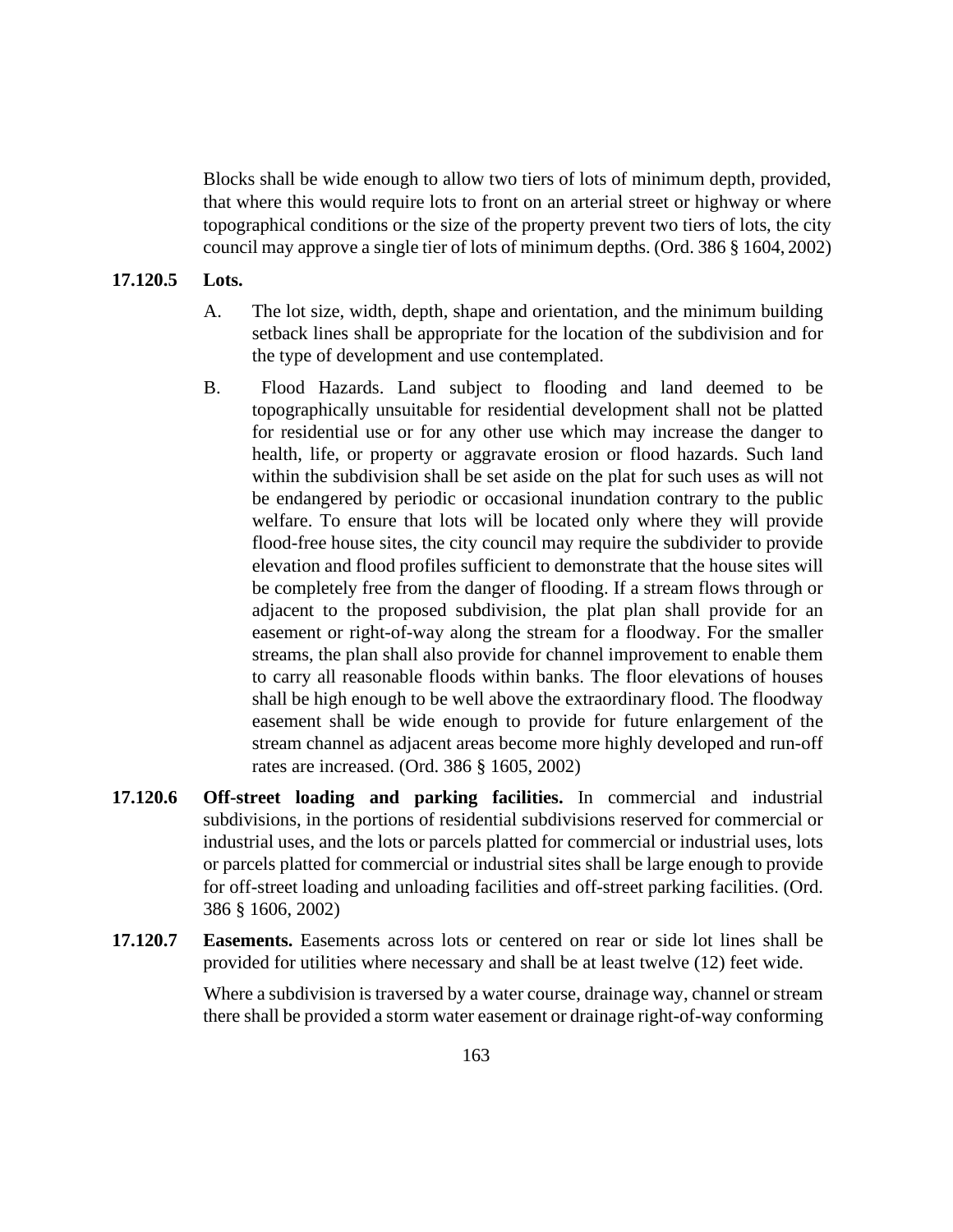substantially with the lines of such water course, and such further width or construction, or both, as will be adequate for the purpose. Parallel streets or parkways may be required in connection therewith. (Ord. 386 § 1607, 2002)

- **17.120.8 Community assets.** In all subdivisions, due regard shall be shown for natural features such as large trees, unusual rock formations, and water courses; for sites which have historical significance; and for similar assets which, if preserved, will add attractiveness and value to the subdivision and to the area. The city council may prepare a list of all such features within its area of planning jurisdiction which it deems worthy of preservation. (Ord. 386 § 1608, 2002)
- **17.120.9 Conformance with other regulations.** No final plat of land within the area of force and effect of existing zoning regulations will be approved unless it conforms with such regulations. Whenever there is a variance between the minimum standards set forth in these regulations and those contained in the building code, or other official regulations, the highest standard shall apply. (Ord. 386 § 1609, 2002)
- **17.120.10 Public sites and open spaces**. Where a proposed park, recreation, school or other public use shown in a comprehensive plan is located in whole or in part in a subdivision, the city council may require the dedication or reservation of such area within the subdivision in those cases in which the city council deems to be reasonable.

Where deemed essential by the city council, upon consideration of the particular type of development proposed in the subdivision, and especially in planned developments not anticipated in the comprehensive plan, the city council may require the dedication or reservation of such other areas or sites or a character, extent and location suitable to the needs created by such development for parks, schools, recreation and other public purposes. (Ord. 386 § 1610, 2002)

**17.120.11 Large tracts or parcels**. When land is subdivided into larger parcels than ordinary building lots, such parcels shall be arranged so as to allow for the opening of future streets and logical resubdivision. (Ord. 386 § 1611, 2002)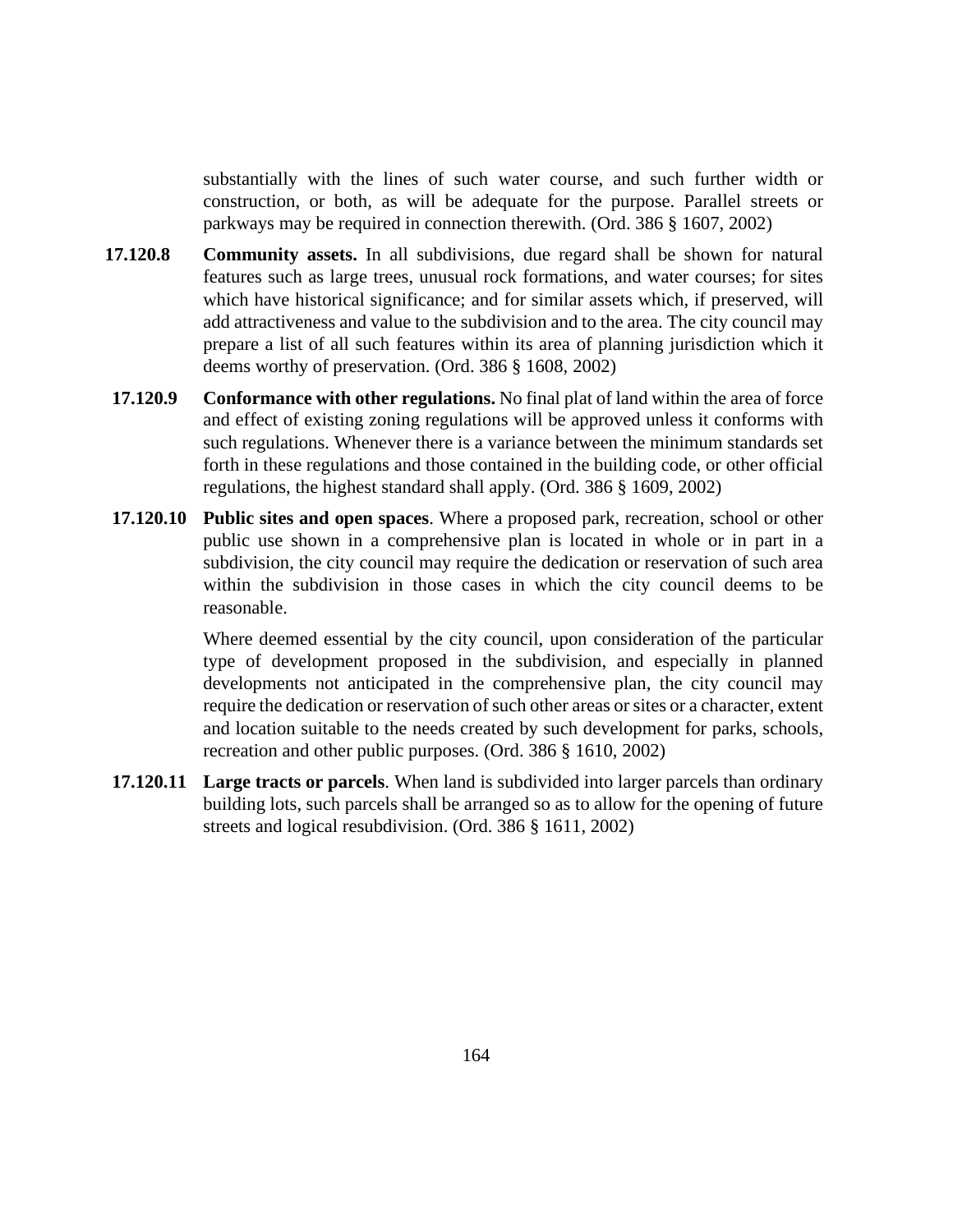### **CHAPTER 17.124 SUBDIVISION IMPROVEMENTS REQUIRED PRIOR TO FINAL PLAT APPROVAL**

**17.124.1 Monuments.** Concrete monuments at least thirty-six (36) inches long and four inches square with a suitable center point shall be set at each street intersection on the street right- of-way line and at all corners on the plat. Except in cases where it is deemed clearly unreasonable or infeasible by the city council, these monuments shall be described in relation to the located section corners of the coordinate system of the state of South Dakota. Solid iron pin monuments three- fourths inch in diameter and twenty-four (24) inches long or suitable concrete markers shall be placed at all points on boundary lines where there is a change of direction and at all lot corners. (Ord. 386 § 1701, 2002)

#### **17.124.2 Streets.**

- A. Grading Specifications. All streets, roads and alleys shall be graded to their full widths by the subdivider so that street pavements and sidewalks can be constructed on the same level plan. Deviation from this standard due to special topographical conditions will be allowed only with the approval of the city council. Before grading is started, the entire right-of-way area shall be first cleared of all tree stumps, roots, brush and other objectionable materials and of all trees not intended for preservation. The subgrade shall be properly shaped, rolled, and uniformly compacted to conform with the accepted cross-section and grades. In cuts, all tree stumps, boulders organic material, soft clay, spongy material, and other objectionable materials shall be removed to a depth of at least two feet below the graded surface. Rock, when encountered, shall be scarified to a depth of at least twelve (12) inches below the graded surface. In fills, all tree stumps, boulders, organic material, soft clay, spongy material and other objectionable material shall be removed to a depth of at least two feet below the natural ground surface. This objectionable matter, as well as similar matter from cuts shall be removed from the right-of-way area and disposed of in such a manner that it will not become incorporated in fills or hinder proper operation of the drainage system.
- B. Minimum Pavement Widths. Pavement widths shall be measured between curbs. Minimum pavement widths to be providedare: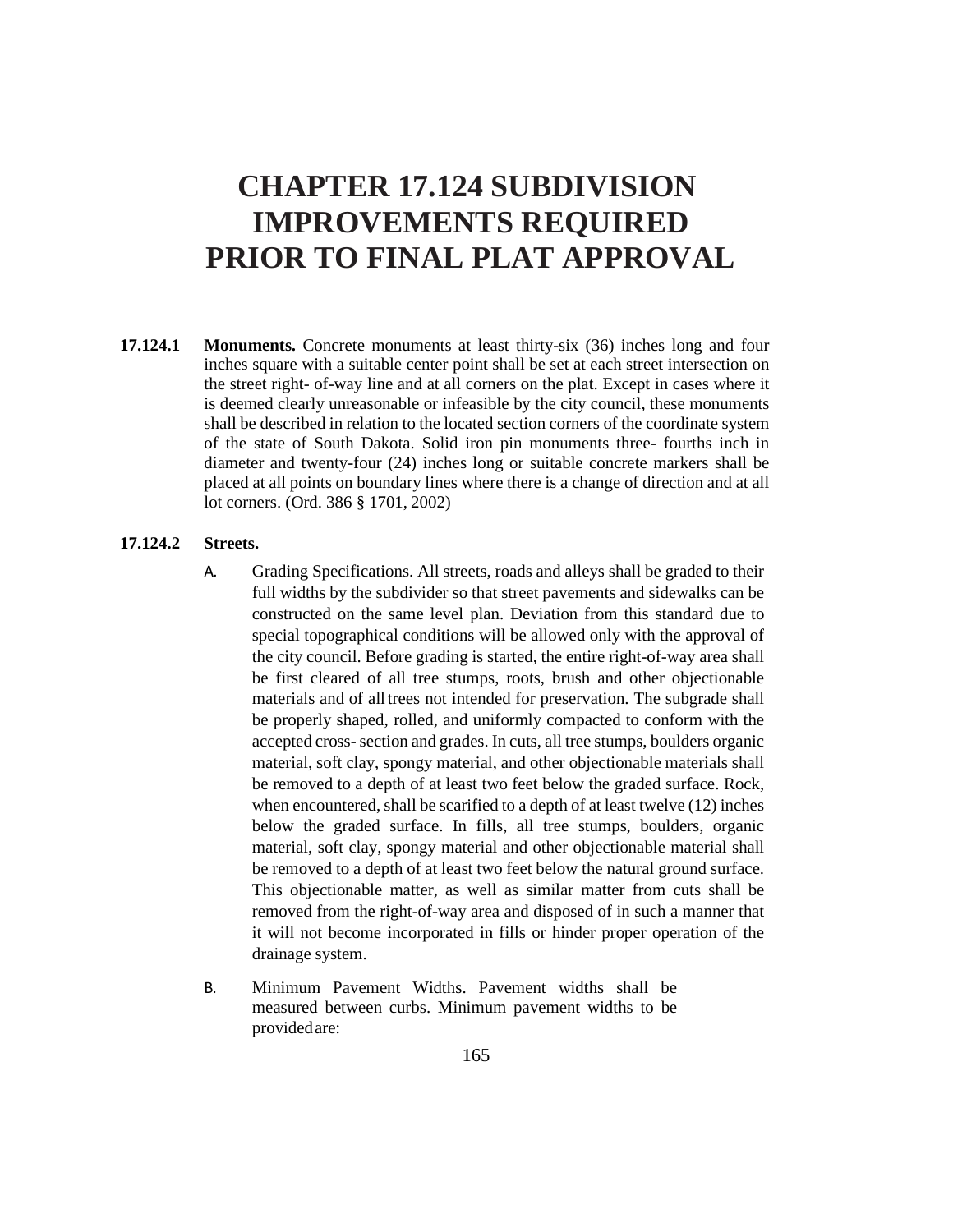| Parkways                                     | 12 feet for each lane |
|----------------------------------------------|-----------------------|
| Arterials                                    | 11 feet for each lane |
| <b>Collector streets</b>                     | 40 feet               |
| Minor streets                                | 27 feet               |
| Marginal access streets                      | 18 feet               |
| Alleys, industrial and commercial<br>streets | 12 feet               |

- C. Street Pavement--Minimum Street Design. The minimum street design shall consist of six inches of concrete paving (four thousand (4,000) psi compressive strength) supported on a subgrade prepared as follows:
	- 1. Option One--Fly Ash Stabilization. Fly ash stabilized subgrade to a depth of eighteen (18) inches. Fly ash to be uniformly incorporated into the subsoil at the rate of twenty (20) percent fly ash by weight per volume of fly ash and soil mixture. Fly ash shall meet ASTM Specification C-618, Section 3.2, Class "C" designation containing a minimum of twenty-five (25) percent CaO. Subgrade shall be pulverized, Class "C" fly ash added, mixed, and compaction of the mixed materials. The initial compaction shall be achieved using a vibratory pad foot roller with a minimum operation weight of twelve (12) tons and a minimum centrifugal force of twenty-four (24) tons. Rubber tire or smooth-wheel rollers shall be used for final compaction of the stabilized section. Recompaction of the mixture after cure shall not be allowed. This option shall not be permitted when the soil temperature is less than forty-five (45) degrees Fahrenheit for a twenty-four (24) hour period after the fly ash is incorporated.
	- 2. Option Two--Granular Base. Compacted nine-inch base of clean well graded gravel meeting SD-DOT Standard Specifications for Roads and Bridges, Section 882 for gravel cushion adjusted to reduce the maximum percent of material passing the No. 200 sieve shall not exceed five percent. The nine-inch base shall be sloped to and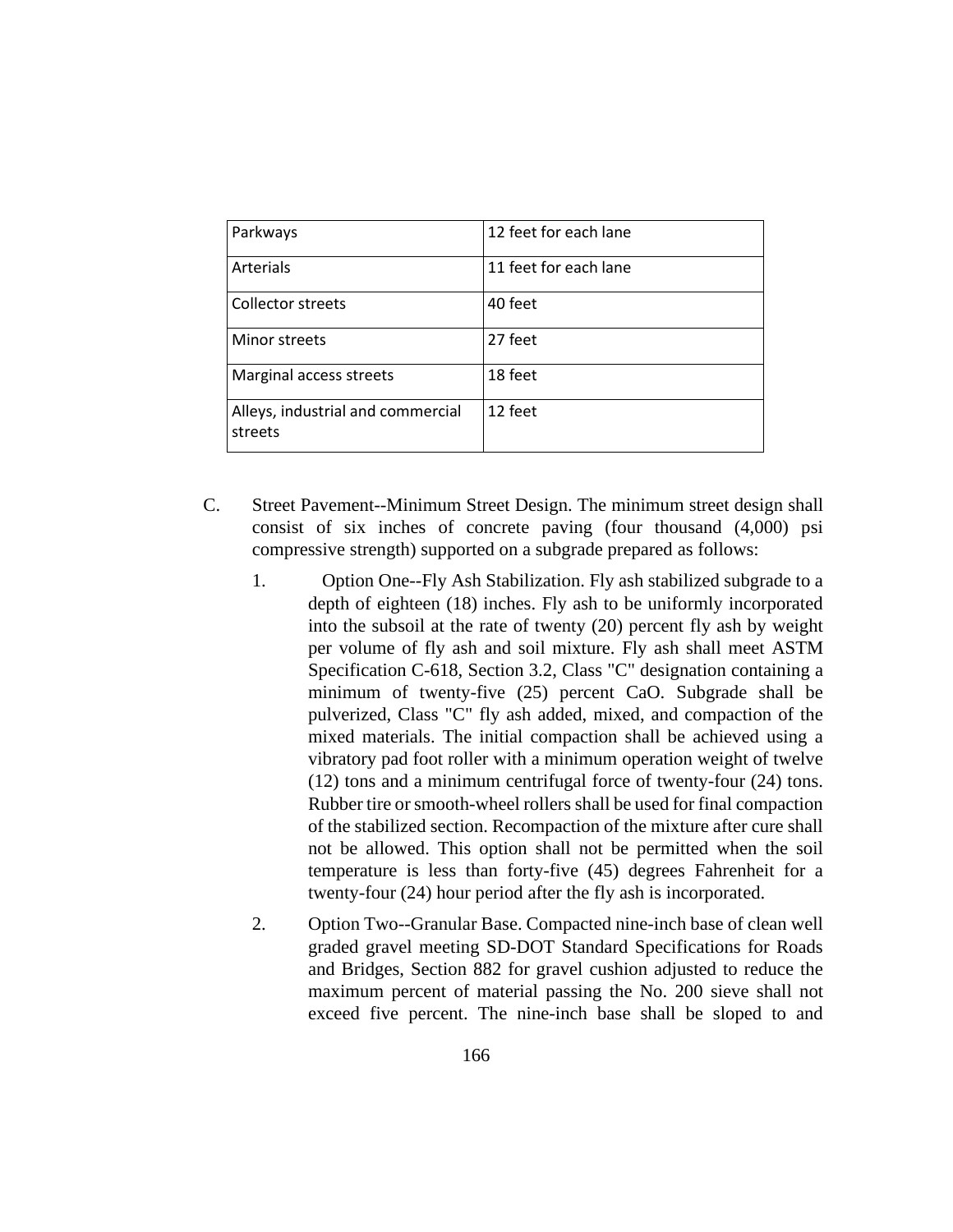hydraulically connected to a longitudinal drain (four inches minimum diameter) and a surface outfall protected from stormwater backflow. The base shall be compacted to ninety-eight (98) percent of Relative Laboratory Density as determined by ASTM D 698. The natural soils under the granular base shall be firm, unyielding, and compacted to ninety-eight (98) percent of the Relative Laboratory Density as determined by ASTM D 698.

No topsoil, vegetation, or other deleterious materials shall be contained under pavements. All streets shall be constructed in accordance with the latest edition of the South Dakota Department of Transportation Standard Specifications for Roads and Bridges.

- D. Curb and Gutter. Curb and gutter shall be provided in all subdivisions. Curbs shall not be less than six inches in height and shall be constructed of Portland concrete cement or bioluminous concrete. Back fill shall be higher than the curb and shall slope toward the curb in order to ensure that surface water drains into the storm drainage system.
- E. Sidewalks. For the safety of pedestrians in residential and commercial subdivisions, sidewalks constructed of Portland concrete cement shall be constructed on each lot one foot from the lot line on both sides of the street to meet the following specifications:
	- 1. Single-family or duplex housing developments: four feet wide and four inches thick;
	- 2. Multi-family or group housing developments: five feet wide and four inches thick;
	- 3. Commercial developments: eight to ten (10) feet wide and four inches thick. (Ord. 386 § 1702, 2002)

All sidewalks and access points shall comply with the Americans with Disabilities Act (ADA) of 1990. Sidewalks shall be completed prior to occupancy. Occupancy permits will not be issued until completion.

### **17.124.03 Utility and drainage facilities.**

A. General. Sanitary sewer, storm sewer, water distribution, electrical gas, telephone and communications, cable, and all other utility lines shall be installed in rear lot easements wherever practical. Where it is impractical to install such utility lines in rear lot easements, they shall be installed within the unpaved portions of the street right-of-way except for sanitary and storm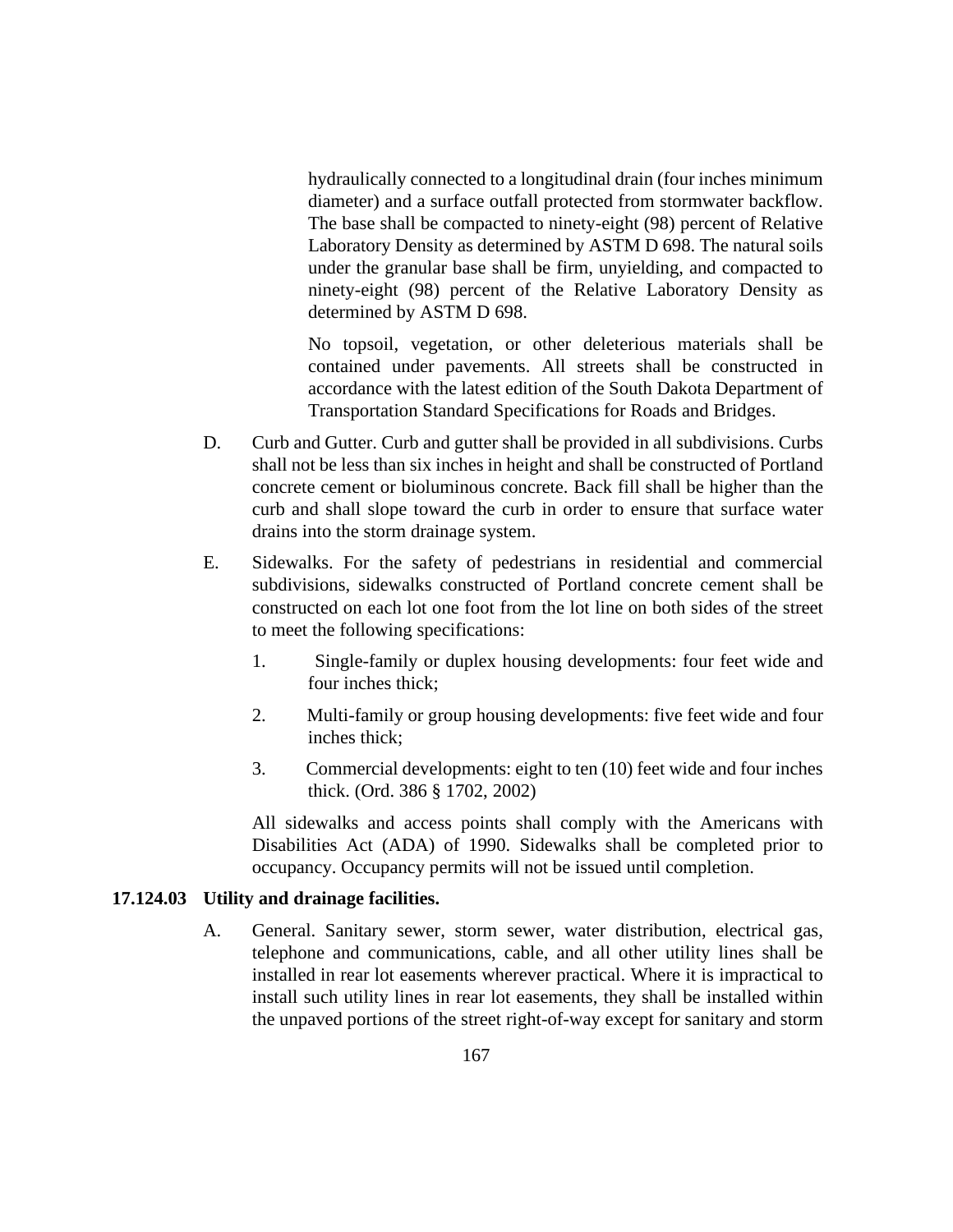sewer lines which may be installed in the paved portion of the street right-ofway if it is impossible to install them in the unpaved portion.

When it is impossible to install sanitary and storm sewer lines in the unpaved portion of the street right-of-way all such utility lines, including service connections shall be completely installed, and inspected and approved by the land use administrator, following the grading of the street and prior to the application of any pavement base.

Where sanitary and storm sewer lines are to be installed in the unpaved portion of the street right-of-way, the installation of service connections may be delayed, provided, that at such time as these service connections are installed, they may be installed without breaking or weakening the existing pavement. Where rock is known to exist beneath the pavement area at such depth as to interfere with the installation of service connections, the complete installation of service connections shall be required prior to the application of any pavement base.

- B. Water Supply Improvements. Where the public water supply is reasonably accessible or available to the proposed subdivision, as determined by the city council, a complete water distribution system that shall adequately serve all lots, which shall include appropriately spaced fire hydrants, and which shall be properly connected with the public water supply system, shall be installed. Where a public water supply system is not reasonably accessible to the subdivision, alternate water supply facilities approved by the city council shall be installed. Where individual lot wells are to be installed, lot dimensions shall meet the approval of the city council. In any case water supply facilities shall be installed as required by standards and specifications as approved by the city council.
- C. Sanitary Sewer Improvements. Where the public water supply is reasonably accessible or available to the proposed subdivision, as determined by the city council, a complete sanitary sewer system which shall adequately serve all lots and which shall be properly connected to the public sanitary sewer system is not reasonably accessible to the subdivision, alternate sanitary sewer facilities, which shall be approved by the city council, shall be installed. In any case, sanitary sewer facilities shall be installed as required by standards and specifications as approved by the city council.
- D. Storm Drainage. An adequate drainage system, including necessary open ditches, pipes, culverts, intersectional drains, drop inlets, and bridges for the proper drainage of all surface water, shall be installed. Cross drains shall be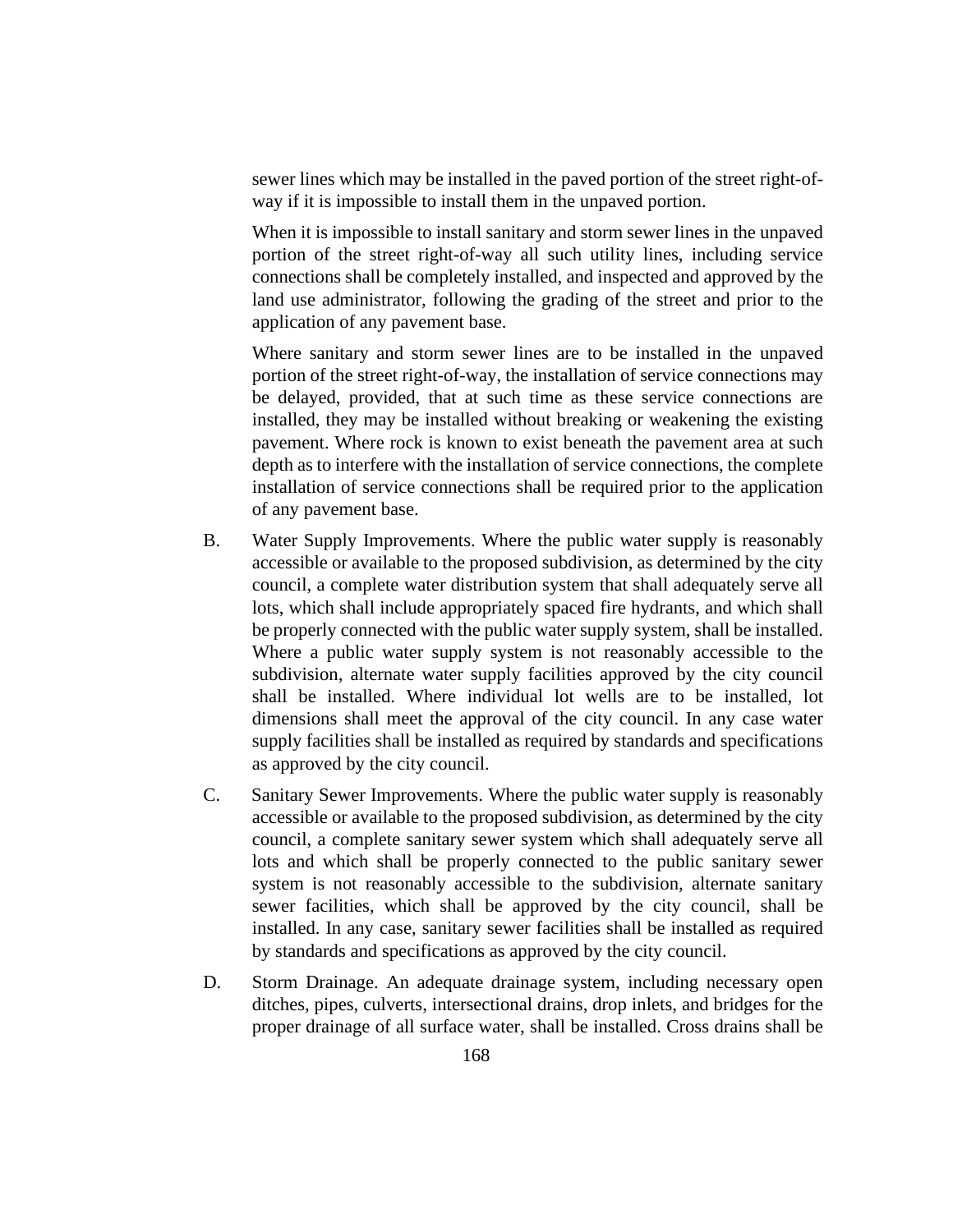provided to accommodate all- natural waterflow, and they shall be of sufficient length to permit full width roadways and the required slopes. (Ord. 386 § 1703, 2002)

- **17.124.4 Street name signs**. The city council shall require the installation of durable street name signs at all intersections. (Ord. 386 § 1704, 2002)
- **17.124.5 Requirements for approval of final plat.** No final plat of any subdivision shall be approved unless:
	- A. The improvements listed above have been made and satisfactorily installed and approved by the city council prior to such final plat approval;
	- B. The subdivider shall enter into a contract with the city in insure completion of the improvements listed in Sections 17.96.020 and 17.96.030 by the subdivider within one year. The performance of the contract shall be secured by the subdivider filing with the city a performance surety bond in an amount equal to one and one-quarter times the cost of making such improvements, as estimated by the city, conditioned upon the payment of all construction costs incurred in making such improvements by the subdivider, and all expense incurred by the city for engineering and legal fees and other expense in connection with the making of such improvements in order to insure construction of the improvements in a satisfactory manner;
	- C. The subdivider agrees with the city and the city may construct those improvements listed in Sections 17.96.020 and 17.96.030, and assess the cost thereof against the property benefited; or
	- D. A tax incremental district pursuant to SDCL 11-9 has been created for the land area which the subdivider desires to plat and the subdivider has entered into a contract for private development, on terms and conditions acceptable to the city to ensure completion of the improvements listed in Sections 17.96.020 and 17.96.030. (Ord. 386 § 1705, 2002)